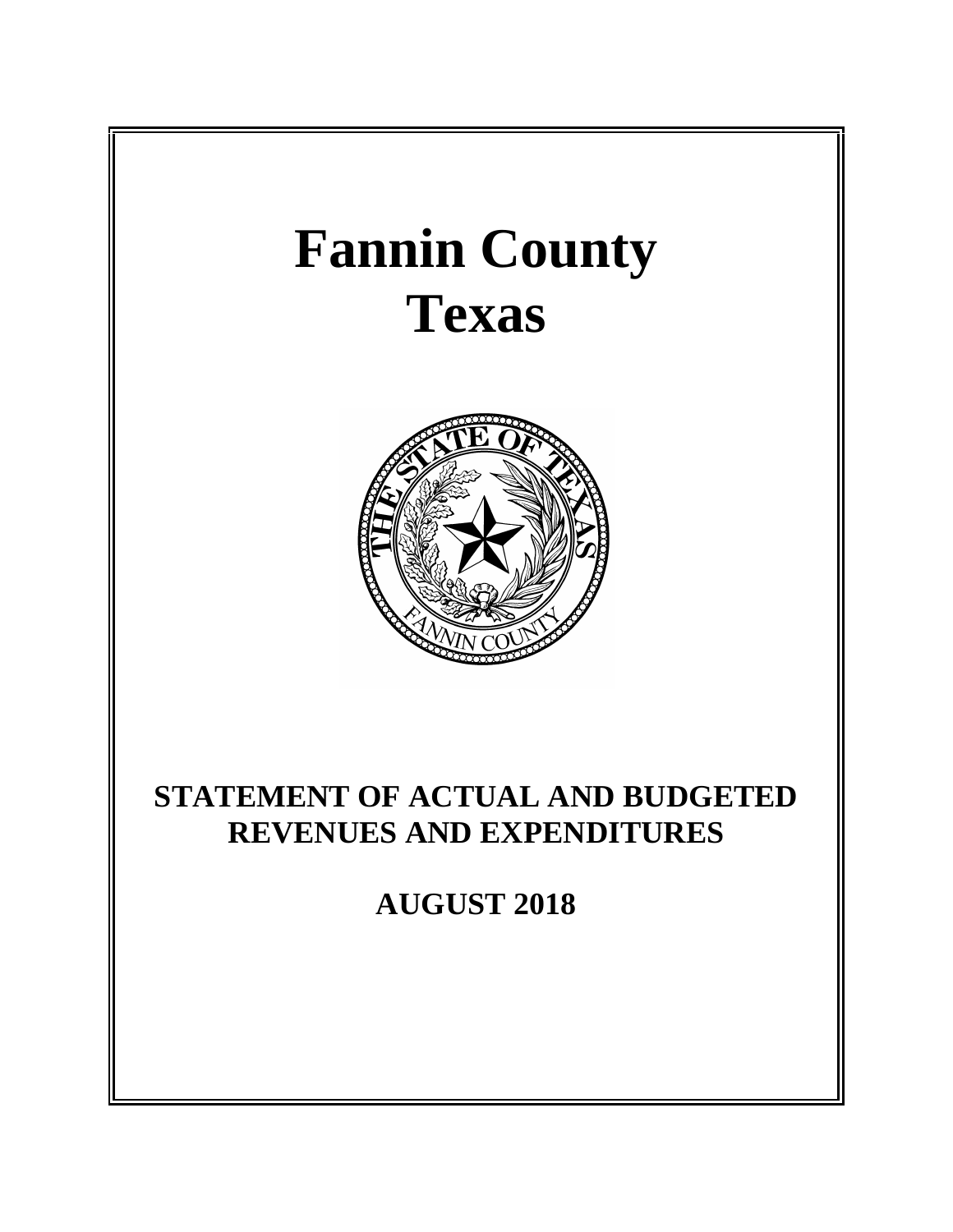| AMENDED<br>ENCUMBERED<br>ACTIVITY<br>ACTIVITY<br><b>CURRENT USED</b><br>ORIGINAL<br>NUM ACCOUNT-TITLE<br>BUDGET-AMOUNT BUDGET-AMOUNT YEAR-TO-DATE YEAR-TO-DATE MONTH-TO-DATE<br>BALANCE PCT<br>REPORTING FUND: 0010 GENERAL FUND<br>EFFECTIVE MONTH - 08<br>0100 PAYROLL<br>22.90<br>6.50<br>22.90<br>0100 PAYROLL<br>22.90<br>6.50<br>22.90<br>PAYROLL<br>0103 CASH<br>782,404.56- 406,743.91- 1,363,018.36<br>0100 GENERAL-COMBINED FUNDS CHECKING<br>0175 TEXPOOL<br>1,052,860.05<br>7,376.62 4,603,782.98<br>------------ -------------<br>CASH<br>270,455.49<br>399,367.29- 5,966,801.34<br>0104 PETTY CASH<br>0.00<br>130.00<br>0.00<br>0560 SHERIFF PETTY CASH<br>0.00<br>0.00<br>PETTY CASH<br>130.00<br>0105 CHANGE FUND<br>0.00<br>0.00<br>100.00<br>0003 COUNTY CLERK CHANGE FUND<br>0075 CO.ATTORNEY CHANGE FUND<br>0.00<br>0.00<br>0.00<br>0115 JURY CASH ON HAND<br>0.00<br>0.00<br>1,000.00<br>0450 DISTRICT CLK. CHANGE FUND<br>0.00<br>0.00<br>50.00<br>0455 JP#1 CASH ON HAND<br>0.00<br>0.00<br>100.00<br>0457 JP#3 CASH ON HAND<br>0.00<br>0.00<br>100.00<br>0499 TAX ASSESSOR CHANGE FUND<br>0.00<br>0.00<br>1,400.00<br>0.00<br>0.00<br>2,750.00<br>CHANGE FUND<br>0120 RECEIVABLES<br>0305 FINES RECEIVABLE<br>338,487.01<br>6,362,503.45<br>338,487.01<br>109,827.82-<br>109,827.82- 1,820,597.35-<br>0306 ALLOWANCE FOR UNCOLLECTIBLES<br>0307 ALOWANCE FOR UNCOLLECTIBLES HOSPIT<br>0.00<br>$100,000.00 -$<br>0.00<br>15,404.41<br>0311 TAXES RECEIVABLE<br>15,404.41<br>583,348.03<br>30,743.06<br>30,743.06<br>0312 DUE FROM OTHER GOVERNMENTS<br>146,204.07<br>0313 DUE FROM OTHER FUNDS<br>$123,786.02 - 123,786.02 -$<br>61,365.99<br>31,889.03-<br>31,889.03-<br>0314 ACCOUNTS RECEIVABLE<br>148,570.00<br>119,131.61<br>119, 131.61 5, 381, 394.19<br>RECEIVABLES<br>0133 ADVANCE TO FUND<br>0.00<br>0.00<br>0089 DUE FROM T.J.P.C.<br>0.00<br>-------------<br>0.00<br>0.00<br>0.00<br>ADVANCE TO FUND<br>0200 LIABILITY ACCOUNT<br>36, 314.00<br>36,314.00<br>723,639.47<br>0097 DUE TO OTHER GOVERNMENTS-FINES<br>0099 DUE TO OTHERS-FINES<br>114,362.24<br>114,362.24<br>2,476,621.92<br>0150 ACCRUED SALARY PAYABLE<br>6,858.79<br>6,858.79<br>150,403.37<br>0155 ACCRUED FRINGE BENEFITS<br>6,905.76<br>6,905.76<br>67, 427.05 |     | 09-04-2018**BUDGET ANALYSIS USAGE REPORT ** ASSET LIABILITY INCOME & EXPENSE<br>TIME:10:16 AM - EFFECTIVE MONTH:08 - FOR MONTH ENDING 8-31-18 |  |  | PAGE<br>PREPARER: 0004 | 1 |
|-----------------------------------------------------------------------------------------------------------------------------------------------------------------------------------------------------------------------------------------------------------------------------------------------------------------------------------------------------------------------------------------------------------------------------------------------------------------------------------------------------------------------------------------------------------------------------------------------------------------------------------------------------------------------------------------------------------------------------------------------------------------------------------------------------------------------------------------------------------------------------------------------------------------------------------------------------------------------------------------------------------------------------------------------------------------------------------------------------------------------------------------------------------------------------------------------------------------------------------------------------------------------------------------------------------------------------------------------------------------------------------------------------------------------------------------------------------------------------------------------------------------------------------------------------------------------------------------------------------------------------------------------------------------------------------------------------------------------------------------------------------------------------------------------------------------------------------------------------------------------------------------------------------------------------------------------------------------------------------------------------------------------------------------------------------------------------------------------------------------------------------------------------------------------------------------------------------------------------------------------------------------------|-----|-----------------------------------------------------------------------------------------------------------------------------------------------|--|--|------------------------|---|
|                                                                                                                                                                                                                                                                                                                                                                                                                                                                                                                                                                                                                                                                                                                                                                                                                                                                                                                                                                                                                                                                                                                                                                                                                                                                                                                                                                                                                                                                                                                                                                                                                                                                                                                                                                                                                                                                                                                                                                                                                                                                                                                                                                                                                                                                       | ACT |                                                                                                                                               |  |  |                        |   |
|                                                                                                                                                                                                                                                                                                                                                                                                                                                                                                                                                                                                                                                                                                                                                                                                                                                                                                                                                                                                                                                                                                                                                                                                                                                                                                                                                                                                                                                                                                                                                                                                                                                                                                                                                                                                                                                                                                                                                                                                                                                                                                                                                                                                                                                                       |     |                                                                                                                                               |  |  |                        |   |
|                                                                                                                                                                                                                                                                                                                                                                                                                                                                                                                                                                                                                                                                                                                                                                                                                                                                                                                                                                                                                                                                                                                                                                                                                                                                                                                                                                                                                                                                                                                                                                                                                                                                                                                                                                                                                                                                                                                                                                                                                                                                                                                                                                                                                                                                       |     |                                                                                                                                               |  |  |                        |   |
|                                                                                                                                                                                                                                                                                                                                                                                                                                                                                                                                                                                                                                                                                                                                                                                                                                                                                                                                                                                                                                                                                                                                                                                                                                                                                                                                                                                                                                                                                                                                                                                                                                                                                                                                                                                                                                                                                                                                                                                                                                                                                                                                                                                                                                                                       |     |                                                                                                                                               |  |  |                        |   |
|                                                                                                                                                                                                                                                                                                                                                                                                                                                                                                                                                                                                                                                                                                                                                                                                                                                                                                                                                                                                                                                                                                                                                                                                                                                                                                                                                                                                                                                                                                                                                                                                                                                                                                                                                                                                                                                                                                                                                                                                                                                                                                                                                                                                                                                                       |     |                                                                                                                                               |  |  |                        |   |
|                                                                                                                                                                                                                                                                                                                                                                                                                                                                                                                                                                                                                                                                                                                                                                                                                                                                                                                                                                                                                                                                                                                                                                                                                                                                                                                                                                                                                                                                                                                                                                                                                                                                                                                                                                                                                                                                                                                                                                                                                                                                                                                                                                                                                                                                       |     |                                                                                                                                               |  |  |                        |   |
|                                                                                                                                                                                                                                                                                                                                                                                                                                                                                                                                                                                                                                                                                                                                                                                                                                                                                                                                                                                                                                                                                                                                                                                                                                                                                                                                                                                                                                                                                                                                                                                                                                                                                                                                                                                                                                                                                                                                                                                                                                                                                                                                                                                                                                                                       |     |                                                                                                                                               |  |  |                        |   |
|                                                                                                                                                                                                                                                                                                                                                                                                                                                                                                                                                                                                                                                                                                                                                                                                                                                                                                                                                                                                                                                                                                                                                                                                                                                                                                                                                                                                                                                                                                                                                                                                                                                                                                                                                                                                                                                                                                                                                                                                                                                                                                                                                                                                                                                                       |     |                                                                                                                                               |  |  |                        |   |
|                                                                                                                                                                                                                                                                                                                                                                                                                                                                                                                                                                                                                                                                                                                                                                                                                                                                                                                                                                                                                                                                                                                                                                                                                                                                                                                                                                                                                                                                                                                                                                                                                                                                                                                                                                                                                                                                                                                                                                                                                                                                                                                                                                                                                                                                       |     |                                                                                                                                               |  |  |                        |   |
|                                                                                                                                                                                                                                                                                                                                                                                                                                                                                                                                                                                                                                                                                                                                                                                                                                                                                                                                                                                                                                                                                                                                                                                                                                                                                                                                                                                                                                                                                                                                                                                                                                                                                                                                                                                                                                                                                                                                                                                                                                                                                                                                                                                                                                                                       |     |                                                                                                                                               |  |  |                        |   |
|                                                                                                                                                                                                                                                                                                                                                                                                                                                                                                                                                                                                                                                                                                                                                                                                                                                                                                                                                                                                                                                                                                                                                                                                                                                                                                                                                                                                                                                                                                                                                                                                                                                                                                                                                                                                                                                                                                                                                                                                                                                                                                                                                                                                                                                                       |     |                                                                                                                                               |  |  |                        |   |
|                                                                                                                                                                                                                                                                                                                                                                                                                                                                                                                                                                                                                                                                                                                                                                                                                                                                                                                                                                                                                                                                                                                                                                                                                                                                                                                                                                                                                                                                                                                                                                                                                                                                                                                                                                                                                                                                                                                                                                                                                                                                                                                                                                                                                                                                       |     |                                                                                                                                               |  |  |                        |   |
|                                                                                                                                                                                                                                                                                                                                                                                                                                                                                                                                                                                                                                                                                                                                                                                                                                                                                                                                                                                                                                                                                                                                                                                                                                                                                                                                                                                                                                                                                                                                                                                                                                                                                                                                                                                                                                                                                                                                                                                                                                                                                                                                                                                                                                                                       |     |                                                                                                                                               |  |  |                        |   |
|                                                                                                                                                                                                                                                                                                                                                                                                                                                                                                                                                                                                                                                                                                                                                                                                                                                                                                                                                                                                                                                                                                                                                                                                                                                                                                                                                                                                                                                                                                                                                                                                                                                                                                                                                                                                                                                                                                                                                                                                                                                                                                                                                                                                                                                                       |     |                                                                                                                                               |  |  |                        |   |
|                                                                                                                                                                                                                                                                                                                                                                                                                                                                                                                                                                                                                                                                                                                                                                                                                                                                                                                                                                                                                                                                                                                                                                                                                                                                                                                                                                                                                                                                                                                                                                                                                                                                                                                                                                                                                                                                                                                                                                                                                                                                                                                                                                                                                                                                       |     |                                                                                                                                               |  |  |                        |   |
|                                                                                                                                                                                                                                                                                                                                                                                                                                                                                                                                                                                                                                                                                                                                                                                                                                                                                                                                                                                                                                                                                                                                                                                                                                                                                                                                                                                                                                                                                                                                                                                                                                                                                                                                                                                                                                                                                                                                                                                                                                                                                                                                                                                                                                                                       |     |                                                                                                                                               |  |  |                        |   |
|                                                                                                                                                                                                                                                                                                                                                                                                                                                                                                                                                                                                                                                                                                                                                                                                                                                                                                                                                                                                                                                                                                                                                                                                                                                                                                                                                                                                                                                                                                                                                                                                                                                                                                                                                                                                                                                                                                                                                                                                                                                                                                                                                                                                                                                                       |     |                                                                                                                                               |  |  |                        |   |
|                                                                                                                                                                                                                                                                                                                                                                                                                                                                                                                                                                                                                                                                                                                                                                                                                                                                                                                                                                                                                                                                                                                                                                                                                                                                                                                                                                                                                                                                                                                                                                                                                                                                                                                                                                                                                                                                                                                                                                                                                                                                                                                                                                                                                                                                       |     |                                                                                                                                               |  |  |                        |   |
|                                                                                                                                                                                                                                                                                                                                                                                                                                                                                                                                                                                                                                                                                                                                                                                                                                                                                                                                                                                                                                                                                                                                                                                                                                                                                                                                                                                                                                                                                                                                                                                                                                                                                                                                                                                                                                                                                                                                                                                                                                                                                                                                                                                                                                                                       |     |                                                                                                                                               |  |  |                        |   |
|                                                                                                                                                                                                                                                                                                                                                                                                                                                                                                                                                                                                                                                                                                                                                                                                                                                                                                                                                                                                                                                                                                                                                                                                                                                                                                                                                                                                                                                                                                                                                                                                                                                                                                                                                                                                                                                                                                                                                                                                                                                                                                                                                                                                                                                                       |     |                                                                                                                                               |  |  |                        |   |
|                                                                                                                                                                                                                                                                                                                                                                                                                                                                                                                                                                                                                                                                                                                                                                                                                                                                                                                                                                                                                                                                                                                                                                                                                                                                                                                                                                                                                                                                                                                                                                                                                                                                                                                                                                                                                                                                                                                                                                                                                                                                                                                                                                                                                                                                       |     |                                                                                                                                               |  |  |                        |   |
|                                                                                                                                                                                                                                                                                                                                                                                                                                                                                                                                                                                                                                                                                                                                                                                                                                                                                                                                                                                                                                                                                                                                                                                                                                                                                                                                                                                                                                                                                                                                                                                                                                                                                                                                                                                                                                                                                                                                                                                                                                                                                                                                                                                                                                                                       |     |                                                                                                                                               |  |  |                        |   |
|                                                                                                                                                                                                                                                                                                                                                                                                                                                                                                                                                                                                                                                                                                                                                                                                                                                                                                                                                                                                                                                                                                                                                                                                                                                                                                                                                                                                                                                                                                                                                                                                                                                                                                                                                                                                                                                                                                                                                                                                                                                                                                                                                                                                                                                                       |     |                                                                                                                                               |  |  |                        |   |
|                                                                                                                                                                                                                                                                                                                                                                                                                                                                                                                                                                                                                                                                                                                                                                                                                                                                                                                                                                                                                                                                                                                                                                                                                                                                                                                                                                                                                                                                                                                                                                                                                                                                                                                                                                                                                                                                                                                                                                                                                                                                                                                                                                                                                                                                       |     |                                                                                                                                               |  |  |                        |   |
|                                                                                                                                                                                                                                                                                                                                                                                                                                                                                                                                                                                                                                                                                                                                                                                                                                                                                                                                                                                                                                                                                                                                                                                                                                                                                                                                                                                                                                                                                                                                                                                                                                                                                                                                                                                                                                                                                                                                                                                                                                                                                                                                                                                                                                                                       |     |                                                                                                                                               |  |  |                        |   |
|                                                                                                                                                                                                                                                                                                                                                                                                                                                                                                                                                                                                                                                                                                                                                                                                                                                                                                                                                                                                                                                                                                                                                                                                                                                                                                                                                                                                                                                                                                                                                                                                                                                                                                                                                                                                                                                                                                                                                                                                                                                                                                                                                                                                                                                                       |     |                                                                                                                                               |  |  |                        |   |
|                                                                                                                                                                                                                                                                                                                                                                                                                                                                                                                                                                                                                                                                                                                                                                                                                                                                                                                                                                                                                                                                                                                                                                                                                                                                                                                                                                                                                                                                                                                                                                                                                                                                                                                                                                                                                                                                                                                                                                                                                                                                                                                                                                                                                                                                       |     |                                                                                                                                               |  |  |                        |   |
|                                                                                                                                                                                                                                                                                                                                                                                                                                                                                                                                                                                                                                                                                                                                                                                                                                                                                                                                                                                                                                                                                                                                                                                                                                                                                                                                                                                                                                                                                                                                                                                                                                                                                                                                                                                                                                                                                                                                                                                                                                                                                                                                                                                                                                                                       |     |                                                                                                                                               |  |  |                        |   |
|                                                                                                                                                                                                                                                                                                                                                                                                                                                                                                                                                                                                                                                                                                                                                                                                                                                                                                                                                                                                                                                                                                                                                                                                                                                                                                                                                                                                                                                                                                                                                                                                                                                                                                                                                                                                                                                                                                                                                                                                                                                                                                                                                                                                                                                                       |     |                                                                                                                                               |  |  |                        |   |
|                                                                                                                                                                                                                                                                                                                                                                                                                                                                                                                                                                                                                                                                                                                                                                                                                                                                                                                                                                                                                                                                                                                                                                                                                                                                                                                                                                                                                                                                                                                                                                                                                                                                                                                                                                                                                                                                                                                                                                                                                                                                                                                                                                                                                                                                       |     |                                                                                                                                               |  |  |                        |   |
|                                                                                                                                                                                                                                                                                                                                                                                                                                                                                                                                                                                                                                                                                                                                                                                                                                                                                                                                                                                                                                                                                                                                                                                                                                                                                                                                                                                                                                                                                                                                                                                                                                                                                                                                                                                                                                                                                                                                                                                                                                                                                                                                                                                                                                                                       |     |                                                                                                                                               |  |  |                        |   |
|                                                                                                                                                                                                                                                                                                                                                                                                                                                                                                                                                                                                                                                                                                                                                                                                                                                                                                                                                                                                                                                                                                                                                                                                                                                                                                                                                                                                                                                                                                                                                                                                                                                                                                                                                                                                                                                                                                                                                                                                                                                                                                                                                                                                                                                                       |     |                                                                                                                                               |  |  |                        |   |
|                                                                                                                                                                                                                                                                                                                                                                                                                                                                                                                                                                                                                                                                                                                                                                                                                                                                                                                                                                                                                                                                                                                                                                                                                                                                                                                                                                                                                                                                                                                                                                                                                                                                                                                                                                                                                                                                                                                                                                                                                                                                                                                                                                                                                                                                       |     |                                                                                                                                               |  |  |                        |   |
|                                                                                                                                                                                                                                                                                                                                                                                                                                                                                                                                                                                                                                                                                                                                                                                                                                                                                                                                                                                                                                                                                                                                                                                                                                                                                                                                                                                                                                                                                                                                                                                                                                                                                                                                                                                                                                                                                                                                                                                                                                                                                                                                                                                                                                                                       |     |                                                                                                                                               |  |  |                        |   |
|                                                                                                                                                                                                                                                                                                                                                                                                                                                                                                                                                                                                                                                                                                                                                                                                                                                                                                                                                                                                                                                                                                                                                                                                                                                                                                                                                                                                                                                                                                                                                                                                                                                                                                                                                                                                                                                                                                                                                                                                                                                                                                                                                                                                                                                                       |     |                                                                                                                                               |  |  |                        |   |
|                                                                                                                                                                                                                                                                                                                                                                                                                                                                                                                                                                                                                                                                                                                                                                                                                                                                                                                                                                                                                                                                                                                                                                                                                                                                                                                                                                                                                                                                                                                                                                                                                                                                                                                                                                                                                                                                                                                                                                                                                                                                                                                                                                                                                                                                       |     |                                                                                                                                               |  |  |                        |   |
|                                                                                                                                                                                                                                                                                                                                                                                                                                                                                                                                                                                                                                                                                                                                                                                                                                                                                                                                                                                                                                                                                                                                                                                                                                                                                                                                                                                                                                                                                                                                                                                                                                                                                                                                                                                                                                                                                                                                                                                                                                                                                                                                                                                                                                                                       |     |                                                                                                                                               |  |  |                        |   |
|                                                                                                                                                                                                                                                                                                                                                                                                                                                                                                                                                                                                                                                                                                                                                                                                                                                                                                                                                                                                                                                                                                                                                                                                                                                                                                                                                                                                                                                                                                                                                                                                                                                                                                                                                                                                                                                                                                                                                                                                                                                                                                                                                                                                                                                                       |     |                                                                                                                                               |  |  |                        |   |
|                                                                                                                                                                                                                                                                                                                                                                                                                                                                                                                                                                                                                                                                                                                                                                                                                                                                                                                                                                                                                                                                                                                                                                                                                                                                                                                                                                                                                                                                                                                                                                                                                                                                                                                                                                                                                                                                                                                                                                                                                                                                                                                                                                                                                                                                       |     |                                                                                                                                               |  |  |                        |   |
|                                                                                                                                                                                                                                                                                                                                                                                                                                                                                                                                                                                                                                                                                                                                                                                                                                                                                                                                                                                                                                                                                                                                                                                                                                                                                                                                                                                                                                                                                                                                                                                                                                                                                                                                                                                                                                                                                                                                                                                                                                                                                                                                                                                                                                                                       |     |                                                                                                                                               |  |  |                        |   |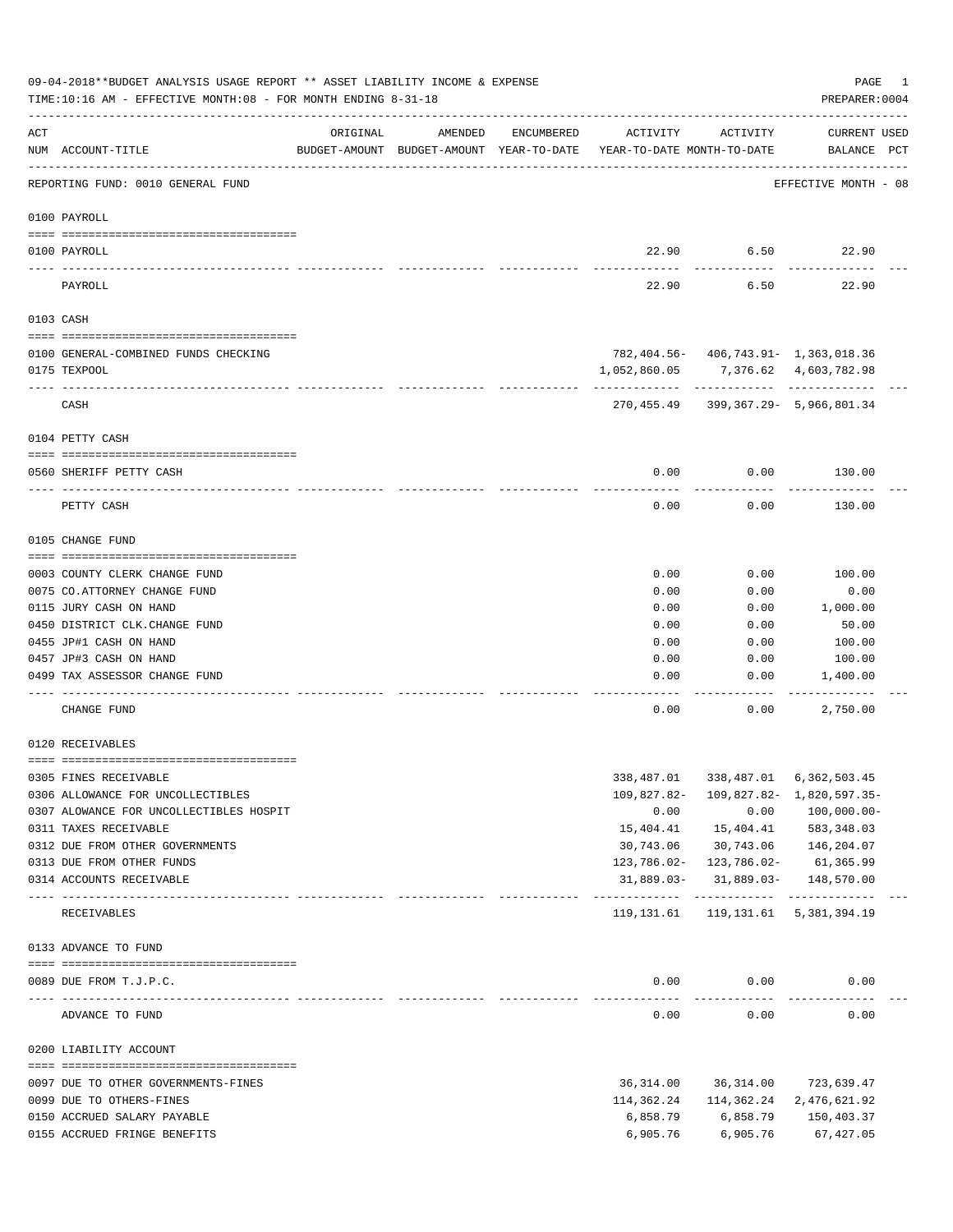|     | 09-04-2018**BUDGET ANALYSIS USAGE REPORT ** ASSET LIABILITY INCOME & EXPENSE<br>TIME:10:16 AM - EFFECTIVE MONTH:08 - FOR MONTH ENDING 8-31-18 |              |                                                     |            |                                        |                                                                                  | PAGE<br>PREPARER: 0004                | 2  |
|-----|-----------------------------------------------------------------------------------------------------------------------------------------------|--------------|-----------------------------------------------------|------------|----------------------------------------|----------------------------------------------------------------------------------|---------------------------------------|----|
| ACT | NUM ACCOUNT-TITLE                                                                                                                             | ORIGINAL     | AMENDED<br>BUDGET-AMOUNT BUDGET-AMOUNT YEAR-TO-DATE | ENCUMBERED | ACTIVITY<br>YEAR-TO-DATE MONTH-TO-DATE | ACTIVITY                                                                         | <b>CURRENT USED</b><br>BALANCE PCT    |    |
|     | -------------------------------<br>REPORTING FUND: 0010 GENERAL FUND                                                                          |              |                                                     |            |                                        |                                                                                  | EFFECTIVE MONTH - 08                  |    |
|     | 0200 DEFERRED TAX REVENUE                                                                                                                     |              |                                                     |            | 33,350.81                              | 33,350.81                                                                        | 556,989.63                            |    |
|     | 0205 DEFERRED FINE REVENUE                                                                                                                    |              |                                                     |            |                                        | 77,982.95 77,982.95 1,341,644.73                                                 |                                       |    |
|     | 0910 SYSTEM ADDED LIABILITY LINE-ITEM                                                                                                         |              |                                                     |            | 90,333.90                              | 496,649.93                                                                       | 90,333.90                             |    |
|     | LIABILITY ACCOUNT                                                                                                                             |              |                                                     |            |                                        | 366,108.45 772,424.48 5,407,060.07                                               |                                       |    |
|     | 0207 DUE TO FUND                                                                                                                              |              |                                                     |            |                                        |                                                                                  |                                       |    |
|     | 0070 DUE TO R.O.W.                                                                                                                            |              |                                                     |            | 0.00                                   | 0.00                                                                             | 0.00                                  |    |
|     | 0089 DUE TO T.J.P.C.                                                                                                                          |              |                                                     |            | 0.00                                   | 0.00                                                                             | 0.00                                  |    |
|     | 0090 DUE TO CJD                                                                                                                               |              |                                                     |            | 0.00                                   | 0.00                                                                             | 1,794.00                              |    |
|     | 0970 DUE TO OTHER GOVERNMENTS                                                                                                                 |              |                                                     |            | 0.00                                   | 0.00                                                                             | 0.00                                  |    |
|     | 0990 DUE TO OTHERS                                                                                                                            |              |                                                     |            | 0.00                                   | 0.00                                                                             | 344.79                                |    |
|     | DUE TO FUND                                                                                                                                   |              |                                                     |            | $---$<br>0.00                          | 0.00                                                                             | 2,138.79                              |    |
|     | 0225 LONG TERM LIABILITIES                                                                                                                    |              |                                                     |            |                                        |                                                                                  |                                       |    |
|     | 0510 TIME PYMT. WARRANTS ON COMPUTERS                                                                                                         |              |                                                     |            | 0.00                                   | $0.00$ 0.00                                                                      |                                       |    |
|     | LONG TERM LIABILITIES                                                                                                                         |              |                                                     |            | 0.00                                   | 0.00                                                                             | 0.00                                  |    |
|     | 0271 EQUITY ACCOUNT                                                                                                                           |              |                                                     |            |                                        |                                                                                  |                                       |    |
|     | 0200 EQUITY ACCOUNT                                                                                                                           |              |                                                     |            |                                        | 653, 292.87 - 653, 292.87 - 5, 265, 105.15<br>------------ ------------ -------- |                                       |    |
|     | EQUITY ACCOUNT                                                                                                                                |              |                                                     |            |                                        | 653, 292.87 - 653, 292.87 - 5, 265, 105.15                                       |                                       |    |
|     | 0300 CASH                                                                                                                                     |              |                                                     |            |                                        |                                                                                  |                                       |    |
|     | 0110 UNENCUMBERED FUND BALANCE                                                                                                                | 2,735,791.80 | 2,735,791.80                                        |            | 0.00                                   |                                                                                  | 0.00 2,735,791.80 00                  |    |
|     |                                                                                                                                               |              |                                                     |            |                                        |                                                                                  |                                       |    |
|     | CASH                                                                                                                                          | 2,735,791.80 | 2,735,791.80                                        | 0.00       | 0.00                                   | 0.00                                                                             | 2,735,791.80                          | 00 |
|     | 0310 PROPERTY TAXES                                                                                                                           |              |                                                     |            |                                        |                                                                                  |                                       |    |
|     | 0110 CURRENT TAXES                                                                                                                            |              | 7,401,203.68 7,401,203.68                           |            |                                        |                                                                                  | 7,627,674.32 63,965.21 226,470.64+103 |    |
|     | 0120 DELINQUENT TAXES                                                                                                                         | 80,000.00    | 80,000.00                                           |            |                                        |                                                                                  | 198,407.29 26,394.91 118,407.29+248   |    |
|     | ---------------------- -------------<br>PROPERTY TAXES                                                                                        |              | 7,481,203.68 7,481,203.68                           |            |                                        | 0.00 7,826,081.61 90,360.12                                                      | 344,877.93+ 105                       |    |
|     | 0318 OTHER TAXES                                                                                                                              |              |                                                     |            |                                        |                                                                                  |                                       |    |
|     |                                                                                                                                               |              |                                                     |            |                                        |                                                                                  |                                       |    |
|     | 0120 PAY N LIEU TAX/GRASSLAND                                                                                                                 |              | 16,000.00   16,000.00                               |            | 16,790.23                              | 0.00                                                                             | 790.23+ 105                           |    |
|     | 0121 PAY N LIEU TAX/UPPER TRINITY                                                                                                             | 15,381.60    | 15,381.60                                           |            | 14,592.80                              | 0.00                                                                             | 788.80 95                             |    |
|     | 0130 COURT COSTS/ARREST FEES                                                                                                                  |              | 240,000.00 240,000.00                               |            |                                        |                                                                                  | 203,488.20  15,164.18  36,511.80  85  |    |
|     | 0132 ATTORNEYS & DOCTORS                                                                                                                      |              | 11,000.00 11,000.00                                 |            |                                        |                                                                                  | 20,047.39 2,019.66 9,047.39+182       |    |
|     | 0140 TAX ON MIXED DRINKS<br>0160 SALES TAX REVENUES                                                                                           |              | 12,000.00   12,000.00<br>711,760.94 711,760.94      |            | 800,066.16                             | 17,334.36 0.00<br>84,208.86                                                      | 5,334.36+ 144<br>88, 305. 22+ 112     |    |
|     | ---------------------- -----------                                                                                                            |              | -------------                                       |            |                                        | ------------ ------------                                                        |                                       |    |
|     | OTHER TAXES                                                                                                                                   |              |                                                     |            |                                        | 1,006,142.54 1,006,142.54 0.00 1,072,319.14 101,392.70                           | 66,176.60+ 107                        |    |
|     | 0319 F.C. DETENTION CENTER                                                                                                                    |              |                                                     |            |                                        |                                                                                  |                                       |    |
|     | 0420 JAIL PAY PHONE COMMISSION                                                                                                                |              | 108,000.00 108,000.00                               |            |                                        | 157,698.47 1,886.14                                                              | 49,698.47+ 146                        |    |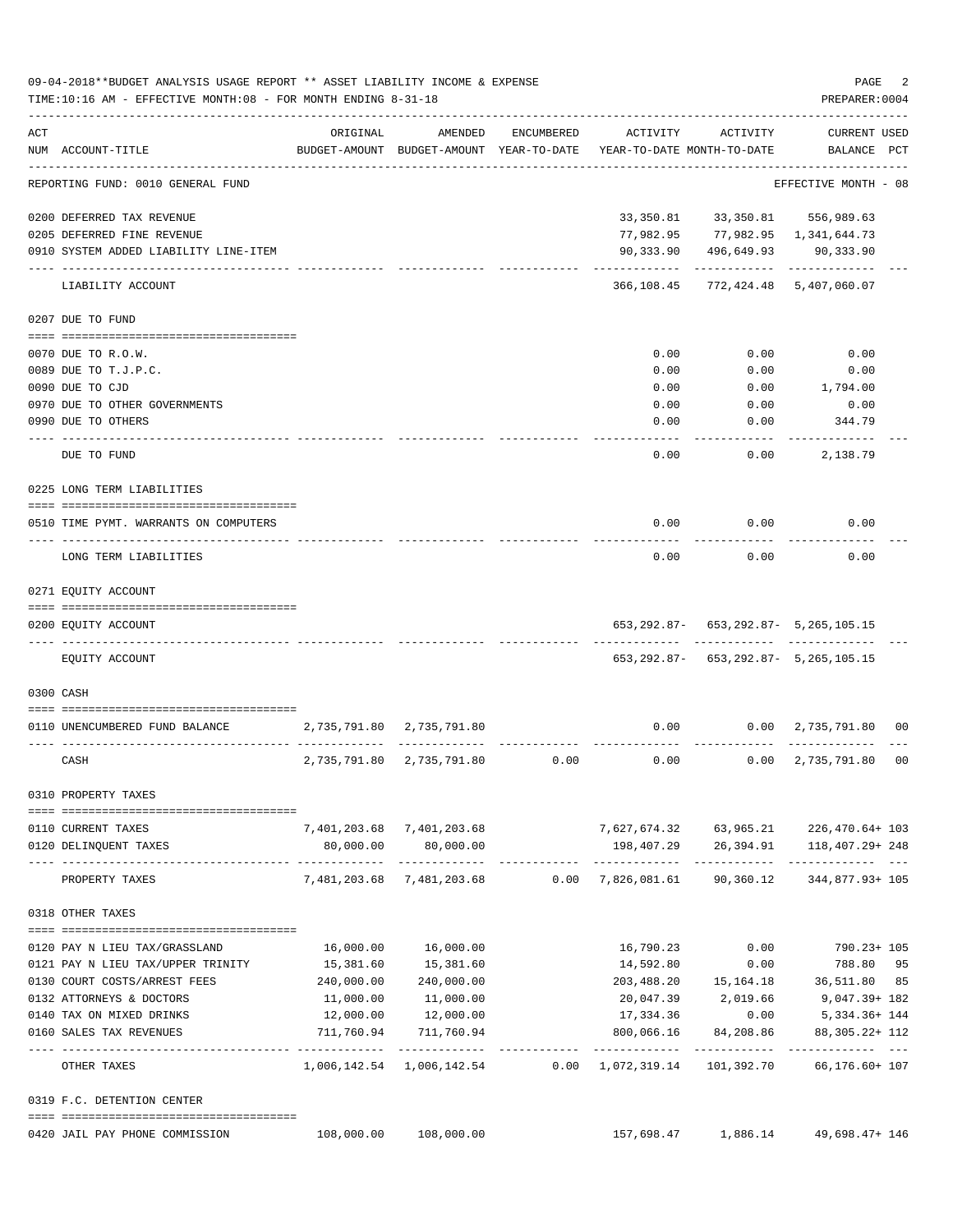| ACT<br>NUM ACCOUNT-TITLE                                            | ORIGINAL<br>BUDGET-AMOUNT | AMENDED<br>BUDGET-AMOUNT YEAR-TO-DATE | ENCUMBERED      | ACTIVITY                | ACTIVITY<br>YEAR-TO-DATE MONTH-TO-DATE | <b>CURRENT USED</b><br>BALANCE<br>PCT |
|---------------------------------------------------------------------|---------------------------|---------------------------------------|-----------------|-------------------------|----------------------------------------|---------------------------------------|
| REPORTING FUND: 0010 GENERAL FUND                                   |                           |                                       |                 |                         |                                        | EFFECTIVE MONTH<br>- 08               |
|                                                                     |                           |                                       |                 |                         |                                        |                                       |
| 0429 SCHOLARSHIP FUNDS                                              | 10,000.00                 | 10,000.00                             |                 | 10,000.00               | 0.00                                   | 0.00 100                              |
| 0551 ANNUAL PAYMENT                                                 | 0.00                      | 0.00                                  |                 | 0.00                    | 0.00                                   | 0.00                                  |
| 0552 MONTHLY MONITORING PAYMEN                                      | 0.00                      | 0.00                                  |                 | 0.00                    | 0.00                                   | 0.00                                  |
| 0553 ADMINISTRATIVE FEE                                             | 282,875.00                | 282,875.00                            |                 | 232,187.50              | 0.00                                   | 50,687.50<br>82                       |
| 0554 REIMB.FOR CONFINEMENT EXP.                                     | 0.00                      | 0.00                                  |                 | 0.00                    | 0.00                                   | 0.00                                  |
| F.C. DETENTION CENTER                                               | 400,875.00                |                                       | 400,875.00 0.00 | 399,885.97              | 1,886.14                               | 989.03 100                            |
| 0320 LICENSES & PERMITS                                             |                           |                                       |                 |                         |                                        |                                       |
| 0200 ALCOHLIC BEVERAGE LICENSE                                      | 1,000.00                  | 1,000.00                              |                 |                         | 1,411.50 36.00                         | 411.50+ 141                           |
| 0300 SEWAGE PERMITS/INSPECTIONS                                     | 70,000.00                 | 70,000.00                             |                 | 100,990.42              | 14,255.04                              | 30,990.42+ 144                        |
| 0545 FOOD SERV. PERMITS/CLASSES                                     | 0.00                      | 0.00                                  |                 | 0.00                    | 0.00                                   | 0.00                                  |
| 0546 \$5 COUNTY FEE/FOOD HANDLERS CLASS                             | 0.00                      | 0.00                                  |                 | 0.00                    | 0.00                                   | 0.00                                  |
| LICENSES & PERMITS                                                  | 71,000.00                 | 71,000.00                             | 0.00            | 102,401.92              | 14,291.04                              | 31,401.92+ 144                        |
| 0321 FEES OF TAX COLLECTOR                                          |                           |                                       |                 |                         |                                        |                                       |
|                                                                     |                           |                                       |                 |                         |                                        |                                       |
| 0200 COMMISSIONS ON CAR REGIST                                      |                           | 110,000.00 110,000.00<br>40,000.00    |                 |                         | 102,781.24 9,570.95                    | 7,218.76 93                           |
| 0250 COMMISSION ON CAR TITLES<br>0251 COMM.ON SALES TAX COLLECTIONS | 40,000.00<br>200,000.00   | 200,000.00                            |                 | 41,240.00<br>247,809.34 | 4,035.00<br>0.00                       | 1,240.00+ 103<br>47,809.34+ 124       |
| 0901 TAX CERTIFICATES                                               | 5,800.00                  | 5,800.00                              |                 | 7,466.59                | 236.62                                 | 1,666.59+ 129                         |
|                                                                     |                           |                                       |                 |                         |                                        |                                       |
| FEES OF TAX COLLECTOR                                               | 355,800.00                | 355,800.00                            | 0.00            | 399,297.17              | 13,842.57                              | 43, 497. 17+ 112                      |
| 0330 GRANTS                                                         |                           |                                       |                 |                         |                                        |                                       |
|                                                                     |                           |                                       |                 |                         |                                        |                                       |
| 0396 RIFLE RESISTANT BODY ARMOR 3439801                             | 0.00                      | 14,150.00                             |                 | 14,150.00               | 0.00                                   | $0.00$ 100                            |
| 0403 TEAM REDEVELOPMENT TRAINING                                    | 0.00                      | 0.00                                  |                 | 0.00                    | 0.00                                   | 0.00                                  |
| 0437 INDIGENT DEFENSE GRANT                                         | 35,000.00                 | 35,000.00                             |                 | 42,909.75               | 0.00                                   | 7,909.75+ 123                         |
| GRANTS                                                              | 35,000.00                 | 49,150.00                             |                 | $0.00$ 57,059.75        | 0.00                                   | 7,909.75+ 116                         |
| 0340 FEES OF OFFICE                                                 |                           |                                       |                 |                         |                                        |                                       |
| 0135 FAMILY PROTECTION FEE                                          | 0.00                      | 0.00                                  |                 | 1,799.02                | 195.00                                 | $1,799.02+$                           |
| 0400 COUNTY JUDGE FEES                                              | 200.00                    | 200.00                                |                 | 545.22                  | 108.00                                 | 345.22+ 273                           |
| 0403 COUNTY CLERK FEES                                              | 210,000.00                | 210,000.00                            |                 | 218,078.02              | 41,502.93                              | 8,078.02+ 104                         |
| 0450 DISTRICT CLERK FEES                                            | 85,000.00                 | 85,000.00                             |                 | 70,785.31               | 7,522.63                               | 14, 214.69<br>83                      |
| 0455 J. P. #1 FEES                                                  | 20,000.00                 | 20,000.00                             |                 | 14,312.55               | 0.00                                   | 5,687.45<br>72                        |
| 0456 J. P. #2 FEES                                                  | 3,500.00                  | 3,500.00                              |                 | 6,043.71                | 0.00                                   | 2,543.71+ 173                         |
| 0457 J. P. #3 FEES                                                  | 10,000.00                 | 10,000.00                             |                 | 7,846.40                | 0.00                                   | 2,153.60<br>78                        |
| 0475 DISTRICT ATTORNEY FEES                                         | 7,000.00                  | 7,000.00                              |                 | 5,589.46                | 778.13                                 | 1,410.54<br>80                        |
| 0480 BOND APPLICATION FEE                                           | 0.00                      | 0.00                                  |                 | 500.00                  | 0.00                                   | $500.00+$                             |
| 0484 ELECTION REIMBURSEMENTS                                        | 0.00                      | 0.00                                  |                 | 983.90                  | 0.00                                   | $983.90+$                             |
| 0551 CONSTABLE PCT. 1 FEES                                          | 7,000.00                  | 7,000.00                              |                 | 10,227.48               | 70.00                                  | 3, 227. 48+ 146                       |
| 0552 CONSTABLE PCT. 2 FEES                                          | 3,000.00                  | 3,000.00                              |                 | 2,065.00                | 0.00                                   | 935.00<br>69                          |
| 0553 CONSTABLE PCT. 3 FEES                                          | 2,000.00                  | 2,000.00                              |                 | 2,193.11                | 0.00                                   | 193.11+ 110                           |
| 0560 SHERIFF FEES                                                   | 40,000.00                 | 40,000.00                             |                 | 48,873.10               | 11,318.71                              | 8,873.10+ 122                         |
| 0573 BOND SUPERVISION FEES                                          | 50,000.00                 | 50,000.00                             |                 | 60,387.80               | 4,895.00                               | 10,387.80+ 121                        |
| 0600 D.C.6TH COURT OF APPEALS FEE                                   | 1,500.00                  | 1,500.00                              |                 | 1,438.20                | 116.91                                 | 61.80<br>- 96                         |
| 0601 C.C.6TH COURT OF APPEALS FEE                                   | 800.00                    | 800.00                                |                 | 840.00                  | 165.00                                 | $40.00 + 105$                         |
| 0652 SUBDIVISION FEES<br>0900 OTHER FEES                            | 250.00<br>500.00          | 250.00<br>500.00                      |                 | 4,982.40<br>0.00        | 635.00<br>0.00                         | 4,732.40+ 993<br>500.00 00            |
|                                                                     |                           |                                       |                 |                         |                                        |                                       |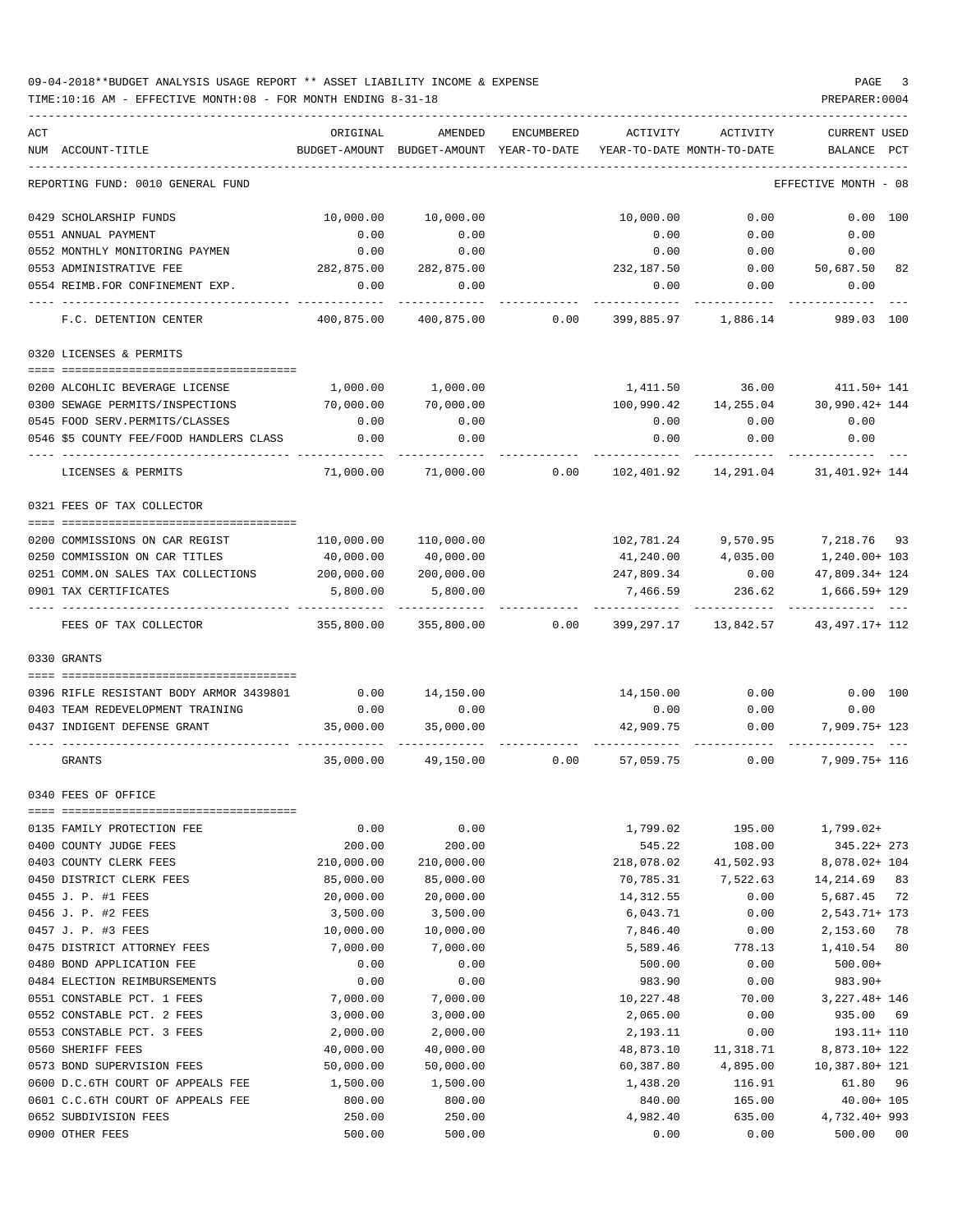| 09-04-2018**BUDGET ANALYSIS USAGE REPORT ** ASSET LIABILITY INCOME & EXPENSE |  |  | PAGE |  |
|------------------------------------------------------------------------------|--|--|------|--|
|                                                                              |  |  |      |  |

TIME:10:16 AM - EFFECTIVE MONTH:08 - FOR MONTH ENDING 8-31-18 PREPARER:0004

| ACT |                                                                                | ORIGINAL         | AMENDED                                  | <b>ENCUMBERED</b> | ACTIVITY     | ACTIVITY                   | <b>CURRENT USED</b>           |
|-----|--------------------------------------------------------------------------------|------------------|------------------------------------------|-------------------|--------------|----------------------------|-------------------------------|
|     | NUM ACCOUNT-TITLE                                                              |                  | BUDGET-AMOUNT BUDGET-AMOUNT YEAR-TO-DATE |                   |              | YEAR-TO-DATE MONTH-TO-DATE | BALANCE PCT                   |
|     | REPORTING FUND: 0010 GENERAL FUND                                              |                  |                                          |                   |              |                            | EFFECTIVE MONTH - 08          |
|     | FEES OF OFFICE                                                                 | 440,750.00       | 440,750.00                               | 0.00              | 457,490.68   | 67,307.31                  | 16,740.68+ 104                |
|     | 0350 FINES                                                                     |                  |                                          |                   |              |                            |                               |
|     | 0455 J. P. #1 FINES                                                            | 14,000.00        | 14,000.00                                |                   | 6,662.35     | 0.00                       | 7,337.65<br>48                |
|     | 0456 J. P. #2 FINES                                                            | 1,000.00         | 1,000.00                                 |                   | 209.00       | 0.00                       | 791.00<br>21                  |
|     | 0457 J. P. #3 FINES                                                            | 2,500.00         | 2,500.00                                 |                   | 3,095.93     | 0.00                       | 595.93+ 124                   |
|     | FINES                                                                          | 17,500.00        | 17,500.00                                | 0.00              | 9,967.28     | 0.00                       | 7,532.72<br>57                |
|     | 0352 FINES & FORFEITURES                                                       |                  |                                          |                   |              |                            |                               |
|     | 0100 10% COMM.ON SURETY BAIL BOND FEE                                          | 1,000.00         | 1,000.00                                 |                   | 757.50       | 0.00                       | 242.50<br>76                  |
|     | 0201 BOND FORFEITURES                                                          | 8,000.00         | 8,000.00                                 |                   | 103.00       | 10.00                      | 7,897.00<br>01                |
|     | FINES & FORFEITURES                                                            | 9,000.00         | 9,000.00                                 | 0.00              | 860.50       | 10.00                      | 8,139.50<br>10                |
|     | 0360 INTEREST EARNINGS                                                         |                  |                                          |                   |              |                            |                               |
|     |                                                                                |                  |                                          |                   |              |                            |                               |
|     | 0100 INTEREST EARNINGS                                                         | 6,000.00         | 6,000.00                                 |                   | 56,047.07    | 7,700.79                   | 50,047.07+934                 |
|     | INTEREST EARNINGS                                                              | 6,000.00         | 6,000.00                                 | 0.00              | 56,047.07    | 7,700.79                   | 50,047.07+934                 |
|     | 0364 SALE OF ASSETS LAND/BUILDING                                              |                  |                                          |                   |              |                            |                               |
|     | 0162 SALE OF ASSETS LAND/BUILDING                                              | 0.00             | 0.00                                     |                   | 0.00         | 0.00                       | 0.00                          |
|     | 0163 SALE OF EQUIPMENT                                                         | 1,000.00         | 1,000.00                                 |                   | 23,382.38    | 0.00                       | 22, 382. 38+ 338              |
|     | SALE OF ASSETS LAND/BUILDING                                                   | 1,000.00         | 1,000.00                                 | 0.00              | 23,382.38    | 0.00                       | ---------<br>22, 382. 38+ 338 |
|     | 0370 MISCELLANEOUS                                                             |                  |                                          |                   |              |                            |                               |
|     | 0100 KFYN-RADIO TOWER RENT                                                     | 2,400.00         | 2,400.00                                 |                   | 2,200.00     |                            | 200.00 200.00<br>92           |
|     | 0112 TOBACCO SETTLEMENT                                                        | 21,000.00        | 21,000.00                                |                   | 18,060.46    | 0.00                       | 2,939.54<br>86                |
|     | 0115 RENT- VERIZON TOWER                                                       | 11,109.00        | 11,109.00                                |                   | 12,636.46    | 1,064.61                   | 1,527.46+ 114                 |
|     | 0120 CONTRIBUTION IHC TRUST                                                    | 3,000.00         | 3,000.00                                 |                   | 3,878.84     | 0.00                       | 878.84+ 129                   |
|     | 0125 IHC STATE REIMBURSEMENT                                                   | 0.00             | 0.00                                     |                   | 0.00         | 0.00                       | 0.00                          |
|     | 0130 REFUNDS & MISCELLANEOUS                                                   | 25,000.00        | 25,000.00                                |                   | 9,928.14     | 0.00                       | 15,071.86<br>40               |
|     | 0131 AUTOMOBILE INSURANCE LOSS PAYMENTS                                        | 0.00             | 0.00                                     |                   | 0.00         | 0.00                       | 0.00                          |
|     | 0132 PROPERTY INSURANCE LOSS PAYMENTS<br>0135 HEALTH INS. SURPLUS DISTRIBUTION | 0.00<br>5,000.00 | 0.00<br>5,000.00                         |                   | 0.00<br>0.00 | 0.00<br>0.00               | 0.00<br>5,000.00<br>00        |
|     | 0139 STATE JUROR REIMB.FEE                                                     | 25,000.00        | 25,000.00                                |                   | 24,276.00    | 2,652.00                   | 724.00<br>97                  |
|     | 0143 D.A.SALARY REIMB.                                                         | 27,500.00        | 27,500.00                                |                   | 18,333.32    | 0.00                       | 9,166.68<br>67                |
|     | 0144 CO. JUDGE COURT FEES SALARY REIMB.                                        | 25,200.00        | 25,200.00                                |                   | 0.00         | 0.00                       | 25,200.00<br>00               |
|     | 0147 UTILITIES REIMBURSEMENT                                                   | 17,500.00        | 17,500.00                                |                   | 14,727.04    | 1,170.96                   | 2,772.96<br>84                |
|     | 0151 ASST. DA LONGEVITY PAY                                                    | 4,440.00         | 4,440.00                                 |                   | 4,920.00     | 1,080.00                   | 480.00+ 111                   |
|     | 0152 HB 9 D.A. SUPPLEMENTAL FUNDS                                              | 4,317.00         | 4,317.00                                 |                   | 3,957.91     | 359.81                     | 359.09<br>92                  |
|     | 0162 COURT REPORTER SERVICE FEE                                                | 6,000.00         | 6,000.00                                 |                   | 6,130.85     | 845.74                     | 130.85+ 102                   |
|     | 0163 ADM.OF COURT JUSTICE 10% SB 1417                                          | 1,000.00         | 1,000.00                                 |                   | 893.46       | 91.75                      | 106.54<br>89                  |
|     | 0164 TIME PAYMENT FEE 40% SB 1417                                              | 3,000.00         | 3,000.00                                 |                   | 3,574.14     | 366.98                     | 574.14+ 119                   |
|     | 0166 JUDICIAL SUPP.FEE(60 CENTS)                                               | 1,000.00         | 1,000.00                                 |                   | 696.76       | 18.95                      | 303.24<br>70                  |
|     | 0167 JUROR REIMB.FEE                                                           | 6,000.00         | 6,000.00                                 |                   | 4,643.06     | 127.06                     | 1,356.94<br>77                |
|     | 0408 COUNTY WELLNESS PROGRAM                                                   | 3,000.00         | 3,000.00                                 |                   | 1,037.04     | 0.00                       | 1,962.96<br>35                |

0410 CO CT AT LAW SUPPLEMENT 84,000.00 84,000.00 84,000.00 21,000.00 0.00 100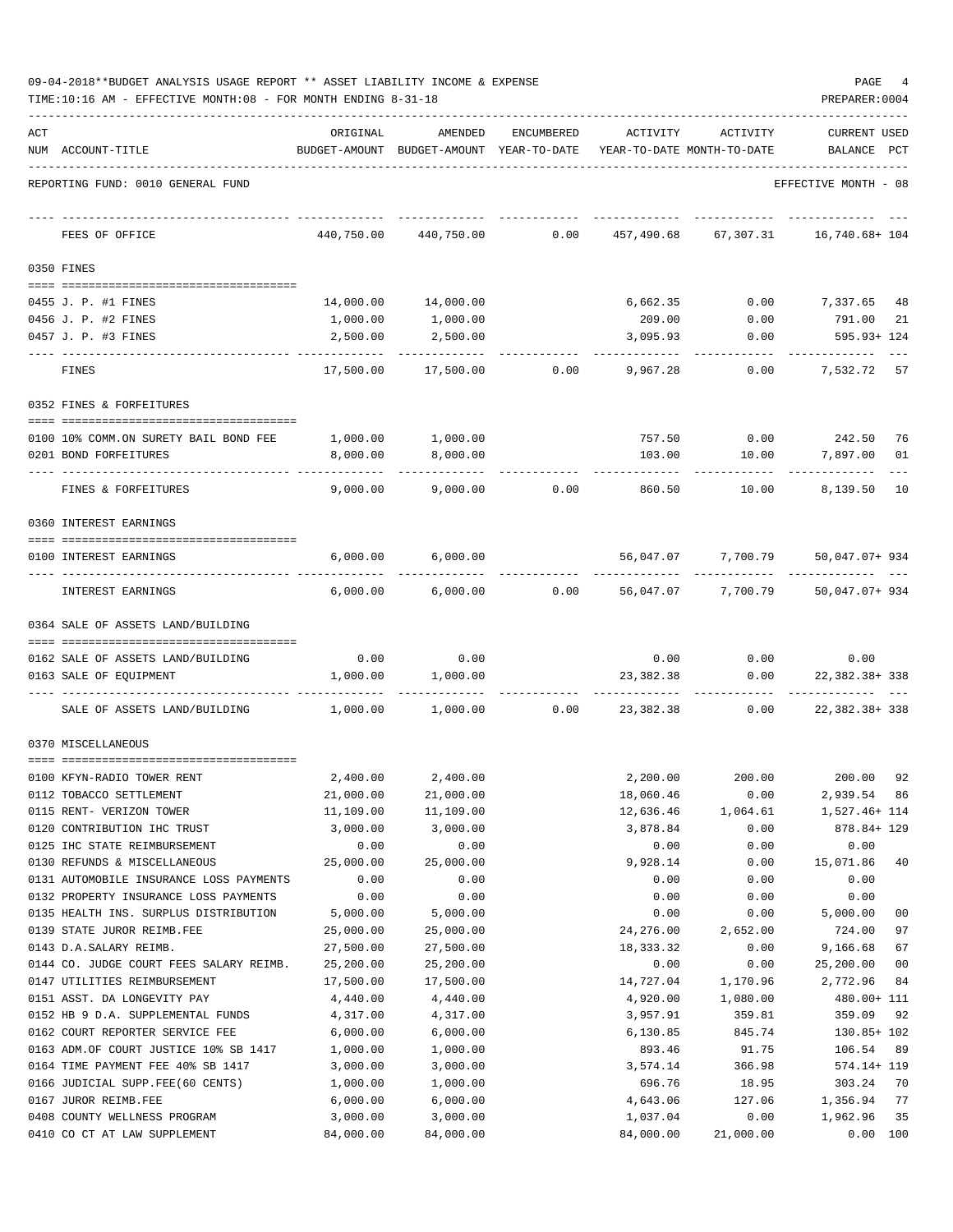| ACT                                  | ORIGINAL   | AMENDED                                  | ENCUMBERED | ACTIVITY                   | ACTIVITY                          | <b>CURRENT USED</b>  |     |
|--------------------------------------|------------|------------------------------------------|------------|----------------------------|-----------------------------------|----------------------|-----|
| NUM ACCOUNT-TITLE                    |            | BUDGET-AMOUNT BUDGET-AMOUNT YEAR-TO-DATE |            | YEAR-TO-DATE MONTH-TO-DATE |                                   | BALANCE PCT          |     |
| REPORTING FUND: 0010 GENERAL FUND    |            |                                          |            |                            |                                   | EFFECTIVE MONTH - 08 |     |
| 0432 PROCEEDS OF SALE OF LIVESTOCK   | 0.00       | 0.00                                     |            | 0.00                       | 0.00                              | 0.00                 |     |
| 0450 DIST. CLK. PASSPORT PHOTO       | 2,500.00   | 2,500.00                                 |            | 950.00                     | 190.00                            | 1,550.00             | 38  |
| 0453 REIMB.CEC ODYSSEY SAAS          | 21,593.00  | 21,593.00                                |            | 21,593.00                  | 0.00                              | $0.00$ 100           |     |
| 0509 CANDY MACHINE COMMISSION        | 350.00     | 350.00                                   |            | 115.18                     | 0.00                              | 234.82               | 33  |
| 0510 DR. PEPPER COMMISSION           | 300.00     | 300.00                                   |            | 184.00                     | 0.00                              | 116.00               | 61  |
| 0553 DONATION CONST.3 RADIO EQUIP.   | 0.00       | 0.00                                     |            | 0.00                       | 0.00                              | 0.00                 |     |
| 0562 STATE REIMB.OFFENDER TRANSPORT  | 4,000.00   | 4,000.00                                 |            | 6,761.10                   | 4,062.70                          | 2,761.10+ 169        |     |
| 0565 COCA-COLA COMMISSIONS           | 150.00     | 150.00                                   |            | 26.08                      | 0.00                              | 123.92               | 17  |
| MISCELLANEOUS                        | 304,359.00 | 304,359.00                               | 0.00       |                            | 243,522.84 33,230.56 60,836.16 80 |                      |     |
| 0400 COUNTY JUDGE                    |            |                                          |            |                            |                                   |                      |     |
| 0101 SALARY ELECTED OFFICIAL         | 64,716.75  | 64,716.75                                | 0.00       | 59,738.64                  | 4,978.22                          | 4,978.11             | 92  |
| 0104 STATE PROBATE SALARY SUPPLEMENT | 0.00       | 0.00                                     | 0.00       | 0.00                       | 0.00                              | 0.00                 |     |
| 0105 SALARY SECRETARY                | 33,322.66  | 37,722.66                                | 0.00       | 34,792.20                  | 2,921.70                          | 2,930.46             | 92  |
| 0201 SOCIAL SECURITY TAXES           | 6,450.44   | 5,950.44                                 | 0.00       | 5,418.19                   | 448.56                            | 532.25               | 91  |
| 0202 GROUP HEALTH & DENTAL INSURANCE | 20,989.25  | 19,989.25                                | 0.00       | 18,108.55                  | 1,749.12                          | 1,880.70             | 91  |
| 0203 RETIREMENT                      | 11,430.01  | 11,930.01                                | 0.00       | 10,995.42                  | 931.50                            | 934.59               | 92  |
| 0204 WORKERS' COMPENSATION           | 436.97     | 436.97                                   | 0.00       | 352.50                     | 0.00                              | 84.47                | 81  |
| 0205 MEDICARE TAX                    | 1,508.57   | 1,508.57                                 | 0.00       | 1,267.09                   | 104.90                            | 241.48               | 84  |
| 0225 TRAVEL ALLOWANCE                | 3,600.00   | 3,600.00                                 | 0.00       | 3,300.00                   | 300.00                            | 300.00               | 92  |
| 0310 OFFICE SUPPLIES                 | 800.00     | 883.22                                   | 349.74     | 533.48                     | 0.00                              | 0.00                 | 100 |
| 0311 POSTAL EXPENSES                 | 400.00     | 400.00                                   | 0.00       | 88.33                      | 16.95                             | 311.67               | 22  |
| 0427 OUT OF COUNTY TRAVEL            | 5,750.00   | 5,924.58                                 | 0.00       | 5,924.58                   | 1,290.19                          | 0.00                 | 100 |
| 0431 LOCAL TRAVEL                    | 0.00       | 0.00                                     | 0.00       | 0.00                       | 0.00                              | 0.00                 |     |
| 0435 PRINTING                        | 200.00     | 81.20                                    | 0.00       | 58.50                      | 0.00                              | 22.70                | 72  |
| 0437 COURT REPORTER EXPENSE          | 2,500.00   | 0.00                                     | 0.00       | 0.00                       | 0.00                              | 0.00                 |     |
| 0468 JUVENILE BOARD SALARY           | 2,400.00   | 2,400.00                                 | 0.00       | 2,200.00                   | 200.00                            | 200.00               | 92  |
| 0480 BOND                            | 0.00       | 297.00                                   | 0.00       | 297.00                     | 50.00                             | 0.00                 | 100 |
| 0572 OFFICE EQUIPMENT                | 1,000.00   | 50.00                                    | 0.00       | 37.59                      | 0.00                              | 12.41                | 75  |
| 0574 TECHNOLOGY                      | 0.00       | 0.00                                     | 0.00       | 0.00                       | 0.00                              | 0.00                 |     |
| 0590 BOOKS                           | 300.00     | 161.00                                   | 0.00       | 161.00                     | 0.00                              | $0.00$ 100           |     |
| COUNTY JUDGE                         | 155,804.65 | 156,051.65                               | 349.74     | 143,273.07                 | 12,991.14                         | 12,428.84            | 92  |
| 0401 911 COORDINATOR                 |            |                                          |            |                            |                                   |                      |     |
| 0403 TCOG RURAL ADDRESSING           | 23,000.00  | 23,000.00                                | 0.00       | 23,000.00                  | 0.00                              | 0.00 100             |     |
| 911 COORDINATOR                      | 23,000.00  | 23,000.00                                | 0.00       | 23,000.00                  | 0.00                              | 0.00 100             |     |
| 0403 COUNTY CLERK                    |            |                                          |            |                            |                                   |                      |     |
|                                      |            |                                          |            |                            |                                   |                      |     |
| 0101 SALARY ELECTED OFFICIAL         | 56,541.72  | 56,541.72                                | 0.00       | 52,192.32                  | 4,349.36                          | 4,349.40             | 92  |
| 0104 SALARY DEPUTIES                 | 174,272.43 | 174,272.43                               | 0.00       | 152,124.50                 | 11,740.94                         | 22, 147.93           | 87  |
| 0107 REGULAR-TEMP. PART-TIME         | 16,588.00  | 16,588.00                                | 0.00       | 6,699.00                   | 1,276.00                          | 9,889.00             | 40  |
| 0201 SOCIAL SECURITY TAXES           | 15,353.81  | 15,353.81                                | 0.00       | 11,507.00                  | 953.16                            | 3,846.81             | 75  |
| 0202 GROUP HEALTH & DENTAL INSURANCE | 73,462.20  | 73,462.20                                | 0.00       | 67,341.10                  | 5,247.38                          | 6,121.10             | 92  |
| 0203 RETIREMENT                      | 28,154.36  | 28, 154.36                               | 0.00       | 23,987.41                  | 1,997.14                          | 4,166.95             | 85  |
| 0204 WORKERS COMPENSATION            | 1,040.10   | 1,040.10                                 | 0.00       | 868.28                     | 0.00                              | 171.82               | 83  |
| 0205 MEDICARE TAX                    | 3,590.81   | 3,590.81                                 | 0.00       | 2,691.33                   | 222.93                            | 899.48               | 75  |
| 0310 OFFICE SUPPLIES                 | 3,760.00   | 3,760.00                                 | 0.00       | 4,207.97                   | 943.80                            | 447.97- 112          |     |
| 0311 POSTAL EXPENSES                 | 1,500.00   | 1,500.00                                 | 0.00       | 743.79                     | 196.03                            | 756.21               | 50  |
| 0420 UTILITIES TELEPHONE             | 0.00       | 0.00                                     | 0.00       | 0.00                       | 0.00                              | 0.00                 |     |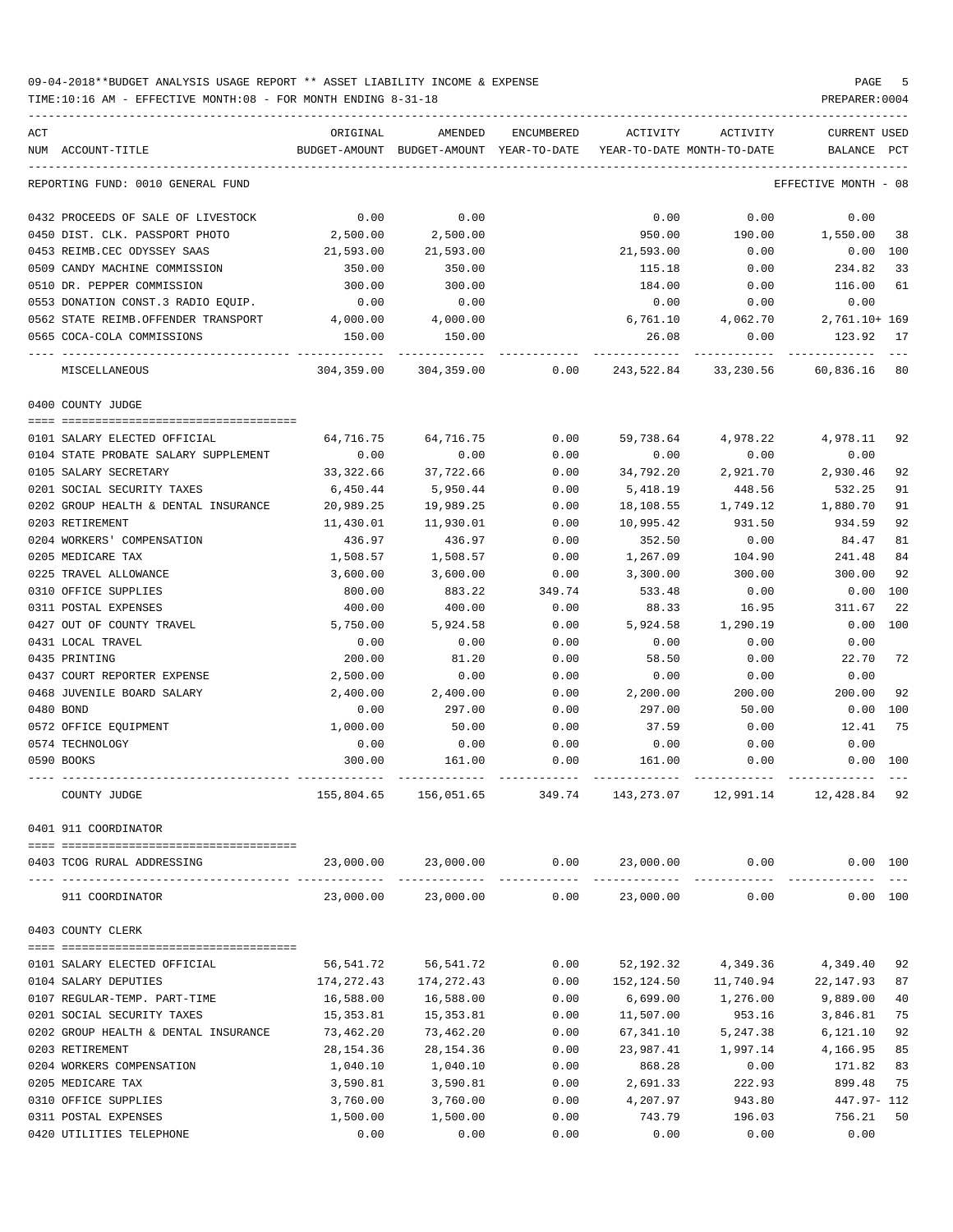### 09-04-2018\*\*BUDGET ANALYSIS USAGE REPORT \*\* ASSET LIABILITY INCOME & EXPENSE PAGE 6 TIME:10:16 AM - EFFECTIVE MONTH:08 - FOR MONTH ENDING 8-31-18 PREPARER:0004

| ACT |                                      | ORIGINAL           | AMENDED                    | ENCUMBERED         | ACTIVITY                                                                                              | ACTIVITY           | <b>CURRENT USED</b>  |      |
|-----|--------------------------------------|--------------------|----------------------------|--------------------|-------------------------------------------------------------------------------------------------------|--------------------|----------------------|------|
|     | NUM ACCOUNT-TITLE                    | BUDGET-AMOUNT      | BUDGET-AMOUNT YEAR-TO-DATE |                    | YEAR-TO-DATE MONTH-TO-DATE                                                                            |                    | BALANCE              | PCT  |
|     | REPORTING FUND: 0010 GENERAL FUND    |                    |                            |                    |                                                                                                       |                    | EFFECTIVE MONTH - 08 |      |
|     | 0427 OUT OF COUNTY TRAVEL            | 4,000.00           | 4,000.00                   | 39.51              | 3,559.58                                                                                              | 66.35-             | 400.91               | 90   |
|     | 0431 LOCAL TRAVEL                    | 0.00               | 0.00                       | 0.00               | 0.00                                                                                                  | 0.00               | 0.00                 |      |
|     | 0435 PRINTING                        | 1,400.00           | 1,400.00                   | 0.00               | 652.29                                                                                                | 0.00               | 747.71               | 47   |
|     | 0437 IMAGING/INDEXING                | 14,000.00          | 14,000.00                  | 0.00               | 9,449.83                                                                                              | 1,760.20           | 4,550.17             | 67   |
|     | 0480 BOND                            | 292.50             | 292.50                     | 0.00               | 450.00                                                                                                | 0.00               | 157.50- 154          |      |
|     | 0481 DUES                            | 225.00             | 225.00                     | 0.00               | 0.00                                                                                                  | 0.00               | 225.00               | 00   |
|     | 0572 OFFICE EQUIPMENT                | 3,478.83           | 3,478.83                   | 0.00               | 44.10                                                                                                 | 44.10              | 3,434.73             | - 01 |
|     | COUNTY CLERK                         | 397,659.76         |                            |                    | 397,659.76                 39.51            336,518.50               28,664.69              61,101.75 |                    |                      | 85   |
|     | 0404 ELECTION                        |                    |                            |                    |                                                                                                       |                    |                      |      |
|     |                                      |                    |                            |                    |                                                                                                       |                    |                      |      |
|     | 0109 SALARY                          | 11,300.00          | 13,300.00                  | 0.00               | 15,319.08                                                                                             | 0.00               | 2,019.08-115         |      |
|     | 0201 SOCIAL SECURITY TAXES           | 0.00               | 0.00                       | 0.00               | 13.02                                                                                                 | 0.00               | $13.02-$             |      |
|     | 0203 RETIREMENT                      | 0.00               | 0.00                       | 0.00               | 0.00                                                                                                  | 0.00               | 0.00                 |      |
|     | 0205 MEDICARE TAX                    | 0.00               | 0.00                       | 0.00               | 3.05                                                                                                  | 0.00               | $3.05 -$             |      |
|     | 0310 ELECTION SUPPLIES               | 4,000.00           | 5,600.00                   | 1,438.01           | 4,085.08                                                                                              | 0.00               | 76.91                | 99   |
|     | 0311 POSTAGE                         | 8,500.00<br>240.00 | 7,500.00                   | 0.00               | 7,116.24                                                                                              | 69.19              | 383.76               | 95   |
|     | 0423 CELL PHONE                      |                    | 240.00                     | 0.00               | 220.00                                                                                                | 20.00              | 20.00                | 92   |
|     | 0427 ELECTION TRAVEL                 | 2,900.00           | 1,900.00                   | 0.00               | 350.05                                                                                                | 0.00               | 1,549.95             | 18   |
|     | 0428 EMPLOYEE TRAINING               | 0.00               | 0.00                       | 0.00               | 0.00                                                                                                  | 0.00               | 0.00                 |      |
|     | 0429 DPS BACKGROUND CHECK            | 50.00              | 50.00                      | 0.00               | 0.00                                                                                                  | 0.00               | 50.00                | 00   |
|     | 0430 BIDS AND NOTICES                | 600.00             | 600.00                     | 0.00               | 372.78                                                                                                | 0.00               | 227.22               | 62   |
|     | 0442 PROFESSIONAL SERVICE/TRANSLATOR | 200.00             | 200.00                     | 0.00               | 156.25                                                                                                | 0.00               | 43.75                | 78   |
|     | 0483 VOTER REGISTRATION              | 2,000.00           | 2,000.00                   | 0.00               | 1,374.48                                                                                              | 0.00               | 625.52               | 69   |
|     | 0485 ELECTION MAINT. AGREEMENT       | 14,226.00          | 14,231.00                  | 0.00               | 14,231.00                                                                                             | 0.00               | 0.00                 | 100  |
|     | 0573 ELECTION EOUIPMENT              | 2,402.79           | 797.79                     | 0.00               | 0.00                                                                                                  | 0.00               | 797.79               | 00   |
|     | ELECTION                             | 46,418.79          |                            | 46,418.79 1,438.01 | 43,241.03                                                                                             | 89.19              | 1,739.75             | 96   |
|     | 0405 VETERANS'SERVICE                |                    |                            |                    |                                                                                                       |                    |                      |      |
|     | 0102 SALARY APPOINTED OFFICIAL       | 37,080.00          | 37,080.00                  | 0.00               |                                                                                                       | 34,227.84 2,852.32 | 2,852.16             | 92   |
|     | 0201 SOCIAL SECURITY TAXES           | 2,298.96           | 2,298.96                   | 0.00               | 2,122.08                                                                                              | 176.84             | 176.88               | 92   |
|     | 0202 GROUP HEALTH & DENTAL INSURANCE | 10,494.60          | 10,494.60                  | 0.00               | 9,620.16                                                                                              | 874.56             | 874.44               | 92   |
|     | 0203 RETIREMENT                      | 4,219.70           | 4,219.70                   | 0.00               | 3,890.32                                                                                              | 328.02             | 329.38               | 92   |
|     | 0204 WORKERS' COMPENSATION           | 155.74             | 155.74                     | 0.00               | 130.14                                                                                                | 0.00               | 25.60                | 84   |
|     | 0205 MEDICARE TAX                    | 537.66             | 537.66                     | 0.00               | 496.32                                                                                                | 41.36              | 41.34                | 92   |
|     | 0310 OFFICE SUPPLIES                 | 250.00             | 250.00                     | 0.00               | 137.21                                                                                                | 0.00               | 112.79               | 55   |
|     | 0311 POSTAL EXPENSES                 | 100.00             | 100.00                     | 0.00               | 98.00                                                                                                 | 0.00               | 2.00                 | 98   |
|     | 0427 OUT OF COUNTY TRAVEL            | 750.00             | 1,079.73                   | 0.00               | 1,079.73                                                                                              | 778.89             | 0.00 100             |      |
|     | 0428 TRAINING/TUITION                | 500.00             | 170.27                     | 0.00               | 0.00                                                                                                  | 0.00               | 170.27               | 00   |
|     | 0435 PRINTING                        | 100.00             | 100.00                     | 0.00               | 100.00                                                                                                | 70.00              | 0.00 100             |      |
|     | 0453 COMPUTER SOFTWARE               | 0.00               | 0.00                       | 0.00               | 0.00                                                                                                  | 0.00               | 0.00                 |      |
|     | 0572 OFFICE EQUIPMENT                | 0.00               | 0.00                       | 0.00               | 0.00                                                                                                  | 0.00               | 0.00                 |      |
|     | VETERANS ' SERVICE                   |                    | 56,486.66 56,486.66        | 0.00               | 51,901.80                                                                                             | 5,121.99           | 4,584.86 92          |      |
|     | 0406 EMERGENCY MANAGEMENT            |                    |                            |                    |                                                                                                       |                    |                      |      |
|     |                                      |                    |                            |                    |                                                                                                       |                    |                      |      |
|     | 0103 SALARY                          | 40,983.57          | 40,983.57                  | 0.00               | 37,830.96                                                                                             | 3,152.58           | 3,152.61             | 92   |
|     | 0107 SALARY TEMP./EXTRA              | 0.00               | 0.00                       | 0.00               | 0.00                                                                                                  | 0.00               | 0.00                 |      |
|     | 0201 SOCIAL SECURITY TAXES           | 2,570.74           | 2,570.74                   | 0.00               | 2,341.34                                                                                              | 195.08             | 229.40               | 91   |
|     | 0202 GROUP HEALTH & DENTAL INS       | 10,494.60          | 10,494.60                  | 0.00               | 9,618.64                                                                                              | 873.80             | 875.96               | 92   |
|     | 0203 RETIREMENT                      | 4,663.93           | 4,663.93                   | 0.00               | 4,299.73                                                                                              | 362.54             | 364.20               | 92   |
|     |                                      |                    |                            |                    |                                                                                                       |                    |                      |      |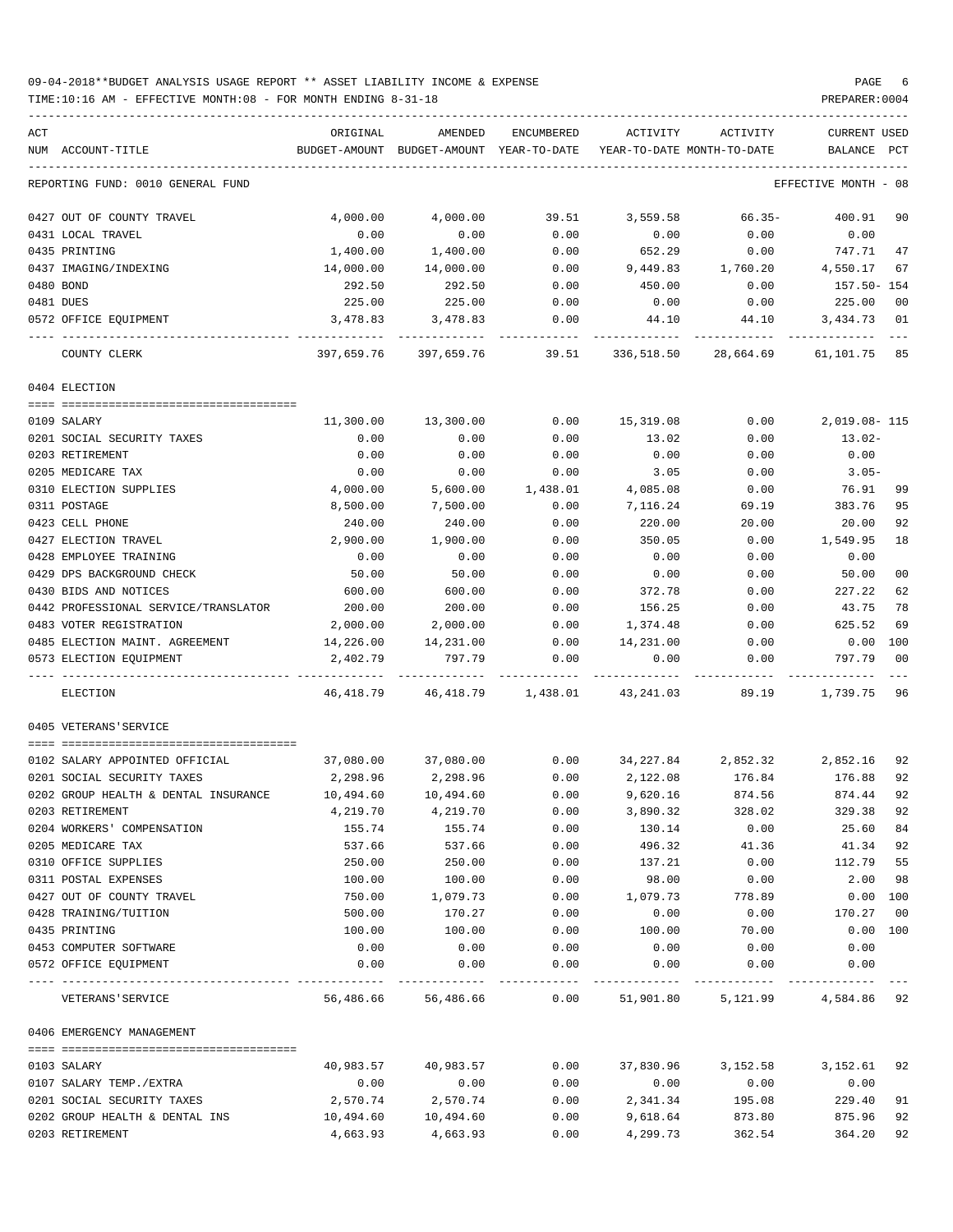TIME:10:16 AM - EFFECTIVE MONTH:08 - FOR MONTH ENDING 8-31-18 PREPARER:0004

| ACT |                                                  | ORIGINAL      | AMENDED                           | ENCUMBERED | ACTIVITY                        | ACTIVITY           | CURRENT USED                        |                |
|-----|--------------------------------------------------|---------------|-----------------------------------|------------|---------------------------------|--------------------|-------------------------------------|----------------|
|     | NUM ACCOUNT-TITLE                                | BUDGET-AMOUNT | BUDGET-AMOUNT YEAR-TO-DATE        |            | YEAR-TO-DATE MONTH-TO-DATE      |                    | BALANCE PCT                         |                |
|     | REPORTING FUND: 0010 GENERAL FUND                |               |                                   |            |                                 |                    | EFFECTIVE MONTH - 08                |                |
|     | 0204 WORKERS' COMPENSATION                       | 174.15        | 174.15                            | 0.00       | 143.84                          | 0.00               | 30.31                               | 83             |
|     | 0205 MEDICARE TAX                                | 601.22        | 601.22                            | 0.00       | 547.54                          | 45.62              | 53.68                               | 91             |
|     | 0225 TRAVEL ALLOWANCE                            | 0.00          | 70.00                             | 0.00       | 70.00                           | 0.00               | $0.00$ 100                          |                |
|     | 0310 OFFICE SUPPLIES                             | 150.00        | 150.00                            | 0.00       | 67.26                           | 14.58              | 82.74                               | 45             |
|     | 0311 POSTAL EXPENSE                              | 50.00         | 50.00                             | 0.00       | 49.00                           | 0.00               | 1.00                                | 98             |
|     | 0330 AUTO EXPENSE-GAS & OIL                      | 1,000.00      | 930.00                            | 0.00       | 704.62                          | 90.08              | 225.38                              | 76             |
|     | 0422 R&M RADIO                                   | 0.00          | 0.00                              | 0.00       | 0.00                            | 0.00               | 0.00                                |                |
|     | 0423 CELL PHONE ALLOWANCE                        | 480.00        | 480.00                            | 0.00       | 440.00                          | 40.00              | 40.00                               | 92             |
|     | 0427 OUT OF COUNTY TRAVEL                        | 400.00        | 400.00                            | 0.00       | 13.91                           | 0.00               | 386.09                              | 03             |
|     | 0428 TRAINING & TUITION                          | 0.00          | 0.00                              | 0.00       | 0.00                            | 0.00               | 0.00                                |                |
|     | 0454 R&M AUTO                                    | 375.00        | 375.00                            | 0.00       | 344.81                          | 0.00               | 30.19                               | 92             |
|     | 0487 TRAILER/AUTO INSURANCE                      | 1,035.00      | 1,035.00                          | 0.00       | 657.00                          | 0.00               | 378.00                              | 63             |
|     | 0489 CODE RED EARLY WARNING SYSTEM 12,768.00     |               | 12,768.00                         | 0.00       | 12,768.00                       | 0.00               | $0.00$ 100                          |                |
|     | 0490 911 RADIO TOWER BUILDING                    | 500.00        | 500.00                            | 0.00       | 0.00                            | 0.00               | 500.00                              | 0 <sup>0</sup> |
|     | 0573 RADIO EQUIPMENT                             | 0.00          | 0.00                              | 0.00       | 0.00                            | 0.00               | 0.00                                |                |
|     | EMERGENCY MANAGEMENT                             |               | 76,246.21 76,246.21               |            | $0.00$ 69,896.65 4,774.28       |                    | 6,349.56                            | 92             |
|     | 0409 NON-DEPARTMENTAL                            |               |                                   |            |                                 |                    |                                     |                |
|     |                                                  |               |                                   |            |                                 |                    |                                     |                |
|     | 0100 COMPENSATION PAY                            | 0.00          | 0.00                              | 0.00       | 0.00                            | 0.00               | 0.00                                |                |
|     | 0201 SOCIAL SECURITY TAXES                       | 0.00          | 0.00                              | 0.00       | 0.00                            | 0.00               | 0.00                                |                |
|     | 0203 RETIREMENT                                  | 0.00          | 0.00                              | 0.00       | 0.00                            | 0.00               | 0.00                                |                |
|     | 0204 WORKERS' COMPENSATION                       | 0.00          | 0.00                              | 0.00       | 950.90                          | 0.00               | $950.90 -$                          |                |
|     | 0205 MEDICARE TAX                                | 0.00          | 0.00                              | 0.00       | 0.00                            | 0.00               | 0.00                                |                |
|     | 0206 UNEMPLOYMENT EXPENSE                        | 0.00          | 0.00                              | 0.00       | 0.00                            | 0.00               | 0.00                                |                |
|     | 0395 ERRORS AND OMISSIONS                        | 500.00        | 500.00                            | 0.00       | 0.00                            | 0.00               | 500.00                              | 00             |
|     | 0399 CLAIMS SETTLEMENTS                          | 5,000.00      | 5,000.00                          | 0.00       | 4,045.86                        | 63.00              | 954.14                              | 81             |
|     | 0400 LEGAL FEES                                  | 20,000.00     | 20,000.00                         | 0.00       | 3,425.12                        | 0.00               | 16,574.88                           | 17             |
|     | 0401 AUDIT EXPENSE                               | 32,000.00     | 32,000.00                         | 0.00       | 32,250.00                       | 0.00               | 250.00- 101                         |                |
|     | 0404 911 EMERGENCY SERVICE                       | 8,917.00      | 8,917.00                          | 0.00       | 8,917.00                        | 0.00               | $0.00$ 100                          |                |
|     | 0406 TAX APPRAISAL DISTRICT                      | 388,429.57    | 388,429.57                        | 0.00       | 444,769.40                      | 0.00               | 56, 339.83- 115                     |                |
|     | 0408 COUNTY WELLNESS PROGRAM                     | 3,000.00      | 3,000.00                          | 0.00       | 1,368.09                        | 207.46             | 1,631.91                            | 46             |
|     | 0426 PROFESSIONAL FEES                           | 30,000.00     | 30,000.00                         | 0.00       | 0.00                            | 0.00               | 30,000.00                           | 00             |
|     | 0430 BIDS & NOTICES                              | 1,800.00      | 1,800.00                          | 0.00       | 1,920.54                        | 278.09             | 120.54-107                          |                |
|     | 0444 LAWN MAINTENANCE                            | 0.00          | 0.00                              | 0.00       | 0.00                            | 0.00               | 0.00                                |                |
|     | 0481 DUES                                        | 9,500.00      | 9,500.00                          | 3,184.00   | 6,410.83                        | 0.00               | $94.83 - 101$                       |                |
|     | 0483 PUBLIC OFFICIALS INS.                       | 26,000.00     | 26,000.00                         | 0.00       | 14,942.28                       | 0.00               | 11,057.72 57                        |                |
|     | 0484 GENERAL LIABILITY INSURANCE                 | 6,931.00      | 6,931.00                          | 0.00       | 6,933.00                        | 0.00               | $2.00 - 100$                        |                |
|     | 0485 WATER SUPPLY AGENCY                         | 1,000.00      | 1,000.00                          | 0.00       | 818.75                          | 0.00               | 181.25                              | 82             |
|     | 0487 TCOG-REG. INTERLOCAL AGREEMENT              | 0.00          | 0.00                              | 0.00       | 0.00                            | 0.00               | 0.00                                |                |
|     | 0488 FANNIN RURAL RAIL DIST                      | 0.00          | 0.00                              | 0.00       | 0.00                            | 0.00               | 0.00                                |                |
|     | 0489 COURT COSTS/ARREST FEES                     | 240,000.00    | 240,000.00                        | 0.00       | 163,874.39                      | 86.01              | 76,125.61                           | 68             |
|     | 0490 MISCELLANEOUS                               | 312.00        | 312.00                            | 0.00       | 301.39                          | 0.00               | 10.61                               | 97             |
|     | 0491 SULPHUR RIVER REGIONAL MOBILITY AU 2,500.00 |               | 2,500.00                          | 0.00       | 0.00                            | 0.00               | 2,500.00                            | 0 <sub>0</sub> |
|     | 0495 '98 JAIL BOND PAYMENT                       | 0.00          | 0.00                              | 0.00       | 0.00                            | 0.00               | 0.00                                |                |
|     | 0499 BANK SERVICE FEES                           | 8,675.00      | 8,675.00                          | 0.00       | 7,875.00                        | 800.00             | 800.00                              | 91             |
|     | 0500 6TH COURT OF APPEALS FEE                    | 2,700.00      | 2,700.00                          | 0.00       | 1,899.88                        | 0.00               | 800.12                              | 70             |
|     | NON-DEPARTMENTAL                                 |               | 787, 264.57 787, 264.57 3, 184.00 |            |                                 |                    | 700,702.43  1,434.56  83,378.14  89 |                |
|     | 0410 COUNTY COURT AT LAW                         |               |                                   |            |                                 |                    |                                     |                |
|     | 0101 SALARY ELECTED OFFICIAL                     |               |                                   |            | $0.00$ $129,230.88$ $10,769.24$ |                    | 10,769.12 92                        |                |
|     | 0103 SALARY COURT COORDINATOR                    | 30,290.37     | 30,290.37                         | 0.00       |                                 | 27,551.83 2,053.53 | 2,738.54 91                         |                |

-----------------------------------------------------------------------------------------------------------------------------------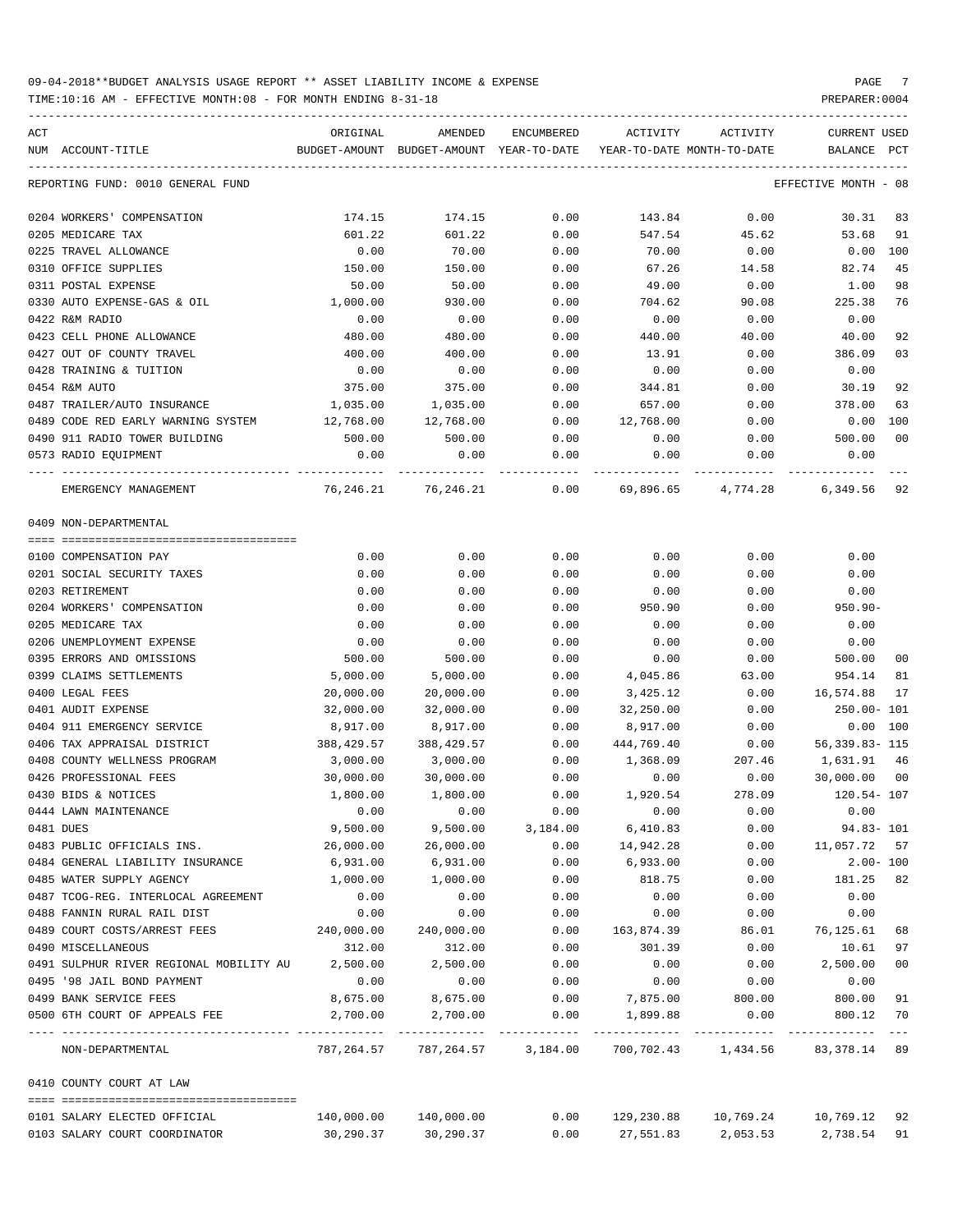TIME:10:16 AM - EFFECTIVE MONTH:08 - FOR MONTH ENDING 8-31-18 PREPARER:0004

| ACT |                                        | ORIGINAL                                                            | AMENDED                   | ENCUMBERED            | ACTIVITY   | ACTIVITY                  | CURRENT USED                                                         |                |
|-----|----------------------------------------|---------------------------------------------------------------------|---------------------------|-----------------------|------------|---------------------------|----------------------------------------------------------------------|----------------|
|     | NUM ACCOUNT-TITLE                      | BUDGET-AMOUNT BUDGET-AMOUNT YEAR-TO-DATE YEAR-TO-DATE MONTH-TO-DATE |                           |                       |            |                           | BALANCE PCT                                                          |                |
|     | REPORTING FUND: 0010 GENERAL FUND      |                                                                     |                           |                       |            |                           | EFFECTIVE MONTH - 08                                                 |                |
|     | 0110 SALARY COURT REPORTER             | 64,083.59                                                           | 64,083.59                 | 0.00                  | 55,586.85  |                           | 4,929.50 8,496.74                                                    | 87             |
|     | 0130 BAILIFF                           | 38,163.50                                                           | 38,163.50                 | 0.00                  | 35,227.68  | 2,935.64                  | 2,935.82                                                             | 92             |
|     | 0201 SOCIAL SECURITY TAXES             | 15,341.12                                                           | 15,341.12                 | 0.00                  | 14,888.32  | 1,279.14                  | 452.80                                                               | 97             |
|     | 0202 GROUP HEALTH & DENTAL INS         | 36,731.10                                                           | 36,731.10                 | 0.00                  | 34,079.32  | 3,098.12                  | 2,651.78                                                             | 93             |
|     | 0203 RETIREMENT                        | 31,287.88                                                           | 31,287.88                 | 0.00                  | 28,398.23  | 2,402.14                  | 2,889.65                                                             | 91             |
|     | 0204 WORKERS COMPENSATION              | 1,154.74                                                            | 1,154.74                  | 0.00                  | 964.90     | 0.00                      | 189.84                                                               | 84             |
|     | 0205 MEDICARE TAX                      | 3,986.59                                                            | 3,986.59                  | 0.00                  | 3,576.16   | 299.15                    | 410.43                                                               | 90             |
|     | 0310 OFFICE SUPPLIES                   | 1,700.00                                                            | 1,700.00                  | 145.18                | 247.23     | 0.00                      | 1,307.59                                                             | 23             |
|     | 0311 POSTAGE                           | 1,800.00                                                            | 1,800.00                  | 0.00                  | 1,139.90   | 106.78                    | 660.10                                                               | 63             |
|     | 0315 COPIER RENTAL                     | 600.00                                                              | 600.00                    | 0.00                  | 429.08     | 41.06                     | 170.92                                                               | 72             |
|     | 0395 BAILIFF UNIFORMS                  | 0.00                                                                | 0.00                      | 0.00                  | 0.00       | 0.00                      | 0.00                                                                 |                |
|     | 0420 TELEPHONE                         | 2,300.00                                                            | 2,300.00                  | 196.10                | 2,149.98   | 0.24                      | 46.08- 102                                                           |                |
|     | 0421 DSL INTERNET                      | 0.00                                                                | 0.00                      | 0.00                  | 0.00       | 0.00                      | 0.00                                                                 |                |
|     | 0424 INDIGENT ATTORNEY FEES            | 70,000.00                                                           | 70,000.00                 | 0.00                  | 43,624.61  | 3,750.00                  | 26,375.39                                                            | 62             |
|     | 0425 PROFESSIONAL SERVICES             | 2,250.00                                                            | 2,250.00                  | 0.00                  | 525.00     | 75.00                     | 1,725.00                                                             | 23             |
|     | 0427 OUT OF COUNTY TRAVEL              | 2,000.00                                                            | 2,000.00                  | 0.00                  | 395.00     | 0.00                      | 1,605.00                                                             | 20             |
|     | 0435 PRINTING                          | 250.00                                                              | 250.00                    | 0.00                  | 0.00       | 0.00                      | 250.00                                                               | 0 <sub>0</sub> |
|     | 0437 COURT REPORTER EXPENSE            | 3,500.00                                                            | 3,500.00                  | 0.00                  | 5,250.00   | 675.00                    | 1,750.00- 150                                                        |                |
|     | 0439 WITNESS EXPENSE                   | 500.00                                                              | 500.00                    | 0.00                  | 0.00       | 0.00                      | 500.00                                                               | 0 <sub>0</sub> |
|     | 0453 R&M EQUIPMENT                     | 400.00                                                              | 400.00                    | 0.00                  | 0.00       | 0.00                      | 400.00                                                               | 0 <sub>0</sub> |
|     | 0467 VISITING JUDGE                    | 500.00                                                              | 500.00                    | 0.00                  | 682.28     | 0.00                      | 182.28- 136                                                          |                |
|     | 0468 JUVENILE BOARD SALARY             | 2,400.00                                                            | 2,400.00                  | 0.00                  | 2,200.00   | 200.00                    | 200.00                                                               | 92             |
|     | 0480 BONDS                             | 0.00                                                                | 247.00                    | 0.00                  | 247.00     | 0.00                      | $0.00$ 100                                                           |                |
|     | 0481 DUES                              | 295.00                                                              | 295.00                    | 0.00                  | 0.00       | 0.00                      | 295.00                                                               | 0 <sub>0</sub> |
|     | 0572 OFFICE EQUIPMENT                  | 600.00                                                              | 600.00                    | 0.00                  | 0.00       | 0.00                      | 600.00                                                               | 0 <sub>0</sub> |
|     | 0574 TECHNOLOGY                        | 0.00                                                                | 0.00                      | 0.00                  | 0.00       | 0.00                      | 0.00                                                                 |                |
|     | 0590 BOOKS & PUBLICATIONS              | 250.00                                                              | 250.00                    | 0.00                  | 0.00       | 0.00                      | 250.00                                                               | 00             |
|     | 0591 LEXIS NEXIS ONLINE LEGAL          | 621.00                                                              | 621.00                    | 0.00                  | 613.00     | 62.00                     | 8.00                                                                 | 99             |
|     | COUNTY COURT AT LAW                    |                                                                     |                           |                       |            |                           | 451,004.89  451,251.89  341.28  387,007.25  32,676.54  63,903.36  86 |                |
|     | 0425 COURT ADMINISTRATION              |                                                                     |                           |                       |            |                           |                                                                      |                |
|     |                                        |                                                                     |                           |                       |            |                           |                                                                      |                |
|     | 0201 SOCIAL SECURITY                   | 0.00                                                                | 0.00                      | 0.00                  |            |                           | 150.63 72.89 150.63-                                                 |                |
|     | 0205 MEDICARE TAX                      | 0.00                                                                | 0.00                      | 0.00                  | 35.23      | 17.05                     | $35.23-$                                                             |                |
|     | 0311 JURY POSTAGE                      | 4,200.00                                                            | 4,200.00                  | 0.00                  | 3,119.95   | 306.91                    | 1,080.05                                                             |                |
|     | 0312 DISTRICT JURY SUPPLIES            | 500.00                                                              | 760.00                    | 0.00                  | 752.03     | 0.00                      | 7.97                                                                 | 99             |
|     | 0313 GRAND JURY EXPENSE                | 5,000.00                                                            | 5,000.00                  | 0.00                  | 4,672.72   | 0.00                      | 327.28                                                               | 93             |
|     | 0314 PETIT JURY EXPENSE                | 46,000.00                                                           | 45,740.00                 | 0.00                  | 27,466.50  | 0.00                      | 18,273.50                                                            | 60             |
|     | 0316 COUNTY COURT JURY EXP.            | 0.00                                                                | 0.00                      | 0.00                  | 0.00       | 0.00                      | 0.00                                                                 |                |
|     | 0317 COURT REPORTER SUPPLIES           | 100.00                                                              | 100.00                    | 0.00                  | 0.00       | 0.00                      | 100.00                                                               | 0 <sub>0</sub> |
|     | 0318 J.P. JURY EXPENSE                 | 800.00                                                              | 800.00                    | 0.00                  | 140.00     | 0.00                      | 660.00                                                               | 18             |
|     | 0319 CO.CT.@LAW JURY EXPENSE           | 5,000.00                                                            | 5,000.00                  | 0.00                  | 1,691.67   | 0.00                      | 3,308.33                                                             | 34             |
|     | 0422 REGIONAL INDIGENT DEFENSE PROGRAM | 18,056.00                                                           | 18,056.00                 | 0.00                  | 18,056.00  | 0.00                      | 0.00 100                                                             |                |
|     | 0424 CO.CT. ATTORNEY FEES              | 8,000.00                                                            | 8,000.00                  | 0.00                  | 2,201.74   | 0.00                      | 5,798.26                                                             | 28             |
|     | 0425 CO.CT. PROFESSIONAL SERVICES      | 1,000.00                                                            | 1,000.00                  | 0.00                  | 0.00       | 0.00                      | 1,000.00                                                             | 0 <sub>0</sub> |
|     | 0426 COUNTY COURT SUPPLIES             | 0.00                                                                | 0.00                      | 0.00                  | 0.00       | 0.00                      | 0.00                                                                 |                |
|     | 0435 PRINTING                          | 1,500.00                                                            | 1,500.00                  | 0.00                  | 985.00     | 0.00                      | 515.00                                                               | 66             |
|     | 0465 PHYSICAL EVID. ANALYSES           | 1,500.00                                                            | 1,500.00                  | 0.00                  | 141.19     | $922.00 -$                | 1,358.81                                                             | 09             |
|     | 0466 AUTOPSIES                         | 50,000.00                                                           | 50,000.00                 | 0.00                  | 27,096.75  | 6,610.00                  | 22,903.25                                                            | 54             |
|     | 0467 VISITING JUDGE EXPENSE            | 2,000.00                                                            | 2,000.00<br>------------- | 0.00<br>------------- | 3, 151. 18 | 1,326.22<br>_____________ | 1,151.18- 158<br>------------------                                  |                |
|     |                                        |                                                                     |                           |                       |            |                           |                                                                      |                |

COURT ADMINISTRATION 143,656.00 143,656.00 0.00 89,660.59 7,411.07 53,995.41 62

0435 336TH DISTRICT COURT ADMINISTRATIO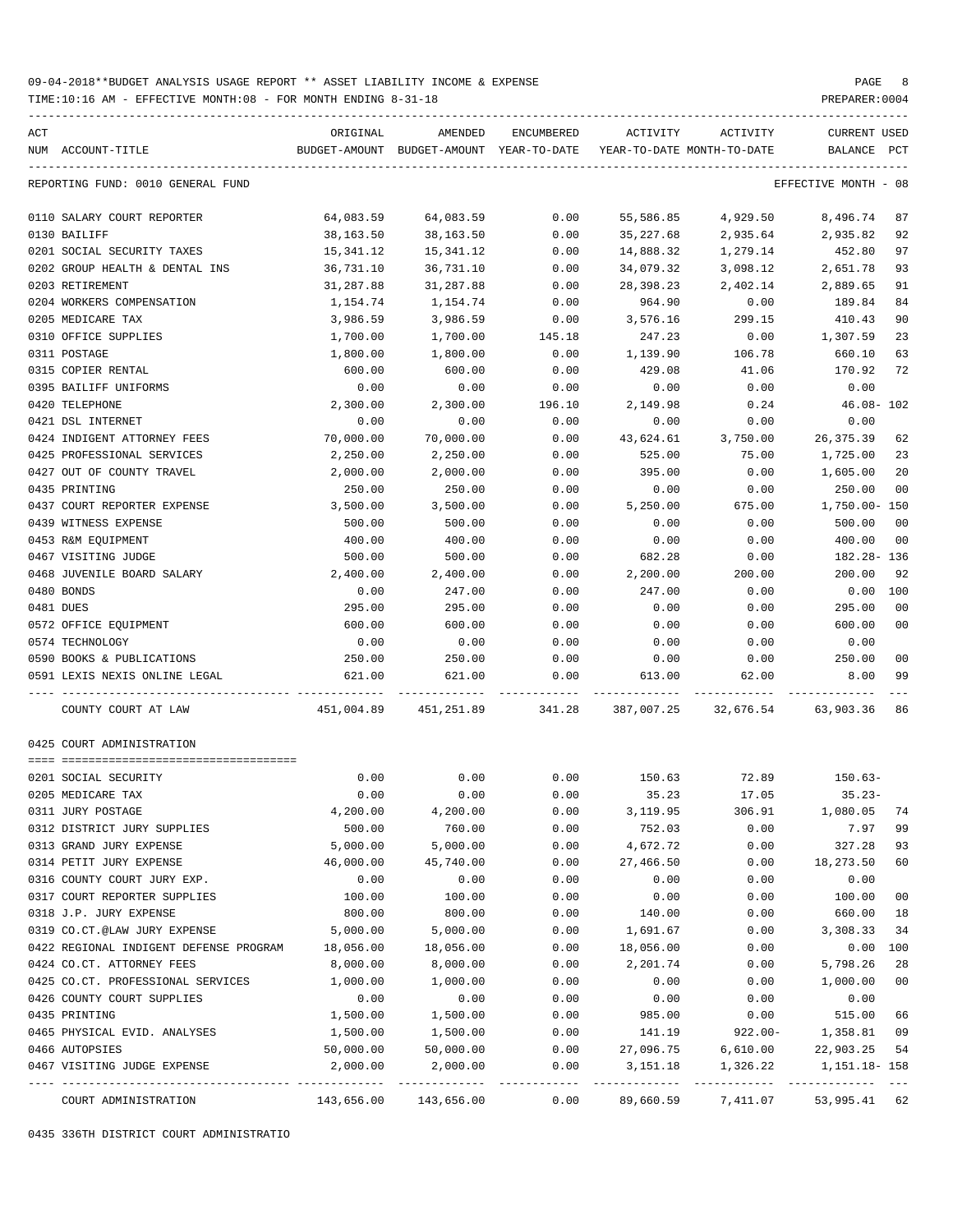|     | TIME:10:16 AM - EFFECTIVE MONTH:08 - FOR MONTH ENDING 8-31-18 |                           |                                       |            |             |                                        | PREPARER: 0004                 |                |
|-----|---------------------------------------------------------------|---------------------------|---------------------------------------|------------|-------------|----------------------------------------|--------------------------------|----------------|
| ACT | NUM ACCOUNT-TITLE                                             | ORIGINAL<br>BUDGET-AMOUNT | AMENDED<br>BUDGET-AMOUNT YEAR-TO-DATE | ENCUMBERED | ACTIVITY    | ACTIVITY<br>YEAR-TO-DATE MONTH-TO-DATE | <b>CURRENT USED</b><br>BALANCE | PCT            |
|     | REPORTING FUND: 0010 GENERAL FUND                             |                           |                                       |            |             |                                        | EFFECTIVE MONTH - 08           |                |
|     |                                                               |                           |                                       |            |             |                                        |                                |                |
|     | 0103 SALARY COURT COORDINATOR                                 | 35, 352.79                | 35, 352.79                            | 0.00       | 31,830.71   | 2,539.58                               | 3,522.08                       | 90             |
|     | 0110 SALARY COURT REPORTER                                    | 74,477.72                 | 74,477.72                             | 0.00       | 68,748.72   | 5,729.06                               | 5,729.00                       | 92             |
|     | 0130 BAILIFF                                                  | 39,065.00                 | 39,065.00                             | 0.00       | 36,060.00   | 3,005.00                               | 3,005.00                       | 92             |
|     | 0201 SOCIAL SECURITY                                          | 9,454.72                  | 9,454.72                              | 0.00       | 8,156.85    | 679.32                                 | 1,297.87                       | 86             |
|     | 0202 GROUP HEALTH INSURANCE                                   | 31,483.80                 | 31,483.80                             | 0.00       | 28,860.48   | 2,623.68                               | 2,623.32                       | 92             |
|     | 0203 RETIREMENT                                               | 17,353.99                 | 17,353.99                             | 0.00       | 15,904.92   | 1,330.97                               | 1,449.07                       | 92             |
|     | 0204 WORKERS COMPENSATION                                     | 625.36                    | 625.36                                | 0.00       | 522.56      | 0.00                                   | 102.80                         | 84             |
|     | 0205 MEDICARE                                                 | 2,211.18                  | 2,211.18                              | 0.00       | 1,907.96    | 158.90                                 | 303.22                         | 86             |
|     | 0310 OFFICE SUPPLIES                                          | 1,800.00                  | 1,800.00                              | 0.00       | 1,396.48    | 65.46                                  | 403.52                         | 78             |
|     | 0311 DISTRICT JUDGE POSTAGE                                   | 400.00                    | 400.00                                | 0.00       | 141.79      | 45.45                                  | 258.21                         | 35             |
|     | 0352 GPS/SCRAM MONITORS                                       | 1,000.00                  | 1,000.00                              | 0.00       | 0.00        | 0.00                                   | 1,000.00                       | 0 <sub>0</sub> |
|     | 0395 BAILIFF UNIFORMS                                         | 400.00                    | 400.00                                | 333.39     | 0.00        | 0.00                                   | 66.61                          | 83             |
|     | 0421 LEXIS NEXIS ONLINE LEGAL                                 | 768.00                    | 768.00                                | 0.00       | 640.00      | 64.00                                  | 128.00                         | 83             |
|     | 0427 TRAVEL                                                   | 3,000.00                  | 3,000.00                              | 1,204.60   | 2,043.57    | 226.18                                 | 248.17- 108                    |                |
|     | 0428 TRAINING/TUITION                                         | 2,500.00                  | 2,500.00                              | 0.00       | 1,945.00    | 0.00                                   | 555.00                         | 78             |
|     | 0432 ATTORNEY FEES JUVENILE                                   | 20,000.00                 | 20,000.00                             | 208.25     | 13,167.25   | 850.00                                 | 6,624.50                       | 67             |
|     | 0433 ATTORNEY FEES DRUG CT                                    | 0.00                      | 0.00                                  | 0.00       | 0.00        | 0.00                                   | 0.00                           |                |
|     | 0434 APPEAL COURT TRANSCRIPTS                                 | 18,000.00                 | 43,000.00                             | 0.00       | 47,198.00   | 6,682.00                               | 4,198.00- 110                  |                |
|     | 0435 ATTORNEYS FEES APPEALS CT                                | 20,000.00                 | 10,000.00                             | 0.00       | 9,915.50    | 3,500.00                               | 84.50                          | 99             |
|     | 0436 ATTORNEY FEES- CPS CASES                                 | 150,000.00                | 380,000.00                            | 5,867.14   | 330,065.34  | 19,660.50                              | 44,067.52                      | 88             |
|     | 0437 ATTORNEY FEES                                            | 275,000.00                | 180,000.00                            | 4,037.75   | 186,107.76  | 12,757.93                              | 10, 145. 51 - 106              |                |
|     | 0438 COURT REPORTER EXPENSE                                   | 10,000.00                 | 20,000.00                             | 0.00       | 11,253.00   | 150.00                                 | 8,747.00                       | 56             |
|     | 0439 INVESTIGATOR EXPENSE                                     | 10,000.00                 | 10,000.00                             | 0.00       | 7,551.67    | 0.00                                   | 2,448.33                       | 76             |
|     | 0440 PHYSICIANS EXPENSE                                       | 0.00                      | 0.00                                  | 0.00       | 0.00        | 0.00                                   | 0.00                           |                |
|     | 0442 OTHER PROFESSIONAL SERV.                                 | 35,000.00                 | 25,000.00                             | 0.00       | 13,572.96   | 269.80                                 | 11,427.04                      | 54             |
|     | 0468 JUVENILE BOARD SALARY                                    | 3,600.00                  | 3,600.00                              | 0.00       | 3,300.00    | 300.00                                 | 300.00                         | 92             |
|     | 0481 DUES                                                     | 771.00                    | 771.00                                | 150.00     | 220.00      | 0.00                                   | 401.00                         | 48             |
|     | 0572 OFFICE EQUIPMENT                                         | 2,500.00                  | 2,500.00                              | 0.00       | 445.98      | 0.00                                   | 2,054.02                       | 18             |
|     | 0574 TECHNOLOGY                                               | 5,300.00                  | 5,300.00                              | 645.00     | 0.00        | 0.00                                   | 4,655.00                       | 12             |
|     | 0590 DISTRICT JUDGE BOOKS                                     | 500.00                    | 500.00                                | 0.00       | 90.47       | 0.00                                   | 409.53                         | 18             |
|     | 336TH DISTRICT COURT ADMINISTRATIO                            | 770,563.56                | 920,563.56                            | 12,446.13  | 821,046.97  | 60,637.83                              | 87,070.46                      | 91             |
|     | 0450 DISTRICT CLERK                                           |                           |                                       |            |             |                                        |                                |                |
|     |                                                               |                           |                                       |            |             |                                        |                                |                |
|     | 0101 SALARY ELECTED OFFICIAL                                  | 56,541.72                 | 56, 541.72                            | 0.00       | 52, 192.32  | 4,349.36                               | 4,349.40                       | 92             |
|     | 0103 SALARY ASST. DIST. CLERK                                 | 38, 375. 27               | 38, 375. 27                           | 0.00       | 35, 423. 28 | 2,951.94                               | 2,951.99                       | 92             |
|     | 0104 SALARIES DEPUTIES                                        | 165,915.39                | 165, 915.39                           | 0.00       | 151,091.17  | 12,819.60                              | 14,824.22                      | 91             |
|     | 0107 SALARY PART-TIME                                         | 23,729.54                 | 23,729.54                             | 0.00       | 18,255.25   | 1,806.80                               | 5,474.29                       | 77             |
|     | 0201 SOCIAL SECURITY TAXES                                    | 17,642.84                 | 17,642.84                             | 0.00       | 14,973.80   | 1,296.01                               | 2,669.04                       | 85             |
|     | 0202 GROUP HEALTH & DENTAL INSURANCE                          | 83,956.80                 | 83,956.80                             | 0.00       | 75,821.47   | 6,121.86                               | 8,135.33                       | 90             |
|     | 0203 RETIREMENT                                               | 32, 383. 15               | 32, 383. 15                           | 0.00       | 29,201.02   | 2,521.72                               | 3,182.13                       | 90             |
|     | 0204 WORKERS COMPENSATION                                     | 1,195.16                  | 1,195.16                              | 0.00       | 998.68      | 0.00                                   | 196.48                         | 84             |
|     | 0205 MEDICARE TAX                                             | 4,126.15                  | 4,126.15                              | 0.00       | 3,501.97    | 303.09                                 | 624.18                         | 85             |
|     | 0310 OFFICE SUPPLIES                                          | 5,000.00                  | 5,000.00                              | 856.01     | 2,991.14    | 70.95                                  | 1,152.85                       | 77             |
|     | 0311 POSTAL EXPENSES                                          | 5,000.00                  | 5,000.00                              | 0.00       | 3,700.73    | 266.25                                 | 1,299.27                       | 74             |
|     | 0313 PASSPORT PHOTO SUPPLIES                                  | 1,500.00                  | 1,164.00                              | 0.00       | 1,164.00    | 0.00                                   | 0.00                           | 100            |
|     | 0315 COPIER RENTAL                                            | 0.00                      | 0.00                                  | 0.00       | 0.00        | 0.00                                   | 0.00                           |                |
|     | 0353 COMPUTER EXPENSE                                         | 1,400.00                  | 1,290.50                              | 0.00       | 1,290.50    | 0.00                                   | 0.00                           | 100            |
|     | 0423 CELL PHONE                                               | 0.00                      | 0.00                                  | 0.00       | 0.00        | 0.00                                   | 0.00                           |                |
|     | 0427 OUT OF COUNTY TRAVEL                                     | 5,500.00                  | 5,500.00                              | 0.00       | 2,887.37    | 150.00                                 | 2,612.63                       | 52             |
|     | 0428 EMPLOYEE TRAINING                                        | 0.00                      | 0.00                                  | 0.00       | 0.00        | 0.00                                   | 0.00                           |                |
|     | 0431 LOCAL TRAVEL                                             | 0.00                      | 0.00                                  | 0.00       | 0.00        | 0.00                                   | 0.00                           |                |

0435 PRINTING 3,000.00 2,903.64 0.00 343.66 0.00 2,559.98 12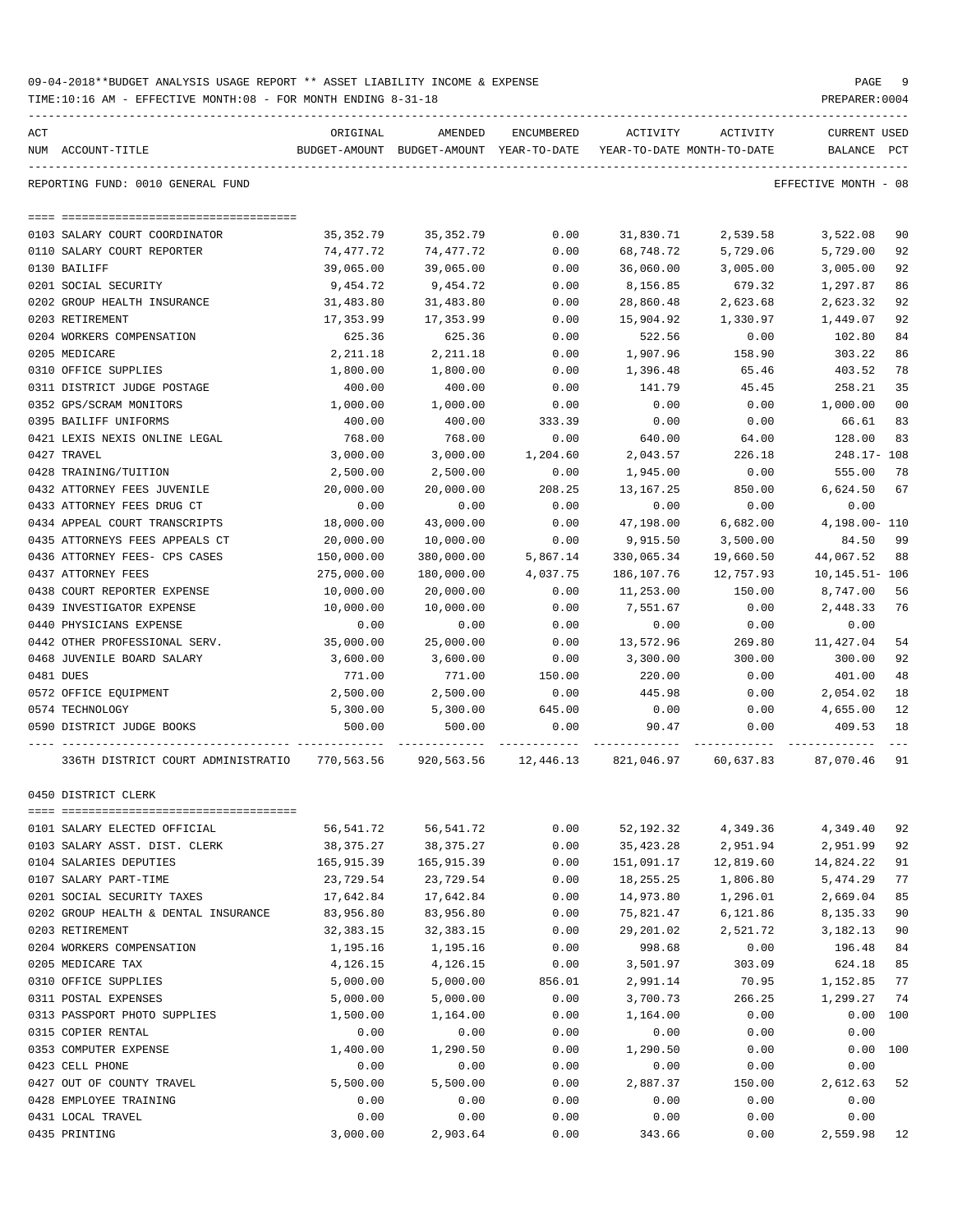| ACT |                                      | ORIGINAL                                                  | AMENDED                                  | ENCUMBERED | ACTIVITY                   | ACTIVITY          | <b>CURRENT USED</b>          |          |
|-----|--------------------------------------|-----------------------------------------------------------|------------------------------------------|------------|----------------------------|-------------------|------------------------------|----------|
|     | NUM ACCOUNT-TITLE                    |                                                           | BUDGET-AMOUNT BUDGET-AMOUNT YEAR-TO-DATE |            | YEAR-TO-DATE MONTH-TO-DATE |                   | BALANCE PCT                  |          |
|     |                                      |                                                           |                                          |            |                            |                   |                              |          |
|     | REPORTING FUND: 0010 GENERAL FUND    |                                                           |                                          |            |                            |                   | EFFECTIVE MONTH - 08         |          |
|     | 0480 BONDS                           | 443.00                                                    | 443.00                                   | 0.00       | 350.00                     | 0.00              | 93.00                        | 79       |
|     | 0481 DUES                            | 225.00                                                    | 225.00                                   | 0.00       | 225.00                     | 0.00              | $0.00$ 100                   |          |
|     | 0572 OFFICE EQUIPMENT                | 500.00                                                    | 1,041.86                                 | 0.00       |                            | 1,041.86 1,041.86 | $0.00$ 100                   |          |
|     | DISTRICT CLERK                       |                                                           | 446,434.02 446,434.02 856.01 395,453.22  |            |                            | 33,699.44         | 50,124.79 89                 |          |
|     | 0455 JUSTICE OF PEACE PCT # 1        |                                                           |                                          |            |                            |                   |                              |          |
|     | 0101 SALARY ELECTED OFFICIAL         | 43,187.80                                                 | 43,187.80                                | 0.00       | 39,865.68                  | 3,322.14          | 3,322.12                     | 92       |
|     | 0103 SALARY ASSISTANTS               | 63,386.52                                                 | 63,386.52                                | 0.00       | 56,435.86                  | 4,675.42          | 6,950.66                     | 89       |
|     | 0201 SOCIAL SECURITY TAXES           | 6,756.41                                                  | 6,756.41                                 | 0.00       | 5,626.79                   | 551.64            | 1,129.62                     | 83       |
|     | 0202 GROUP HEALTH & DENTAL INSURANCE | 31,483.80                                                 | 31,483.80                                | 0.00       | 29,892.25                  | 2,623.66          | 1,591.55                     | 95       |
|     | 0203 RETIREMENT                      | 12,100.85                                                 | 12,100.85                                | 0.00       | 10,944.41                  | 919.72            | 1,156.44                     | 90       |
|     | 0204 WORKERS' COMPENSATION           | 457.69                                                    | 457.69                                   | 0.00       | 373.18                     | 0.00              | 84.51                        | 82       |
|     | 0205 MEDICARE TAX                    | 1,580.13                                                  | 1,580.13                                 | 0.00       | 1,315.97                   | 129.01            | 264.16                       | 83       |
|     | 0225 TRAVEL ALLOWANCE                | 2,400.00                                                  | 2,400.00                                 | 0.00       | 2,200.00                   | 200.00            | 200.00                       | 92       |
|     | 0310 OFFICE SUPPLIES                 | 850.00                                                    | 1,185.00                                 | 0.00       | 1,180.84                   | 498.69            | 4.16                         | 100      |
|     | 0311 POSTAL EXPENSES                 | 1,200.00                                                  | 1,125.00                                 | 0.00       | 299.51                     | 43.26             | 825.49                       | 27       |
|     |                                      |                                                           |                                          |            |                            |                   |                              |          |
|     | 0420 UTILITIES TELEPHONE             | 1,395.00                                                  | 1,395.00                                 | 0.00       | 1,276.39                   | 118.09            | 118.61                       | 91       |
|     | 0422 R & M RADIO                     | 0.00                                                      | 0.00                                     | 0.00       | 0.00                       | 0.00              | 0.00                         |          |
|     | 0423 CELL PHONE ALLOWANCE            | 240.00                                                    | 240.00                                   | 0.00       | 220.00                     | 20.00             | 20.00                        | 92       |
|     | 0427 OUT OF COUNTY TRAVEL            | 4,680.00                                                  | 4,680.00                                 | 0.00       | 2,575.67                   | 0.00              | 2,104.33                     | 55       |
|     | 0435 PRINTING                        | 400.00                                                    | 400.00                                   | 0.00       | 313.84                     | 0.00              | 86.16                        | 78       |
|     | 0480 BOND                            | 165.00                                                    | 165.00                                   | 0.00       | 165.00                     | 0.00              | 0.00                         | 100      |
|     | 0481 DUES                            | 60.00                                                     | 135.00                                   | 0.00       | 135.00                     | 0.00              |                              | 0.00 100 |
|     | 0572 OFFICE EQUIPMENT                | 2,500.00                                                  | 2,165.00                                 | 0.00       | 846.91                     | 0.00              | 1,318.09                     | 39       |
|     | 0573 RADIO EQUIPMENT                 | 0.00                                                      | 0.00                                     | 0.00       | 0.00                       | 0.00              | 0.00                         |          |
|     | 0574 TECHNOLOGY                      | 0.00                                                      | 0.00                                     | 0.00       | 0.00                       | 0.00              | 0.00                         |          |
|     | JUSTICE OF PEACE PCT # 1             | 172,843.20 172,843.20 0.00 153,667.30 13,101.63 19,175.90 |                                          |            |                            |                   |                              | 89       |
|     | 0456 JUSTICE OF PEACE PCT # 2        |                                                           |                                          |            |                            |                   |                              |          |
|     |                                      |                                                           |                                          |            |                            |                   |                              |          |
|     | 0101 SALARY ELECTED OFFICIAL         |                                                           | 43,187.80 43,187.80 0.00                 |            |                            |                   | 16,444.59 3,322.14 26,743.21 | 38       |
|     | 0104 SALARY DEPUTY                   | 38,373.91                                                 | 38,373.91                                | 0.00       |                            |                   | 35,422.08 2,951.84 2,951.83  | 92       |
|     | 0201 SOCIAL SECURITY TAXES           | 5,220.51                                                  | 5,220.51                                 | 0.00       | 3,284.04                   | 402.64            | 1,936.47                     | 63       |
|     | 0202 GROUP HEALTH & DENTAL INSURANCE | 20,989.20                                                 | 20,989.20                                | 0.00       | 14,857.65                  | 1,747.48          | 6,131.55                     | 71       |
|     | 0203 RETIREMENT                      | 9,281.72                                                  | 9,281.72                                 | 0.00       | 5,917.09                   | 721.50            | 3,364.63                     | 64       |
|     | 0204 WORKERS' COMPENSATION           | 353.65                                                    | 353.65                                   | 0.00       | 286.24                     | 0.00              | 67.41                        | 81       |
|     | 0205 MEDICARE TAX                    | 1,220.92                                                  | 1,220.92                                 | 0.00       | 768.00                     | 94.16             | 452.92                       | 63       |
|     | 0225 TRAVEL ALLOWANCE                | 2,400.00                                                  | 2,400.00                                 | 0.00       | 1,000.00                   | 200.00            | 1,400.00                     | 42       |
|     | 0310 OFFICE SUPPLIES                 | 700.00                                                    | 615.90                                   | 0.00       | 612.27                     | 0.00              | 3.63                         | 99       |
|     | 0311 POSTAL EXPENSES                 | 350.00                                                    | 350.00                                   | 0.00       | 78.00                      | 0.00              | 272.00                       | 22       |
|     | 0420 UTILITIES TELEPHONE             | 1,200.00                                                  | 1,200.00                                 | 0.00       | 911.65                     | 2.97              | 288.35                       | 76       |
|     | 0421 DSL LINE                        | 900.00                                                    | 900.00                                   | 0.00       | 832.45                     | 66.95             | 67.55                        | 92       |
|     | 0422 R & M RADIO                     | 0.00                                                      | 0.00                                     | 0.00       | 0.00                       | 0.00              | 0.00                         |          |
|     | 0423 CELL PHONE ALLOWANCE            | 240.00                                                    | 240.00                                   | 0.00       | 100.00                     | 20.00             | 140.00                       | 42       |
|     | 0427 OUT OF COUNTY TRAVEL            | 2,000.00                                                  | 1,897.33                                 | 0.00       | 1,159.49                   | 0.00              | 737.84                       | 61       |
|     | 0435 PRINTING                        | 200.00                                                    | 357.77                                   | 0.00       | 357.77                     | 0.00              | 0.00                         | 100      |
|     | 0460 OFFICE RENTAL                   | 4,200.00                                                  | 4,200.00                                 | 0.00       | 3,850.00                   | 350.00            | 350.00                       | 92       |
|     | 0480 BOND                            | 171.00                                                    | 200.00                                   | 71.00      | 200.00                     | 0.00              | $71.00 - 136$                |          |
|     | 0481 DUES                            | 95.00                                                     | 95.00                                    | 0.00       | 35.00                      | 0.00              | 60.00                        | 37       |
|     | 0572 OFFICE EQUIPMENT                | 1,400.00                                                  | 1,400.00                                 | 0.00       | 1,022.50                   | 0.00              | 377.50                       | 73       |
|     | 0573 RADIO EQUIPMENT                 | 0.00                                                      | 0.00                                     | 0.00       | 0.00                       | 0.00              | 0.00                         |          |
|     | 0574 TECHNOLOGY                      | 0.00                                                      | 0.00                                     | 0.00       | 0.00                       | 0.00              | 0.00                         |          |
|     |                                      |                                                           |                                          |            |                            |                   |                              |          |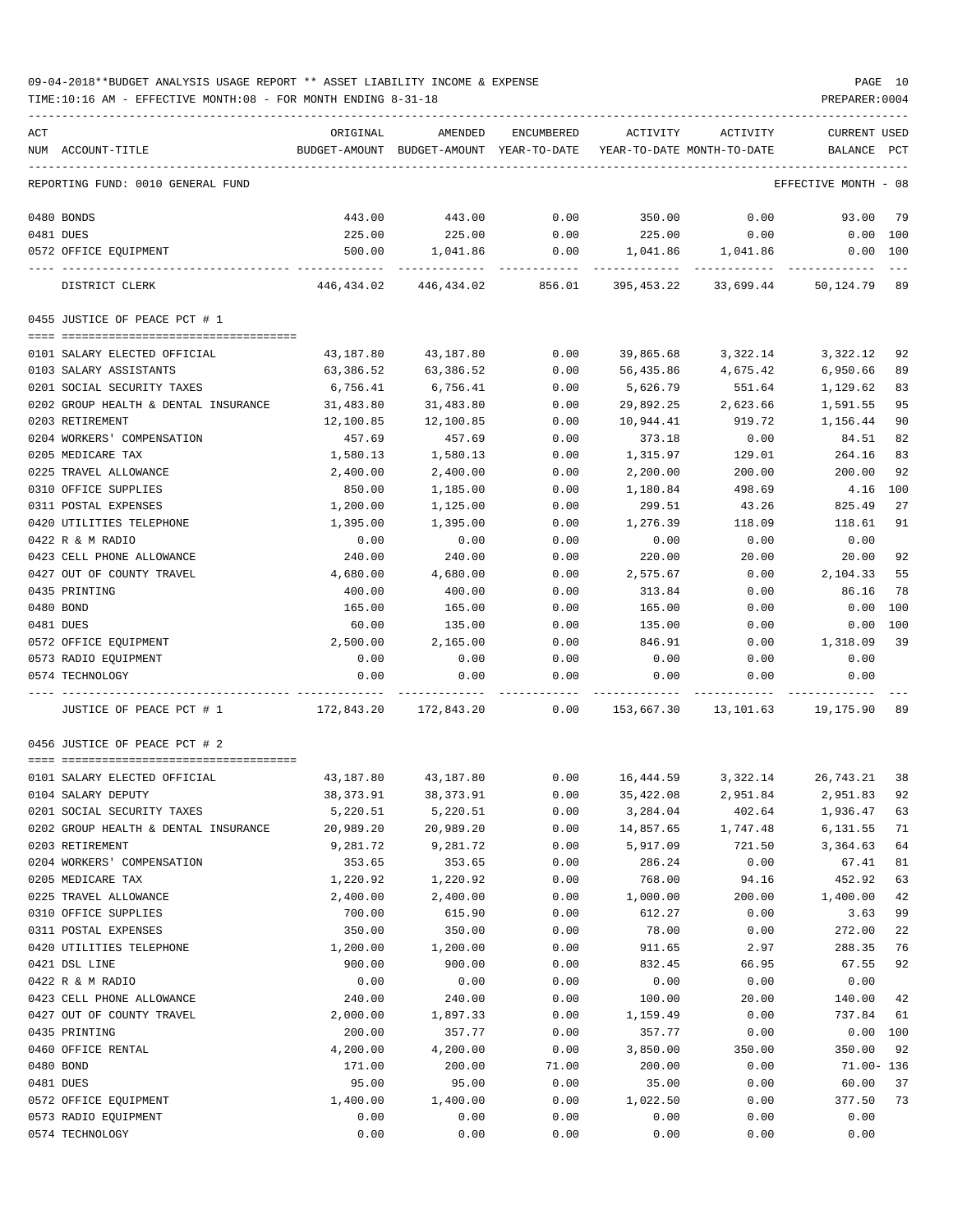|  | 09-04-2018**BUDGET ANALYSIS USAGE REPORT ** ASSET LIABILITY INCOME & EXPENSE |  |  |  | PAGE | <b>__</b> |
|--|------------------------------------------------------------------------------|--|--|--|------|-----------|
|  |                                                                              |  |  |  |      |           |

TIME:10:16 AM - EFFECTIVE MONTH:08 - FOR MONTH ENDING 8-31-18 PREPARER:0004

| ACT |                                                                 | ORIGINAL                | AMENDED                                                             | ENCUMBERED       | ACTIVITY              | ACTIVITY         | <b>CURRENT USED</b>           |          |
|-----|-----------------------------------------------------------------|-------------------------|---------------------------------------------------------------------|------------------|-----------------------|------------------|-------------------------------|----------|
|     | NUM ACCOUNT-TITLE                                               |                         | BUDGET-AMOUNT BUDGET-AMOUNT YEAR-TO-DATE YEAR-TO-DATE MONTH-TO-DATE |                  |                       |                  | BALANCE PCT                   |          |
|     | REPORTING FUND: 0010 GENERAL FUND                               |                         |                                                                     |                  |                       |                  | EFFECTIVE MONTH - 08          |          |
|     | JUSTICE OF PEACE PCT # 2                                        | 132,483.71              | 132,483.71                                                          | 71.00            | 87,138.82             | 9,879.68         | 45,273.89                     | 66       |
|     | 0457 JUSTICE OF THE PEACE # 3                                   |                         |                                                                     |                  |                       |                  |                               |          |
|     | 0101 SALARY ELECTED OFFICIAL                                    | 43,187.80               | 43,187.80                                                           | 0.00             | 39,865.68             | 3,322.14         | 3,322.12                      | 92       |
|     | 0103 SALARY ASSISTANT                                           | 26,714.23               | 26,714.23                                                           | 0.00             | 23,929.65             | 2,010.00         | 2,784.58                      | 90       |
|     | 0201 SOCIAL SECURITY TAXES                                      | 4,497.61                | 4,497.61                                                            | 0.00             | 4,105.44              | 344.24           | 392.17                        | 91       |
|     | 0202 GROUP HEALTH & DENTAL INSURANCE                            | 20,989.20               | 20,989.20                                                           | 0.00             | 18,671.75             | 1,749.10         | 2,317.45                      | 89       |
|     | 0203 RETIREMENT                                                 | 7,954.85                | 7,954.85                                                            | 0.00             | 7,251.51              | 613.20           | 703.34                        | 91       |
|     | 0204 WORKERS' COMPENSATION                                      | 304.68                  | 304.68                                                              | 0.00             | 245.32                | 0.00             | 59.36                         | 81       |
|     | 0205 MEDICARE TAX                                               | 1,051.86                | 1,051.86                                                            | 0.00             | 960.07                | 80.50            | 91.79                         | 91       |
|     | 0225 TRAVEL ALLOWANCE<br>0310 OFFICE SUPPLIES                   | 2,400.00<br>500.00      | 2,400.00<br>500.00                                                  | 0.00<br>0.00     | 2,200.00<br>146.73    | 200.00<br>0.00   | 200.00<br>353.27              | 92<br>29 |
|     | 0311 POSTAL EXPENSES                                            | 250.00                  | 250.00                                                              | 0.00             | 171.00                | 72.00            | 79.00                         | 68       |
|     | 0420 UTILITIES TELEPHONE                                        | 200.00                  | 200.00                                                              | 0.00             | 200.00                | 0.00             | 0.00                          | 100      |
|     | 0423 CELL PHONE ALLOWANCE                                       | 240.00                  | 240.00                                                              | 0.00             | 220.00                | 20.00            | 20.00                         | 92       |
|     | 0427 OUT OF COUNTY TRAVEL                                       | 1,500.00                | 1,500.00                                                            | 0.00             | 630.76                | 0.00             | 869.24                        | 42       |
|     | 0435 PRINTING                                                   | 250.00                  | 250.00                                                              | 0.00             | 108.57                | 0.00             | 141.43                        | 43       |
|     | 0460 OFFICE RENTAL                                              | 2,500.00                | 2,500.00                                                            | 0.00             | 2,499.96              | 208.33           | $0.04$ 100                    |          |
|     | 0480 BOND                                                       | 199.00                  | 199.00                                                              | 0.00             | 149.00                | 0.00             | 50.00                         | 75       |
|     | 0481 DUES                                                       | 60.00                   | 60.00                                                               | 0.00             | 60.00                 | 0.00             | $0.00$ 100                    |          |
|     | 0572 OFFICE EQUIPMENT                                           | 1,500.00                | 1,500.00                                                            | 0.00             | 239.98                | 0.00             | 1,260.02                      | 16       |
|     | 0574 TECHNOLOGY                                                 | 0.00                    | 0.00                                                                | 0.00             | 0.00                  | 0.00             | 0.00                          |          |
|     | JUSTICE OF THE PEACE # 3                                        |                         | 114,299.23 114,299.23                                               | --------<br>0.00 |                       |                  | 101,655.42 8,619.51 12,643.81 | 89       |
|     | 0475 DISTRICT & CO. ATTORNEY                                    |                         |                                                                     |                  |                       |                  |                               |          |
|     |                                                                 | 5,000.00                | 5,000.00                                                            |                  | 4,615.44 384.62       |                  |                               | 92       |
|     | 0101 DA. SALARY SUPPLEMENT<br>0102 HB 9 D.A. SUPPLEMENTAL FUNDS | 3,640.00                | 3,640.00                                                            | 0.00<br>0.00     | 3,360.00              | 280.00           | 384.56<br>280.00              | 92       |
|     | 0103 SALARY ASSISTANT D.A.                                      | 324,490.24              | 324,490.24                                                          | 0.00             | 275,160.95            | 24,298.90        | 49,329.29                     | 85       |
|     | 0104 ASST. DA LONGEVITY PAY                                     | 5,160.00                | 5,160.00                                                            | 0.00             | 4,280.00              | 380.00           | 880.00                        | 83       |
|     | 0105 SALARIES SECRETARIES                                       | 179,488.96              | 179,488.96                                                          | 0.00             | 161,719.85            | 13,700.60        | 17,769.11                     | 90       |
|     | 0106 DA SALARY REIMB. GC CH 46                                  | 27,500.00               | 27,500.00                                                           | 0.00             | 22,051.63             | 1,931.10         | 5,448.37                      | 80       |
|     | 0107 SALARY TEMP./EXTRA                                         | 0.00                    | 0.00                                                                | 0.00             | 0.00                  | 0.00             | 0.00                          |          |
|     | 0108 INVESTIGATOR CRIMES AGAINST WOMEN                          | 21,432.59               | 21, 432.59                                                          | 0.00             | 0.00                  | 0.00             | 21,432.59                     | 00       |
|     | 0109 INVESTIGATOR                                               | 58,644.20               | 58,644.20                                                           | 0.00             | 54,133.20             | 4,511.10         | 4,511.00                      | 92       |
|     | 0110 DISCOVERY CLERK                                            | 0.00                    | 0.00                                                                | 0.00             | 0.00                  | 0.00             | 0.00                          |          |
|     | 0201 SOCIAL SECURITY TAXES                                      | 38,794.39               | 38,794.39                                                           | 0.00             | 31,221.10             | 2,719.28         | 7,573.29                      | 80       |
|     | 0202 GROUP HEALTH INSURANCE<br>0203 RETIREMENT                  | 111,400.18<br>71,165.50 | 111,400.18                                                          | 0.00             | 89,776.71             | 8,744.66         | 21,623.47                     | 81<br>84 |
|     | 0204 WORKERS' COMPENSATION                                      | 1,841.96                | 71,165.50<br>1,841.96                                               | 0.00<br>0.00     | 59,681.06<br>1,439.36 | 5,230.94<br>0.00 | 11,484.44<br>402.60           | 78       |
|     | 0205 MEDICARE TAX                                               | 9,072.88                | 9,072.88                                                            | 0.00             | 7,301.82              | 635.96           | 1,771.06                      | 80       |
|     | 0310 OFFICE SUPPLIES                                            | 8,000.00                | 9,810.00                                                            | 596.67           | 9,144.26              | 920.17           | 69.07                         | 99       |
|     | 0311 POSTAL EXPENSES                                            | 3,000.00                | 3,000.00                                                            | 0.00             | 1,470.62              | 20.74            | 1,529.38                      | 49       |
|     | 0315 COPIER EXPENSE                                             | 1,500.00                | 1,500.00                                                            | 0.00             | 1,080.20              | 107.76           | 419.80                        | 72       |
|     | 0421 INTERNET/ONLINE LEGAL RE                                   | 6,733.72                | 6,733.72                                                            | 0.00             | 6,810.60              | 699.66           | $76.88 - 101$                 |          |
|     | 0422 INVESTIGATOR CELL PHONE                                    | 360.00                  | 360.00                                                              | 0.00             | 330.00                | 30.00            | 30.00                         | 92       |
|     | 0427 OUT OF COUNTY TRAVEL                                       | 9,000.00                | 9,000.00                                                            | 0.00             | 6,938.11              | 2,229.33         | 2,061.89                      | 77       |
|     | 0428 TRAINING/TUITION                                           | 8,000.00                | 7,190.00                                                            | 0.00             | 3,206.55              | 495.00           | 3,983.45                      | 45       |
|     | 0431 LOCAL TRAVEL                                               | 0.00                    | 0.00                                                                | 0.00             | 0.00                  | 0.00             | 0.00                          |          |
|     | 0435 PRINTING                                                   | 1,500.00                | 1,500.00                                                            | 0.00             | 1,122.50              | 0.00             | 377.50                        | 75       |
|     | 0438 CT.REPORTER-TRANSCRIPTS                                    | 8,750.00                | 5,550.00                                                            | 0.00             | 3,873.00              | 632.00           | 1,677.00                      | 70       |

0439 WITNESS EXPENSE 5,000.00 8,700.00 0.00 5,689.98 0.00 3,010.02 65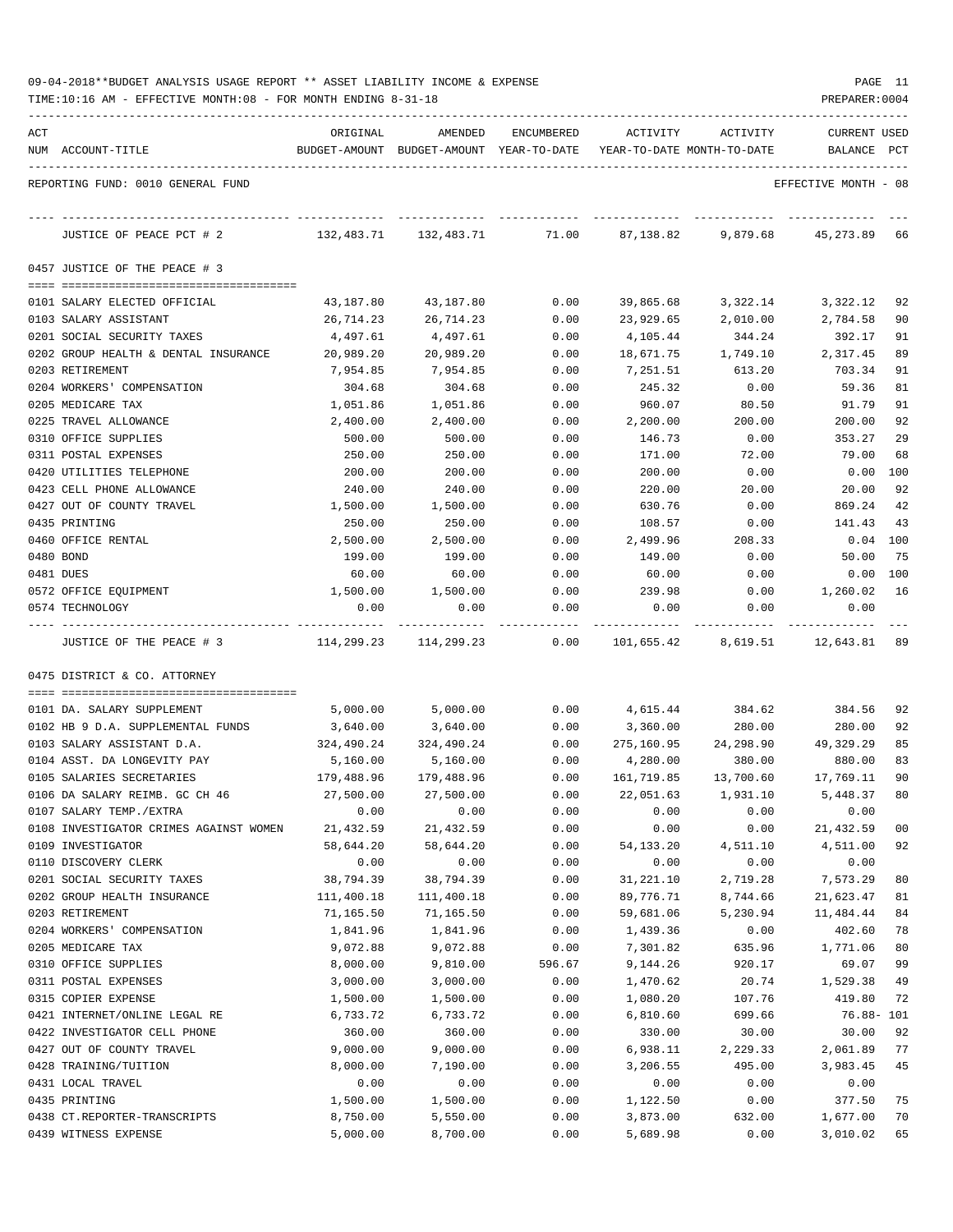TIME:10:16 AM - EFFECTIVE MONTH:08 - FOR MONTH ENDING 8-31-18 PREPARER:0004

----------------------------------------------------------------------------------------------------------------------------------- REPORTING FUND: 0010 GENERAL FUND EFFECTIVE MONTH - 08 0465 PHYS.EVIDENCE ANALYSIS 4,000.00 2,500.00 0.00 100.51 0.00 2,399.49 04 0469 DPS TESTING 0.00 0.00 0.00 0.00 0.00 0.00 0480 BOND 236.00 236.00 0.00 256.00 0.00 20.00- 108 0481 DUES 2,500.00 2,500.00 0.00 1,930.00 180.00 570.00 77 0572 OFFICE EQUIPMENT 3,000.00 3,000.00 0.00 908.07 274.99 2,091.93 30 0574 TECHNOLOGY 0.00 0.00 0.00 0.00 0.00 0.00 0590 BOOKS 750.00 750.00 73.00 50.48 50.48 626.52 16 ---- ---------------------------------- ------------- ------------- ------------ ------------- ------------ ------------- --- DISTRICT & CO. ATTORNEY 919,960.62 919,960.62 669.67 757,652.00 68,457.29 161,638.95 82 0495 COUNTY AUDITOR ==== =================================== 0102 SALARY APPOINTED OFFICIAL 70,716.75 70,716.75 0.00 65,277.12 5,439.76 5,439.63 92 0103 SALARIES ASSISTANTS 120,226.31 120,226.31 0.00 108,168.70 6,804.98 12,057.61 90 0201 SOCIAL SECURITY TAXES 11,838.47 11,838.47 0.00 10,041.73 703.56 1,796.74 85 0202 GROUP HEALTH & DENTAL INSURANCE 41,969.40 41,969.40 0.00 37,420.56 2,622.88 4,548.84 89 0203 RETIREMENT 21,729.32 21,729.32 0.00 19,709.97 1,408.16 2,019.35 91 0204 WORKERS COMPENSATION 801.96 801.96 0.00 670.44 0.00 131.52 84 0205 MEDICARE TAX 2,768.67 2,768.67 0.00 2,348.20 164.52 420.47 85 0310 OFFICE SUPPLIES 900.00 900.00 0.00 815.34 330.01 84.66 91 0353 COMPUTER SOFTWARE MAINTENANCE  $2,810.00$   $2,810.00$  0.00  $2,810.00$  0.00 0.00 0.00 0427 OUT OF COUNTY TRAVEL 3,500.00 3,674.00 0.00 3,673.98 1,060.19 0.02 100 0431 LOCAL TRAVEL 0.00 0.00 0.00 0.00 0.00 0.00 0435 PRINTING 50.00 50.00 0.00 0.00 0.00 50.00 00 0452 R & M EQUIPMENT 500.00 500.00 0.00 53.90 0.00 446.10 11 0480 BOND 100.00 100.00 0.00 100.00 0.00 0.00 100 0481 DUES 590.00 590.00 0.00 340.00 0.00 250.00 58 0572 OFFICE EQUIPMENT 1,300.00 1,126.00 0.00 389.23 156.08 736.77 35 ---- ---------------------------------- ------------- ------------- ------------ ------------- ------------ ------------- --- COUNTY AUDITOR 279,800.88 279,800.88 0.00 251,819.17 18,690.14 27,981.71 90 0496 COUNTY PURCHASING ==== =================================== 0103 SALARY PURCHASING AGENT 56,866.18 56,666.18 0.00 22,875.49 3,860.76 33,790.69 40 0201 SOCIAL SECURITY TAXES 3,548.02 3,548.02 0.00 1,426.01 241.22 2,122.01 40 0202 GROUP HEALTH INSURANCE 10,494.60 10,494.60 0.00 2,362.87 874.54 8,131.73 23 0203 RETIREMENT 6,471.37 6,471.37 0.00 2,560.21 443.98 3,911.16 40 0204 WORKERS' COMPENSATION 240.35 240.35 0.00 199.58 0.00 40.77 83 0205 MEDICARE TAX 829.78 829.78 0.00 333.50 56.42 496.28 40 0310 OFFICE SUPPLIES 600 0.00 760.00 0.00 756.89 381.19 3.11 100 0353 COMPUTER SOFTWARE MAINTENANCE  $\begin{array}{ccccccc} 350.00 && 350.00 && 0.00 && 350.00 && 0.00 && 0.00 \end{array}$ 0421 CELL PHONE 360.00 360.00 0.00 133.00 30.00 227.00 37 0427 OUT OF COUNTY TRAVEL 1,200.00 1,200.00 0.00 974.94 0.00 225.06 81 0431 LOCAL TRAVEL 0.00 0.00 0.00 0.00 0.00 0.00 0435 PRINTING 70.00 70.00 0.00 18.00 0.00 52.00 26 0452 R & M EQUIPMENT 0.00 0.00 0.00 0.00 0.00 0.00 0480 BOND 93.00 93.00 0.00 93.00 93.00 0.00 100 0481 DUES 450.00 454.00 0.00 454.00 0.00 0.00 100 0572 OFFICE EQUIPMENT 65.60 CONTROLLED TO A SALLED SOO.00 336.00 0.00 250.40 250.40 250.40 85.60 75 ---- ---------------------------------- ------------- ------------- ------------ ------------- ------------ ------------- --- COUNTY PURCHASING 81,873.30 81,873.30 0.00 32,787.89 6,231.51 49,085.41 40 0497 COUNTY TREASURER ==== ===================================

----------------------------------------------------------------------------------------------------------------------------------- ACT ORIGINAL AMENDED ENCUMBERED ACTIVITY ACTIVITY CURRENT USED NUM ACCOUNT-TITLE BUDGET-AMOUNT BUDGET-AMOUNT YEAR-TO-DATE YEAR-TO-DATE MONTH-TO-DATE BALANCE PCT

0101 SALARY ELECTED OFFICIAL 56,541.72 56,541.72 0.00 52,192.32 4,349.36 4,349.40 92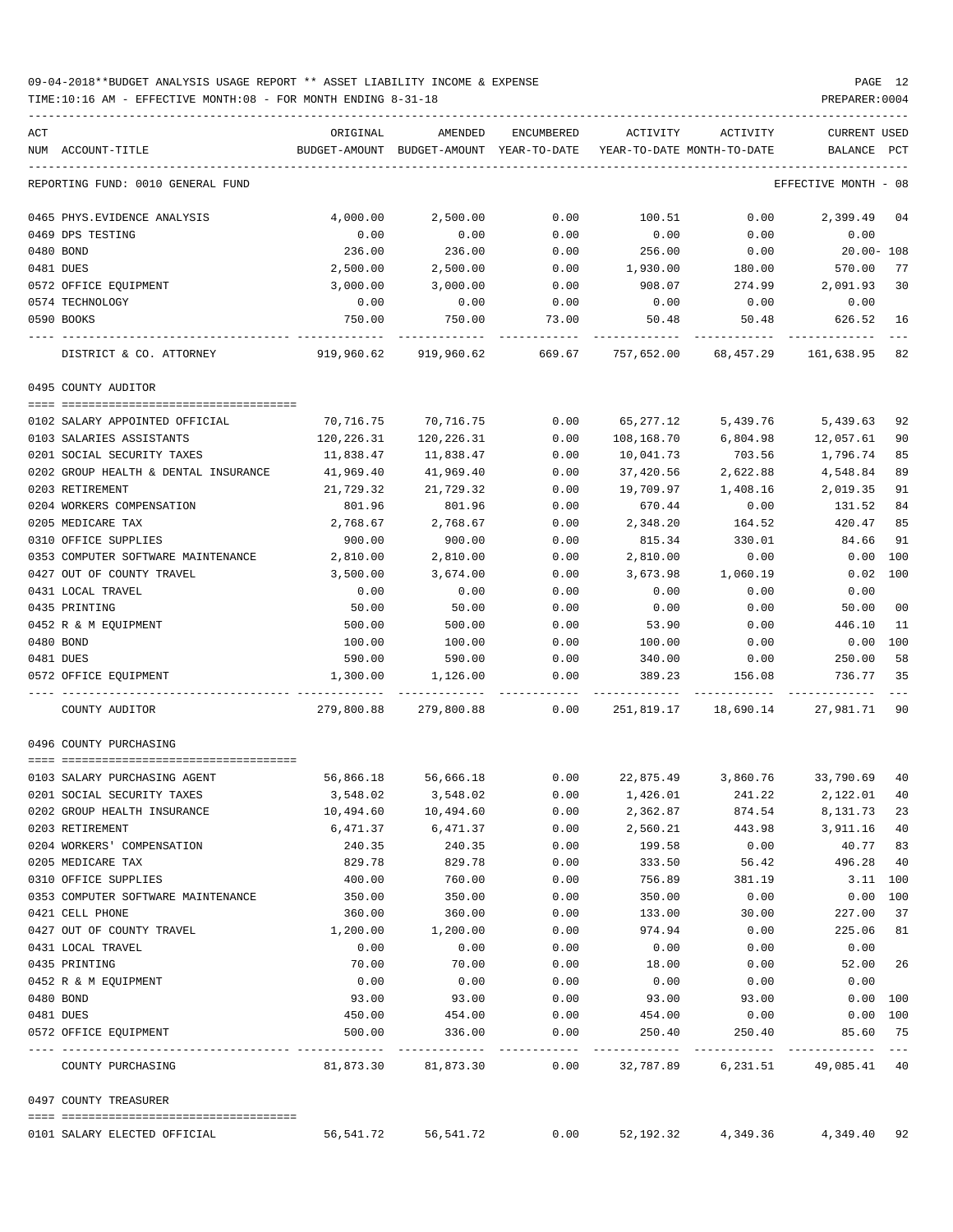TIME:10:16 AM - EFFECTIVE MONTH:08 - FOR MONTH ENDING 8-31-18 PREPARER:0004

| ACT<br>NUM ACCOUNT-TITLE             | ORIGINAL<br>BUDGET-AMOUNT | AMENDED<br>BUDGET-AMOUNT YEAR-TO-DATE | <b>ENCUMBERED</b> | ACTIVITY<br>YEAR-TO-DATE MONTH-TO-DATE                        | ACTIVITY  | <b>CURRENT USED</b><br>BALANCE | PCT  |
|--------------------------------------|---------------------------|---------------------------------------|-------------------|---------------------------------------------------------------|-----------|--------------------------------|------|
|                                      |                           |                                       |                   |                                                               |           |                                |      |
| REPORTING FUND: 0010 GENERAL FUND    |                           |                                       |                   |                                                               |           | EFFECTIVE MONTH                | - 08 |
| 0103 SALARY ASSISTANT                | 43,572.49                 | 43,572.49                             | 0.00              | 40,220.88                                                     | 3,351.74  | 3,351.61                       | 92   |
| 0201 SOCIAL SECURITY TAXES           | 6,207.08                  | 6,207.08                              | 0.00              | 4,456.42                                                      | 361.82    | 1,750.66                       | 72   |
| 0202 GROUP HEALTH & DENTAL INSURANCE | 20,989.20                 | 20,989.20                             | 0.00              | 19,239.88                                                     | 1,749.08  | 1,749.32                       | 92   |
| 0203 RETIREMENT                      | 11,393.00                 | 11,393.00                             | 0.00              | 10,503.64                                                     | 885.64    | 889.36                         | 92   |
| 0204 WORKERS' COMPENSATION           | 420.48                    | 420.48                                | 0.00              | 351.36                                                        | 0.00      | 69.12                          | 84   |
| 0205 MEDICARE TAX                    | 1,451.66                  | 1,451.66                              | 0.00              | 1,042.22                                                      | 84.62     | 409.44                         | 72   |
| 0310 OFFICE SUPPLIES                 | 500.00                    | 500.00                                | 0.00              | 0.00                                                          | 0.00      | 500.00                         | 00   |
| 0427 OUT OF COUNTY TRAVEL            | 2,000.00                  | 2,068.67                              | 0.00              | 2,068.67                                                      | 0.00      | 0.00                           | 100  |
| 0431 LOCAL TRAVEL                    | 0.00                      | 0.00                                  | 0.00              | 0.00                                                          | 0.00      | 0.00                           |      |
| 0435 PRINTING                        | 350.00                    | 281.33                                | 0.00              | 60.00                                                         | 0.00      | 221.33                         | 21   |
| 0452 R&M EQUIPMENT                   | 250.00                    | 250.00                                | 0.00              | 0.00                                                          | 0.00      | 250.00                         | 00   |
| 0453 COMPUTER SOFTWARE MAINTEN       | 1,300.00                  | 1,300.00                              | 0.00              | 1,300.00                                                      | 0.00      | 0.00                           | 100  |
| 0480 BOND                            | 0.00                      | 0.00                                  | 0.00              | 0.00                                                          | 0.00      | 0.00                           |      |
| 0481 DUES                            | 175.00                    | 175.00                                | 0.00              | 175.00                                                        | 0.00      | 0.00                           | 100  |
| 0572 OFFICE EQUIPMENT                | 300.00                    | 300.00                                | 0.00              | 229.99                                                        | 0.00      | 70.01                          | 77   |
| 0574 TECHNOLOGY                      | 0.00                      | 0.00                                  | 0.00              | 0.00                                                          | 0.00      | 0.00                           |      |
| COUNTY TREASURER                     | 145,450.63                | 145,450.63                            | 0.00              | 131,840.38                                                    | 10,782.26 | 13,610.25                      | 91   |
| 0499 TAX ASSESSOR-COLLECTOR          |                           |                                       |                   |                                                               |           |                                |      |
|                                      |                           |                                       |                   |                                                               |           |                                |      |
| 0101 SALARIES ELECTED OFFICIAL       | 56,541.72                 | 56,541.72                             | 0.00              | 52,192.32                                                     | 4,349.36  | 4,349.40                       | 92   |
| 0103 SALARIES ASSISTANTS             | 39,526.56                 | 39,526.56                             | 0.00              | 36,486.00                                                     | 3,040.50  | 3,040.56                       | 92   |
| 0104 SALARIES DEPUTIES               | 94,899.18                 | 94,899.18                             | 0.00              | 87,599.28                                                     | 7,299.94  | 7,299.90                       | 92   |
| 0107 SALARY TEMP./EXTRA              | 14,243.21                 | 14, 243. 21                           | 0.00              | 13,154.40                                                     | 1,096.20  | 1,088.81                       | 92   |
| 0201 SOCIAL SECURITY TAXES           | 12,723.06                 | 12,723.06                             | 0.00              | 11,023.02                                                     | 913.88    | 1,700.04                       | 87   |
| 0202 GROUP HEALTH & DENTAL INSURANCE | 52,473.00                 | 52,473.00                             | 0.00              | 48,099.85                                                     | 4,372.80  | 4,373.15                       | 92   |
| 0203 RETIREMENT                      | 23,352.97                 | 23, 352.97                            | 0.00              | 21,530.63                                                     | 1,815.40  | 1,822.34                       | 92   |
| 0204 WORKERS COMPENSATION            | 861.88                    | 861.88                                | 0.00              | 720.20                                                        | 0.00      | 141.68                         | 84   |
| 0205 MEDICARE TAX                    | 2,975.55                  | 2,975.55                              | 0.00              | 2,578.08                                                      | 213.74    | 397.47                         | 87   |
| 0225 LEONARD OFFICE TRAVEL           | 800.00                    | 800.00                                | 0.00              | 413.40                                                        | 69.76     | 386.60                         | 52   |
| 0310 OFFICE SUPPLIES                 | 1,300.00                  | 1,300.00                              | 0.00              | 908.25                                                        | 37.14     | 391.75                         | 70   |
| 0311 POSTAL EXPENSES                 | 6,500.00                  | 6,411.57                              | 0.00              | 6,249.19                                                      | 21.47     | 162.38                         | 97   |
| 0315 COPIER EXPENSE                  | 450.00                    | 450.00                                | 0.00              | 398.34                                                        | 36.84     | 51.66                          | 89   |
| 0420 TELEPHONE LEONARD OFFICE        | 700.00                    | 700.00                                | 60.59             | 661.44                                                        | 60.59     | $22.03 - 103$                  |      |
| 0423 CELL PHONE                      | 0.00                      | 0.00                                  | 0.00              | 0.00                                                          | 0.00      | 0.00                           |      |
| 0427 OUT OF COUNTY TRAVEL            | 3,500.00                  | 3,588.43                              | 0.00              | 3,588.43                                                      | 70.20     | $0.00$ 100                     |      |
| 0435 PRINTING                        | 250.00                    | 250.00                                | 0.00              | 194.34                                                        | 0.00      | 55.66 78                       |      |
| 0460 LEONARD OFFICE RENT             | 1,200.00                  | 1,200.00                              | 0.00              | 1,100.00                                                      | 100.00    | 100.00 92                      |      |
| 0480 BOND                            | 368.00                    | 368.00                                | 0.00              | 368.00                                                        | 0.00      | 0.00 100                       |      |
| 0481 DUES                            | 125.00                    | 125.00                                | 0.00              | 125.00                                                        | 0.00      | $0.00$ 100                     |      |
| 0572 OFFICE EQUIPMENT                | 700.00                    | 700.00                                | 0.00              | 688.24                                                        | 0.00      | 11.76                          | 98   |
| 0574 TECHNOLOGY                      | 0.00                      | 0.00                                  | 0.00              | 0.00                                                          | 0.00      | 0.00                           |      |
| TAX ASSESSOR-COLLECTOR               |                           |                                       |                   | 313,490.13 313,490.13 60.59 288,078.41 23,497.82 25,351.13 92 |           |                                |      |
| 0503 COMPUTER/IT DEPT.               |                           |                                       |                   |                                                               |           |                                |      |
|                                      |                           |                                       |                   |                                                               |           |                                |      |
| 0103 SALARY-TECHNICIAN               | 40,055.36                 | 40,055.36                             | 0.00              | 36,974.16                                                     | 3,081.18  | 3,081.20 92                    |      |
| 0107 PART TIME TECHNICIAN            | 18,934.00                 | 18,934.00                             | 0.00              | 16,666.14                                                     | 1,395.52  | 2,267.86                       | 88   |
| 0201 SOCIAL SECURITY                 | 3,657.34                  | 3,657.34                              | 0.00              | 3,148.86                                                      | 261.48    | 508.48                         | 86   |
| 0202 GROUP HEALTH INSURANCE          | 10,494.60                 | 10,494.60                             | 0.00              | 9,619.94                                                      | 874.54    | 874.66                         | 92   |
| 0203 RETIREMENT                      | 6,712.99                  | 6,712.99                              | 0.00              | 6,096.80                                                      | 514.82    | 616.19                         | 91   |
| 0204 WORKERS COMPENSATION            | 313.20                    | 313.20                                | 0.00              | 228.82                                                        | 0.00      | 84.38                          | 73   |

0205 MEDICARE TAX 855.32 855.32 0.00 736.35 61.14 118.97 86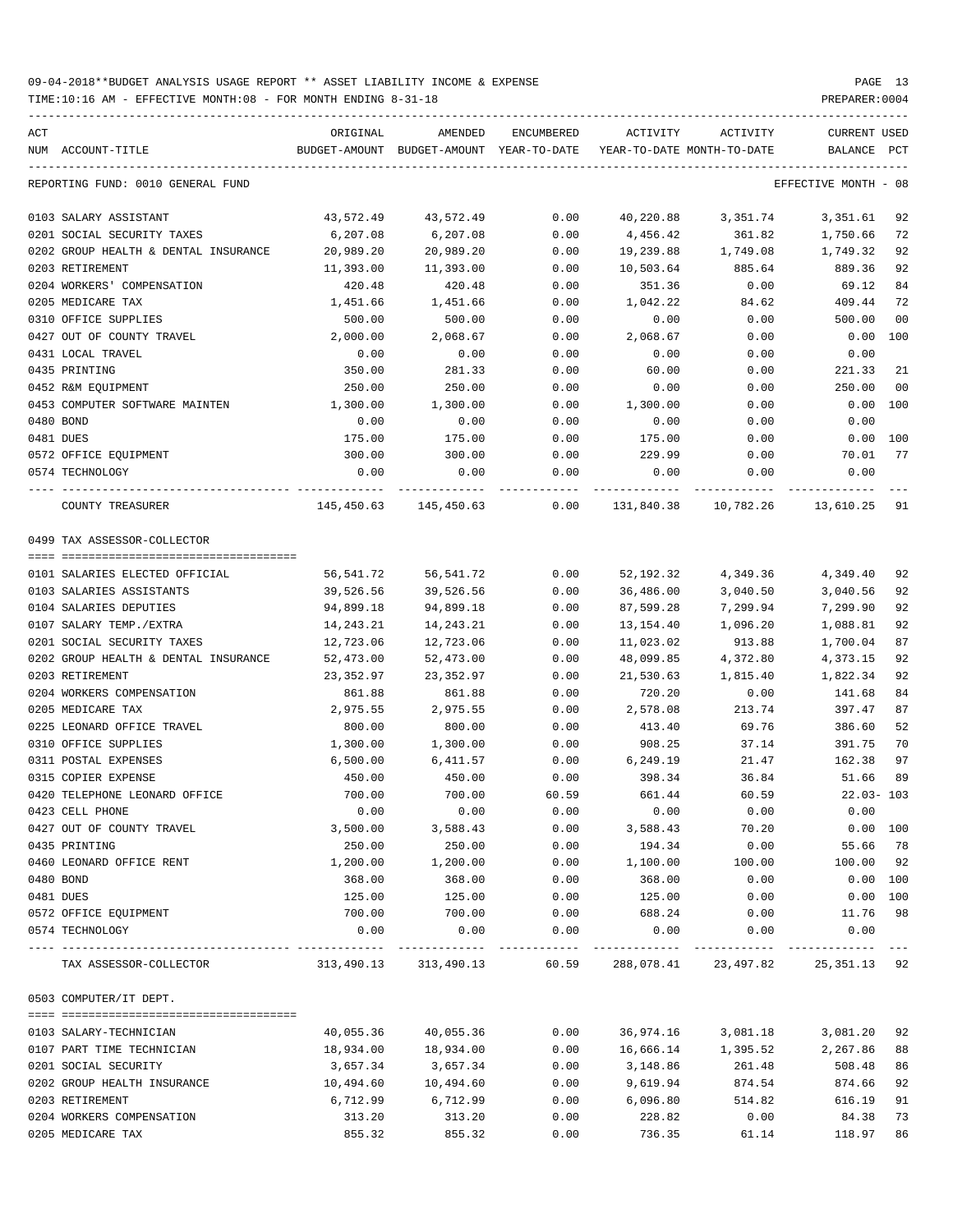| ACT<br>ORIGINAL<br>AMENDED<br>ENCUMBERED<br>ACTIVITY<br>ACTIVITY<br>NUM ACCOUNT-TITLE<br>BUDGET-AMOUNT BUDGET-AMOUNT YEAR-TO-DATE YEAR-TO-DATE MONTH-TO-DATE<br>BALANCE<br>EFFECTIVE MONTH - 08<br>REPORTING FUND: 0010 GENERAL FUND<br>828.00<br>828.00<br>0.00<br>759.00<br>69.00<br>69.00<br>0225 TRAVEL ALLOWANCE<br>0310 OFFICE SUPPLIES<br>0.00<br>0.00<br>0.00<br>200.00<br>200.00<br>200.00<br>0421 CELL PHONE ALLOWANCE<br>414.00<br>414.00<br>0.00<br>379.50<br>34.50<br>0427 OUT OF COUNTY TRAVEL<br>900.00<br>900.00<br>0.00<br>750.00<br>0.00<br>150.00<br>0.00<br>0.00<br>0.00<br>0.00<br>0.00<br>0435 PRINTING<br>0.00<br>0.00<br>0.00<br>0.00<br>0.00<br>0453 R&M COMPUTER/TRAINING<br>0572 OFFICE EQUIPMENT<br>1,850.00<br>1,850.00<br>0.00<br>1,846.83<br>0.00<br>0574 COMPUTER/WEB SOFTWARE<br>2,500.00<br>2,500.00<br>0.00<br>2,255.56 239.96<br>244.44<br>34,000.00<br>0576 COUNTY COMPUTER REPLACEMENT<br>34,000.00<br>0.00<br>0.00<br>0.00<br>34,000.00<br>COMPUTER/IT DEPT.<br>121,714.81 121,714.81<br>0.00<br>79,461.96<br>6,532.14<br>0509 CONTINGENCY<br>93,804.05 0.00<br>$0.00$ $0.00$ $93,804.05$ 00<br>0475 CONTINGENCY<br>250,000.00<br>93,804.05<br>0.00<br>0.00<br>CONTINGENCY<br>250,000.00<br>0.00<br>0510 COURTHOUSE<br>0.00<br>0.00<br>0.00<br>0107 REGULAR TEMP. - PART TIME<br>0.00<br>0.00<br>2,952.14<br>38,376.62<br>38,376.62<br>2,952.04<br>0115 SALARY JANITOR<br>0.00<br>35,424.48<br>0201 SOCIAL SECURITY TAXES<br>2,379.35<br>2,379.35<br>0.00<br>2,164.78<br>180.16<br>214.57<br>874.66<br>0202 GROUP HEALTH & DENTAL INSURANCE<br>10,494.60<br>10,494.60<br>0.00<br>9,619.94<br>874.54<br>0203 RETIREMENT<br>4,367.26<br>4,367.26<br>0.00<br>4,026.23<br>339.48<br>341.03<br>0.00<br>262.62<br>0204 WORKERS' COMPENSATION<br>1,581.12<br>1,581.12<br>0.00<br>1,318.50<br>0205 MEDICARE TAX<br>556.46<br>556.46<br>0.00<br>506.34<br>42.14<br>0310 OFFICE SUPPLIES<br>5,000.00<br>5,000.00<br>4,434.14<br>422.28<br>0.00<br>0311 POSTAL EXPENSE<br>9,000.00<br>9,000.00<br>0.00<br>5,681.15<br>880.05-<br>3,318.85<br>0315 COPIER RENTAL<br>5,000.00<br>5,000.00<br>0.00<br>3,424.94<br>339.83<br>1,575.06<br>2,500.00<br>2,500.00<br>0316 EMPLOYEE AWARDS BANQUET<br>0.00<br>1,806.05<br>0.00<br>693.95<br>600.00<br>600.00<br>530.94<br>0330 AUTO EXPENSE-GAS AND OIL<br>0.00<br>0.00<br>0332 JANITOR SUPPLIES<br>0.00<br>0.00<br>0.00<br>0.00<br>0.00<br>$0.00$ 5,000.00<br>5,000.00<br>5,000.00<br>0353 R&M COMPUTER<br>0.00<br>0.00<br>0420 TELEPHONE<br>$59.50 -$<br>0.00<br>540.00<br>0.00<br>479.95<br>0.00<br>420.00<br>0.00<br>0421 INTERNET LINES<br>0.00<br>419.67<br>0423 CELL PHONE<br>400.00<br>400.00<br>0.00<br>286.92<br>26.04 | CURRENT USED<br>PCT<br>92<br>00<br>92<br>34.50<br>83<br>0.00<br>0.00<br>3.17<br>100<br>90<br>$_{00}$<br>42,252.85 65 |
|-----------------------------------------------------------------------------------------------------------------------------------------------------------------------------------------------------------------------------------------------------------------------------------------------------------------------------------------------------------------------------------------------------------------------------------------------------------------------------------------------------------------------------------------------------------------------------------------------------------------------------------------------------------------------------------------------------------------------------------------------------------------------------------------------------------------------------------------------------------------------------------------------------------------------------------------------------------------------------------------------------------------------------------------------------------------------------------------------------------------------------------------------------------------------------------------------------------------------------------------------------------------------------------------------------------------------------------------------------------------------------------------------------------------------------------------------------------------------------------------------------------------------------------------------------------------------------------------------------------------------------------------------------------------------------------------------------------------------------------------------------------------------------------------------------------------------------------------------------------------------------------------------------------------------------------------------------------------------------------------------------------------------------------------------------------------------------------------------------------------------------------------------------------------------------------------------------------------------------------------------------------------------------------------------------------------------------------------------------------------------------------------------------------------------------------------------------------------------------------------------------------------------------------------------------------------------------------------------------------------------------------------------------------------------------------------------------|----------------------------------------------------------------------------------------------------------------------|
|                                                                                                                                                                                                                                                                                                                                                                                                                                                                                                                                                                                                                                                                                                                                                                                                                                                                                                                                                                                                                                                                                                                                                                                                                                                                                                                                                                                                                                                                                                                                                                                                                                                                                                                                                                                                                                                                                                                                                                                                                                                                                                                                                                                                                                                                                                                                                                                                                                                                                                                                                                                                                                                                                                     |                                                                                                                      |
|                                                                                                                                                                                                                                                                                                                                                                                                                                                                                                                                                                                                                                                                                                                                                                                                                                                                                                                                                                                                                                                                                                                                                                                                                                                                                                                                                                                                                                                                                                                                                                                                                                                                                                                                                                                                                                                                                                                                                                                                                                                                                                                                                                                                                                                                                                                                                                                                                                                                                                                                                                                                                                                                                                     |                                                                                                                      |
|                                                                                                                                                                                                                                                                                                                                                                                                                                                                                                                                                                                                                                                                                                                                                                                                                                                                                                                                                                                                                                                                                                                                                                                                                                                                                                                                                                                                                                                                                                                                                                                                                                                                                                                                                                                                                                                                                                                                                                                                                                                                                                                                                                                                                                                                                                                                                                                                                                                                                                                                                                                                                                                                                                     |                                                                                                                      |
|                                                                                                                                                                                                                                                                                                                                                                                                                                                                                                                                                                                                                                                                                                                                                                                                                                                                                                                                                                                                                                                                                                                                                                                                                                                                                                                                                                                                                                                                                                                                                                                                                                                                                                                                                                                                                                                                                                                                                                                                                                                                                                                                                                                                                                                                                                                                                                                                                                                                                                                                                                                                                                                                                                     |                                                                                                                      |
|                                                                                                                                                                                                                                                                                                                                                                                                                                                                                                                                                                                                                                                                                                                                                                                                                                                                                                                                                                                                                                                                                                                                                                                                                                                                                                                                                                                                                                                                                                                                                                                                                                                                                                                                                                                                                                                                                                                                                                                                                                                                                                                                                                                                                                                                                                                                                                                                                                                                                                                                                                                                                                                                                                     |                                                                                                                      |
|                                                                                                                                                                                                                                                                                                                                                                                                                                                                                                                                                                                                                                                                                                                                                                                                                                                                                                                                                                                                                                                                                                                                                                                                                                                                                                                                                                                                                                                                                                                                                                                                                                                                                                                                                                                                                                                                                                                                                                                                                                                                                                                                                                                                                                                                                                                                                                                                                                                                                                                                                                                                                                                                                                     |                                                                                                                      |
|                                                                                                                                                                                                                                                                                                                                                                                                                                                                                                                                                                                                                                                                                                                                                                                                                                                                                                                                                                                                                                                                                                                                                                                                                                                                                                                                                                                                                                                                                                                                                                                                                                                                                                                                                                                                                                                                                                                                                                                                                                                                                                                                                                                                                                                                                                                                                                                                                                                                                                                                                                                                                                                                                                     |                                                                                                                      |
|                                                                                                                                                                                                                                                                                                                                                                                                                                                                                                                                                                                                                                                                                                                                                                                                                                                                                                                                                                                                                                                                                                                                                                                                                                                                                                                                                                                                                                                                                                                                                                                                                                                                                                                                                                                                                                                                                                                                                                                                                                                                                                                                                                                                                                                                                                                                                                                                                                                                                                                                                                                                                                                                                                     |                                                                                                                      |
|                                                                                                                                                                                                                                                                                                                                                                                                                                                                                                                                                                                                                                                                                                                                                                                                                                                                                                                                                                                                                                                                                                                                                                                                                                                                                                                                                                                                                                                                                                                                                                                                                                                                                                                                                                                                                                                                                                                                                                                                                                                                                                                                                                                                                                                                                                                                                                                                                                                                                                                                                                                                                                                                                                     |                                                                                                                      |
|                                                                                                                                                                                                                                                                                                                                                                                                                                                                                                                                                                                                                                                                                                                                                                                                                                                                                                                                                                                                                                                                                                                                                                                                                                                                                                                                                                                                                                                                                                                                                                                                                                                                                                                                                                                                                                                                                                                                                                                                                                                                                                                                                                                                                                                                                                                                                                                                                                                                                                                                                                                                                                                                                                     |                                                                                                                      |
|                                                                                                                                                                                                                                                                                                                                                                                                                                                                                                                                                                                                                                                                                                                                                                                                                                                                                                                                                                                                                                                                                                                                                                                                                                                                                                                                                                                                                                                                                                                                                                                                                                                                                                                                                                                                                                                                                                                                                                                                                                                                                                                                                                                                                                                                                                                                                                                                                                                                                                                                                                                                                                                                                                     |                                                                                                                      |
|                                                                                                                                                                                                                                                                                                                                                                                                                                                                                                                                                                                                                                                                                                                                                                                                                                                                                                                                                                                                                                                                                                                                                                                                                                                                                                                                                                                                                                                                                                                                                                                                                                                                                                                                                                                                                                                                                                                                                                                                                                                                                                                                                                                                                                                                                                                                                                                                                                                                                                                                                                                                                                                                                                     |                                                                                                                      |
|                                                                                                                                                                                                                                                                                                                                                                                                                                                                                                                                                                                                                                                                                                                                                                                                                                                                                                                                                                                                                                                                                                                                                                                                                                                                                                                                                                                                                                                                                                                                                                                                                                                                                                                                                                                                                                                                                                                                                                                                                                                                                                                                                                                                                                                                                                                                                                                                                                                                                                                                                                                                                                                                                                     |                                                                                                                      |
|                                                                                                                                                                                                                                                                                                                                                                                                                                                                                                                                                                                                                                                                                                                                                                                                                                                                                                                                                                                                                                                                                                                                                                                                                                                                                                                                                                                                                                                                                                                                                                                                                                                                                                                                                                                                                                                                                                                                                                                                                                                                                                                                                                                                                                                                                                                                                                                                                                                                                                                                                                                                                                                                                                     |                                                                                                                      |
|                                                                                                                                                                                                                                                                                                                                                                                                                                                                                                                                                                                                                                                                                                                                                                                                                                                                                                                                                                                                                                                                                                                                                                                                                                                                                                                                                                                                                                                                                                                                                                                                                                                                                                                                                                                                                                                                                                                                                                                                                                                                                                                                                                                                                                                                                                                                                                                                                                                                                                                                                                                                                                                                                                     | 93,804.05 00                                                                                                         |
|                                                                                                                                                                                                                                                                                                                                                                                                                                                                                                                                                                                                                                                                                                                                                                                                                                                                                                                                                                                                                                                                                                                                                                                                                                                                                                                                                                                                                                                                                                                                                                                                                                                                                                                                                                                                                                                                                                                                                                                                                                                                                                                                                                                                                                                                                                                                                                                                                                                                                                                                                                                                                                                                                                     |                                                                                                                      |
|                                                                                                                                                                                                                                                                                                                                                                                                                                                                                                                                                                                                                                                                                                                                                                                                                                                                                                                                                                                                                                                                                                                                                                                                                                                                                                                                                                                                                                                                                                                                                                                                                                                                                                                                                                                                                                                                                                                                                                                                                                                                                                                                                                                                                                                                                                                                                                                                                                                                                                                                                                                                                                                                                                     |                                                                                                                      |
|                                                                                                                                                                                                                                                                                                                                                                                                                                                                                                                                                                                                                                                                                                                                                                                                                                                                                                                                                                                                                                                                                                                                                                                                                                                                                                                                                                                                                                                                                                                                                                                                                                                                                                                                                                                                                                                                                                                                                                                                                                                                                                                                                                                                                                                                                                                                                                                                                                                                                                                                                                                                                                                                                                     | 0.00                                                                                                                 |
|                                                                                                                                                                                                                                                                                                                                                                                                                                                                                                                                                                                                                                                                                                                                                                                                                                                                                                                                                                                                                                                                                                                                                                                                                                                                                                                                                                                                                                                                                                                                                                                                                                                                                                                                                                                                                                                                                                                                                                                                                                                                                                                                                                                                                                                                                                                                                                                                                                                                                                                                                                                                                                                                                                     | 92                                                                                                                   |
|                                                                                                                                                                                                                                                                                                                                                                                                                                                                                                                                                                                                                                                                                                                                                                                                                                                                                                                                                                                                                                                                                                                                                                                                                                                                                                                                                                                                                                                                                                                                                                                                                                                                                                                                                                                                                                                                                                                                                                                                                                                                                                                                                                                                                                                                                                                                                                                                                                                                                                                                                                                                                                                                                                     | 91                                                                                                                   |
|                                                                                                                                                                                                                                                                                                                                                                                                                                                                                                                                                                                                                                                                                                                                                                                                                                                                                                                                                                                                                                                                                                                                                                                                                                                                                                                                                                                                                                                                                                                                                                                                                                                                                                                                                                                                                                                                                                                                                                                                                                                                                                                                                                                                                                                                                                                                                                                                                                                                                                                                                                                                                                                                                                     | 92                                                                                                                   |
|                                                                                                                                                                                                                                                                                                                                                                                                                                                                                                                                                                                                                                                                                                                                                                                                                                                                                                                                                                                                                                                                                                                                                                                                                                                                                                                                                                                                                                                                                                                                                                                                                                                                                                                                                                                                                                                                                                                                                                                                                                                                                                                                                                                                                                                                                                                                                                                                                                                                                                                                                                                                                                                                                                     | 92                                                                                                                   |
|                                                                                                                                                                                                                                                                                                                                                                                                                                                                                                                                                                                                                                                                                                                                                                                                                                                                                                                                                                                                                                                                                                                                                                                                                                                                                                                                                                                                                                                                                                                                                                                                                                                                                                                                                                                                                                                                                                                                                                                                                                                                                                                                                                                                                                                                                                                                                                                                                                                                                                                                                                                                                                                                                                     | 83                                                                                                                   |
|                                                                                                                                                                                                                                                                                                                                                                                                                                                                                                                                                                                                                                                                                                                                                                                                                                                                                                                                                                                                                                                                                                                                                                                                                                                                                                                                                                                                                                                                                                                                                                                                                                                                                                                                                                                                                                                                                                                                                                                                                                                                                                                                                                                                                                                                                                                                                                                                                                                                                                                                                                                                                                                                                                     | 50.12<br>91                                                                                                          |
|                                                                                                                                                                                                                                                                                                                                                                                                                                                                                                                                                                                                                                                                                                                                                                                                                                                                                                                                                                                                                                                                                                                                                                                                                                                                                                                                                                                                                                                                                                                                                                                                                                                                                                                                                                                                                                                                                                                                                                                                                                                                                                                                                                                                                                                                                                                                                                                                                                                                                                                                                                                                                                                                                                     | 565.86<br>89                                                                                                         |
|                                                                                                                                                                                                                                                                                                                                                                                                                                                                                                                                                                                                                                                                                                                                                                                                                                                                                                                                                                                                                                                                                                                                                                                                                                                                                                                                                                                                                                                                                                                                                                                                                                                                                                                                                                                                                                                                                                                                                                                                                                                                                                                                                                                                                                                                                                                                                                                                                                                                                                                                                                                                                                                                                                     | 63                                                                                                                   |
|                                                                                                                                                                                                                                                                                                                                                                                                                                                                                                                                                                                                                                                                                                                                                                                                                                                                                                                                                                                                                                                                                                                                                                                                                                                                                                                                                                                                                                                                                                                                                                                                                                                                                                                                                                                                                                                                                                                                                                                                                                                                                                                                                                                                                                                                                                                                                                                                                                                                                                                                                                                                                                                                                                     | 68                                                                                                                   |
|                                                                                                                                                                                                                                                                                                                                                                                                                                                                                                                                                                                                                                                                                                                                                                                                                                                                                                                                                                                                                                                                                                                                                                                                                                                                                                                                                                                                                                                                                                                                                                                                                                                                                                                                                                                                                                                                                                                                                                                                                                                                                                                                                                                                                                                                                                                                                                                                                                                                                                                                                                                                                                                                                                     | 72                                                                                                                   |
|                                                                                                                                                                                                                                                                                                                                                                                                                                                                                                                                                                                                                                                                                                                                                                                                                                                                                                                                                                                                                                                                                                                                                                                                                                                                                                                                                                                                                                                                                                                                                                                                                                                                                                                                                                                                                                                                                                                                                                                                                                                                                                                                                                                                                                                                                                                                                                                                                                                                                                                                                                                                                                                                                                     | 88<br>69.06                                                                                                          |
|                                                                                                                                                                                                                                                                                                                                                                                                                                                                                                                                                                                                                                                                                                                                                                                                                                                                                                                                                                                                                                                                                                                                                                                                                                                                                                                                                                                                                                                                                                                                                                                                                                                                                                                                                                                                                                                                                                                                                                                                                                                                                                                                                                                                                                                                                                                                                                                                                                                                                                                                                                                                                                                                                                     | 0.00                                                                                                                 |
|                                                                                                                                                                                                                                                                                                                                                                                                                                                                                                                                                                                                                                                                                                                                                                                                                                                                                                                                                                                                                                                                                                                                                                                                                                                                                                                                                                                                                                                                                                                                                                                                                                                                                                                                                                                                                                                                                                                                                                                                                                                                                                                                                                                                                                                                                                                                                                                                                                                                                                                                                                                                                                                                                                     | 00                                                                                                                   |
|                                                                                                                                                                                                                                                                                                                                                                                                                                                                                                                                                                                                                                                                                                                                                                                                                                                                                                                                                                                                                                                                                                                                                                                                                                                                                                                                                                                                                                                                                                                                                                                                                                                                                                                                                                                                                                                                                                                                                                                                                                                                                                                                                                                                                                                                                                                                                                                                                                                                                                                                                                                                                                                                                                     | 60.05<br>89                                                                                                          |
|                                                                                                                                                                                                                                                                                                                                                                                                                                                                                                                                                                                                                                                                                                                                                                                                                                                                                                                                                                                                                                                                                                                                                                                                                                                                                                                                                                                                                                                                                                                                                                                                                                                                                                                                                                                                                                                                                                                                                                                                                                                                                                                                                                                                                                                                                                                                                                                                                                                                                                                                                                                                                                                                                                     | 0.33 100                                                                                                             |
|                                                                                                                                                                                                                                                                                                                                                                                                                                                                                                                                                                                                                                                                                                                                                                                                                                                                                                                                                                                                                                                                                                                                                                                                                                                                                                                                                                                                                                                                                                                                                                                                                                                                                                                                                                                                                                                                                                                                                                                                                                                                                                                                                                                                                                                                                                                                                                                                                                                                                                                                                                                                                                                                                                     | 113.08<br>72                                                                                                         |
| 0440 UTILITIES ELECTRICITY<br>15,000.00<br>15,000.00<br>421.86<br>7,419.58<br>459.01<br>7,158.56                                                                                                                                                                                                                                                                                                                                                                                                                                                                                                                                                                                                                                                                                                                                                                                                                                                                                                                                                                                                                                                                                                                                                                                                                                                                                                                                                                                                                                                                                                                                                                                                                                                                                                                                                                                                                                                                                                                                                                                                                                                                                                                                                                                                                                                                                                                                                                                                                                                                                                                                                                                                    | 52                                                                                                                   |
| 0441 UTILITIES GAS<br>1,000.00<br>1,000.00<br>0.00<br>695.03<br>0.00                                                                                                                                                                                                                                                                                                                                                                                                                                                                                                                                                                                                                                                                                                                                                                                                                                                                                                                                                                                                                                                                                                                                                                                                                                                                                                                                                                                                                                                                                                                                                                                                                                                                                                                                                                                                                                                                                                                                                                                                                                                                                                                                                                                                                                                                                                                                                                                                                                                                                                                                                                                                                                | 304.97<br>70                                                                                                         |
| 0442 UTILITIES WATER<br>2,000.00<br>10,500.00<br>0.00<br>262.81<br>10,157.55                                                                                                                                                                                                                                                                                                                                                                                                                                                                                                                                                                                                                                                                                                                                                                                                                                                                                                                                                                                                                                                                                                                                                                                                                                                                                                                                                                                                                                                                                                                                                                                                                                                                                                                                                                                                                                                                                                                                                                                                                                                                                                                                                                                                                                                                                                                                                                                                                                                                                                                                                                                                                        | 97<br>342.45                                                                                                         |
| 0443 TRASH PICK-UP<br>1,000.00<br>1,487.00<br>79.79<br>0.00<br>1,332.16                                                                                                                                                                                                                                                                                                                                                                                                                                                                                                                                                                                                                                                                                                                                                                                                                                                                                                                                                                                                                                                                                                                                                                                                                                                                                                                                                                                                                                                                                                                                                                                                                                                                                                                                                                                                                                                                                                                                                                                                                                                                                                                                                                                                                                                                                                                                                                                                                                                                                                                                                                                                                             | 154.84<br>90                                                                                                         |
| 0445 AIR CONDITIONER MAINTENANCE<br>5,500.00<br>5,500.00<br>0.00<br>2,507.64<br>0.00                                                                                                                                                                                                                                                                                                                                                                                                                                                                                                                                                                                                                                                                                                                                                                                                                                                                                                                                                                                                                                                                                                                                                                                                                                                                                                                                                                                                                                                                                                                                                                                                                                                                                                                                                                                                                                                                                                                                                                                                                                                                                                                                                                                                                                                                                                                                                                                                                                                                                                                                                                                                                | 2,992.36<br>46                                                                                                       |
| 3,200.00<br>0446 ELEVATOR MAINTENANCE CONTR<br>3,200.00<br>0.00<br>1,889.44<br>0.00                                                                                                                                                                                                                                                                                                                                                                                                                                                                                                                                                                                                                                                                                                                                                                                                                                                                                                                                                                                                                                                                                                                                                                                                                                                                                                                                                                                                                                                                                                                                                                                                                                                                                                                                                                                                                                                                                                                                                                                                                                                                                                                                                                                                                                                                                                                                                                                                                                                                                                                                                                                                                 | 1,310.56 59                                                                                                          |
| 1,360.00<br>2,165.00<br>0.00<br>2,164.98<br>0.00<br>0450 R & M BUILDINGS                                                                                                                                                                                                                                                                                                                                                                                                                                                                                                                                                                                                                                                                                                                                                                                                                                                                                                                                                                                                                                                                                                                                                                                                                                                                                                                                                                                                                                                                                                                                                                                                                                                                                                                                                                                                                                                                                                                                                                                                                                                                                                                                                                                                                                                                                                                                                                                                                                                                                                                                                                                                                            | $0.02$ 100<br>13,432.00 92                                                                                           |
| 0453 COMPUTER SOFTWARE MAINTEN<br>160,000.00<br>160,000.00<br>0.00<br>146,568.00<br>0.00<br>0463 RENTAL PERSONNEL PAGER<br>0.00<br>0.00<br>0.00<br>0.00<br>0.00                                                                                                                                                                                                                                                                                                                                                                                                                                                                                                                                                                                                                                                                                                                                                                                                                                                                                                                                                                                                                                                                                                                                                                                                                                                                                                                                                                                                                                                                                                                                                                                                                                                                                                                                                                                                                                                                                                                                                                                                                                                                                                                                                                                                                                                                                                                                                                                                                                                                                                                                     | 0.00                                                                                                                 |
| 13,000.00<br>15,366.00                                                                                                                                                                                                                                                                                                                                                                                                                                                                                                                                                                                                                                                                                                                                                                                                                                                                                                                                                                                                                                                                                                                                                                                                                                                                                                                                                                                                                                                                                                                                                                                                                                                                                                                                                                                                                                                                                                                                                                                                                                                                                                                                                                                                                                                                                                                                                                                                                                                                                                                                                                                                                                                                              |                                                                                                                      |
| 13,000.00<br>0.00<br>0.00<br>0482 FIRE INSURANCE<br>0.00<br>0.00<br>0.00<br>0500 LAND<br>0.00<br>0.00                                                                                                                                                                                                                                                                                                                                                                                                                                                                                                                                                                                                                                                                                                                                                                                                                                                                                                                                                                                                                                                                                                                                                                                                                                                                                                                                                                                                                                                                                                                                                                                                                                                                                                                                                                                                                                                                                                                                                                                                                                                                                                                                                                                                                                                                                                                                                                                                                                                                                                                                                                                               | 2,366.00- 118<br>0.00                                                                                                |
| 0530 PERMANENT IMPROVEMENTS<br>0.00<br>0.00<br>0.00<br>0.00<br>0.00                                                                                                                                                                                                                                                                                                                                                                                                                                                                                                                                                                                                                                                                                                                                                                                                                                                                                                                                                                                                                                                                                                                                                                                                                                                                                                                                                                                                                                                                                                                                                                                                                                                                                                                                                                                                                                                                                                                                                                                                                                                                                                                                                                                                                                                                                                                                                                                                                                                                                                                                                                                                                                 | 0.00                                                                                                                 |
| 0572 OFFICE EQUIPMENT<br>0.00<br>0.00<br>0.00<br>0.00<br>0.00                                                                                                                                                                                                                                                                                                                                                                                                                                                                                                                                                                                                                                                                                                                                                                                                                                                                                                                                                                                                                                                                                                                                                                                                                                                                                                                                                                                                                                                                                                                                                                                                                                                                                                                                                                                                                                                                                                                                                                                                                                                                                                                                                                                                                                                                                                                                                                                                                                                                                                                                                                                                                                       | 0.00                                                                                                                 |
| 0573 ODYSSEY SOFTWARE/EQUIPMENT<br>35,000.00<br>24, 248.00<br>0.00<br>0.00<br>0.00<br>24,248.00                                                                                                                                                                                                                                                                                                                                                                                                                                                                                                                                                                                                                                                                                                                                                                                                                                                                                                                                                                                                                                                                                                                                                                                                                                                                                                                                                                                                                                                                                                                                                                                                                                                                                                                                                                                                                                                                                                                                                                                                                                                                                                                                                                                                                                                                                                                                                                                                                                                                                                                                                                                                     | 00                                                                                                                   |
| 0574 TECHNOLOGY<br>1,323.00<br>1,323.00<br>0.00<br>0.00<br>0.00<br>1,323.00                                                                                                                                                                                                                                                                                                                                                                                                                                                                                                                                                                                                                                                                                                                                                                                                                                                                                                                                                                                                                                                                                                                                                                                                                                                                                                                                                                                                                                                                                                                                                                                                                                                                                                                                                                                                                                                                                                                                                                                                                                                                                                                                                                                                                                                                                                                                                                                                                                                                                                                                                                                                                         | 00                                                                                                                   |
| 0575 LAND/BUILDING<br>0.00<br>0.00<br>0.00<br>0.00<br>0.00                                                                                                                                                                                                                                                                                                                                                                                                                                                                                                                                                                                                                                                                                                                                                                                                                                                                                                                                                                                                                                                                                                                                                                                                                                                                                                                                                                                                                                                                                                                                                                                                                                                                                                                                                                                                                                                                                                                                                                                                                                                                                                                                                                                                                                                                                                                                                                                                                                                                                                                                                                                                                                          |                                                                                                                      |
| 0577 JANITOR EQUIPMENT<br>1,000.00<br>1,000.00<br>0.00<br>0.00<br>0.00<br>1,000.00                                                                                                                                                                                                                                                                                                                                                                                                                                                                                                                                                                                                                                                                                                                                                                                                                                                                                                                                                                                                                                                                                                                                                                                                                                                                                                                                                                                                                                                                                                                                                                                                                                                                                                                                                                                                                                                                                                                                                                                                                                                                                                                                                                                                                                                                                                                                                                                                                                                                                                                                                                                                                  |                                                                                                                      |
| -------------<br>------------------<br>-------------<br>------------                                                                                                                                                                                                                                                                                                                                                                                                                                                                                                                                                                                                                                                                                                                                                                                                                                                                                                                                                                                                                                                                                                                                                                                                                                                                                                                                                                                                                                                                                                                                                                                                                                                                                                                                                                                                                                                                                                                                                                                                                                                                                                                                                                                                                                                                                                                                                                                                                                                                                                                                                                                                                                | 0.00<br>00                                                                                                           |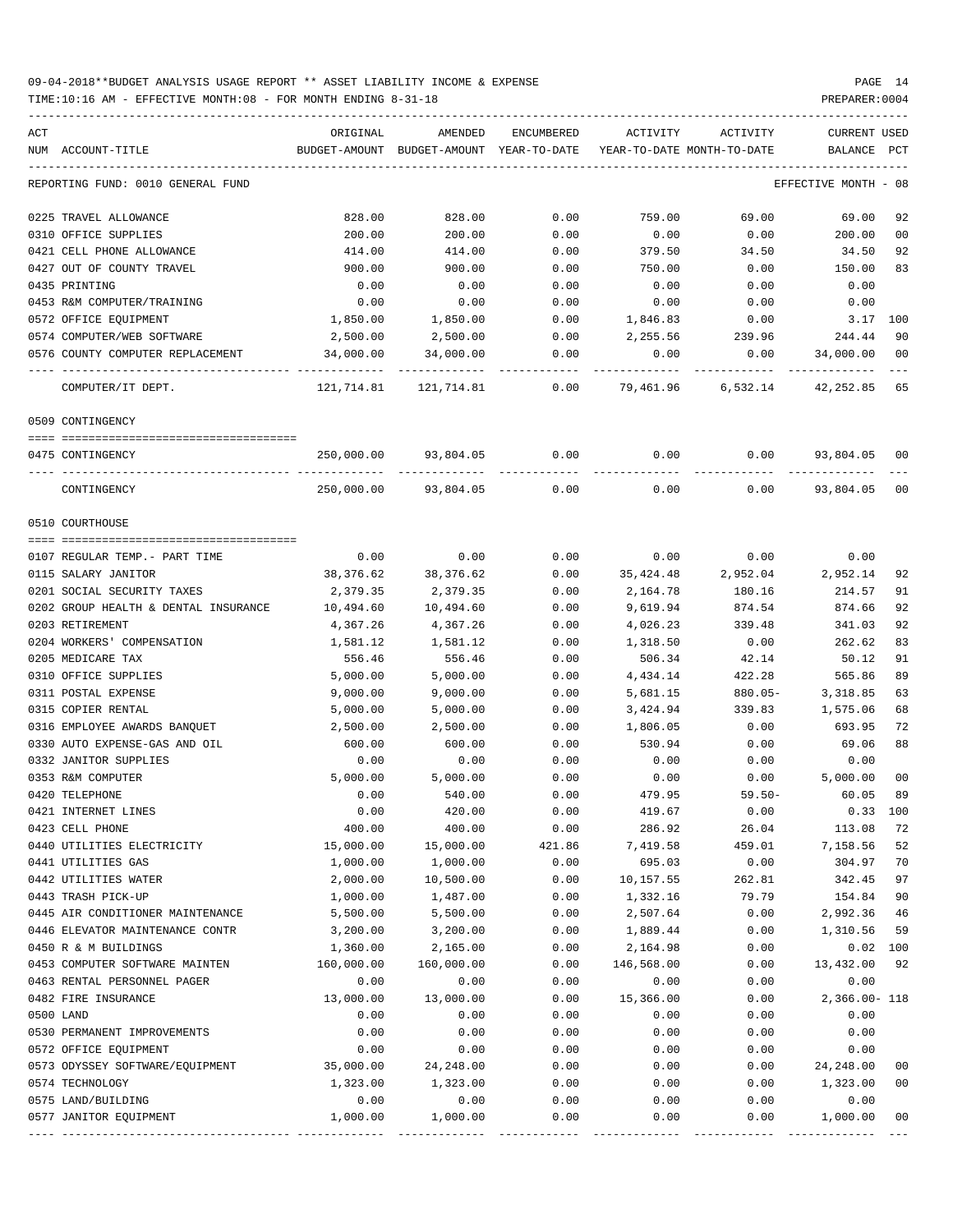TIME:10:16 AM - EFFECTIVE MONTH:08 - FOR MONTH ENDING 8-31-18 PREPARER:0004

| ACT |                                         | ORIGINAL             | AMENDED                                                             | ENCUMBERED       | ACTIVITY           | ACTIVITY                            | <b>CURRENT USED</b>       |      |
|-----|-----------------------------------------|----------------------|---------------------------------------------------------------------|------------------|--------------------|-------------------------------------|---------------------------|------|
|     | NUM ACCOUNT-TITLE                       |                      | BUDGET-AMOUNT BUDGET-AMOUNT YEAR-TO-DATE YEAR-TO-DATE MONTH-TO-DATE |                  |                    |                                     | BALANCE PCT               |      |
|     | REPORTING FUND: 0010 GENERAL FUND       |                      |                                                                     |                  |                    |                                     | EFFECTIVE MONTH - 08      |      |
|     | COURTHOUSE                              |                      | 324,638.41 324,638.41 421.86                                        |                  |                    | 258, 224.41 5, 038.57 65, 992.14 80 |                           |      |
|     | 0511 COUNTY OFFICE BUILDING             |                      |                                                                     |                  |                    |                                     |                           |      |
|     | 0115 SALARY JANITOR                     | 3,208.24             | 3,208.24                                                            | 0.00             | 3,331.80           | 148.08                              | 123.56- 104               |      |
|     | 0201 SOCIAL SECURITY TAXES              | 198.91               | 198.91                                                              | 0.00             | 206.55             | 9.18                                | 7.64- 104                 |      |
|     | 0203 RETIREMENT                         | 365.10               | 365.10                                                              | 0.00             | 378.04             | 17.02                               | 12.94- 104                |      |
|     | 0204 WORKER' COMPENSATION               | 132.18               | 132.18                                                              | 0.00             | 110.22             | 0.00                                | 21.96 83                  |      |
|     | 0205 MEDICARE TAX                       | 46.52                | 46.52                                                               | 0.00             | 48.32              | 2.14                                | $1.80 - 104$              |      |
|     | 0225 JANITOR TRAVEL                     | 100.00               | 100.00                                                              | 0.00             | 112.50             | 0.00                                | $12.50 - 113$             |      |
|     | 0332 JANITOR SUPPLIES                   | 1,000.00             | 1,000.00                                                            | 0.00             | 316.70             | 57.29                               | 683.30                    | 32   |
|     | 0440 UTILITIES ELECTRICITY              | 5,000.00             | 5,000.00                                                            | 485.87           | 3,579.54           | 504.13                              | 934.59                    | 81   |
|     | 0441 UTILITIES GAS                      | 1,000.00             | 1,000.00                                                            | 48.06            | 785.45             | 49.26                               | 166.49                    | 83   |
|     | 0442 UTILITIES WATER                    | 600.00               | 600.00                                                              | 0.00             | 807.20             | 51.46                               | 207.20- 135               |      |
|     | 0443 TRASH PICK-UP SERVICE              | 480.00               | 480.00                                                              | 0.00             | 398.94             | 39.89                               | 81.06                     | 83   |
|     | 0444 LAWN MAINTENANCE                   | 0.00                 | 0.00                                                                | 0.00             | 0.00               | 0.00                                | 0.00                      |      |
|     | 0450 R & M BUILDING                     | 5,000.00             | 5,000.00                                                            | 20.28            | 2,448.96           | 0.00                                | 2,530.76                  | 49   |
|     | 0482 FIRE INSURANCE                     | 1,000.00             | 1,000.00                                                            | 0.00             | 860.00             | 0.00                                | 140.00                    | 86   |
|     | 0535 BUILDINGS                          | 0.00                 | 0.00                                                                | 0.00             | 0.00               | 0.00                                | 0.00                      |      |
|     | COUNTY OFFICE BUILDING                  |                      | 18,130.95    18,130.95                                              | 554.21           | 13,384.22          | 878.45                              | 4,192.52                  | - 77 |
|     | 0512 CO-OP OFFICE BUILDING              |                      |                                                                     |                  |                    |                                     |                           |      |
|     |                                         |                      |                                                                     |                  |                    |                                     |                           |      |
|     | 0332 JANITOR SUPPLIES                   | 500.00               | 500.00                                                              | 0.00             | 271.34             | 0.00                                | 228.66                    | 54   |
|     | 0440 UTILITIES ELECTRICITY              | 6,000.00             | 6,000.00                                                            | 412.43           | 4,803.13           | 410.24                              | 784.44                    | 87   |
|     | 0442 UTILITIES WATER                    | 600.00               | 600.00                                                              | 0.00             | 562.54             | 53.63                               | 37.46                     | 94   |
|     | 0450 R&M BUILDING                       | 3,000.00             | 3,000.00                                                            | 0.00             | 375.88             | 47.88                               | 2,624.12                  | 13   |
|     | 0482 FIRE INSURANCE                     | 1,000.00             | 1,000.00                                                            | 0.00             | 1,195.00           | 0.00                                | 195.00- 120               |      |
|     | 0535 BUILDINGS                          | 0.00                 | 0.00                                                                | 0.00             | 0.00               | 0.00                                | 0.00                      |      |
|     | CO-OP OFFICE BUILDING                   | 11,100.00            |                                                                     | 11,100.00 412.43 | 7,207.89           | 511.75                              | 3,479.68 69               |      |
|     | 0513 COURTHOUSE SOUTH ANNEX             |                      |                                                                     |                  |                    |                                     |                           |      |
|     |                                         |                      |                                                                     |                  |                    |                                     |                           |      |
|     | 0115 SALARY JANITOR                     | 12,824.31            | 12,824.31                                                           | 0.00             | 10,883.88          | 888.48                              | 1,940.43                  | 85   |
|     | 0201 SOCIAL SECURITY TAXES              | 795.11               | 795.11                                                              | 0.00             | 674.77             | 55.08                               | 120.34                    | 85   |
|     | 0203 RETIREMENT                         | 1,459.41             | 1,459.41                                                            | 0.00             | 1,237.02           | 102.18                              | 222.39                    | 85   |
|     | 0204 WORKERS' COMPENSATION              | 528.36               | 528.36                                                              | 0.00             | 440.60             | 0.00                                | 87.76                     | 83   |
|     | 0205 MEDICARE TAX                       | 185.95               | 185.95                                                              | 0.00             | 157.87             | 12.89                               | 28.08                     | 85   |
|     | 0315 COPIER RENTAL                      | 1,800.00<br>2,000.00 | 1,800.00<br>2,000.00                                                | 0.00<br>0.00     | 1,065.03<br>895.27 | 102.22<br>50.63                     | 734.97                    | 59   |
|     | 0332 JANITOR SUPPLIES<br>0420 TELEPHONE | 4,700.00             | 4,700.00                                                            | 0.00             | 4,790.99           | 441.14                              | 1,104.73<br>$90.99 - 102$ | 45   |
|     | 0421 INTERNET                           | 1,200.00             | 1,200.00                                                            | 0.00             | 1,019.80           | 0.00                                | 180.20                    | 85   |
|     | 0440 UTILITIES ELECTRICITY              | 6,000.00             | 6,000.00                                                            | 557.64           | 4,256.85           | 589.38                              | 1,185.51                  | 80   |
|     | 0441 UTILITIES GAS                      | 1,300.00             | 1,300.00                                                            | 0.00             | 1,176.22           | 50.46                               | 123.78                    | 90   |
|     | 0442 UTILITIES WATER                    | 1,000.00             | 1,000.00                                                            | 0.00             | 964.85             | 76.61                               | 35.15                     | 96   |
|     | 0443 TRASH PICKUP SERVICE               | 1,000.00             | 1,000.00                                                            | 0.00             | 797.90             | 79.79                               | 202.10                    | 80   |
|     | 0444 LAWN MAINTENANCE                   | 0.00                 | 0.00                                                                | 0.00             | 0.00               | 0.00                                | 0.00                      |      |
|     | 0450 R&M BUILDING                       | 5,000.00             | 6,100.00                                                            | 167.78           | 6,540.89           | 1,525.00                            | $608.67 - 110$            |      |
|     | 0455 PARKING LOT                        | 0.00                 | 0.00                                                                | 0.00             | 0.00               | 0.00                                | 0.00                      |      |
|     | 0482 FIRE INSURANCE                     | 2,100.00             | 2,100.00                                                            | 0.00             | 2,181.00           | 0.00                                | 81.00- 104                |      |
|     | 0531 ANNEX                              | 0.00                 | 0.00                                                                | 0.00             | 0.00               | 0.00                                | 0.00                      |      |
|     |                                         |                      |                                                                     |                  |                    |                                     |                           |      |

COURTHOUSE SOUTH ANNEX 41,893.14 42,993.14 725.42 37,082.94 3,973.86 5,184.78 88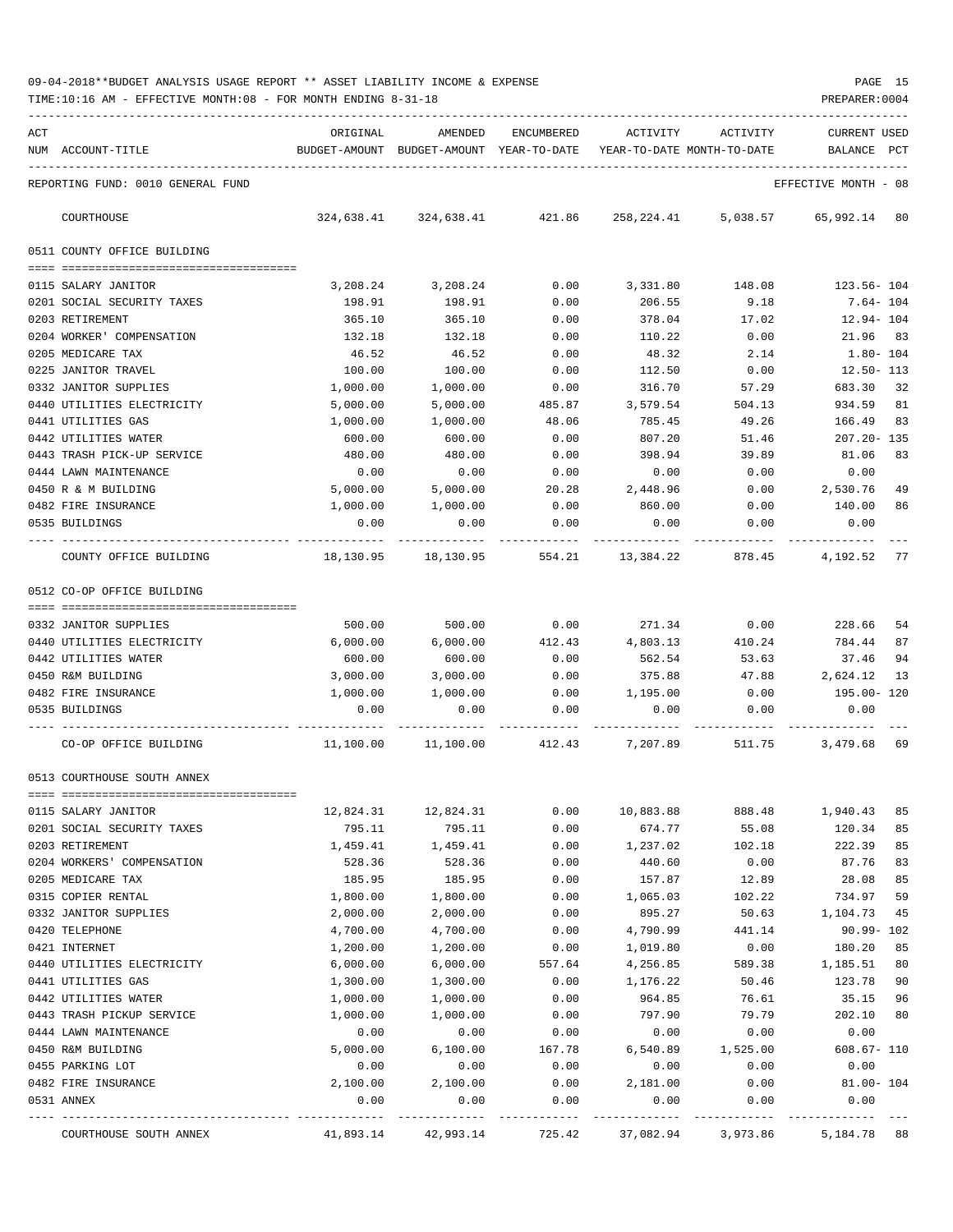|     | TIME:10:16 AM - EFFECTIVE MONTH:08 - FOR MONTH ENDING 8-31-18 |                      |                   |                    |                                                                                 |             | PREPARER: 0004                     |          |
|-----|---------------------------------------------------------------|----------------------|-------------------|--------------------|---------------------------------------------------------------------------------|-------------|------------------------------------|----------|
| ACT | NUM ACCOUNT-TITLE                                             | ORIGINAL             | AMENDED           | ENCUMBERED         | ACTIVITY<br>BUDGET-AMOUNT BUDGET-AMOUNT YEAR-TO-DATE YEAR-TO-DATE MONTH-TO-DATE | ACTIVITY    | <b>CURRENT USED</b><br>BALANCE PCT |          |
|     | REPORTING FUND: 0010 GENERAL FUND                             |                      |                   |                    |                                                                                 |             | EFFECTIVE MONTH - 08               |          |
|     | 0514 CITY HALL ANNEX                                          |                      |                   |                    |                                                                                 |             |                                    |          |
|     | 0421 TELEPHONE/INTERNET                                       |                      | 4,400.00 4,400.00 |                    | $0.00 \t 4,021.82 \t 365.56 \t 378.18$                                          |             |                                    | 91       |
|     | CITY HALL ANNEX                                               |                      | 4,400.00 4,400.00 |                    | $0.00$ $4.021.82$ $365.56$                                                      |             | 378.18                             | 91       |
|     | 0515 WINDOM CO.BLDG.                                          |                      |                   |                    |                                                                                 |             |                                    |          |
|     | 0440 UTILITIES ELECTRICITY                                    | 2,250.00             | 2,250.00          | 143.92             | 582.77                                                                          |             | 156.53 1,523.31                    | 32       |
|     | 0441 UTILITIES GAS                                            | 700.00               | 700.00            | 0.00               | 598.68                                                                          | 48.24       | 101.32                             | 86       |
|     | 0442 UTILITIES WATER                                          | 0.00                 | 0.00              | 0.00               | 0.00                                                                            | 0.00        | 0.00                               |          |
|     | 0444 LAWN MAINTENANCE                                         | 800.00               | 800.00            | 0.00               | 300.00                                                                          | 0.00        | 500.00                             | 38       |
|     | 0450 R&M BUILDING                                             | 1,000.00             | 1,000.00          | 0.00               | 1,128.68                                                                        | 0.00        | 128.68- 113                        |          |
|     | 0482 FIRE INSURANCE                                           | 1,000.00             | 1,000.00          | 0.00               | 1,446.00                                                                        | 0.00        | 446.00- 145                        |          |
|     | 0501 PEST CONTROL                                             | 100.00<br>---------- | 100.00<br>.       | 0.00               | 60.00<br>----------                                                             | 0.00        | 40.00 60                           |          |
|     | WINDOM CO.BLDG.                                               | 5,850.00             |                   | 5,850.00 143.92    | 4,116.13                                                                        |             | 204.77 1,589.95                    | 73       |
|     | 0516 AGRILIFE EXTENSION BUILDING                              |                      |                   |                    |                                                                                 |             |                                    |          |
|     | 0115 SALARY JANITOR                                           | 2,566.43             | 2,566.43          | 0.00               | 2,381.62                                                                        | 370.20      | 184.81                             | 93       |
|     | 0201 SOCIAL SECURITY TAXES                                    | 159.12               | 159.12            | 0.00               | 147.66                                                                          | 22.95       | 11.46                              | 93       |
|     | 0203 RETIREMENT                                               | 292.06               | 292.06            | 0.00               | 271.43                                                                          | 42.58       | 20.63                              | 93       |
|     | 0204 WORKERS' COMPENSATION                                    | 105.74               | 105.74            | 0.00               | 88.16                                                                           | 0.00        | 17.58                              | 83       |
|     | 0205 MEDICARE TAX                                             | 37.21                | 37.21             | 0.00               | 34.48                                                                           | 5.37        | 2.73                               | 93       |
|     | 0225 JANITOR TRAVEL                                           | 150.00               | 150.00            | 0.00               | 174.39                                                                          | 0.00        | $24.39 - 116$                      |          |
|     | 0332 JANITOR SUPPLIES                                         | 500.00               | 500.00            | 0.00               | 70.07                                                                           | 0.00        | 429.93                             | 14       |
|     | 0420 TELEPHONE                                                | 0.00                 | 0.00              | 0.00               | 0.00                                                                            | 0.00        | 0.00                               |          |
|     | 0440 UTILITIES ELECTRICITY                                    | 5,000.00             | 5,000.00          | 295.34             | 4,252.40                                                                        | 292.10      | 452.26                             | 91       |
|     | 0441 UTILITIES GAS                                            | 0.00                 | 0.00              | 0.00               | 0.00                                                                            | 0.00        | 0.00                               |          |
|     | 0442 UTILITIES WATER                                          | 550.00               | 550.00            | 0.00               | 514.60                                                                          | 51.46       | 35.40                              | 94       |
|     | 0443 TRASH PICKUP SERVICE                                     | 0.00                 | 0.00              | 0.00               | 0.00                                                                            | 0.00        | 0.00                               |          |
|     | 0444 LAWN MAINTENANCE                                         | 0.00                 | 0.00              | 0.00               | 0.00                                                                            | 0.00        | 0.00                               |          |
|     | 0450 R&M BUILDING                                             | 40,000.00            | 40,000.00         | 0.00               | 1,768.75                                                                        | 0.00        | 38,231.25 04                       |          |
|     | 0482 FIRE INSURANCE                                           | 600.00               | 600.00            | 0.00               | 880.00                                                                          | 0.00        | 280.00- 147                        |          |
|     | 0530 BUILDING REMODEL                                         | 0.00                 | 0.00              | 0.00               | 0.00                                                                            | 0.00        | 0.00                               |          |
|     | 0535 BUILDING CONSTRUCTION                                    | 0.00                 | 0.00              | 0.00               | 0.00                                                                            | 0.00        | 0.00                               |          |
|     | 0572 OFFICE EQUIPMENT                                         | 0.00                 | 0.00              | 0.00               | 0.00                                                                            | 0.00        | 0.00                               |          |
|     | AGRILIFE EXTENSION BUILDING                                   |                      |                   |                    | 49,960.56    49,960.56     295.34    10,583.56     784.66    39,081.66  22      |             |                                    |          |
|     | 0517 COURTHOUSE EAST ANNEX                                    |                      |                   |                    |                                                                                 |             |                                    |          |
|     | 0535 BUILDING                                                 | 0.00                 | 0.00              | 0.00               | 0.00                                                                            | 0.00        | 0.00                               |          |
|     |                                                               |                      | . <u>.</u> .      |                    | -----------                                                                     | ----------- |                                    |          |
|     | COURTHOUSE EAST ANNEX                                         | 0.00                 | 0.00              | 0.00               | 0.00                                                                            | 0.00        | 0.00                               |          |
|     | 0518 COUNTY OFFICES RELOCATION                                |                      |                   |                    |                                                                                 |             |                                    |          |
|     | 0311 POSTAL EXPENSES                                          | 344.00               | 344.00            | 0.00               | 344.00                                                                          | 0.00        |                                    | 0.00 100 |
|     | 0332 JANITOR SUPPLIES                                         | 4,500.00             | 4,500.00          | 285.18             | 2,238.63                                                                        | 309.81      | 1,976.19                           | 56       |
|     | 0420 UTILITIES TELEPHONE                                      | 9,500.00             |                   | 17,000.00 1,390.79 | 15,851.32                                                                       | 1,426.35    | 242.11- 101                        |          |
|     | 0421 INTERNET SERVICES                                        | 9,000.00             | 12,500.00         | 0.00               | 12,370.78                                                                       | 1,093.33    | 129.22                             | 99       |
|     | 0440 UTILITIES ELECTRICITY                                    | 15,000.00            | 15,000.00         | 577.10             | 23,980.79                                                                       | 5,114.00    | $9,557.89 - 164$                   |          |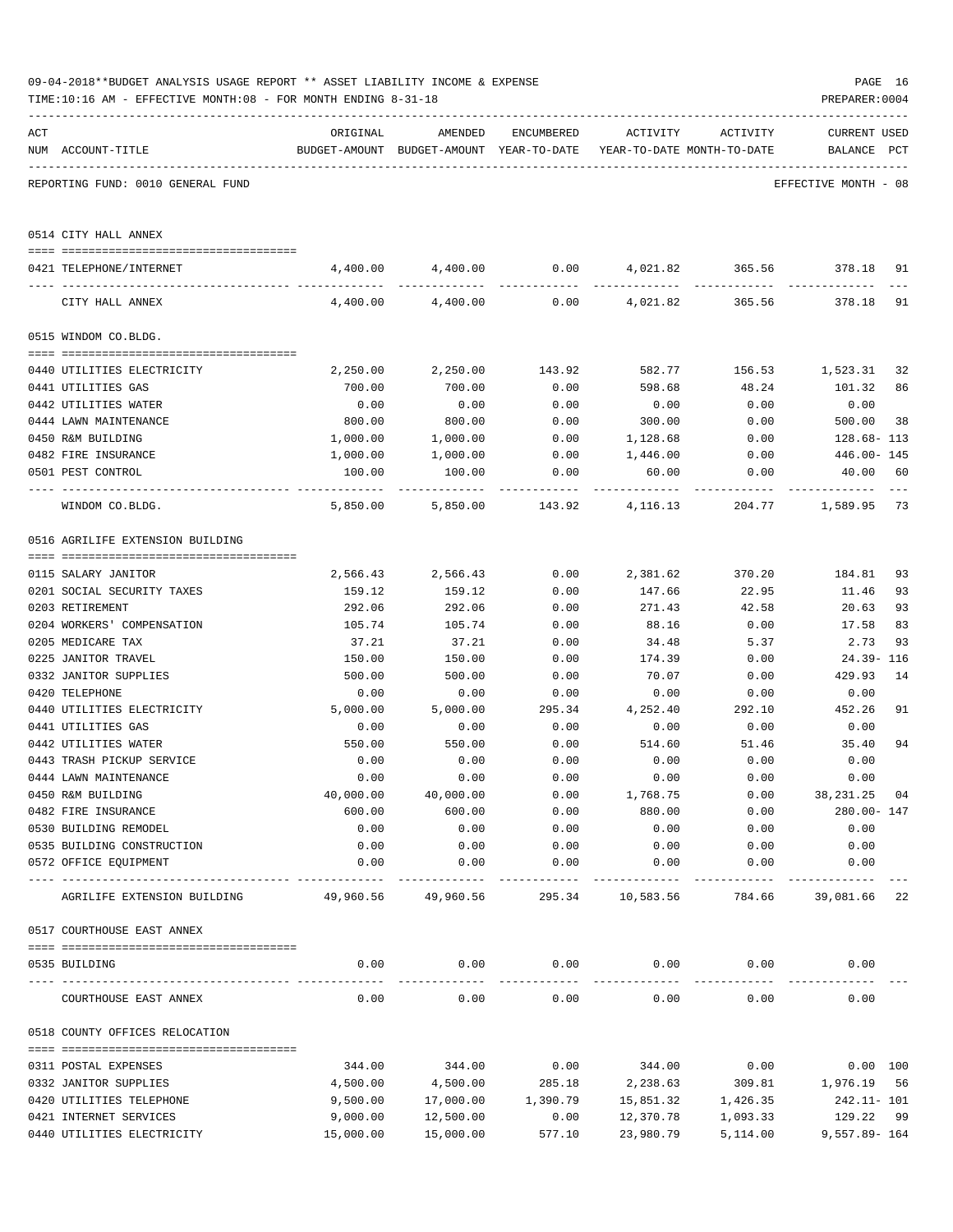| ACT |                                      | ORIGINAL       | AMENDED                                                             | ENCUMBERED        | ACTIVITY       | ACTIVITY                                                     | CURRENT USED                |     |
|-----|--------------------------------------|----------------|---------------------------------------------------------------------|-------------------|----------------|--------------------------------------------------------------|-----------------------------|-----|
|     | NUM ACCOUNT-TITLE                    |                | BUDGET-AMOUNT BUDGET-AMOUNT YEAR-TO-DATE YEAR-TO-DATE MONTH-TO-DATE |                   |                |                                                              | BALANCE                     | PCT |
|     | REPORTING FUND: 0010 GENERAL FUND    |                |                                                                     |                   |                |                                                              | EFFECTIVE MONTH - 08        |     |
|     | 0441 UTILITIES GAS                   | 3,000.00       | 3,000.00                                                            | 0.00              | 2,978.38       | 84.66                                                        | 21.62                       | 99  |
|     | 0442 UTILITIES WATER                 | 3,000.00       | 3,000.00                                                            | 0.00              | 4,734.39       | 800.02                                                       | 1,734.39- 158               |     |
|     | 0443 TRASH PICKUP SERVICE            | 1,600.00       | 1,600.00                                                            | 0.00              | 1,413.20       | 141.32                                                       | 186.80                      | 88  |
|     | 0450 R & M BUILDING                  | 10,000.00      | 10,000.00                                                           | 576.18            | 5,741.48       | 146.00                                                       | 3,682.34                    | 63  |
|     | 0460 MOVING EXPENSES                 | 0.00           | 0.00                                                                | 0.00              | 0.00           | 0.00                                                         | 0.00                        |     |
|     | 0470 OFFICE SPACE LEASE              | 91,200.00      | 91,200.00                                                           | 0.00              | 90,025.00      | 7,600.00                                                     | 1,175.00                    | 99  |
|     | 0483 ALARM MONITORING                | 2,000.00       | 2,000.00                                                            | 0.00              | 885.60         | 0.00                                                         | 1,114.40                    | 44  |
|     | 0484 CLEANING SERVICES               | 11,000.00      | 0.00                                                                | 0.00              | 0.00           | 0.00                                                         | 0.00                        |     |
|     | 0501 PEST CONTROL                    | 800.00         | 800.00                                                              | 0.00              | 1,157.00       | 225.00                                                       | 357.00- 145                 |     |
|     | COUNTY OFFICES RELOCATION            | 160,944.00     | 160,944.00 2,829.25                                                 |                   |                | 161,720.57    16,940.49    3,605.82-102                      |                             |     |
|     | 0519 GOVERNMENT BUILDING             |                |                                                                     |                   |                |                                                              |                             |     |
|     | 0165 CONSTRUCTION                    | 750,000.00     | 750,000.00                                                          | 0.00              |                | $0.00$ 0.00                                                  | 750,000.00                  | 00  |
|     | GOVERNMENT BUILDING                  |                | 750,000.00 750,000.00                                               | ---------<br>0.00 | 0.00           | --------<br>0.00                                             | ----------<br>750,000.00 00 |     |
|     | 0540 AMBULANCE SERVICE               |                |                                                                     |                   |                |                                                              |                             |     |
|     |                                      |                |                                                                     |                   |                |                                                              |                             |     |
|     | 0417 AMBULANCE SERVICE               | 540,000.00     | 540,000.00                                                          | 0.00              |                | 495,000.00 45,000.00 45,000.00 92                            |                             |     |
|     | AMBULANCE SERVICE                    | 540,000.00     | 540,000.00                                                          | 0.00              |                | 495,000.00 45,000.00 45,000.00 92                            |                             |     |
|     | 0543 FIRE PROTECTION                 |                |                                                                     |                   |                |                                                              |                             |     |
|     | 0416 FIRE PROTECTION SERVICE         | 84,000.00      | 84,000.00                                                           |                   |                | $0.00$ $84,000.00$ $21,000.00$                               | $0.00$ 100                  |     |
|     | 0422 R&M RADIO/TOWER                 | 700.00         | 4,380.00                                                            | 3,680.00          | 36.87          | 0.00                                                         | 663.13 85                   |     |
|     | 0440 UTILITIES ELECTRICITY           | 300.00         | 300.00                                                              | 0.00              | 0.00           | 0.00                                                         | 300.00                      | 00  |
|     | 0447 REPEATER SERVICE CONTRACT       | 8,235.81       | 8,235.81                                                            | 0.00              | 8,235.80       | 0.00                                                         | $0.01$ 100                  |     |
|     | 0490 FCC RADIO LICENSE               | 0.00           | 0.00                                                                | 0.00              | 0.00           | 0.00                                                         | 0.00                        |     |
|     | FIRE PROTECTION                      |                |                                                                     |                   |                | 93,235.81    96,915.81    3,680.00    92,272.67    21,000.00 | 963.14 99                   |     |
|     | 0551 CONSTABLE PRECINCT # 1          |                |                                                                     |                   |                |                                                              |                             |     |
|     |                                      |                |                                                                     |                   |                |                                                              |                             |     |
|     | 0101 SALARY ELECTED OFFICIAL         | 32,188.90      | 32,188.90                                                           | 0.00              | 29,712.96      | 2,476.08                                                     | 2,475.94                    | 92  |
|     | 0201 SOCIAL SECURITY TAXES           | 2,144.51       | 2,144.51                                                            | 0.00              | 1,892.12       | 146.82                                                       | 252.39                      | 88  |
|     | 0202 GROUP HEALTH & DENTAL INSURANCE | 5,247.30       | 5,247.30                                                            | 0.00              | 4,401.32       | 400.12                                                       | 845.98                      | 84  |
|     | 0203 RETIREMENT                      | 3,663.10       | 3,663.10                                                            | 0.00              | 3,376.81       | 284.72                                                       | 286.29                      | 92  |
|     | 0204 WORKERS' COMPENSATION           | 854.35         | 854.35                                                              | 0.00              | 654.04         | 0.00                                                         | 200.31                      | 77  |
|     | 0205 MEDICARE TAX                    | 501.54         | 501.54                                                              | 0.00              | 442.44         | 34.34                                                        | 59.10                       | 88  |
|     | 0310 OFFICE SUPPLIES                 | 100.00         | 100.00                                                              | 0.00              | 0.00           | 0.00                                                         | 100.00                      | 00  |
|     | 0311 POSTAL EXPENSES                 | 600.00         | 600.00                                                              | 0.00              | 95.38          | 10.72                                                        | 504.62                      | 16  |
|     | 0330 AUTO EXPENSE-GAS AND OIL        | 1,400.00       | 1,400.00                                                            | 0.00              | 1,047.61       | 0.00                                                         | 352.39                      | 75  |
|     | 0421 ONLINE RESEARCH/ACCURINT        | 600.00         | 600.00                                                              | 0.00              | 500.00         | 50.00                                                        | 100.00                      | 83  |
|     | 0422 R & M RADIO                     | 200.00         | 200.00                                                              | 0.00              | 0.00           | 0.00                                                         | 200.00                      | 00  |
|     | 0427 TRAVEL EXPENSE                  | 2,400.00       | 2,400.00                                                            | 0.00              | 2,200.00       | 200.00                                                       | 200.00                      | 92  |
|     | 0435 PRINTING                        | 100.00         | 100.00                                                              | 0.00              | 0.00           | 0.00                                                         | 100.00                      | 00  |
|     | 0480 BOND                            | 0.00           | 0.00                                                                | 0.00              | 0.00           | 0.00                                                         | 0.00                        |     |
|     | 0488 LAW ENFORCEMENT PROF. INS       | 400.00<br>0.00 | 400.00<br>0.00                                                      | 0.00              | 482.00<br>0.00 | 0.00<br>0.00                                                 | $82.00 - 121$<br>0.00       |     |
|     | 0572 EQUIPMENT<br>0574 TECHNOLOGY    | 0.00           | 0.00                                                                | 0.00<br>0.00      | 0.00           | 0.00                                                         | 0.00                        |     |
|     | CONSTABLE PRECINCT # 1               |                | 50,399.70 50,399.70                                                 | 0.00              | 44,804.68      | 3,602.80                                                     | 5,595.02 89                 |     |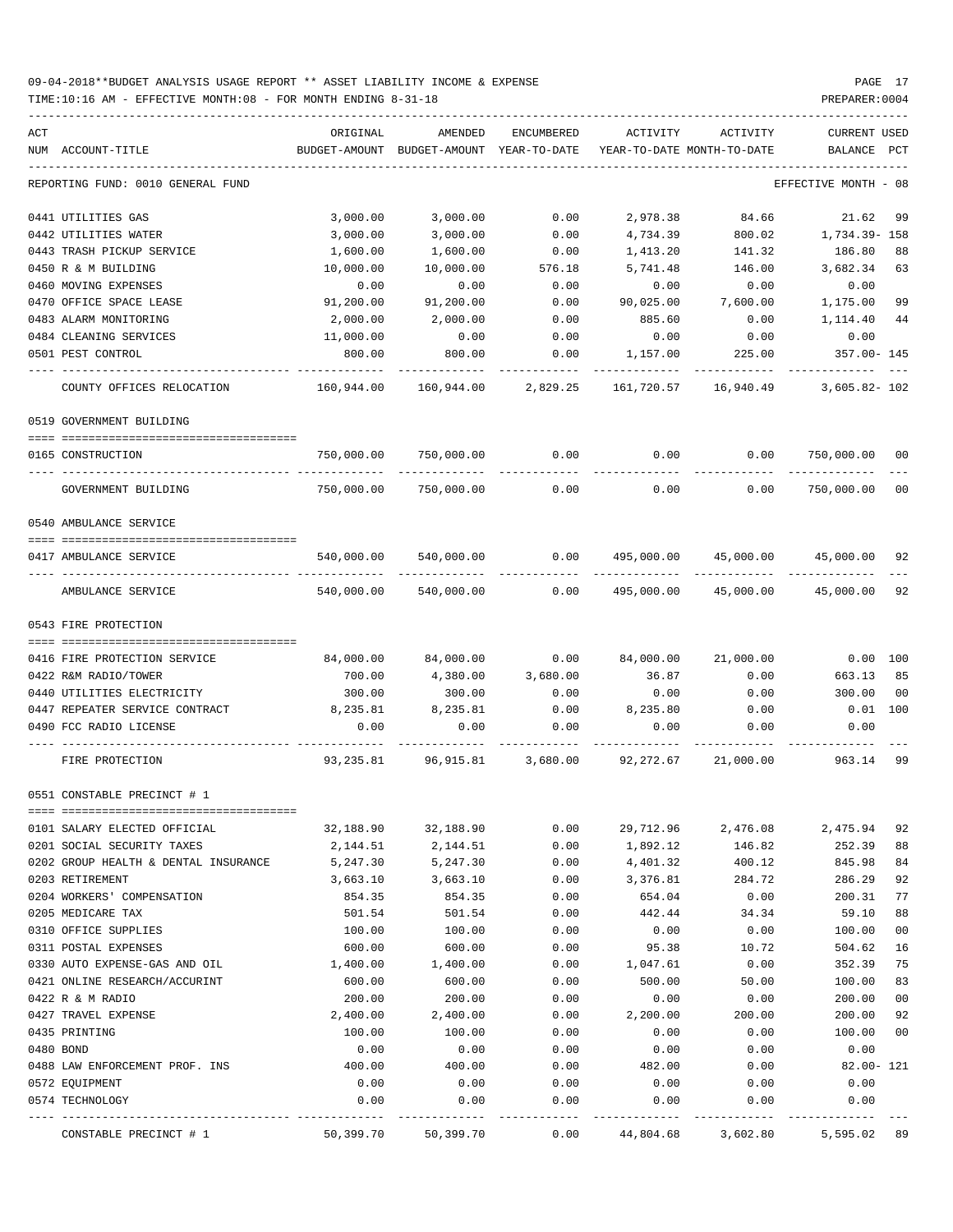|     | 09-04-2018**BUDGET ANALYSIS USAGE REPORT ** ASSET LIABILITY INCOME & EXPENSE<br>TIME:10:16 AM - EFFECTIVE MONTH:08 - FOR MONTH ENDING 8-31-18 |                       |                                                     |                      |                      |                                        | PREPARER: 0004          | PAGE 18        |
|-----|-----------------------------------------------------------------------------------------------------------------------------------------------|-----------------------|-----------------------------------------------------|----------------------|----------------------|----------------------------------------|-------------------------|----------------|
| ACT | NUM ACCOUNT-TITLE                                                                                                                             | ORIGINAL              | AMENDED<br>BUDGET-AMOUNT BUDGET-AMOUNT YEAR-TO-DATE | ENCUMBERED           | ACTIVITY             | ACTIVITY<br>YEAR-TO-DATE MONTH-TO-DATE | CURRENT USED<br>BALANCE | PCT            |
|     | REPORTING FUND: 0010 GENERAL FUND                                                                                                             |                       |                                                     |                      |                      |                                        | EFFECTIVE MONTH - 08    |                |
|     | 0552 CONSTABLE PRECINCT #2                                                                                                                    |                       |                                                     |                      |                      |                                        |                         |                |
|     |                                                                                                                                               |                       |                                                     |                      |                      |                                        |                         |                |
|     | 0101 SALARY ELECTED OFFICIAL                                                                                                                  | 15,630.15             | 15,630.15                                           | 0.00                 |                      | 14,427.84 1,202.32                     | 1,202.31                | 92             |
|     | 0201 SOCIAL SECURITY TAXES                                                                                                                    | 1,117.87              | 1,117.87                                            | 0.00                 | 1,030.88             | 86.94                                  | 86.99                   | 92             |
|     | 0202 GROUP HEALTH & DENTAL INSURANCE<br>0203 RETIREMENT                                                                                       | 10,494.60<br>1,778.71 | 10,494.60<br>1,778.71                               | 0.00<br>0.00         | 9,619.94<br>1,639.80 | 874.54<br>138.26                       | 874.66<br>138.91        | 92<br>92       |
|     | 0204 WORKERS' COMPENSATION                                                                                                                    | 445.34                | 445.34                                              | 0.00                 | 317.58               | 0.00                                   | 127.76                  | 71             |
|     | 0205 MEDICARE TAX                                                                                                                             | 261.44                | 261.44                                              | 0.00                 | 241.18               | 20.34                                  | 20.26                   | 92             |
|     | 0310 OFFICE SUPPLIES                                                                                                                          | 100.00                | 100.00                                              | 0.00                 | 0.00                 | 0.00                                   | 100.00                  | 00             |
|     | 0311 POSTAL EXPENSES                                                                                                                          | 600.00                | 600.00                                              | 0.00                 | 50.00                | 0.00                                   | 550.00                  | 08             |
|     | 0330 AUTO EXPENSE-GAS AND OIL                                                                                                                 | 1,400.00              | 1,400.00                                            | 0.00                 | 62.38                | 0.00                                   | 1,337.62                | 04             |
|     | 0422 R & M RADIO                                                                                                                              | 163.55                | 163.55                                              | 0.00                 | 0.00                 | 0.00                                   | 163.55                  | 00             |
|     | 0427 TRAVEL EXPENSE                                                                                                                           | 2,400.00              | 2,400.00                                            | 0.00                 | 2,200.00             | 200.00                                 | 200.00                  | 92             |
|     | 0428 TRAINING/TUITION/TRAVEL                                                                                                                  | 228.53                | 228.53                                              | 0.00                 | 0.00                 | 0.00                                   | 228.53                  | 0 <sub>0</sub> |
|     | 0435 PRINTING                                                                                                                                 | 100.00                | 100.00                                              | 0.00                 | 0.00                 | 0.00                                   | 100.00                  | 00             |
|     | 0480 BOND                                                                                                                                     | 0.00                  | 0.00                                                | 0.00                 | 0.00                 | 0.00                                   | 0.00                    |                |
|     | 0488 LAW ENFOREMENT PROF. INS.                                                                                                                | 400.00                | 400.00                                              | 0.00                 | 482.00               | 0.00                                   | 82.00- 121              |                |
|     | 0573 RADIO EQUIPMENT                                                                                                                          | 445.00                | 445.00                                              | 0.00                 | 0.00                 | 0.00                                   | 445.00                  | 00             |
|     | 0574 TECHNOLOGY                                                                                                                               | 0.00                  | 0.00                                                | 0.00                 | 0.00                 | 0.00                                   | 0.00                    |                |
|     | CONSTABLE PRECINCT #2                                                                                                                         | 35,565.19             | 35,565.19                                           | 0.00                 |                      | 30,071.60 2,522.40                     | 5,493.59 85             |                |
|     | 0553 CONSTABLE PRECINCT # 3                                                                                                                   |                       |                                                     |                      |                      |                                        |                         |                |
|     | 0101 SALARY ELECTED OFFICIAL                                                                                                                  | 13,893.76             | 13,893.76                                           | 0.00                 |                      | 12,825.12 1,068.76                     | 1,068.64                | 92             |
|     | 0201 SOCIAL SECURITY TAXES                                                                                                                    | 1,010.21              | 1,010.21                                            | 0.00                 | 931.52               | 78.66                                  | 78.69                   | 92             |
|     | 0202 GROUP HEALTH & DENTAL INSURANCE                                                                                                          | 10,494.60             | 10,494.60                                           | 0.00                 | 9,619.94             | 874.54                                 | 874.66                  | 92             |
|     | 0203 RETIREMENT                                                                                                                               | 1,581.11              | 1,581.11                                            | 0.00                 | 1,457.65             | 122.90                                 | 123.46                  | 92             |
|     | 0204 WORKERS' COMPENSATION                                                                                                                    | 402.46                | 402.46                                              | 0.00                 | 282.30               | 0.00                                   | 120.16                  | 70             |
|     | 0205 MEDICARE TAX                                                                                                                             | 236.26                | 236.26                                              | 0.00                 | 217.90               | 18.40                                  | 18.36                   | 92             |
|     | 0310 OFFICE SUPPLIES                                                                                                                          | 100.00                | 100.00                                              | 0.00                 | 0.00                 | 0.00                                   | 100.00                  | 00             |
|     | 0311 POSTAL EXPENSES                                                                                                                          | 600.00                | 600.00                                              | 0.00                 | 18.00                | 0.00                                   | 582.00                  | 03             |
|     | 0330 AUTO EXPENSE-GAS AND OIL                                                                                                                 | 1,400.00              | 1,400.00                                            | 0.00                 | 0.00                 | 0.00                                   | 1,400.00                | 00             |
|     | 0427 TRAVEL EXPENSE                                                                                                                           | 2,400.00              | 2,400.00                                            | 0.00                 | 2,200.00             | 200.00                                 | 200.00                  | 92             |
|     | 0435 PRINTING                                                                                                                                 | 100.00                | 100.00                                              | 0.00                 | 0.00                 | 0.00                                   | 100.00                  | 00             |
|     | 0480 BOND                                                                                                                                     | 0.00                  | 0.00                                                | 0.00                 | 0.00                 | 0.00                                   | 0.00                    |                |
|     | 0488 LAW ENFORCEMENT PROF. INS                                                                                                                | 400.00                | 400.00                                              | 0.00                 | 482.00               | 0.00                                   | $82.00 - 121$           |                |
|     | 0573 RADIO EQUIPMENT                                                                                                                          | 0.00                  | 0.00<br>-------------                               | 0.00<br>------------ | 0.00                 | 0.00<br>----------- ------------       | 0.00                    |                |
|     | CONSTABLE PRECINCT # 3                                                                                                                        |                       | 32,618.40 32,618.40                                 | 0.00                 |                      | 28,034.43 2,363.26 4,583.97 86         |                         |                |
|     | 0555 ANIMAL CONTROL OFFICER                                                                                                                   |                       |                                                     |                      |                      |                                        |                         |                |
|     |                                                                                                                                               |                       |                                                     |                      |                      |                                        |                         |                |
|     | 0441 ANIMAL CONTROL OFFICER/SERVICES $4,000.00$ $4,000.00$ 0.00 $2,026.89$ 0.00 1,973.11 51                                                   |                       |                                                     |                      |                      |                                        |                         |                |
|     | ANIMAL CONTROL OFFICER                                                                                                                        |                       | 4,000.00 4,000.00                                   | 0.00                 |                      | 2,026.89                               | $0.00$ 1,973.11 51      |                |
|     | 0560 COUNTY SHERIFF                                                                                                                           |                       |                                                     |                      |                      |                                        |                         |                |
|     | 0101 SALARY ELECTED OFFICIAL                                                                                                                  | 58,246.58             | 58,246.58                                           | 0.00                 |                      | 53,766.00 4,480.50                     | 4,480.58                | 92             |
|     | 0102 ADMINISTRATIVE SECRETARY                                                                                                                 | 40,714.13             | 40,714.13                                           | 0.00                 | 37,490.73            | 3,131.86                               | 3,223.40                | 92             |
|     | 0103 CHIEF DEPUTY                                                                                                                             | 44,945.00             | 44,945.00                                           | 0.00                 | 41,487.60            | 3,457.30                               | 3,457.40                | 92             |
|     | 0104 SALARIES DEPUTIES                                                                                                                        | 598,904.87            | 598,904.87                                          | 0.00                 | 552,375.13           | 50,516.03                              | 46,529.74               | 92             |
|     | 0107 PT RECORDS/EVIDENCE CLERKS                                                                                                               | 14,678.12             | 14,678.12                                           | 0.00                 |                      | 9,772.47 1,084.60                      | 4,905.65                | 67             |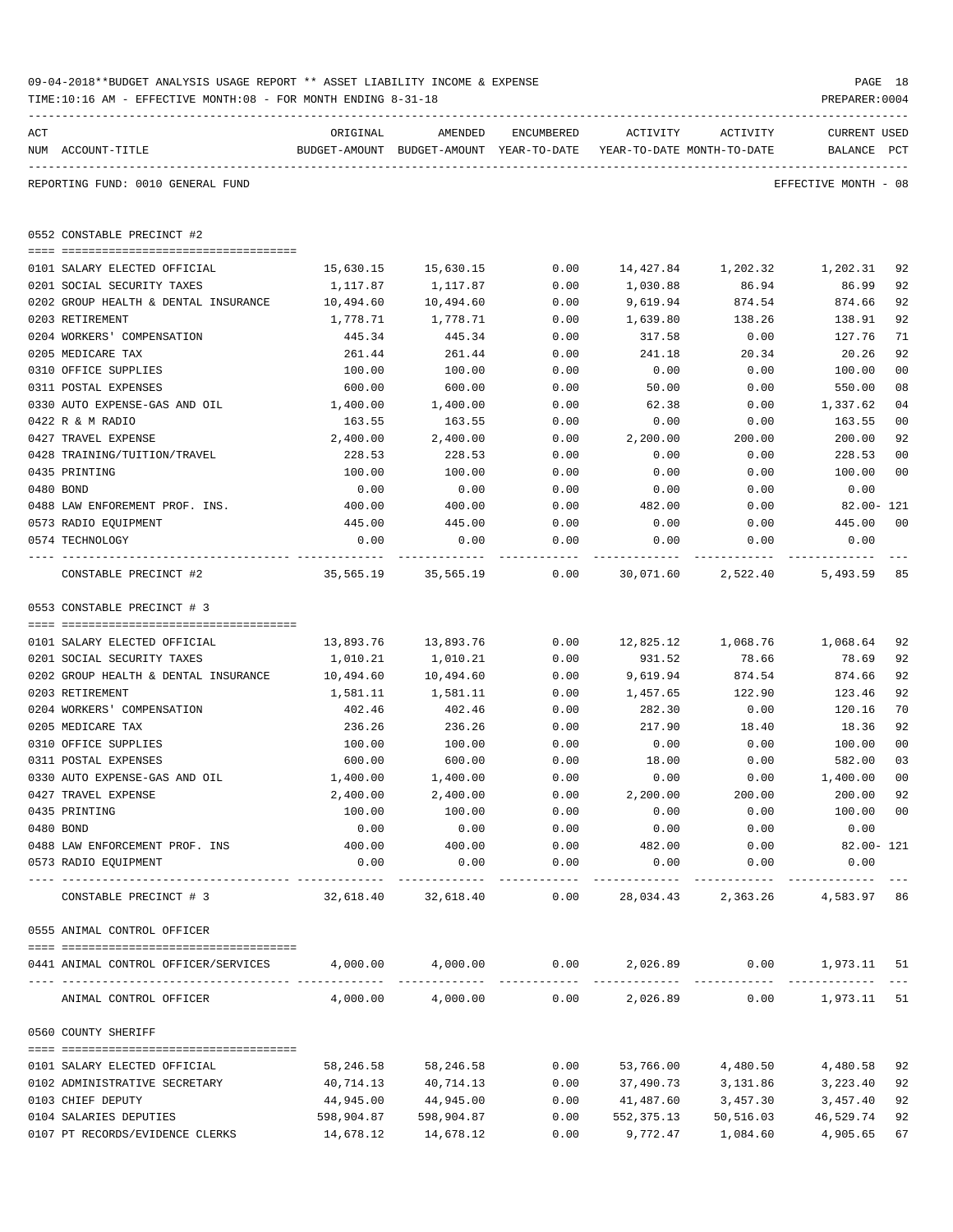TIME:10:16 AM - EFFECTIVE MONTH:08 - FOR MONTH ENDING 8-31-18 PREPARER:0004

| ACT |                                         | ORIGINAL    | AMENDED                                  | ENCUMBERED | ACTIVITY                 | ACTIVITY                   | CURRENT USED         |              |
|-----|-----------------------------------------|-------------|------------------------------------------|------------|--------------------------|----------------------------|----------------------|--------------|
|     | NUM ACCOUNT-TITLE                       |             | BUDGET-AMOUNT BUDGET-AMOUNT YEAR-TO-DATE |            |                          | YEAR-TO-DATE MONTH-TO-DATE | BALANCE              | $_{\rm PCT}$ |
|     | REPORTING FUND: 0010 GENERAL FUND       |             |                                          |            |                          |                            | EFFECTIVE MONTH - 08 |              |
|     | 0108 COMPENSATION PAY                   | 0.00        | 0.00                                     | 0.00       | 0.00                     | 0.00                       | 0.00                 |              |
|     | 0109 INVESTIGATOR-CRIMES AGAINST CHILDR | 0.00        | 0.00                                     | 0.00       | 0.00                     | 0.00                       | 0.00                 |              |
|     | 0110 JAIL ADMINISTRATOR                 | 34,779.99   | 34,779.99                                | 0.00       | 30,274.50                | 2,649.38                   | 4,505.49             | 87           |
|     | 0111 LIEUTENANT                         | 40,859.00   | 40,859.00                                | 0.00       | 37,716.00                | 3,143.00                   | 3,143.00             | 92           |
|     | 0113 TRANSPORT OFFICER                  | 34,779.99   | 34,779.99                                | 0.00       | 32,104.56                | 2,675.38                   | 2,675.43             | 92           |
|     | 0114 PROF. STANDARDS OFFICER            | 0.00        | 0.00                                     | 0.00       | 0.00                     | 0.00                       | 0.00                 |              |
|     | 0120 SALARY DISPATCHER                  | 199,050.75  | 199,050.75                               | 0.00       | 182,820.93               | 14,393.55                  | 16,229.82            | 92           |
|     | 0201 SOCIAL SECURITY TAXES              | 66,151.92   | 66,151.92                                | 0.00       | 59,253.97                | 5,212.30                   | 6,897.95             | 90           |
|     | 0202 GROUP HEALTH INSURANCE             | 304, 343.40 | 304,343.40                               | 0.00       | 280,558.24               | 22,738.56                  | 23,785.16            | 92           |
|     | 0203 RETIREMENT                         | 121,024.76  | 121,024.76                               | 0.00       | 111,141.46               | 9,836.12                   | 9,883.30             | 92           |
|     | 0204 WORKERS' COMPENSATION              | 20,161.12   | 20,161.12                                | 0.00       | 16,645.42                | 0.00                       | 3,515.70             | 83           |
|     | 0205 MEDICARE TAX                       | 15,471.01   | 15,471.01                                | 0.00       | 13,857.77                | 1,218.99                   | 1,613.24             | 90           |
|     | 0206 UNEMPLOYMENT EXPENSE               | 3,000.00    | 3,000.00                                 | 0.00       | 7,760.00                 | 0.00                       | 4,760.00-259         |              |
|     | 0250 EMPLOYEE PHYSICALS                 | 1,000.00    | 1,000.00                                 | 0.00       | 0.00                     | 0.00                       | 1,000.00             | 00           |
|     | 0310 OFFICE SUPPLIES                    | 8,000.00    | 9,167.68                                 | 1,335.38   | 7,810.16                 | 269.45                     | 22.14                | 100          |
|     | 0311 POSTAL EXPENSES                    | 1,700.00    | 1,700.00                                 | 0.00       | 1,626.50                 | 156.73                     | 73.50                | 96           |
|     | 0315 SHERIFF COPIER RENTAL              | 0.00        | 0.00                                     | 0.00       | 0.00                     | 0.00                       | 0.00                 |              |
|     | 0330 AUTO EXPENSE GAS & OIL             | 84,000.00   | 80,800.00                                | 0.00       | 51,300.77                | 315.17                     | 29,499.23            | 63           |
|     | 0332 SHERIFF JANITOR SUPPLIES           | 1,237.38    | 2,437.38                                 | 0.00       | 2,397.58                 | 1,207.45                   | 39.80                | 98           |
|     | 0395 UNIFORMS/OTHER                     |             | 4,939.46                                 |            | 4,549.94                 |                            | 297.52               | 94           |
|     |                                         | 4,939.46    |                                          | 92.00      |                          | 29.28                      |                      |              |
|     | 0419 SHERIFF CELL PHONE                 | 1,080.00    | 1,080.00                                 | 0.00       | 440.00                   | 40.00                      | 640.00               | 41           |
|     | 0420 TELEPHONE                          | 14,400.00   | 14,400.00                                | 987.17     | 11,944.47                | 1,093.61                   | 1,468.36             | 90           |
|     | 0421 CELL PHONE                         | 2,400.00    | 2,400.00                                 | 0.00       | 1,825.00                 | 150.00                     | 575.00               | 76           |
|     | 0422 R & M RADIO                        | 1,055.00    | 1,055.00                                 | 0.00       | 0.00                     | 0.00                       | 1,055.00             | 00           |
|     | 0427 OUT OF COUNTY TRAVEL               | 4,000.00    | 4,000.00                                 | 100.00     | 576.53                   | 167.96                     | 3,323.47             | 17           |
|     | 0428 PRISONER TRANSPORT                 | 4,500.00    | 4,500.00                                 | 0.00       | 5,574.09                 | 515.63                     | 1,074.09- 124        |              |
|     | 0430 BIDS AND NOTICES                   | 500.00      | 500.00                                   | 0.00       | 674.99                   | 0.00                       | 174.99- 135          |              |
|     | 0432 IMPOUNDMENT OF ESTRAY LIVESTOCK    | 1,500.00    | 1,500.00                                 | 409.30     | 0.00                     | 0.00                       | 1,090.70             | 27           |
|     | 0435 PRINTING                           | 1,000.00    | 1,000.00                                 | 0.00       | 878.30                   | 126.75                     | 121.70               | 88           |
|     | 0440 UTILITIES ELECTRICITY              | 0.00        | 0.00                                     | 0.00       | 0.00                     | 0.00                       | 0.00                 |              |
|     | 0442 UTILITIES WATER                    | 3,500.00    | 3,500.00                                 | 0.00       | 2,690.00                 | 152.82                     | 810.00               | 77           |
|     | 0443 SHERIFF TRASH PICKUP               | 1,300.00    | 1,300.00                                 | 0.00       | 1,101.20                 | 110.12                     | 198.80               | 85           |
|     | 0444 INTERNET SERVICE                   | 1,200.00    | 1,200.00                                 | 0.00       | 1,199.40                 | 0.00                       | 0.60 100             |              |
|     | 0445 AIR CONDITIONER MAINTENANCE        | 2,400.00    | 2,400.00                                 | 0.00       | 589.20                   | 0.00                       | 1,810.80             | 25           |
|     | 0447 REPEATER SERVICE CONTRACT          | 0.00        | 0.00                                     | 0.00       | 0.00                     | 0.00                       | 0.00                 |              |
|     | 0450 SHERIFF OFF. R&M BLDG.             | 10,000.00   | 11,000.00                                | 0.00       | 11,265.58                | 33.28                      | $265.58 - 102$       |              |
|     | 0452 R & M EQUIPMENT                    | 0.00        | 0.00                                     | 0.00       | 0.00                     | 0.00                       | 0.00                 |              |
|     | 0453 TYLER/CAD MAINTENANCE              | 0.00        | 0.00                                     | 0.00       | 0.00                     | 0.00                       | 0.00                 |              |
|     | 0454 R & M AUTOMOBILES                  | 32,000.00   | 32,000.00                                | 1,570.08   | 29,258.95                | 2,797.31                   | 1,170.97             | 96           |
|     | 0480 BOND                               | 80.00       | 80.00                                    | 0.00       | 539.00                   | 0.00                       | 459.00- 674          |              |
|     | 0482 FIRE INSURANCE                     | 400.00      | 400.00                                   | 0.00       | 242.00                   | 0.00                       | 158.00               | 61           |
|     | 0487 AUTOMOBILE INSURANCE               | 10,000.00   | 10,000.00                                | 0.00       | 8,200.00                 | 0.00                       | 1,800.00             | 82           |
|     | 0488 LAW ENFORCEMENT INSURANCE          | 11,342.51   | 11,342.51                                | 0.00       | 12,503.00                | 0.00                       | 1,160.49- 110        |              |
|     | 0571 HWY. PATROL RADAR EQUIPMENT        | 0.00        | 0.00                                     | 0.00       | 0.00                     | 0.00                       | 0.00                 |              |
|     | 0572 OFFICE EQUIPMENT                   | 5,500.00    | 5,332.32                                 | 0.00       | 5,332.32                 | 361.78                     | 0.00                 | 100          |
|     | 0573 RADIO EQUIPMENT                    | 0.00        | 0.00                                     | 0.00       | 0.00                     | 0.00                       | 0.00                 |              |
|     | 0574 TECHNOLOGY                         | 0.00        | 0.00                                     | 0.00       | 0.00                     | 0.00                       | 0.00                 |              |
|     | 0575 AUTOMOBILES                        | 87,500.00   | 87,500.00                                | 0.00       | 86,923.54                | 0.00                       | 576.46               | 99           |
|     | 0579 WEAPONS                            | 0.00        | 0.00                                     | 0.00       | 0.00                     | 0.00                       | 0.00                 |              |
|     | 0630 AUTO NOTE PMT-PRINCIPAL            | 0.00        | 0.00                                     | 0.00       | 0.00                     | 0.00                       | 0.00                 |              |
|     | 0670 AUTO NOTE PMT-INTEREST             | 0.00        | 0.00                                     | 0.00       | 0.00                     | 0.00                       | 0.00                 |              |
|     |                                         |             |                                          |            |                          |                            |                      |              |
|     | COUNTY SHERIFF                          |             | 1,893,644.99 1,893,644.99                |            | 4, 493.93 1, 716, 467.30 | 132,064.91                 | 172,683.76 91        |              |

0562 RIFLE RESISTANT BODY ARMOR 3439801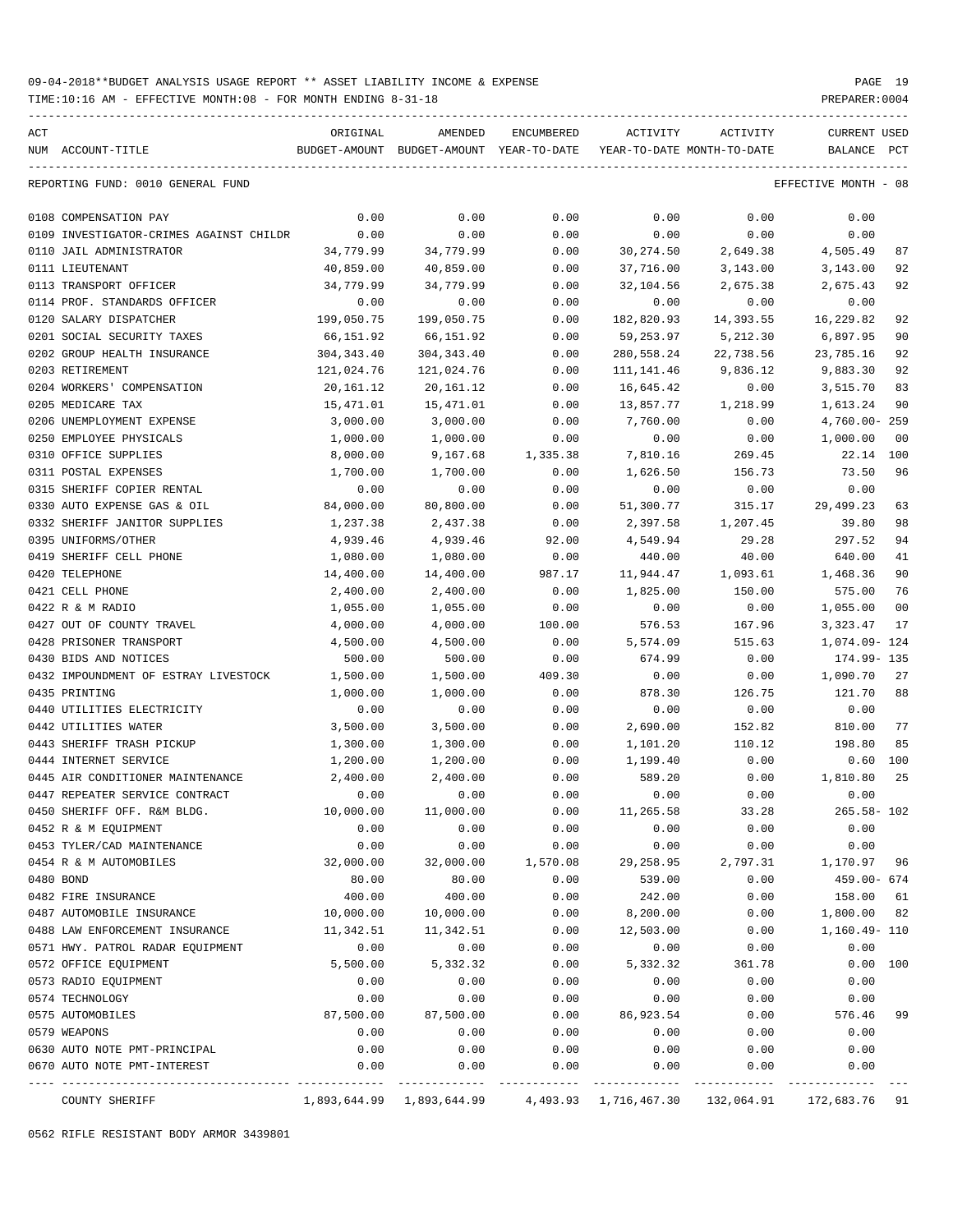| 09-04-2018**BUDGET ANALYSIS USAGE REPORT ** ASSET LIABILITY INCOME & EXPENSE |  |  |  | PAGE | 20 |
|------------------------------------------------------------------------------|--|--|--|------|----|
|                                                                              |  |  |  |      |    |

| ACT |                                                            | ORIGINAL                  | AMENDED                                                   | ENCUMBERED     | ACTIVITY                  | ACTIVITY                   | <b>CURRENT USED</b>       |              |
|-----|------------------------------------------------------------|---------------------------|-----------------------------------------------------------|----------------|---------------------------|----------------------------|---------------------------|--------------|
|     | NUM ACCOUNT-TITLE                                          |                           | BUDGET-AMOUNT BUDGET-AMOUNT YEAR-TO-DATE                  |                |                           | YEAR-TO-DATE MONTH-TO-DATE | BALANCE                   | $_{\rm PCT}$ |
|     |                                                            |                           |                                                           |                |                           |                            |                           |              |
|     | REPORTING FUND: 0010 GENERAL FUND                          |                           |                                                           |                |                           |                            | EFFECTIVE MONTH - 08      |              |
|     |                                                            |                           |                                                           |                |                           |                            |                           |              |
|     | 0396 BODY ARMOR                                            | 0.00                      | 14,150.00                                                 | 0.00           | 14,150.00                 | 0.00                       |                           | 0.00 100     |
|     |                                                            |                           |                                                           |                |                           |                            |                           |              |
|     | RIFLE RESISTANT BODY ARMOR 3439801                         | 0.00                      | 14,150.00                                                 | 0.00           | 14,150.00                 | 0.00                       |                           | 0.00 100     |
|     | 0565 JAIL OPERATIONS                                       |                           |                                                           |                |                           |                            |                           |              |
|     |                                                            |                           |                                                           |                |                           |                            |                           |              |
|     | 0380 PRISONER HOUSING<br>0400 PRISONER TRANSPORT/GUARD     | 1,797,625.00<br>20,000.00 | 1,797,625.00<br>20,000.00                                 | 0.00<br>0.00   | 1,248,345.00<br>17,007.59 | 0.00<br>0.00               | 549,280.00 69<br>2,992.41 | 85           |
|     | 0405 PRISONER MEDICAL                                      | 125,000.00                | 125,000.00                                                | 1,125.00       | 143,570.78                | 60,278.24                  | 19,695.78– 116            |              |
|     | 0429 SCHOLARSHIP AWARDS                                    | 10,000.00                 | 10,000.00                                                 | 0.00           | 10,000.00                 | 0.00                       | 0.00                      | 100          |
|     | 0442 CR4200 UTILITY WATER                                  | 0.00                      | 0.00                                                      | 0.00           | 0.00                      | 0.00                       | 0.00                      |              |
|     | 0450 R&M BUILDING                                          | 5,000.00                  | 5,000.00                                                  | 0.00           | 0.00                      | 0.00                       | 5,000.00                  | 00           |
|     | 0482 FIRE INSURANCE                                        | 0.00                      | 0.00                                                      | 0.00           | 0.00                      | 0.00                       | 0.00                      |              |
|     | 0491 JUSTICE ASSISTANCE GRANT                              | 0.00                      | 0.00                                                      | 0.00           | 0.00                      | 0.00                       | 0.00                      |              |
|     | 0500 LAND                                                  | 0.00                      | 0.00                                                      | 0.00           | 0.00                      | 0.00                       | 0.00                      |              |
|     | 0532 JAIL                                                  | 0.00                      | 0.00                                                      | 0.00           | 0.00                      | 0.00                       | 0.00                      |              |
|     |                                                            |                           |                                                           |                |                           |                            |                           |              |
|     | <b>JAIL OPERATIONS</b>                                     |                           | 1,957,625.00 1,957,625.00 1,125.00 1,418,923.37 60,278.24 |                |                           |                            | 537,576.63 73             |              |
|     | 0570 ADULT PROBATION                                       |                           |                                                           |                |                           |                            |                           |              |
|     |                                                            |                           |                                                           |                |                           |                            |                           |              |
|     | 0420 TELEPHONE                                             | 2,300.00                  | 2,300.00                                                  | 0.00           |                           | 2,196.00 204.39 104.00     |                           | 95           |
|     | 0421 TELEPHONE SYSTEM INSTALLATION                         | 0.00                      | 0.00                                                      | 0.00           | 0.00                      | 0.00                       | 0.00                      |              |
|     | ADULT PROBATION                                            | 2,300.00                  | 2,300.00                                                  | 0.00           | 2,196.00                  | 204.39                     | 104.00                    | 95           |
|     | 0573 BOND SUPERVISION                                      |                           |                                                           |                |                           |                            |                           |              |
|     |                                                            |                           |                                                           |                |                           |                            |                           |              |
|     | 0103 SALARY-BOND SUPERVISOR                                | 39,665.99                 | 39,665.99                                                 | 0.00           | 36,614.88                 | 3,051.24                   | 3,051.11                  | 92           |
|     | 0201 SOCIAL SECURITY TAXES                                 | 2,459.29                  | 2,459.29                                                  | 0.00           | 2,270.16                  | 189.18                     | 189.13                    | 92           |
|     | 0202 GROUP HEALTH INSURANCE                                | 10,494.60                 | 10,494.60                                                 | 0.00           | 9,619.94                  | 874.54                     | 874.66                    | 92           |
|     | 0203 RETIREMENT                                            | 4,513.99                  | 4,513.99                                                  | 0.00           | 4,161.66                  | 350.90                     | 352.33                    | 92           |
|     | 0204 WORKERS' COMPENSATION                                 | 166.60                    | 166.60                                                    | 0.00           | 139.22                    | 0.00                       | 27.38                     | 84           |
|     | 0205 MEDICARE TAX                                          | 575.16                    | 575.16                                                    | 0.00           | 530.88                    | 44.24                      | 44.28                     | 92           |
|     | 0310 OFFICE SUPPLIES                                       | 575.00                    | 575.00                                                    | 0.00           | 256.15                    | 0.00                       | 318.85                    | 45           |
|     | 0311 POSTAL EXPENSES                                       | 24.50                     | 24.50                                                     | 0.00           | 0.00                      | 0.00                       | 24.50                     | $00\,$       |
|     | 0313 DRUG TESTING SUPPLIES                                 | 650.00                    | 650.00                                                    | 0.00           | 472.50                    | 0.00                       | 177.50                    | 73           |
|     | 0340 EVALUATIONS                                           | 200.00                    | 200.00                                                    | 0.00           | 0.00                      | 0.00                       | 200.00                    | 00           |
|     | 0353 COMPUTER EXPENSE                                      | 0.00                      | 0.00                                                      | 0.00           | 0.00                      | 0.00                       | 0.00                      |              |
|     | 0420 TELEPHONE                                             | 840.00                    | 840.00                                                    | 63.36          | 714.27                    | 1.55                       | 62.37                     | 93           |
|     | 0453 COMPUTER SOFTWARE<br>------------------ ------------- | 1,284.00                  | 1,284.00<br>------------                                  | 0.00<br>------ | 1,284.00<br>----------    | 107.00                     | $0.00$ 100<br>----------- |              |
|     | BOND SUPERVISION                                           | 61,449.13                 | 61,449.13                                                 | 63.36          | 56,063.66                 | 4,618.65                   | 5, 322. 11 91             |              |
|     | 0575 JUVENILE PROBATION                                    |                           |                                                           |                |                           |                            |                           |              |
|     | 0311 POSTAGE                                               | 0.00                      | 0.00                                                      | 0.00           | 15.02                     | 2.82                       | $15.02-$                  |              |
|     | 0408 DETENTION OPERATING COST                              | 0.00                      | 0.00                                                      | 0.00           | 0.00                      | 0.00                       | 0.00                      |              |
|     | 0415 RESIDENTIAL PLACEMENT                                 | 0.00                      | 0.00                                                      | 0.00           | 0.00                      | 0.00                       | 0.00                      |              |
|     | 0416 COUNSELING SERVICES                                   | 0.00                      | 0.00                                                      | 0.00           | 0.00                      | 0.00                       | 0.00                      |              |
|     | 0420 TELEPHONE                                             | 0.00                      | 0.00                                                      | 0.00           | 0.00                      | 0.00                       | 0.00                      |              |
|     | 0427 TRAVEL & TRAINING                                     | 0.00                      | 0.00                                                      | 0.00           | 0.00                      | 0.00                       | 0.00                      |              |
|     | 0995 JUVENILE PROBATION FUNDING                            | 145,000.00                | 145,000.00                                                | 0.00           | 145,000.00                | 0.00                       |                           | 0.00 100     |
|     |                                                            |                           |                                                           |                |                           |                            |                           |              |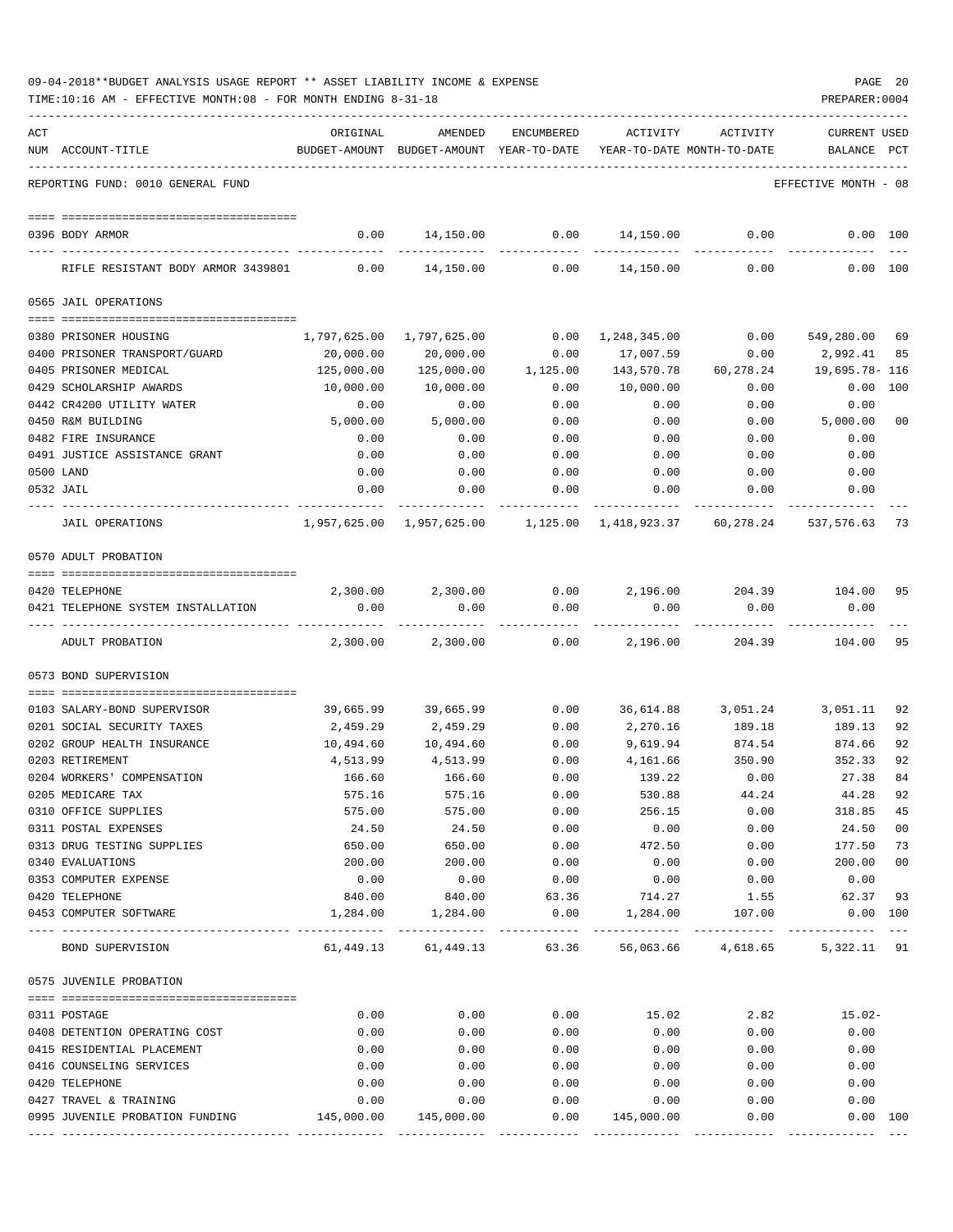| ACT |                                               | ORIGINAL         | AMENDED                    | ENCUMBERED    | ACTIVITY                   | ACTIVITY      | <b>CURRENT USED</b>  |          |
|-----|-----------------------------------------------|------------------|----------------------------|---------------|----------------------------|---------------|----------------------|----------|
| NUM | ACCOUNT-TITLE                                 | BUDGET-AMOUNT    | BUDGET-AMOUNT YEAR-TO-DATE |               | YEAR-TO-DATE MONTH-TO-DATE |               | BALANCE              | PCT      |
|     | REPORTING FUND: 0010 GENERAL FUND             |                  |                            |               |                            |               | EFFECTIVE MONTH - 08 |          |
|     | JUVENILE PROBATION                            | 145,000.00       | 145,000.00                 | 0.00          | 145,015.02                 | 2.82          | $15.02 - 100$        |          |
|     | 0590 HEALTH INSPECTOR                         |                  |                            |               |                            |               |                      |          |
|     |                                               |                  |                            |               |                            |               |                      |          |
|     | 0104 SALARIES DEPUTIES                        | 15,962.41        | 15,962.41                  | 0.00          | 14,715.77                  | 1,227.88      | 1,246.64 92          |          |
|     | 0107 SALARY TEMP/EXTRA                        | 16,588.00        | 16,588.00                  | 0.00          | 11,737.38                  | 1,301.52      | 4,850.62             | 71       |
|     | 0151 SALARY HEALTH INSPECTOR                  | 38,628.25        | 38,628.25                  | 0.00          | 35,656.80                  | 2,971.40      | 2,971.45             | 92       |
|     | 0201 SOCIAL SECURITY TAXES                    | 4,413.08         | 4,413.08                   | 0.00          | 3,692.07                   | 327.26        | 721.01               | 84       |
|     | 0202 GROUP HEALTH & DENTAL INSURANCE          | 15,741.90        | 15,741.90                  | 0.00          | 14,429.81                  | 1,311.80      | 1,312.09             | 92       |
|     | 0203 RETIREMENT                               | 8,100.13         | 8,100.13                   | 0.00          | 7,069.08                   | 632.60        | 1,031.05             | 87       |
|     | 0204 WORKERS' COMPENSATION                    | 337.58           | 337.58                     | 0.00          | 239.10                     | 0.00          | 98.48                | 71       |
|     | 0205 MEDICARE TAX                             | 1,032.09         | 1,032.09                   | 0.00          | 863.48                     | 76.54         | 168.61               | 84       |
|     | 0310 OFFICE SUPPLIES                          | 700.00           | 700.00                     | 56.49         | 541.02                     | 69.58         | 102.49               | 85       |
|     | 0311 POSTAL EXPENSE                           | 1,323.00         | 1,323.00<br>450.00         | 0.00          | 840.00                     | 0.00          | 483.00               | 63       |
|     | 0315 COPIER RENTAL                            | 450.00           |                            | 0.00          | 373.59                     | 41.14         | 76.41                | 83       |
|     | 0330 AUTO EXPENSE GAS & OIL<br>0420 TELEPHONE | 1,500.00         | 1,500.00                   | 0.00          | 1,128.05                   | 259.93        | 371.95<br>35.71      | 75       |
|     | 0427 OUT OF COUNTY TRAVEL                     | 750.00<br>600.00 | 750.00<br>1,521.95         | 61.92<br>0.00 | 652.37<br>1,324.34         | 61.92<br>0.00 | 197.61               | 95<br>87 |
|     | 0435 PRINTING                                 | 100.00           | 100.00                     | 0.00          | 79.27                      | 0.00          | 20.73                | 79       |
|     | 0453 SOFTWARE MAINTENANCE SAFE                | 400.00           | 400.00                     | 0.00          | 400.00                     | 0.00          | 0.00                 | 100      |
|     | 0454 R&M AUTO                                 | 1,000.00         | 1,000.00                   | 0.00          | 549.74                     | 0.00          | 450.26               | 55       |
|     | 0467 VISITING HEALTH INSPECTOR                | 300.00           | 300.00                     | 0.00          | 198.11                     | 0.00          | 101.89               | 66       |
|     | 0480 BOND                                     | 71.00            | 71.00                      | 0.00          | 0.00                       | 0.00          | 71.00                | 00       |
|     | 0481 DUES                                     | 111.00           | 111.00                     | 0.00          | 0.00                       | 0.00          | 111.00               | 00       |
|     | 0487 AUTOMOBILE INSURANCE                     | 350.00           | 350.00                     | 0.00          | 208.00                     | 0.00          | 142.00               | 59       |
|     | 0572 OFFICE EQUIPMENT                         | 300.00           | 300.00                     | 0.00          | 252.70                     | 0.00          | 47.30                | 84       |
|     | 0574 TECHNOLOGY                               | 0.00             | 0.00                       | 0.00          | 0.00                       | 0.00          | 0.00                 |          |
|     | 0575 AUTOMOBILE/PICKUP                        | 0.00             | 0.00                       | 0.00          | 0.00                       | 0.00          | 0.00                 |          |
|     | HEALTH INSPECTOR                              |                  | 108,758.44 109,680.39      | 118.41        | 94,950.68                  |               | 8, 281.57 14, 611.30 | 87       |
|     |                                               |                  |                            |               |                            |               |                      |          |
|     | 0591 FLOOD PLAIN ADMIN/SUBDIVISION INSP       |                  |                            |               |                            |               |                      |          |
|     | 0110 SALARY FLOOD PLAIN ADMINISTRATOR         | 0.00             | 0.00                       | 0.00          | 0.00                       | 0.00          | 0.00                 |          |
|     | 0201 SOCIAL SECURITY TAXES                    | 0.00             | 0.00                       | 0.00          | 0.00                       | 0.00          | 0.00                 |          |
|     | 0202 GROUP HEALTH & DENTAL INSURANCE          | 0.00             | 0.00                       | 0.00          | 0.00                       | 0.00          | 0.00                 |          |
|     | 0203 RETIREMENT                               | 0.00             | 0.00                       | 0.00          | 0.00                       | 0.00          | 0.00                 |          |
|     | 0204 WORKERS' COMPENSATION                    | 0.00             | 0.00                       | 0.00          | 0.00                       | 0.00          | 0.00                 |          |
|     | 0205 MEDICARE TAX                             | 0.00             | 0.00                       | 0.00          | 0.00                       | 0.00          | 0.00                 |          |
|     | 0310 OFFICE SUPPLIES                          | 0.00             | 0.00                       | 0.00          | 0.00                       | 0.00          | 0.00                 |          |
|     | 0311 POSTAL EXPENSE                           | 0.00             | 0.00                       | 0.00          | 0.00                       | 0.00          | 0.00                 |          |
|     | 0330 AUTO EXPENSE GAS & OIL                   | 0.00             | 0.00                       | 0.00          | 0.00                       | 0.00          | 0.00                 |          |
|     | 0420 TELEPHONE                                | 0.00             | 0.00                       | 0.00          | 0.00                       | 0.00          | 0.00                 |          |
|     | 0427 OUT OF COUNTY TRAVEL                     | 0.00             | 0.00                       | 0.00          | 0.00                       | 0.00          | 0.00                 |          |
|     | 0435 PRINTING                                 | 0.00             | 0.00                       | 0.00          | 0.00                       | 0.00          | 0.00                 |          |
|     | 0453 SOFTWARE MAINTENANCE                     | 0.00             | 0.00                       | 0.00          | 0.00                       | 0.00          | 0.00                 |          |
|     | 0454 R&M AUTO                                 | 0.00             | 0.00                       | 0.00          | 0.00                       | 0.00          | 0.00                 |          |
|     | 0480 BOND                                     | 0.00             | 0.00                       | 0.00          | 0.00                       | 0.00          | 0.00                 |          |
|     | 0481 DUES                                     | 0.00             | 0.00                       | 0.00          | 0.00                       | 0.00          | 0.00                 |          |
|     | 0487 AUTOMOBILE INSURANCE                     | 0.00             | 0.00                       | 0.00          | 0.00                       | 0.00          | 0.00                 |          |
|     | 0572 OFFICE EQUIPMENT                         | 0.00             | 0.00                       | 0.00          | 0.00                       | 0.00          | 0.00                 |          |
|     | 0574 TECHNOLOGY                               | 0.00             | 0.00                       | 0.00          | 0.00                       | 0.00          | 0.00                 |          |
|     | 0575 AUTOMOBILE                               | 0.00             | 0.00                       | 0.00          | 0.00                       | 0.00          | 0.00                 |          |
|     | FLOOD PLAIN ADMIN/SUBDIVISION INSP            | 0.00             | 0.00                       | 0.00          | 0.00                       | 0.00          | 0.00                 |          |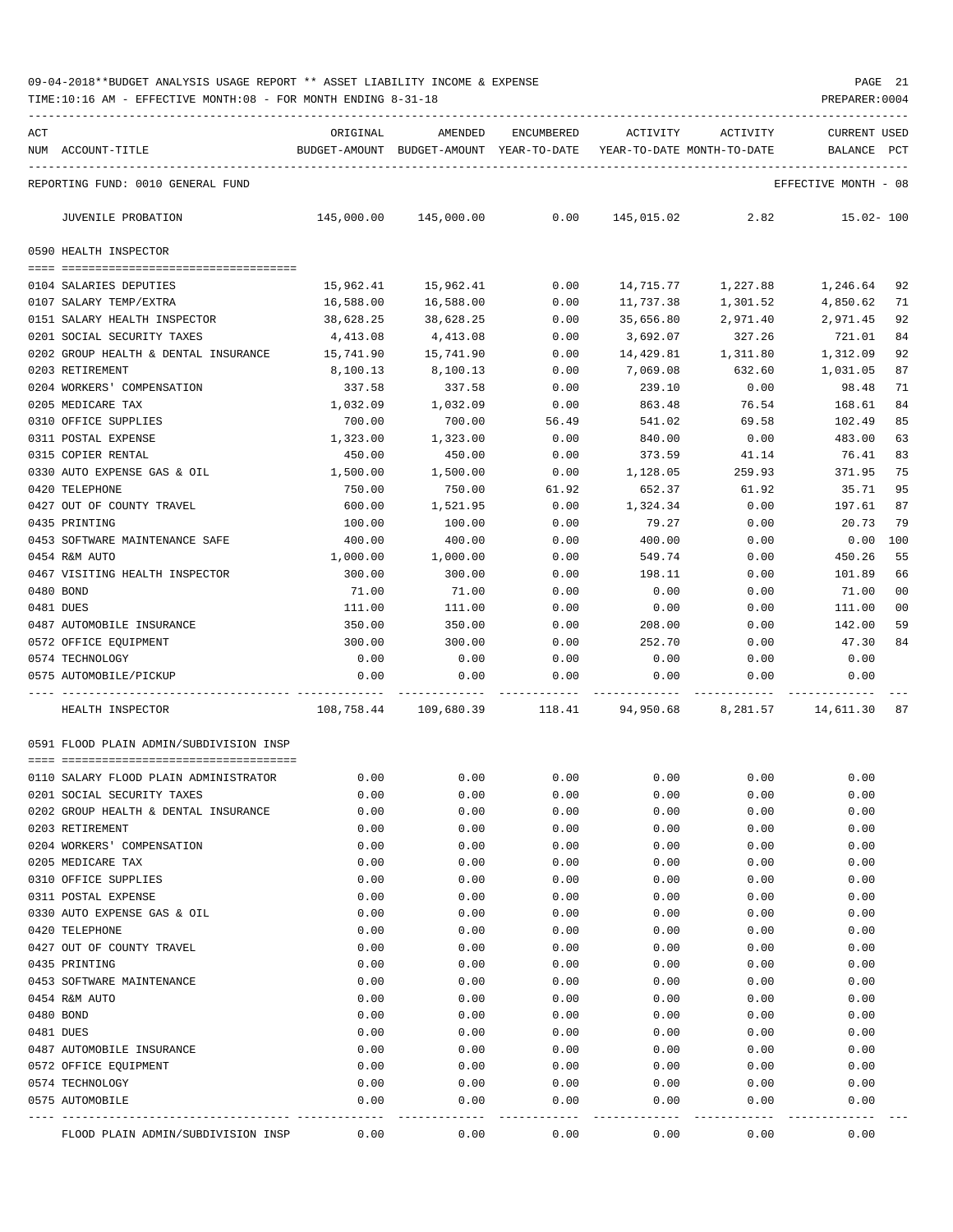|     | 09-04-2018**BUDGET ANALYSIS USAGE REPORT ** ASSET LIABILITY INCOME & EXPENSE<br>TIME:10:16 AM - EFFECTIVE MONTH:08 - FOR MONTH ENDING 8-31-18 |                         |                                                     |               |                                        |                                                 | PREPARER: 0004                 | PAGE 22  |
|-----|-----------------------------------------------------------------------------------------------------------------------------------------------|-------------------------|-----------------------------------------------------|---------------|----------------------------------------|-------------------------------------------------|--------------------------------|----------|
| ACT | NUM ACCOUNT-TITLE                                                                                                                             | ORIGINAL                | AMENDED<br>BUDGET-AMOUNT BUDGET-AMOUNT YEAR-TO-DATE | ENCUMBERED    | ACTIVITY<br>YEAR-TO-DATE MONTH-TO-DATE | ACTIVITY                                        | CURRENT USED<br><b>BALANCE</b> | PCT      |
|     | REPORTING FUND: 0010 GENERAL FUND                                                                                                             |                         |                                                     |               |                                        |                                                 | EFFECTIVE MONTH - 08           |          |
|     | 0640 COUNTY SERVICES                                                                                                                          |                         |                                                     |               |                                        |                                                 |                                |          |
|     |                                                                                                                                               |                         |                                                     |               |                                        |                                                 |                                |          |
|     | 0410 FANNIN CO. CHILDRENS CTR                                                                                                                 | 7,000.00                | 7,000.00                                            | 0.00          | 7,000.00                               | 0.00                                            | 0.00 100                       |          |
|     | 0411 FANNIN CO. WELFARE BOARD                                                                                                                 | 6,000.00                | 6,000.00                                            | 0.00          | 6,000.00                               | 0.00                                            | 0.00 100                       |          |
|     | 0412 FANNIN CO. HISTORICAL SOC                                                                                                                | 4,500.00                | 4,500.00                                            | 0.00          | 4,500.00                               | 0.00                                            | 0.00 100                       |          |
|     | 0413 TEXOMA COMMUNITY CENTER(M.H.M.R.)                                                                                                        | 22,500.00               | 22,500.00                                           | 0.00          | 22,500.00                              | 0.00                                            | 0.00 100                       |          |
|     | 0414 FANNIN COUNTY CRISIS CENTER                                                                                                              | 5,000.00                | 5,000.00                                            | 0.00          | 5,000.00                               | 0.00                                            | 0.00 100                       |          |
|     | 0415 TAPS PUBLIC TRANSIT                                                                                                                      | 5,000.00                | 5,000.00                                            | 0.00          | 5,000.00                               | 0.00                                            | 0.00 100                       |          |
|     | 0416 TRI-COUNTY SNAP                                                                                                                          | 2,103.00                | 2,103.00                                            | 0.00          | 2,103.00                               | 0.00                                            | 0.00 100                       |          |
|     | 0440 UTILITIES ELECTRICITY                                                                                                                    | 9,000.00                | 9,000.00<br>1,700.00                                | 878.04        | 6,732.85                               | 897.38<br>41.27                                 | 1,389.11                       | 85       |
|     | 0441 UTILITIES GAS<br>0442 UTILITIES WATER                                                                                                    | 1,700.00<br>3,200.00    | 3,200.00                                            | 45.04<br>0.00 | 1,687.56<br>2,854.65                   | 286.59                                          | $32.60 - 102$<br>345.35        | 89       |
|     | 0443 TRASH PICK-UP                                                                                                                            | 500.00                  | 500.00                                              | 0.00          | 398.96                                 | 39.90                                           | 101.04                         | 80       |
|     | 0450 R & M BUILDINGS (TDHS)                                                                                                                   | 0.00                    | 0.00                                                | 0.00          | 0.00                                   | 0.00                                            | 0.00                           |          |
|     | 0482 FIRE INSURANCE                                                                                                                           | 1,800.00                | 1,800.00                                            | 0.00          | 2,110.00                               | 0.00                                            | 310.00- 117                    |          |
|     | 0493 DHS PARKING LOT                                                                                                                          | 0.00                    | 0.00                                                | 0.00          | 0.00                                   | 0.00                                            | 0.00                           |          |
|     | 0575 LAKE FANNIN                                                                                                                              | 200,000.00              | 200,000.00                                          | 0.00          |                                        | $0.00$ 0.00                                     | 200,000.00 00                  |          |
|     |                                                                                                                                               |                         |                                                     |               |                                        |                                                 |                                |          |
|     | COUNTY SERVICES                                                                                                                               |                         |                                                     |               |                                        | 268,303.00 268,303.00 923.08 65,887.02 1,265.14 | 201,492.90                     | 25       |
|     | 0641 HEALTH OFFICER                                                                                                                           |                         |                                                     |               |                                        |                                                 |                                |          |
|     |                                                                                                                                               |                         |                                                     |               |                                        |                                                 |                                |          |
|     | 0102 SALARY APPOINTED OFFICIAL                                                                                                                |                         | 2,400.00 2,400.00 0.00                              |               | 2,200.00                               |                                                 | 200.00 200.00                  | 92       |
|     | HEALTH OFFICER                                                                                                                                | 2,400.00                | 2,400.00                                            | 0.00          | 2,200.00                               | 200.00                                          | 200.00                         | 92       |
|     | 0645 INDIGENT CARE                                                                                                                            |                         |                                                     |               |                                        |                                                 |                                |          |
|     |                                                                                                                                               |                         |                                                     |               |                                        |                                                 |                                |          |
|     | 0102 SALARY IHC DIRECTOR                                                                                                                      | 39,789.00               | 39,789.00                                           | 0.00          | 14,715.77                              | 36,728.40 3,060.70                              | 3,060.60                       | 92<br>92 |
|     | 0107 SALARY ASSISTANT<br>0201 SOCIAL SECURITY TAX                                                                                             | 15,962.41               | 15,962.41                                           | 0.00          |                                        | 1,227.88<br>257.22                              | 1,246.64<br>364.36             |          |
|     | 0202 GROUP HEALTH INSURANCE                                                                                                                   | 3,456.59<br>15,741.90   | 3,456.59<br>15,741.90                               | 0.00<br>0.00  | 3,092.23<br>14,430.01                  | 1,311.82                                        | 1,311.89                       | 89<br>92 |
|     | 0203 RETIREMENT                                                                                                                               |                         | $6,344.51$ $6,344.51$                               | 0.00          |                                        | 5,847.14 493.20                                 | 497.37                         | 92       |
|     | 0204 WORKER'S COMP                                                                                                                            |                         | 234.16 234.16                                       | 0.00          |                                        | 195.66 0.00                                     | 38.50                          | 84       |
|     | 0205 MEDICARE TAX                                                                                                                             | 808.40                  | 808.40                                              | 0.00          | 723.23                                 | 60.16                                           | 85.17                          | 89       |
|     | 0210 TOTAL SALARY & BENEFITS                                                                                                                  |                         | 82,336.97 82,336.97                                 | 0.00          |                                        | 75,732.44 6,410.98 6,604.53                     |                                | 92       |
|     |                                                                                                                                               |                         |                                                     |               |                                        |                                                 |                                |          |
|     | 0310 OFFICE SUPPLIES                                                                                                                          | 650.00                  | 650.00                                              | 0.00          | 194.55                                 | 0.00                                            | 455.45                         | 30       |
|     | 0311 POSTAL EXPENSE                                                                                                                           | 275.00                  | 275.00                                              | 0.00          | 4.44                                   | 0.00                                            | 270.56                         | 02       |
|     | 0330 BIDS & NOTICES                                                                                                                           | 125.00                  | 125.00                                              | 0.00          | 0.00                                   | 0.00                                            | 125.00                         | 00       |
|     | 0353 COMPUTER EXPENSE                                                                                                                         | 12,708.00               | 12,708.00                                           | 0.00          |                                        | 12,708.00 1,059.00                              | $0.00$ 100                     |          |
|     | 0390 SUBSCRIPTIONS                                                                                                                            | 0.00                    | 0.00                                                | 0.00          | 0.00                                   | 0.00                                            | 0.00                           |          |
|     | -------------------------------------<br>0399 SUBTOTAL OFFICE EXPENSE                                                                         | $13,758.00$ $13,758.00$ |                                                     | -----------   | ----------                             | $0.00$ 12,906.99 1,059.00                       | -------------<br>851.01 94     |          |
|     | 0404 COBRA/INSURANCE                                                                                                                          | 0.00                    | 0.00                                                | 0.00          | 0.00                                   | 0.00                                            | 0.00                           |          |
|     | 0407 INELIGIBLE IHC EXPENSE                                                                                                                   | 0.00                    | 0.00                                                | 0.00          | 0.00                                   | 0.00                                            | 0.00                           |          |
|     | 0409 DIABETIC SUPPLIES                                                                                                                        | 4,000.00                | 4,000.00                                            | 0.00          | 1,539.25                               | 284.02                                          | 2,460.75                       | 38       |
|     | 0410 CERT. REG. NURSE ANES.                                                                                                                   | 1,000.00                | 1,000.00                                            | 0.00          | 0.00                                   | 0.00                                            | 1,000.00                       | 00       |
|     | 0411 PHYSICIAN, NON-EMERGENCY                                                                                                                 | 20,000.00               | 20,000.00                                           | 0.00          |                                        | 13, 214.86 4, 991.34                            | 6,785.14                       | 66       |
|     | 0412 PRESCRIPTIONS, DRUGS                                                                                                                     | 25,000.00               | 25,000.00                                           | 0.00          | 11,309.55                              | 1,945.46                                        | 13,690.45                      | 45       |
|     | 0413 HOSPITAL, INPATIENT                                                                                                                      | 50,000.00               | 61,000.00                                           | 0.00          | 60,210.31                              | 17,338.64                                       | 789.69                         | 99       |

0414 HOSPITAL, OUTPATIENT 85,000.00 74,000.00 0.00 52,732.24 23,253.70 21,267.76 71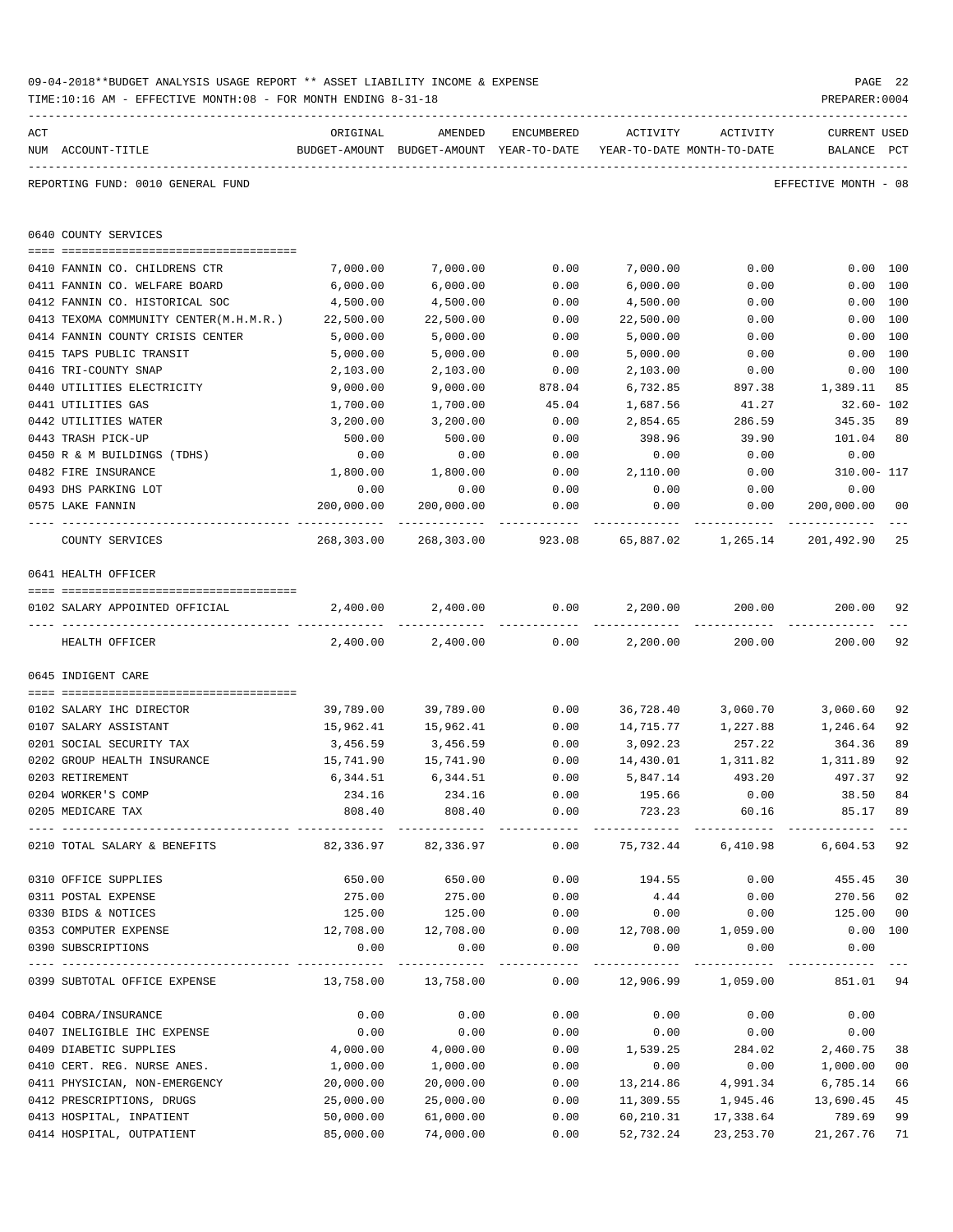TIME:10:16 AM - EFFECTIVE MONTH:08 - FOR MONTH ENDING 8-31-18 PREPARER:0004

| ACT<br>NUM ACCOUNT-TITLE                                               | ORIGINAL<br>BUDGET-AMOUNT | AMENDED<br>BUDGET-AMOUNT YEAR-TO-DATE | ENCUMBERED          | ACTIVITY          | ACTIVITY<br>YEAR-TO-DATE MONTH-TO-DATE | <b>CURRENT USED</b><br>BALANCE | PCT                 |
|------------------------------------------------------------------------|---------------------------|---------------------------------------|---------------------|-------------------|----------------------------------------|--------------------------------|---------------------|
| REPORTING FUND: 0010 GENERAL FUND                                      |                           |                                       |                     |                   |                                        | EFFECTIVE MONTH - 08           |                     |
| 0415 LABORATORY/ X-RAY                                                 | 6,000.00                  | 6,000.00                              | 0.00                | 2,601.88          | 1,045.75                               | 3,398.12                       | 43                  |
| 0416 SKILLED NURSING FACILITY                                          | 0.00                      | 0.00                                  | 0.00                | 0.00              | 0.00                                   | 0.00                           |                     |
| 0417 FAMILY PLANNING                                                   | 0.00                      | 0.00                                  | 0.00                | 0.00              | 0.00                                   | 0.00                           |                     |
| 0418 FED. QUALIFIED HEALTH CENTER                                      | 10,000.00                 | 10,000.00                             | 0.00                | 3,377.64          | 1,481.10                               | 6,622.36                       | 34                  |
| 0419 COUNSELING SERVICE                                                | 0.00                      | 0.00                                  | 0.00                | 0.00              | 0.00                                   | 0.00                           |                     |
| 0420 RURAL HEALTH CLINIC                                               | 0.00                      | 0.00                                  | 0.00                | 0.00              | 0.00                                   | 0.00                           |                     |
| 0421 STATE HOSPITAL CONTRACTS                                          | 0.00                      | 0.00                                  | 0.00                | 0.00              | 0.00                                   | 0.00                           |                     |
| 0422 AMBULATORY SURGICAL CENTE                                         | 1,000.00                  | 1,000.00                              | 0.00                | 0.00              | 0.00                                   | 1,000.00                       | 0 <sub>0</sub>      |
| 0423 MEDICAL EQUIP. PURCHASE                                           | 1,000.00                  | 1,000.00                              | 0.00                | 0.00              | 0.00                                   | 1,000.00                       | 0 <sub>0</sub>      |
| 0425 TOTAL MEDICAL/IHC                                                 | 203,000.00                | 203,000.00                            | 0.00                | 144,985.73        | 50,340.01                              | 58,014.27                      | 71                  |
| 0427 OUT OF COUNTY TRAVEL                                              | 365.00                    | 365.00                                | 0.00                | 0.00              | 0.00                                   | 365.00                         | 0 <sub>0</sub>      |
| 0435 PRINTING                                                          | 0.00                      | 0.00                                  | 0.00                | 0.00              | 0.00                                   | 0.00                           |                     |
| 0440 TELEPHONE                                                         | 1,400.00                  | 1,400.00                              | 106.95              | 1,065.71          | 106.68                                 | 227.34                         | 84                  |
| 0441 DSL LINE                                                          | 600.00                    | 600.00                                | 60.00               | 655.98            | 60.00                                  | 115.98-119                     |                     |
| 0499 SERVICES & OTHER CHARGES                                          | 2,365.00                  | 2,365.00                              | 166.95              | 1,721.69          | 166.68                                 | 476.36                         | 80                  |
| 0574 TECHNOLOGY                                                        | 0.00                      | 0.00                                  | 0.00                | 0.00              | 0.00                                   | 0.00                           |                     |
| 0599 CAPITAL OUTLAY                                                    | 0.00                      | 0.00                                  | 0.00                | 0.00              | 0.00                                   | 0.00                           |                     |
| INDIGENT CARE                                                          |                           | 301,459.97 301,459.97                 | ---------<br>166.95 |                   | 235,346.85 57,976.67                   | 65,946.17                      | 78                  |
| 0665 COUNTY AGENTS                                                     |                           |                                       |                     |                   |                                        |                                |                     |
| 0105 SALARY SECRETARY                                                  |                           |                                       |                     |                   |                                        |                                |                     |
| 0107 REGULAR-TEMP. PART-TIME                                           | 25,958.16<br>0.00         | 25,958.16<br>0.00                     | 0.00<br>0.00        | 23,961.36<br>0.00 | 0.00                                   | 1,996.78 1,996.80<br>0.00      | 92                  |
| 0150 CO. AGENTS SALARIES                                               | 46,969.25                 | 45,919.25                             | 0.00                | 31,333.92         | 3,675.26                               | 14,585.33                      | 68                  |
| 0201 SOCIAL SECURITY TAXES                                             | 4,646.06                  | 4,646.06                              | 0.00                |                   | 310.22                                 | 1,696.06                       | 63                  |
|                                                                        |                           |                                       |                     | 2,950.00          |                                        |                                |                     |
| 0202 GROUP HEALTH & DENTAL INSURANCE<br>0203 RETIREMENT                | 10,494.60                 | 10,494.60                             | 0.00                | 9,619.94          | 874.54                                 | 874.66                         | 92                  |
| 0204 WORKERS' COMPENSATION                                             | 2,954.04<br>109.02        | 2,954.04<br>109.02                    | 0.00<br>0.00        | 2,723.31<br>91.10 | 229.62<br>0.00                         | 230.73<br>17.92                | 92<br>84            |
| 0205 MEDICARE TAX                                                      | 1,086.58                  | 1,086.58                              | 0.00                | 689.95            | 72.56                                  | 396.63                         | 63                  |
| 0310 OFFICE SUPPLIES                                                   | 1,100.00                  | 1,100.00                              | 0.00                | 1,074.78          | 0.00                                   | 25.22                          | 98                  |
| 0311 POSTAL EXPENSE                                                    | 300.00                    | 300.00                                | 0.00                | 198.00            | 0.00                                   | 102.00                         | 66                  |
| 0315 COPIER RENTAL                                                     | 1,500.00                  | 1,500.00                              | 0.00                | 1,190.29          | 121.31                                 | 309.71                         | 79                  |
| 0335 PROGRAM SUPPLIES                                                  | 500.00                    | 500.00                                | 0.00                | 0.00              | 0.00                                   | 500.00                         | 0 <sub>0</sub>      |
| 0420 TELEPHONE                                                         | 1,800.00                  | 1,800.00                              | 0.00                | 1,617.67          | 149.57                                 | 182.33                         | 90                  |
| 0421 CELL PHONE ALLOWANCE                                              | 1,200.00                  | 1,450.00                              | 0.00                | 1,288.31          | 150.00                                 | 161.69                         | 89                  |
| 0422 CABLE INTERNET                                                    | 672.00                    | 672.00                                | 0.00                | 616.00            | 56.00                                  | 56.00                          | 92                  |
| 0427 IN/OUT CO.TRAVEL-AG.                                              | 4,000.00                  | 4,000.00                              | 0.00                | 545.17            | 0.00                                   | 3,454.83                       | 14                  |
| 0428 IN/OUT CO.TRAVEL-F.C.S.                                           | 4,000.00                  | 4,000.00                              | 0.00                | 2,708.90          | 356.99                                 | 1,291.10                       | 68                  |
| 0429 IN/OUT CO.TRAVEL-4-H                                              | 4,000.00                  | 4,000.00                              | 0.00                | 2,058.62          | 17.50                                  | 1,941.38                       | 51                  |
| 0572 OFFICE EQUIPMENT                                                  | 0.00                      | 0.00                                  | 0.00                | 0.00              | 0.00                                   | 0.00                           |                     |
| 0574 TECHNOLOGY                                                        | 0.00                      | 800.00                                | 0.00                | 800.00            | 0.00                                   | 0.00 100                       |                     |
| --------------------- -------------<br>---- ---------<br>COUNTY AGENTS | 111,289.71                | -----------<br>111,289.71             | -----<br>0.00       | ----------        | 83,467.32 8,010.35                     | 27,822.39 75                   | $\qquad \qquad - -$ |
| 0696 DONATIONS & ALLOCATIONS                                           |                           |                                       |                     |                   |                                        |                                |                     |
| 0491 SOIL & WATER CONSERVATION                                         | 1,000.00                  | 1,000.00                              | 0.00                | 1,000.00          | 0.00                                   | $0.00$ 100                     |                     |
| 0492 INDIGENT BURIAL                                                   | 2,000.00                  | 2,000.00                              | 0.00                | 1,500.00          | 0.00                                   | 500.00                         | 75                  |
|                                                                        |                           |                                       |                     |                   |                                        |                                |                     |

0494 FLOOD CONTROL SITE MAINTENANCE 0.00 0.00 0.00 0.00 0.00 0.00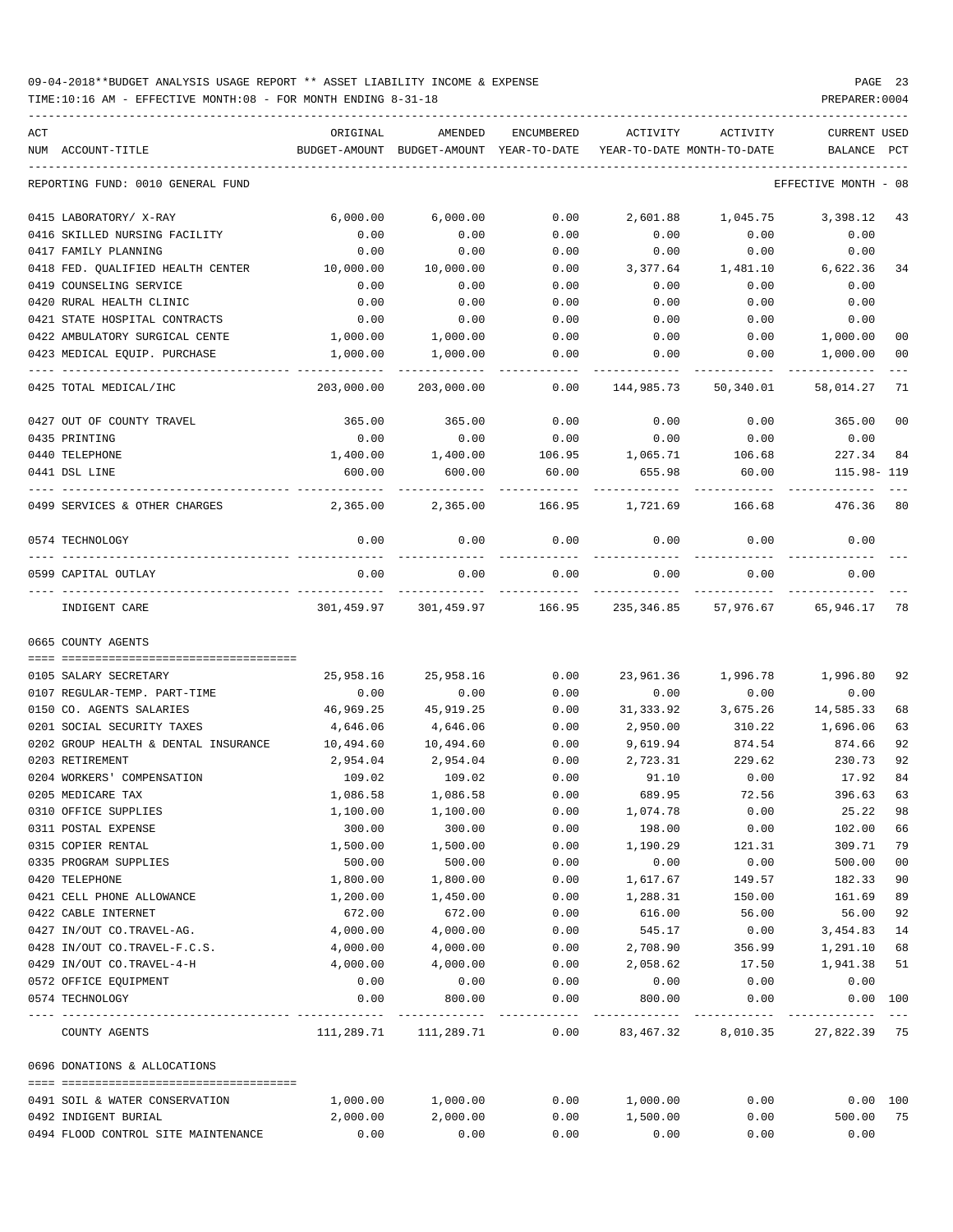|                                  | 09-04-2018**BUDGET ANALYSIS USAGE REPORT ** ASSET LIABILITY INCOME & EXPENSE<br>PAGE 24<br>TIME:10:16 AM - EFFECTIVE MONTH:08 - FOR MONTH ENDING 8-31-18<br>PREPARER: 0004 |                                                                     |                                                       |  |      |                   |                            |    |  |  |
|----------------------------------|----------------------------------------------------------------------------------------------------------------------------------------------------------------------------|---------------------------------------------------------------------|-------------------------------------------------------|--|------|-------------------|----------------------------|----|--|--|
| $\mathbb{A}\mathbb{C}\mathbb{T}$ |                                                                                                                                                                            | ORIGINAL                                                            | AMENDED ENCUMBERED                                    |  |      | ACTIVITY ACTIVITY | <b>CURRENT USED</b>        |    |  |  |
|                                  | NUM ACCOUNT-TITLE                                                                                                                                                          | BUDGET-AMOUNT BUDGET-AMOUNT YEAR-TO-DATE YEAR-TO-DATE MONTH-TO-DATE |                                                       |  |      |                   | BALANCE PCT                |    |  |  |
|                                  | REPORTING FUND: 0010 GENERAL FUND                                                                                                                                          |                                                                     |                                                       |  |      |                   | EFFECTIVE MONTH - 08       |    |  |  |
|                                  | DONATIONS & ALLOCATIONS                                                                                                                                                    |                                                                     | $3,000.00$ $3,000.00$ $0.00$ $2,500.00$ $0.00$        |  |      |                   | 500.00 83                  |    |  |  |
|                                  | 0999 ACCOUNTS PAYABLE                                                                                                                                                      |                                                                     |                                                       |  |      |                   |                            |    |  |  |
|                                  | =================================                                                                                                                                          |                                                                     |                                                       |  |      |                   |                            |    |  |  |
|                                  | 0100 A/P CLEARING ACCOUNT                                                                                                                                                  |                                                                     |                                                       |  | 0.00 | 0.00              | 0.00                       |    |  |  |
|                                  | ACCOUNTS PAYABLE                                                                                                                                                           |                                                                     |                                                       |  | 0.00 | 0.00              | 0.00                       |    |  |  |
|                                  | GENERAL FUND                                                                                                                                                               |                                                                     |                                                       |  |      |                   |                            |    |  |  |
|                                  | INCOME TOTALS                                                                                                                                                              |                                                                     | 12,864,422.02 12,878,572.02 10,648,316.31             |  |      |                   | 330,021.23 2,230,255.71 83 |    |  |  |
|                                  | <b>EXPENSE TOTALS</b>                                                                                                                                                      |                                                                     | 12,864,422.02  12,878,572.02  35,409.10  9,971,521.89 |  |      | 729,382.02        | 2,871,641.03               | 78 |  |  |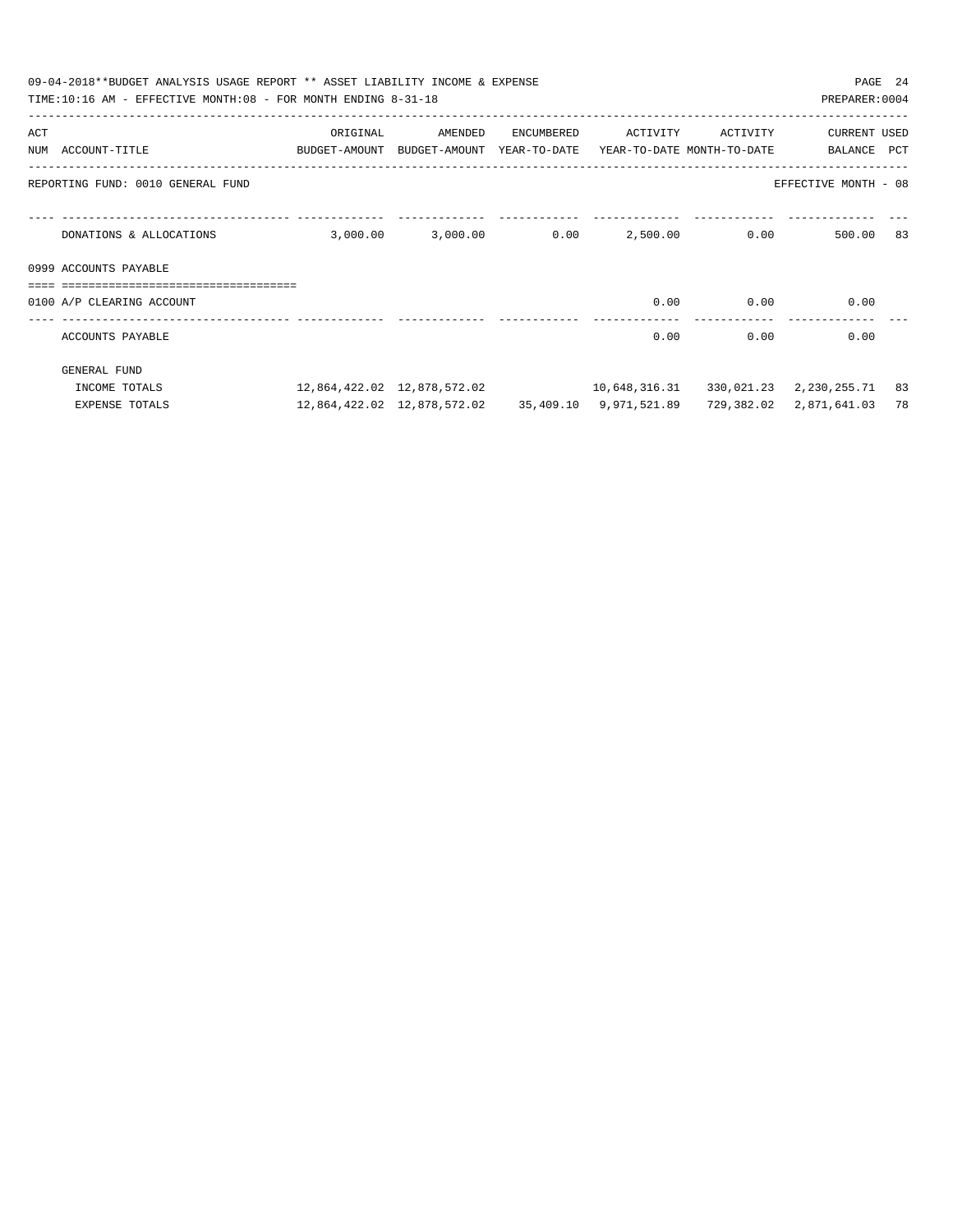|     | 09-04-2018**BUDGET ANALYSIS USAGE REPORT ** ASSET LIABILITY INCOME & EXPENSE<br>TIME:10:16 AM - EFFECTIVE MONTH:08 - FOR MONTH ENDING 8-31-18                                                                                                                                                                                                                                                                                                        |           |                                                                                |                |                           |                      | PREPARER: 0004                              | PAGE 25 |
|-----|------------------------------------------------------------------------------------------------------------------------------------------------------------------------------------------------------------------------------------------------------------------------------------------------------------------------------------------------------------------------------------------------------------------------------------------------------|-----------|--------------------------------------------------------------------------------|----------------|---------------------------|----------------------|---------------------------------------------|---------|
| ACT | NUM ACCOUNT-TITLE                                                                                                                                                                                                                                                                                                                                                                                                                                    | ORIGINAL  | AMENDED<br>BUDGET-AMOUNT BUDGET-AMOUNT YEAR-TO-DATE YEAR-TO-DATE MONTH-TO-DATE | ENCUMBERED     | ACTIVITY                  | ACTIVITY             | CURRENT USED<br>BALANCE PCT                 |         |
|     | REPORTING FUND: 0011 COURTHOUSE SECURITY                                                                                                                                                                                                                                                                                                                                                                                                             |           |                                                                                |                |                           |                      | EFFECTIVE MONTH - 08                        |         |
|     | 0100 PAYROLL                                                                                                                                                                                                                                                                                                                                                                                                                                         |           |                                                                                |                |                           |                      |                                             |         |
|     | 0100 PAYROLL                                                                                                                                                                                                                                                                                                                                                                                                                                         |           |                                                                                |                |                           | $0.00$ 0.00          | 0.00                                        |         |
|     | PAYROLL                                                                                                                                                                                                                                                                                                                                                                                                                                              |           |                                                                                |                | 0.00                      | 0.00                 | 0.00                                        |         |
|     | 0102 A/P CLEARING                                                                                                                                                                                                                                                                                                                                                                                                                                    |           |                                                                                |                |                           |                      |                                             |         |
|     | 0100 A/P CLEARING                                                                                                                                                                                                                                                                                                                                                                                                                                    |           |                                                                                |                | 0.00                      | 0.00                 | 0.00                                        |         |
|     | A/P CLEARING                                                                                                                                                                                                                                                                                                                                                                                                                                         |           |                                                                                |                | 0.00                      | 0.00                 | 0.00                                        |         |
|     | 0103 CASH                                                                                                                                                                                                                                                                                                                                                                                                                                            |           |                                                                                |                |                           |                      |                                             |         |
|     | 0100 C.H. SECURITY-COMBINED FUNDS CKING                                                                                                                                                                                                                                                                                                                                                                                                              |           |                                                                                |                |                           |                      | 9,430.43 1,606.30 126,633.16                |         |
|     | CASH                                                                                                                                                                                                                                                                                                                                                                                                                                                 |           |                                                                                |                |                           | -----------          | -----------<br>9,430.43 1,606.30 126,633.16 |         |
|     | 0120 RECEIVABLES                                                                                                                                                                                                                                                                                                                                                                                                                                     |           |                                                                                |                |                           |                      |                                             |         |
|     | 0313 DUE FROM OTHER FUNDS                                                                                                                                                                                                                                                                                                                                                                                                                            |           |                                                                                |                |                           |                      | $2,994.14 - 2,994.14 - 1,125.43$            |         |
|     | RECEIVABLES                                                                                                                                                                                                                                                                                                                                                                                                                                          |           |                                                                                |                |                           |                      | $2,994.14 - 2,994.14 - 1,125.43$            |         |
|     | 0200 SYSTEM ADDED LIABILITY DEPARTMENT                                                                                                                                                                                                                                                                                                                                                                                                               |           |                                                                                |                |                           |                      |                                             |         |
|     | 0910 SYSTEM ADDED LIABILITY LINE-ITEM                                                                                                                                                                                                                                                                                                                                                                                                                |           |                                                                                |                | 0.00                      | 0.00                 | 0.00                                        |         |
|     | SYSTEM ADDED LIABILITY DEPARTMENT                                                                                                                                                                                                                                                                                                                                                                                                                    |           |                                                                                |                | 0.00                      | 0.00                 | 0.00                                        |         |
|     | 0271 EQUITY ACCOUNT                                                                                                                                                                                                                                                                                                                                                                                                                                  |           |                                                                                |                |                           |                      |                                             |         |
|     | 0200 EQUITY ACCOUNT                                                                                                                                                                                                                                                                                                                                                                                                                                  |           |                                                                                |                |                           |                      | 2,994.14-2,994.14-118,328.16                |         |
|     | EOUITY ACCOUNT                                                                                                                                                                                                                                                                                                                                                                                                                                       |           |                                                                                |                |                           |                      | 2,994.14-2,994.14-118,328.16                |         |
|     | 0300 CASH                                                                                                                                                                                                                                                                                                                                                                                                                                            |           |                                                                                |                |                           |                      |                                             |         |
|     | $\verb c  = \verb c  = \verb c  = \verb c  = \verb c  = \verb c  = \verb c  = \verb c  = \verb c  = \verb c  = \verb c  = \verb c  = \verb c  = \verb c  = \verb c  = \verb c  = \verb c  = \verb c  = \verb c  = \verb c  = \verb c  = \verb c  = \verb c  = \verb c  = \verb c  = \verb c  = \verb c  = \verb c  = \verb c  = \verb c  = \verb c  = \verb c  = \verb c  = \verb c  = \verb c  = \verb c  = \verb c$<br>0111 BEGINNING CASH BALANCE |           | 28, 151. 10 28, 151. 10                                                        |                |                           |                      | $0.00$ $0.00$ $28,151.10$ 00                |         |
|     | CASH                                                                                                                                                                                                                                                                                                                                                                                                                                                 | 28,151.10 |                                                                                | 28,151.10 0.00 | 0.00                      | ------------<br>0.00 | ------------<br>28,151.10 00                |         |
|     | 0340 FEES OF OFFICE                                                                                                                                                                                                                                                                                                                                                                                                                                  |           |                                                                                |                |                           |                      |                                             |         |
|     | 0600 COUNTY CLERK FEES                                                                                                                                                                                                                                                                                                                                                                                                                               |           | 8,450.00 8,450.00                                                              |                |                           |                      | 8,663.67    1,537.27    213.67+ 103         |         |
|     | 0650 DISTRICT CLERK FEES                                                                                                                                                                                                                                                                                                                                                                                                                             |           | 4,000.00 4,000.00                                                              |                |                           |                      | 2,419.82 199.43 1,580.18 60                 |         |
|     | 0651 JUSTICE OF PEACE FEES                                                                                                                                                                                                                                                                                                                                                                                                                           | 4,000.00  | 4,000.00                                                                       |                | ----------- ------------- |                      | 2,515.25 0.00 1,484.75 63                   |         |
|     | FEES OF OFFICE                                                                                                                                                                                                                                                                                                                                                                                                                                       |           | $16,450.00$ $16,450.00$ $0.00$ $13,598.74$ $1,736.70$                          |                |                           |                      | 2,851.26 83                                 |         |
|     | 0360 INTEREST EARNINGS                                                                                                                                                                                                                                                                                                                                                                                                                               |           |                                                                                |                |                           |                      |                                             |         |
|     | 0100 INTEREST EARNINGS                                                                                                                                                                                                                                                                                                                                                                                                                               | 50.00     | 50.00                                                                          |                | -------------             | ------------         | 89.19 13.60 39.19+ 178<br>------------- -   |         |
|     | INTEREST EARNINGS                                                                                                                                                                                                                                                                                                                                                                                                                                    | 50.00     | 50.00                                                                          | 0.00           | 89.19                     | 13.60                | $39.19 + 178$                               |         |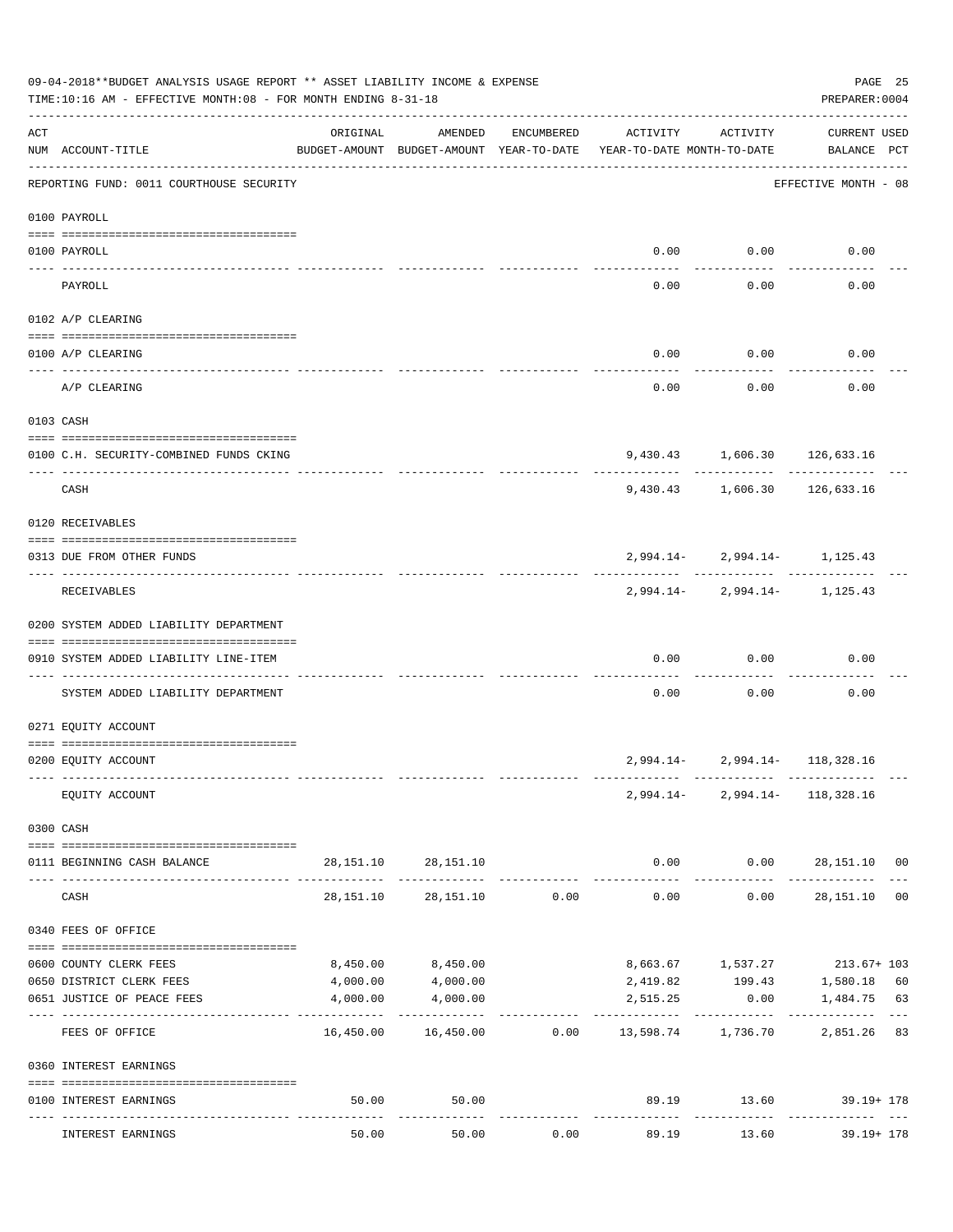|     | 09-04-2018**BUDGET ANALYSIS USAGE REPORT ** ASSET LIABILITY INCOME & EXPENSE<br>PREPARER: 0004<br>TIME:10:16 AM - EFFECTIVE MONTH:08 - FOR MONTH ENDING 8-31-18 |                                                      |                                                                |            |                                        |                                          |                             |                |  |  |  |
|-----|-----------------------------------------------------------------------------------------------------------------------------------------------------------------|------------------------------------------------------|----------------------------------------------------------------|------------|----------------------------------------|------------------------------------------|-----------------------------|----------------|--|--|--|
| ACT | NUM ACCOUNT-TITLE                                                                                                                                               | ORIGINAL<br>BUDGET-AMOUNT BUDGET-AMOUNT YEAR-TO-DATE | AMENDED                                                        | ENCUMBERED | ACTIVITY<br>YEAR-TO-DATE MONTH-TO-DATE | ACTIVITY                                 | CURRENT USED<br>BALANCE PCT |                |  |  |  |
|     | REPORTING FUND: 0011 COURTHOUSE SECURITY                                                                                                                        |                                                      |                                                                |            |                                        |                                          | EFFECTIVE MONTH - 08        |                |  |  |  |
|     | 0435 COURTHOUSE SECURITY PART TIME                                                                                                                              |                                                      |                                                                |            |                                        |                                          |                             |                |  |  |  |
|     | 0107 PART TIME                                                                                                                                                  |                                                      | $25,000.00$ $25,000.00$ $0.00$ $0.00$ $0.00$ $25,000.00$ $00$  |            |                                        |                                          |                             |                |  |  |  |
|     | COURTHOUSE SECURITY PART TIME $25,000.00$ $25,000.00$ $0.00$                                                                                                    |                                                      |                                                                |            |                                        | -----------<br>$0.00$ $0.00$ $25,000.00$ | --------------              | 0 <sup>0</sup> |  |  |  |
|     | 0510 COURTHOUSE SECURITY EQUIP                                                                                                                                  |                                                      |                                                                |            |                                        |                                          |                             |                |  |  |  |
|     | 0571 EOUIPMENT                                                                                                                                                  |                                                      | $19,651.10$ $19,651.10$ $0.00$ $4,257.50$ $144.00$ $15,393.60$ |            |                                        |                                          |                             | 22             |  |  |  |
|     | COURTHOUSE SECURITY EQUIP $19,651.10$ $19,651.10$ $0.00$ $4,257.50$ $144.00$ $15,393.60$                                                                        |                                                      |                                                                |            |                                        |                                          |                             | 22             |  |  |  |
|     | 0560 BAILIFF                                                                                                                                                    |                                                      |                                                                |            |                                        |                                          |                             |                |  |  |  |
|     |                                                                                                                                                                 |                                                      |                                                                |            |                                        |                                          |                             |                |  |  |  |
|     | 0130 SALARY/BAILIFF                                                                                                                                             | 0.00                                                 | 0.00                                                           | 0.00       | 0.00                                   | 0.00                                     | 0.00                        |                |  |  |  |
|     | 0201 SOCIAL SECURITY                                                                                                                                            | 0.00                                                 | 0.00                                                           | 0.00       | 0.00                                   | 0.00                                     | 0.00                        |                |  |  |  |
|     | 0203 RETIREMENT                                                                                                                                                 | 0.00                                                 | 0.00                                                           | 0.00       | 0.00                                   | 0.00                                     | 0.00                        |                |  |  |  |
|     | 0204 WORKER'S COMPENSATION                                                                                                                                      | 0.00                                                 | 0.00                                                           | 0.00       | 0.00                                   | 0.00                                     | 0.00                        |                |  |  |  |
|     | 0205 MEDICARE                                                                                                                                                   | 0.00                                                 | 0.00                                                           | 0.00       | 0.00                                   | 0.00                                     | 0.00                        |                |  |  |  |
|     | 0427 BAILIFF CONT.ED./OUT OF COUNTY                                                                                                                             | 0.00                                                 | 0.00                                                           | 0.00       | 0.00                                   | 0.00                                     | 0.00                        |                |  |  |  |
|     | BAILIFF                                                                                                                                                         | 0.00                                                 | 0.00                                                           | 0.00       |                                        | 0.00<br>0.00                             | 0.00                        |                |  |  |  |
|     | COURTHOUSE SECURITY                                                                                                                                             |                                                      |                                                                |            |                                        |                                          |                             |                |  |  |  |
|     | INCOME TOTALS                                                                                                                                                   |                                                      | 44,651.10 44,651.10                                            |            | 13,687.93    1,750.30    30,963.17     |                                          |                             | -31            |  |  |  |
|     | <b>EXPENSE TOTALS</b>                                                                                                                                           | 44,651.10                                            | 44,651.10                                                      | 0.00       | 4,257.50                               | 144.00                                   | 40,393.60                   | 10             |  |  |  |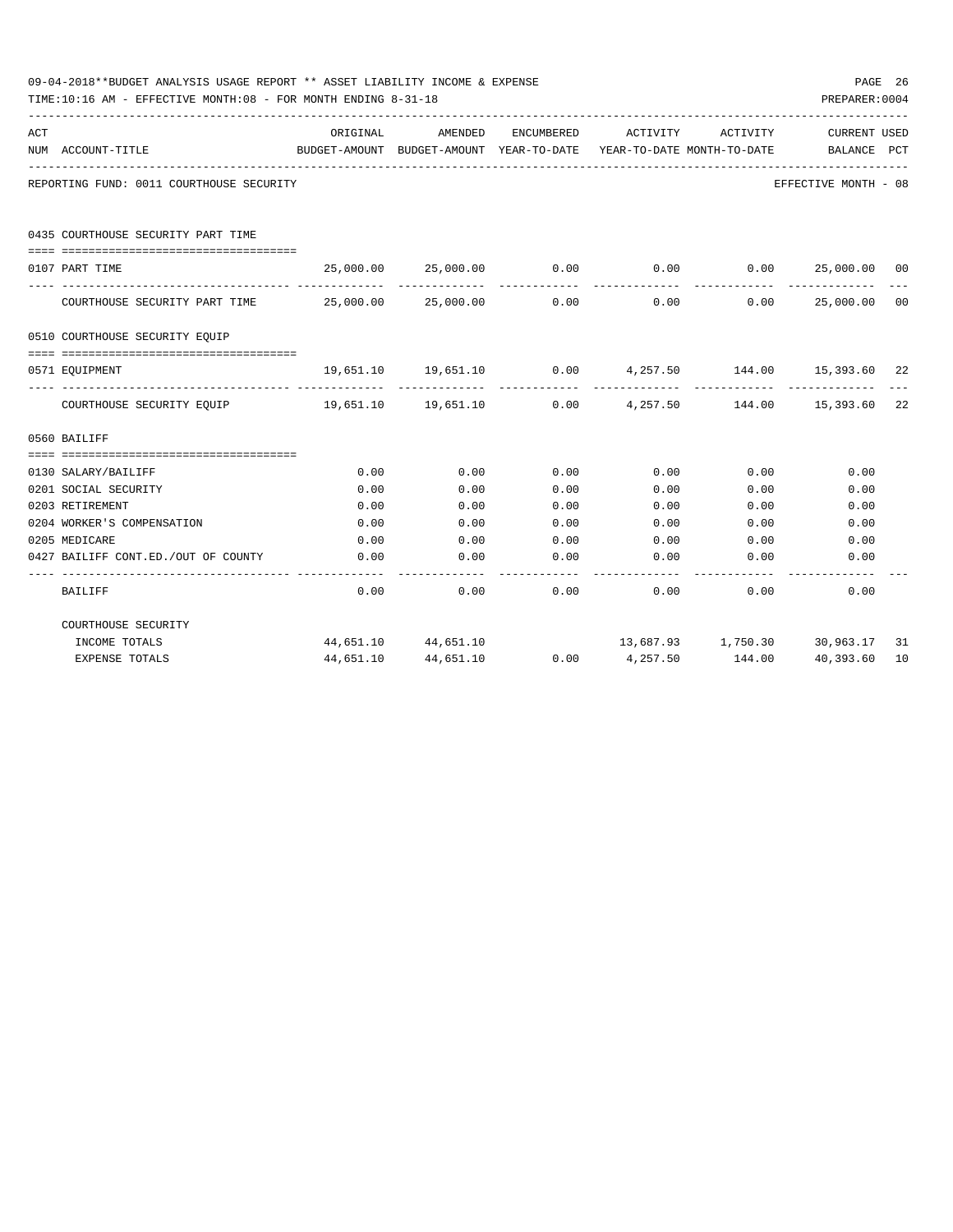|     | 09-04-2018**BUDGET ANALYSIS USAGE REPORT ** ASSET LIABILITY INCOME & EXPENSE<br>TIME:10:16 AM - EFFECTIVE MONTH:08 - FOR MONTH ENDING 8-31-18 |          |                              |                      |                                                                                 |                                   | PAGE 27<br>PREPARER: 0004          |    |
|-----|-----------------------------------------------------------------------------------------------------------------------------------------------|----------|------------------------------|----------------------|---------------------------------------------------------------------------------|-----------------------------------|------------------------------------|----|
| ACT | NUM ACCOUNT-TITLE                                                                                                                             | ORIGINAL |                              | AMENDED ENCUMBERED   | ACTIVITY<br>BUDGET-AMOUNT BUDGET-AMOUNT YEAR-TO-DATE YEAR-TO-DATE MONTH-TO-DATE | ACTIVITY                          | <b>CURRENT USED</b><br>BALANCE PCT |    |
|     | REPORTING FUND: 0012 CO.CLK.VITAL STAT.FEE                                                                                                    |          |                              |                      |                                                                                 |                                   | EFFECTIVE MONTH - 08               |    |
|     | 0102 A/P CLEARING                                                                                                                             |          |                              |                      |                                                                                 |                                   |                                    |    |
|     | 0100 A/P CLEARING                                                                                                                             |          |                              |                      |                                                                                 | $0.00$ $0.00$                     | 0.00                               |    |
|     | ---- ---------<br>A/P CLEARING                                                                                                                |          |                              |                      | 0.00                                                                            | 0.00                              | 0.00                               |    |
|     | 0103 CASH                                                                                                                                     |          |                              |                      |                                                                                 |                                   |                                    |    |
|     | 0100 CO.CLK.VITAL STAT.-COMB.FUNDS CKIN                                                                                                       |          |                              |                      |                                                                                 | 1,653.53-204.58                   | 5,646.75                           |    |
|     | CASH                                                                                                                                          |          |                              |                      |                                                                                 | ------------<br>$1,653.53-204.58$ | 5,646.75                           |    |
|     | 0120 RECEIVABLES                                                                                                                              |          |                              |                      |                                                                                 |                                   |                                    |    |
|     | 0313 DUE FROM OTHER FUNDS                                                                                                                     |          |                              |                      |                                                                                 |                                   | $235.00 - 235.00 - 84.00$          |    |
|     | RECEIVABLES                                                                                                                                   |          |                              |                      | -----------<br>$235.00 -$                                                       | 235.00-                           | 84.00                              |    |
|     | 0200 SYSTEM ADDED LIABILITY DEPARTMENT                                                                                                        |          |                              |                      |                                                                                 |                                   |                                    |    |
|     | 0910 SYSTEM ADDED LIABILITY LINE-ITEM                                                                                                         |          |                              |                      |                                                                                 |                                   | $2,691.03 - 2,691.03 - 2,691.03 -$ |    |
|     | SYSTEM ADDED LIABILITY DEPARTMENT                                                                                                             |          |                              |                      |                                                                                 |                                   | $2,691.03 - 2,691.03 - 2,691.03 -$ |    |
|     | 0271 EQUITY ACCOUNT                                                                                                                           |          |                              |                      |                                                                                 |                                   |                                    |    |
|     | 0200 EQUITY ACCOUNT                                                                                                                           |          |                              |                      |                                                                                 |                                   | 2,456.03 2,456.03 10,075.31        |    |
|     | EOUITY ACCOUNT                                                                                                                                |          |                              |                      |                                                                                 | ------------                      | 2,456.03 2,456.03 10,075.31        |    |
|     | 0300 CASH                                                                                                                                     |          |                              |                      |                                                                                 |                                   |                                    |    |
|     | 0112 BEGINNING CASH BALANCE                                                                                                                   |          | 2,000.00 2,000.00            |                      |                                                                                 |                                   | $0.00$ $0.00$ $2,000.00$ $00$      |    |
|     | CASH                                                                                                                                          |          | $2,000.00$ $2,000.00$ $0.00$ |                      |                                                                                 | $0.00$ 0.00                       | 2,000.00 00                        |    |
|     | 0360 INTEREST EARNINGS                                                                                                                        |          |                              |                      |                                                                                 |                                   |                                    |    |
|     | 0100 INTEREST EARNINGS                                                                                                                        | 5.00     | 5.00                         |                      |                                                                                 | 4.55 0.58                         | $0.45$ 91                          |    |
|     | INTEREST EARNINGS                                                                                                                             | 5.00     | 5.00                         | 0.00                 | --------------<br>4.55                                                          | -----------<br>0.58               | 0.45                               | 91 |
|     | 0370 MISCELLANEOUS INCOME                                                                                                                     |          |                              |                      |                                                                                 |                                   |                                    |    |
|     | 0134 CO.CLK.VITAL STAT.FEE                                                                                                                    |          | 1,005.00 1,005.00            |                      |                                                                                 | 933.00 204.00                     | 72.00 93                           |    |
|     | MISCELLANEOUS INCOME                                                                                                                          |          | $1,005.00$ $1,005.00$ $0.00$ |                      | 933.00                                                                          | 204.00                            | 72.00                              | 93 |
|     | 0403 CO.CLK. VITAL STATS.                                                                                                                     |          |                              |                      |                                                                                 |                                   |                                    |    |
|     | 0310 OFFICE SUPPLIES                                                                                                                          |          |                              |                      | $2,010.00$ $2,010.00$ $0.00$ $1,919.00$ $0.00$ $91.00$                          |                                   |                                    | 95 |
|     | 0427 OUT OF COUNTY TRAVEL                                                                                                                     | 1,000.00 |                              |                      | 1,000.00 0.00 672.08                                                            |                                   | $0.00$ 327.92                      | 67 |
|     | 0574 COMPUTER EQUIPMENT                                                                                                                       | 0.00     | 0.00                         | 0.00<br>. <u>.</u> . | 0.00                                                                            | 0.00                              | 0.00                               |    |
|     | CO.CLK. VITAL STATS.                                                                                                                          | 3,010.00 | 3,010.00                     | 0.00                 | 2,591.08                                                                        | 0.00                              | 418.92                             | 86 |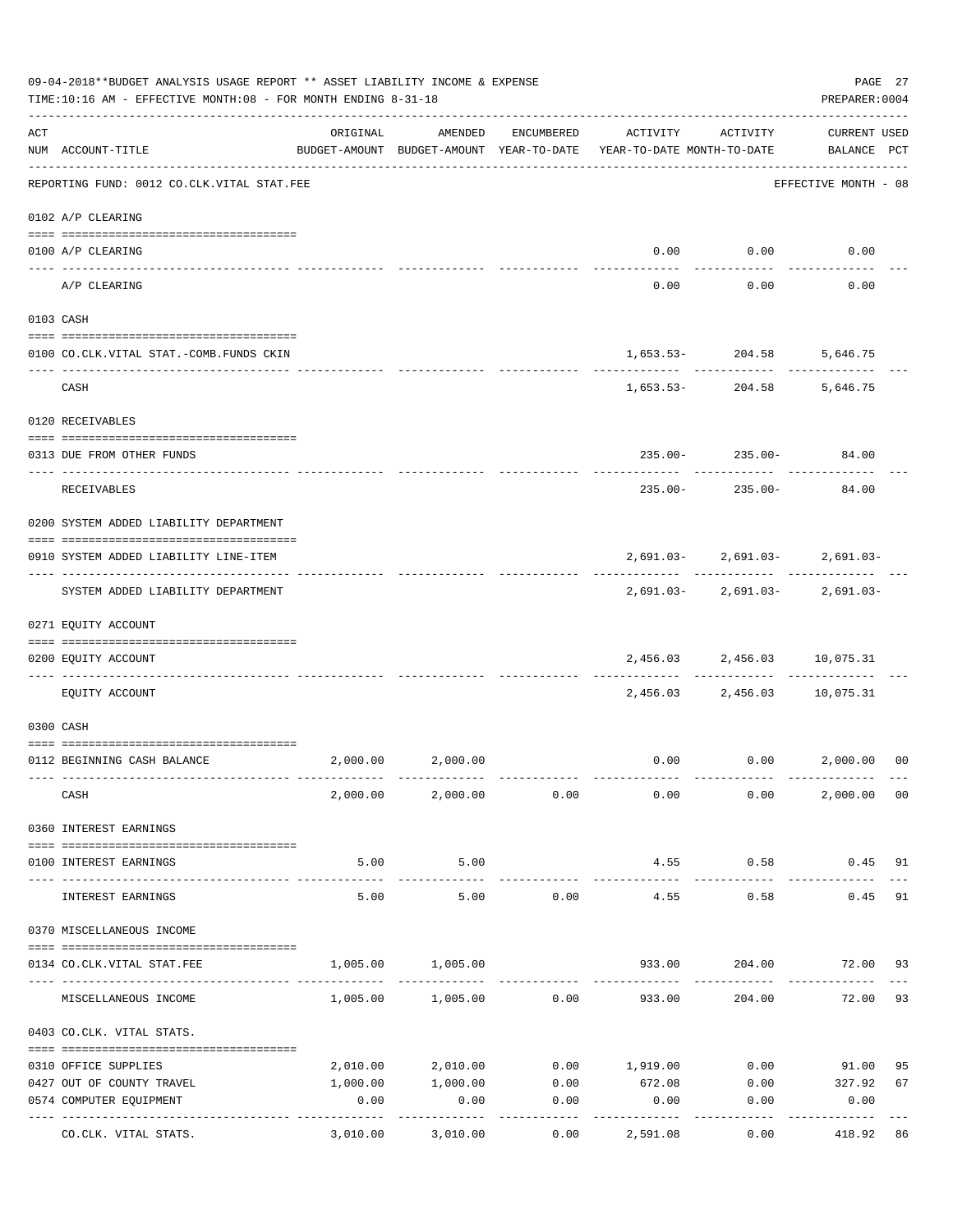| 09-04-2018**BUDGET ANALYSIS USAGE REPORT ** ASSET LIABILITY INCOME & EXPENSE<br>TIME:10:16 AM - EFFECTIVE MONTH:08 - FOR MONTH ENDING 8-31-18 |                           |                          |                            |                    |                                        | PAGE 28<br>PREPARER: 0004         |
|-----------------------------------------------------------------------------------------------------------------------------------------------|---------------------------|--------------------------|----------------------------|--------------------|----------------------------------------|-----------------------------------|
| ACT<br>NUM<br>ACCOUNT-TITLE                                                                                                                   | ORIGINAL<br>BUDGET-AMOUNT | AMENDED<br>BUDGET-AMOUNT | ENCUMBERED<br>YEAR-TO-DATE | ACTIVITY           | ACTIVITY<br>YEAR-TO-DATE MONTH-TO-DATE | CURRENT USED<br>PCT<br>BALANCE    |
| REPORTING FUND: 0012 CO.CLK.VITAL STAT.FEE                                                                                                    |                           |                          |                            |                    |                                        | EFFECTIVE MONTH - 08              |
| CO. CLK. VITAL STAT. FEE<br>INCOME TOTALS<br><b>EXPENSE TOTALS</b>                                                                            | 3.010.00<br>3.010.00      | 3,010.00<br>3,010.00     | 0.00                       | 937.55<br>2,591.08 | 204.58<br>0.00                         | 2,072.45<br>- 31<br>418.92<br>-86 |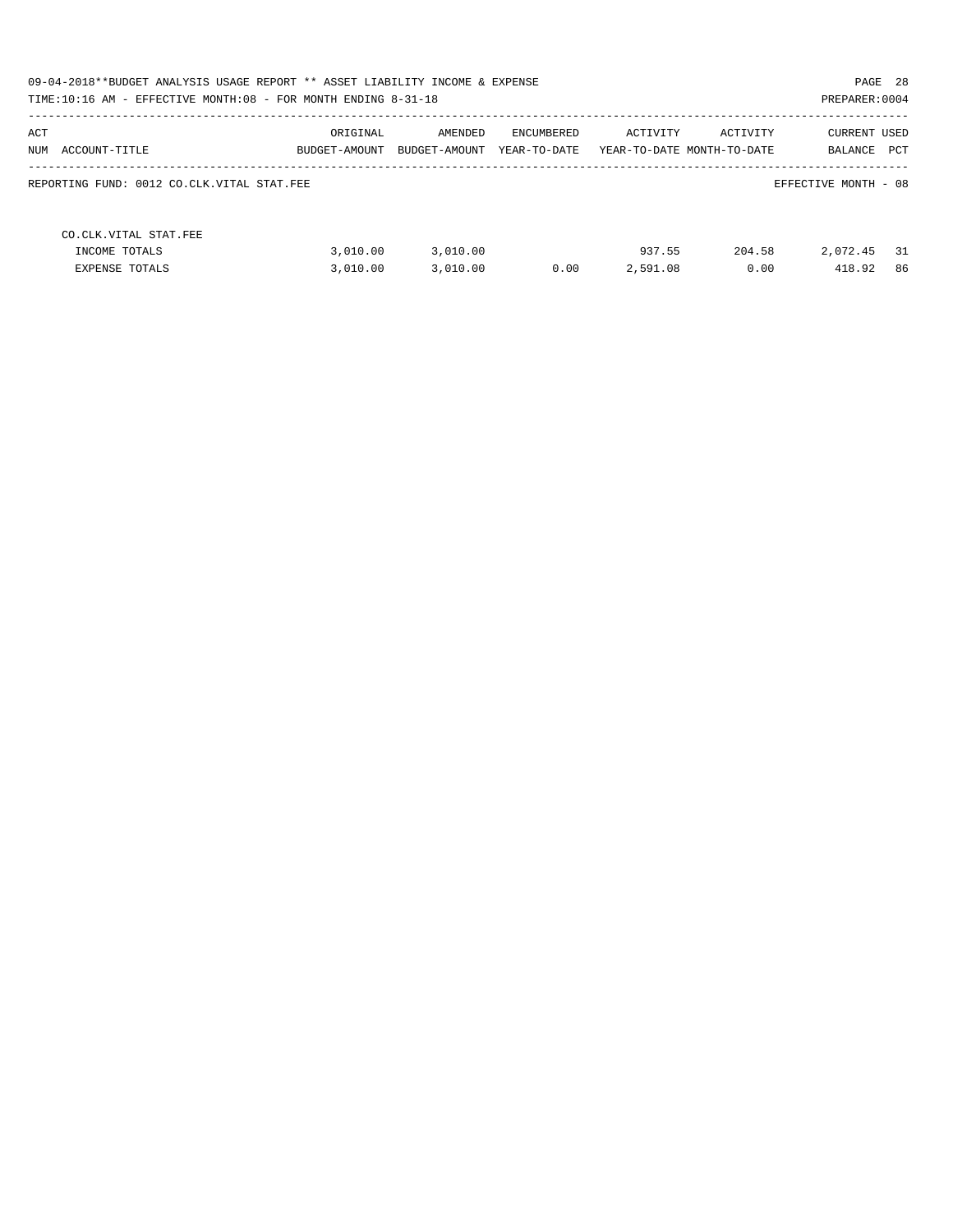|     | 09-04-2018**BUDGET ANALYSIS USAGE REPORT ** ASSET LIABILITY INCOME & EXPENSE<br>TIME:10:16 AM - EFFECTIVE MONTH:08 - FOR MONTH ENDING 8-31-18 |                      |                                                     |            |                                        |                       | PREPARER: 0004                     | PAGE 29  |
|-----|-----------------------------------------------------------------------------------------------------------------------------------------------|----------------------|-----------------------------------------------------|------------|----------------------------------------|-----------------------|------------------------------------|----------|
| ACT | NUM ACCOUNT-TITLE                                                                                                                             | ORIGINAL             | AMENDED<br>BUDGET-AMOUNT BUDGET-AMOUNT YEAR-TO-DATE | ENCUMBERED | ACTIVITY<br>YEAR-TO-DATE MONTH-TO-DATE | ACTIVITY              | <b>CURRENT USED</b><br>BALANCE PCT |          |
|     | REPORTING FUND: 0013 BAIL BONDS TRUST FUND                                                                                                    |                      |                                                     |            |                                        |                       | EFFECTIVE MONTH - 08               |          |
|     | 0102 A/P CLEARING                                                                                                                             |                      |                                                     |            |                                        |                       |                                    |          |
|     | 0100 A/P CLEARING<br>---- ----------                                                                                                          |                      |                                                     |            | 0.00                                   | 0.00                  | 0.00                               |          |
|     | A/P CLEARING                                                                                                                                  |                      |                                                     |            | 0.00                                   | 0.00                  | 0.00                               |          |
|     | 0103 CASH                                                                                                                                     |                      |                                                     |            |                                        |                       |                                    |          |
|     | 0113 SURETY BAIL BOND FEE                                                                                                                     |                      |                                                     |            |                                        |                       | 885.00- 210.00 4,425.00            |          |
|     | CASH                                                                                                                                          |                      |                                                     |            | 885.00-                                | ---------<br>210.00   | 4,425.00                           |          |
|     | 0207 DUE TO FUND                                                                                                                              |                      |                                                     |            |                                        |                       |                                    |          |
|     | 0097 DUE TO OTHER GOVERNMENTS                                                                                                                 |                      |                                                     |            | 0.00                                   | 0.00                  | 5,100.00                           |          |
|     |                                                                                                                                               |                      |                                                     |            |                                        |                       |                                    |          |
|     | DUE TO FUND                                                                                                                                   |                      |                                                     |            | 0.00                                   | 0.00                  | 5,100.00                           |          |
|     | 0271 EQUITY ACCOUNT                                                                                                                           |                      |                                                     |            |                                        |                       |                                    |          |
|     | 0200 EQUITY ACCOUNT                                                                                                                           |                      |                                                     |            | 0.00                                   | 0.00                  | 210.00                             |          |
|     | EQUITY ACCOUNT                                                                                                                                |                      |                                                     |            | 0.00                                   | 0.00                  | 210.00                             |          |
|     | 0300 CASH                                                                                                                                     |                      |                                                     |            |                                        |                       |                                    |          |
|     | 0113 BEGINNING CASH BALANCE                                                                                                                   | 0.00                 | 0.00                                                |            | 0.00                                   | 0.00                  | 0.00                               |          |
|     | CASH                                                                                                                                          | 0.00                 | 0.00                                                | 0.00       | 0.00                                   | 0.00                  | 0.00                               |          |
|     | 0345 BONDS                                                                                                                                    |                      |                                                     |            |                                        |                       |                                    |          |
|     | 0113 SURETY BAIL BOND FEE                                                                                                                     |                      | 9,555.00 9,555.00                                   |            |                                        |                       | 6,690.00 210.00 2,865.00 70        |          |
|     | <b>BONDS</b>                                                                                                                                  |                      | 9,555.00 9,555.00                                   | 0.00       | 6,690.00                               | 210.00                | 2,865.00                           | 70       |
|     | 0370 MISCELLANEOUS                                                                                                                            |                      |                                                     |            |                                        |                       |                                    |          |
|     | 0130 REFUNDS & MISCELLANEOUS                                                                                                                  | 0.00                 | 0.00                                                |            | 0.00                                   | 0.00                  | 0.00                               |          |
|     | 0132 TEMPORARY BOND SECURITY                                                                                                                  | 0.00                 | 0.00<br>.                                           |            | 0.00                                   | 0.00<br>$- - - - - -$ | 0.00                               |          |
|     | MISCELLANEOUS                                                                                                                                 | 0.00                 | 0.00                                                | 0.00       | 0.00                                   | 0.00                  | 0.00                               |          |
|     | 0498 BAIL BOND FEE EXPENSE                                                                                                                    |                      |                                                     |            |                                        |                       |                                    |          |
|     | 0489 10% TO STATE COMPTROLLER                                                                                                                 |                      | 9,555.00 9,555.00                                   |            | $0.00$ $7,575.00$ $0.00$ $1,980.00$    |                       |                                    | 79       |
|     | BAIL BOND FEE EXPENSE                                                                                                                         | 9,555.00             | 9,555.00                                            | 0.00       | 7,575.00                               | 0.00                  | 1,980.00                           | 79       |
|     | BAIL BONDS TRUST FUND                                                                                                                         |                      |                                                     |            |                                        |                       |                                    |          |
|     | INCOME TOTALS<br>EXPENSE TOTALS                                                                                                               | 9,555.00<br>9,555.00 | 9,555.00<br>9,555.00                                | 0.00       | 6,690.00<br>7,575.00                   | 210.00<br>0.00        | 2,865.00<br>1,980.00               | 70<br>79 |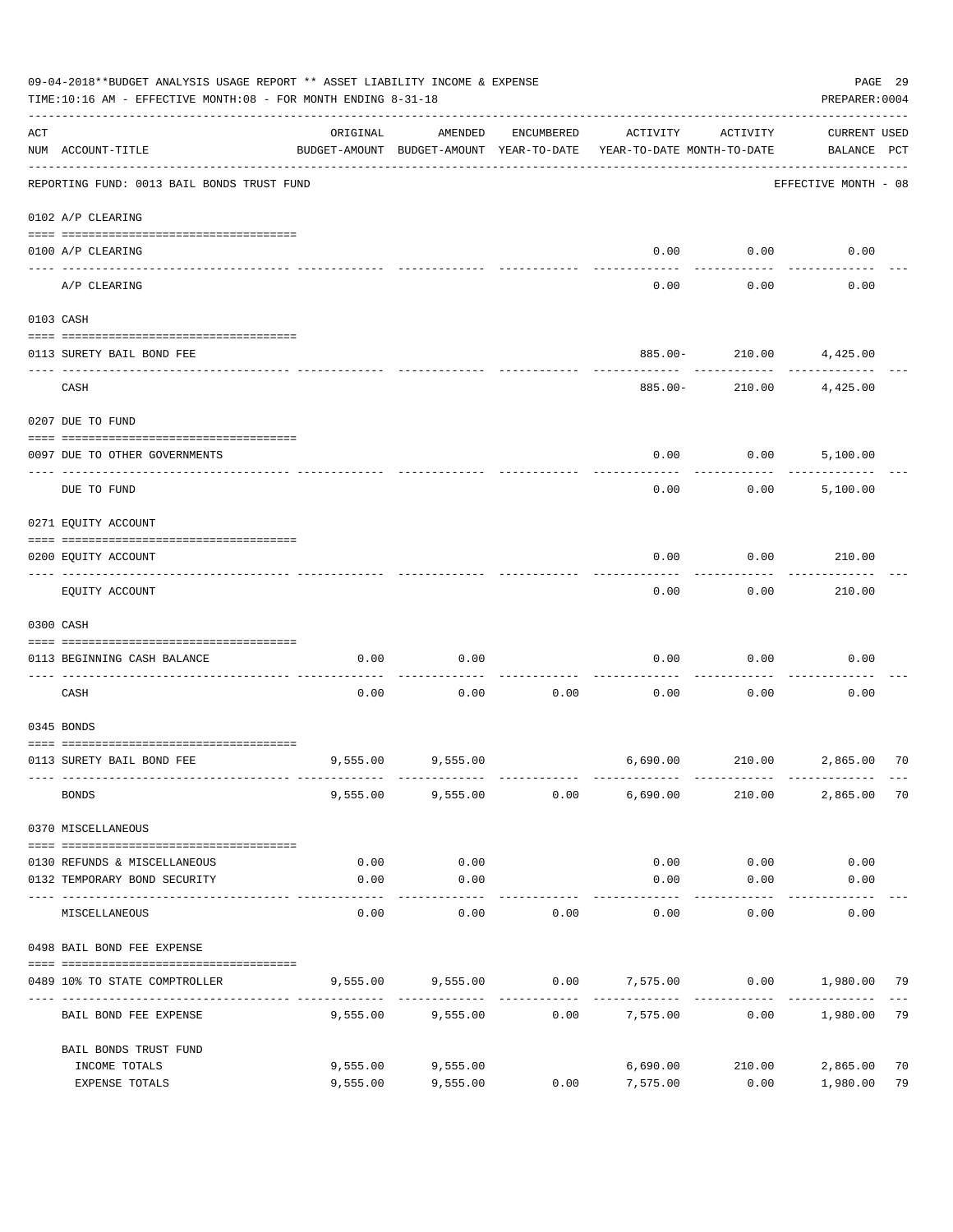|     | 09-04-2018**BUDGET ANALYSIS USAGE REPORT ** ASSET LIABILITY INCOME & EXPENSE<br>TIME:10:16 AM - EFFECTIVE MONTH:08 - FOR MONTH ENDING 8-31-18 |                  |                                                                                |                  |                   |                                                                      | PAGE 30<br>PREPARER: 0004          |                |
|-----|-----------------------------------------------------------------------------------------------------------------------------------------------|------------------|--------------------------------------------------------------------------------|------------------|-------------------|----------------------------------------------------------------------|------------------------------------|----------------|
| ACT | -----------------------------<br>NUM ACCOUNT-TITLE                                                                                            | ORIGINAL         | AMENDED<br>BUDGET-AMOUNT BUDGET-AMOUNT YEAR-TO-DATE YEAR-TO-DATE MONTH-TO-DATE | ENCUMBERED       | ACTIVITY          | ACTIVITY                                                             | <b>CURRENT USED</b><br>BALANCE PCT |                |
|     | REPORTING FUND: 0014 JUSTICE CT. BLDG. SECURITY                                                                                               |                  |                                                                                |                  |                   |                                                                      | EFFECTIVE MONTH - 08               |                |
|     | 0102 A/P CLEARING                                                                                                                             |                  |                                                                                |                  |                   |                                                                      |                                    |                |
|     | 0100 A/P CLEARING                                                                                                                             |                  |                                                                                |                  | 0.00              | 0.00                                                                 | 0.00                               |                |
|     | ---- ----------<br>A/P CLEARING                                                                                                               |                  |                                                                                |                  | 0.00              | ---------<br>0.00                                                    | 0.00                               |                |
|     | 0103 CASH                                                                                                                                     |                  |                                                                                |                  |                   |                                                                      |                                    |                |
|     | 0100 JUST.CT.BLDG.SEC.-COMB.FUNDS CKING                                                                                                       |                  |                                                                                |                  |                   | 832.43 0.00 16,948.85                                                |                                    |                |
|     | ------------------------------------<br>CASH                                                                                                  |                  |                                                                                |                  |                   | ----------<br>832.43 0.00 16,948.85                                  |                                    |                |
|     | 0120 RECEIVABLES                                                                                                                              |                  |                                                                                |                  |                   |                                                                      |                                    |                |
|     | 0313 DUE FROM OTHER FUNDS                                                                                                                     |                  |                                                                                |                  |                   | $113.33 - 113.33 - 66.77$                                            |                                    |                |
|     | RECEIVABLES                                                                                                                                   |                  |                                                                                |                  | 113.33-           | 113.33-                                                              | 66.77                              |                |
|     | 0200 SYSTEM ADDED LIABILITY DEPT.                                                                                                             |                  |                                                                                |                  |                   |                                                                      |                                    |                |
|     | 0910 SYSTEM ADDED LIABILITY LINE-ITEM                                                                                                         |                  |                                                                                |                  | 0.00              | 0.00                                                                 | 0.00                               |                |
|     | SYSTEM ADDED LIABILITY DEPT.                                                                                                                  |                  |                                                                                |                  | 0.00              | 0.00                                                                 | 0.00                               |                |
|     | 0271 EQUITY ACCOUNT                                                                                                                           |                  |                                                                                |                  |                   |                                                                      |                                    |                |
|     | 0200 EQUITY ACCOUNT                                                                                                                           |                  |                                                                                |                  |                   | $113.33 - 113.33 - 16.183.19$<br>.---------  ------------  --------- |                                    |                |
|     | EQUITY ACCOUNT                                                                                                                                |                  |                                                                                |                  | 113.33-           |                                                                      | $113.33 - 16,183.19$               |                |
|     | 0300 CASH                                                                                                                                     |                  |                                                                                |                  |                   |                                                                      |                                    |                |
|     |                                                                                                                                               |                  |                                                                                |                  |                   |                                                                      |                                    |                |
|     | 0114 BEGINNING CASH                                                                                                                           | 2,300.00         | 2,300.00                                                                       |                  | 0.00              |                                                                      | $0.00$ 2,300.00                    | 0 <sup>0</sup> |
|     | CASH                                                                                                                                          | 2,300.00         | 2,300.00                                                                       | 0.00             | 0.00              | 0.00                                                                 | 2,300.00                           | 0 <sub>0</sub> |
|     | 0370 MISCELLANEOUS INCOME                                                                                                                     |                  |                                                                                |                  |                   |                                                                      |                                    |                |
|     |                                                                                                                                               |                  |                                                                                |                  |                   |                                                                      |                                    |                |
|     | 0455 JP1 SECURITY FEE                                                                                                                         | 600.00           | 600.00                                                                         |                  | 388.21            | 0.00                                                                 | 211.79                             | 65             |
|     | 0456 JP2 SECURITY FEE<br>0457 JP3 SECURITY FEE                                                                                                | 300.00<br>300.00 | 300.00<br>300.00                                                               |                  | 160.96<br>283.26  | 0.00<br>0.00                                                         | 139.04<br>16.74                    | 54<br>94       |
|     | ---- ---------------<br>MISCELLANEOUS INCOME                                                                                                  | 1,200.00         | 1,200.00                                                                       | 0.00             | -------<br>832.43 | 0.00                                                                 | 367.57                             | 69             |
|     | 0435 JUSTICE CT.BLDG.EXP.                                                                                                                     |                  |                                                                                |                  |                   |                                                                      |                                    |                |
|     | 0320 JP1 SECURITY EXPENSE                                                                                                                     |                  | 2,000.00 2,000.00                                                              | 0.00             | 0.00              |                                                                      | $0.00$ 2,000.00                    | 0 <sub>0</sub> |
|     | 0321 JP2 SECURITY EXPENSE                                                                                                                     | 0.00             | 0.00                                                                           | 0.00             | 0.00              | 0.00                                                                 | 0.00                               |                |
|     | 0322 JP3 SECURITY EXPENSE                                                                                                                     | 1,500.00         | 1,500.00<br>----------                                                         | 0.00<br>-------- | 0.00              | 0.00<br>--------                                                     | 1,500.00                           | 00             |
|     | JUSTICE CT.BLDG.EXP.                                                                                                                          | 3,500.00         | 3,500.00                                                                       | 0.00             | 0.00              | 0.00                                                                 | 3,500.00                           | 0 <sub>0</sub> |
|     | JUSTICE CT.BLDG.SECURITY                                                                                                                      |                  |                                                                                |                  |                   |                                                                      |                                    |                |
|     | INCOME TOTALS                                                                                                                                 |                  | 3,500.00 3,500.00                                                              |                  | 832.43            | 0.00                                                                 | 2,667.57                           | 24             |
|     | EXPENSE TOTALS                                                                                                                                | 3,500.00         | 3,500.00                                                                       | 0.00             | 0.00              | 0.00                                                                 | 3,500.00                           | 0 <sub>0</sub> |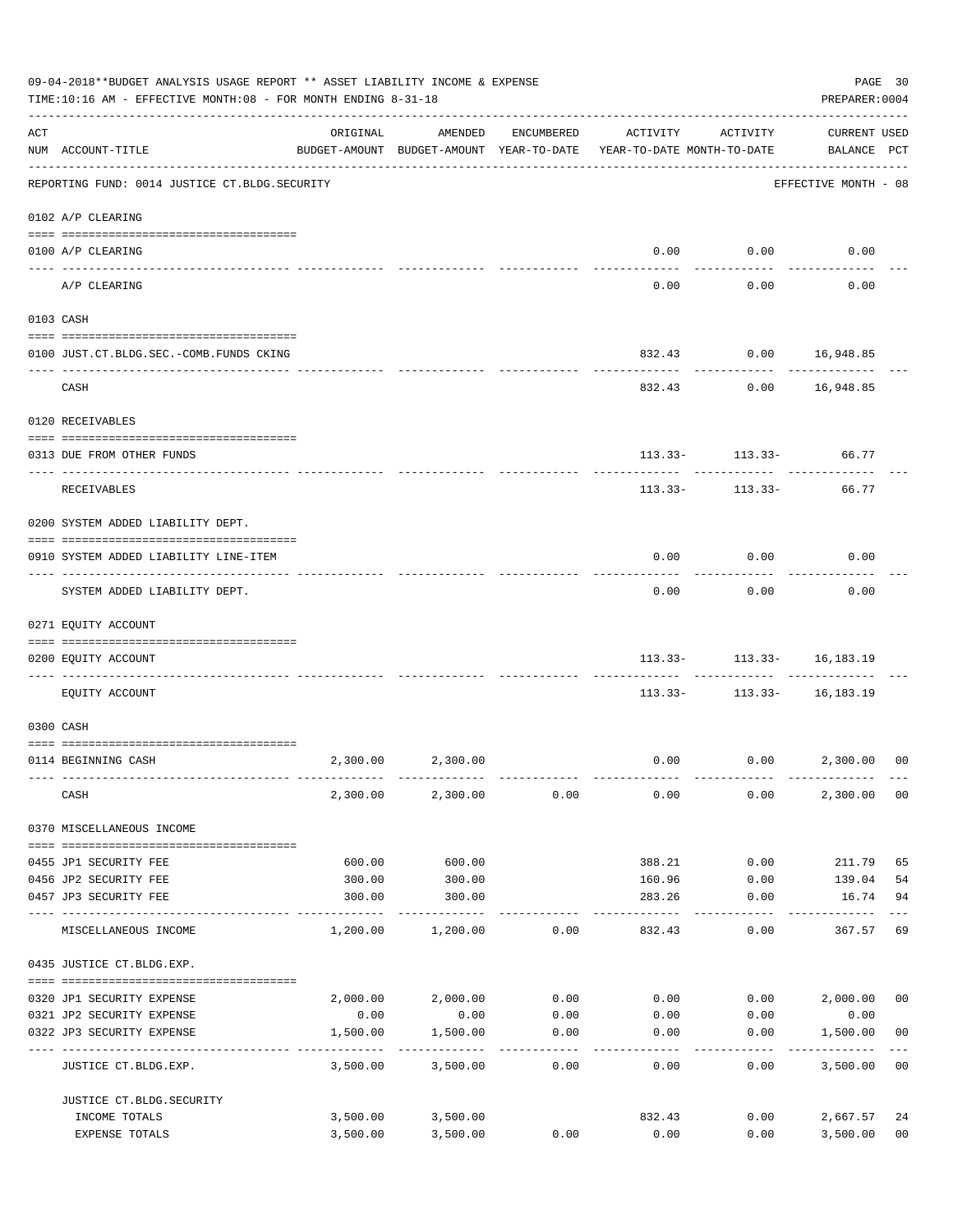|                    | 09-04-2018**BUDGET ANALYSIS USAGE REPORT ** ASSET LIABILITY INCOME & EXPENSE<br>TIME:10:16 AM - EFFECTIVE MONTH:08 - FOR MONTH ENDING 8-31-18 |          |                   |            |                                                                                 |             | PREPARER: 0004                | PAGE 31        |
|--------------------|-----------------------------------------------------------------------------------------------------------------------------------------------|----------|-------------------|------------|---------------------------------------------------------------------------------|-------------|-------------------------------|----------------|
| $\mathop{\rm ACT}$ | NUM ACCOUNT-TITLE                                                                                                                             | ORIGINAL | AMENDED           | ENCUMBERED | ACTIVITY<br>BUDGET-AMOUNT BUDGET-AMOUNT YEAR-TO-DATE YEAR-TO-DATE MONTH-TO-DATE | ACTIVITY    | CURRENT USED<br>BALANCE PCT   |                |
|                    | REPORTING FUND: 0016 CO.JUDGE EXCESS SUPP.                                                                                                    |          |                   |            |                                                                                 |             | EFFECTIVE MONTH - 08          |                |
|                    | 0102 A/P CLEARING                                                                                                                             |          |                   |            |                                                                                 |             |                               |                |
|                    | 0100 A/P CLEARING                                                                                                                             |          |                   |            |                                                                                 | $0.00$ 0.00 | 0.00                          |                |
|                    | ---- ---------<br>A/P CLEARING                                                                                                                |          |                   |            | 0.00                                                                            | 0.00        | 0.00                          |                |
|                    | 0103 CASH                                                                                                                                     |          |                   |            |                                                                                 |             |                               |                |
|                    | 0100 CO.JUDGE EXCESS SUPP.-COMB.FUND CK                                                                                                       |          |                   |            |                                                                                 |             | 133.29 0.00 17,624.67         |                |
|                    | CASH                                                                                                                                          |          |                   |            | 133.29                                                                          |             | $0.00$ 17,624.67              |                |
|                    | 0200 SYSTEM ADDED LIABILITY DEPARTMENT                                                                                                        |          |                   |            |                                                                                 |             |                               |                |
|                    | 0910 SYSTEM ADDED LIABILITY LINE-ITEM                                                                                                         |          |                   |            |                                                                                 |             | 217.00 217.00 217.00          |                |
|                    | SYSTEM ADDED LIABILITY DEPARTMENT                                                                                                             |          |                   |            | 217.00                                                                          | 217.00      | 217.00                        |                |
|                    | 0271 EQUITY ACCOUNT                                                                                                                           |          |                   |            |                                                                                 |             |                               |                |
|                    | 0200 EQUITY ACCOUNT                                                                                                                           |          |                   |            |                                                                                 |             | $217.00 - 217.00 - 17,274.38$ |                |
|                    | EQUITY ACCOUNT                                                                                                                                |          |                   |            |                                                                                 |             | 217.00- 217.00- 17,274.38     |                |
|                    | 0300 CASH                                                                                                                                     |          |                   |            |                                                                                 |             |                               |                |
|                    | 0116 BEGINNING CASH BALANCE                                                                                                                   | 1,000.00 | 1,000.00          |            | 0.00                                                                            | 0.00        | 1,000.00                      | 00             |
|                    | CASH                                                                                                                                          |          | 1,000.00 1,000.00 | 0.00       | ------------ -------------<br>0.00                                              | .<br>0.00   | 1,000.00                      | - 00           |
|                    | 0370 MISCELLANEOUS INCOME                                                                                                                     |          |                   |            |                                                                                 |             |                               |                |
|                    | 0149 CO. JUDGE EXCESS SUPP.                                                                                                                   |          | 500.00 500.00     |            |                                                                                 |             | 246.29 0.00 253.71 49         |                |
|                    | MISCELLANEOUS INCOME                                                                                                                          | 500.00   | 500.00            | 0.00       | 246.29                                                                          | 0.00        | 253.71                        | 49             |
|                    | 0400 CO. JUDGE EXCESS SUPP.                                                                                                                   |          |                   |            |                                                                                 |             |                               |                |
|                    | 0310 OFFICE SUPPLIES                                                                                                                          | 300.00   | 300.00            | 0.00       | 0.00                                                                            | 0.00        | 300.00                        | 0 <sub>0</sub> |
|                    | 0427 OUT OF COUNTY TRAVEL                                                                                                                     | 500.00   | 500.00            | 0.00       | 0.00                                                                            | 0.00        | 500.00                        | 0 <sub>0</sub> |
|                    | 0572 OFFICE EQUIPMENT                                                                                                                         | 400.00   | 400.00            | 0.00       | 0.00                                                                            | 0.00        | 400.00                        | 0 <sub>0</sub> |
|                    | 0590 COUNTY JUDGE BOOKS                                                                                                                       | 300.00   | 300.00            | 0.00       | 113.00                                                                          | 0.00        | 187.00                        | 38             |
|                    | CO. JUDGE EXCESS SUPP.                                                                                                                        | 1,500.00 | 1,500.00          | 0.00       | 113.00                                                                          | 0.00        | 1,387.00                      | 08             |
|                    | CO.JUDGE EXCESS SUPP.                                                                                                                         |          |                   |            |                                                                                 |             |                               |                |
|                    | INCOME TOTALS                                                                                                                                 | 1,500.00 | 1,500.00          |            | 246.29                                                                          | 0.00        | 1,253.71                      | 16             |
|                    | EXPENSE TOTALS                                                                                                                                | 1,500.00 | 1,500.00          | 0.00       | 113.00                                                                          | 0.00        | 1,387.00                      | 08             |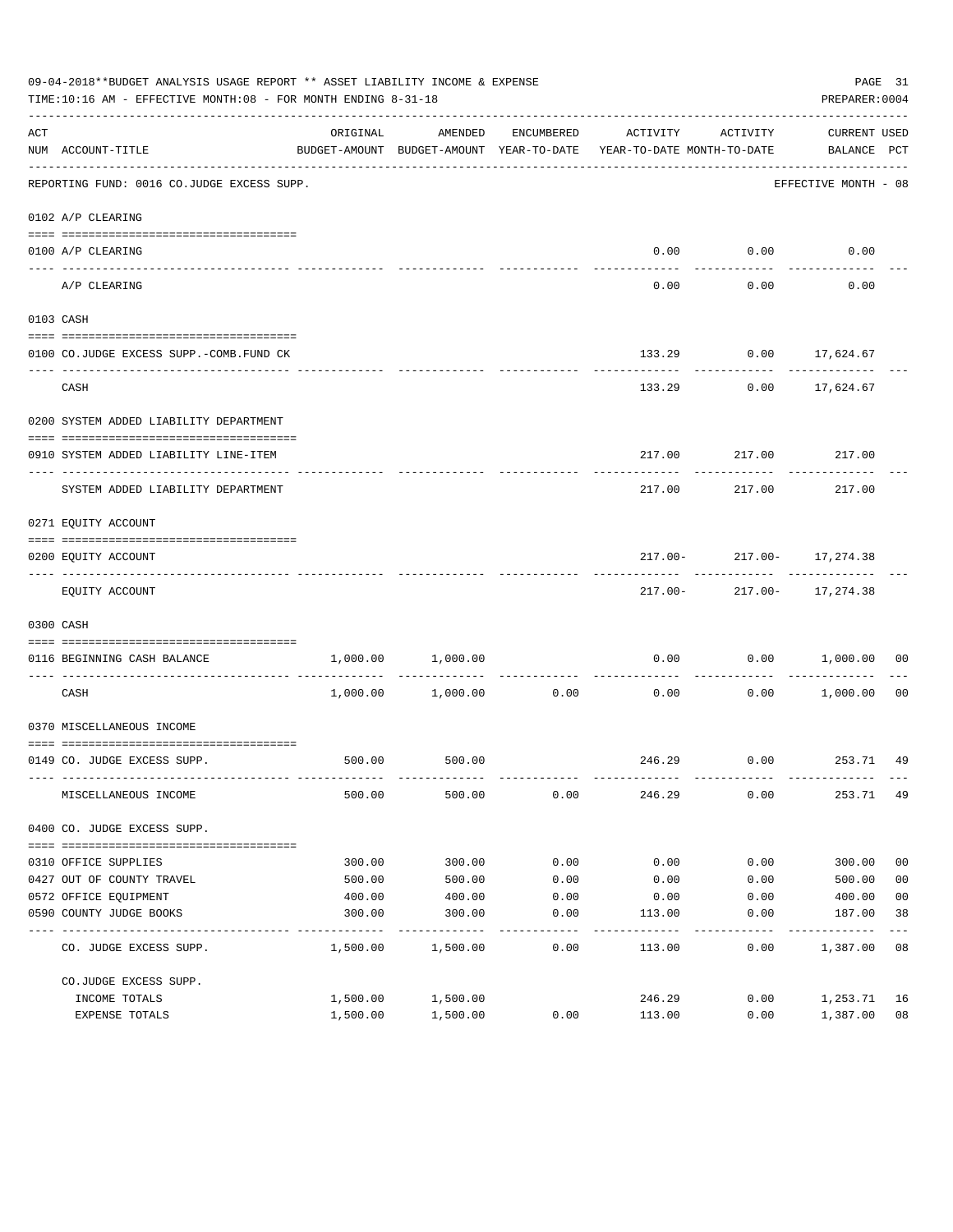|     | 09-04-2018**BUDGET ANALYSIS USAGE REPORT ** ASSET LIABILITY INCOME & EXPENSE<br>TIME:10:16 AM - EFFECTIVE MONTH:08 - FOR MONTH ENDING 8-31-18 |                      |                      |              |                                                                                             |                                   | PAGE 32<br>PREPARER: 0004 |                |
|-----|-----------------------------------------------------------------------------------------------------------------------------------------------|----------------------|----------------------|--------------|---------------------------------------------------------------------------------------------|-----------------------------------|---------------------------|----------------|
| ACT | NUM ACCOUNT-TITLE                                                                                                                             | ORIGINAL             | AMENDED              | ENCUMBERED   | ACTIVITY<br>BUDGET-AMOUNT BUDGET-AMOUNT YEAR-TO-DATE YEAR-TO-DATE MONTH-TO-DATE BALANCE PCT | ACTIVITY                          | CURRENT USED              |                |
|     | REPORTING FUND: 0017 PROBATE JUDGES EDUCATION                                                                                                 |                      |                      |              |                                                                                             |                                   | EFFECTIVE MONTH - 08      |                |
|     | 0102 A/P CLEARING                                                                                                                             |                      |                      |              |                                                                                             |                                   |                           |                |
|     | 0100 A/P CLEARING                                                                                                                             |                      |                      |              |                                                                                             | $0.00$ $0.00$                     | 0.00                      |                |
|     | ---- --------<br>A/P CLEARING                                                                                                                 |                      |                      |              | 0.00                                                                                        | 0.00                              | 0.00                      |                |
|     | 0103 CASH                                                                                                                                     |                      |                      |              |                                                                                             |                                   |                           |                |
|     | 0100 PROB.JUDGES ED.-COMB. FUNDS CKING                                                                                                        |                      |                      |              |                                                                                             | $875.19 - 1,375.44 - 3,866.95$    |                           |                |
|     | CASH                                                                                                                                          |                      |                      |              |                                                                                             | $875.19 - 1,375.44 - 3,866.95$    |                           |                |
|     | 0120 RECEIVABLES                                                                                                                              |                      |                      |              |                                                                                             |                                   |                           |                |
|     | 0313 DUE FROM OTHER FUNDS                                                                                                                     |                      |                      |              |                                                                                             | $285.26 - 285.26 - 25.00$         |                           |                |
|     | RECEIVABLES                                                                                                                                   |                      |                      |              | 285.26-                                                                                     | 285.26-                           | 25.00                     |                |
|     | 0271 EQUITY ACCOUNT                                                                                                                           |                      |                      |              |                                                                                             |                                   |                           |                |
|     | 0200 EQUITY ACCOUNT                                                                                                                           |                      |                      |              |                                                                                             | $285.26 - 285.26 - 4,767.14$      |                           |                |
|     | EQUITY ACCOUNT                                                                                                                                |                      |                      |              |                                                                                             | .<br>$285.26 - 285.26 - 4,767.14$ |                           |                |
|     | 0300 CASH                                                                                                                                     |                      |                      |              |                                                                                             |                                   |                           |                |
|     | 0117 BEGINNING CASH BALANCE                                                                                                                   | 1,000.00             | 1,000.00             |              | 0.00                                                                                        | 0.00                              | 1,000.00                  | 00             |
|     | CASH                                                                                                                                          |                      |                      |              | -----------------------------<br>$1,000.00$ $1,000.00$ $0.00$ $0.00$ $0.00$ $1,000.00$      |                                   |                           | 0 <sub>0</sub> |
|     | 0340 FEES OF OFFICE                                                                                                                           |                      |                      |              |                                                                                             |                                   |                           |                |
|     | 0131 PROBATE JUDGES EDUCATION                                                                                                                 |                      | 600.00 600.00        |              |                                                                                             | 600.25 100.00 0.25+100            |                           |                |
|     | FEES OF OFFICE                                                                                                                                |                      | 600.00               | 600.00 0.00  | 600.25                                                                                      | 100.00                            | $0.25 + 100$              |                |
|     | 0370 MISCELLANEOUS                                                                                                                            |                      |                      |              |                                                                                             |                                   |                           |                |
|     | 0130 REFUNDS & MISCELLANEOUS                                                                                                                  | 0.00                 | 0.00                 |              | 0.00                                                                                        | 0.00                              | 0.00                      |                |
|     | MISCELLANEOUS                                                                                                                                 | 0.00                 | 0.00                 | 0.00         | 0.00                                                                                        | 0.00                              | 0.00                      |                |
|     | 0400 PROBATE JUDGES EDUCATION                                                                                                                 |                      |                      |              |                                                                                             |                                   |                           |                |
|     | 0427 OUT OF COUNTY TRAVEL                                                                                                                     |                      |                      |              | $1,600.00$ $1,600.00$ $0.00$ $1,475.44$ $1,475.44$ $124.56$ 92                              |                                   |                           |                |
|     | PROBATE JUDGES EDUCATION                                                                                                                      |                      | 1,600.00 1,600.00    | ------------ | $0.00$ 1,475.44 1,475.44                                                                    |                                   | 124.56                    | 92             |
|     | PROBATE JUDGES EDUCATION                                                                                                                      |                      |                      |              |                                                                                             |                                   |                           |                |
|     | INCOME TOTALS<br>EXPENSE TOTALS                                                                                                               | 1,600.00<br>1,600.00 | 1,600.00<br>1,600.00 | 0.00         | 600.25<br>1,475.44 1,475.44                                                                 | 100.00                            | 999.75<br>124.56          | 38<br>92       |
|     |                                                                                                                                               |                      |                      |              |                                                                                             |                                   |                           |                |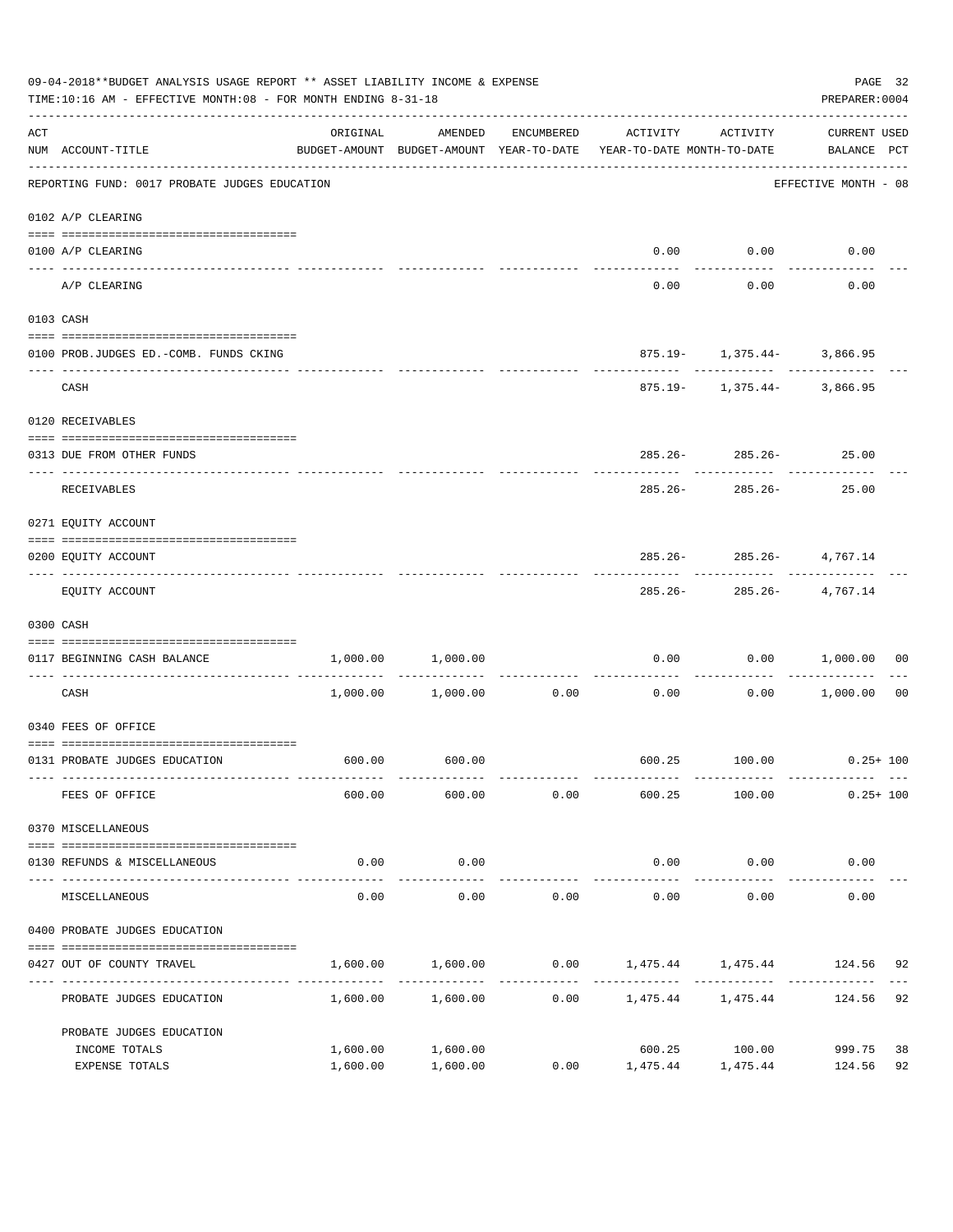|            | 09-04-2018**BUDGET ANALYSIS USAGE REPORT ** ASSET LIABILITY INCOME & EXPENSE<br>TIME:10:16 AM - EFFECTIVE MONTH:08 - FOR MONTH ENDING 8-31-18 |          |                                |            |                                                                                 |                  | PREPARER: 0004                                                          | PAGE 33 |
|------------|-----------------------------------------------------------------------------------------------------------------------------------------------|----------|--------------------------------|------------|---------------------------------------------------------------------------------|------------------|-------------------------------------------------------------------------|---------|
| ACT        | NUM ACCOUNT-TITLE                                                                                                                             | ORIGINAL | AMENDED                        | ENCUMBERED | ACTIVITY<br>BUDGET-AMOUNT BUDGET-AMOUNT YEAR-TO-DATE YEAR-TO-DATE MONTH-TO-DATE | ACTIVITY         | <b>CURRENT USED</b><br>BALANCE PCT                                      |         |
|            | REPORTING FUND: 0018 CO.CLERK RECORD MNGMT.                                                                                                   |          |                                |            |                                                                                 |                  | EFFECTIVE MONTH - 08                                                    |         |
|            | 0100 PAYROLL                                                                                                                                  |          |                                |            |                                                                                 |                  |                                                                         |         |
|            | 0100 PAYROLL                                                                                                                                  |          |                                |            |                                                                                 | $0.00$ $0.00$    | 0.00                                                                    |         |
| ----- ---- | -------------------------- -----------<br>PAYROLL                                                                                             |          |                                |            | 0.00                                                                            | 0.00             | 0.00                                                                    |         |
|            | 0102 A/P CLEARING                                                                                                                             |          |                                |            |                                                                                 |                  |                                                                         |         |
|            | 0100 A/P CLEARING                                                                                                                             |          |                                |            | 0.00                                                                            | 0.00             | 0.00                                                                    |         |
|            | -------------------------------------<br>A/P CLEARING                                                                                         |          |                                |            | 0.00                                                                            | 0.00             | 0.00                                                                    |         |
|            | 0103 CASH                                                                                                                                     |          |                                |            |                                                                                 |                  |                                                                         |         |
|            | 0100 CO.CLK.REC.MNGMT.-COMB.FUNDS CKING                                                                                                       |          |                                |            |                                                                                 |                  | 16,499.78 5,332.53 71,976.93                                            |         |
|            | CASH                                                                                                                                          |          |                                |            | 16,499.78                                                                       |                  | 5,332.53 71,976.93                                                      |         |
|            | 0120 RECEIVABLES                                                                                                                              |          |                                |            |                                                                                 |                  |                                                                         |         |
|            | 0313 DUE FROM OTHER FUNDS                                                                                                                     |          |                                |            |                                                                                 |                  | $17,620.34 - 17,620.34 - 6,194.83$                                      |         |
|            | RECEIVABLES                                                                                                                                   |          |                                |            |                                                                                 |                  | $17,620.34 - 17,620.34 - 6,194.83$                                      |         |
|            | 0200 SYSTEM ADDED LIABILITY DEPARTMENT                                                                                                        |          |                                |            |                                                                                 |                  |                                                                         |         |
|            | 0150 ACCRUED SALARY PAYABLE                                                                                                                   |          |                                |            | 32.73                                                                           | 32.73            | 1,123.70                                                                |         |
|            | 0155 ACCRUED FRINGE BENEFITS<br>0910 SYSTEM ADDED LIABILITY LINE-ITEM                                                                         |          |                                |            | 45.42<br>1,693.52-                                                              | 45.42<br>173.68  | 629.81<br>1,693.52-                                                     |         |
|            | SYSTEM ADDED LIABILITY DEPARTMENT                                                                                                             |          |                                |            |                                                                                 | 1,615.37- 251.83 | 59.99                                                                   |         |
|            | 0271 EQUITY ACCOUNT                                                                                                                           |          |                                |            |                                                                                 |                  |                                                                         |         |
|            |                                                                                                                                               |          |                                |            |                                                                                 |                  |                                                                         |         |
|            | 0200 EQUITY ACCOUNT                                                                                                                           |          |                                |            |                                                                                 |                  | 17,872.17- 17,872.17- 59,744.79<br>----------- ------------ ----------- |         |
|            | EQUITY ACCOUNT                                                                                                                                |          |                                |            |                                                                                 |                  | 17,872.17- 17,872.17- 59,744.79                                         |         |
|            | 0300 CASH                                                                                                                                     |          |                                |            |                                                                                 |                  |                                                                         |         |
|            | 0118 BEGINNING CASH BALANCE                                                                                                                   |          | 14,974.64   14,974.64          |            |                                                                                 |                  | $0.00$ $0.00$ $14,974.64$ 00                                            |         |
|            | CASH                                                                                                                                          |          | 14,974.64    14,974.64    0.00 |            | 0.00                                                                            |                  | $0.00$ 14,974.64 00                                                     |         |
|            | 0360 INTEREST EARNINGS                                                                                                                        |          |                                |            |                                                                                 |                  |                                                                         |         |
|            | 0100 INTEREST EARNINGS                                                                                                                        |          | 50.00<br>50.00                 |            |                                                                                 | 41.56 7.22       | 8.44 83                                                                 |         |
|            | INTEREST EARNINGS                                                                                                                             | 50.00    |                                | 50.00 0.00 | -------------<br>41.56                                                          | 7.22             | 8.44 83                                                                 |         |
|            | 0370 MISCELLANEOUS INCOME                                                                                                                     |          |                                |            |                                                                                 |                  |                                                                         |         |
|            | 0130 REFUNDS & MISCELLANEOUS                                                                                                                  | 0.00     | 0.00                           |            |                                                                                 | $0.00$ $0.00$    | 0.00                                                                    |         |
|            | 0133 CO.CLERK PRESERVE REC FEE                                                                                                                |          | 55,500.00 55,500.00            |            |                                                                                 |                  | 70,778.24    12,473.63    15,278.24+ 128                                |         |
|            |                                                                                                                                               |          |                                |            |                                                                                 |                  |                                                                         |         |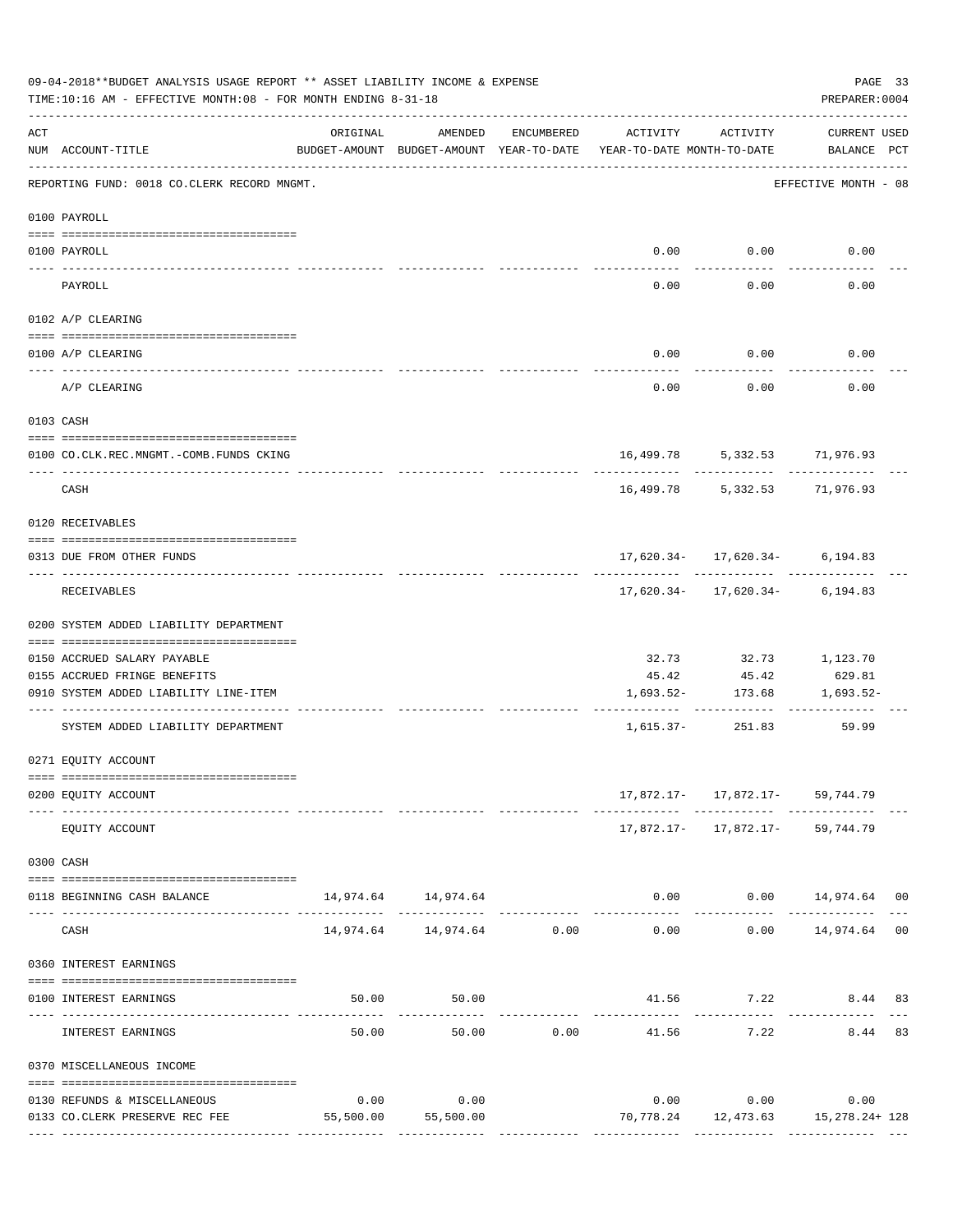| ACT |                                             | ORIGINAL  | AMENDED                                  | ENCUMBERED            | ACTIVITY                   | ACTIVITY                                                     | <b>CURRENT USED</b>  |                |
|-----|---------------------------------------------|-----------|------------------------------------------|-----------------------|----------------------------|--------------------------------------------------------------|----------------------|----------------|
|     | NUM ACCOUNT-TITLE                           |           | BUDGET-AMOUNT BUDGET-AMOUNT YEAR-TO-DATE |                       | YEAR-TO-DATE MONTH-TO-DATE |                                                              | BALANCE              | PCT            |
|     | REPORTING FUND: 0018 CO.CLERK RECORD MNGMT. |           |                                          |                       |                            |                                                              | EFFECTIVE MONTH - 08 |                |
|     | MISCELLANEOUS INCOME                        | 55,500.00 | 55,500.00                                | 0.00                  |                            | 70,778.24 12,473.63 15,278.24+ 128                           |                      |                |
|     | 0402 CO. CLERK RECORD MNGMT.                |           |                                          |                       |                            |                                                              |                      |                |
|     |                                             |           |                                          |                       |                            |                                                              |                      |                |
|     | 0103 SALARY ASSISTANT                       | 29,216.44 | 29,216.44                                | 0.00                  |                            | 19,770.38 2,118.30 9,446.06                                  |                      | 68             |
|     | 0107 SALARY TEMP/EXTRA                      | 0.00      | 0.00                                     | 0.00                  | 0.00                       | 0.00                                                         | 0.00                 |                |
|     | 0201 SOCIAL SECURITY TAXES                  | 1,811.42  | 1,811.42                                 | 0.00                  |                            | 1,078.91 105.98                                              | 732.51               | 60             |
|     | 0202 GROUP HEALTH INSURANCE                 | 10,494.60 | 10,494.60                                | 0.00                  | 9,002.82                   | 874.56                                                       | 1,491.78             | 86             |
|     | 0203 RETIREMENT                             | 3,324.83  | 3,324.83                                 | 0.00                  | 2,245.65                   | 243.60                                                       | 1,079.18             | 68             |
|     | 0204 WORKERS COMPENSATION                   | 122.71    | 122.71                                   | 0.00                  | 102.54                     | 0.00                                                         | 20.17                | 84             |
|     | 0205 MEDICARE TAX                           | 423.64    | 423.64                                   | 0.00                  | 252.32                     | 24.78                                                        | 171.32               | 60             |
|     | 0310 OFFICE SUPPLIES                        | 800.00    | 800.00                                   | 84.65                 | 331.10                     | 331.10                                                       | 384.25               | 52             |
|     | 0312 IMAGING SYSTEM                         | 21,000.00 | 21,000.00                                | 0.00                  | 18,975.00                  | 3,450.00                                                     | 2,025.00             | 90             |
|     | 0315 COPIER MAINTENANCE                     | 250.00    | 250.00                                   | 0.00                  | 435.60                     | 0.00                                                         | 185.60- 174          |                |
|     | 0420 TELEPHONE                              | 700.00    | 700.00                                   | 0.00                  | 0.00                       | 0.00                                                         | 700.00               | 0 <sub>0</sub> |
|     | 0437 DIGITAL IMAGING OF MICROFILM           | 0.00      | 0.00                                     | 0.00                  | 0.00                       | 0.00                                                         | 0.00                 |                |
|     | 0453 COMPUTER SOFTWARE                      | 0.00      | 0.00                                     | 0.00                  | 0.00                       | 0.00                                                         | 0.00                 |                |
|     | 0490 CO. CLERK MISCELLANEOUS                | 881.00    | 881.00                                   | 0.00                  | $0.00$ 0.00                |                                                              | 881.00               | 00             |
|     | 0574 COMPUTER EOUIPMENT                     |           | 1,500.00 1,500.00                        | 0.00<br>------------- |                            | 258.50 0.00 1,241.50<br>------------ ------------ ---------- |                      | 17             |
|     | CO.CLERK RECORD MNGMT.                      |           | 70,524.64 70,524.64 84.65                |                       |                            | 52,452.82 7,148.32 17,987.17 74                              |                      |                |
|     | CO.CLERK RECORD MNGMT.                      |           |                                          |                       |                            |                                                              |                      |                |
|     | INCOME TOTALS                               |           | 70,524.64 70,524.64                      |                       |                            | 70,819.80  12,480.85  295.16+100                             |                      |                |
|     | <b>EXPENSE TOTALS</b>                       |           | 70,524.64 70,524.64 84.65                |                       |                            | 52,452.82 7,148.32 17,987.17 74                              |                      |                |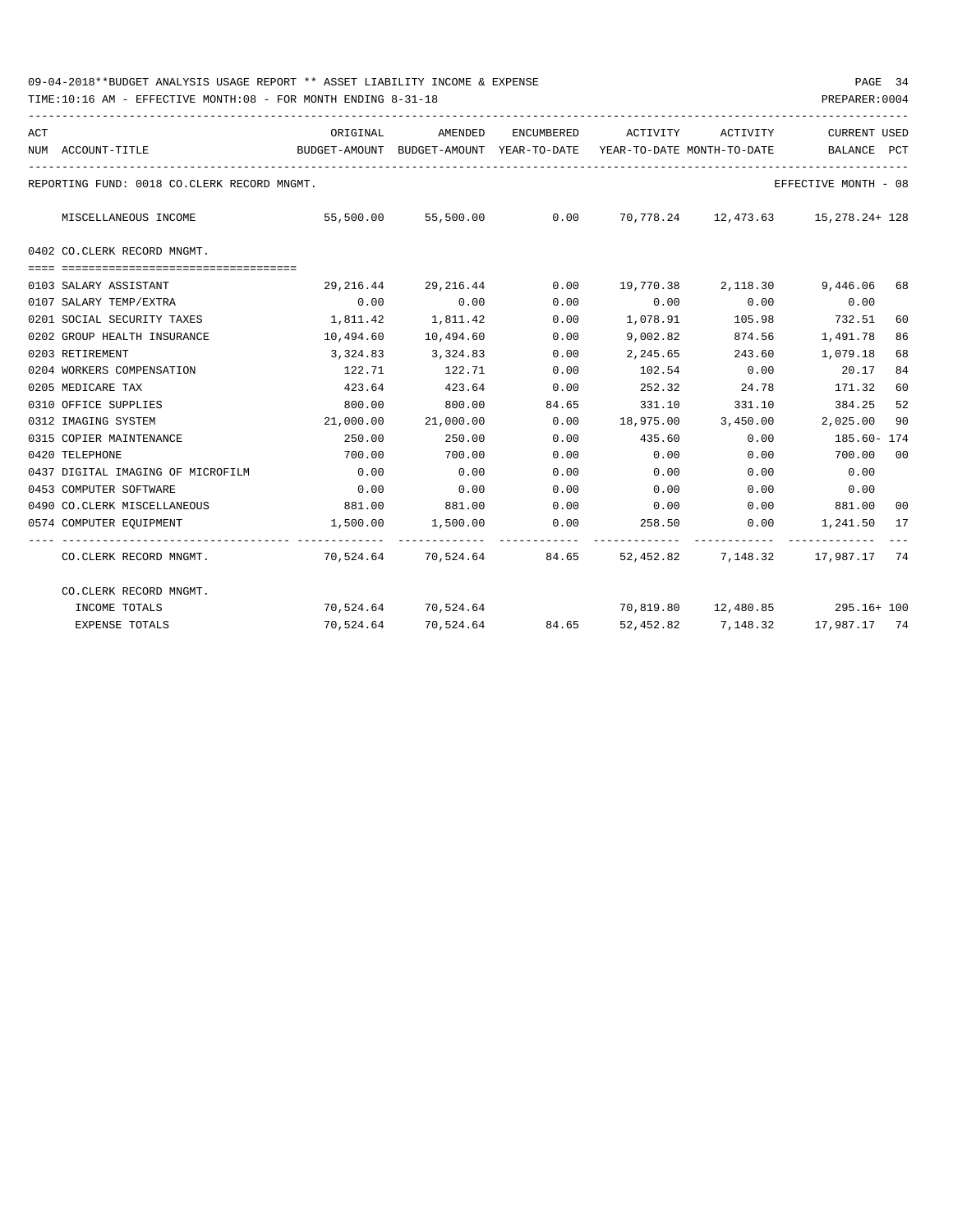| 09-04-2018**BUDGET ANALYSIS USAGE REPORT ** ASSET LIABILITY INCOME & EXPENSE<br>PAGE 35<br>TIME:10:16 AM - EFFECTIVE MONTH:08 - FOR MONTH ENDING 8-31-18<br>PREPARER: 0004 |                                              |          |                        |                               |                                                                                 |                                                           |                             |  |
|----------------------------------------------------------------------------------------------------------------------------------------------------------------------------|----------------------------------------------|----------|------------------------|-------------------------------|---------------------------------------------------------------------------------|-----------------------------------------------------------|-----------------------------|--|
| ACT                                                                                                                                                                        | NUM ACCOUNT-TITLE                            | ORIGINAL | AMENDED                | ENCUMBERED                    | ACTIVITY<br>BUDGET-AMOUNT BUDGET-AMOUNT YEAR-TO-DATE YEAR-TO-DATE MONTH-TO-DATE | ACTIVITY                                                  | CURRENT USED<br>BALANCE PCT |  |
|                                                                                                                                                                            | REPORTING FUND: 0019 DIST.CLK.RECORDS MNGMT. |          |                        |                               |                                                                                 |                                                           | EFFECTIVE MONTH - 08        |  |
|                                                                                                                                                                            | 0100 PAYROLL                                 |          |                        |                               |                                                                                 |                                                           |                             |  |
|                                                                                                                                                                            | 0100 PAYROLL                                 |          |                        |                               |                                                                                 | $0.00$ $0.00$                                             | 0.00                        |  |
|                                                                                                                                                                            | PAYROLL                                      |          |                        |                               | 0.00                                                                            | 0.00                                                      | 0.00                        |  |
|                                                                                                                                                                            | 0102 A/P CLEARING                            |          |                        |                               |                                                                                 |                                                           |                             |  |
|                                                                                                                                                                            | 0100 A/P CLEARING                            |          |                        |                               | 0.00                                                                            | 0.00                                                      | 0.00                        |  |
|                                                                                                                                                                            | A/P CLEARING                                 |          |                        |                               | 0.00                                                                            | 0.00                                                      | 0.00                        |  |
|                                                                                                                                                                            | 0103 CASH                                    |          |                        |                               |                                                                                 |                                                           |                             |  |
|                                                                                                                                                                            | 0100 DIST.CLK.REC.MNGMT-COMB.FUNDS CKIN      |          |                        |                               |                                                                                 | 2,382.15 210.93 10,838.55                                 |                             |  |
|                                                                                                                                                                            | CASH                                         |          |                        |                               | 2,382.15                                                                        | ---------<br>210.93                                       | 10,838.55                   |  |
|                                                                                                                                                                            | 0120 RECEIVABLES                             |          |                        |                               |                                                                                 |                                                           |                             |  |
|                                                                                                                                                                            | 0313 DUE FROM OTHER FUNDS                    |          |                        |                               |                                                                                 | 249.91- 249.91- 186.65                                    |                             |  |
|                                                                                                                                                                            | RECEIVABLES                                  |          |                        |                               | 249.91-                                                                         | ---------<br>249.91-                                      | 186.65                      |  |
|                                                                                                                                                                            | 0200 LIABILITY ACCOUNT                       |          |                        |                               |                                                                                 |                                                           |                             |  |
|                                                                                                                                                                            | 0150 ACCRUED SALARY PAYABLE                  |          |                        |                               | 0.00                                                                            | 0.00                                                      | 0.01                        |  |
|                                                                                                                                                                            | 0155 ACCRUED FRINGE BENEFITS                 |          |                        |                               | 0.00                                                                            | 0.00                                                      | 0.00                        |  |
|                                                                                                                                                                            | 0910 SYSTEM ADDED LIABILITY LINE-ITEM        |          |                        |                               | 0.00                                                                            | 0.00                                                      | 0.00                        |  |
|                                                                                                                                                                            |                                              |          |                        |                               |                                                                                 |                                                           |                             |  |
|                                                                                                                                                                            | LIABILITY ACCOUNT                            |          |                        |                               | 0.00                                                                            | 0.00                                                      | 0.01                        |  |
|                                                                                                                                                                            | 0271 EQUITY ACCOUNT                          |          |                        |                               |                                                                                 |                                                           |                             |  |
|                                                                                                                                                                            | 0200 EQUITY ACCOUNT                          |          |                        |                               |                                                                                 | 249.91- 249.91- 8,643.04<br>------- ------------ -------- |                             |  |
|                                                                                                                                                                            | EQUITY ACCOUNT                               |          |                        |                               |                                                                                 | 249.91- 249.91- 8,643.04                                  |                             |  |
|                                                                                                                                                                            | 0300 CASH                                    |          |                        |                               |                                                                                 |                                                           |                             |  |
|                                                                                                                                                                            | 0119 BEGINNING CASH BALANCE                  |          | 1,030.00 1,030.00      |                               |                                                                                 | $0.00$ $0.00$ $1,030.00$ 00                               |                             |  |
|                                                                                                                                                                            | CASH                                         |          | 1,030.00 1,030.00 0.00 | ----------------------------- |                                                                                 | $0.00$ $0.00$ $1,030.00$ 00                               |                             |  |
|                                                                                                                                                                            | 0360 INTEREST EARNINGS                       |          |                        |                               |                                                                                 |                                                           |                             |  |
|                                                                                                                                                                            | 0100 INTEREST EARNINGS                       |          | 5.00 5.00              |                               |                                                                                 | $7.03$ 1.17 2.03+141                                      |                             |  |
|                                                                                                                                                                            |                                              |          |                        |                               | --------------                                                                  |                                                           |                             |  |
|                                                                                                                                                                            | INTEREST EARNINGS                            | 5.00     |                        | 5.00 0.00                     | 7.03                                                                            | 1.17                                                      | $2.03 + 141$                |  |
|                                                                                                                                                                            | 0370 MISCELLEANEOUS INCOME                   |          |                        |                               |                                                                                 |                                                           |                             |  |
|                                                                                                                                                                            | 0136 DIST.CLK.PRES.REC.FEE                   |          | 3,000.00 3,000.00      |                               |                                                                                 | 2,375.12 209.76 624.88 79                                 | ------------------          |  |
|                                                                                                                                                                            | MISCELLEANEOUS INCOME                        |          |                        |                               | $3,000.00$ $3,000.00$ $0.00$ $2,375.12$                                         | 209.76                                                    | 624.88 79                   |  |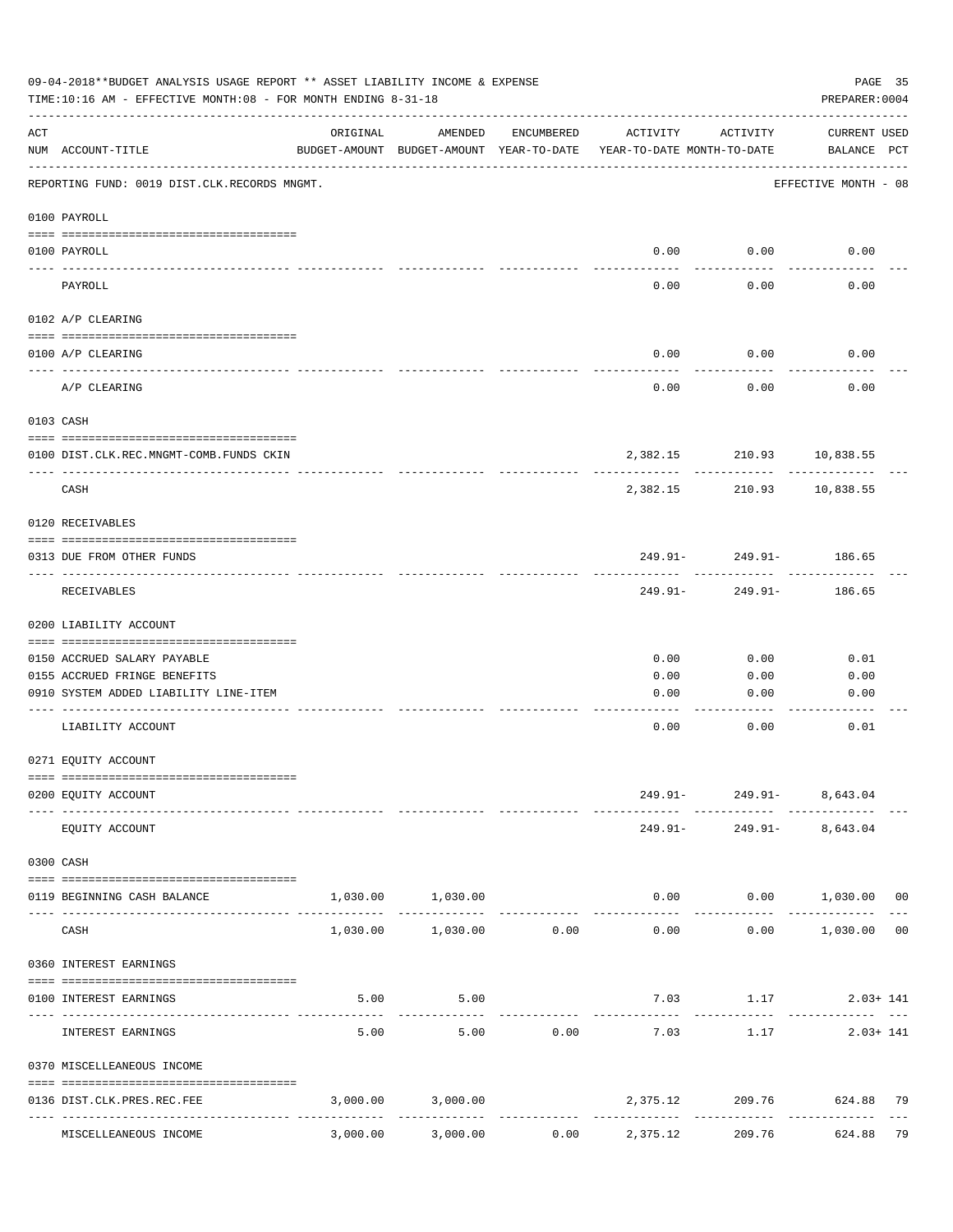| 09-04-2018**BUDGET ANALYSIS USAGE REPORT ** ASSET LIABILITY INCOME & EXPENSE | PAGE 36        |  |
|------------------------------------------------------------------------------|----------------|--|
| TIME:10:16 AM - EFFECTIVE MONTH:08 - FOR MONTH ENDING 8-31-18                | PREPARER: 0004 |  |

| ACT                                                                                      | ORIGINAL | AMENDED                | ENCUMBERED | ACTIVITY ACTIVITY           |      | <b>CURRENT USED</b>               |    |
|------------------------------------------------------------------------------------------|----------|------------------------|------------|-----------------------------|------|-----------------------------------|----|
| NUM ACCOUNT-TITLE<br>BUDGET-AMOUNT BUDGET-AMOUNT YEAR-TO-DATE YEAR-TO-DATE MONTH-TO-DATE |          |                        |            |                             |      | BALANCE PCT                       |    |
|                                                                                          |          |                        |            |                             |      |                                   |    |
| REPORTING FUND: 0019 DIST.CLK.RECORDS MNGMT.                                             |          |                        |            |                             |      | EFFECTIVE MONTH - 08              |    |
|                                                                                          |          |                        |            |                             |      |                                   |    |
| 0450 DIST.CLERK REC. MNGMT.                                                              |          |                        |            |                             |      |                                   |    |
| ====================================                                                     |          |                        |            |                             |      |                                   |    |
| 0107 SALARY TEMP/EXTRA                                                                   | 0.00     | 0.00                   | 0.00       | 0.00                        | 0.00 | 0.00                              |    |
| 0201 SOCIAL SECURITY TAXES                                                               | 0.00     | 0.00                   | 0.00       | 0.00                        | 0.00 | 0.00                              |    |
| 0203 RETIREMENT                                                                          | 0.00     | 0.00                   | 0.00       | 0.00                        | 0.00 | 0.00                              |    |
| 0204 WORKERS COMPENSATION                                                                | 0.00     | 0.00                   | 0.00       | 0.00                        | 0.00 | 0.00                              |    |
| 0205 MEDICARE TAX                                                                        | 0.00     | 0.00                   | 0.00       | 0.00                        | 0.00 | 0.00                              |    |
| 0310 OFFICE SUPPLIES                                                                     | 4,035.00 | 4,035.00               | 0.00       | 0.00                        |      | 0.00<br>4,035.00                  | 00 |
| 0400 RECORDS STORAGE SHELVING                                                            | 0.00     | 0.00                   | 0.00       | 0.00                        | 0.00 | 0.00                              |    |
| 0435 PRINTING                                                                            | 0.00     | 0.00                   | 0.00       |                             | 0.00 | 0.00<br>0.00                      |    |
| 0572 OFFICE EOUIPMENT                                                                    | 0.00     | 0.00                   | 0.00       | 0.00                        |      | 0.00<br>0.00                      |    |
|                                                                                          |          |                        |            |                             |      |                                   |    |
| DIST.CLERK REC. MNGMT.                                                                   |          | 4,035.00 4,035.00 0.00 |            | $0.00$ 0.00                 |      | 4,035,00 00                       |    |
|                                                                                          |          |                        |            |                             |      |                                   |    |
| DIST.CLK.RECORDS MNGMT.                                                                  |          |                        |            |                             |      |                                   |    |
| INCOME TOTALS                                                                            |          | 4,035.00 4,035.00      |            |                             |      | $2,382.15$ $210.93$ $1,652.85$ 59 |    |
| <b>EXPENSE TOTALS</b>                                                                    | 4,035.00 | 4,035.00               |            | $0.00$ $0.00$ $0.00$ $0.00$ |      | 4,035.00                          | 00 |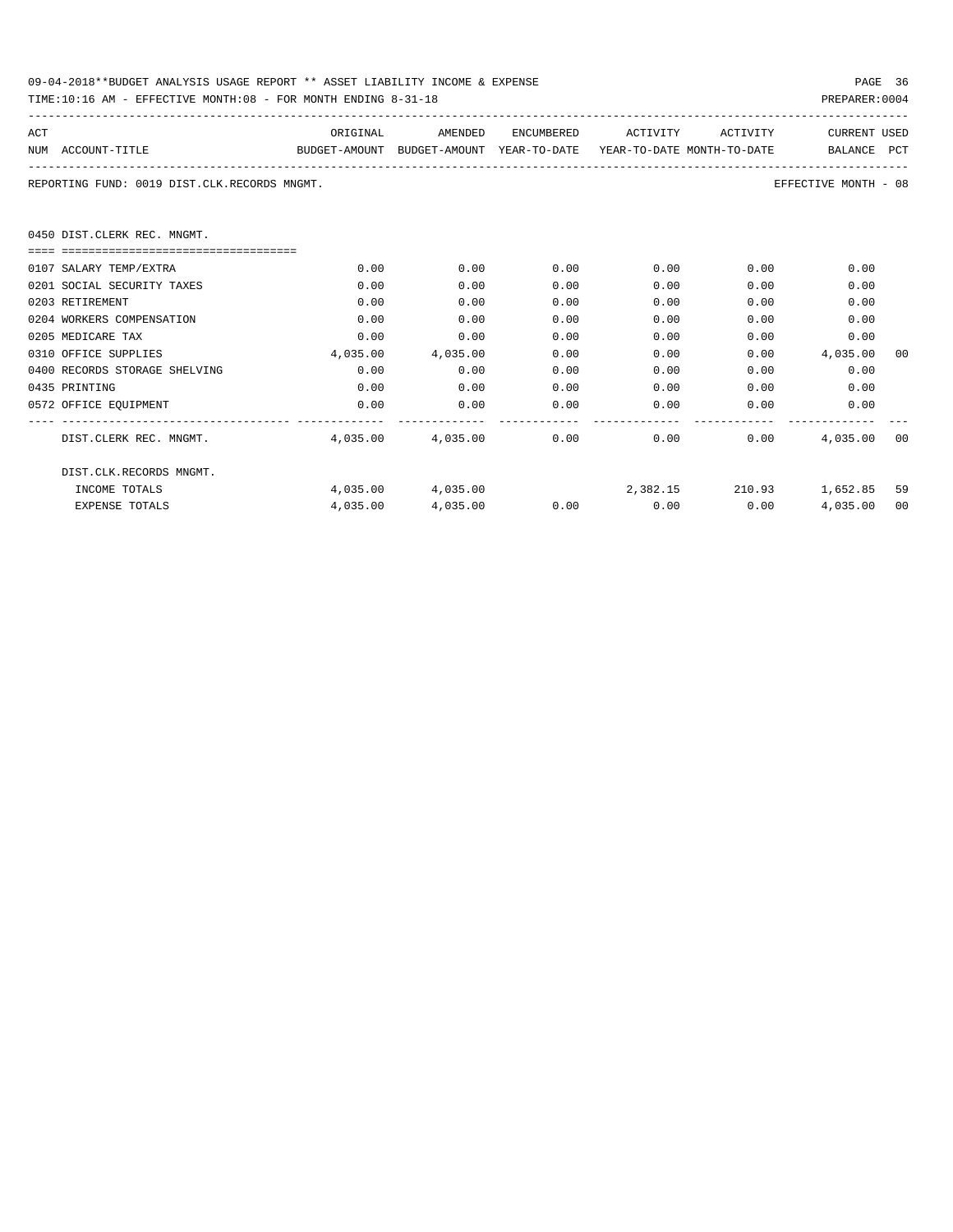|     | 09-04-2018**BUDGET ANALYSIS USAGE REPORT ** ASSET LIABILITY INCOME & EXPENSE<br>TIME:10:16 AM - EFFECTIVE MONTH:08 - FOR MONTH ENDING 8-31-18 |          |                                                                                |            |                         |                            | PREPARER: 0004                                                | PAGE 37 |
|-----|-----------------------------------------------------------------------------------------------------------------------------------------------|----------|--------------------------------------------------------------------------------|------------|-------------------------|----------------------------|---------------------------------------------------------------|---------|
| ACT | NUM ACCOUNT-TITLE                                                                                                                             | ORIGINAL | AMENDED<br>BUDGET-AMOUNT BUDGET-AMOUNT YEAR-TO-DATE YEAR-TO-DATE MONTH-TO-DATE | ENCUMBERED | ACTIVITY                | ACTIVITY                   | <b>CURRENT USED</b><br>BALANCE PCT                            |         |
|     | REPORTING FUND: 0020 COUNTY OFFICES REC.MNGMT.                                                                                                |          |                                                                                |            |                         |                            | EFFECTIVE MONTH - 08                                          |         |
|     | 0100 PAYROLL                                                                                                                                  |          |                                                                                |            |                         |                            |                                                               |         |
|     | 0100 PAYROLL                                                                                                                                  |          |                                                                                |            |                         | $0.00$ 0.00                | 0.00                                                          |         |
|     | ---- ----<br>PAYROLL                                                                                                                          |          |                                                                                |            | 0.00                    | 0.00                       | 0.00                                                          |         |
|     | 0102 A/P CLEARING                                                                                                                             |          |                                                                                |            |                         |                            |                                                               |         |
|     | 0100 A/P CLEARING                                                                                                                             |          |                                                                                |            | 0.00                    | 0.00                       | 0.00                                                          |         |
|     | -------------------------------------<br>A/P CLEARING                                                                                         |          |                                                                                |            | 0.00                    | 0.00                       | 0.00                                                          |         |
|     | 0103 CASH                                                                                                                                     |          |                                                                                |            |                         |                            |                                                               |         |
|     | 0100 CO.OFF.REC.MNGMT-COMB. FUNDS CKING                                                                                                       |          |                                                                                |            |                         |                            | $1,644.12$ $1,273.84$ $44,406.74$                             |         |
|     | CASH                                                                                                                                          |          |                                                                                |            |                         | 1,644.12 1,273.84          | 44,406.74                                                     |         |
|     | 0120 RECEIVABLES                                                                                                                              |          |                                                                                |            |                         |                            |                                                               |         |
|     | 0313 DUE FROM OTHER FUNDS                                                                                                                     |          |                                                                                |            |                         |                            | $2,645.18 - 2,645.18 - 1,023.27$                              |         |
|     | RECEIVABLES                                                                                                                                   |          |                                                                                |            |                         |                            | $2,645.18 - 2,645.18 - 1,023.27$                              |         |
|     | 0200 SYSTEM ADDED LIABILITY DEPARTMENT                                                                                                        |          |                                                                                |            |                         |                            |                                                               |         |
|     | 0150 ACCRUED SALARY PAYABLE                                                                                                                   |          |                                                                                |            | 33.08                   | 33.08                      | 316.17                                                        |         |
|     | 0155 ACCRUED FRINGE BENEFITS                                                                                                                  |          |                                                                                |            | 6.61                    | 6.61                       | 58.74                                                         |         |
|     | 0910 SYSTEM ADDED LIABILITY LINE-ITEM                                                                                                         |          |                                                                                |            |                         |                            | 26, 127.67 26, 127.67 26, 127.67                              |         |
|     | SYSTEM ADDED LIABILITY DEPARTMENT                                                                                                             |          |                                                                                |            |                         | -----------                | 26, 167. 36 26, 167. 36 26, 502. 58                           |         |
|     | 0271 EQUITY ACCOUNT                                                                                                                           |          |                                                                                |            |                         |                            |                                                               |         |
|     | 0200 EQUITY ACCOUNT                                                                                                                           |          |                                                                                |            |                         |                            | 28,812.54-28,812.54-17,283.31                                 |         |
|     | EQUITY ACCOUNT                                                                                                                                |          |                                                                                |            |                         |                            | 28,812.54-28,812.54-17,283.31                                 |         |
|     | 0300 CASH                                                                                                                                     |          |                                                                                |            |                         |                            |                                                               |         |
|     | 0120 BEGINNING CASH BALANCE<br>---- ----                                                                                                      | 0.00     | $\overline{0.00}$<br>-----------                                               |            |                         | $0.00$ 0.00<br>----------- | 0.00                                                          |         |
|     | CASH                                                                                                                                          | 0.00     | 0.00                                                                           | 0.00       | 0.00                    | 0.00                       | 0.00                                                          |         |
|     | 0360 INTEREST EARNINGS                                                                                                                        |          |                                                                                |            |                         |                            |                                                               |         |
|     | 0100 INTEREST EARNINGS                                                                                                                        |          | 40.00 40.00                                                                    |            |                         | 30.59 4.66                 | 9.41 76                                                       |         |
|     | INTEREST EARNINGS                                                                                                                             | 40.00    |                                                                                | 40.00 0.00 | --------------<br>30.59 | .<br>4.66                  | 9.41 76                                                       |         |
|     | 0370 MISCELLENEOUS INCOME                                                                                                                     |          |                                                                                |            |                         |                            |                                                               |         |
|     | 0135 CO.OFFICE REC.MNGMT.FEE                                                                                                                  |          | 18,000.00 18,000.00                                                            |            |                         |                            | 11,040.71    1,419.03    6,959.29                             | 61      |
|     | MISCELLENEOUS INCOME                                                                                                                          |          |                                                                                |            |                         |                            | $18,000.00$ $18,000.00$ 0.00 $11,040.71$ 1,419.03 6,959.29 61 |         |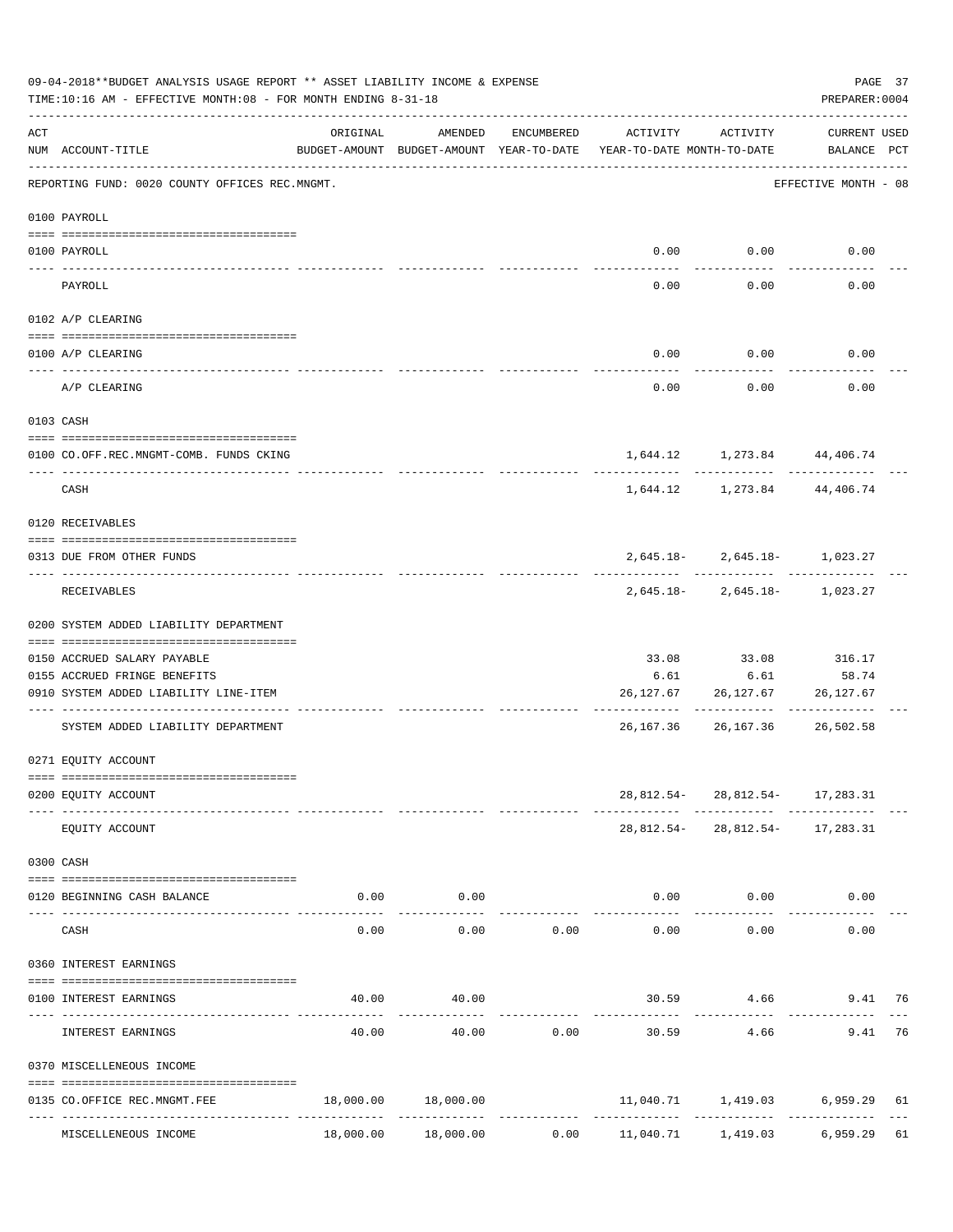| 09-04-2018**BUDGET ANALYSIS USAGE REPORT ** ASSET LIABILITY INCOME & EXPENSE |  |  |  |  |  | PAGE | 38 |
|------------------------------------------------------------------------------|--|--|--|--|--|------|----|
|                                                                              |  |  |  |  |  |      |    |

| TIME:10:16 AM - EFFECTIVE MONTH:08 - FOR MONTH ENDING 8-31-18                                        |           |                      |      |                                                         |      | PREPARER: 0004                 |    |
|------------------------------------------------------------------------------------------------------|-----------|----------------------|------|---------------------------------------------------------|------|--------------------------------|----|
| ACT                                                                                                  | ORIGINAL  |                      |      | AMENDED ENCUMBERED ACTIVITY ACTIVITY                    |      | <b>CURRENT USED</b>            |    |
| BUDGET-AMOUNT BUDGET-AMOUNT YEAR-TO-DATE YEAR-TO-DATE MONTH-TO-DATE BALANCE PCT<br>NUM ACCOUNT-TITLE |           |                      |      |                                                         |      |                                |    |
| REPORTING FUND: 0020 COUNTY OFFICES REC.MNGMT.                                                       |           |                      |      |                                                         |      | EFFECTIVE MONTH - 08           |    |
| 0449 COUNTY OFFICES REC.MNGMT.                                                                       |           |                      |      |                                                         |      |                                |    |
|                                                                                                      |           |                      |      |                                                         |      |                                |    |
| 0103 SALARY ASSISTANT                                                                                | 0.00      |                      |      | $0.00$ $0.00$ $0.00$ $0.00$ $0.00$ $0.00$ $0.00$        |      |                                |    |
| 0107 SALARY TEMP./EXTRA                                                                              | 8,053.83  | 8,053.83 0.00        |      | 5,061.34                                                |      | $0.00$ 2,992.49 63             |    |
| 0201 SOCIAL SECURITY TAXES                                                                           | 499.34    | 499.34               | 0.00 | 310.04                                                  |      | $0.00$ 189.30 62               |    |
| 0202 GROUP HEALTH INSURANCE                                                                          | 0.00      | 0.00                 | 0.00 | 264.64                                                  | 0.00 | $264.64-$                      |    |
| 0203 RETIREMENT                                                                                      | 916.53    | 916.53               | 0.00 | 572.05                                                  |      | 0.00<br>344.48                 | 62 |
| 0204 WORKERS COMPENSATION                                                                            | 33.83     | $33.83$ 0.00         |      | 28.26                                                   |      | $0.00$ 5.57                    | 84 |
| 0205 MEDICARE TAX                                                                                    | 116.78    | 116.78               | 0.00 | 72.48 0.00 44.30                                        |      |                                | 62 |
| 0310 OFFICE SUPPLIES                                                                                 | 4,863.25  | 4,863.25             | 0.00 | $0.00$ $0.00$ $4,863.25$                                |      |                                | 00 |
| 0350 RECORDS DISPOSAL                                                                                |           |                      |      | 2,006.44 2,006.44 196.26 1,568.37 149.85 241.81 88      |      |                                |    |
| 0400 RECORDS STORAGE SHELVING                                                                        | 0.00      | 0.00                 | 0.00 | $0.00$ $0.00$ $0.00$ $0.00$                             |      |                                |    |
| 0453 COMPUTER SOFTWARE MAINTENANCE 1,550.00                                                          |           |                      |      | $1,550.00$ $0.00$ $1,550.00$ $0.00$ $0.00$ $0.00$ $100$ |      |                                |    |
| 0460 EOUIPMENT RENTAL                                                                                | 0.00      |                      |      | $0.00$ $0.00$ $0.00$ $0.00$ $0.00$                      |      | 0.00                           |    |
| 0574 COMPUTER EOUIPMENT                                                                              | 0.00      | 0.00                 | 0.00 | 0.00                                                    |      | $0.00$ 0.00                    |    |
|                                                                                                      |           |                      |      |                                                         |      |                                |    |
| COUNTY OFFICES REC.MNGMT. 48,040.00 18,040.00 196.26 9,427.18 149.85 8,416.56 53                     |           |                      |      |                                                         |      |                                |    |
| COUNTY OFFICES REC.MNGMT.                                                                            |           |                      |      |                                                         |      |                                |    |
| INCOME TOTALS                                                                                        |           | 18,040.00  18,040.00 |      |                                                         |      | 11,071.30 1,423.69 6,968.70 61 |    |
| <b>EXPENSE TOTALS</b>                                                                                | 18,040.00 |                      |      | $18,040.00$ $196.26$ $9,427.18$ $149.85$ $8,416.56$ 53  |      |                                |    |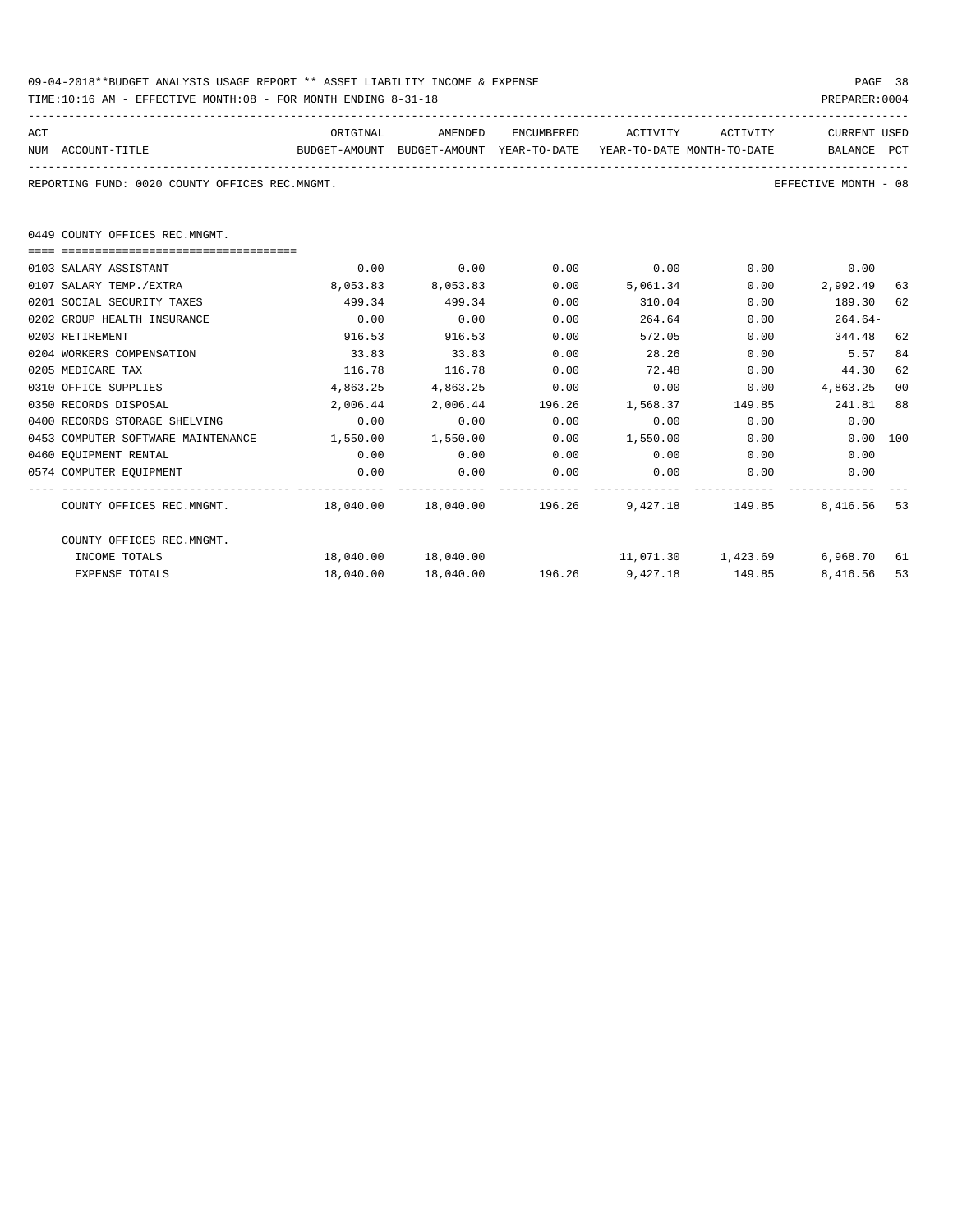|               | 09-04-2018**BUDGET ANALYSIS USAGE REPORT ** ASSET LIABILITY INCOME & EXPENSE<br>TIME:10:16 AM - EFFECTIVE MONTH:08 - FOR MONTH ENDING 8-31-18 |                               |               |            |                                                                                 |                                                 | PAGE 39<br>PREPARER: 0004    |  |
|---------------|-----------------------------------------------------------------------------------------------------------------------------------------------|-------------------------------|---------------|------------|---------------------------------------------------------------------------------|-------------------------------------------------|------------------------------|--|
| ACT           | NUM ACCOUNT-TITLE                                                                                                                             | ORIGINAL                      | AMENDED       | ENCUMBERED | ACTIVITY<br>BUDGET-AMOUNT BUDGET-AMOUNT YEAR-TO-DATE YEAR-TO-DATE MONTH-TO-DATE | ACTIVITY                                        | CURRENT USED<br>BALANCE PCT  |  |
|               | REPORTING FUND: 0021 FANNIN CO. R & B #1 FUND                                                                                                 |                               |               |            |                                                                                 |                                                 | EFFECTIVE MONTH - 08         |  |
|               | 0100 PAYROLL                                                                                                                                  |                               |               |            |                                                                                 |                                                 |                              |  |
|               | 0100 PAYROLL                                                                                                                                  |                               |               |            | 0.00                                                                            | 0.00                                            | 0.00                         |  |
| $\frac{1}{2}$ | PAYROLL                                                                                                                                       |                               |               |            | $----$<br>0.00                                                                  | 0.00                                            | 0.00                         |  |
|               | 0102 A/P CLEARING                                                                                                                             |                               |               |            |                                                                                 |                                                 |                              |  |
|               | 0100 A/P CLEARING                                                                                                                             |                               |               |            | 0.00                                                                            | 0.00                                            | 0.00                         |  |
|               | A/P CLEARING                                                                                                                                  |                               |               |            | 0.00                                                                            | 0.00                                            | 0.00                         |  |
|               | 0103 CASH                                                                                                                                     |                               |               |            |                                                                                 |                                                 |                              |  |
|               | 0100 R&B#1-COMBINED FUNDS CHECKING                                                                                                            |                               |               |            |                                                                                 | $21, 165.68 - 17, 179.11 - 143, 648.90$         |                              |  |
|               | 0175 TEXPOOL                                                                                                                                  |                               |               |            | 226.93                                                                          |                                                 | 28.36 17,692.91              |  |
|               | CASH                                                                                                                                          |                               |               |            |                                                                                 | -----------<br>20,938.75- 17,150.75- 161,341.81 |                              |  |
|               | 0120 RECEIVABLES                                                                                                                              |                               |               |            |                                                                                 |                                                 |                              |  |
|               | 0311 TAXES RECEIVABLE                                                                                                                         |                               |               |            |                                                                                 | 1,980.97 1,980.97 31,539.44                     |                              |  |
|               | 0312 DUE FROM OTHER GOVERNMENTS                                                                                                               |                               |               |            | 1,769.68                                                                        | 1,769.68                                        | 8,402.82                     |  |
|               | 0313 DUE FROM OTHER FUNDS                                                                                                                     |                               |               |            |                                                                                 | $5,772.11 - 5,772.11 -$                         | 3,155.88                     |  |
|               | 0315 INVENTORY ASSET                                                                                                                          |                               |               |            | 6,122.14                                                                        | 6,122.14                                        | 9,596.02                     |  |
|               | RECEIVABLES                                                                                                                                   |                               |               |            | 4,100.68                                                                        | 4,100.68                                        | -------------<br>52,694.16   |  |
|               | 0200 LIABILITY ACCOUNT                                                                                                                        |                               |               |            |                                                                                 |                                                 |                              |  |
|               |                                                                                                                                               |                               |               |            |                                                                                 |                                                 |                              |  |
|               | 0150 ACCRUED SALARY PAYABLE<br>0155 ACCRUED FRINGE BENEFITS                                                                                   |                               |               |            | 370.86                                                                          | 331.33 331.33 11,400.30<br>370.86 5,267.57      |                              |  |
|               | 0200 DEFERRED TAX REVENUE                                                                                                                     |                               |               |            | 2,670.70                                                                        | 2,670.70                                        | 30,023.03                    |  |
|               | 0910 SYSTEM ADDED LIABILITY LINE-ITEM                                                                                                         |                               |               |            |                                                                                 | 25, 515. 53 - 12, 718. 94 -                     | $25, 515.53 -$               |  |
|               | LIABILITY ACCOUNT                                                                                                                             |                               |               |            |                                                                                 | $22,142.64 - 9,346.05 -$                        | 21,175.37                    |  |
|               | 0207 DUE TO FUND                                                                                                                              |                               |               |            |                                                                                 |                                                 |                              |  |
|               |                                                                                                                                               |                               |               |            |                                                                                 |                                                 |                              |  |
|               | 0070 DUE TO RIGHT OF WAY<br>0131 DUE TO RD. DIST. 17A                                                                                         |                               |               |            | 0.00<br>0.00                                                                    | 0.00<br>0.00                                    | 0.00<br>0.00                 |  |
|               | DUE TO FUND                                                                                                                                   | -------------- -------------- |               |            | $--- - -$<br>0.00                                                               | -----<br>0.00                                   | 0.00                         |  |
|               | 0231 LOANS                                                                                                                                    |                               |               |            |                                                                                 |                                                 |                              |  |
|               |                                                                                                                                               |                               |               |            |                                                                                 |                                                 |                              |  |
|               | 0100 LOAN BSB EQUIPMENT                                                                                                                       |                               |               |            | 0.00                                                                            | 0.00                                            | 0.00                         |  |
|               | LOANS                                                                                                                                         |                               |               |            | 0.00                                                                            | 0.00                                            | 0.00                         |  |
|               | 0271 EQUITY ACCOUNT                                                                                                                           |                               |               |            |                                                                                 |                                                 |                              |  |
|               | 0200 EQUITY ACCOUNTY<br>---- ------------<br>------------------------------                                                                   |                               | ------------- |            | 13,446.73<br>-----------------------------                                      | 13,446.73                                       | 201,002.76<br>-------------- |  |
|               | EQUITY ACCOUNT                                                                                                                                |                               |               |            | 13,446.73                                                                       | 13,446.73                                       | 201,002.76                   |  |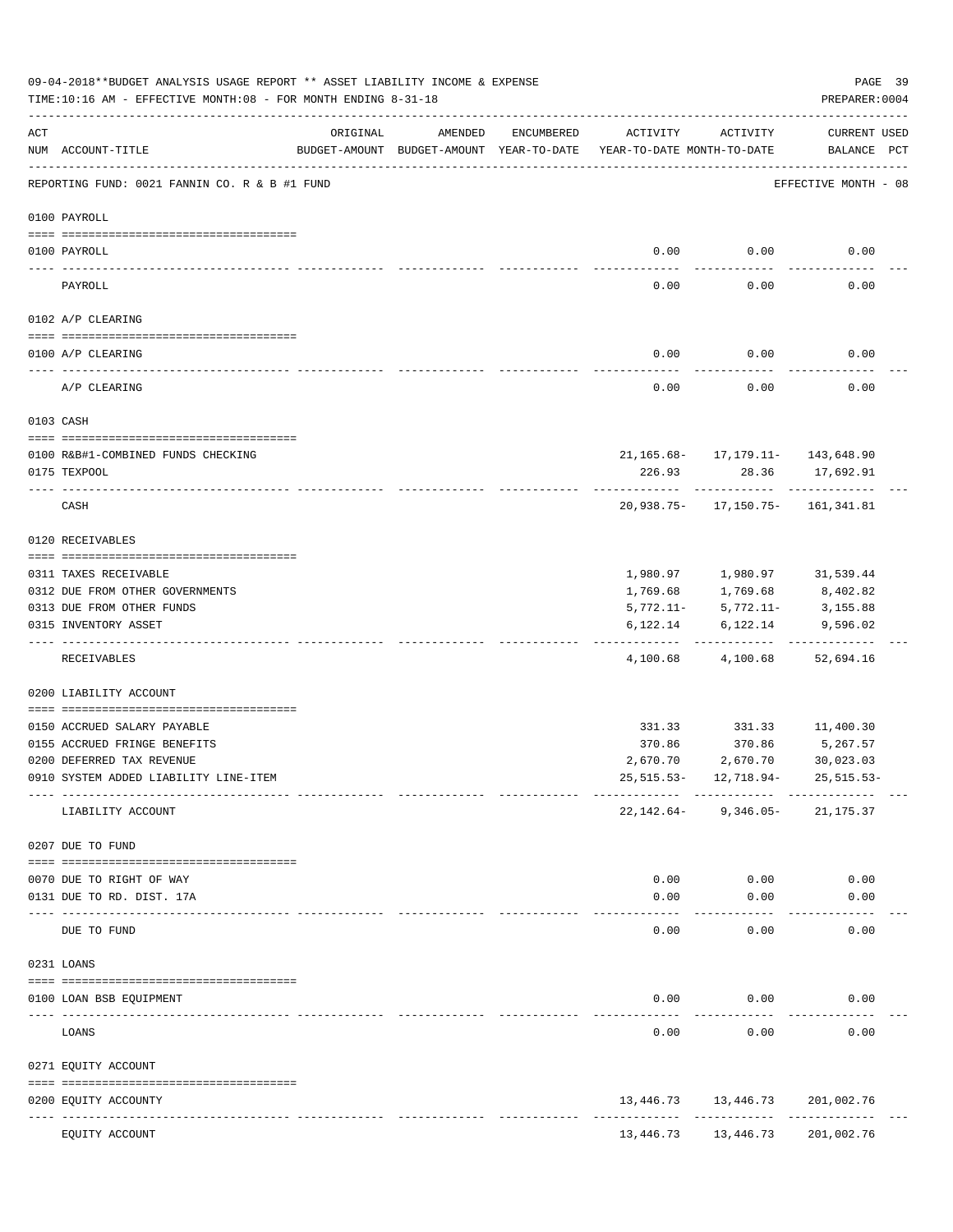|     | 09-04-2018**BUDGET ANALYSIS USAGE REPORT ** ASSET LIABILITY INCOME & EXPENSE<br>TIME:10:16 AM - EFFECTIVE MONTH:08 - FOR MONTH ENDING 8-31-18 |                                                                                 |                                                                  |             |          |                              | PAGE 40<br>PREPARER: 0004                   |                |
|-----|-----------------------------------------------------------------------------------------------------------------------------------------------|---------------------------------------------------------------------------------|------------------------------------------------------------------|-------------|----------|------------------------------|---------------------------------------------|----------------|
| ACT | NUM ACCOUNT-TITLE                                                                                                                             | ORIGINAL<br>BUDGET-AMOUNT BUDGET-AMOUNT YEAR-TO-DATE YEAR-TO-DATE MONTH-TO-DATE | AMENDED                                                          |             |          | ENCUMBERED ACTIVITY ACTIVITY | CURRENT USED<br>BALANCE PCT                 |                |
|     | REPORTING FUND: 0021 FANNIN CO. R & B #1 FUND                                                                                                 |                                                                                 |                                                                  |             |          |                              | EFFECTIVE MONTH - 08                        |                |
|     | 0300 TOTAL REV/TRANSFERS                                                                                                                      |                                                                                 |                                                                  |             |          |                              |                                             |                |
|     | 0121 BEGINNING CASH BALANCE                                                                                                                   | 136, 267.36 136, 267.36                                                         |                                                                  |             |          | . <u>.</u> .                 | $0.00$ $0.00$ $136,267.36$<br>------------- | 0 <sub>0</sub> |
|     | TOTAL REV/TRANSFERS                                                                                                                           |                                                                                 | $136, 267.36$ $136, 267.36$ 0.00 0.00 0.00 $136, 267.36$ 00      |             |          |                              |                                             |                |
|     | 0310 PROPERTY TAXES                                                                                                                           |                                                                                 |                                                                  |             |          |                              |                                             |                |
|     |                                                                                                                                               |                                                                                 |                                                                  |             |          |                              |                                             |                |
|     | 0110 CURRENT TAXES<br>0120 DELINQUENT TAXES                                                                                                   | 449,085.92  449,085.92  438,455.33  3,676.86  10,630.59  98                     | $9,000.00$ $9,000.00$                                            |             |          |                              | 11,403.55 1,517.24 2,403.55+127             | $\frac{1}{2}$  |
|     | PROPERTY TAXES                                                                                                                                |                                                                                 | 458,085.92  458,085.92  0.00  449,858.88  5,194.10  8,227.04  98 |             |          |                              |                                             |                |
|     | 0318 OTHER TAXES                                                                                                                              |                                                                                 |                                                                  |             |          |                              |                                             |                |
|     |                                                                                                                                               |                                                                                 |                                                                  |             |          |                              |                                             |                |
|     | 0120 PAY N LIEU TAX/GRASSLAND<br>0121 PAY N LIEU TAX/UPPER TRINITY                                                                            | 0.00                                                                            | $1,000.00$ $1,000.00$<br>0.00                                    |             | 884.17   | 0.00                         | $1,653.13$ 0.00 653.13+165<br>884.17+       |                |
|     |                                                                                                                                               | 40,913.00                                                                       | 40,913.00                                                        |             |          | 45,485.26 4,840.50           | 4,572.26+ 111                               |                |
|     | 0160 SALES TAX REVENUES                                                                                                                       |                                                                                 |                                                                  |             |          |                              |                                             |                |
|     | OTHER TAXES                                                                                                                                   |                                                                                 | $41,913.00$ $41,913.00$ $0.00$ $48,022.56$ $4,840.50$            |             |          |                              | $6,109.56+115$                              |                |
|     | 0321 FEES OF TAX COLLECTOR                                                                                                                    |                                                                                 |                                                                  |             |          |                              |                                             |                |
|     | 0200 CAR REGISTRATION/SALES TAX                                                                                                               | $85,392.00$ $85,392.00$ $73,244.13$ $0.00$ $12,147.87$                          |                                                                  |             |          |                              |                                             | 86             |
|     | 0300 COUNTY'S ADDITIONAL \$10                                                                                                                 |                                                                                 | 64,000.00 64,000.00                                              |             |          |                              | 63,649.85 6,074.22 350.15                   | 99<br>$---$    |
|     | FEES OF TAX COLLECTOR 6.02 COLLECTOR 149,392.00 149,392.00 0.00 136,893.98 6,074.22 12,498.02                                                 |                                                                                 |                                                                  |             |          |                              |                                             | 92             |
|     | 0330 GRANTS                                                                                                                                   |                                                                                 |                                                                  |             |          |                              |                                             |                |
|     |                                                                                                                                               |                                                                                 |                                                                  |             |          |                              |                                             |                |
|     | 0200 FEMA GRANT                                                                                                                               | 0.00                                                                            | 0.00                                                             |             |          | $0.00$ $0.00$                | 0.00                                        |                |
|     | GRANTS                                                                                                                                        | 0.00                                                                            | 0.00                                                             | 0.00        | 0.00     | 0.00                         | 0.00                                        |                |
|     | 0350 FINES                                                                                                                                    |                                                                                 |                                                                  |             |          |                              |                                             |                |
|     | 0403 COUNTY CLERK FINES                                                                                                                       |                                                                                 | 12,024.00 12,024.00                                              |             |          |                              | 8,089.55 799.42 3,934.45 67                 |                |
|     | 0450 DISTRICT CLERK FINES                                                                                                                     | 11,311.00                                                                       | 11,311.00                                                        |             | 7,757.44 | 637.02                       | 3,553.56                                    | 69             |
|     | 0455 J. P. #1 FINES                                                                                                                           | 7,686.00                                                                        | 7,686.00                                                         |             | 5,018.03 | 0.00                         | 2,667.97 65                                 |                |
|     | 0456 J. P. #2 FINES                                                                                                                           | 1,800.00                                                                        | 1,800.00                                                         |             | 2,409.92 | 0.00                         | 609.92+ 134                                 |                |
|     | 0457 J. P. #3 FINES                                                                                                                           | 2,500.00                                                                        | 2,500.00                                                         |             |          |                              | 3,477.06 0.00 977.06+ 139                   |                |
|     | FINES                                                                                                                                         | -----------                                                                     | 35,321.00  35,321.00  0.00  26,752.00  1,436.44  8,569.00  76    |             |          |                              | -------------                               |                |
|     | 0360 INTEREST EARNINGS                                                                                                                        |                                                                                 |                                                                  |             |          |                              |                                             |                |
|     | 0100 INTEREST EARNINGS                                                                                                                        |                                                                                 | 175.00 175.00                                                    |             |          |                              | 387.30  45.85  212.30 + 221                 |                |
|     | INTEREST EARNINGS                                                                                                                             | 175.00                                                                          |                                                                  | 175.00 0.00 |          |                              | 387.30 45.85 212.30+221                     |                |
|     | 0364 SALE OF EQUIPMENT                                                                                                                        |                                                                                 |                                                                  |             |          |                              |                                             |                |
|     | 0162 LAND/BUILDING                                                                                                                            | 0.00                                                                            | 0.00                                                             |             | 0.00     |                              | 0.00<br>0.00                                |                |
|     | 0163 SALE OF EQUIPMENT                                                                                                                        |                                                                                 | 10,000.00    10,000.00                                           |             | 0.00     |                              | 0.00 10,000.00                              | 00             |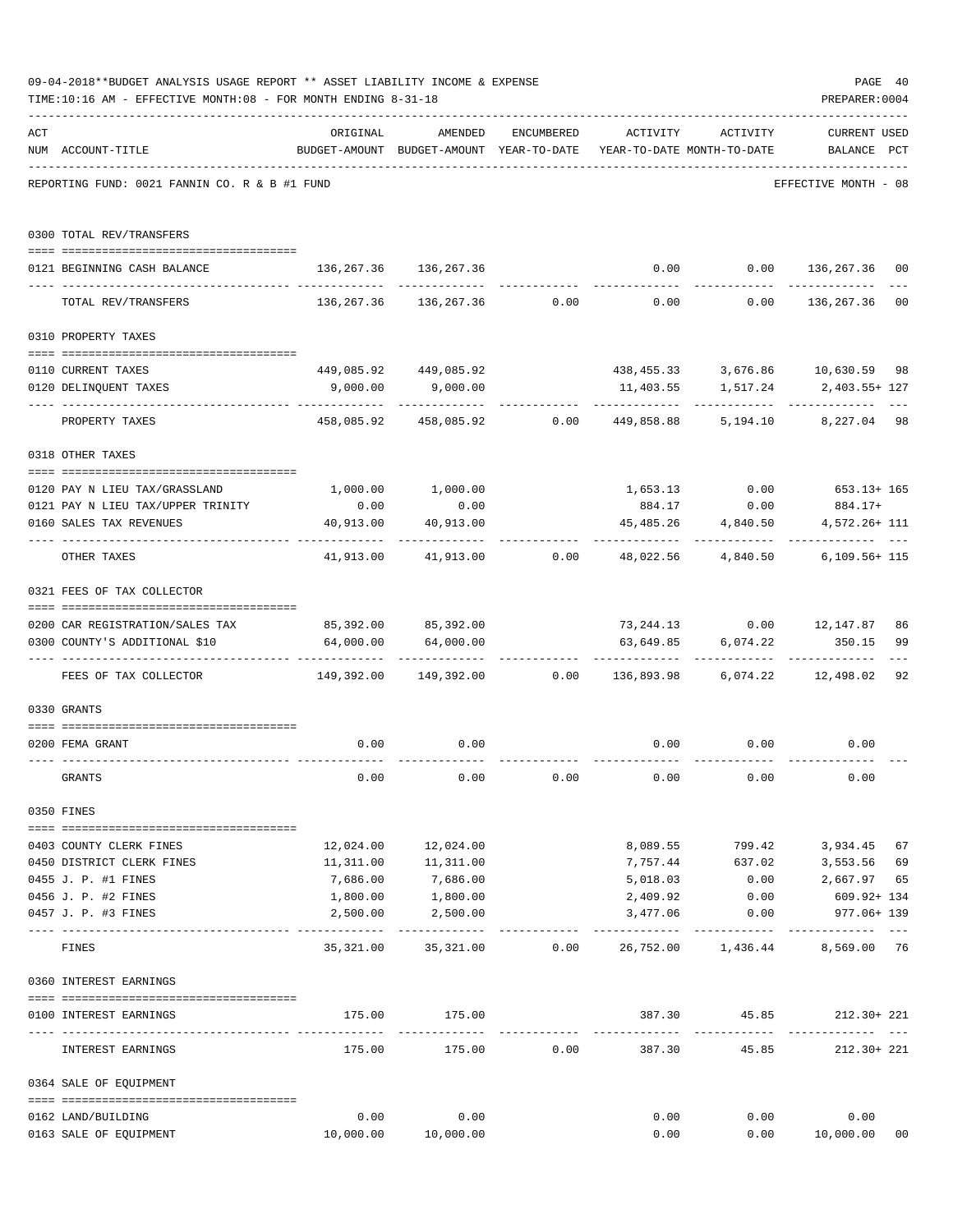| 09-04-2018**BUDGET ANALYSIS USAGE REPORT ** ASSET LIABILITY INCOME & EXPENSE |  |  |  |  |  | PAGE | 41 |
|------------------------------------------------------------------------------|--|--|--|--|--|------|----|
|                                                                              |  |  |  |  |  |      |    |

TIME:10:16 AM - EFFECTIVE MONTH:08 - FOR MONTH ENDING 8-31-18 PREPARER:0004

| ACT |                                               | ORIGINAL                                                     | AMENDED                                                             | ENCUMBERED                    | ACTIVITY          | ACTIVITY  | <b>CURRENT USED</b>                                             |     |
|-----|-----------------------------------------------|--------------------------------------------------------------|---------------------------------------------------------------------|-------------------------------|-------------------|-----------|-----------------------------------------------------------------|-----|
|     | NUM ACCOUNT-TITLE                             |                                                              | BUDGET-AMOUNT BUDGET-AMOUNT YEAR-TO-DATE YEAR-TO-DATE MONTH-TO-DATE |                               |                   |           | BALANCE                                                         | PCT |
|     | REPORTING FUND: 0021 FANNIN CO. R & B #1 FUND |                                                              |                                                                     |                               |                   |           | EFFECTIVE MONTH - 08                                            |     |
|     | SALE OF EQUIPMENT                             | 10,000.00                                                    | 10,000.00                                                           | 0.00                          | 0.00              | 0.00      | 10,000.00                                                       | 00  |
|     | 0370 MISCELLANEOUS REVENUES                   |                                                              |                                                                     |                               |                   |           |                                                                 |     |
|     |                                               |                                                              |                                                                     |                               |                   |           |                                                                 |     |
|     | 0100 PROPERTY LEASE                           | 0.00                                                         | 0.00                                                                |                               | 0.00              | 0.00      | 0.00                                                            |     |
|     | 0120 STATE LATERAL ROAD                       | 9,500.00                                                     | 9,500.00                                                            |                               | 17,352.25         | 0.00      | 7,852.25+ 183                                                   |     |
|     | 0125 TDT. WEIGHT FEES                         | 20,000.00                                                    | 20,000.00                                                           |                               | 11,254.66         | 0.00      | 8,745.34 56                                                     |     |
|     | 0130 REFUNDS & MISCELLANEOUS                  | 100.00                                                       | 100.00                                                              |                               | 3,962.80          | 0.00      | 3,862.80+ 963                                                   |     |
|     | 0140 PROCEEDS OF LOAN                         | 0.00                                                         | 0.00                                                                |                               | 0.00              | 0.00      | 0.00                                                            |     |
|     | 0145 REIMBURSEMENT OF MATERIALS               | 10,000.00                                                    | 10,000.00                                                           |                               | 18,781.89         | 4,462.80  | 8,781.89+ 188                                                   |     |
|     | MISCELLANEOUS REVENUES                        | 39,600.00                                                    | 39,600.00                                                           | 0.00                          | 51,351.60         | 4,462.80  | 11,751.60+ 130                                                  |     |
|     | 0509 CONTINGENCY                              |                                                              |                                                                     |                               |                   |           |                                                                 |     |
|     |                                               |                                                              |                                                                     |                               |                   |           |                                                                 |     |
|     | 0475 CONTINGENCY                              |                                                              | 20,652.99 20,652.99                                                 | 0.00                          | 0.00              | 0.00      | 20,652.99                                                       | 00  |
|     | CONTINGENCY                                   | 20,652.99                                                    | 20,652.99                                                           | 0.00                          | 0.00              | 0.00      | 20,652.99                                                       | 00  |
|     | 0621 ROAD & BRIDGE 1                          |                                                              |                                                                     |                               |                   |           |                                                                 |     |
|     |                                               |                                                              |                                                                     |                               |                   |           |                                                                 |     |
|     | 0100 COMPENSATION PAY                         | 0.00                                                         | 0.00                                                                | 0.00                          | 0.00              | 0.00      | 0.00                                                            |     |
|     | 0101 SALARY ELECTED OFFICIAL                  | 60,894.15                                                    | 60,894.15                                                           | 0.00                          | 56,210.16         | 4,684.18  | 4,683.99                                                        | 92  |
|     | 0105 SALARY SECRETARY                         | 0.00                                                         | 0.00                                                                | 0.00                          | 0.00              | 0.00      | 0.00                                                            |     |
|     | 0106 SALARY PRECINCT EMPLOYEES                | 181,789.20                                                   | 181,789.20                                                          | 0.00                          | 166,940.40        | 13,983.82 | 14,848.80                                                       | 92  |
|     | 0107 REGULAR-TEMP. PART-TIME                  | 0.00                                                         | 0.00                                                                | 0.00                          | 0.00              | 0.00      | 0.00                                                            |     |
|     | 0108 SALARY-FOREMAN                           | 43,479.62                                                    | 43, 479.62                                                          | 0.00                          | 40,135.20         | 3,344.60  | 3,344.42                                                        | 92  |
|     | 0199 TOTAL SALARIES                           | 286,162.97                                                   | 286,162.97                                                          | 0.00                          | 263, 285.76       | 22,012.60 | 22,877.21                                                       | 92  |
|     | 0201 SOCIAL SECURITY TAXES                    | 17,779.30                                                    | 17,779.30                                                           | 0.00                          | 15,950.41         | 1,331.58  | 1,828.89                                                        | 90  |
|     | 0202 GROUP HEALTH INSURANCE                   | 73,462.20                                                    | 73,462.20                                                           | 0.00                          | 67,042.75         | 6,097.10  | 6,419.45                                                        | 91  |
|     | 0203 RETIREMENT                               | 32,565.34                                                    | 32,565.34                                                           | 0.00                          | 29,926.80         | 2,531.42  | 2,638.54                                                        | 92  |
|     | 0204 WORKERS' COMPENSATION                    | 9,447.06                                                     | 9,447.06                                                            | 0.00                          | 7,650.14          | 0.00      | 1,796.92                                                        | 81  |
|     | 0205 MEDICARE TAX                             |                                                              | 4, 158.06 4, 158.06                                                 | 0.00                          |                   |           | 3,730.17 311.40 427.89 90                                       |     |
|     | 0206 UNEMPLOYMENT EXPENSE                     | 0.00                                                         | 0.00                                                                | 0.00                          | 0.00              | 0.00      | 0.00                                                            |     |
|     | 0299 TOTAL EMPLOYEE BENEFITS                  | 137,411.96 137,411.96 0.00 124,300.27 10,271.50 13,111.69 90 |                                                                     |                               |                   |           |                                                                 |     |
|     | 0314 EMPLOYEE PHYSICALS/DOT TESTING           |                                                              | 450.00 450.00                                                       | 0.00                          |                   |           | 100.00 60.00 350.00                                             | 22  |
|     | 0340 SHOP SUPPLIES                            | 3,000.00                                                     | 3,000.00                                                            |                               | $0.00$ 1,606.88   |           | 160.93 1,393.12                                                 | 54  |
|     | 0341 R & B MAT. ROCK & GRAVEL 120,000.00      |                                                              |                                                                     | 120,000.00 8,986.45 89,998.50 |                   |           | 1,728.12 21,015.05                                              | 82  |
|     | 0342 R & B MAT. CULVERTS                      | 25,000.00                                                    | 25,000.00                                                           | 0.00                          | 22,098.40         | 0.00      | 2,901.60                                                        | 88  |
|     | 0343 R & B MAT. HARDWRE & LUMB                | 2,042.14                                                     | 2,042.14                                                            | 0.00                          | 1,419.15          | 0.00      | 622.99                                                          | 69  |
|     | 0344 R & B MAT ASPHALT /RD OIL                | 60,000.00                                                    | 60,000.00                                                           | 0.00                          | 49,475.75         | 1,821.35  | 10,524.25                                                       | 82  |
|     | 0345 CHEMICALS                                | 0.00                                                         | 0.00                                                                | 0.00                          | 0.00              | 0.00      | 0.00                                                            |     |
|     | 0346 CETRZ EXPENDITURES                       | 0.00                                                         | 0.00                                                                | 0.00                          | 0.00              | 0.00      | 0.00                                                            |     |
|     | 0350 DEBRIS REMOVAL                           | 0.00                                                         | 0.00                                                                | 0.00                          | 0.00              | 0.00      | 0.00                                                            |     |
|     | 0399 TOTAL R&B MATERIAL                       |                                                              |                                                                     |                               |                   |           | 210,492.14 210,492.14 8,986.45 164,698.68 3,770.40 36,807.01 83 |     |
|     | 0400 LEGAL FEES                               |                                                              | $0.00$ $0.00$ $0.00$ $0.00$ $0.00$ $0.00$                           |                               |                   |           | 0.00                                                            |     |
|     | 0420 UTILITY TELEPHONE                        | 675.00                                                       |                                                                     | 675.00 59.28 649.89 59.28     |                   |           | 34.17- 105                                                      |     |
|     | 0421 CELL PHONE ALLOWANCE                     | 600.00                                                       | 600.00                                                              |                               | 0.00 550.00 50.00 |           | 50.00 92                                                        |     |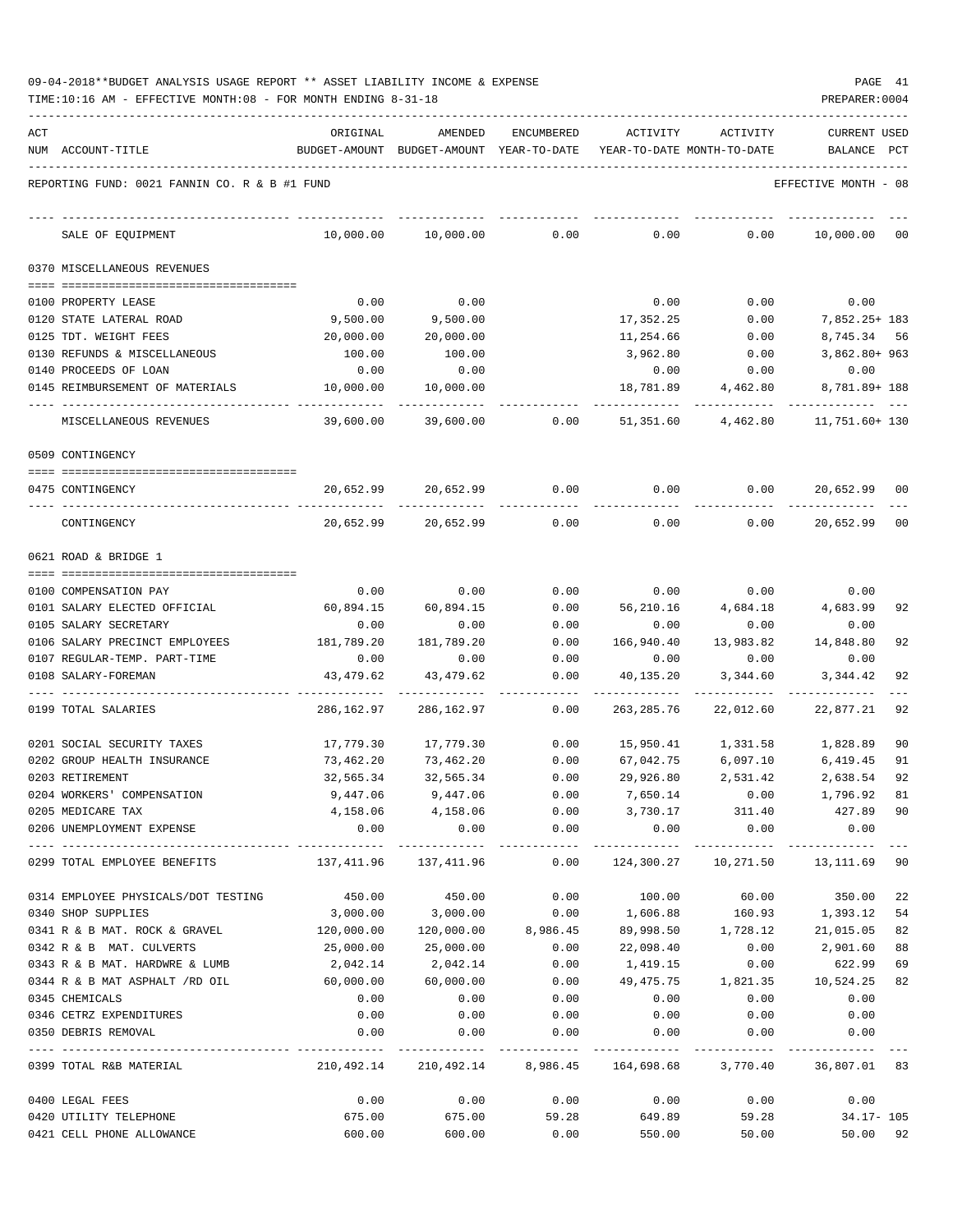TIME:10:16 AM - EFFECTIVE MONTH:08 - FOR MONTH ENDING 8-31-18 PREPARER:0004

| ACT |                                                              | ORIGINAL   | AMENDED                                  | ENCUMBERED | ACTIVITY                   | ACTIVITY  | <b>CURRENT USED</b>  |     |
|-----|--------------------------------------------------------------|------------|------------------------------------------|------------|----------------------------|-----------|----------------------|-----|
|     | NUM ACCOUNT-TITLE                                            |            | BUDGET-AMOUNT BUDGET-AMOUNT YEAR-TO-DATE |            | YEAR-TO-DATE MONTH-TO-DATE |           | BALANCE              | PCT |
|     |                                                              |            |                                          |            |                            |           |                      |     |
|     | REPORTING FUND: 0021 FANNIN CO. R & B #1 FUND                |            |                                          |            |                            |           | EFFECTIVE MONTH - 08 |     |
|     | 0423 INTERNET SERVICE                                        | 0.00       | 0.00                                     | 0.00       | 0.00                       | 0.00      | 0.00                 |     |
|     | 0427 OUT OF COUNTY TRAVEL                                    | 1,435.58   | 1,435.58                                 | 0.00       | 777.43                     | 0.00      | 658.15               | 54  |
|     | 0430 BIDS, NOTICES & PERMITS                                 | 800.00     | 800.00                                   | 0.00       | 215.32                     | 0.00      | 584.68               | 27  |
|     | 0435 PRINTING                                                | 100.00     | 100.00                                   | 0.00       | 0.00                       | 0.00      | 100.00               | 00  |
|     | 0440 UTILITY ELECTRICITY                                     | 1,600.00   | 1,600.00                                 | 62.38      | 991.38                     | 34.61     | 546.24               | 66  |
|     | 0442 UTILITY WATER                                           | 250.00     | 250.00                                   | 0.00       | 185.72                     | 17.69     | 64.28                | 74  |
|     | 0443 TRASH DUMPSTER PICKUP                                   | 1,000.00   | 1,000.00                                 | 74.97      | 742.56                     | 0.00      | 182.47               | 82  |
|     | 0447 REPEATER SERVICE CONTRACT                               | 682.32     | 682.32                                   | 0.00       | 686.32                     | 0.00      | $4.00 - 101$         |     |
|     | 0450 R & M BUILDING                                          | 300.00     | 300.00                                   | 0.00       | 15.00                      | 0.00      | 285.00               | 05  |
|     | 0453 COMPUTER SOFTWARE                                       | 912.50     | 912.50                                   | 0.00       | 0.00                       | 0.00      | 912.50               | 00  |
|     | 0457 R & M MACHINERY GAS & OIL                               | 51,000.00  | 46,000.00                                | 0.00       | 25,960.05                  | 75.00     | 20,039.95            | 56  |
|     |                                                              | 30,000.00  | 47,000.00                                |            | 42,010.02                  |           | 4,573.96             | 90  |
|     | 0458 R & M MACHINERY PARTS<br>0459 R & M MACH. TIRES & TUBES |            |                                          | 416.02     | 5,468.99                   | 1,764.22  |                      |     |
|     |                                                              | 20,000.00  | 20,000.00                                | 275.00     |                            | 30.00     | 14,256.01            | 29  |
|     | 0460 EQUIPMENT RENTAL/LEASE                                  | 0.00       | 0.00                                     | 0.00       | 0.00                       | 0.00      | 0.00                 |     |
|     | 0480 BOND                                                    | 178.00     | 178.00                                   | 0.00       | 0.00                       | 0.00      | 178.00               | 00  |
|     | 0482 INSURANCE                                               | 4,500.00   | 4,500.00                                 | 0.00       | 4,831.93                   | 0.00      | 331.93-107           |     |
|     | 0485 PRISONER SUPPLIES                                       | 0.00       | 0.00                                     | 0.00       | 0.00                       | 0.00      | 0.00                 |     |
|     | 0488 FANNIN RURAL RAIL DISTRICT                              | 0.00       | 0.00                                     | 0.00       | 0.00                       | 0.00      | 0.00                 |     |
|     | 0490 MISCELLANEOUS                                           | 1,000.00   | 1,000.00                                 | 0.00       | 0.00                       | 0.00      | 1,000.00             | 00  |
|     | 0491 SOIL & WATER CONSERVATION                               | 250.00     | 250.00                                   | 0.00       | 250.00                     | 0.00      | 0.00                 | 100 |
|     | 0492 TDRA FLOOD CASH MATCH                                   | 0.00       | 0.00                                     | 0.00       | 0.00                       | 0.00      | 0.00                 |     |
|     | 0494 FLOOD CONTROL SITE MAINTENANCE                          | 5,500.00   | 5,500.00                                 | 0.00       | 5,500.00                   | 0.00      | 0.00                 | 100 |
|     | 0495 PIPELINE SALES TAX REIMBURSEMENT                        | 0.00       | 0.00                                     | 0.00       | 0.00                       | 0.00      | 0.00                 |     |
|     | 0496 TCOG HAZARDOUS WASTEMATCH                               | 1,250.00   | 1,250.00                                 | 0.00       | 0.00                       | 0.00      | 1,250.00             | 00  |
|     |                                                              |            |                                          |            |                            |           |                      |     |
|     | 0499 TOTAL SER. & OTHER CHARGES                              | 122,033.40 | 134,033.40                               | 887.65     | 88,834.61                  | 2,030.80  | 44, 311.14           | 67  |
|     | 0500 LAND                                                    |            |                                          |            | 0.00                       | 0.00      | 0.00                 |     |
|     | 0535 BUILDING                                                |            |                                          |            | 0.00                       | 0.00      | 0.00                 |     |
|     | 0570 COMPUTER EQUIPMENT                                      | 300.00     | 300.00                                   | 0.00       | 0.00                       | 0.00      | 300.00               | 00  |
|     | 0571 PURCHASE OF MACH./EQUIP.                                | 79,000.00  | 67,000.00                                | 0.00       | 67,000.00                  | 0.00      | 0.00                 | 100 |
|     | 0573 RADIO EQUIPMENT                                         | 0.00       | 0.00                                     | 0.00       | 0.00                       | 0.00      | 0.00                 |     |
|     | 0575 LAND AND BUILDING                                       | 0.00       | 0.00                                     | 0.00       | 0.00                       | 0.00      | 0.00                 |     |
|     |                                                              |            |                                          |            |                            |           |                      |     |
|     | 0599 CAPITAL OUTLAY                                          | 79,300.00  | 67,300.00                                | 0.00       | 67,000.00                  | 0.00      | 300.00               | 100 |
|     | 0630 NOTE PAYMENT                                            | 0.00       | 0.00                                     | 0.00       | 0.00                       | 0.00      | 0.00                 |     |
|     | 0670 NOTE PAYMENT-INTEREST                                   | 0.00       | 0.00                                     | 0.00       | 0.00                       | 0.00      | 0.00                 |     |
|     | 0695 SURVEYING                                               | 0.00       | 0.00                                     | 0.00       | 0.00                       | 0.00      | 0.00                 |     |
|     | ROAD & BRIDGE 1                                              | 835,400.47 | 835,400.47                               | 9,874.10   | 708,119.32                 | 38,085.30 | 117,407.05 86        |     |
|     | 0625 ADMINISTRATIVE OFFICE R&B #1                            |            |                                          |            |                            |           |                      |     |
|     |                                                              |            |                                          |            |                            |           |                      |     |
|     | 0105 SALARY SECRETARY                                        | 9,593.48   | 9,593.48                                 | 0.00       | 8,855.52                   | 737.96    | 737.96               | 92  |
|     | 0201 SOCIAL SECURITY TAXES                                   | 594.80     | 594.80                                   | 0.00       | 402.48                     | 32.54     | 192.32               | 68  |
|     | 0202 GROUP HEALTH INSURANCE                                  | 2,623.65   | 2,623.65                                 | 0.00       | 2,404.82                   | 218.62    | 218.83               | 92  |
|     | 0203 RETIREMENT                                              | 1,091.74   | 1,091.74                                 | 0.00       | 1,006.52                   | 84.88     | 85.22                | 92  |
|     | 0204 WORKERS' COMPENSATION                                   | 40.29      | 40.29                                    | 0.00       | 33.66                      | 0.00      | 6.63                 | 84  |
|     | 0205 MEDICARE TAX                                            | 139.11     | 139.11                                   | 0.00       | 94.00                      | 7.60      | 45.11                | 68  |
|     | 0310 OFFICE SUPPLIES                                         | 100.00     | 100.00                                   | 0.00       | 58.11                      | 37.76     | 41.89                | 58  |
|     | 0311 POSTAL EXPENSES                                         | 0.00       | 0.00                                     | 0.00       | 0.00                       | 0.00      | 0.00                 |     |
|     | 0353 COMPUTER EXPENSE                                        | 500.00     | 500.00                                   | 0.00       | 409.30                     | 0.00      | 90.70                | 82  |
|     | 0427 OUT OF COUNTY TRAVEL                                    | 0.00       | 0.00                                     | 0.00       | 0.00                       | 0.00      | 0.00                 |     |

0480 BOND 17.75 17.75 0.00 24.75 0.00 7.00- 139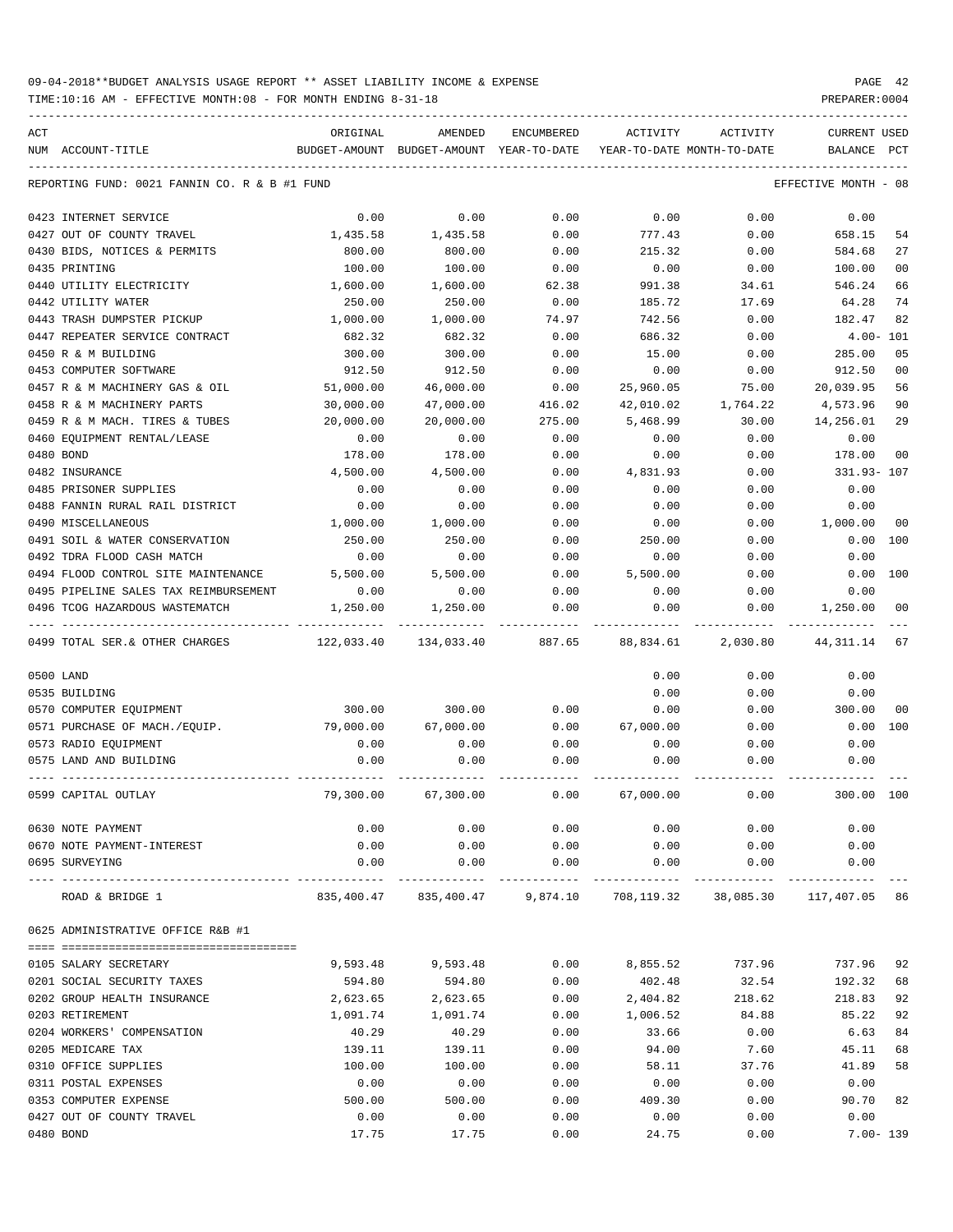09-04-2018\*\*BUDGET ANALYSIS USAGE REPORT \*\* ASSET LIABILITY INCOME & EXPENSE PAGE 43 TIME:10:16 AM - EFFECTIVE MONTH:08 - FOR MONTH ENDING 8-31-18 PREPARER:0004

| ACT |                                               | ORIGINAL      | AMENDED       | ENCUMBERED   | ACTIVITY                   | ACTIVITY  | <b>CURRENT USED</b>  |            |
|-----|-----------------------------------------------|---------------|---------------|--------------|----------------------------|-----------|----------------------|------------|
| NUM | ACCOUNT-TITLE                                 | BUDGET-AMOUNT | BUDGET-AMOUNT | YEAR-TO-DATE | YEAR-TO-DATE MONTH-TO-DATE |           | BALANCE              | <b>PCT</b> |
|     |                                               |               |               |              |                            |           |                      |            |
|     | REPORTING FUND: 0021 FANNIN CO. R & B #1 FUND |               |               |              |                            |           | EFFECTIVE MONTH - 08 |            |
|     | 0572 OFFICE EQUIPMENT                         | 0.00          | 0.00          | 0.00         | 0.00                       | 0.00      | 0.00                 |            |
|     | 0574 COMPUTER EQUIPMENT                       | 0.00          | 0.00          | 0.00         | 0.00                       | 0.00      | 0.00                 |            |
|     | ADMINISTRATIVE OFFICE R&B #1                  | 14,700.82     | 14,700.82     | 0.00         | 13,289.16                  | 1,119.36  | 1,411.66             | 90         |
|     | FANNIN CO. R & B #1 FUND                      |               |               |              |                            |           |                      |            |
|     | INCOME TOTALS                                 | 870,754.28    | 870,754.28    |              | 713,266.32                 | 22,053.91 | 157,487.96           | 82         |
|     | EXPENSE TOTALS                                | 870,754.28    | 870,754.28    | 9,874.10     | 721,408.48                 | 39,204.66 | 139,471.70           | 84         |
|     |                                               |               |               |              |                            |           |                      |            |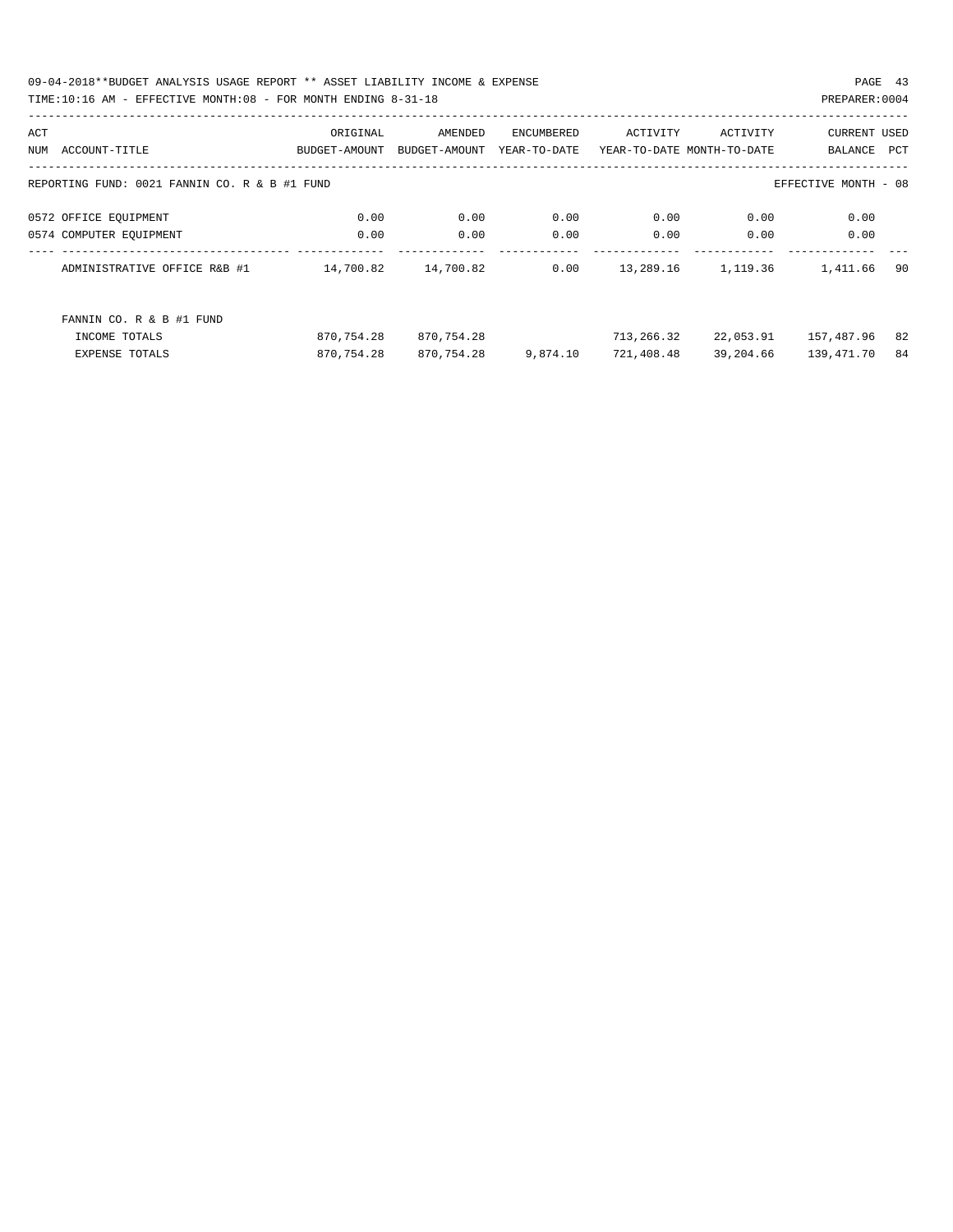|     | 09-04-2018**BUDGET ANALYSIS USAGE REPORT ** ASSET LIABILITY INCOME & EXPENSE<br>TIME:10:16 AM - EFFECTIVE MONTH:08 - FOR MONTH ENDING 8-31-18 |                                            |                      |                     |                                                                                 |                                         |                                                     |                |  |  |  |  |  |
|-----|-----------------------------------------------------------------------------------------------------------------------------------------------|--------------------------------------------|----------------------|---------------------|---------------------------------------------------------------------------------|-----------------------------------------|-----------------------------------------------------|----------------|--|--|--|--|--|
| ACT | NUM ACCOUNT-TITLE                                                                                                                             | ORIGINAL                                   | AMENDED              | ENCUMBERED          | ACTIVITY<br>BUDGET-AMOUNT BUDGET-AMOUNT YEAR-TO-DATE YEAR-TO-DATE MONTH-TO-DATE | ACTIVITY                                | CURRENT USED<br>BALANCE PCT<br>-------------------- |                |  |  |  |  |  |
|     | REPORTING FUND: 0022 FANNIN CO. R & B #2 FUND                                                                                                 |                                            |                      |                     |                                                                                 |                                         | EFFECTIVE MONTH - 08                                |                |  |  |  |  |  |
|     | 0100 PAYROLL                                                                                                                                  |                                            |                      |                     |                                                                                 |                                         |                                                     |                |  |  |  |  |  |
|     | 0100 PAYROLL                                                                                                                                  |                                            |                      |                     |                                                                                 | $0.00$ $0.00$                           | 0.00                                                |                |  |  |  |  |  |
|     | PAYROLL                                                                                                                                       |                                            |                      |                     | $- - - - -$<br>0.00                                                             | . <u>.</u> .<br>0.00                    | 0.00                                                |                |  |  |  |  |  |
|     | 0102 A/P CLEARING                                                                                                                             |                                            |                      |                     |                                                                                 |                                         |                                                     |                |  |  |  |  |  |
|     | 0100 A/P CLEARING                                                                                                                             |                                            |                      |                     | 0.00                                                                            | 0.00                                    | 0.00                                                |                |  |  |  |  |  |
|     | A/P CLEARING                                                                                                                                  |                                            |                      |                     | -----------<br>0.00                                                             | -----------<br>0.00                     | 0.00                                                |                |  |  |  |  |  |
|     | 0103 CASH                                                                                                                                     |                                            |                      |                     |                                                                                 |                                         |                                                     |                |  |  |  |  |  |
|     | 0100 R&B#2- COMBINED FUNDS CHECKING                                                                                                           |                                            |                      |                     |                                                                                 | $10,675.43 - 33,614.71 - 167,186.72$    |                                                     |                |  |  |  |  |  |
|     | 0175 TEXPOOL                                                                                                                                  |                                            |                      |                     |                                                                                 | $127,370.00 - 405.47$ 253,050.37        |                                                     |                |  |  |  |  |  |
|     | CASH                                                                                                                                          |                                            |                      |                     |                                                                                 | 138,045.43-33,209.24-420,237.09         |                                                     |                |  |  |  |  |  |
|     | 0120 RECEIVABLES                                                                                                                              |                                            |                      |                     |                                                                                 |                                         |                                                     |                |  |  |  |  |  |
|     |                                                                                                                                               |                                            |                      |                     |                                                                                 |                                         |                                                     |                |  |  |  |  |  |
|     | 0311 TAXES RECEIVABLE<br>0312 DUE FROM OTHER GOVERNMENT                                                                                       |                                            |                      |                     | 2,061.43                                                                        | 2,505.58 2,505.58 35,406.18<br>2,061.43 | 9,319.86                                            |                |  |  |  |  |  |
|     | 0313 DUE FROM OTHER FUNDS                                                                                                                     |                                            |                      |                     |                                                                                 | $6,723.76 - 6,723.76 -$                 | 3,676.18                                            |                |  |  |  |  |  |
|     | 0315 INVENTORY ASSET                                                                                                                          |                                            |                      |                     |                                                                                 | 1,998.80 1,998.80                       | 43,974.52                                           |                |  |  |  |  |  |
|     | RECEIVABLES                                                                                                                                   |                                            |                      |                     |                                                                                 | 157.95 - 157.95 - 92,376.74             |                                                     |                |  |  |  |  |  |
|     | 0200 LIABILITY ACCOUNT                                                                                                                        |                                            |                      |                     |                                                                                 |                                         |                                                     |                |  |  |  |  |  |
|     | 0150 ACCRUED SALARY PAYABLE                                                                                                                   |                                            |                      |                     |                                                                                 | 318.43 318.43 10,957.40                 |                                                     |                |  |  |  |  |  |
|     | 0155 ACCRUED FRINGE BENEFITS                                                                                                                  |                                            |                      |                     |                                                                                 | 391.82 391.82 5,609.02                  |                                                     |                |  |  |  |  |  |
|     | 0200 DEFERRED TAX REVENUE                                                                                                                     |                                            |                      |                     | 3,648.79                                                                        | 3,648.79                                | 33,639.77                                           |                |  |  |  |  |  |
|     | 0910 SYSTEM ADDED LIABILITY LINE-ITEM                                                                                                         |                                            |                      |                     | 5,213.50                                                                        | 15,092.03 5,213.50                      |                                                     |                |  |  |  |  |  |
|     | LIABILITY ACCOUNT                                                                                                                             |                                            |                      |                     |                                                                                 | 9,572.54 19,451.07 55,419.69            |                                                     |                |  |  |  |  |  |
|     | 0207 DUE TO FUND                                                                                                                              |                                            |                      |                     |                                                                                 |                                         |                                                     |                |  |  |  |  |  |
|     | 0070 DUE TO RIGHT OF WAY                                                                                                                      |                                            |                      |                     | 0.00                                                                            | 0.00                                    | 0.00                                                |                |  |  |  |  |  |
|     | DUE TO FUND                                                                                                                                   |                                            |                      |                     | $- - - - - -$<br>0.00                                                           | .<br>0.00                               | 0.00                                                |                |  |  |  |  |  |
|     | 0271 EQUITY ACCOUNT                                                                                                                           |                                            |                      |                     |                                                                                 |                                         |                                                     |                |  |  |  |  |  |
|     | 0200 EQUITY ACCOUNT                                                                                                                           |                                            |                      |                     |                                                                                 | 19,609.02- 19,609.02- 585,361.04        |                                                     |                |  |  |  |  |  |
|     | EQUITY ACCOUNT                                                                                                                                |                                            |                      |                     |                                                                                 | $19,609.02 - 19,609.02 - 585,361.04$    |                                                     |                |  |  |  |  |  |
|     | 0300 TOTAL REV/TRANSFERS                                                                                                                      |                                            |                      |                     |                                                                                 |                                         |                                                     |                |  |  |  |  |  |
|     | 0122 BEGINNING CASH BALANCE                                                                                                                   |                                            | 72,428.09 264,798.55 |                     |                                                                                 | $0.00$ $0.00$ $264,798.55$              |                                                     | 00             |  |  |  |  |  |
|     | TOTAL REV/TRANSFERS                                                                                                                           | -------------- --------------<br>72,428.09 | 264,798.55           | -----------<br>0.00 | -----------<br>0.00                                                             | ----------<br>0.00                      | -------<br>264,798.55                               | 0 <sub>0</sub> |  |  |  |  |  |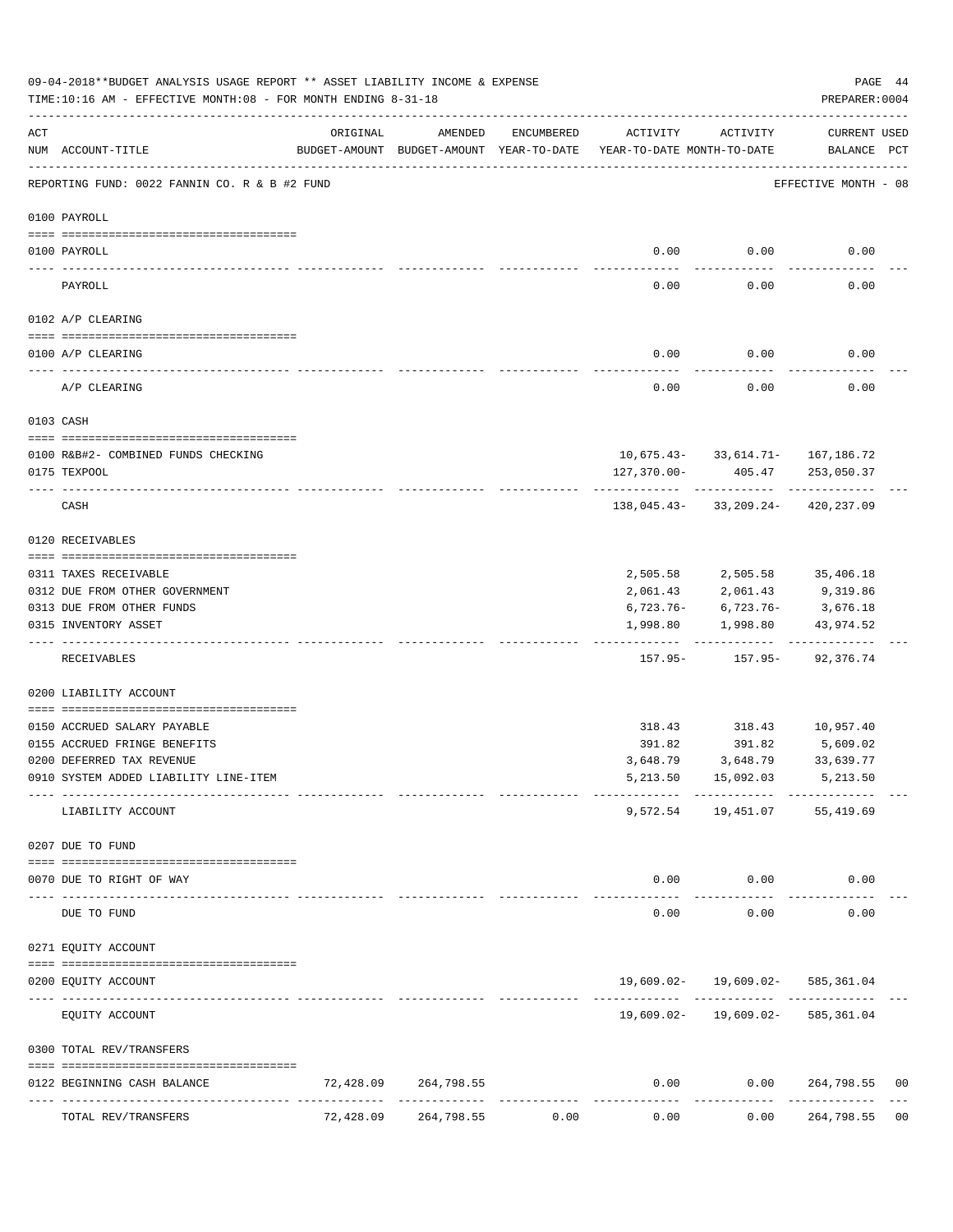|     | 09-04-2018**BUDGET ANALYSIS USAGE REPORT ** ASSET LIABILITY INCOME & EXPENSE<br>TIME:10:16 AM - EFFECTIVE MONTH:08 - FOR MONTH ENDING 8-31-18 |                                                      |                         |                 |                                        |                                                      | PAGE 45<br>PREPARER: 0004                        |
|-----|-----------------------------------------------------------------------------------------------------------------------------------------------|------------------------------------------------------|-------------------------|-----------------|----------------------------------------|------------------------------------------------------|--------------------------------------------------|
| ACT | NUM ACCOUNT-TITLE                                                                                                                             | ORIGINAL<br>BUDGET-AMOUNT BUDGET-AMOUNT YEAR-TO-DATE | AMENDED                 | ENCUMBERED      | ACTIVITY<br>YEAR-TO-DATE MONTH-TO-DATE | ACTIVITY                                             | <b>CURRENT USED</b><br>BALANCE<br>PCT            |
|     | REPORTING FUND: 0022 FANNIN CO. R & B #2 FUND                                                                                                 | -------------------------------                      |                         |                 |                                        |                                                      | EFFECTIVE MONTH - 08                             |
|     | 0310 PROPERTY TAXES                                                                                                                           |                                                      |                         |                 |                                        |                                                      |                                                  |
|     | 0110 CURRENT TAXES                                                                                                                            |                                                      | 523, 125.60 523, 125.60 |                 |                                        |                                                      | 510,742.39 4,283.06 12,383.21 98                 |
|     | 0120 DELINQUENT TAXES<br>---------------------- ------------                                                                                  | 8,068.00                                             | 8,068.00<br>----------- |                 | . <u>.</u> .                           | 13,283.58 1,767.38<br>------------                   | 5,215.58+ 165<br>----------                      |
|     | PROPERTY TAXES                                                                                                                                |                                                      | 531,193.60 531,193.60   |                 | $0.00$ 524,025.97                      | 6,050.44                                             | 7,167.63 99                                      |
|     | 0318 OTHER TAXES                                                                                                                              |                                                      |                         |                 |                                        |                                                      |                                                  |
|     | 0120 PAY N LIEU TAX/GRASSLAND                                                                                                                 | 1,500.00                                             | 1,500.00                |                 | 1,925.68                               | 0.00                                                 |                                                  |
|     | 0121 PAY N LIEU TAX/UPPER TRINITY                                                                                                             | 0.00                                                 | 0.00                    |                 | 1,029.94                               | 0.00                                                 | $425.68 + 128$<br>1,029.94+                      |
|     | 0160 SALES TAX REVENUES                                                                                                                       | 47,659.00                                            | 47,659.00               |                 | 52,984.27                              | 5,638.54                                             | 5,325.27+ 111                                    |
|     | OTHER TAXES                                                                                                                                   | .<br>49,159.00                                       |                         | 49,159.00 0.00  | ----------<br>55,939.89                | -----------<br>5,638.54                              | ---------- ---<br>6,780.89+ 114                  |
|     | 0321 FEES OF TAX COLLECTOR                                                                                                                    |                                                      |                         |                 |                                        |                                                      |                                                  |
|     | 0200 CAR REGISTRATION/SALES TAX                                                                                                               |                                                      | 99,470.00 99,470.00     |                 |                                        |                                                      | 85,319.69   0.00   14,150.31   86                |
|     | 0300 COUNTY'S ADDITIONAL \$10                                                                                                                 | 65,285.00                                            | 65,285.00               |                 |                                        |                                                      | 74, 143. 46 7, 075. 61 8, 858. 46+ 114           |
|     | FEES OF TAX COLLECTOR                                                                                                                         | 164,755.00                                           |                         | 164,755.00 0.00 |                                        |                                                      | -------------<br>159,463.15 7,075.61 5,291.85 97 |
|     | 0330 GRANTS                                                                                                                                   |                                                      |                         |                 |                                        |                                                      |                                                  |
|     | 0200 FEMA GRANT                                                                                                                               | 0.00                                                 | 0.00                    |                 | 0.00                                   | 0.00                                                 | 0.00                                             |
|     | GRANTS                                                                                                                                        | 0.00                                                 | 0.00                    | 0.00            | 0.00                                   | 0.00                                                 | 0.00                                             |
|     |                                                                                                                                               |                                                      |                         |                 |                                        |                                                      |                                                  |
|     | 0350 FINES                                                                                                                                    |                                                      |                         |                 |                                        |                                                      |                                                  |
|     | 0403 COUNTY CLERK FINES                                                                                                                       | 14,007.00                                            | 14,007.00               |                 |                                        |                                                      | 67                                               |
|     | 0450 DISTRICT CLERK FINES                                                                                                                     | 13,176.00                                            | 13,176.00               |                 |                                        | 9,423.25 931.22 4,583.75<br>9,036.37 742.05 4,139.63 | 69                                               |
|     | 0455 J. P. #1 FINES                                                                                                                           | 9,133.00                                             | 9,133.00                |                 | 5,845.35                               | 0.00                                                 | 3,287.65<br>64                                   |
|     | 0456 J. P. #2 FINES                                                                                                                           | 2,000.00                                             | 2,000.00                |                 |                                        | 2,807.23 0.00                                        | 807.23+ 140                                      |
|     | 0457 J. P. #3 FINES                                                                                                                           | 2,500.00                                             | 2,500.00                |                 | 4,050.31                               |                                                      | $0.00$ $1,550.31+162$                            |
|     | ----------------------------------<br>FINES                                                                                                   | -------------<br>40,816.00                           | -------------           | 40,816.00 0.00  |                                        | 31, 162.51 1, 673.27                                 | 9,653.49 76                                      |
|     | 0360 INTEREST EARNINGS                                                                                                                        |                                                      |                         |                 |                                        |                                                      |                                                  |
|     | 0100 INTEREST EARNINGS                                                                                                                        |                                                      | 225.00 225.00           |                 |                                        |                                                      | 4,831.19  427.28  4,606.19+147                   |
|     | INTEREST EARNINGS                                                                                                                             | 225.00                                               | -------------<br>225.00 |                 |                                        |                                                      | $0.00 \t 4,831.19 \t 427.28 \t 4,606.19 + 147$   |
|     | 0364 SALE OF EQUIPMENT                                                                                                                        |                                                      |                         |                 |                                        |                                                      |                                                  |
|     | 0163 SALE OF EQUIPMENT                                                                                                                        |                                                      | 5,000.00 5,000.00       |                 |                                        | $0.00$ 0.00                                          | 5,000.00 00                                      |
|     | SALE OF EQUIPMENT                                                                                                                             | 5,000.00                                             |                         | 5,000.00 0.00   | 0.00                                   | 0.00                                                 | --------------<br>5,000.00 00                    |
|     | 0370 MISCELLANEOUS REVENUES                                                                                                                   |                                                      |                         |                 |                                        |                                                      |                                                  |
|     |                                                                                                                                               |                                                      |                         |                 |                                        |                                                      |                                                  |
|     | 0120 STATE LATERAL ROAD<br>0125 TDT WEIGHT FEES                                                                                               | 10,000.00<br>18,000.00                               | 10,000.00<br>18,000.00  |                 | 20,213.07<br>13,110.19                 |                                                      | $0.00$ $10,213.07+202$<br>$0.00$ 4,889.81 73     |
|     | 0130 REFUNDS & MISCELLANEOUS                                                                                                                  | 0.00                                                 | 0.00                    |                 | 601.60                                 | 0.00                                                 | $601.60+$                                        |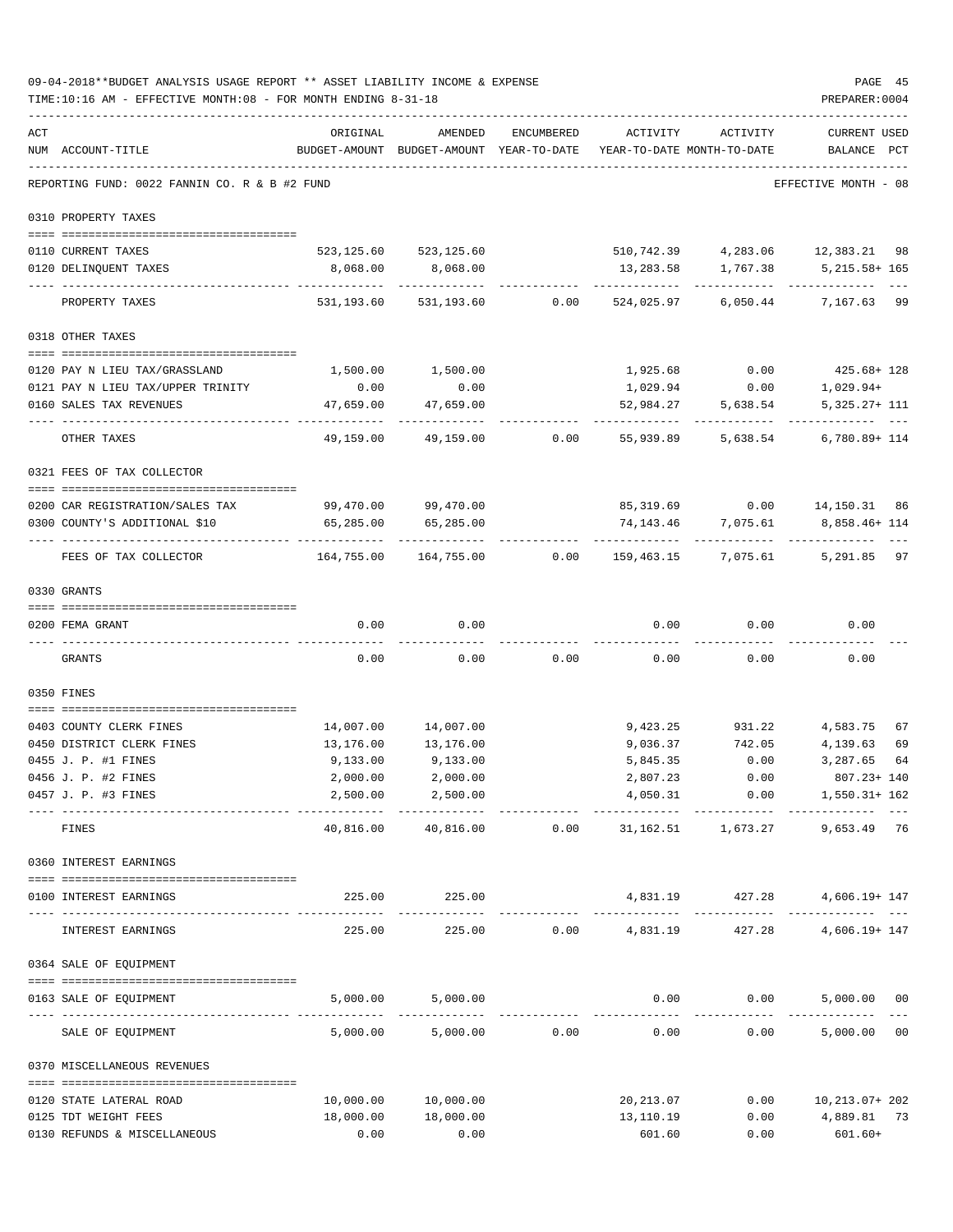## 09-04-2018\*\*BUDGET ANALYSIS USAGE REPORT \*\* ASSET LIABILITY INCOME & EXPENSE PAGE 46 TIME:10:16 AM - EFFECTIVE MONTH:08 - FOR MONTH ENDING 8-31-18 PREPARER:0004

| ACT | NUM ACCOUNT-TITLE                                       | ORIGINAL              | AMENDED<br>BUDGET-AMOUNT BUDGET-AMOUNT YEAR-TO-DATE | ENCUMBERED     | ACTIVITY            | ACTIVITY<br>YEAR-TO-DATE MONTH-TO-DATE                           | <b>CURRENT USED</b><br>BALANCE | PCT |
|-----|---------------------------------------------------------|-----------------------|-----------------------------------------------------|----------------|---------------------|------------------------------------------------------------------|--------------------------------|-----|
|     |                                                         |                       |                                                     |                |                     |                                                                  |                                |     |
|     | REPORTING FUND: 0022 FANNIN CO. R & B #2 FUND           |                       |                                                     |                |                     |                                                                  | EFFECTIVE MONTH - 08           |     |
|     | 0131 AUTOMOBILE INSURANCE LOSS PAYMENT                  | 0.00                  | 29,871.00                                           |                | 29,871.00           | 0.00                                                             | 0.00 100                       |     |
|     | 0140 PROCEEDS OF LOAN                                   | 0.00                  | 0.00                                                |                | 0.00                | 0.00                                                             | 0.00                           |     |
|     | 0145 REIMBURSEMENT OF MATERIALS                         | 5,000.00              | 5,000.00                                            |                | 10,270.48           | 2,392.40                                                         | 5,270.48+205                   |     |
|     | 0150 TRENTON HIGH MEADOWS SUBDIVISION                   | 4,000.00              | 4,000.00                                            |                | 6,950.00            | 2,750.00                                                         | 2,950.00+ 174                  |     |
|     | MISCELLANEOUS REVENUES                                  | 37,000.00             |                                                     | 66,871.00 0.00 | 81,016.34           | 5,142.40                                                         | 14, 145. 34+ 121               |     |
|     | 0509 CONTINGENCY                                        |                       |                                                     |                |                     |                                                                  |                                |     |
|     | 0475 CONTINGENCY                                        |                       | 10,760.65 10,760.65                                 | 0.00           | 0.00                | 0.00                                                             | 10,760.65 00                   |     |
|     | CONTINGENCY                                             | 10,760.65             | 10,760.65                                           | 0.00           | 0.00                | 0.00                                                             | 10,760.65                      | 00  |
|     | 0622 ROAD & BRIDGE 2                                    |                       |                                                     |                |                     |                                                                  |                                |     |
|     |                                                         |                       |                                                     |                |                     |                                                                  |                                |     |
|     | 0100 COMPENSATION PAY                                   | 0.00                  | 0.00                                                | 0.00           |                     | $0.00$ 0.00                                                      | 0.00                           |     |
|     | 0101 SALARY ELECTED OFFICIAL                            | $60,894.15$ 60,894.15 |                                                     | 0.00           |                     | 56,210.16 4,684.18 4,683.99                                      |                                | 92  |
|     | 0105 SALARY SECRETARY<br>0106 SALARY PRECINCT EMPLOYEES | 0.00<br>213,754.97    | 0.00<br>213,754.97                                  | 0.00           | 0.00<br>197,122.25  | 0.00<br>16,252.77                                                | 0.00<br>16,632.72              | 92  |
|     | 0107 REGULAR-TEMP. PART-TIME                            | 0.00                  | 0.00                                                | 0.00<br>0.00   | 0.00                | 0.00                                                             | 0.00                           |     |
|     |                                                         |                       |                                                     |                |                     |                                                                  |                                |     |
|     | 0199 TOTAL SALARIES                                     | 274,649.12            | 274,649.12                                          | 0.00           | 253,332.41          | 20,936.95                                                        | 21,316.71                      | 92  |
|     | 0201 SOCIAL SECURITY TAXES                              | 17,065.44             | 17,065.44                                           | 0.00           | 15,104.00           | 1,243.66                                                         | 1,961.44                       | 89  |
|     | 0202 GROUP HEALTH INSURANCE                             | 83,956.80             | 83,956.80                                           | 0.00           | 76,959.52           | 6,996.32                                                         | 6,997.28                       | 92  |
|     | 0203 RETIREMENT                                         | 31,255.07             | 31,255.07                                           | 0.00           | 28,793.09           | 2,407.76                                                         | 2,461.98                       | 92  |
|     | 0204 WORKERS' COMPENSATION                              | 8,965.36              | 8,965.36                                            | 0.00           | 7,272.64            | 0.00                                                             | 1,692.72                       | 81  |
|     | 0205 MEDICARE TAX                                       | 3,991.11              | 3,991.11                                            | 0.00           | 3,532.24            | 290.84                                                           | 458.87                         | 89  |
|     | 0206 UNEMPLOYMENT EXPENSE                               | 0.00                  | 0.00                                                | 0.00           | 0.00                | 0.00                                                             | 0.00                           |     |
|     | 0299 TOTAL EMPLOYEE BENEFITS                            | 145,233.78            | 145,233.78                                          | 0.00           | 131,661.49          | 10,938.58                                                        | 13,572.29                      | 91  |
|     | 0312 CONTRACT LABOR                                     | 0.00                  | 0.00                                                | 0.00           | 0.00                | 0.00                                                             | 0.00                           |     |
|     | 0314 EMPLOYEE PHYSICALS/DOT TESTING                     | 400.00                | 400.00                                              | 0.00           | 210.00              | 50.00                                                            | 190.00                         | 53  |
|     | 0340 SHOP SUPPLIES                                      | 4,000.00              | 4,000.00                                            | 37.89          | 1,766.88            | 71.50                                                            | 2,195.23                       | 45  |
|     | 0341 R & B MAT. ROCK & GRAVEL                           | 145,000.00            | 170,000.00                                          |                | 1,814.62 159,451.46 | 19,061.11                                                        | 8,733.92                       | 95  |
|     | 0342 R & B MAT. CULVERTS                                | 15,000.00             | 20,000.00                                           | 2,581.40       | 12,266.36           | 0.00                                                             | 5, 152. 24 74                  |     |
|     | 0343 R & B MAT. HARDWRE & LUMB                          | 6,000.00              | 6,000.00                                            | 346.60         | 1,109.67            | 0.00                                                             | 4,543.73 24                    |     |
|     | 0344 R & B MAT. ASPHALT/RD OIL                          | 42,000.00             | 42,000.00                                           | 3,575.68       | 18,590.91           | 0.00                                                             | 19,833.41                      | 53  |
|     | 0345 CHEMICALS                                          | 1,000.00              | 1,000.00                                            | 0.00           | 141.84              | 0.00                                                             | 858.16                         | 14  |
|     | 0346 CETRZ EXPENDITURES                                 | 0.00                  | 0.00                                                | 0.00           | 0.00                | 0.00                                                             | 0.00                           |     |
|     | 0350 DEBRIS REMOVAL                                     | 0.00                  | 0.00                                                | 0.00           | 0.00                | 0.00                                                             | 0.00                           |     |
|     | 0395 UNIFORMS                                           | 2,800.00              | 2,800.00                                            | 0.00           | 2,452.53            | 239.69                                                           | 347.47                         | 88  |
|     | 0399 TOTAL R&B MATERIALS                                |                       |                                                     |                |                     | 216,200.00 246,200.00 8,356.19 195,989.65 19,422.30 41,854.16 83 |                                |     |
|     | 0400 LEGAL FEES                                         | 0.00                  | 0.00                                                | 0.00           | 0.00                | 0.00                                                             | 0.00                           |     |
|     | 0420 UTILITY TELEPHONE                                  | 1,250.00              | 1,715.00                                            | 0.00           | 1,583.36            | 168.88                                                           | 131.64                         | 92  |
|     | 0421 CELL PHONE ALLOWANCE                               | 600.00                | 600.00                                              | 0.00           | 550.00              | 50.00                                                            | 50.00                          | 92  |
|     | 0427 OUT OF COUNTY TRAVEL                               | 800.00                | 800.00                                              | 0.00           | 40.00               | 0.00                                                             | 760.00                         | 05  |
|     | 0430 BIDS, NOTICES & PERMITS                            | 1,000.00              | 1,000.00                                            | 0.00           | 120.83              | 0.00                                                             | 879.17                         | 12  |
|     | 0435 PRINTING                                           | 100.00                | 100.00                                              | 0.00           | 0.00                | 0.00                                                             | 100.00                         | 00  |
|     | 0440 UTILITY ELECTRICITY                                | 2,000.00              | 2,000.00                                            | 0.00           | 1,417.06            | 143.18                                                           | 582.94                         | 71  |
|     | 0441 UTILITY GAS                                        | 750.00                | 750.00                                              | 0.00           | 827.28              | 61.99                                                            | $77.28 - 110$                  |     |
|     | 0442 UTILITY WATER                                      | 800.00                | 800.00                                              | 0.00           | 782.70              | 89.79                                                            | 17.30                          | 98  |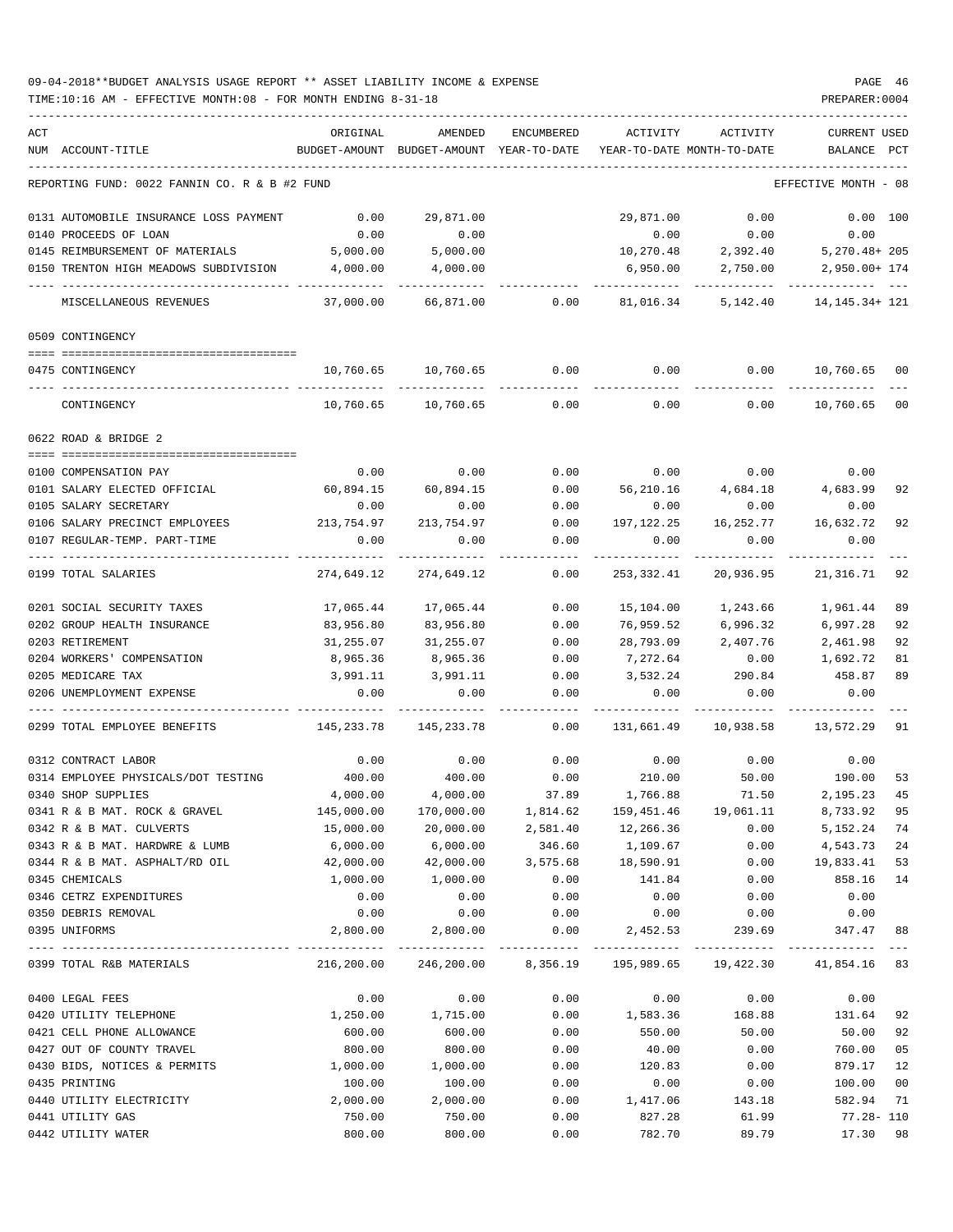TIME:10:16 AM - EFFECTIVE MONTH:08 - FOR MONTH ENDING 8-31-18 PREPARER:0004

| ACT |                                               | ORIGINAL   | AMENDED                                  | <b>ENCUMBERED</b>   | ACTIVITY   | ACTIVITY                   | <b>CURRENT USED</b>  |     |
|-----|-----------------------------------------------|------------|------------------------------------------|---------------------|------------|----------------------------|----------------------|-----|
|     | NUM ACCOUNT-TITLE                             |            | BUDGET-AMOUNT BUDGET-AMOUNT YEAR-TO-DATE |                     |            | YEAR-TO-DATE MONTH-TO-DATE | BALANCE              | PCT |
|     | REPORTING FUND: 0022 FANNIN CO. R & B #2 FUND |            |                                          |                     |            |                            | EFFECTIVE MONTH - 08 |     |
|     | 0443 TRASH PICKUP                             | 1,300.00   | 1,300.00                                 | 0.00                | 960.75     | 0.00                       | 339.25               | 74  |
|     | 0447 REPEATER SERVICE CONTRACT                | 682.32     | 682.32                                   | 0.00                | 686.32     | 0.00                       | $4.00 - 101$         |     |
|     | 0450 R&M BUILDING                             | 2,000.00   | 2,000.00                                 | 0.00                | 340.56     | 0.00                       | 1,659.44             | 17  |
|     | 0453 COMPUTER SOFTWARE                        | 0.00       | 0.00                                     | 0.00                | 0.00       | 0.00                       | 0.00                 |     |
|     | 0457 R & M MACHINERY GAS & OIL                | 70,000.00  | 70,000.00                                | 0.00                | 54,285.27  | $88.22 -$                  | 15,714.73            | 78  |
|     | 0458 R & M MACHINERY PARTS                    | 25,000.00  | 34,535.00                                | 94.10               | 31,882.70  | 5,177.67                   | 2,558.20             | 93  |
|     | 0459 R & M MACH. TIRES & TUBES                | 15,000.00  | 15,000.00                                | 5,433.73            | 9,265.62   | 34.00                      | 300.65               | 98  |
|     | 0460 EQUIPMENT RENTAL/LEASE                   | 0.00       | 0.00                                     | 0.00                | 0.00       | 0.00                       | 0.00                 |     |
|     | 0480 BOND                                     | 0.00       | 0.00                                     | 0.00                | 0.00       | 0.00                       | 0.00                 |     |
|     | 0482 INSURANCE                                | 8,500.00   | 8,500.00                                 | 0.00                | 7,453.93   | 0.00                       | 1,046.07             | 88  |
|     | 0485 PRISONER SUPPLIES                        | 0.00       | 0.00                                     | 0.00                | 0.00       | 0.00                       | 0.00                 |     |
|     | 0488 FANNIN RURAL RAIL DISTRICT               | 0.00       | 0.00                                     | 0.00                | 0.00       | 0.00                       | 0.00                 |     |
|     | 0490 MISCELLANEOUS                            | 1,000.00   | 1,000.00                                 | 0.00                | 0.00       | 0.00                       | 1,000.00             | 00  |
|     | 0491 SOIL & WATER CONSERVATION                | 250.00     | 250.00                                   | 0.00                | 250.00     | 0.00                       | 0.00                 | 100 |
|     | 0492 TDRA FLOOD CASH MATCH                    | 0.00       | 0.00                                     | 0.00                | 0.00       | 0.00                       | 0.00                 |     |
|     | 0493 TRENTON HIGH MEADOWS SUBDIVISION         | 4,000.00   | 4,000.00                                 | 0.00                | 0.00       | 0.00                       | 4,000.00             | 00  |
|     | 0494 FLOOD CONTROL SITE MAINTENANCE           | 4,000.00   | 4,000.00                                 | 0.00                | 4,000.00   | 0.00                       | 0.00                 | 100 |
|     | 0495 PIPELINE SALES TAX REIMBURSEMENT         | 0.00       | 0.00                                     | 0.00                | 0.00       | 0.00                       | 0.00                 |     |
|     | 0496 TCOG HAZARDOUS WASTEMATCH                | 0.00       | 0.00                                     | 0.00                | 0.00       | 0.00                       | 0.00                 |     |
|     | 0499 TOTAL SER. & OTHER CHARGES               | 139,032.32 |                                          | 149,032.32 5,527.83 | 114,446.38 | 5,637.29                   | 29,058.11            | 81  |
|     | 0500 LAND                                     |            |                                          |                     | 0.00       | 0.00                       | 0.00                 |     |
|     | 0535 BUILDING                                 |            |                                          |                     | 0.00       | 0.00                       | 0.00                 |     |
|     | 0562 LAND/BUILDING                            | 0.00       | 0.00                                     | 0.00                | 0.00       | 0.00                       | 0.00                 |     |
|     | 0570 COMPUTER EQUIPMENT                       | 0.00       | 0.00                                     | 0.00                | 0.00       | 0.00                       | 0.00                 |     |
|     | 0571 PURCHASE OF MACH./EQUIP.                 | 100,000.00 | 282,241.46                               | 0.00                | 275,844.10 | 1,200.00                   | 6,397.36             | 98  |
|     | 0573 RADIO EQUIPMENT                          | 0.00       | 0.00                                     | 0.00                | 0.00       | 0.00                       | 0.00                 |     |
|     | 0575 LAND/BUILDING                            |            |                                          |                     | 0.00       | 0.00                       | 0.00                 |     |
|     | 0580 PRECINCT BRIDGE                          | 0.00       | 0.00                                     | 0.00                | 0.00       | 0.00                       | 0.00                 |     |
|     |                                               |            |                                          |                     |            |                            |                      |     |
|     | 0599 CAPITAL OUTLAY                           | 100,000.00 | 282, 241.46                              | 0.00                | 275,844.10 | 1,200.00                   | 6,397.36             | 98  |
|     | ROAD & BRIDGE 2                               |            | 875, 115.22 1, 097, 356.68 13, 884.02    |                     | 971,274.03 | 58,135.12                  | 112,198.63 90        |     |
|     | 0625 ADMINISTRATIVE OFFICE R&B #2             |            |                                          |                     |            |                            |                      |     |
|     |                                               |            |                                          |                     |            |                            |                      |     |
|     | 0105 SALARY SECRETARY                         | 9,593.48   | 9,593.48                                 | 0.00                | 8,855.52   | 737.96                     | 737.96               | 92  |
|     | 0201 SOCIAL SECURITY TAXES                    | 594.80     | 594.80                                   | 0.00                | 402.92     | 32.58                      | 191.88               | 68  |
|     | 0202 GROUP HEALTH INSURANCE                   | 2,623.65   | 2,623.65                                 | 0.00                | 2,405.04   | 218.64                     | 218.61               | 92  |
|     | 0203 RETIREMENT                               | 1,091.74   | 1,091.74                                 | 0.00                | 1,006.49   | 84.86                      | 85.25                | 92  |
|     | 0204 WORKERS' COMPENSATION                    | 40.29      | 40.29                                    | 0.00                | 33.66      | 0.00                       | 6.63                 | 84  |
|     | 0205 MEDICARE TAX                             | 139.11     | 139.11                                   | 0.00                | 94.24      | 7.62                       | 44.87                | 68  |
|     | 0310 OFFICE SUPPLIES                          | 100.00     | 100.00                                   | 0.00                | 100.00     | 0.00                       | 0.00                 | 100 |
|     | 0311 POSTAL EXPENSES                          | 0.00       | 0.00                                     | 0.00                | 0.00       | 0.00                       | 0.00                 |     |
|     | 0353 COMPUTER EXPENSE                         | 500.00     | 500.00                                   | 0.00                | 409.30     | 0.00                       | 90.70                | 82  |
|     | 0427 OUT OF COUNTY TRAVEL                     | 0.00       | 0.00                                     | 0.00                | 0.00       | 0.00                       | 0.00                 |     |
|     | 0480 BOND                                     | 17.75      | 17.75                                    | 0.00                | 24.75      | 0.00                       | $7.00 - 139$         |     |
|     | 0572 OFFICE EQUIPMENT                         | 0.00       | 0.00                                     | 0.00                | 0.00       | 0.00                       | 0.00                 |     |
|     | 0574 COMPUTER EQUIPMENT                       | 0.00       | 0.00                                     | 0.00                | 0.00       | 0.00                       | 0.00                 |     |
|     |                                               |            |                                          |                     |            |                            |                      |     |

ADMINISTRATIVE OFFICE R&B #2 14,700.82 14,700.82 0.00 13,331.92 1,081.66 1,368.90 91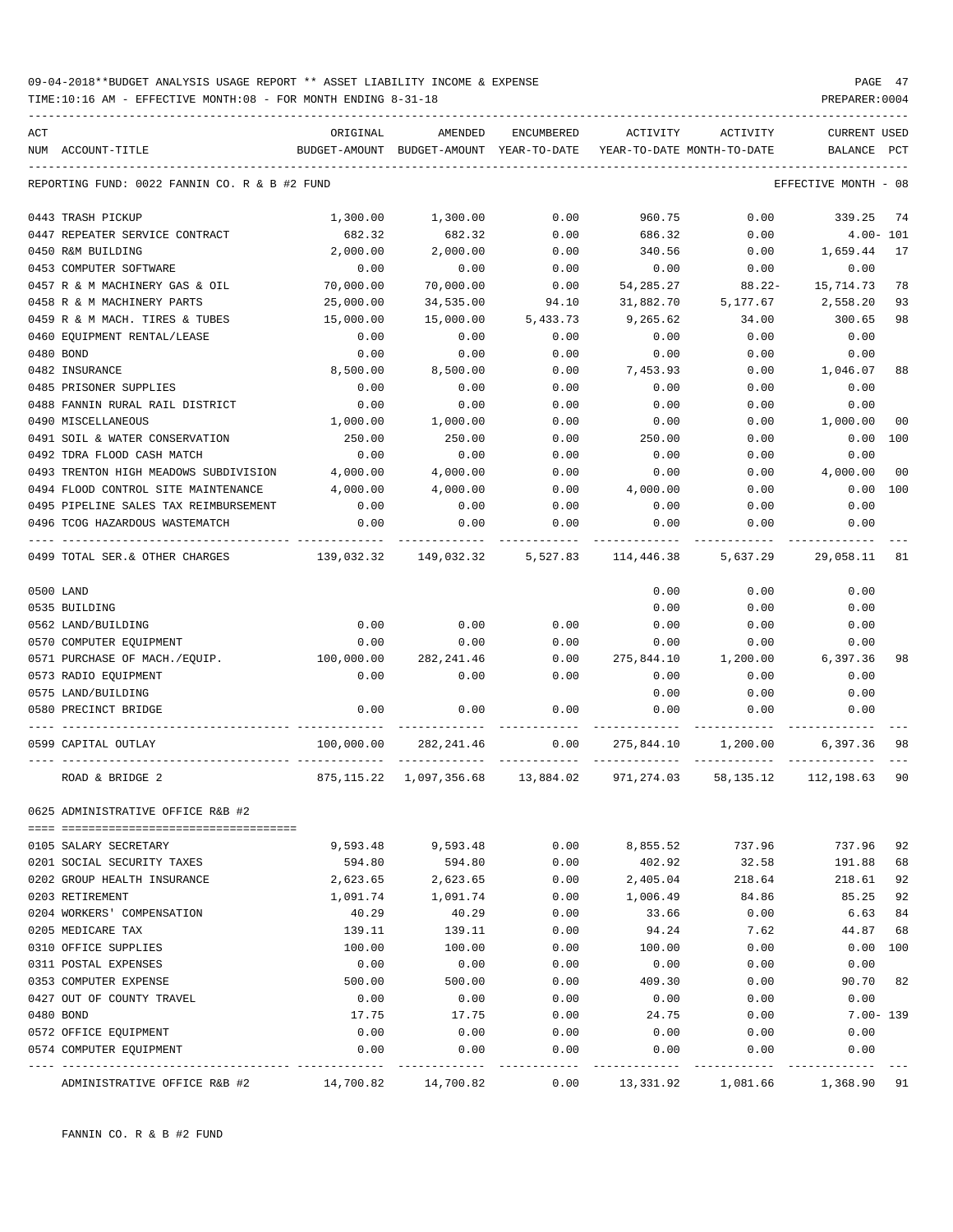|     | 09-04-2018**BUDGET ANALYSIS USAGE REPORT ** ASSET LIABILITY INCOME & EXPENSE<br>PAGE 48 |               |               |              |                            |             |                      |     |  |  |  |
|-----|-----------------------------------------------------------------------------------------|---------------|---------------|--------------|----------------------------|-------------|----------------------|-----|--|--|--|
|     | TIME:10:16 AM - EFFECTIVE MONTH:08 - FOR MONTH ENDING 8-31-18                           |               |               |              |                            |             | PREPARER: 0004       |     |  |  |  |
|     |                                                                                         |               |               |              |                            |             |                      |     |  |  |  |
| ACT |                                                                                         | ORIGINAL      | AMENDED       | ENCUMBERED   | ACTIVITY                   | ACTIVITY    | <b>CURRENT USED</b>  |     |  |  |  |
|     | NUM ACCOUNT-TITLE                                                                       | BUDGET-AMOUNT | BUDGET-AMOUNT | YEAR-TO-DATE | YEAR-TO-DATE MONTH-TO-DATE |             | BALANCE PCT          |     |  |  |  |
|     | REPORTING FUND: 0022 FANNIN CO. R & B #2 FUND                                           |               |               |              |                            |             | EFFECTIVE MONTH - 08 |     |  |  |  |
|     | INCOME TOTALS                                                                           | 900,576.69    | 1,122,818.15  |              | 856,439.05                 | 26,007.54   | 266,379.10           | 76  |  |  |  |
|     | <b>EXPENSE TOTALS</b>                                                                   | 900,576.69    | 1,122,818.15  | 13,884.02    | 984,605.95                 | 59, 216, 78 | 124,328.18           | -89 |  |  |  |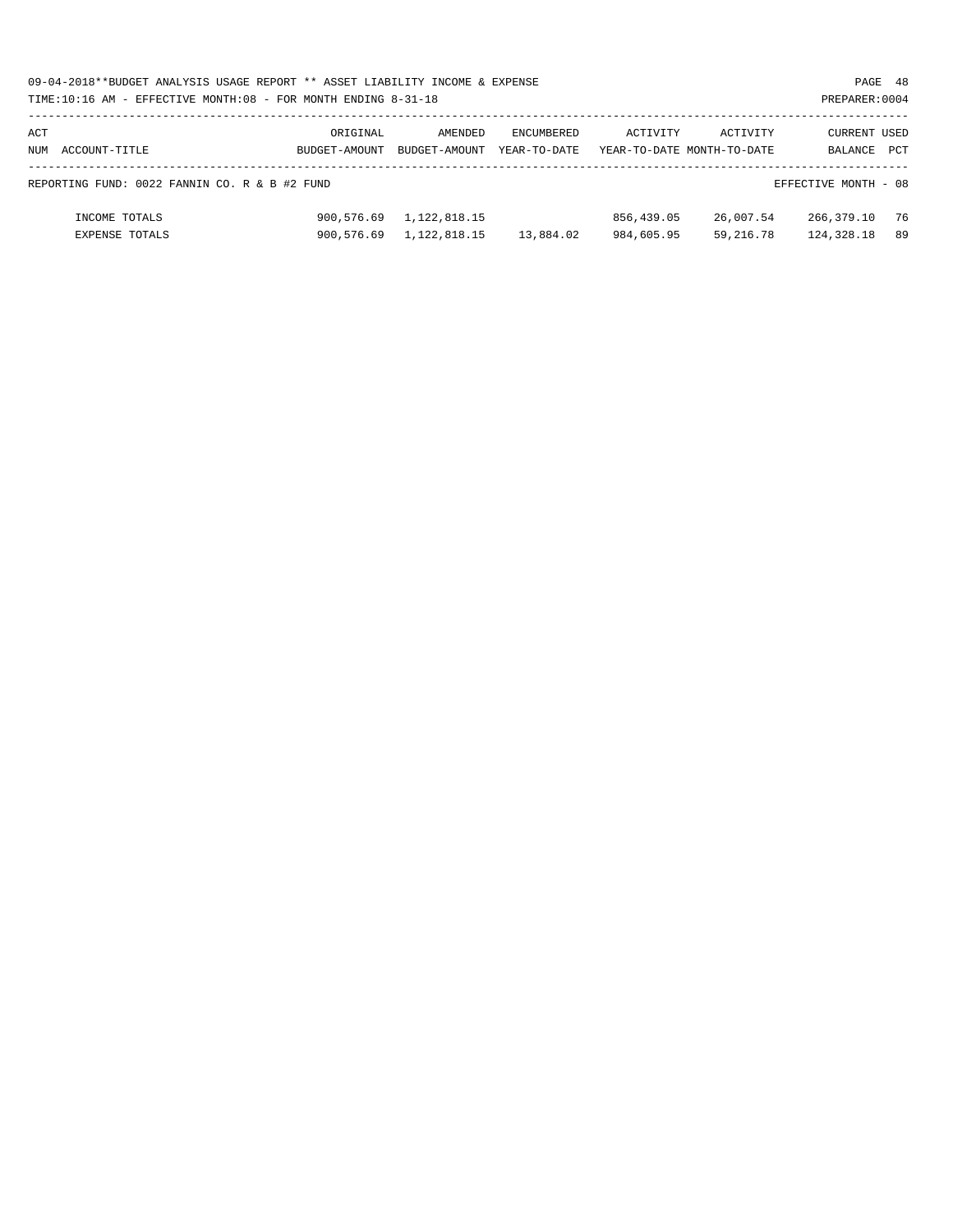|     | 09-04-2018**BUDGET ANALYSIS USAGE REPORT ** ASSET LIABILITY INCOME & EXPENSE<br>TIME:10:16 AM - EFFECTIVE MONTH:08 - FOR MONTH ENDING 8-31-18 |          |                      |                             |                                                                                 |                                       | PAGE 49<br>PREPARER: 0004       |
|-----|-----------------------------------------------------------------------------------------------------------------------------------------------|----------|----------------------|-----------------------------|---------------------------------------------------------------------------------|---------------------------------------|---------------------------------|
| ACT | NUM ACCOUNT-TITLE                                                                                                                             | ORIGINAL | AMENDED              | ENCUMBERED                  | ACTIVITY<br>BUDGET-AMOUNT BUDGET-AMOUNT YEAR-TO-DATE YEAR-TO-DATE MONTH-TO-DATE | ACTIVITY                              | CURRENT USED<br>BALANCE PCT     |
|     | REPORTING FUND: 0023 FANNIN CO. R & B #3 FUND                                                                                                 |          |                      |                             |                                                                                 |                                       | EFFECTIVE MONTH - 08            |
|     | 0100 PAYROLL                                                                                                                                  |          |                      |                             |                                                                                 |                                       |                                 |
|     | 0100 PAYROLL                                                                                                                                  |          |                      |                             | 0.00                                                                            | 0.00                                  | 0.00                            |
|     | PAYROLL                                                                                                                                       |          |                      |                             | 0.00                                                                            | 0.00                                  | 0.00                            |
|     | 0102 A/P CLEARING                                                                                                                             |          |                      |                             |                                                                                 |                                       |                                 |
|     | 0100 A/P CLEARING                                                                                                                             |          |                      |                             | 0.00                                                                            | 0.00                                  | 0.00                            |
|     |                                                                                                                                               |          |                      |                             |                                                                                 |                                       | 0.00                            |
|     | A/P CLEARING                                                                                                                                  |          |                      |                             | 0.00                                                                            | 0.00                                  |                                 |
|     | 0103 CASH                                                                                                                                     |          |                      |                             |                                                                                 |                                       |                                 |
|     | 0100 R&B#3-COMBINED FUNDS CHECKING                                                                                                            |          |                      |                             |                                                                                 | $27,768.93 - 212,980.17 - 464,677.69$ |                                 |
|     | 0175 TEXPOOL                                                                                                                                  |          |                      |                             | 2,975.09                                                                        |                                       | 371.59 231,945.61               |
|     | CASH                                                                                                                                          |          |                      |                             |                                                                                 | 24,793.84-212,608.58-696,623.30       |                                 |
|     | 0120 RECEIVABLES                                                                                                                              |          |                      |                             |                                                                                 |                                       |                                 |
|     | 0311 TAXES RECEIVABLE                                                                                                                         |          |                      |                             |                                                                                 | 3,754.82 3,754.82                     | 53,118.05                       |
|     | 0312 DUE FROM OTHER GOVERNMENTS                                                                                                               |          |                      |                             | 3,091.58                                                                        | 3,091.58                              | 14,682.25                       |
|     | 0313 DUE FROM OTHER FUNDS                                                                                                                     |          |                      |                             |                                                                                 | $10,085.65 - 10,085.65 -$             | 5,514.25                        |
|     | 0315 INVENTORY                                                                                                                                |          |                      |                             | 33,300.29<br>----------                                                         | 33,300.29                             | 66,704.86                       |
|     | RECEIVABLES                                                                                                                                   |          |                      |                             | 30,061.04                                                                       | 30,061.04                             | 140,019.41                      |
|     | 0200 LIABILITY ACCOUNT                                                                                                                        |          |                      |                             |                                                                                 |                                       |                                 |
|     | 0150 ACCRUED SALARY PAYABLE                                                                                                                   |          |                      |                             |                                                                                 | $1,420.10 - 1,420.10 - 10,785.65$     |                                 |
|     | 0155 ACCRUED FRINGE BENEFITS                                                                                                                  |          |                      |                             | 313.08-                                                                         | $313.08-$                             | 5,606.58                        |
|     | 0200 DEFERRED TAX REVENUE                                                                                                                     |          |                      |                             | 5,469.03                                                                        | 5,469.03                              | 50,468.42                       |
|     | 0910 SYSTEM ADDED LIABILITY LINE-ITEM                                                                                                         |          |                      |                             |                                                                                 | $29,304.24 - 7,868.13 - 29,304.24 -$  |                                 |
|     | LIABILITY ACCOUNT                                                                                                                             |          |                      |                             |                                                                                 | 25, 568.39- 4, 132.28- 37, 556.41     |                                 |
|     | 0205 SHORT-TERM LOAN                                                                                                                          |          |                      |                             |                                                                                 |                                       |                                 |
|     | 0571 SHORT-TERM LOAN/EOUIPMENT                                                                                                                |          | $0.00$ $0.00$ $0.00$ |                             |                                                                                 | 0.00<br>0.00                          | 0.00                            |
|     | SHORT-TERM LOAN                                                                                                                               | 0.00     |                      | -----------<br>0.00<br>0.00 | ------------<br>0.00                                                            | ------------<br>0.00                  | . _ _ _ _ _ _ _ _ _ _ _<br>0.00 |
|     | 0231 LOANS                                                                                                                                    |          |                      |                             |                                                                                 |                                       |                                 |
|     |                                                                                                                                               |          |                      |                             |                                                                                 |                                       |                                 |
|     | 0571 LOAN OF CAPITAL EQUIP. PURCHASE                                                                                                          |          |                      |                             | --------                                                                        | 0.00<br>0.00<br>----------            | 0.00<br>. <u>.</u>              |
|     | LOANS                                                                                                                                         |          |                      |                             | 0.00                                                                            | 0.00                                  | 0.00                            |
|     | 0271 EQUITY ACCOUNT                                                                                                                           |          |                      |                             |                                                                                 |                                       |                                 |
|     | 0200 EQUITY ACCOUNT                                                                                                                           |          |                      |                             |                                                                                 | 34, 193. 32 34, 193. 32 802, 444. 03  |                                 |
|     | -------------------- --------------<br>---- --------------<br>EQUITY ACCOUNT                                                                  |          | --------------       |                             | 34,193.32                                                                       | 34,193.32                             | 802,444.03                      |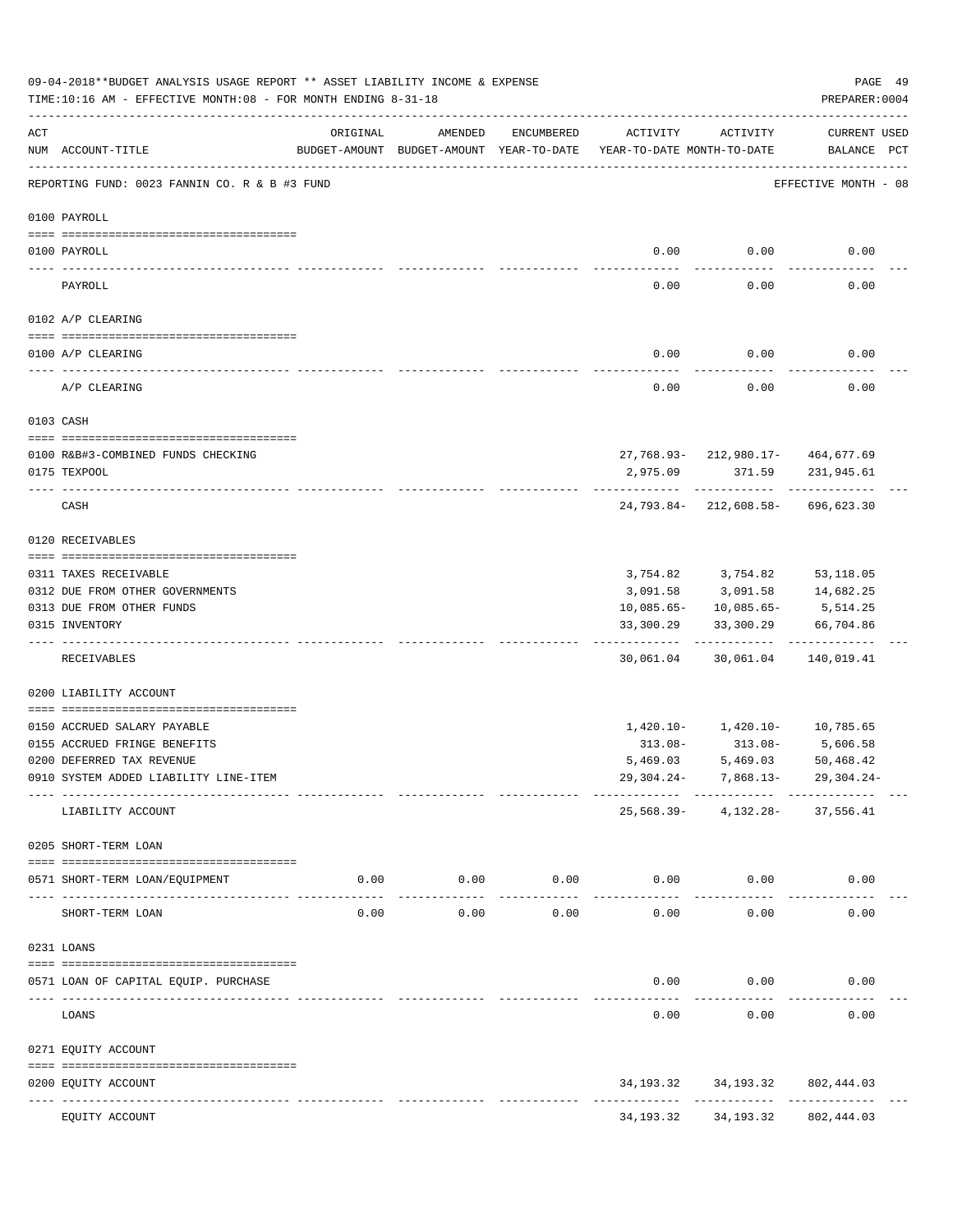|     | 09-04-2018**BUDGET ANALYSIS USAGE REPORT ** ASSET LIABILITY INCOME & EXPENSE<br>TIME:10:16 AM - EFFECTIVE MONTH:08 - FOR MONTH ENDING 8-31-18 |                                |                                                                                |             |                         |                                                                      | PAGE 50<br>PREPARER: 0004          |                |
|-----|-----------------------------------------------------------------------------------------------------------------------------------------------|--------------------------------|--------------------------------------------------------------------------------|-------------|-------------------------|----------------------------------------------------------------------|------------------------------------|----------------|
| ACT | NUM ACCOUNT-TITLE                                                                                                                             | ORIGINAL                       | AMENDED<br>BUDGET-AMOUNT BUDGET-AMOUNT YEAR-TO-DATE YEAR-TO-DATE MONTH-TO-DATE | ENCUMBERED  | ACTIVITY                | ACTIVITY                                                             | <b>CURRENT USED</b><br>BALANCE PCT |                |
|     | REPORTING FUND: 0023 FANNIN CO. R & B #3 FUND                                                                                                 |                                |                                                                                |             |                         |                                                                      | EFFECTIVE MONTH - 08               |                |
|     | 0300 CASH                                                                                                                                     |                                |                                                                                |             |                         |                                                                      |                                    |                |
|     |                                                                                                                                               |                                |                                                                                |             |                         |                                                                      |                                    |                |
|     | 0123 BEGINNING CASH BALANCE                                                                                                                   |                                | 41,773.98 215,204.98                                                           |             | 0.00                    | 0.0000215,204.98                                                     | ------                             | 00             |
|     | CASH                                                                                                                                          | 41,773.98                      | 215,204.98                                                                     | 0.00        | 0.00                    | 0.00                                                                 | 215,204.98                         | 0 <sub>0</sub> |
|     | 0310 PROPERTY TAXES                                                                                                                           |                                |                                                                                |             |                         |                                                                      |                                    |                |
|     | 0110 CURRENT TAXES                                                                                                                            |                                | 784,688.39 784,688.39                                                          |             |                         | 766,113.50    6,424.56    18,574.89    98                            |                                    |                |
|     | 0120 DELINQUENT TAXES                                                                                                                         | 11,080.00                      | 11,080.00                                                                      |             | 19,925.45               | 2,651.07                                                             | 8,845.45+ 180                      |                |
|     | PROPERTY TAXES                                                                                                                                | -----------<br>795,768.39      | 795,768.39                                                                     | 0.00        | ----------- -           | ------------<br>786,038.95 9,075.63                                  | 9,729.44                           | -99            |
|     | 0318 OTHER TAXES                                                                                                                              |                                |                                                                                |             |                         |                                                                      |                                    |                |
|     |                                                                                                                                               |                                |                                                                                |             |                         |                                                                      |                                    |                |
|     | 0120 PAY N LIEU TAX/GRASSLAND                                                                                                                 | 2,200.00                       | 2,200.00                                                                       |             | 2,888.50                |                                                                      | $0.00$ 688.50+ 131                 |                |
|     | 0121 PAY N LIEU TAX/UPPER TRINITY                                                                                                             | 0.00                           | 0.00                                                                           |             | 1,544.90                | 0.00                                                                 | $1,544.90+$                        |                |
|     | 0160 SALES TAX REVENUES                                                                                                                       | 71,488.00                      | 71,488.00                                                                      | ----------- |                         | 79,476.43 8,457.81                                                   | 7,988.43+ 111                      |                |
|     | OTHER TAXES                                                                                                                                   | 73,688.00                      | 73,688.00 0.00                                                                 |             |                         |                                                                      |                                    |                |
|     | 0321 FEES OF TAX COLLECTOR                                                                                                                    |                                |                                                                                |             |                         |                                                                      |                                    |                |
|     |                                                                                                                                               |                                |                                                                                |             |                         |                                                                      |                                    |                |
|     | 0200 CAR REGISTRATION/SALES TAX                                                                                                               |                                | 149,206.00 149,206.00                                                          |             |                         | 127,979.55 0.00 21,226.45 86                                         |                                    |                |
|     | 0300 COUNTY'S ADDITIONAL \$10                                                                                                                 | 104,000.00<br>-------------    | 104,000.00                                                                     |             |                         | 111, 215. 21 10, 613. 43<br>--------                                 | 7,215.21+ 107                      |                |
|     | FEES OF TAX COLLECTOR                                                                                                                         |                                | 253,206.00 253,206.00                                                          | 0.00        | 239,194.76              |                                                                      |                                    |                |
|     | 0330 GRANTS                                                                                                                                   |                                |                                                                                |             |                         |                                                                      |                                    |                |
|     | 0200 FEMA GRANT                                                                                                                               | 0.00                           | 0.00                                                                           |             | 0.00                    | 0.00                                                                 | 0.00                               |                |
|     |                                                                                                                                               |                                |                                                                                |             |                         |                                                                      | ----------                         |                |
|     | GRANTS                                                                                                                                        | 0.00                           | 0.00                                                                           | 0.00        | 0.00                    | 0.00                                                                 | 0.00                               |                |
|     | 0350 FINES                                                                                                                                    |                                |                                                                                |             |                         |                                                                      |                                    |                |
|     |                                                                                                                                               |                                |                                                                                |             |                         |                                                                      |                                    |                |
|     | 0403 COUNTY CLERK FINES                                                                                                                       |                                | 21,010.00 21,010.00                                                            |             |                         | 14, 134.85 1, 396.81                                                 | 6,875.15                           | 67             |
|     | 0450 DISTRICT CLERK FINES                                                                                                                     | 19,764.00                      | 19,764.00                                                                      |             | 13,554.54               | 1,113.07                                                             | 6,209.46                           | 69             |
|     | 0455 J. P. #1 FINES                                                                                                                           | 14,449.00                      | 14,449.00                                                                      |             | 8,767.99                | 0.00                                                                 | 5,681.01                           | 61             |
|     | 0456 J. P. #2 FINES                                                                                                                           | 2,500.00                       | 2,500.00                                                                       |             |                         | 4,210.79   0.00   1,710.79+ 168                                      |                                    |                |
|     | 0457 J. P. #3 FINES                                                                                                                           | 3,500.00                       | 3,500.00<br>-----------                                                        |             | 6,075.44<br>----------- | 0.00                                                                 | $2,575.44+174$<br>------------     |                |
|     | FINES                                                                                                                                         |                                |                                                                                |             |                         | $61,223.00$ $61,223.00$ $0.00$ $46,743.61$ $2,509.88$ $14,479.39$ 76 |                                    |                |
|     | 0360 INTEREST EARNINGS                                                                                                                        |                                |                                                                                |             |                         |                                                                      |                                    |                |
|     | 0100 INTEREST EARNINGS                                                                                                                        |                                | 325.00 325.00                                                                  |             |                         | 3,492.66 445.23 3,167.66+ 75                                         |                                    |                |
|     | INTEREST EARNINGS                                                                                                                             | 325.00                         |                                                                                |             |                         | $325.00$ $0.00$ $3,492.66$ $445.23$ $3,167.66+$ $75$                 |                                    |                |
|     | 0364 SALE OF ASSETS                                                                                                                           |                                |                                                                                |             |                         |                                                                      |                                    |                |
|     |                                                                                                                                               |                                |                                                                                |             |                         |                                                                      |                                    |                |
|     | 0162 LAND/BUILDING                                                                                                                            | 0.00                           | 0.00                                                                           |             |                         | $0.00$ 0.00                                                          | 0.00                               |                |
|     | 0163 SALE OF EQUIPMENT                                                                                                                        | 5,000.00                       | 5,000.00                                                                       |             | 1,200.00                | 1,200.00                                                             | 3,800.00                           | 24             |
|     |                                                                                                                                               | -------------- ------------ -- |                                                                                |             |                         |                                                                      |                                    |                |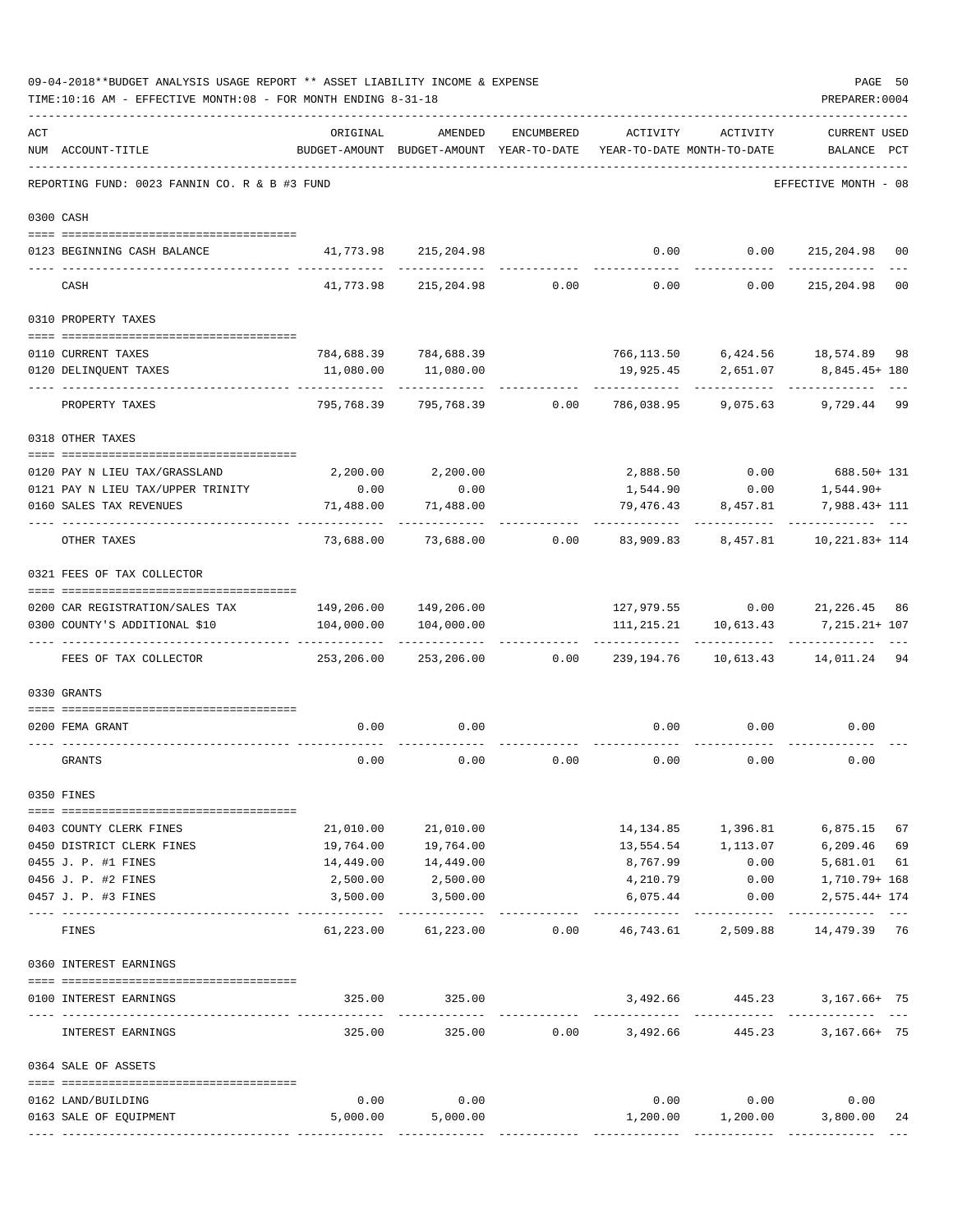TIME:10:16 AM - EFFECTIVE MONTH:08 - FOR MONTH ENDING 8-31-18 PREPARER:0004

| ACT                                        | ORIGINAL                                                                                    | AMENDED                                                                                         | ENCUMBERED      | ACTIVITY                | ACTIVITY                   | <b>CURRENT USED</b>                            |                |
|--------------------------------------------|---------------------------------------------------------------------------------------------|-------------------------------------------------------------------------------------------------|-----------------|-------------------------|----------------------------|------------------------------------------------|----------------|
| NUM ACCOUNT-TITLE                          |                                                                                             | BUDGET-AMOUNT BUDGET-AMOUNT YEAR-TO-DATE YEAR-TO-DATE MONTH-TO-DATE                             |                 |                         |                            | BALANCE PCT                                    |                |
|                                            | REPORTING FUND: 0023 FANNIN CO. R & B #3 FUND                                               |                                                                                                 |                 |                         |                            | EFFECTIVE MONTH - 08                           |                |
| SALE OF ASSETS                             | 5.000.00                                                                                    | 5,000.00                                                                                        | 0.00            |                         | $1,200.00$ $1,200.00$      | 3,800.00                                       | 24             |
| 0370 MISCELLANEOUS REVENUES                |                                                                                             |                                                                                                 |                 |                         |                            |                                                |                |
|                                            |                                                                                             |                                                                                                 |                 |                         |                            |                                                |                |
| 0120 STATE LATERAL ROAD                    | 16,000.00                                                                                   | 16,000.00                                                                                       |                 | 30,319.60               | 0.00                       | 14,319.60+ 189                                 |                |
| 0125 TDT WEIGHT FEES                       | 27,740.00                                                                                   | 27,740.00                                                                                       |                 | 19,665.28               | 0.00                       | 8,074.72                                       | 71             |
| 0130 REFUNDS & MISCELLANEOUS               | 10,000.00                                                                                   | 10,000.00<br>0.00                                                                               |                 | 4,175.72                | 1,059.90                   | 5,824.28                                       | 42             |
| 0139 RESTITUTION<br>0140 PROCEEDS OF LOANS | 0.00                                                                                        | 0.00                                                                                            |                 | 0.00                    | 0.00                       | 0.00                                           |                |
|                                            | 0.00                                                                                        |                                                                                                 |                 | 0.00                    | 0.00<br>16,358.04 2,919.55 | 0.00                                           |                |
| 0145 REIMBURSEMENT OF MATERIALS            | 10,000.00                                                                                   | 10,000.00                                                                                       |                 |                         |                            | $6,358.04+164$                                 |                |
| MISCELLANEOUS REVENUES                     | 63,740.00                                                                                   | 63,740.00                                                                                       | 0.00            |                         | 70,518.64 3,979.45         | $6,778.64+111$                                 |                |
| 0509 CONTINGENCY                           |                                                                                             |                                                                                                 |                 |                         |                            |                                                |                |
|                                            |                                                                                             |                                                                                                 |                 |                         |                            |                                                |                |
| 0475 CONTINGENCY                           | 21,140.96                                                                                   | 21,140.96                                                                                       | 0.00            | 0.00                    | 0.00                       | 21,140.96                                      | 00             |
| CONTINGENCY                                | 21,140.96                                                                                   | 21,140.96                                                                                       | 0.00            | 0.00                    | 0.00                       | 21,140.96                                      | 00             |
| 0623 ROAD & BRIDGE 3                       |                                                                                             |                                                                                                 |                 |                         |                            |                                                |                |
|                                            |                                                                                             |                                                                                                 |                 |                         |                            |                                                |                |
| 0100 COMPENSATION PAY                      | 0.00                                                                                        | 0.00                                                                                            | 0.00            | 0.00                    | 0.00                       | 0.00                                           |                |
| 0101 SALARY ELECTED OFFICIAL               | 60,894.15                                                                                   | 60,894.15                                                                                       | 0.00            |                         | 56,210.16 4,684.18         | 4,683.99                                       | 92             |
| 0105 SALARY SECRETARY                      | 9,338.20                                                                                    | 9,338.20                                                                                        | 0.00            | 8,239.68                | 722.16                     | 1,098.52                                       | 88             |
| 0106 SALARY PRECINCT EMPLOYEES             | 262,555.20                                                                                  | 262,555.20                                                                                      | 0.00            |                         | 214, 164. 45 14, 988. 45   | 48,390.75                                      | 82             |
| 0107 REGULAR-TEMP. PART-TIME               | 13,602.81<br>------------                                                                   | 13,602.81                                                                                       | 0.00            | 3,385.04                | 1,215.68                   | 10,217.77                                      | 25             |
| 0199 TOTAL SALARIES                        | 346,390.36                                                                                  | 346,390.36                                                                                      | 0.00            | 281,999.33              | 21,610.47                  | 64,391.03                                      | 81             |
| 0201 SOCIAL SECURITY TAXES                 | 21,513.40                                                                                   | 21,513.40                                                                                       | 0.00            | 17,403.97               | 1,333.45                   | 4,109.43                                       | 81             |
| 0202 GROUP HEALTH INSURANCE                | 104,946.00                                                                                  | 104,946.00                                                                                      | 0.00            | 93,837.51               | 6,996.32                   | 11,108.49                                      | 89             |
| 0203 RETIREMENT                            | 39,419.22                                                                                   | 39,419.22                                                                                       | 0.00            |                         |                            | 32,064.10 2,485.18 7,355.12                    | 81             |
| 0204 WORKERS' COMPENSATION                 | 11,526.90                                                                                   | 11,526.90                                                                                       | 0.00            | 9,351.40                | 0.00                       | 2,175.50                                       | 81             |
| 0205 MEDICARE TAX                          | 5,031.36                                                                                    | 5,031.36                                                                                        | 0.00            |                         | 4,070.29 311.85            | 961.07                                         | 81             |
| 0206 UNEMPLOYMENT EXPENSE                  | 900.00                                                                                      | 900.00                                                                                          | 0.00            | 0.00                    | 0.00                       | 900.00                                         | 0 <sub>0</sub> |
|                                            | 0299 TOTAL EMPLOYEE BENEFITS 68 183,336.88 183,336.88 680 156,727.27 11,126.80 26,609.61 85 |                                                                                                 |                 |                         |                            |                                                |                |
|                                            |                                                                                             |                                                                                                 |                 |                         |                            | 161.97                                         |                |
| 0310 OFFICE SUPPLIES                       | 500.00                                                                                      | 500.00                                                                                          | 0.00            | 338.03                  | 0.00                       |                                                | 68             |
| 0314 EMPLOYEE PHYSICALS/DOT TESTING        | 250.00                                                                                      | 250.00                                                                                          | 0.00            | 120.00                  | 60.00                      | 130.00                                         | 48             |
| 0315 COPIER EXPENSE                        | 0.00<br>6,500.00                                                                            | 0.00<br>6,500.00                                                                                | 0.00            | 0.00<br>$0.00$ 3,071.60 | 0.00                       | 0.00<br>44.94 3,428.40                         |                |
| 0340 SHOP SUPPLIES                         | 0341 R & B MAT. ROCK & GRAVEL 155,000.00                                                    |                                                                                                 | 155,000.00 0.00 |                         | 148,702.55 13,370.88       |                                                | 47             |
| 0342 R & B MAT. CULVERTS                   | 35,000.00                                                                                   |                                                                                                 | 0.00            | 18,702.34               | 0.00                       | 6,297.45<br>16,297.66                          | 96<br>53       |
| 0343 R & B MAT. HARDWRE & LUMB             | 5,000.00                                                                                    | 35,000.00<br>5,000.00                                                                           | 0.00            | 4,672.00                | 14.50                      | 328.00                                         | 93             |
| 0344 R & B MAT. ASPHALT/RD OIL             | 85,000.00                                                                                   | 85,000.00                                                                                       | 0.00            | 53,793.28               | 16,010.24                  | 31,206.72                                      | 63             |
| 0345 CHEMICALS                             | 3,000.00                                                                                    | 0.00                                                                                            | 0.00            | 0.00                    | 0.00                       | 0.00                                           |                |
| 0346 CETRZ EXPENDITURES                    | 0.00                                                                                        |                                                                                                 | $0.00$ 0.00     | 0.00                    | 0.00                       | 0.00                                           |                |
| 0350 DEBRIS REMOVAL                        | 4,000.00                                                                                    |                                                                                                 |                 |                         |                            | $3,100.00$ $0.00$ $2,214.00$ $369.00$ $886.00$ | 71             |
| 0395 UNIFORMS                              | 1,000.00                                                                                    |                                                                                                 | 1,900.00 0.00   |                         |                            | 1,526.66 233.15 373.34 80                      |                |
|                                            |                                                                                             |                                                                                                 |                 |                         |                            |                                                |                |
| 0399 TOTAL R&B MATERIALS                   |                                                                                             | 295,250.00 292,250.00        0.00        233,140.46        30,102.71        59,109.54        80 |                 |                         |                            |                                                |                |
| 0400 LEGAL FEES                            | 0.00                                                                                        |                                                                                                 | $0.00$ 0.00     |                         | 0.00                       | 0.00<br>0.00                                   |                |

0420 UTILITY TELEPHONE 400.00 450.00 0.00 370.48 0.00 79.52 82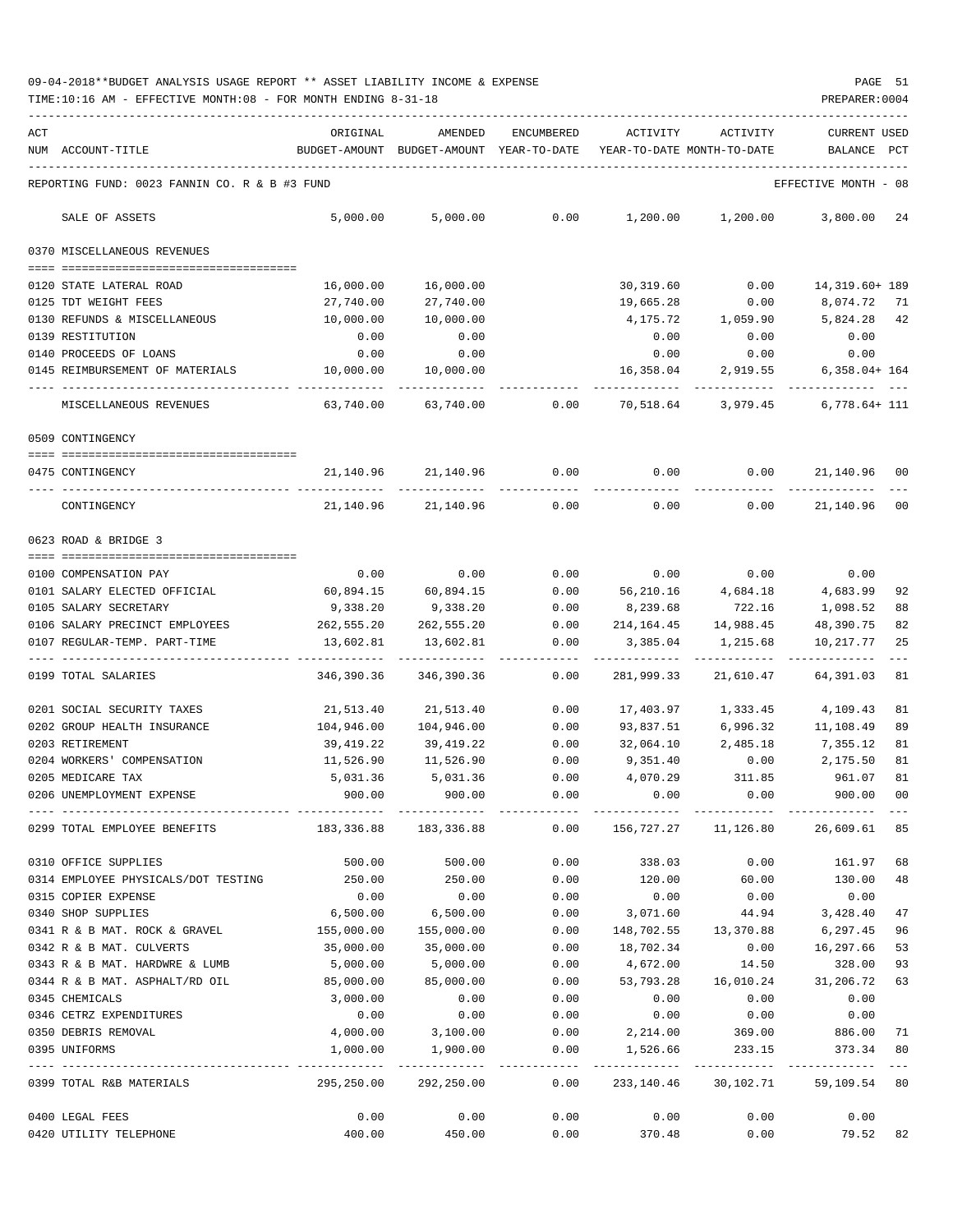TIME:10:16 AM - EFFECTIVE MONTH:08 - FOR MONTH ENDING 8-31-18 PREPARER:0004

| ACT<br>NUM ACCOUNT-TITLE                      | ORIGINAL                                                              | AMENDED                                  | ENCUMBERED    | ACTIVITY<br>YEAR-TO-DATE MONTH-TO-DATE | ACTIVITY              | CURRENT USED         | PCT            |
|-----------------------------------------------|-----------------------------------------------------------------------|------------------------------------------|---------------|----------------------------------------|-----------------------|----------------------|----------------|
|                                               |                                                                       | BUDGET-AMOUNT BUDGET-AMOUNT YEAR-TO-DATE |               |                                        |                       | BALANCE              |                |
| REPORTING FUND: 0023 FANNIN CO. R & B #3 FUND |                                                                       |                                          |               |                                        |                       | EFFECTIVE MONTH - 08 |                |
| 0421 INTERNET SERVICE                         | 825.00                                                                | 935.00                                   | 0.00          | 932.40                                 | 166.90                | 2.60 100             |                |
| 0423 CELL PHONE ALLOWANCE                     | 600.00                                                                | 600.00                                   | 0.00          | 550.00                                 | 50.00                 | 50.00                | 92             |
| 0427 OUT OF COUNTY TRAVEL                     | 3,500.00                                                              | 2,257.11                                 | 0.00          | 2,257.11                               | 0.00                  | $0.00$ 100           |                |
| 0430 BIDS, NOTICES & PERMITS                  | 1,200.00                                                              | 1,200.00                                 | 0.00          | 1,095.53                               | 49.95                 | 104.47               | 91             |
| 0435 PRINTING                                 | 100.00                                                                | 100.00                                   | 0.00          | 0.00                                   | 0.00                  | 100.00               | 0 <sub>0</sub> |
| 0440 UTILITY ELECTRICITY                      | 2,700.00                                                              | 2,700.00                                 | 0.00          | 2,606.02                               | 243.60                | 93.98                | 97             |
| 0441 UTILITY GAS                              | 500.00                                                                | 500.00                                   | 0.00          | 0.00                                   | 0.00                  | 500.00               | 0 <sub>0</sub> |
| 0442 UTILITY WATER                            | 700.00                                                                | 700.00                                   | 0.00          | 322.13                                 | 32.18                 | 377.87               | 46             |
| 0443 TRASH DUMPSTER PICKUP                    | 1,000.00                                                              | 1,000.00                                 | 74.97         | 742.56                                 | 0.00                  | 182.47               | 82             |
| 0447 REPEATER SERVICE CONTRACT                | 682.32                                                                | 682.32                                   | 0.00          | 686.32                                 | 0.00                  | $4.00 - 101$         |                |
| 0450 R&M BUILDING                             | 1,500.00                                                              | 71.90                                    | 0.00          | 71.90                                  | 0.00                  | 0.00                 | 100            |
| 0453 COMPUTER SOFTWARE                        | 1,000.00                                                              | 0.00                                     | 0.00          | 0.00                                   | 0.00                  | 0.00                 |                |
| 0457 R & M MACHINERY GAS & OIL                | 150,000.00                                                            | 127,740.50                               | 80.00         | 82,941.26                              | 164.33-               | 44,719.24            | 65             |
| 0458 R & M MACHINERY PARTS                    | 76,454.03                                                             | 103,715.02                               | 843.30        | 96,254.67                              | 6,711.07              | 6,617.05             | 94             |
| 0459 R & M MACH. TIRES & TUBES                | 25,000.00                                                             | 25,000.00                                | 0.00          | 20,236.16                              | 4,448.00              | 4,763.84             | 81             |
| 0460 EQUIPMENT RENTAL/LEASE                   | 5,000.00                                                              | 0.00                                     | 0.00          | 0.00                                   | 0.00                  | 0.00                 |                |
| 0480 BOND                                     | 150.00                                                                | 150.00                                   | 0.00          | 150.00                                 | 0.00                  | 0.00 100             |                |
|                                               | 6,000.00                                                              |                                          |               | 8,362.93                               |                       |                      |                |
| 0482 INSURANCE                                |                                                                       | 6,000.00                                 | 0.00          |                                        | 0.00                  | 2,362.93-139         |                |
| 0485 PRISONER SUPPLIES                        | 2,000.00                                                              | 0.00                                     | 0.00          | 0.00                                   | 0.00                  | 0.00                 |                |
| 0488 FANNIN RURAL RAIL DISTRICT               | 0.00                                                                  | 0.00                                     | 0.00          | 0.00                                   | 0.00                  | 0.00                 |                |
| 0490 MISCELLANEOUS                            | 1,500.00                                                              | 0.00                                     | 0.00          | 0.00                                   | 0.00                  | 0.00                 |                |
| 0491 SOIL & WATER CONSERVATION                | 250.00                                                                | 250.00                                   | 0.00          | 250.00                                 | 0.00                  | 0.00 100             |                |
| 0492 TDRA FLOOD CASH MATCH                    | 0.00                                                                  | 0.00                                     | 0.00          | 0.00                                   | 0.00                  | 0.00                 |                |
| 0494 FLOOD CONTROL SITE MAINTENANCE           | 0.00                                                                  | 0.00                                     | 0.00          | 0.00                                   | 0.00                  | 0.00                 |                |
| 0495 PIPELINE SALES TAX REIMBURSEMENT         | 0.00                                                                  | 0.00                                     | 0.00          | 0.00                                   | 0.00                  | 0.00                 |                |
| 0496 TCOG HAZARDOUS WASTEMATCH                | 1,250.00                                                              | 0.00                                     | 0.00          | 0.00                                   | 0.00                  | 0.00                 |                |
| 0499 TOTAL SER.& OTHER CHARGES                | 282,311.35                                                            | 274,051.85                               | 998.27        | 217,829.47                             | 11,537.37             | 55,224.11            | 80             |
| 0500 LAND                                     |                                                                       |                                          |               | 0.00                                   | 0.00                  | 0.00                 |                |
| 0535 BUILDING                                 |                                                                       |                                          |               | 0.00                                   | 0.00                  | 0.00                 |                |
| 0562 LAND/BUILDING                            | 0.00                                                                  | 0.00                                     | 0.00          | 0.00                                   | 0.00                  | 0.00                 |                |
| 0570 COMPUTER EQUIPMENT                       | 0.00                                                                  | 0.00                                     | 0.00          | 0.00                                   | 0.00                  | 0.00                 |                |
| 0571 PURCHASE OF MACH./EQUIP.                 | 150,000.00                                                            | 335,690.50                               | 4,150.00      | 331,456.12                             | 173,431.00            | 84.38 100            |                |
| 0572 OFFICE EQUIPMENT                         | 0.00                                                                  | 0.00                                     | 0.00          | 0.00                                   | 0.00                  | 0.00                 |                |
| 0573 RADIO EQUIPMENT                          | 594.00                                                                | 594.00                                   | 0.00          | 0.00                                   | 0.00                  | 594.00 00            |                |
| 0575 LAND/BUILDING                            | 1,000.00                                                              | 0.00                                     | 0.00          | 0.00                                   | 0.00                  | 0.00                 |                |
| 0580 PRECINCT BRIDGE                          | 0.00                                                                  | 0.00                                     | 0.00          | 0.00                                   | 0.00                  | 0.00                 |                |
| 0599 CAPITAL OUTLAY                           |                                                                       | 151,594.00 336,284.50 4,150.00           | ------------- |                                        | 331,456.12 173,431.00 | 678.38 100           |                |
| 0630 NOTE PAYMENT-PRINCIPAL                   | 0.00                                                                  | 0.00                                     | 0.00          | 0.00                                   | 0.00                  | 0.00                 |                |
| 0670 NOTE PAYMENT-INTEREST                    | 0.00                                                                  | 0.00                                     | 0.00          | 0.00                                   | 0.00                  | 0.00                 |                |
| ROAD & BRIDGE 3                               | 1,258,882.59 1,432,313.59 5,148.27 1,221,152.65 247,808.35 206,012.67 |                                          |               |                                        |                       | -------------        | 86             |
| 0625 ADMINISTRATIVE OFFICE R&B #3             |                                                                       |                                          |               |                                        |                       |                      |                |
| 0105 SALARY SECRETARY                         | 9,593.48                                                              | 9,593.48                                 | 0.00          | 8,855.52                               | 737.96                | 737.96               | 92             |
| 0201 SOCIAL SECURITY TAXES                    | 594.80                                                                | 594.80                                   | 0.00          | 402.92                                 | 32.58                 | 191.88               | 68             |
| 0202 GROUP HEALTH INSURANCE                   | 2,623.65                                                              | 2,623.65                                 | 0.00          | 2,405.04                               | 218.64                | 218.61               | 92             |
| 0203 RETIREMENT                               | 1,091.74                                                              | 1,091.74                                 | 0.00          | 1,006.49                               | 84.86                 | 85.25                | 92             |
| 0204 WORKERS' COMPENSATION                    | 40.29                                                                 | 40.29                                    | 0.00          | 33.66                                  | 0.00                  | 6.63                 | 84             |
| 0205 MEDICARE TAX                             | 139.11                                                                | 139.11                                   | 0.00          | 94.24                                  | 7.62                  | 44.87                | 68             |
|                                               |                                                                       |                                          |               |                                        |                       |                      |                |

0310 OFFICE SUPPLIES 100.00 100.00 0.00 71.60 0.00 28.40 72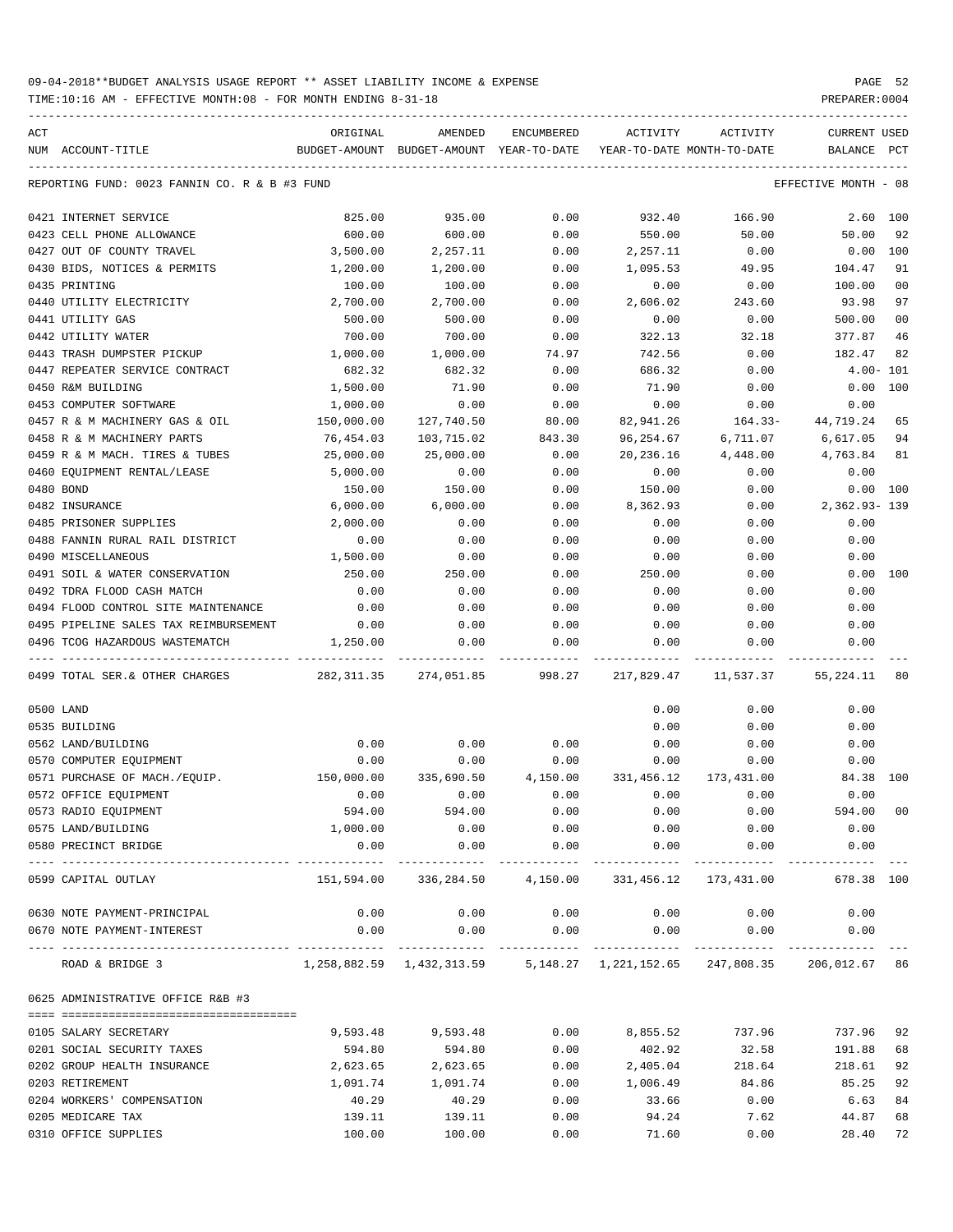09-04-2018\*\*BUDGET ANALYSIS USAGE REPORT \*\* ASSET LIABILITY INCOME & EXPENSE PAGE 53 TIME:10:16 AM - EFFECTIVE MONTH:08 - FOR MONTH ENDING 8-31-18 PREPARER:0004

| ACT |                                               | ORIGINAL      | AMENDED       | ENCUMBERED   | ACTIVITY                   | ACTIVITY   | <b>CURRENT USED</b>  |            |
|-----|-----------------------------------------------|---------------|---------------|--------------|----------------------------|------------|----------------------|------------|
| NUM | ACCOUNT-TITLE                                 | BUDGET-AMOUNT | BUDGET-AMOUNT | YEAR-TO-DATE | YEAR-TO-DATE MONTH-TO-DATE |            | BALANCE              | <b>PCT</b> |
|     | REPORTING FUND: 0023 FANNIN CO. R & B #3 FUND |               |               |              |                            |            | EFFECTIVE MONTH - 08 |            |
|     | 0311 POSTAL EXPENSES                          | 0.00          | 0.00          | 0.00         | 0.00                       | 0.00       | 0.00                 |            |
|     | 0353 COMPUTER EXPENSE                         | 500.00        | 500.00        | 0.00         | 409.31                     | 0.00       | 90.69                | 82         |
|     | 0427 OUT OF COUNTY TRAVEL                     | 0.00          | 0.00          | 0.00         | 0.00                       | 0.00       | 0.00                 |            |
|     | 0480 BOND                                     | 17.75         | 17.75         | 0.00         | 24.75                      | 0.00       | $7.00 - 139$         |            |
|     | 0572 OFFICE EQUIPMENT                         | 0.00          | 0.00          | 0.00         | 0.00                       | 0.00       | 0.00                 |            |
|     | 0574 COMPUTER EQUIPMENT                       | 0.00          | 0.00          | 0.00         | 0.00                       | 0.00       | 0.00                 |            |
|     | ADMINISTRATIVE OFFICE R&B #3                  | 14,700.82     | 14,700.82     | 0.00         | 13,303.53                  | 1,081.66   | 1,397.29             | 90         |
|     | FANNIN CO. R & B #3 FUND                      |               |               |              |                            |            |                      |            |
|     | INCOME TOTALS                                 | 1,294,724.37  | 1,468,155.37  |              | 1,231,098.45               | 36,281.43  | 237,056.92           | 84         |
|     | EXPENSE TOTALS                                | 1,294,724.37  | 1,468,155.37  | 5,148.27     | 1,234,456.18               | 248,890.01 | 228,550.92           | 84         |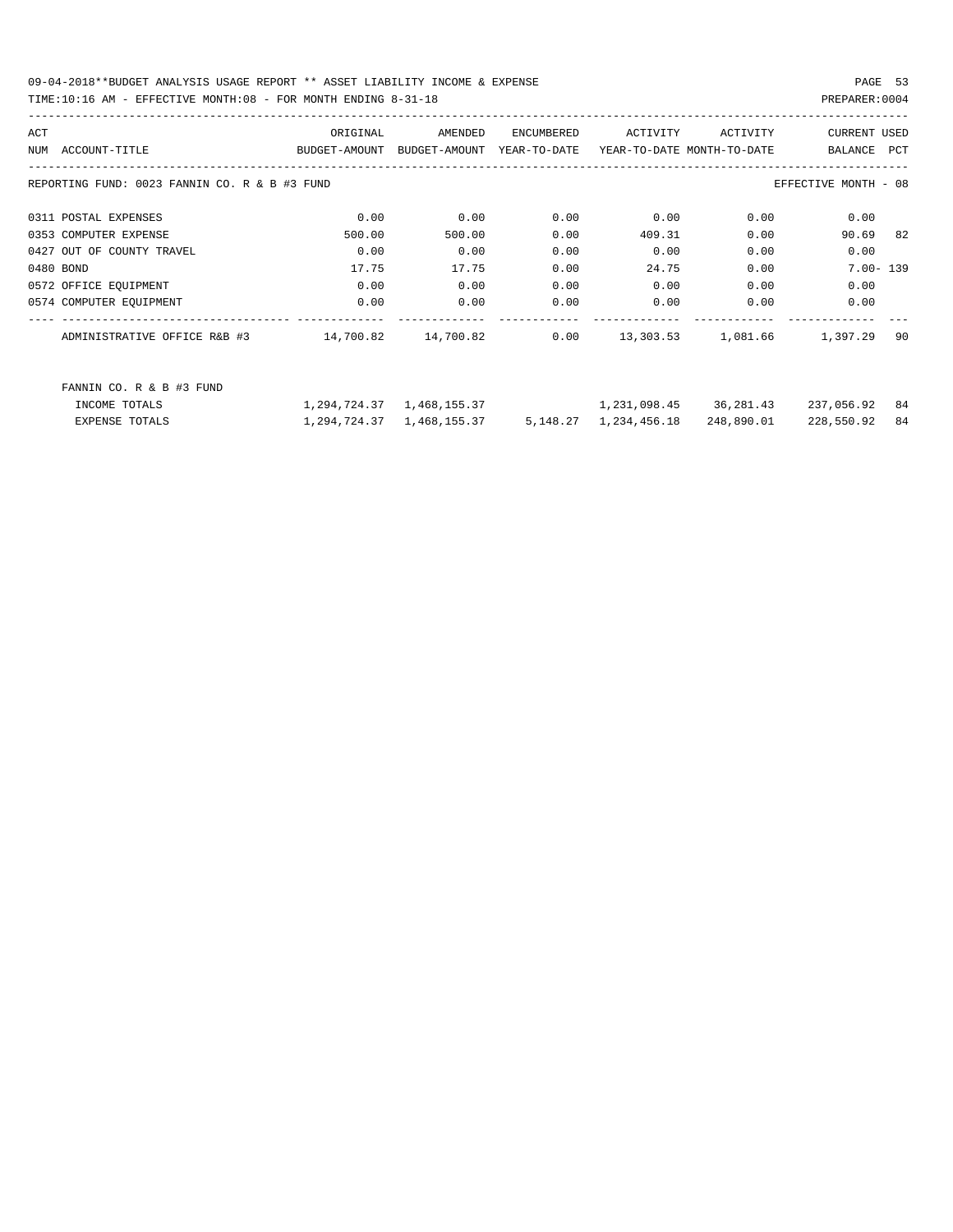|     | 09-04-2018**BUDGET ANALYSIS USAGE REPORT ** ASSET LIABILITY INCOME & EXPENSE<br>TIME:10:16 AM - EFFECTIVE MONTH:08 - FOR MONTH ENDING 8-31-18 |          |                                                                                |            |                              |             | PREPARER: 0004                            | PAGE 54 |
|-----|-----------------------------------------------------------------------------------------------------------------------------------------------|----------|--------------------------------------------------------------------------------|------------|------------------------------|-------------|-------------------------------------------|---------|
| ACT | NUM ACCOUNT-TITLE                                                                                                                             | ORIGINAL | AMENDED<br>BUDGET-AMOUNT BUDGET-AMOUNT YEAR-TO-DATE YEAR-TO-DATE MONTH-TO-DATE | ENCUMBERED | ACTIVITY                     | ACTIVITY    | CURRENT USED<br>BALANCE PCT               |         |
|     | REPORTING FUND: 0024 FANNIN CO. R & B #4 FUND                                                                                                 |          |                                                                                |            |                              |             | EFFECTIVE MONTH - 08                      |         |
|     | 0100 PAYROLL                                                                                                                                  |          |                                                                                |            |                              |             |                                           |         |
|     | 0100 PAYROLL                                                                                                                                  |          |                                                                                |            | 0.00                         | 0.00        | 0.00                                      |         |
|     | PAYROLL                                                                                                                                       |          |                                                                                |            | 0.00                         | 0.00        | 0.00                                      |         |
|     | 0102 A/P CLEARING                                                                                                                             |          |                                                                                |            |                              |             |                                           |         |
|     | 0100 A/P CLEARING                                                                                                                             |          |                                                                                |            | 0.00                         | 0.00        | 0.00                                      |         |
|     | A/P CLEARING                                                                                                                                  |          |                                                                                |            | 0.00                         | 0.00        | 0.00                                      |         |
|     | 0103 CASH                                                                                                                                     |          |                                                                                |            |                              |             |                                           |         |
|     | 0100 R&B#4- COMBINED FUNDS CHECKING                                                                                                           |          |                                                                                |            |                              |             | 1,498.04   16,201.95-   124,111.49        |         |
|     | 0175 TEXPOOL                                                                                                                                  |          |                                                                                |            | 1,841.20                     | 325.49      | 203,151.10                                |         |
|     | CASH                                                                                                                                          |          |                                                                                |            | 3,339.24                     |             | 15,876.46-327,262.59                      |         |
|     | 0120 RECEIVABLES                                                                                                                              |          |                                                                                |            |                              |             |                                           |         |
|     | 0311 TAXES RECEIVABLE                                                                                                                         |          |                                                                                |            | 2,429.24                     | 2,429.24    | 29,512.36                                 |         |
|     | 0312 DUE FROM OTHER GOVERNMENTS                                                                                                               |          |                                                                                |            | 1,760.13                     | 1,760.13    | 8,357.46                                  |         |
|     | 0313 DUE FROM OTHER FUNDS                                                                                                                     |          |                                                                                |            | 5,741.01-                    | $5,741.01-$ | 3,138.83                                  |         |
|     | 0315 INVENTORY                                                                                                                                |          |                                                                                |            | 595.85                       | 595.85      | 6,887.10                                  |         |
|     | RECEIVABLES                                                                                                                                   |          |                                                                                |            | 955.79-                      | 955.79-     | 47,895.75                                 |         |
|     | 0200 LIABILITY ACCOUNT                                                                                                                        |          |                                                                                |            |                              |             |                                           |         |
|     | 0150 ACCRUED SALARY PAYABLE                                                                                                                   |          |                                                                                |            |                              |             | $1,185.65 - 1,185.65 - 9,049.70$          |         |
|     | 0155 ACCRUED FRINGE BENEFITS                                                                                                                  |          |                                                                                |            | 759.94-                      | 759.94-     | 4,413.27                                  |         |
|     | 0200 DEFERRED TAX REVENUE                                                                                                                     |          |                                                                                |            | 3,405.36                     | 3,405.36    | 28,004.13                                 |         |
|     | 0910 SYSTEM ADDED LIABILITY LINE-ITEM                                                                                                         |          |                                                                                |            |                              |             | $3,822.16 - 7,079.45$ 3,822.16-           |         |
|     | LIABILITY ACCOUNT                                                                                                                             |          |                                                                                |            |                              |             | 2,362.39- 8,539.22 37,644.94              |         |
|     | 0271 EQUITY ACCOUNT<br>--------------------------------------                                                                                 |          |                                                                                |            |                              |             |                                           |         |
|     | 0200 EQUITY ACCOUNT                                                                                                                           |          |                                                                                |            |                              |             | $9,495.01 - 9,495.01 - 323,272.55$        |         |
|     | EQUITY ACCOUNT                                                                                                                                |          |                                                                                |            |                              |             | $9,495.01 - 9,495.01 - 323,272.55$        |         |
|     | 0300 TOTAL REV/TRANSFERS                                                                                                                      |          |                                                                                |            |                              |             |                                           |         |
|     | 0124 BEGINNING CASH BALANCE                                                                                                                   |          | 171, 134. 18 171, 134. 18                                                      |            |                              |             | $0.00$ $0.00$ $171,134.18$ 00             |         |
|     | TOTAL REV/TRANSFERS                                                                                                                           |          |                                                                                |            |                              |             |                                           |         |
|     | 0310 PROPERTY TAXES                                                                                                                           |          |                                                                                |            |                              |             |                                           |         |
|     | 0110 CURRENT TAXES                                                                                                                            |          | 446,662.00 446,662.00                                                          |            |                              |             | 436,088.78 3,657.02 10,573.22 98          |         |
|     | 0120 DELINQUENT TAXES                                                                                                                         | 8,000.00 | 8,000.00                                                                       |            |                              |             | 11, 341.98    1, 509.04    3, 341.98+ 142 |         |
|     | PROPERTY TAXES                                                                                                                                |          | 454,662.00 454,662.00                                                          |            | $0.00$ $447,430.76$ 5,166.06 |             | 7,231.24 98                               |         |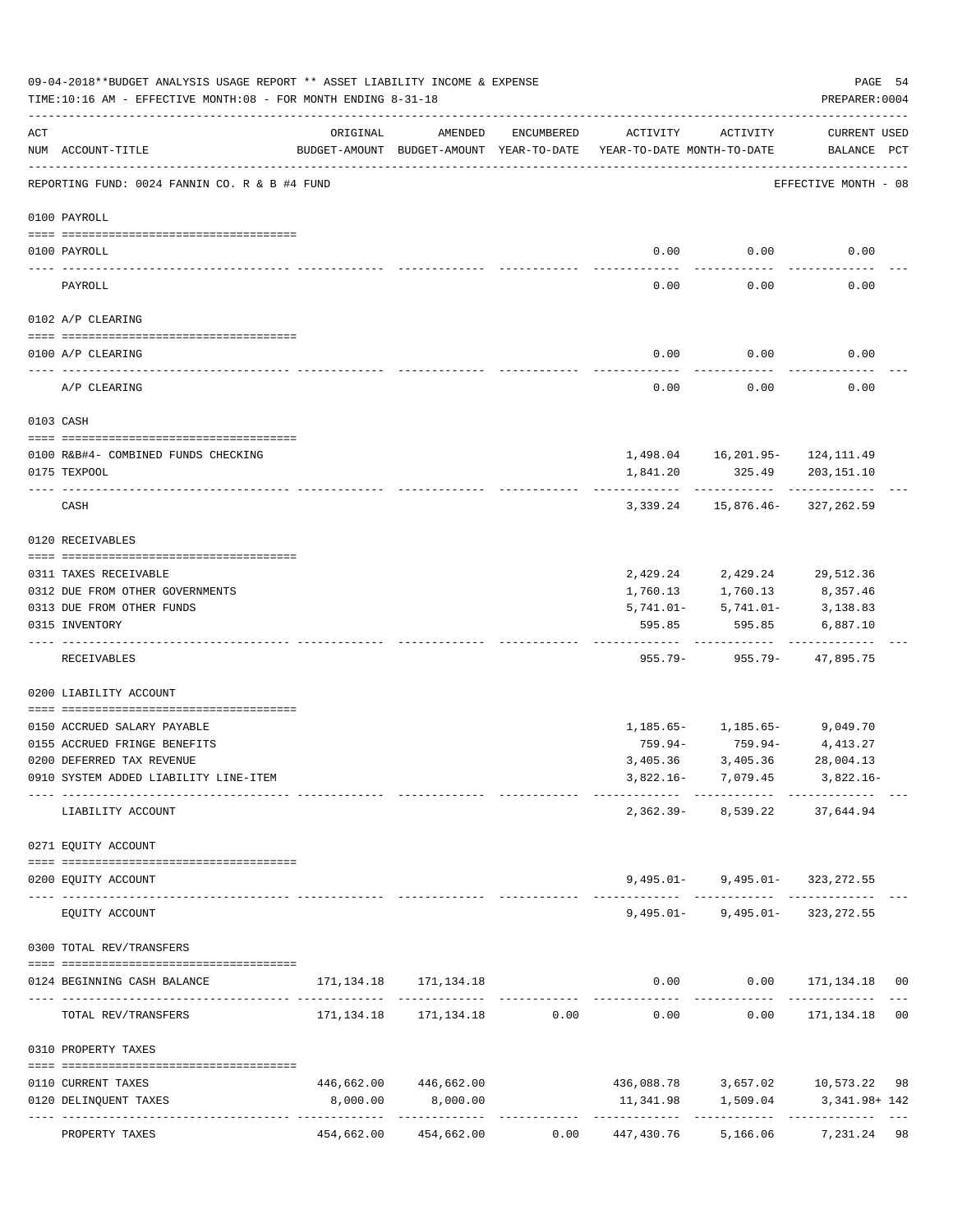|     | 09-04-2018**BUDGET ANALYSIS USAGE REPORT ** ASSET LIABILITY INCOME & EXPENSE<br>TIME:10:16 AM - EFFECTIVE MONTH:08 - FOR MONTH ENDING 8-31-18                                                                                                                                                                                                                                                                         |                                                                      |                                                                                |                      |                   |                     | PAGE 55<br>PREPARER: 0004                 |                     |
|-----|-----------------------------------------------------------------------------------------------------------------------------------------------------------------------------------------------------------------------------------------------------------------------------------------------------------------------------------------------------------------------------------------------------------------------|----------------------------------------------------------------------|--------------------------------------------------------------------------------|----------------------|-------------------|---------------------|-------------------------------------------|---------------------|
| ACT | NUM ACCOUNT-TITLE                                                                                                                                                                                                                                                                                                                                                                                                     | ORIGINAL                                                             | AMENDED<br>BUDGET-AMOUNT BUDGET-AMOUNT YEAR-TO-DATE YEAR-TO-DATE MONTH-TO-DATE | ENCUMBERED           | ACTIVITY          | ACTIVITY            | CURRENT USED<br>BALANCE PCT               |                     |
|     | REPORTING FUND: 0024 FANNIN CO. R & B #4 FUND                                                                                                                                                                                                                                                                                                                                                                         |                                                                      |                                                                                |                      |                   |                     | EFFECTIVE MONTH - 08                      |                     |
|     | 0318 OTHER TAXES                                                                                                                                                                                                                                                                                                                                                                                                      |                                                                      |                                                                                |                      |                   |                     |                                           |                     |
|     |                                                                                                                                                                                                                                                                                                                                                                                                                       |                                                                      |                                                                                |                      |                   |                     |                                           |                     |
|     | 0120 PAY N LIEU TAX/GRASSLAND<br>0121 PAY N LIEU TAX/UPPER TRINITY                                                                                                                                                                                                                                                                                                                                                    | 0.00                                                                 | 1,200.00 1,200.00<br>0.00                                                      |                      |                   | 879.39 0.00         | $1,644.21$ 0.00 $444.21+137$<br>$879.39+$ |                     |
|     | 0160 SALES TAX REVENUES                                                                                                                                                                                                                                                                                                                                                                                               | 40,693.00                                                            | 40,693.00                                                                      |                      |                   | 45,239.74 4,814.37  | 4,546.74+ 111                             |                     |
|     | OTHER TAXES                                                                                                                                                                                                                                                                                                                                                                                                           | -------------<br>41,893.00                                           | 41,893.00                                                                      | 0.00                 |                   | 47,763.34 4,814.37  | 5,870.34+ 114                             |                     |
|     | 0321 FEES OF TAX COLLECTOR                                                                                                                                                                                                                                                                                                                                                                                            |                                                                      |                                                                                |                      |                   |                     |                                           |                     |
|     | 0200 CAR REGISTRATION/SALES TAX                                                                                                                                                                                                                                                                                                                                                                                       |                                                                      | 84,931.00 84,931.00                                                            |                      |                   |                     | 72,848.78   0.00   12,082.22   86         |                     |
|     | 0300 COUNTY'S ADDITIONAL \$10                                                                                                                                                                                                                                                                                                                                                                                         | 63,000.00                                                            | 63,000.00                                                                      |                      | 63,306.16         | 6,041.42            | 306.16+ 100                               |                     |
|     | FEES OF TAX COLLECTOR                                                                                                                                                                                                                                                                                                                                                                                                 | 147,931.00 147,931.00    0.00    136,154.94    6,041.42    11,776.06 |                                                                                |                      |                   | .                   | ----------                                | 92                  |
|     | 0330 GRANTS                                                                                                                                                                                                                                                                                                                                                                                                           |                                                                      |                                                                                |                      |                   |                     |                                           |                     |
|     |                                                                                                                                                                                                                                                                                                                                                                                                                       |                                                                      |                                                                                |                      |                   |                     |                                           |                     |
|     | 0200 FEMA GRANT                                                                                                                                                                                                                                                                                                                                                                                                       | 0.00                                                                 | 0.00                                                                           |                      | 0.00              | 0.00                | 0.00                                      |                     |
|     | GRANTS                                                                                                                                                                                                                                                                                                                                                                                                                | 0.00                                                                 | 0.00                                                                           | 0.00                 | 0.00              | 0.00                | 0.00                                      |                     |
|     | 0350 FINES                                                                                                                                                                                                                                                                                                                                                                                                            |                                                                      |                                                                                |                      |                   |                     |                                           |                     |
|     | 0403 COUNTY CLERK FINES                                                                                                                                                                                                                                                                                                                                                                                               |                                                                      | 11,959.00 11,959.00                                                            |                      | 8,045.89          | 795.11              | 3,913.11                                  | 67                  |
|     | 0450 DISTRICT CLERK FINES                                                                                                                                                                                                                                                                                                                                                                                             | 12,052.00                                                            | 12,052.00                                                                      |                      |                   | 7,715.58 633.58     | 4,336.42                                  | 64                  |
|     | 0455 J. P. #1 FINES                                                                                                                                                                                                                                                                                                                                                                                                   | 8,232.00                                                             | 8,232.00                                                                       |                      | 4,990.94          | 0.00                | 3,241.06                                  | 61                  |
|     | 0456 J. P. #2 FINES                                                                                                                                                                                                                                                                                                                                                                                                   | 1,500.00                                                             | 1,500.00                                                                       |                      | 2,396.91          | 0.00                | 896.91+ 160                               |                     |
|     | 0457 J. P. #3 FINES                                                                                                                                                                                                                                                                                                                                                                                                   | 2,200.00<br>---------                                                | 2,200.00                                                                       |                      | 3,458.29          | 0.00<br>----------- | 1,258.29+ 157<br>----------               |                     |
|     | FINES                                                                                                                                                                                                                                                                                                                                                                                                                 |                                                                      | $35,943.00$ $35,943.00$ $0.00$ $26,607.61$ $1,428.69$                          |                      |                   |                     | 9,335.39                                  | 74                  |
|     | 0360 INTEREST EARNINGS                                                                                                                                                                                                                                                                                                                                                                                                |                                                                      |                                                                                |                      |                   |                     |                                           |                     |
|     | 0100 INTEREST EARNING                                                                                                                                                                                                                                                                                                                                                                                                 |                                                                      | 157.85 157.85                                                                  |                      |                   |                     | 1,985.28 340.72 1,827.43+258              |                     |
|     | INTEREST EARNINGS                                                                                                                                                                                                                                                                                                                                                                                                     |                                                                      | 157.85                                                                         | 157.85 0.00 1,985.28 |                   |                     | 340.72 1,827.43+258                       |                     |
|     | 0364 SALE OF ASSETS                                                                                                                                                                                                                                                                                                                                                                                                   |                                                                      |                                                                                |                      |                   |                     |                                           |                     |
|     |                                                                                                                                                                                                                                                                                                                                                                                                                       |                                                                      | $0.00$ 0.00                                                                    |                      |                   |                     | $0.00$ $0.00$ $0.00$ $0.00$               |                     |
|     | 0162 LAND/BUILDING<br>0163 SALE OF EQUIPMENT                                                                                                                                                                                                                                                                                                                                                                          |                                                                      | 10,000.00  10,000.00                                                           |                      |                   |                     | $0.00$ $0.00$ $10,000.00$                 | 0 <sub>0</sub>      |
|     | SALE OF ASSETS                                                                                                                                                                                                                                                                                                                                                                                                        |                                                                      | 10,000.00  10,000.00  0.00                                                     |                      | 0.00              | ------------        | -------------<br>$0.00$ 10,000.00 00      | $\qquad \qquad - -$ |
|     | 0370 MISCELLANEOUS REVENUES                                                                                                                                                                                                                                                                                                                                                                                           |                                                                      |                                                                                |                      |                   |                     |                                           |                     |
|     | $\verb c  = \verb c  = \verb c  = \verb c  = \verb c  = \verb c  = \verb c  = \verb c  = \verb c  = \verb c  = \verb c  = \verb c  = \verb c  = \verb c  = \verb c  = \verb c  = \verb c  = \verb c  = \verb c  = \verb c  = \verb c  = \verb c  = \verb c  = \verb c  = \verb c  = \verb c  = \verb c  = \verb c  = \verb c  = \verb c  = \verb c  = \verb c  = \verb c  = \verb c  = \verb c  = \verb c  = \verb c$ |                                                                      |                                                                                |                      |                   |                     |                                           |                     |
|     | 0120 STATE LATERAL ROAD                                                                                                                                                                                                                                                                                                                                                                                               | 8,600.00                                                             | 8,600.00                                                                       |                      |                   |                     | 17,258.59   0.00   8,658.59+   201        |                     |
|     | 0125 TDT WEIGHT FEES                                                                                                                                                                                                                                                                                                                                                                                                  | 16,000.00                                                            | 16,000.00                                                                      |                      | 11,193.91         | 0.00                | 4,806.09                                  | 70                  |
|     | 0130 REFUNDS & MISCELLANEOUS                                                                                                                                                                                                                                                                                                                                                                                          | 3,500.00                                                             | 3,500.00                                                                       |                      | 3,770.02          | 2,652.90            | 270.02+ 108                               |                     |
|     | 0138 SALE OF SCRAP IRON                                                                                                                                                                                                                                                                                                                                                                                               | 0.00                                                                 | 0.00                                                                           |                      | 0.00              | 0.00                | 0.00                                      |                     |
|     | 0140 PROCEEDS OF LOAN<br>0145 REIMBURSEMENT OF MATERIALS 10,000.00                                                                                                                                                                                                                                                                                                                                                    | 0.00                                                                 | 0.00<br>10,000.00                                                              |                      | 0.00<br>14,899.45 | 0.00<br>673.93      | 0.00<br>4,899.45+ 149                     |                     |
|     | 0146 SALE OF RECYCLED MATERIALS                                                                                                                                                                                                                                                                                                                                                                                       | 500.00                                                               | 500.00                                                                         |                      | 498.50            | 0.00                | 1.50 100                                  |                     |
|     | 0147 OFFICE RENTAL                                                                                                                                                                                                                                                                                                                                                                                                    | 0.00                                                                 | 0.00                                                                           |                      | 0.00              | 0.00                | 0.00                                      |                     |
|     |                                                                                                                                                                                                                                                                                                                                                                                                                       |                                                                      |                                                                                |                      |                   |                     |                                           |                     |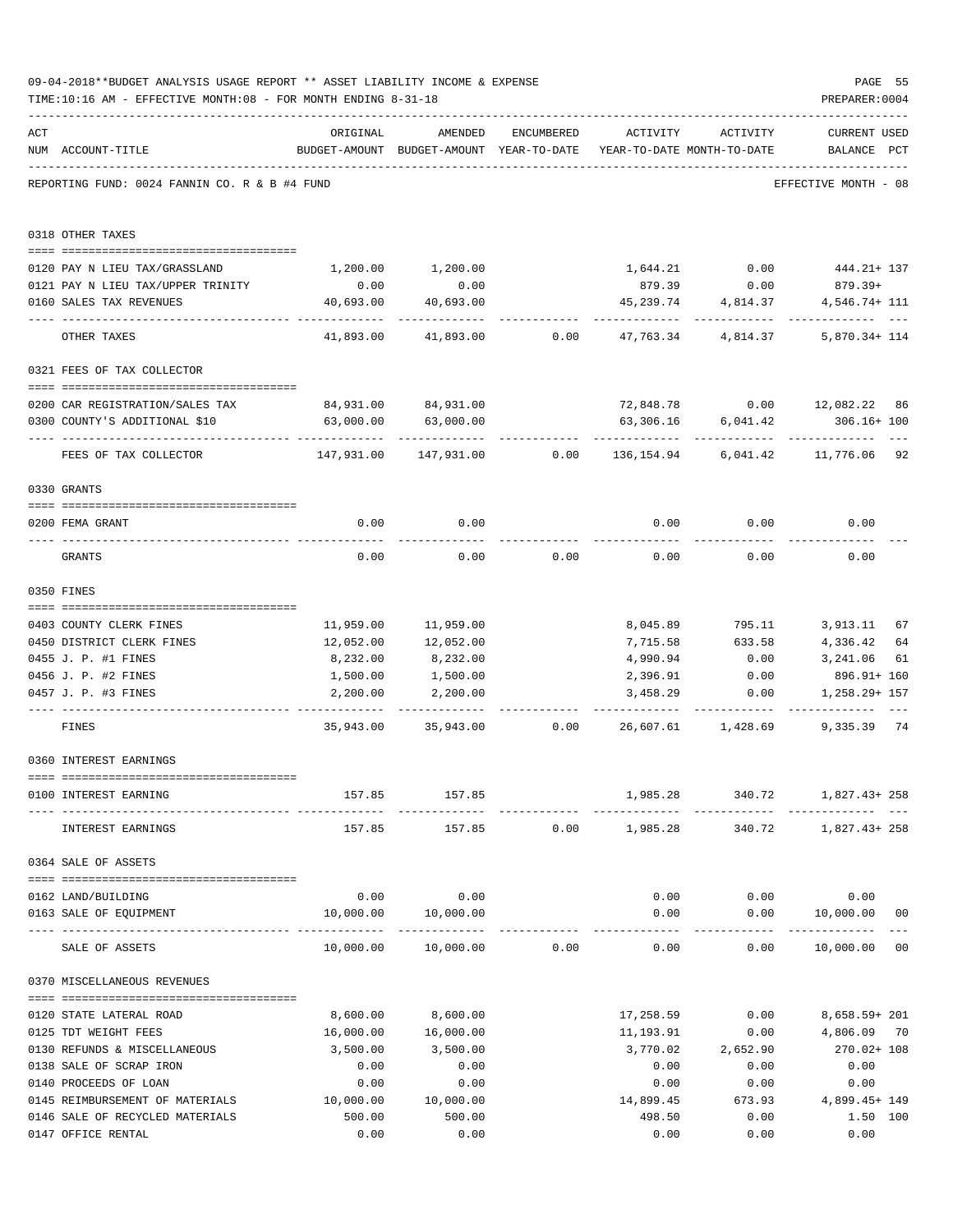| 09-04-2018**BUDGET ANALYSIS USAGE REPORT ** ASSET LIABILITY INCOME & EXPENSE |  |  |  |  | PAGE | 56 |
|------------------------------------------------------------------------------|--|--|--|--|------|----|
|                                                                              |  |  |  |  |      |    |

TIME:10:16 AM - EFFECTIVE MONTH:08 - FOR MONTH ENDING 8-31-18 PREPARER:0004

| ACT | NUM ACCOUNT-TITLE                                                | ORIGINAL               | AMENDED<br>BUDGET-AMOUNT BUDGET-AMOUNT YEAR-TO-DATE | ENCUMBERED   | ACTIVITY           | ACTIVITY<br>YEAR-TO-DATE MONTH-TO-DATE | <b>CURRENT USED</b><br>$_{\rm PCT}$<br>BALANCE |
|-----|------------------------------------------------------------------|------------------------|-----------------------------------------------------|--------------|--------------------|----------------------------------------|------------------------------------------------|
|     |                                                                  |                        |                                                     |              |                    |                                        |                                                |
|     | REPORTING FUND: 0024 FANNIN CO. R & B #4 FUND                    |                        |                                                     |              |                    |                                        | EFFECTIVE MONTH - 08                           |
|     | MISCELLANEOUS REVENUES                                           | 38,600.00              | 38,600.00                                           | 0.00         |                    | 47,620.47 3,326.83                     | $9,020.47+123$                                 |
|     | 0509 CONTINGENCY                                                 |                        |                                                     |              |                    |                                        |                                                |
|     | 0475 CONTINGENCY                                                 | 10,649.46              | 649.46                                              | 0.00         | 0.00               | 0.00                                   | 649.46<br>00                                   |
|     | CONTINGENCY                                                      | 10,649.46              | 649.46                                              | 0.00         | 0.00               | 0.00                                   | 00<br>649.46                                   |
|     | 0624 ROAD & BRIDGE 4                                             |                        |                                                     |              |                    |                                        |                                                |
|     |                                                                  |                        |                                                     |              |                    |                                        |                                                |
|     | 0100 COMPENSATION PAY<br>0101 SALARY ELECTED OFFICIAL            | 0.00                   | 0.00<br>60,894.15                                   | 0.00<br>0.00 | 0.00<br>56,210.16  | 0.00<br>4,684.18                       | 0.00<br>92<br>4,683.99                         |
|     | 0105 SALARY SECRETARY                                            | 60,894.15<br>26,735.86 | 26,735.86                                           | 0.00         | 24,679.20          | 2,056.60                               | 2,056.66<br>92                                 |
|     | 0106 SALARY PRECINCT EMPLOYEES                                   | 180,513.40             | 180,513.40                                          | 0.00         | 119,300.03         | 9,719.62                               | 61,213.37<br>66                                |
|     | 0107 REGULAR-TEMP. PART-TIME                                     | 0.00                   | 0.00                                                | 0.00         | 11,686.99          | 23.81                                  | $11,686.99-$                                   |
|     | 0108 LABOR REIMBURSEMENT                                         | 0.00                   | 0.00                                                | 0.00         | 0.00               | 0.00                                   | 0.00                                           |
|     | 0199 TOTAL SALARIES                                              | 268,143.41             | 268, 143. 41                                        | 0.00         | 211,876.38         | 16,484.21                              | 79<br>56,267.03                                |
|     | 0201 SOCIAL SECURITY TAXES                                       | 16,624.89              | 16,624.89                                           | 0.00         | 13,090.89          | 1,020.14                               | 79<br>3,534.00                                 |
|     | 0202 GROUP HEALTH INSURANCE                                      | 83,956.80              | 83,956.80                                           | 0.00         | 63,141.83          | 6,121.78                               | 20,814.97<br>75                                |
|     | 0203 RETIREMENT                                                  | 30,514.72              | 30,514.72                                           | 0.00         | 24,083.83          | 1,895.67                               | 79<br>6,430.89                                 |
|     | 0204 WORKERS' COMPENSATION                                       | 7,740.60               | 7,740.60                                            | 0.00         | 6,276.58           | 0.00                                   | 1,464.02<br>81                                 |
|     | 0205 MEDICARE TAX                                                | 3,888.08               | 3,888.08                                            | 0.00         | 3,061.45           | 238.57                                 | 826.63<br>79                                   |
|     | 0206 UNEMPLOYMENT EXPENSE                                        | 0.00                   | 0.00                                                | 0.00         | 1,813.84           | 0.00                                   | 1,813.84-                                      |
|     | 0299 TOTAL EMPLOYEE BENEFITS                                     | 142,725.09             | 142,725.09                                          | 0.00         | 111,468.42         | 9,276.16                               | 31,256.67<br>78                                |
|     | 0310 OFFICE SUPPLIES                                             | 250.00                 | 250.00                                              | 0.00         | 59.39              | 0.00                                   | 24<br>190.61                                   |
|     | 0314 EMPLOYEE PHYSICALS/DOT TESTING                              | 275.00                 | 275.00                                              | 0.00         | 100.00             | 0.00                                   | 175.00<br>36                                   |
|     | 0340 SHOP SUPPLIES                                               | 2,250.00               | 2,250.00                                            | 43.56        | 2,069.29           | 37.08                                  | 137.15<br>94                                   |
|     | 0341 R & B MAT. ROCK & GRAVEL                                    | 100,500.00             | 100,500.00                                          | 0.00         | 67,020.92          | 3,283.97                               | 33,479.08<br>67                                |
|     | 0342 R & B MAT. CULVERTS                                         | 7,000.00               | 7,000.00                                            | 0.00         | 7,594.16           | 0.00                                   | $594.16 - 108$                                 |
|     | 0343 R & B MAT. HARDWRE & LUMB<br>0344 R & B MAT. ASPHALT/RD OIL | 2,500.00<br>60,000.00  | 2,500.00<br>60,000.00                               | 0.00<br>0.00 | 129.67             | 0.00<br>0.00                           | 2,370.33<br>05                                 |
|     | 0345 CHEMICALS                                                   | 1,500.00               | 1,500.00                                            | 0.00         | 8,429.27<br>237.97 | 0.00                                   | 51, 570. 73 14<br>1,262.03 16                  |
|     | 0346 CETRZ EXPENDITURES                                          | 0.00                   | 0.00                                                | 0.00         | 0.00               | 0.00                                   | 0.00                                           |
|     | 0350 DEBRIS REMOVAL                                              | 0.00                   | 0.00                                                | 0.00         | 0.00               | 0.00                                   | 0.00                                           |
|     | 0395 EMPLOYEE UNIFORMS                                           | 2,500.00               | 2,500.00                                            | 0.00         | 1,882.02           | 169.30                                 | 617.98<br>75                                   |
|     | 0399 TOTAL R&B MATERIALS                                         | 176,775.00             | 176,775.00                                          | 43.56        |                    |                                        | 87,522.69 3,490.35 89,208.75 50                |
|     | 0400 LEGAL FEES                                                  | 0.00                   | 0.00                                                | 0.00         | 0.00               | 0.00                                   | 0.00                                           |
|     | 0420 UTILITY TELEPHONE                                           | 1,700.00               | 1,700.00                                            | 106.48       | 1,288.37           | 0.00                                   | 305.15 82                                      |
|     | 0421 DSL INTERNET                                                | 600.00                 | 600.00                                              | 60.00        | 594.12             | 0.00                                   | 54.12- 109                                     |
|     | 0423 CELL PHONE ALLOWANCE                                        | 0.00                   | 0.00                                                | 0.00         | 0.00               | 0.00                                   | 0.00                                           |
|     | 0427 OUT OF COUNTY TRAVEL                                        | 4,600.00               | 4,600.00                                            | 0.00         | 1,795.15           | 349.94                                 | 2,804.85 39                                    |
|     | 0430 BIDS, NOTICES & PERMITS                                     | 200.00                 | 200.00                                              | 0.00         | 155.92             | 0.00                                   | 44.08 78                                       |
|     | 0435 PRINTING                                                    | 100.00                 | 100.00                                              | 0.00         | 0.00               | 0.00                                   | 100.00<br>00                                   |
|     | 0440 UTILITY ELECTRICITY                                         | 4,000.00               | 4,000.00                                            | 229.32       | 2,608.69           | 244.31                                 | 1,161.99<br>71                                 |
|     | 0441 UTILITY GAS                                                 | 750.00                 | 750.00                                              | 61.46        | 738.06             | 61.46                                  | 49.52- 107                                     |
|     | 0442 UTILITY WATER                                               | 2,500.00               | 2,500.00                                            | 0.00         | 1,230.25           | 51.46                                  | 1,269.75 49                                    |
|     | 0443 TRASH PICKUP                                                | 2,500.00               | 2,500.00                                            | 0.00         | 1,696.56           | 345.90                                 | 803.44 68                                      |

0447 REPEATER SERVICE CONTRACT 682.32 682.32 0.00 686.32 0.00 4.00- 101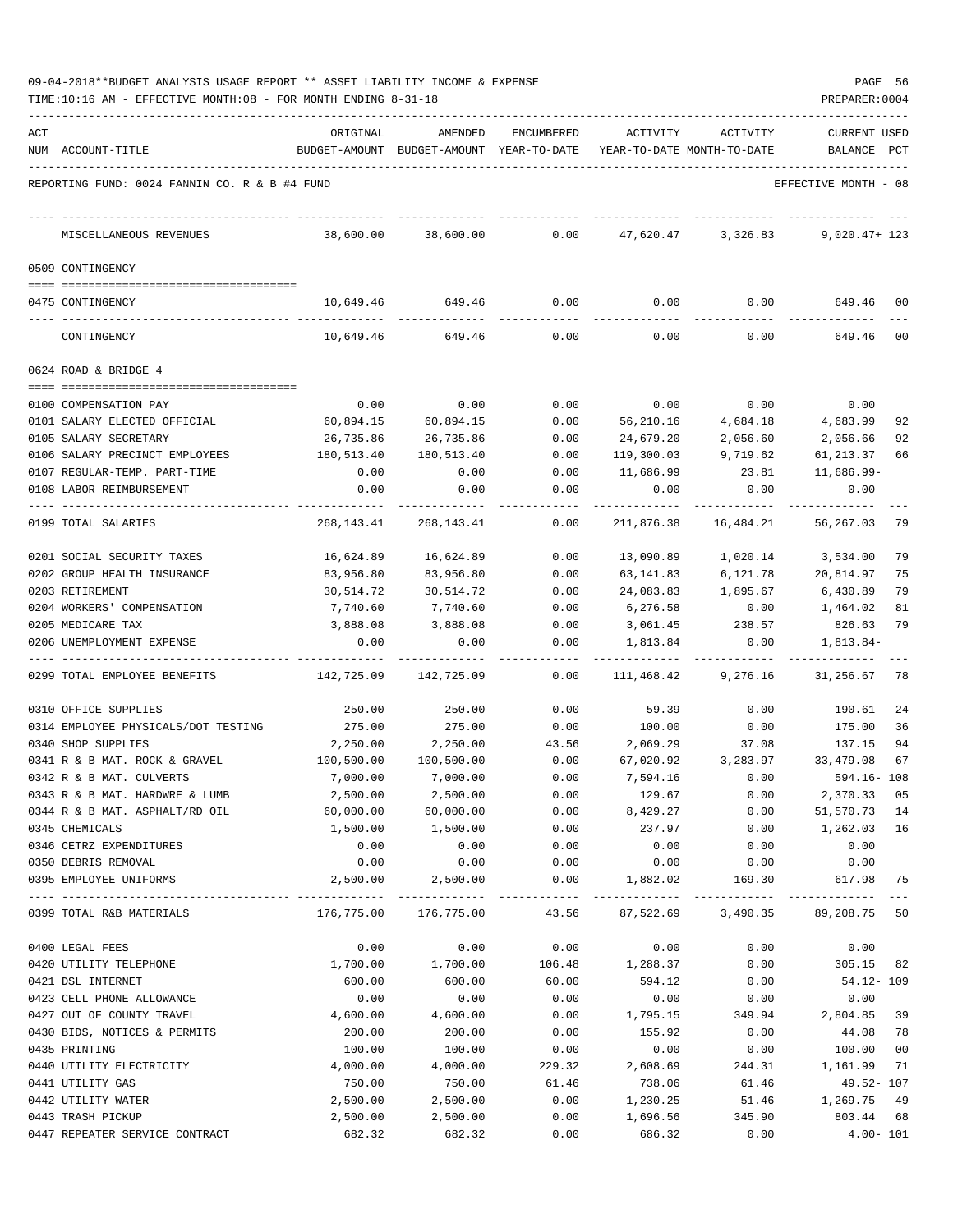TIME:10:16 AM - EFFECTIVE MONTH:08 - FOR MONTH ENDING 8-31-18 PREPARER:0004

| ACT |                                                               | ORIGINAL   | AMENDED                                  | ENCUMBERED | ACTIVITY                   | ACTIVITY   | <b>CURRENT USED</b>  |                |
|-----|---------------------------------------------------------------|------------|------------------------------------------|------------|----------------------------|------------|----------------------|----------------|
|     | NUM ACCOUNT-TITLE                                             |            | BUDGET-AMOUNT BUDGET-AMOUNT YEAR-TO-DATE |            | YEAR-TO-DATE MONTH-TO-DATE |            | BALANCE              | PCT            |
|     | REPORTING FUND: 0024 FANNIN CO. R & B #4 FUND                 |            |                                          |            |                            |            | EFFECTIVE MONTH - 08 |                |
|     | 0450 R&M BUILDING                                             | 2,000.00   | 2,000.00                                 | 0.00       | 187.50                     | 0.00       | 1,812.50             | 09             |
|     | 0453 COMPUTER SOFTWARE                                        | 1,044.00   | 1,044.00                                 | 0.00       | 0.00                       | 0.00       | 1,044.00             | 00             |
|     | 0457 R & M MACHINERY GAS & OIL                                | 44,500.00  | 44,500.00                                | 5.95       | 33,865.40                  | $388.19 -$ | 10,628.65            | 76             |
|     | 0458 R & M MACHINERY PARTS                                    | 20,000.00  | 30,000.00                                | 64.72      | 29,854.55                  | 3,035.97   | 80.73                | 100            |
|     | 0459 R & M MACH. TIRES & TUBES                                | 9,000.00   | 9,000.00                                 | 0.00       | 5,839.00                   | 165.00     | 3,161.00             | 65             |
|     | 0460 EQUIPMENT RENTAL/LEASE                                   | 17,103.42  | 17,103.42                                | 0.00       | 8,838.96                   | 2,796.32   | 8,264.46             | 52             |
|     | 0480 BOND                                                     | 0.00       | 0.00                                     | 0.00       | 0.00                       | 0.00       | 0.00                 |                |
|     | 0482 INSURANCE                                                | 6,000.00   | 6,000.00                                 | 0.00       | 5,873.93                   | 0.00       | 126.07               | 98             |
|     | 0485 PRISONER'S SUPPLIES                                      | 800.00     | 800.00                                   | 0.00       | 0.00                       | 0.00       | 800.00               | 0 <sub>0</sub> |
|     | 0488 FANNIN RURAL RAIL DISTRICT                               | 0.00       | 0.00                                     | 0.00       | 0.00                       | 0.00       | 0.00                 |                |
|     | 0490 MISCELLANEOUS                                            | 500.00     | 500.00                                   | 0.00       | 0.00                       | 0.00       | 500.00               | 0 <sup>0</sup> |
|     | 0491 SOIL & WATER CONSERVATION                                | 250.00     | 250.00                                   | 0.00       | 250.00                     | 0.00       | 0.00                 | 100            |
|     | 0492 TDRA FLOOD CASH MATCH                                    | 0.00       | 0.00                                     | 0.00       | 0.00                       | 0.00       | 0.00                 |                |
|     | 0494 FLOOD CONTROL SITE MAINTENANCE                           | 0.00       | 0.00                                     | 0.00       | 0.00                       | 0.00       | 0.00                 |                |
|     | 0495 PIPELINE SALES TAX REIMBURSEMENT                         | 0.00       | 0.00                                     | 0.00       | 0.00                       | 0.00       | 0.00                 |                |
|     | 0496 TCOG HAZARDOUS WASTEMATCH                                | 1,250.00   | 1,250.00                                 | 0.00       | 0.00                       | 0.00       | 1,250.00             | 00             |
|     | 0499 TOTAL SER. & OTHER CHARGES                               | 120,079.74 | 130,079.74                               | 527.93     | 95,502.78                  | 6,662.17   | 34,049.03            | -74            |
|     | 0500 LAND                                                     |            |                                          |            | 0.00                       | 0.00       | 0.00                 |                |
|     | 0535 BUILDING                                                 |            |                                          |            | 0.00                       | 0.00       | 0.00                 |                |
|     | 0570 COMPUTER EQUIPMENT                                       | 1,247.51   | 1,247.51                                 | 0.00       | 0.00                       | 0.00       | 1,247.51             | 00             |
|     | 0571 PURCHASE OF MACH./EQUIP.                                 | 166,000.00 | 166,000.00                               | 0.00       | 173,695.00                 | 0.00       | 7,695.00- 105        |                |
|     | 0573 RADIO EQUIPMENT                                          | 0.00       | 0.00                                     | 0.00       | 0.00                       | 0.00       | 0.00                 |                |
|     | 0575 BUILDING                                                 | 0.00       | 0.00                                     | 0.00       | 0.00                       | 0.00       | 0.00                 |                |
|     | 0599 CAPITAL OUTLAY                                           | 167,247.51 | 167,247.51                               | 0.00       | 173,695.00                 | 0.00       | $6,447.49 - 104$     |                |
|     | ROAD & BRIDGE 4                                               | 874,970.75 | 884,970.75                               | 571.49     | 680,065.27                 | 35,912.89  | 204,333.99           | 77             |
|     | 0625 ADMINISTRATIVE OFFICE R&B #4                             |            |                                          |            |                            |            |                      |                |
|     | ====================================<br>0105 SALARY SECRETARY | 9,593.48   | 9,593.48                                 | 0.00       | 8,855.52                   | 737.96     | 737.96               | 92             |
|     | 0201 SOCIAL SECURITY TAXES                                    | 594.80     | 594.80                                   | 0.00       | 402.92                     | 32.58      | 191.88               | 68             |
|     | 0202 GROUP HEALTH INSURANCE                                   | 2,623.65   | 2,623.65                                 | 0.00       | 2,405.04                   | 218.64     | 218.61               | 92             |
|     | 0203 RETIREMENT                                               | 1,091.74   | 1,091.74                                 | 0.00       | 1,006.49                   | 84.86      | 85.25                | 92             |
|     | 0204 WORKERS' COMPENSATION                                    | 40.29      | 40.29                                    | 0.00       | 33.66                      | 0.00       | 6.63                 | 84             |
|     | 0205 MEDICARE TAX                                             | 139.11     | 139.11                                   | 0.00       | 94.24                      | 7.62       | 44.87                | 68             |
|     | 0310 OFFICE SUPPLIES                                          | 100.00     | 100.00                                   | 0.00       | 24.36                      | 0.00       | 75.64                | 24             |
|     | 0311 POSTAL EXPENSES                                          | 0.00       | 0.00                                     | 0.00       | 0.00                       | 0.00       | 0.00                 |                |
|     | 0353 COMPUTER EXPENSE                                         | 500.00     | 500.00                                   | 0.00       | 409.30                     | 0.00       | 90.70                | 82             |
|     | 0427 OUT OF COUNTY TRAVEL                                     | 0.00       | 0.00                                     | 0.00       | 0.00                       | 0.00       | 0.00                 |                |
|     | 0480 BOND                                                     | 17.75      | 17.75                                    | 0.00       | 24.75                      | 0.00       |                      | $7.00 - 139$   |
|     | 0572 OFFICE EQUIPMENT                                         | 0.00       | 0.00                                     | 0.00       | 0.00                       | 0.00       | 0.00                 |                |
|     | 0574 COMPUTER EQUIPMENT                                       | 0.00       | 0.00                                     | 0.00       | 0.00                       | 0.00       | 0.00                 |                |
|     | ADMINISTRATIVE OFFICE R&B #4 14,700.82                        |            | 14,700.82                                | 0.00       | 13,256.28                  | 1,081.66   | 1,444.54 90          |                |
|     | FANNIN CO. R & B #4 FUND                                      |            |                                          |            |                            |            |                      |                |
|     | INCOME TOTALS                                                 | 900,321.03 | 900,321.03                               |            | 707,562.40                 | 21,118.09  | 192,758.63 79        |                |
|     | EXPENSE TOTALS                                                | 900,321.03 | 900, 321.03                              | 571.49     | 693,321.55                 | 36,994.55  | 206,427.99           | 77             |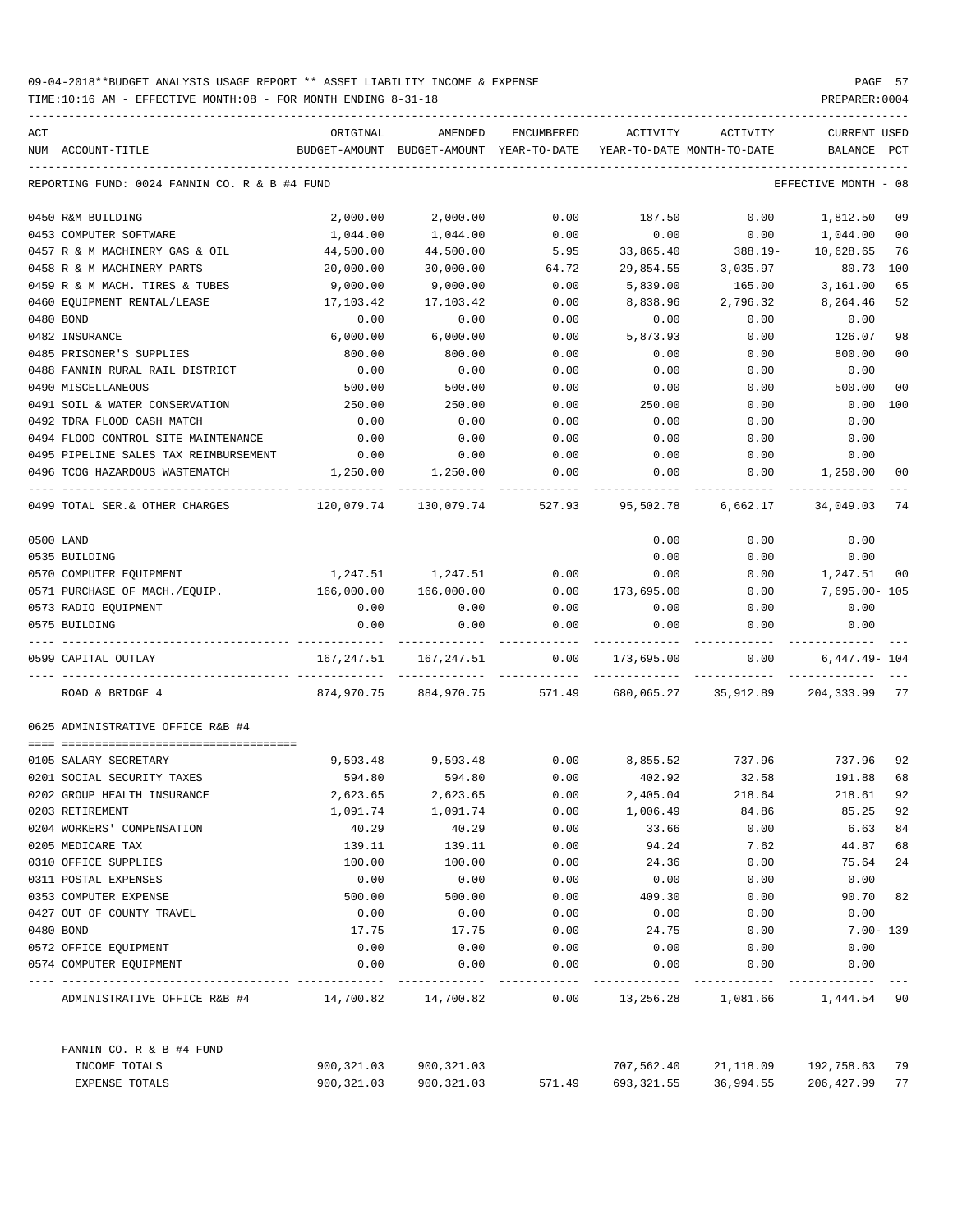|     | 09-04-2018**BUDGET ANALYSIS USAGE REPORT ** ASSET LIABILITY INCOME & EXPENSE<br>TIME:10:16 AM - EFFECTIVE MONTH:08 - FOR MONTH ENDING 8-31-18 |               |               |                   |                            |                 |                      |                |  |  |
|-----|-----------------------------------------------------------------------------------------------------------------------------------------------|---------------|---------------|-------------------|----------------------------|-----------------|----------------------|----------------|--|--|
| ACT |                                                                                                                                               | ORIGINAL      | AMENDED       | <b>ENCUMBERED</b> | ACTIVITY                   | <b>ACTIVITY</b> | <b>CURRENT USED</b>  |                |  |  |
|     | NUM ACCOUNT-TITLE                                                                                                                             | BUDGET-AMOUNT | BUDGET-AMOUNT | YEAR-TO-DATE      | YEAR-TO-DATE MONTH-TO-DATE |                 | BALANCE              | $_{\rm PCT}$   |  |  |
|     | REPORTING FUND: 0025 FANNIN COUNTY BEES                                                                                                       |               |               |                   |                            |                 | EFFECTIVE MONTH - 08 |                |  |  |
|     | 0103 CASH                                                                                                                                     |               |               |                   |                            |                 |                      |                |  |  |
|     | 0100 BEES-COMBINED FUNDS CHECKING                                                                                                             |               |               |                   | 0.00                       | 0.00            | 2,177.67             |                |  |  |
|     | CASH                                                                                                                                          |               |               |                   | 0.00                       | 0.00            | 2,177.67             |                |  |  |
|     | 0271 EQUITY ACCOUNT                                                                                                                           |               |               |                   |                            |                 |                      |                |  |  |
|     | 0200 EQUITY ACCOUNT                                                                                                                           |               |               |                   | 0.00                       | 0.00            | 2,177.67             |                |  |  |
|     | EQUITY ACCOUNT                                                                                                                                |               |               |                   | 0.00                       | 0.00            | 2,177.67             |                |  |  |
|     | 0300 CASH                                                                                                                                     |               |               |                   |                            |                 |                      |                |  |  |
|     | 0125 BEGINNING CASH BALANCE                                                                                                                   | 1,000.00      | 1,000.00      |                   | 0.00                       | 0.00            | 1,000.00             | 00             |  |  |
|     | CASH                                                                                                                                          | 1,000.00      | 1,000.00      | 0.00              | 0.00                       | 0.00            | 1,000.00             | 0 <sub>0</sub> |  |  |
|     | 0370 MISC. INCOME                                                                                                                             |               |               |                   |                            |                 |                      |                |  |  |
|     | 0138 SALE OF SCRAP IRON                                                                                                                       | 0.00          | 0.00          |                   | 0.00                       | 0.00            | 0.00                 |                |  |  |
|     | 0625 DONATIONS                                                                                                                                | 0.00          | 0.00          |                   | 0.00                       | 0.00            | 0.00                 |                |  |  |
|     | MISC. INCOME                                                                                                                                  | 0.00          | 0.00          | 0.00              | 0.00                       | 0.00            | 0.00                 |                |  |  |
|     | 0625 FANNIN COUNTY BEES                                                                                                                       |               |               |                   |                            |                 |                      |                |  |  |
|     | 0310 OFFICE SUPPLIES                                                                                                                          | 0.00          | 0.00          | 0.00              | 0.00                       | 0.00            | 0.00                 |                |  |  |
|     | 0343 ROAD SIGNS                                                                                                                               | 0.00          | 0.00          | 0.00              | 0.00                       | 0.00            | 0.00                 |                |  |  |
|     | 0353 COMPUTER EXPENSE                                                                                                                         | 0.00          | 0.00          | 0.00              | 0.00                       | 0.00            | 0.00                 |                |  |  |
|     | 0427 TRAVEL EXPENSE                                                                                                                           | 1,000.00      | 1,000.00      | 0.00              | 0.00                       | 0.00            | 1,000.00             | 0 <sub>0</sub> |  |  |
|     | 0572 OFFICE EQUIPMENT                                                                                                                         | 0.00          | 0.00          | 0.00              | 0.00                       | 0.00            | 0.00                 |                |  |  |
|     | FANNIN COUNTY BEES                                                                                                                            | 1,000.00      | 1,000.00      | 0.00              | 0.00                       | 0.00            | 1,000.00             | 0 <sub>0</sub> |  |  |
|     | FANNIN COUNTY BEES                                                                                                                            |               |               |                   |                            |                 |                      |                |  |  |
|     | INCOME TOTALS                                                                                                                                 | 1,000.00      | 1,000.00      |                   | 0.00                       | 0.00            | 1,000.00             | 0 <sub>0</sub> |  |  |
|     | EXPENSE TOTALS                                                                                                                                | 1,000.00      | 1,000.00      | 0.00              | 0.00                       | 0.00            | 1,000.00             | 0 <sub>0</sub> |  |  |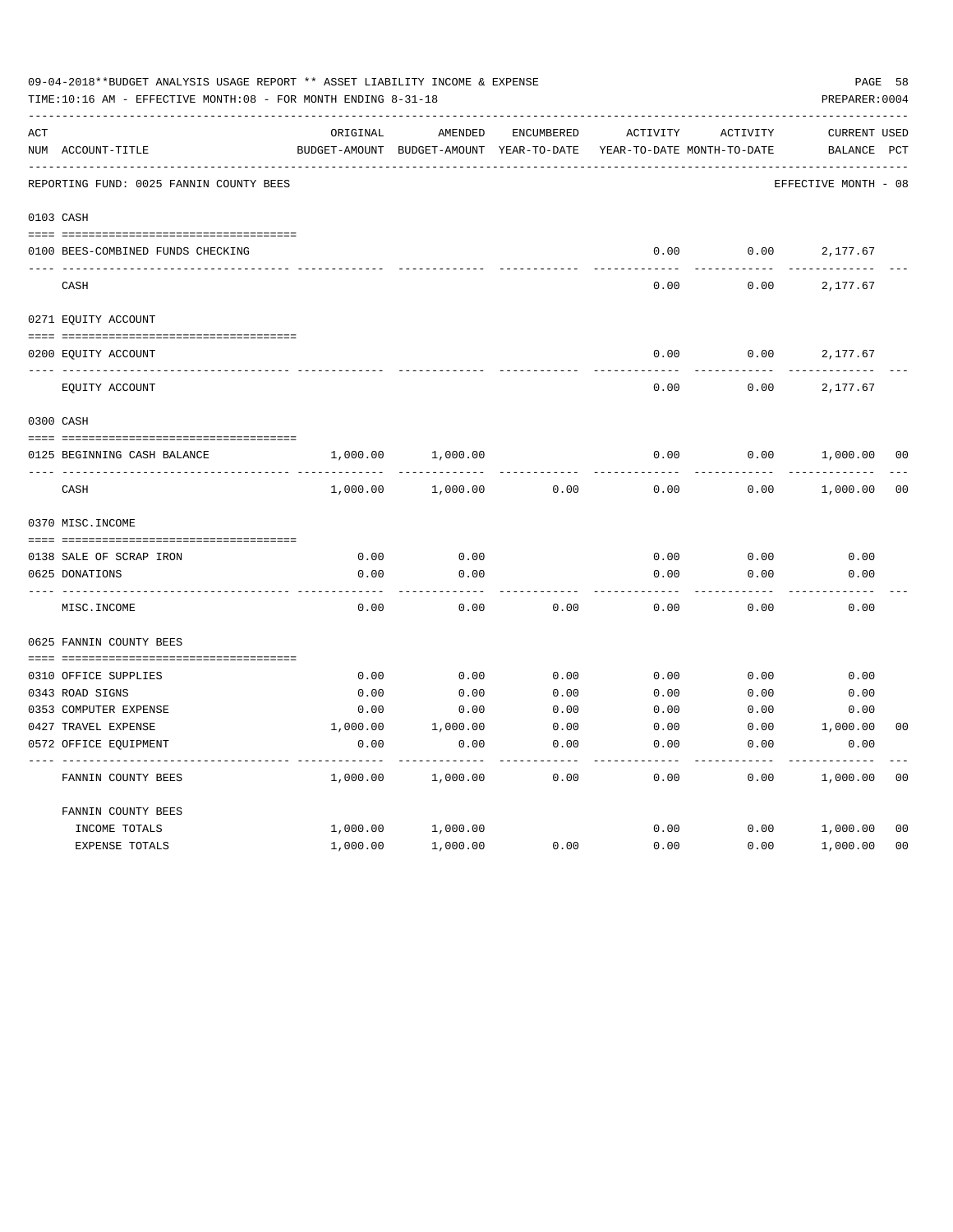|     | 09-04-2018**BUDGET ANALYSIS USAGE REPORT ** ASSET LIABILITY INCOME & EXPENSE<br>TIME:10:16 AM - EFFECTIVE MONTH:08 - FOR MONTH ENDING 8-31-18 |                                                                                 |                                                |                       |                                    |                           | PREPARER: 0004                            | PAGE 59 |
|-----|-----------------------------------------------------------------------------------------------------------------------------------------------|---------------------------------------------------------------------------------|------------------------------------------------|-----------------------|------------------------------------|---------------------------|-------------------------------------------|---------|
| ACT | NUM ACCOUNT-TITLE                                                                                                                             | ORIGINAL<br>BUDGET-AMOUNT BUDGET-AMOUNT YEAR-TO-DATE YEAR-TO-DATE MONTH-TO-DATE | AMENDED                                        | ENCUMBERED            | ACTIVITY                           | ACTIVITY                  | <b>CURRENT USED</b><br>BALANCE PCT        |         |
|     | REPORTING FUND: 0026 J.P.#1 JUST.CT.TECHNOLOGY                                                                                                |                                                                                 |                                                |                       |                                    |                           | EFFECTIVE MONTH - 08                      |         |
|     | 0102 A/P CLEARING                                                                                                                             |                                                                                 |                                                |                       |                                    |                           |                                           |         |
|     | 0100 A/P CLEARING                                                                                                                             |                                                                                 |                                                |                       |                                    | $0.00$ 0.00               | 0.00                                      |         |
|     | ---- ---------<br>A/P CLEARING                                                                                                                |                                                                                 |                                                |                       | 0.00                               | 0.00                      | 0.00                                      |         |
|     | 0103 CASH                                                                                                                                     |                                                                                 |                                                |                       |                                    |                           |                                           |         |
|     | 0100 J.P.#1 JUST.CT.TECH-COMB.FUND CKIN                                                                                                       |                                                                                 |                                                |                       |                                    |                           | 210.53 5.06 46,659.76                     |         |
|     | CASH                                                                                                                                          |                                                                                 |                                                |                       | 210.53                             |                           | .<br>5.06 46,659.76                       |         |
|     | 0120 RECEIVABLES                                                                                                                              |                                                                                 |                                                |                       |                                    |                           |                                           |         |
|     | 0313 DUE FROM OTHER FUNDS                                                                                                                     |                                                                                 |                                                |                       |                                    |                           | $338.79 - 338.79 - 148.95$                |         |
|     | RECEIVABLES                                                                                                                                   |                                                                                 |                                                |                       | 338.79-                            | 338.79-                   | 148.95                                    |         |
|     | 0200 SYSTEM ADDED LIABILITY DEPARTMENT                                                                                                        |                                                                                 |                                                |                       |                                    |                           |                                           |         |
|     | 0910 SYSTEM ADDED LIABILITY LINE-ITEM                                                                                                         |                                                                                 |                                                |                       |                                    |                           | $30.56 - 30.56 - 30.56 -$                 |         |
|     | SYSTEM ADDED LIABILITY DEPARTMENT                                                                                                             |                                                                                 |                                                |                       | --------<br>$30.56 -$              | . <u>.</u> .<br>$30.56 -$ | $30.56 -$                                 |         |
|     | 0271 EQUITY ACCOUNT                                                                                                                           |                                                                                 |                                                |                       |                                    |                           |                                           |         |
|     | 0200 EQUITY ACCOUNT<br>------------------- -------                                                                                            |                                                                                 |                                                |                       |                                    | ----------- -             | $308.23 - 308.23 - 46,628.74$<br>-------- |         |
|     | EQUITY ACCOUNT                                                                                                                                |                                                                                 |                                                |                       |                                    |                           | $308.23 - 308.23 - 46,628.74$             |         |
|     | 0300 CASH                                                                                                                                     |                                                                                 |                                                |                       |                                    |                           |                                           |         |
|     | 0126 BEGINNING CASH BALANCE                                                                                                                   |                                                                                 | 1,000.00 1,000.00                              |                       |                                    |                           | $0.00$ $0.00$ $1,000.00$ 00               |         |
|     | CASH                                                                                                                                          |                                                                                 | $1,000.00$ $1,000.00$ $0.00$                   |                       | 0.00                               |                           | $0.00$ 1,000.00 00                        |         |
|     | 0360 INTEREST EARNINGS                                                                                                                        |                                                                                 |                                                |                       |                                    |                           |                                           |         |
|     | 0100 INTEREST EARNINGS                                                                                                                        | 20.00                                                                           | 20.00<br>-------------                         |                       |                                    | -------------             | 33.99 5.06 13.99+ 170                     |         |
|     | ------------------- --------------<br>INTEREST EARNINGS                                                                                       | 20.00                                                                           | 20.00                                          | 0.00                  | --------------<br>33.99            | 5.06                      | .<br>13.99+ 170                           |         |
|     | 0370 MISCELLANEOUS INCOME                                                                                                                     |                                                                                 |                                                |                       |                                    |                           |                                           |         |
|     | 0455 J.P.#1 TECHNOLOGY FEES                                                                                                                   |                                                                                 | 4,000.00 4,000.00                              |                       |                                    | ----- ------------        | 1,572.76   0.00   2,427.24   39           |         |
|     | MISCELLANEOUS INCOME                                                                                                                          |                                                                                 | $4,000.00$ $4,000.00$ $0.00$ $1,572.76$ $0.00$ |                       |                                    |                           | 2,427.24                                  | 39      |
|     | 0455 J.P.#1 TECHNOLOGY EQUIP.                                                                                                                 |                                                                                 |                                                |                       |                                    |                           |                                           |         |
|     | 0420 OMNIBASE TELEPHONE LINE                                                                                                                  | 0.00                                                                            |                                                |                       | $0.00$ $0.00$ $0.00$ $0.00$ $0.00$ |                           | 0.00                                      |         |
|     | 0572 OFFICE EQUIPMENT<br>--------------------- --------------                                                                                 | 5,020.00                                                                        | 5,020.00                                       | . _ _ _ _ _ _ _ _ _ _ | $0.00$ 1,396.22<br>-----------     | -----------               | 0.00<br>3,623.78<br>------------          | 28      |
|     | J.P.#1 TECHNOLOGY EQUIP.                                                                                                                      | 5,020.00                                                                        | 5,020.00                                       | 0.00                  | 1,396.22                           |                           | 0.00<br>3,623.78                          | 28      |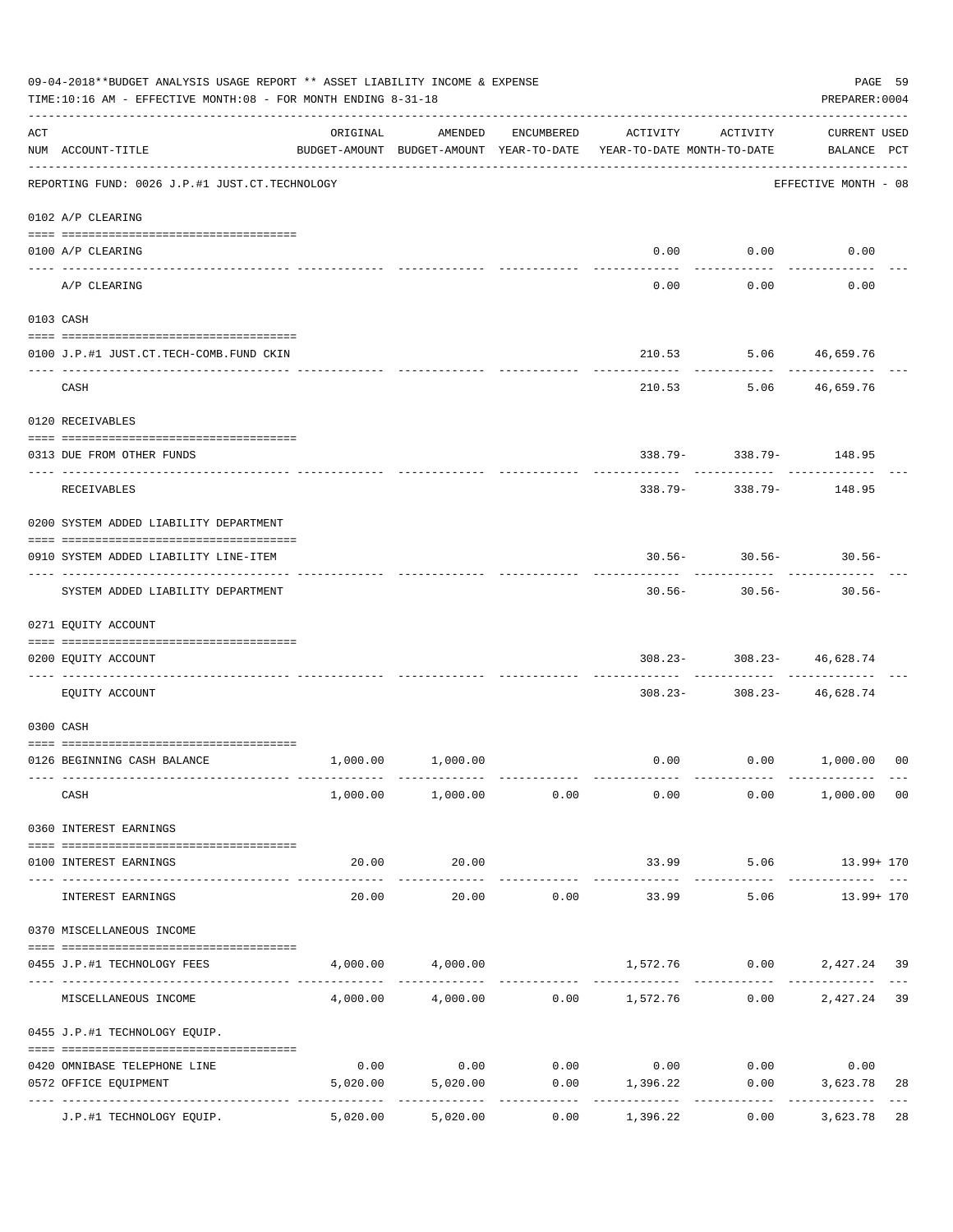| 09-04-2018**BUDGET ANALYSIS USAGE REPORT ** ASSET LIABILITY INCOME & EXPENSE |               |               |              |                            |          | PAGE 60              |     |
|------------------------------------------------------------------------------|---------------|---------------|--------------|----------------------------|----------|----------------------|-----|
| TIME:10:16 AM - EFFECTIVE MONTH:08 - FOR MONTH ENDING 8-31-18                |               |               |              |                            |          | PREPARER: 0004       |     |
| ACT                                                                          | ORIGINAL      | AMENDED       | ENCUMBERED   | ACTIVITY                   | ACTIVITY | <b>CURRENT USED</b>  |     |
| NUM ACCOUNT-TITLE                                                            | BUDGET-AMOUNT | BUDGET-AMOUNT | YEAR-TO-DATE | YEAR-TO-DATE MONTH-TO-DATE |          | BALANCE              | PCT |
| REPORTING FUND: 0026 J.P.#1 JUST.CT.TECHNOLOGY                               |               |               |              |                            |          | EFFECTIVE MONTH - 08 |     |
| J.P.#1 JUST.CT.TECHNOLOGY                                                    |               |               |              |                            |          |                      |     |
| INCOME TOTALS                                                                | 5.020.00      | 5.020.00      |              | 1,606.75                   | 5.06     | 3, 413, 25           | 32  |
| <b>EXPENSE TOTALS</b>                                                        | 5.020.00      | 5.020.00      | 0.00         | 1,396.22                   | 0.00     | 3,623.78             | 28  |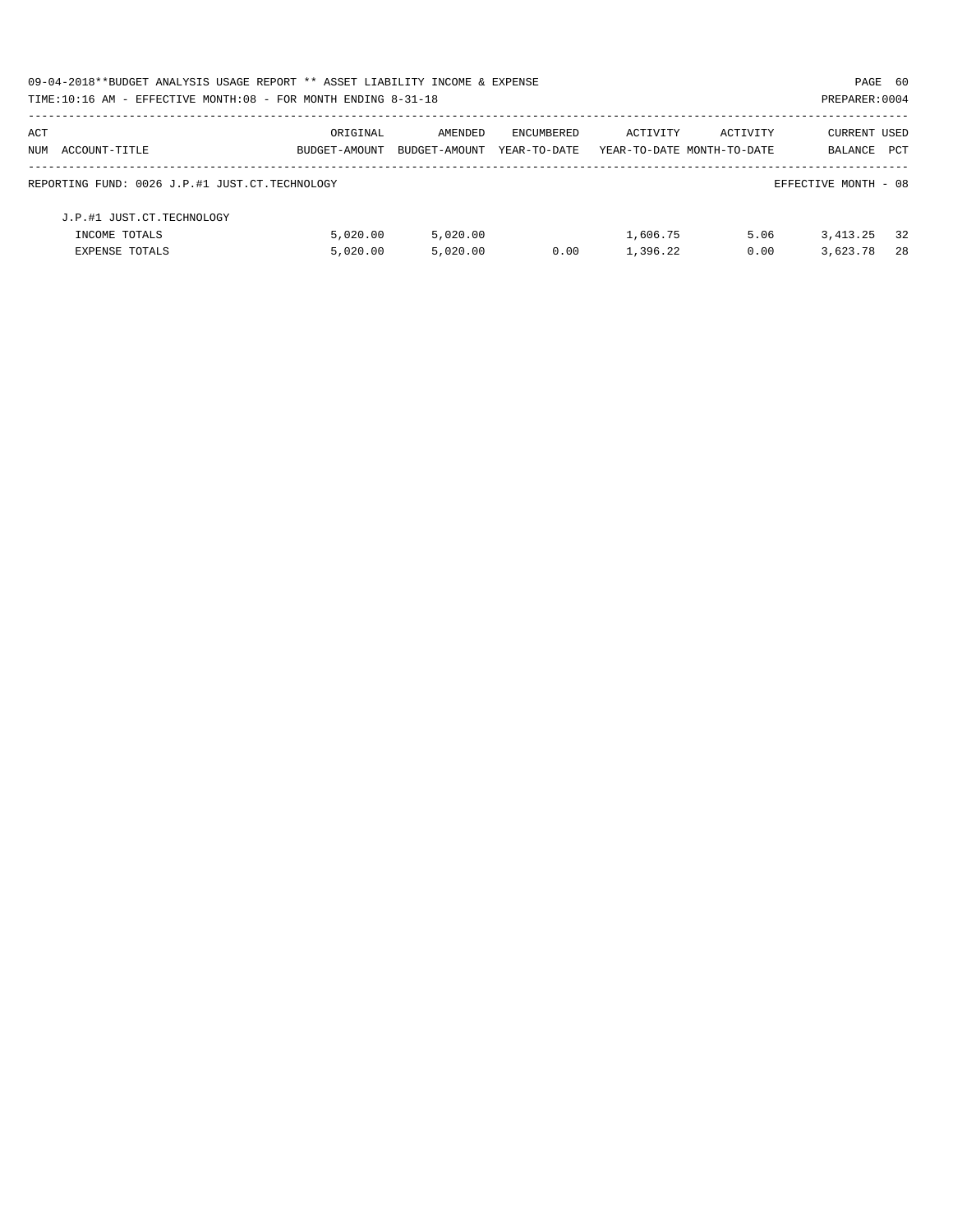|     | 09-04-2018**BUDGET ANALYSIS USAGE REPORT ** ASSET LIABILITY INCOME & EXPENSE<br>TIME:10:16 AM - EFFECTIVE MONTH:08 - FOR MONTH ENDING 8-31-18 |                      |                      |              |                                                                                 |                                       | PAGE 61<br>PREPARER: 0004          |                |
|-----|-----------------------------------------------------------------------------------------------------------------------------------------------|----------------------|----------------------|--------------|---------------------------------------------------------------------------------|---------------------------------------|------------------------------------|----------------|
| ACT | NUM ACCOUNT-TITLE                                                                                                                             | ORIGINAL             | AMENDED              | ENCUMBERED   | ACTIVITY<br>BUDGET-AMOUNT BUDGET-AMOUNT YEAR-TO-DATE YEAR-TO-DATE MONTH-TO-DATE | ACTIVITY                              | <b>CURRENT USED</b><br>BALANCE PCT |                |
|     | -------------------------------------<br>REPORTING FUND: 0027 J.P.#2 JUST.CT.TECHNOLOGY                                                       |                      |                      |              |                                                                                 |                                       | EFFECTIVE MONTH - 08               |                |
|     | 0102 A/P CLEARING                                                                                                                             |                      |                      |              |                                                                                 |                                       |                                    |                |
|     | 0100 A/P CLEARING<br>---- ---------                                                                                                           |                      |                      |              | 0.00                                                                            | 0.00                                  | 0.00                               |                |
|     | A/P CLEARING                                                                                                                                  |                      |                      |              | 0.00                                                                            | 0.00                                  | 0.00                               |                |
|     | 0103 CASH                                                                                                                                     |                      |                      |              |                                                                                 |                                       |                                    |                |
|     | 0100 J.P.#2 JUST.CT.TECH-COMB.FUND CKIN                                                                                                       |                      |                      |              |                                                                                 | 707.58- 1.13 10,316.66                |                                    |                |
|     | CASH                                                                                                                                          |                      |                      |              |                                                                                 | -----------<br>707.58- 1.13 10,316.66 | ------------                       |                |
|     | 0120 RECEIVABLES                                                                                                                              |                      |                      |              |                                                                                 |                                       |                                    |                |
|     | 0313 DUE FROM OTHER FUNDS                                                                                                                     |                      |                      |              |                                                                                 | $56.21 - 56.21 - 27.99$               |                                    |                |
|     | RECEIVABLES                                                                                                                                   |                      |                      |              | $56.21 -$                                                                       | $56.21-$                              | 27.99                              |                |
|     | 0271 EQUITY ACCOUNT                                                                                                                           |                      |                      |              |                                                                                 |                                       |                                    |                |
|     | 0200 EQUITY ACCOUNT                                                                                                                           |                      |                      |              |                                                                                 | $56.21 - 56.21 - 11,052.23$           |                                    |                |
|     | EQUITY ACCOUNT                                                                                                                                |                      |                      |              |                                                                                 | $56.21 - 56.21 - 11,052.23$           |                                    |                |
|     | 0300 CASH                                                                                                                                     |                      |                      |              |                                                                                 |                                       |                                    |                |
|     | 0127 BEGINNING CASH BALANCE                                                                                                                   | 2,000.00             | 2,000.00             |              | 0.00                                                                            | 0.00                                  | 2,000.00                           | 00             |
|     | CASH                                                                                                                                          |                      | 2,000.00 2,000.00    | 0.00         | ------------ -------------<br>0.00                                              | 0.00                                  | 2,000.00                           | 0 <sub>0</sub> |
|     | 0360 INTEREST EARNINGS                                                                                                                        |                      |                      |              |                                                                                 |                                       |                                    |                |
|     | 0100 INTEREST EARNINGS                                                                                                                        | 7.00                 | 7.00                 |              |                                                                                 |                                       | 7.54 1.13 0.54+ 108                |                |
|     | INTEREST EARNINGS                                                                                                                             | 7.00                 | 7.00                 | 0.00         | 7.54                                                                            | 1.13                                  | $0.54 + 108$                       |                |
|     | 0370 MISCELLANEOUS INCOME                                                                                                                     |                      |                      |              |                                                                                 |                                       |                                    |                |
|     | 0456 J.P.#2 TECHNOLOGY FEES                                                                                                                   | 400.00               | 400.00               |              |                                                                                 |                                       | 647.78 0.00 247.78+ 162            |                |
|     | MISCELLANEOUS INCOME                                                                                                                          | 400.00               | 400.00               | 0.00         | 647.78                                                                          | 0.00                                  | 247.78+ 162                        |                |
|     | 0456 TECHNOLOGY EQUIPMENT                                                                                                                     |                      |                      |              |                                                                                 |                                       |                                    |                |
|     | 0572 OFFICE EQUIPMENT                                                                                                                         | 2,407.00             | 2,407.00             |              | $0.00$ 1,362.90 0.00 1,044.10                                                   |                                       |                                    | 57             |
|     | --------------------- ----<br>TECHNOLOGY EQUIPMENT                                                                                            |                      | --------------       | ------------ | 2,407.00 2,407.00 0.00 1,362.90                                                 | 0.00                                  | 1,044.10                           | 57             |
|     | J.P.#2 JUST.CT.TECHNOLOGY                                                                                                                     |                      |                      |              |                                                                                 |                                       |                                    |                |
|     | INCOME TOTALS<br>EXPENSE TOTALS                                                                                                               | 2,407.00<br>2,407.00 | 2,407.00<br>2,407.00 |              | 655.32<br>$0.00$ 1,362.90                                                       | 1.13<br>0.00                          | 1,751.68<br>1,044.10               | 27<br>57       |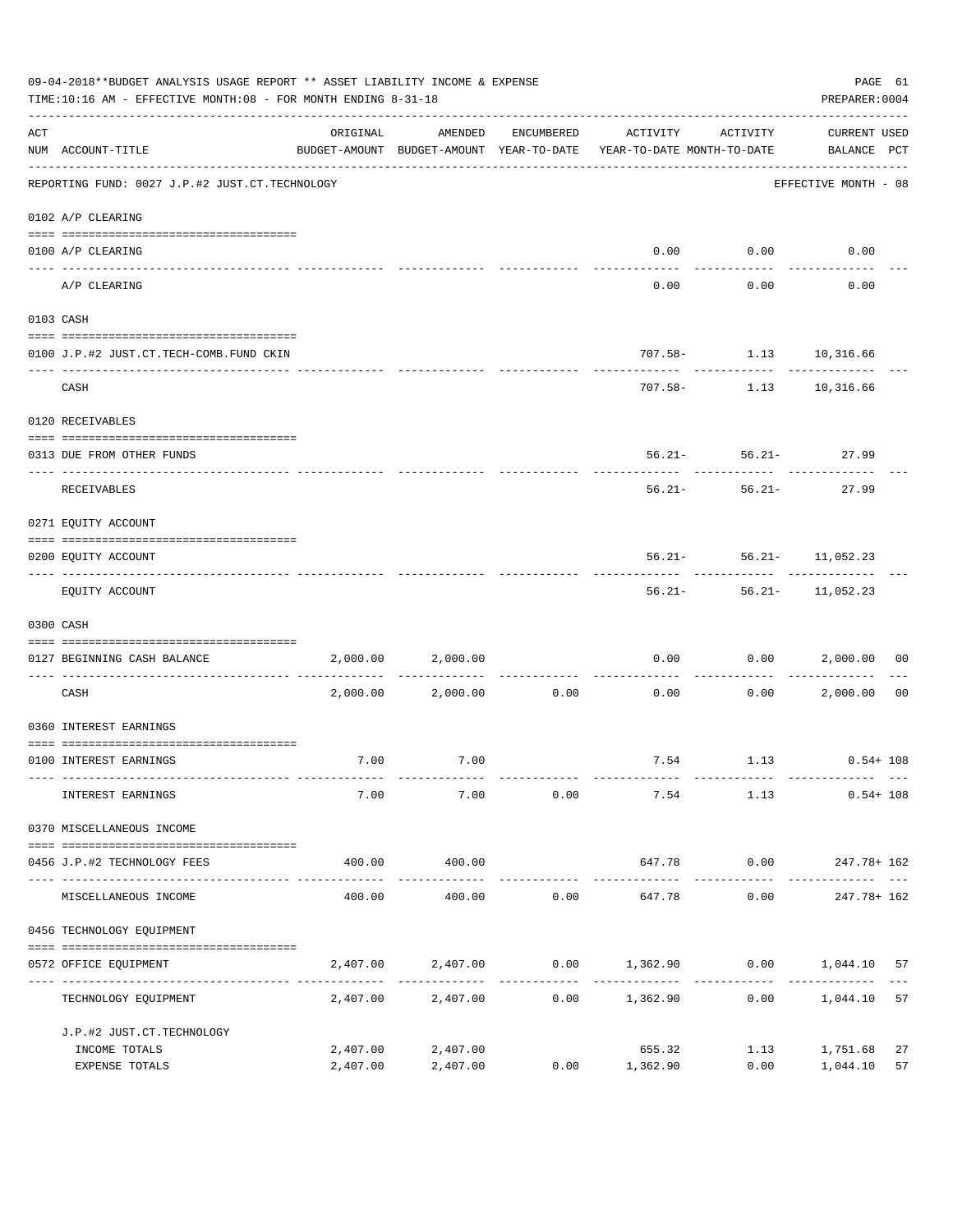|     | 09-04-2018**BUDGET ANALYSIS USAGE REPORT ** ASSET LIABILITY INCOME & EXPENSE<br>TIME:10:16 AM - EFFECTIVE MONTH:08 - FOR MONTH ENDING 8-31-18 |                                                                                 |                         |                               |                                    |                               | PAGE 62<br>PREPARER: 0004          |    |
|-----|-----------------------------------------------------------------------------------------------------------------------------------------------|---------------------------------------------------------------------------------|-------------------------|-------------------------------|------------------------------------|-------------------------------|------------------------------------|----|
| ACT | NUM ACCOUNT-TITLE                                                                                                                             | ORIGINAL<br>BUDGET-AMOUNT BUDGET-AMOUNT YEAR-TO-DATE YEAR-TO-DATE MONTH-TO-DATE | AMENDED                 | ENCUMBERED                    | ACTIVITY                           | ACTIVITY                      | <b>CURRENT USED</b><br>BALANCE PCT |    |
|     | REPORTING FUND: 0028 J.P.#3 JUST.CT.TECHNOLOGY                                                                                                |                                                                                 |                         |                               |                                    |                               | EFFECTIVE MONTH - 08               |    |
|     | 0102 A/P CLEARING                                                                                                                             |                                                                                 |                         |                               |                                    |                               |                                    |    |
|     | 0100 A/P CLEARING<br>---- --------                                                                                                            |                                                                                 |                         |                               |                                    | $0.00$ $0.00$                 | 0.00                               |    |
|     | A/P CLEARING                                                                                                                                  |                                                                                 |                         |                               | 0.00                               | 0.00                          | 0.00                               |    |
|     | 0103 CASH                                                                                                                                     |                                                                                 |                         |                               |                                    |                               |                                    |    |
|     | 0100 J.P.#3 JUST.CT.TECH-COMB.FUND CKIN                                                                                                       |                                                                                 |                         |                               | 690.62                             | 0.58                          | 5,253.26                           |    |
|     | CASH                                                                                                                                          |                                                                                 |                         |                               | 690.62                             | 0.58                          | 5,253.26                           |    |
|     | 0120 RECEIVABLES                                                                                                                              |                                                                                 |                         |                               |                                    |                               |                                    |    |
|     | 0313 DUE FROM OTHER FUNDS                                                                                                                     |                                                                                 |                         |                               |                                    | ------------- ---------       | $66.51 - 66.51 - 90.09$            |    |
|     | RECEIVABLES                                                                                                                                   |                                                                                 |                         |                               | 66.51-                             | $66.51-$                      | 90.09                              |    |
|     | 0200 SYSTEM ADDED LIABILITY DEPARTMENT                                                                                                        |                                                                                 |                         |                               |                                    |                               |                                    |    |
|     | 0910 SYSTEM ADDED LIABILITY LINE-ITEM                                                                                                         |                                                                                 |                         |                               | 859.99                             | 859.99<br>- - - - - - - - - - | 859.99<br>----------               |    |
|     | SYSTEM ADDED LIABILITY DEPARTMENT                                                                                                             |                                                                                 |                         |                               | 859.99                             | 859.99                        | 859.99                             |    |
|     | 0271 EQUITY ACCOUNT                                                                                                                           |                                                                                 |                         |                               |                                    |                               |                                    |    |
|     | 0200 EQUITY ACCOUNT<br>------------------ -----                                                                                               |                                                                                 |                         |                               | 926.50-                            | -----------                   | 926.50- 3,792.74                   |    |
|     | EQUITY ACCOUNT                                                                                                                                |                                                                                 |                         |                               | $926.50 -$                         |                               | 926.50- 3,792.74                   |    |
|     | 0300 CASH                                                                                                                                     |                                                                                 |                         |                               |                                    |                               |                                    |    |
|     | 0128 BEGINNING CASH                                                                                                                           |                                                                                 | 3,100.00 3,100.00       |                               |                                    |                               | $0.00$ $0.00$ $3,100.00$ 00        |    |
|     | CASH                                                                                                                                          |                                                                                 | 3,100.00 3,100.00 0.00  |                               | 0.00                               |                               | 0.00<br>3,100.00 00                |    |
|     | 0360 INTEREST EARNINGS                                                                                                                        |                                                                                 |                         |                               |                                    |                               |                                    |    |
|     | 0100 INTEREST EARNINGS                                                                                                                        | 0.00                                                                            | 0.00                    |                               |                                    | 3.54 0.58                     | $3.54+$                            |    |
|     | INTEREST EARNINGS                                                                                                                             | 0.00                                                                            | 0.00                    | 0.00                          | 3.54                               | 0.58                          | $3.54+$                            |    |
|     | 0370 MISCELLANEOUS INCOME                                                                                                                     |                                                                                 |                         |                               |                                    |                               |                                    |    |
|     | 0456 J.P.#3 TECHNOLOGY FEES                                                                                                                   | 400.00                                                                          | 400.00                  |                               |                                    |                               | 1,133.06   0.00   733.06+283       |    |
|     | MISCELLANEOUS INCOME                                                                                                                          | 400.00                                                                          |                         |                               |                                    | ----------                    |                                    |    |
|     | 0457 TECHNOLOGY EQUIPMENT                                                                                                                     |                                                                                 |                         |                               |                                    |                               |                                    |    |
|     | 0423 INTERNET SERVICE                                                                                                                         | 0.00                                                                            |                         |                               | $0.00$ $0.00$ $0.00$ $0.00$ $0.00$ |                               | 0.00                               |    |
|     | 0572 OFFICE EQUIPMENT<br>--------------------- --------------                                                                                 | 3,500.00                                                                        | 3,500.00<br>----------- | 0.00                          | 445.98                             |                               | 0.00<br>3,054.02                   | 13 |
|     | TECHNOLOGY EQUIPMENT                                                                                                                          | 3,500.00                                                                        | 3,500.00                | . _ _ _ _ _ _ _ _ _ _<br>0.00 | 445.98                             | ----------<br>0.00            | ------------<br>3,054.02           | 13 |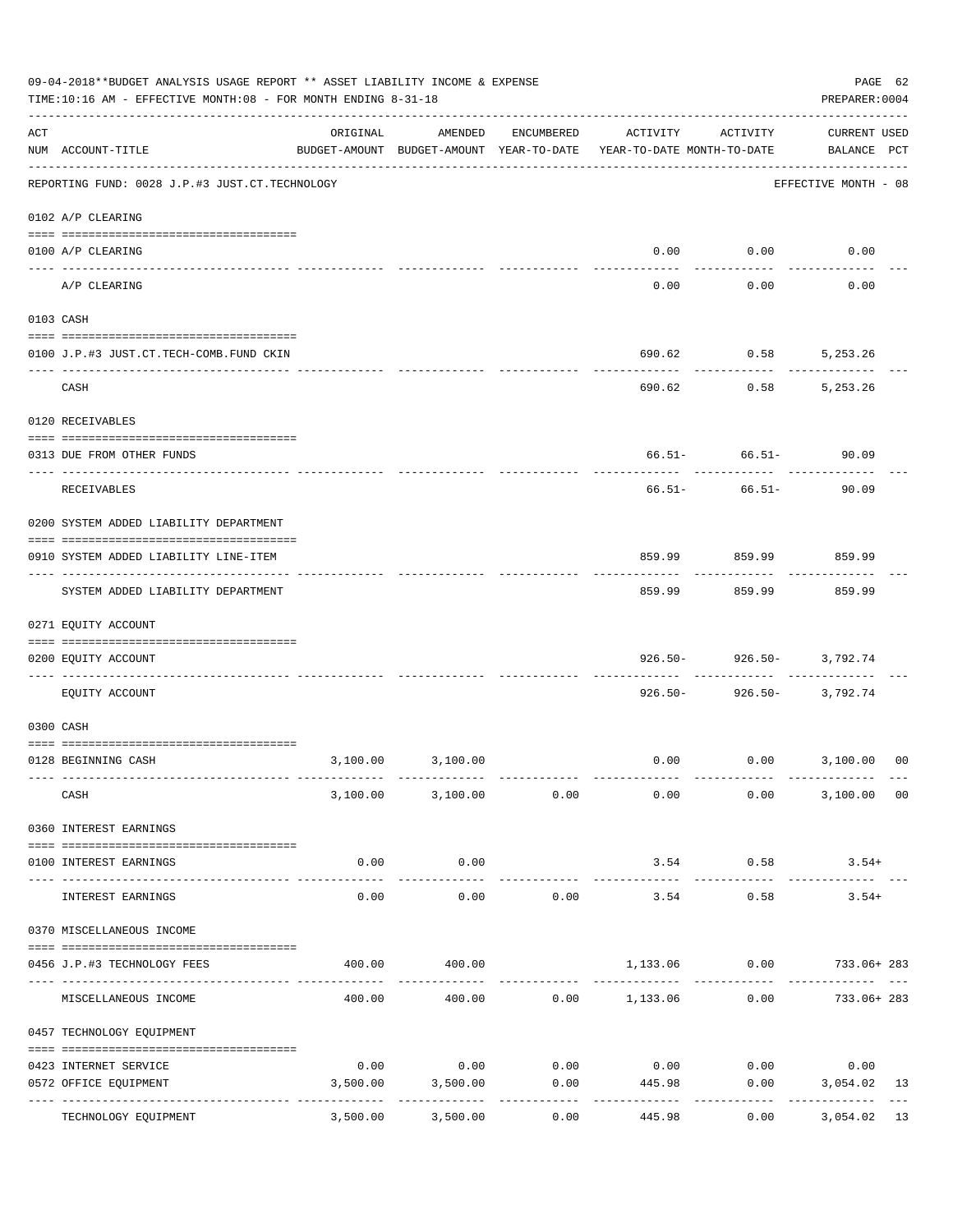| 09-04-2018**BUDGET ANALYSIS USAGE REPORT ** ASSET LIABILITY INCOME & EXPENSE |               |               |              |                            |          | PAGE 63              |            |
|------------------------------------------------------------------------------|---------------|---------------|--------------|----------------------------|----------|----------------------|------------|
| TIME:10:16 AM - EFFECTIVE MONTH:08 - FOR MONTH ENDING 8-31-18                |               |               |              |                            |          | PREPARER: 0004       |            |
| ACT                                                                          | ORIGINAL      | AMENDED       | ENCUMBERED   | ACTIVITY                   | ACTIVITY | CURRENT USED         |            |
| NUM ACCOUNT-TITLE                                                            | BUDGET-AMOUNT | BUDGET-AMOUNT | YEAR-TO-DATE | YEAR-TO-DATE MONTH-TO-DATE |          | BALANCE              | <b>PCT</b> |
| REPORTING FUND: 0028 J.P.#3 JUST.CT.TECHNOLOGY                               |               |               |              |                            |          | EFFECTIVE MONTH - 08 |            |
| J.P.#3 JUST.CT.TECHNOLOGY                                                    |               |               |              |                            |          |                      |            |
| INCOME TOTALS                                                                | 3.500.00      | 3,500.00      |              | 1,136.60                   | 0.58     | 2,363.40             | 32         |
| <b>EXPENSE TOTALS</b>                                                        | 3,500.00      | 3,500.00      | 0.00         | 445.98                     | 0.00     | 3,054.02             | 13         |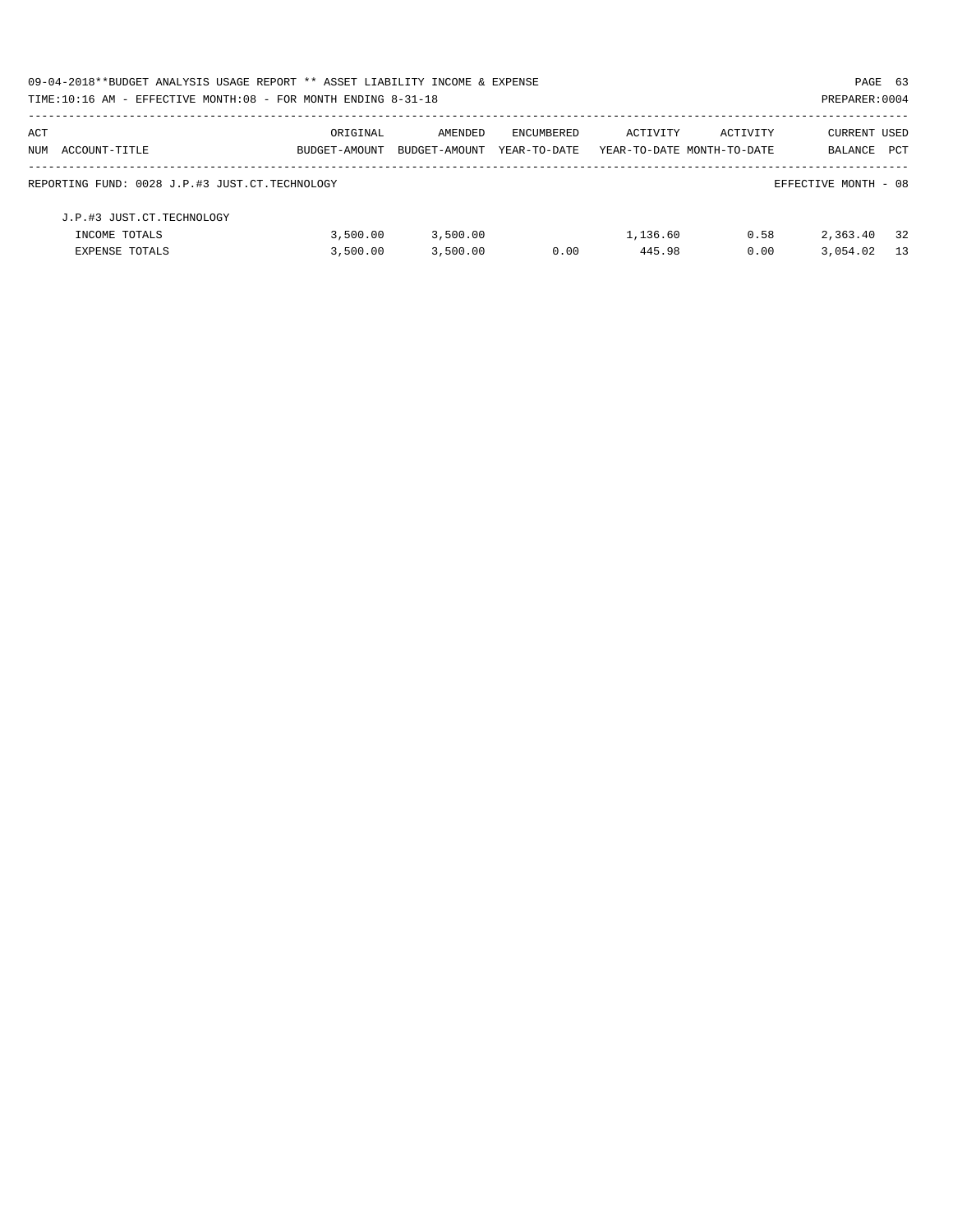|     | 09-04-2018**BUDGET ANALYSIS USAGE REPORT ** ASSET LIABILITY INCOME & EXPENSE<br>TIME:10:16 AM - EFFECTIVE MONTH:08 - FOR MONTH ENDING 8-31-18 |          |                                                     |            |          |                                        | PAGE 64<br>PREPARER: 0004          |
|-----|-----------------------------------------------------------------------------------------------------------------------------------------------|----------|-----------------------------------------------------|------------|----------|----------------------------------------|------------------------------------|
| ACT | NUM ACCOUNT-TITLE                                                                                                                             | ORIGINAL | AMENDED<br>BUDGET-AMOUNT BUDGET-AMOUNT YEAR-TO-DATE | ENCUMBERED | ACTIVITY | ACTIVITY<br>YEAR-TO-DATE MONTH-TO-DATE | <b>CURRENT USED</b><br>BALANCE PCT |
|     | REPORTING FUND: 0030 SHERIFF WORK RELEASE                                                                                                     |          |                                                     |            |          |                                        | EFFECTIVE MONTH - 08               |
|     | 0103 CASH                                                                                                                                     |          |                                                     |            |          |                                        |                                    |
|     | 0100 SHERIFF WORK RELEASE-COMB FUND CKI                                                                                                       |          |                                                     |            | 0.00     | 0.00                                   | 983.14                             |
|     | CASH                                                                                                                                          |          |                                                     |            | 0.00     | 0.00                                   | 983.14                             |
|     | 0271 EQUITY ACCOUNT                                                                                                                           |          |                                                     |            |          |                                        |                                    |
|     | 0200 EQUITY ACCOUNT                                                                                                                           |          |                                                     |            | 0.00     | 0.00                                   | 983.14                             |
|     | EQUITY ACCOUNT                                                                                                                                |          |                                                     |            | 0.00     | 0.00                                   | 983.14                             |
|     | 0360 INTEREST EARNINGS                                                                                                                        |          |                                                     |            |          |                                        |                                    |
|     | 0100 INTEREST EARNINGS                                                                                                                        | 0.00     | 0.00                                                |            | 0.00     | 0.00                                   | 0.00                               |
|     | INTEREST EARNINGS                                                                                                                             | 0.00     | 0.00                                                | 0.00       | 0.00     | 0.00                                   | 0.00                               |
|     | 0370 MISCELLANEOUS INCOME                                                                                                                     |          |                                                     |            |          |                                        |                                    |
|     | 0569 SHERIFF WORK RELEASE                                                                                                                     | 0.00     | 0.00                                                |            | 0.00     | 0.00                                   | 0.00                               |
|     | MISCELLANEOUS INCOME                                                                                                                          | 0.00     | 0.00                                                | 0.00       | 0.00     | 0.00                                   | 0.00                               |
|     | 0569 WORK RELEASE                                                                                                                             |          |                                                     |            |          |                                        |                                    |
|     |                                                                                                                                               |          |                                                     |            |          |                                        |                                    |
|     | 0310 OFFICE SUPPLIES                                                                                                                          | 0.00     | 0.00                                                | 0.00       | 0.00     | 0.00                                   | 0.00                               |
|     | 0421 ONLINE RESEARCH                                                                                                                          | 0.00     | 0.00                                                | 0.00       | 0.00     | 0.00                                   | 0.00                               |
|     | 0571 EQUIPMENT                                                                                                                                | 0.00     | 0.00                                                | 0.00       | 0.00     | 0.00                                   | 0.00                               |
|     | <b>WORK RELEASE</b>                                                                                                                           | 0.00     | 0.00                                                | 0.00       | 0.00     | 0.00                                   | 0.00                               |
|     | SHERIFF WORK RELEASE                                                                                                                          |          |                                                     |            |          |                                        |                                    |
|     | INCOME TOTALS                                                                                                                                 | 0.00     | 0.00                                                |            | 0.00     | 0.00                                   | 0.00                               |
|     | <b>EXPENSE TOTALS</b>                                                                                                                         | 0.00     | 0.00                                                | 0.00       | 0.00     | 0.00                                   | 0.00                               |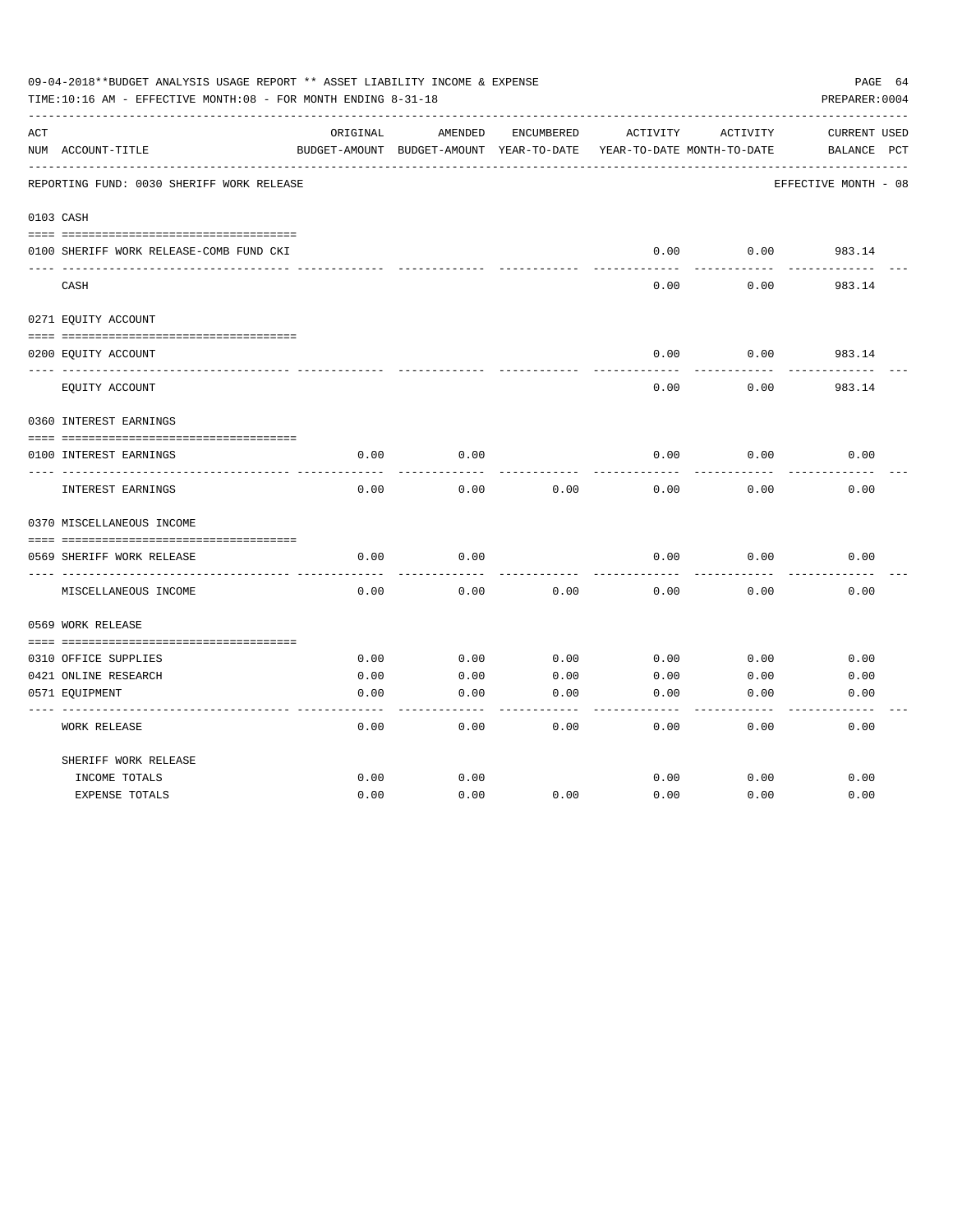|     | 09-04-2018**BUDGET ANALYSIS USAGE REPORT ** ASSET LIABILITY INCOME & EXPENSE<br>TIME:10:16 AM - EFFECTIVE MONTH:08 - FOR MONTH ENDING 8-31-18 |          |                   |                    |                                                                                 |                                                                    | PAGE 65<br>PREPARER: 0004          |  |
|-----|-----------------------------------------------------------------------------------------------------------------------------------------------|----------|-------------------|--------------------|---------------------------------------------------------------------------------|--------------------------------------------------------------------|------------------------------------|--|
| ACT | NUM ACCOUNT-TITLE                                                                                                                             | ORIGINAL | AMENDED           | ENCUMBERED         | ACTIVITY<br>BUDGET-AMOUNT BUDGET-AMOUNT YEAR-TO-DATE YEAR-TO-DATE MONTH-TO-DATE | ACTIVITY                                                           | <b>CURRENT USED</b><br>BALANCE PCT |  |
|     | REPORTING FUND: 0031 COURTHOUSE RESTORATION FUND                                                                                              |          |                   |                    |                                                                                 |                                                                    | EFFECTIVE MONTH - 08               |  |
|     | 0103 CASH                                                                                                                                     |          |                   |                    |                                                                                 |                                                                    |                                    |  |
|     | 0100 COURTHOUSE RESTORATION-COMB.FUND<br>0175 TEXPOOL                                                                                         |          |                   |                    | 0.00                                                                            | 271, 786.82- 11, 466.80- 271, 671.82-<br>0.00                      | 0.00                               |  |
|     | CASH                                                                                                                                          |          |                   |                    |                                                                                 | -------------------------<br>271, 786.82- 11, 466.80- 271, 671.82- | -------------                      |  |
|     | 0271 EQUITY ACCOUNT                                                                                                                           |          |                   |                    |                                                                                 |                                                                    |                                    |  |
|     | 0200 EQUITY ACCOUNT                                                                                                                           |          |                   |                    | 0.00                                                                            | $0.00$ 115.00<br>---------                                         | ----------                         |  |
|     | EQUITY ACCOUNT                                                                                                                                |          |                   |                    | 0.00                                                                            | 0.00                                                               | 115.00                             |  |
|     | 0300 CASH                                                                                                                                     |          |                   |                    |                                                                                 |                                                                    |                                    |  |
|     | 0131 BEGINNING CASH BALANCE                                                                                                                   | 0.00     | 0.00              |                    |                                                                                 | $0.00$ 0.00                                                        | 0.00                               |  |
|     | CASH                                                                                                                                          | 0.00     | 0.00              | 0.00               | 0.00                                                                            | 0.00                                                               | 0.00                               |  |
|     | 0330 GRANT INCOME                                                                                                                             |          |                   |                    |                                                                                 |                                                                    |                                    |  |
|     | 0510 COURTHOUSE RESTORATION                                                                                                                   |          | $0.00$ 250,582.70 |                    |                                                                                 | 250,582.70 187,678.70                                              | 0.00 100                           |  |
|     | GRANT INCOME                                                                                                                                  |          |                   |                    | $0.00$ $250,582.70$ $0.00$ $250,582.70$ $187,678.70$                            |                                                                    | $0.00$ 100                         |  |
|     | 0370 MISCELLANEOUS INCOME                                                                                                                     |          |                   |                    |                                                                                 |                                                                    |                                    |  |
|     | 0131 RESTORATION DONATIONS                                                                                                                    | 0.00     | 0.00              |                    |                                                                                 | $0.00$ 0.00                                                        | 0.00                               |  |
|     | MISCELLANEOUS INCOME                                                                                                                          | 0.00     | 0.00              | 0.00               | 0.00                                                                            | 0.00                                                               | 0.00                               |  |
|     | 0509 CONTINGENCY                                                                                                                              |          |                   |                    |                                                                                 |                                                                    |                                    |  |
|     | 0475 CONTINGENCY                                                                                                                              | 0.00     | 0.00              | 0.00               | 0.00                                                                            | 0.00                                                               | 0.00                               |  |
|     | CONTINGENCY                                                                                                                                   | 0.00     | 0.00              | 0.00               | 0.00                                                                            | 0.00                                                               | 0.00                               |  |
|     | 0510 COURTHOUSE RESTORATION PHASE 1                                                                                                           |          |                   |                    |                                                                                 |                                                                    |                                    |  |
|     | 0403 ARCHITECTURAL FEES                                                                                                                       | 0.00     | 39,140.80         | 0.00               | 146,250.80                                                                      | 107,110.00                                                         | 107,110.00- 374                    |  |
|     | 0451 ASBESTOS ABATEMENT                                                                                                                       | 0.00     |                   | 41,584.00 1,407.00 | 42,501.50                                                                       | 917.50                                                             | 2,324.50- 106                      |  |
|     | 0482 DEMOLITION                                                                                                                               | 0.00     | 169,857.90        | 0.00               | 287, 217.22                                                                     | 44,718.00                                                          | 117,359.32- 169                    |  |
|     | 0490 MISCELLANEOUS                                                                                                                            | 0.00     | 0.00              | 0.00               | 0.00<br>.                                                                       | 0.00<br>-----------                                                | 0.00<br>------------ ---           |  |
|     | COURTHOUSE RESTORATION PHASE 1                                                                                                                | 0.00     |                   |                    | 250,582.70    1,407.00    475,969.52    152,745.50                              |                                                                    | 226,793.82-191                     |  |
|     | 0511 COURTHOUSE RESTORATION PHASE 2                                                                                                           |          |                   |                    |                                                                                 |                                                                    |                                    |  |
|     | 0165 CONSTRUCTION                                                                                                                             | 0.00     | 0.00              | 0.00               | 0.00                                                                            | 0.00                                                               | 0.00                               |  |
|     | 0403 ARCHITECTURAL FEES                                                                                                                       | 0.00     | 0.00              | 0.00               | 46,400.00                                                                       | 46,400.00                                                          | 46,400.00-                         |  |
|     | 0451 ASBESTOS & OTHER TESTING                                                                                                                 | 0.00     | 0.00              | 0.00               | 0.00                                                                            | 0.00                                                               | 0.00                               |  |
|     | 0453 IT DESIGN                                                                                                                                | 0.00     | 0.00              | 0.00               | 0.00                                                                            | 0.00                                                               | 0.00                               |  |
|     | 0455 SECURITY                                                                                                                                 | 0.00     | 0.00              | 0.00               | 0.00                                                                            | 0.00                                                               | 0.00                               |  |
|     | COURTHOUSE RESTORATION PHASE 2                                                                                                                | 0.00     | 0.00              | 0.00               | 46,400.00                                                                       | 46,400.00                                                          | $46,400.00-$                       |  |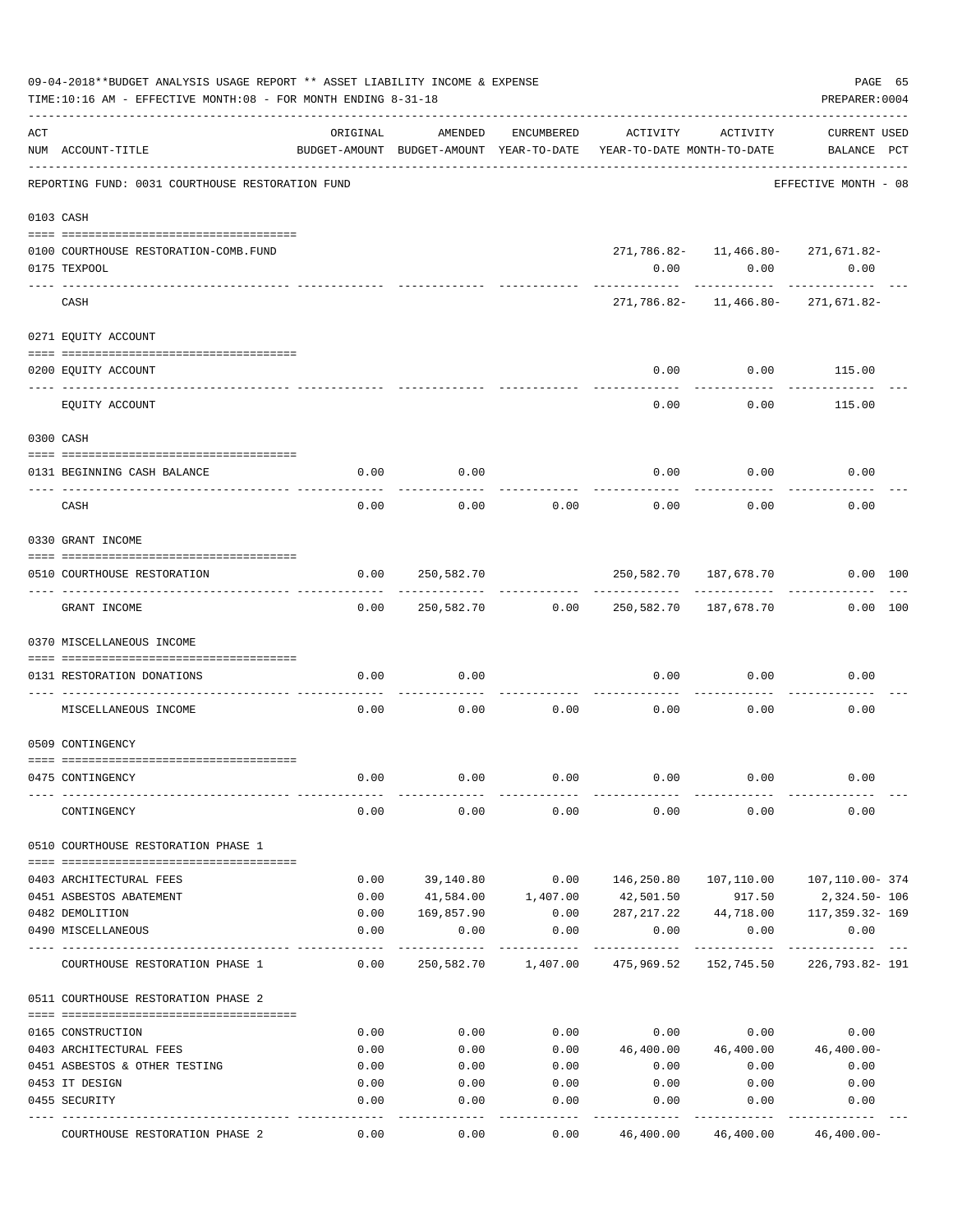| 09-04-2018**BUDGET ANALYSIS USAGE REPORT ** ASSET LIABILITY INCOME & EXPENSE<br>TIME:10:16 AM - EFFECTIVE MONTH:08 - FOR MONTH ENDING 8-31-18 |                           |                          |                                   |            |                                        | PAGE 66<br>PREPARER: 0004      |
|-----------------------------------------------------------------------------------------------------------------------------------------------|---------------------------|--------------------------|-----------------------------------|------------|----------------------------------------|--------------------------------|
| ACT<br>NUM ACCOUNT-TITLE                                                                                                                      | ORIGINAL<br>BUDGET-AMOUNT | AMENDED<br>BUDGET-AMOUNT | <b>ENCUMBERED</b><br>YEAR-TO-DATE | ACTIVITY   | ACTIVITY<br>YEAR-TO-DATE MONTH-TO-DATE | CURRENT USED<br>PCT<br>BALANCE |
| REPORTING FUND: 0031 COURTHOUSE RESTORATION FUND                                                                                              |                           |                          |                                   |            |                                        | EFFECTIVE MONTH - 08           |
| COURTHOUSE RESTORATION FUND                                                                                                                   |                           |                          |                                   |            |                                        |                                |
| INCOME TOTALS                                                                                                                                 | 0.00                      | 250,582.70               |                                   | 250,582.70 | 187,678.70                             | 100<br>0.00                    |
| <b>EXPENSE TOTALS</b>                                                                                                                         | 0.00                      | 250,582.70               | 1,407.00                          | 522,369.52 | 199,145.50                             | 273,193.82-209                 |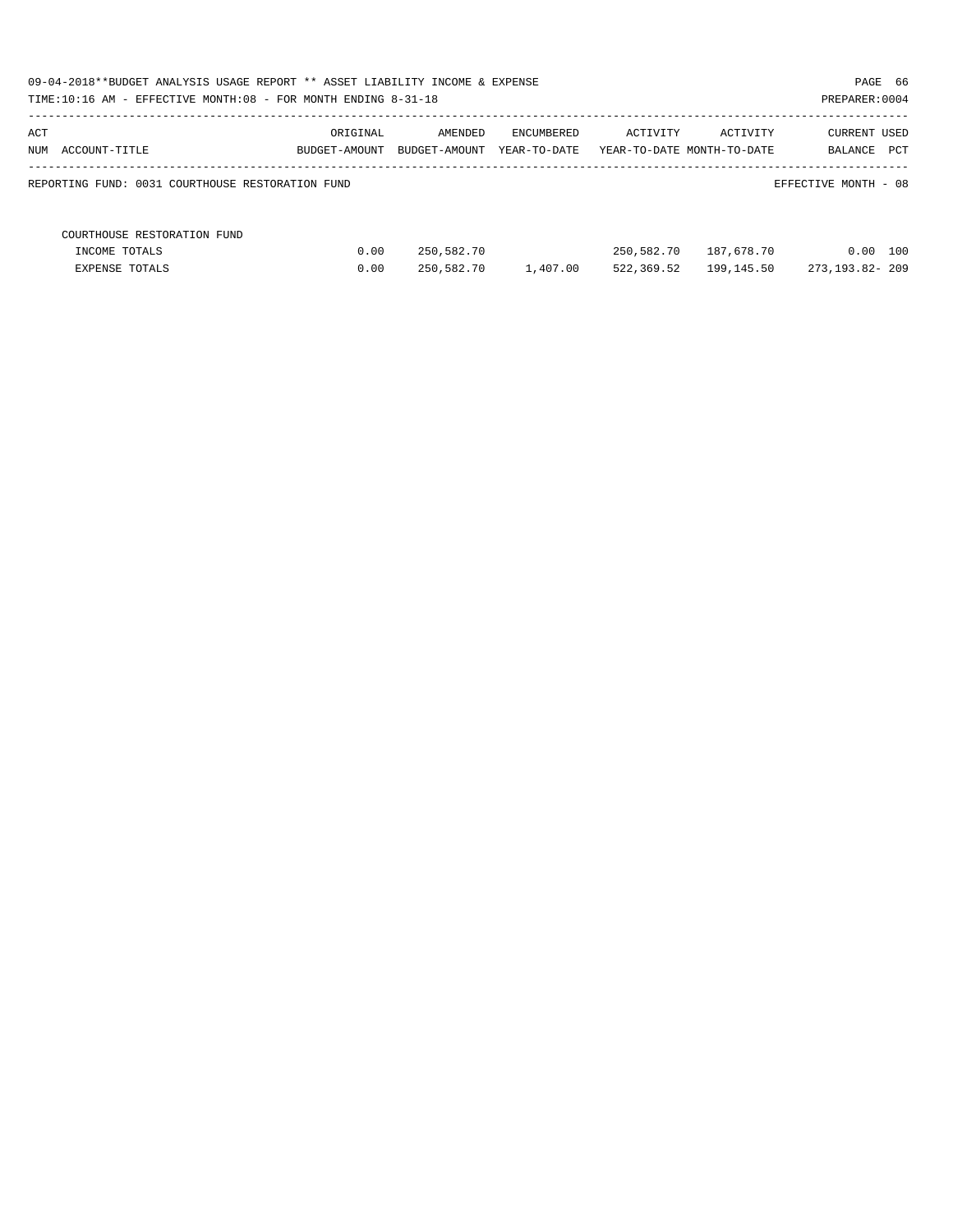|     | 09-04-2018**BUDGET ANALYSIS USAGE REPORT ** ASSET LIABILITY INCOME & EXPENSE<br>TIME:10:16 AM - EFFECTIVE MONTH:08 - FOR MONTH ENDING 8-31-18 |          |                    |            |                                                                                 |          | PAGE 67<br>PREPARER: 0004   |                |
|-----|-----------------------------------------------------------------------------------------------------------------------------------------------|----------|--------------------|------------|---------------------------------------------------------------------------------|----------|-----------------------------|----------------|
| ACT | NUM ACCOUNT-TITLE                                                                                                                             | ORIGINAL | AMENDED            | ENCUMBERED | ACTIVITY<br>BUDGET-AMOUNT BUDGET-AMOUNT YEAR-TO-DATE YEAR-TO-DATE MONTH-TO-DATE | ACTIVITY | CURRENT USED<br>BALANCE PCT |                |
|     | REPORTING FUND: 0033 BAIL BONDSMAN APP. FEES                                                                                                  |          |                    |            |                                                                                 |          | EFFECTIVE MONTH - 08        |                |
|     | 0102 A/P CLEARING                                                                                                                             |          |                    |            |                                                                                 |          |                             |                |
|     | 0100 A/P CLEARING                                                                                                                             |          |                    |            | 0.00                                                                            | 0.00     | 0.00                        |                |
|     | ---- --------<br>A/P CLEARING                                                                                                                 |          |                    |            | 0.00                                                                            | 0.00     | 0.00                        |                |
|     | 0103 BAIL BONDSMAN AP.FEE CASH                                                                                                                |          |                    |            |                                                                                 |          |                             |                |
|     | 0100 BAIL BONDSMAN APP.-COMB FUND CKING                                                                                                       |          |                    |            | 0.00                                                                            |          | $0.00$ 8,596.74             |                |
|     | BAIL BONDSMAN AP.FEE CASH                                                                                                                     |          |                    |            | 0.00                                                                            | 0.00     | 8,596.74                    |                |
|     | 0271 EQUITY ACCOUNT                                                                                                                           |          |                    |            |                                                                                 |          |                             |                |
|     | 0200 EQUITY ACCOUNT                                                                                                                           |          |                    |            | 0.00                                                                            |          | $0.00$ 8,596.74             |                |
|     | EQUITY ACCOUNT                                                                                                                                |          |                    |            | 0.00                                                                            | 0.00     | 8,596.74                    |                |
|     | 0300 CASH                                                                                                                                     |          |                    |            |                                                                                 |          |                             |                |
|     | 0133 BEGINNING CASH BALANCE                                                                                                                   | 2,000.00 | 2,000.00           |            | 0.00                                                                            | 0.00     | 2,000.00 00                 |                |
|     | CASH                                                                                                                                          | 2,000.00 | 2,000.00           | 0.00       | 0.00                                                                            | 0.00     | 2,000.00                    | 00             |
|     | 0340 BAIL BOND APPLICATION FEE                                                                                                                |          |                    |            |                                                                                 |          |                             |                |
|     | 0480 APPLICATION FEE                                                                                                                          | 500.00   | 500.00             |            | 0.00                                                                            | 0.00     | 500.00                      | 00             |
|     | BAIL BOND APPLICATION FEE                                                                                                                     | 500.00   | 500.00             | 0.00       | 0.00                                                                            | 0.00     | 500.00                      | 0 <sub>0</sub> |
|     | 0498 BAIL BONDSMAN EXP.                                                                                                                       |          |                    |            |                                                                                 |          |                             |                |
|     | 0310 OFFICE SUPPLIES                                                                                                                          |          | 200.00 200.00 0.00 |            | $0.00$ $0.00$ $200.00$ $00$                                                     |          |                             |                |
|     | 0427 OUT OF COUNTY TRAVEL                                                                                                                     | 2,300.00 | 2,300.00           | 0.00       | 0.00                                                                            | 0.00     | 2,300.00 00                 |                |
|     | BAIL BONDSMAN EXP.                                                                                                                            | 2,500.00 | 2,500.00           | 0.00       | 0.00                                                                            | 0.00     | 2,500.00                    | 0 <sub>0</sub> |
|     | BAIL BONDSMAN APP. FEES                                                                                                                       |          |                    |            |                                                                                 |          |                             |                |
|     | INCOME TOTALS                                                                                                                                 | 2,500.00 | 2,500.00           |            | 0.00                                                                            | 0.00     | 2,500.00                    | 0 <sub>0</sub> |
|     | EXPENSE TOTALS                                                                                                                                | 2,500.00 | 2,500.00           | 0.00       | 0.00                                                                            | 0.00     | 2,500.00                    | 0 <sub>0</sub> |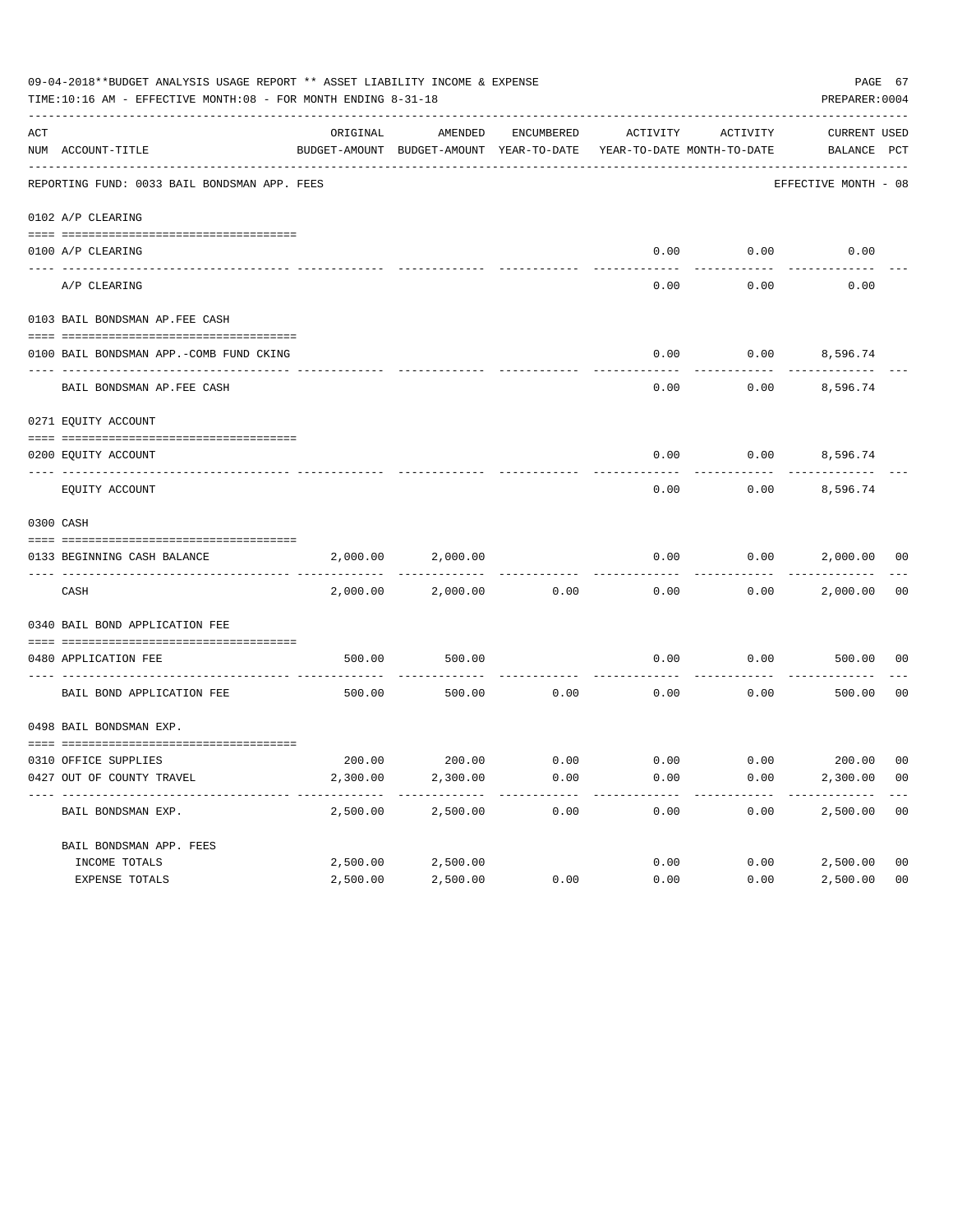|                                                                                                                                                                                                                                                                                                                                                                                                                                                                            | 09-04-2018**BUDGET ANALYSIS USAGE REPORT ** ASSET LIABILITY INCOME & EXPENSE<br>TIME:10:16 AM - EFFECTIVE MONTH:08 - FOR MONTH ENDING 8-31-18 |          |                                                                                |                    |                                    |                                           | PAGE 68<br>PREPARER: 0004          |                |
|----------------------------------------------------------------------------------------------------------------------------------------------------------------------------------------------------------------------------------------------------------------------------------------------------------------------------------------------------------------------------------------------------------------------------------------------------------------------------|-----------------------------------------------------------------------------------------------------------------------------------------------|----------|--------------------------------------------------------------------------------|--------------------|------------------------------------|-------------------------------------------|------------------------------------|----------------|
| ACT                                                                                                                                                                                                                                                                                                                                                                                                                                                                        | NUM ACCOUNT-TITLE                                                                                                                             | ORIGINAL | AMENDED<br>BUDGET-AMOUNT BUDGET-AMOUNT YEAR-TO-DATE YEAR-TO-DATE MONTH-TO-DATE | ENCUMBERED         | ACTIVITY                           | ACTIVITY                                  | <b>CURRENT USED</b><br>BALANCE PCT |                |
|                                                                                                                                                                                                                                                                                                                                                                                                                                                                            | REPORTING FUND: 0034 DISTRICT CT.RECORDS ARCHIVE                                                                                              |          |                                                                                |                    |                                    |                                           | EFFECTIVE MONTH - 08               |                |
|                                                                                                                                                                                                                                                                                                                                                                                                                                                                            | 0100 PAYROLL                                                                                                                                  |          |                                                                                |                    |                                    |                                           |                                    |                |
|                                                                                                                                                                                                                                                                                                                                                                                                                                                                            | 0100 PAYROLL                                                                                                                                  |          |                                                                                |                    |                                    | $0.00$ $0.00$                             | 0.00                               |                |
| $\frac{1}{2} \left( \frac{1}{2} \right) \left( \frac{1}{2} \right) \left( \frac{1}{2} \right) \left( \frac{1}{2} \right) \left( \frac{1}{2} \right) \left( \frac{1}{2} \right) \left( \frac{1}{2} \right) \left( \frac{1}{2} \right) \left( \frac{1}{2} \right) \left( \frac{1}{2} \right) \left( \frac{1}{2} \right) \left( \frac{1}{2} \right) \left( \frac{1}{2} \right) \left( \frac{1}{2} \right) \left( \frac{1}{2} \right) \left( \frac{1}{2} \right) \left( \frac$ | PAYROLL                                                                                                                                       |          |                                                                                |                    | 0.00                               | 0.00                                      | 0.00                               |                |
|                                                                                                                                                                                                                                                                                                                                                                                                                                                                            | 0103 CASH                                                                                                                                     |          |                                                                                |                    |                                    |                                           |                                    |                |
|                                                                                                                                                                                                                                                                                                                                                                                                                                                                            | 0100 DISTRICT CT.REC.ARCHIVE COMB.FUND                                                                                                        |          |                                                                                |                    |                                    | 4, 126.70 397.47 26, 932.97               |                                    |                |
|                                                                                                                                                                                                                                                                                                                                                                                                                                                                            | CASH                                                                                                                                          |          |                                                                                |                    | ----------                         | . <u>.</u><br>4, 126.70 397.47 26, 932.97 |                                    |                |
|                                                                                                                                                                                                                                                                                                                                                                                                                                                                            | 0120 RECEIVABLES                                                                                                                              |          |                                                                                |                    |                                    |                                           |                                    |                |
|                                                                                                                                                                                                                                                                                                                                                                                                                                                                            | 0313 DUE FROM OTHER FUNDS                                                                                                                     |          |                                                                                |                    |                                    | $485.84 - 485.84 - 331.18$                |                                    |                |
|                                                                                                                                                                                                                                                                                                                                                                                                                                                                            | RECEIVABLES                                                                                                                                   |          |                                                                                |                    | 485.84-                            |                                           | 485.84- 331.18                     |                |
|                                                                                                                                                                                                                                                                                                                                                                                                                                                                            | 0271 EQUITY ACCOUNT                                                                                                                           |          |                                                                                |                    |                                    |                                           |                                    |                |
|                                                                                                                                                                                                                                                                                                                                                                                                                                                                            | 0200 EQUITY ACCOUNT                                                                                                                           |          |                                                                                |                    |                                    | $485.84 - 485.84 - 23,137.45$             |                                    |                |
|                                                                                                                                                                                                                                                                                                                                                                                                                                                                            | EQUITY ACCOUNT                                                                                                                                |          |                                                                                |                    |                                    | $485.84 - 485.84 - 23,137.45$             |                                    |                |
|                                                                                                                                                                                                                                                                                                                                                                                                                                                                            | 0300 CASH                                                                                                                                     |          |                                                                                |                    |                                    |                                           |                                    |                |
|                                                                                                                                                                                                                                                                                                                                                                                                                                                                            | 0134 BEGINNING CASH BALANCE                                                                                                                   | 1,000.00 | 1,000.00                                                                       |                    | 0.00                               | 0.00                                      | 1,000.00                           | 00             |
|                                                                                                                                                                                                                                                                                                                                                                                                                                                                            | CASH                                                                                                                                          |          | $1,000.00$ $1,000.00$ $0.00$                                                   |                    | ------------ -------------<br>0.00 | ----------                                | $0.00$ 1,000.00                    | 00             |
|                                                                                                                                                                                                                                                                                                                                                                                                                                                                            | 0360 INTEREST INCOME                                                                                                                          |          |                                                                                |                    |                                    |                                           |                                    |                |
|                                                                                                                                                                                                                                                                                                                                                                                                                                                                            | 0100 INTEREST INCOME                                                                                                                          | 0.00     | 0.00                                                                           |                    |                                    | 18.30 2.90                                | $18.30+$                           |                |
|                                                                                                                                                                                                                                                                                                                                                                                                                                                                            | INTEREST INCOME                                                                                                                               | 0.00     | 0.00                                                                           |                    |                                    |                                           | $0.00$ 18.30 2.90 18.30+           |                |
|                                                                                                                                                                                                                                                                                                                                                                                                                                                                            | 0370 MISCELLANEOUS INCOME                                                                                                                     |          |                                                                                |                    |                                    |                                           |                                    |                |
|                                                                                                                                                                                                                                                                                                                                                                                                                                                                            | 0450 DISTRICT CT.RECORDS ARCHIVE FEE                                                                                                          |          | 2,000.00 2,000.00                                                              |                    |                                    | 4, 108, 40 394, 57                        | 2,108.40+ 205                      |                |
|                                                                                                                                                                                                                                                                                                                                                                                                                                                                            | MISCELLANEOUS INCOME                                                                                                                          |          | $2,000.00$ $2,000.00$ $0.00$ $4,108.40$                                        |                    |                                    | 394.57                                    | 2,108.40+ 205                      |                |
|                                                                                                                                                                                                                                                                                                                                                                                                                                                                            | 0450 DISTRICT CT.RECORDS ARCHIVE EQUIPM                                                                                                       |          |                                                                                |                    |                                    |                                           |                                    |                |
|                                                                                                                                                                                                                                                                                                                                                                                                                                                                            | 0107 SALARYTEMP/EXTRA                                                                                                                         | 0.00     | 0.00                                                                           | 0.00               | 0.00                               | 0.00                                      | 0.00                               |                |
|                                                                                                                                                                                                                                                                                                                                                                                                                                                                            | 0201 SOCIAL SECURITY TAXES                                                                                                                    | 0.00     | 0.00                                                                           | 0.00               | 0.00                               | 0.00                                      | 0.00                               |                |
|                                                                                                                                                                                                                                                                                                                                                                                                                                                                            | 0203 RETIREMENT                                                                                                                               | 0.00     | 0.00                                                                           | 0.00               | 0.00                               | 0.00                                      | 0.00                               |                |
|                                                                                                                                                                                                                                                                                                                                                                                                                                                                            | 0204 WORKERS COMPENSATION                                                                                                                     | 0.00     | 0.00                                                                           | 0.00               | 0.00                               | 0.00                                      | 0.00                               |                |
|                                                                                                                                                                                                                                                                                                                                                                                                                                                                            | 0205 MEDICARE TAX                                                                                                                             | 0.00     | 0.00                                                                           | 0.00               | 0.00                               | 0.00                                      | 0.00                               |                |
|                                                                                                                                                                                                                                                                                                                                                                                                                                                                            | 0572 OFFICE EQUIPMENT                                                                                                                         | 3,000.00 | 3,000.00                                                                       | 0.00<br>. <u>.</u> | 0.00<br>$- - - - - - -$            | 0.00<br>---------                         | 3,000.00<br>-------------          | 0 <sub>0</sub> |
|                                                                                                                                                                                                                                                                                                                                                                                                                                                                            | DISTRICT CT.RECORDS ARCHIVE EQUIPM 3,000.00 3,000.00                                                                                          |          |                                                                                | 0.00               | 0.00                               | 0.00                                      | 3,000.00                           | 0 <sub>0</sub> |
|                                                                                                                                                                                                                                                                                                                                                                                                                                                                            | DISTRICT CT.RECORDS ARCHIVE                                                                                                                   |          |                                                                                |                    |                                    |                                           |                                    |                |
|                                                                                                                                                                                                                                                                                                                                                                                                                                                                            | INCOME TOTALS                                                                                                                                 | 3,000.00 | 3,000.00                                                                       |                    |                                    |                                           | 4, 126.70 397.47 1, 126.70 + 138   |                |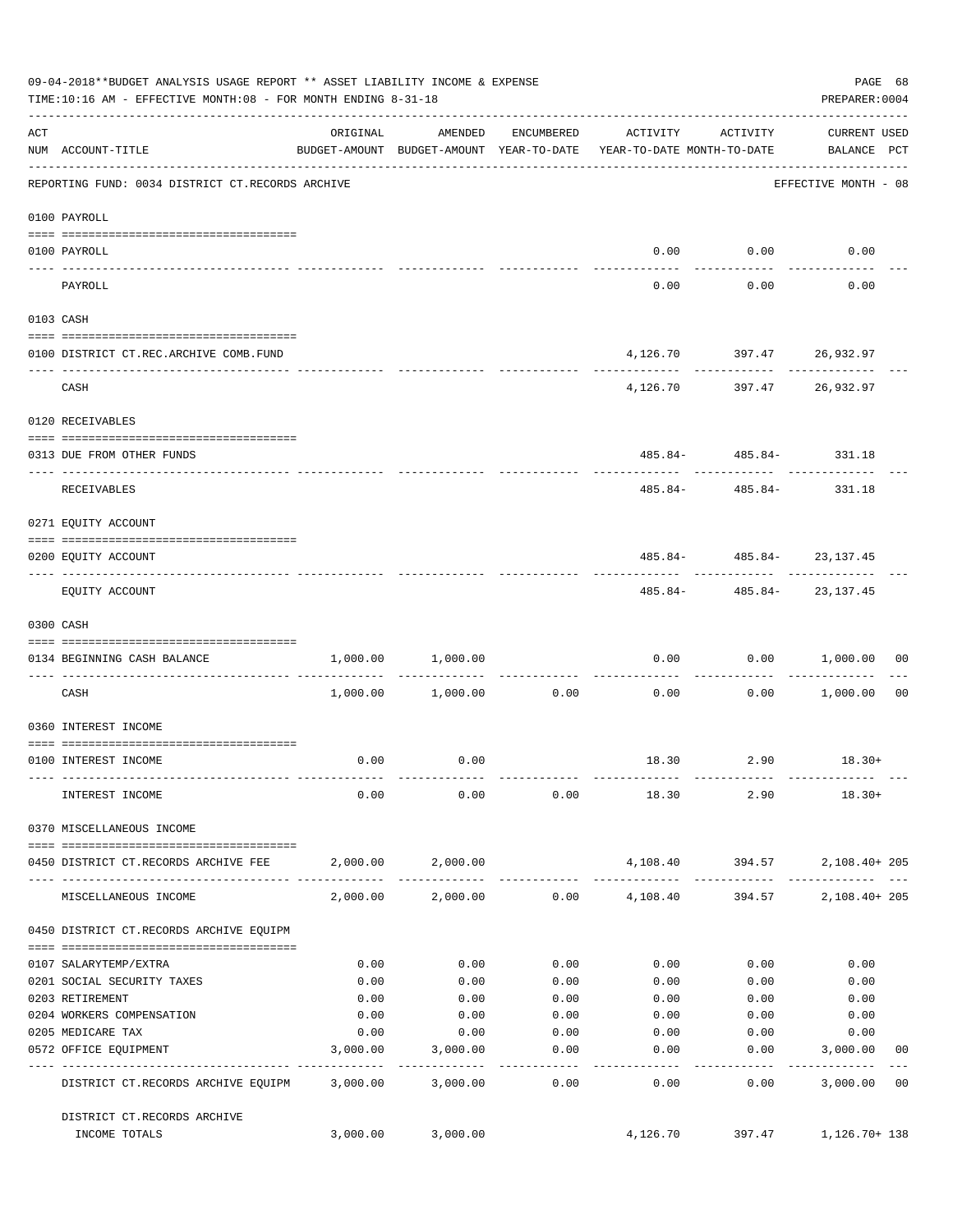| 09-04-2018**BUDGET ANALYSIS USAGE REPORT ** ASSET LIABILITY INCOME & EXPENSE<br>TIME:10:16 AM - EFFECTIVE MONTH:08 - FOR MONTH ENDING 8-31-18 |                           |                          |                                   |                                        |          |                         |            |
|-----------------------------------------------------------------------------------------------------------------------------------------------|---------------------------|--------------------------|-----------------------------------|----------------------------------------|----------|-------------------------|------------|
| ACT<br>NUM ACCOUNT-TITLE                                                                                                                      | ORIGINAL<br>BUDGET-AMOUNT | AMENDED<br>BUDGET-AMOUNT | <b>ENCUMBERED</b><br>YEAR-TO-DATE | ACTIVITY<br>YEAR-TO-DATE MONTH-TO-DATE | ACTIVITY | CURRENT USED<br>BALANCE | <b>PCT</b> |
| REPORTING FUND: 0034 DISTRICT CT.RECORDS ARCHIVE                                                                                              |                           |                          |                                   |                                        |          | EFFECTIVE MONTH - 08    |            |
| <b>EXPENSE TOTALS</b>                                                                                                                         | 3,000.00                  | 3.000.00                 | 0.00                              | 0.00                                   | 0.00     | 3,000,00                | 00         |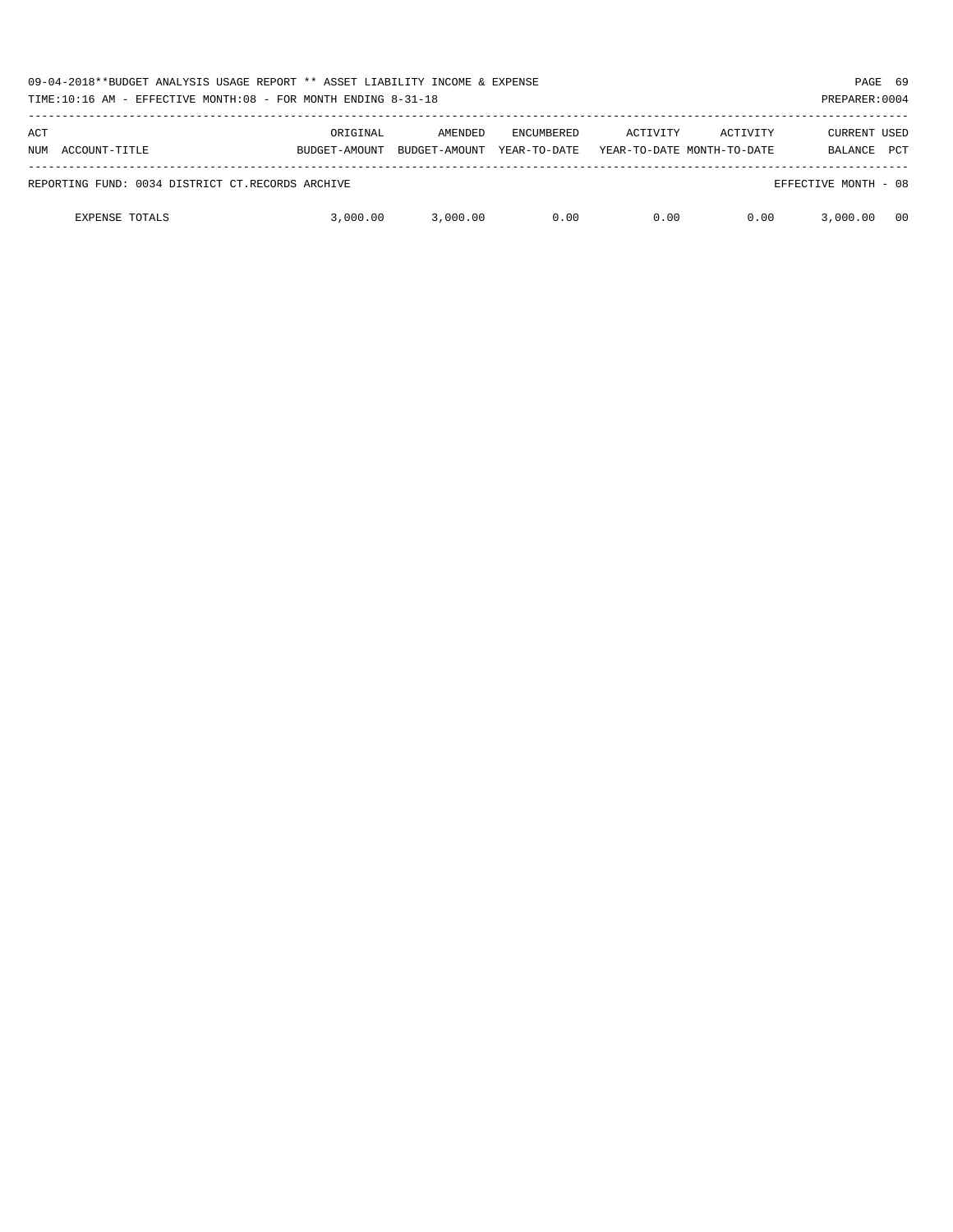| 09-04-2018**BUDGET ANALYSIS USAGE REPORT ** ASSET LIABILITY INCOME & EXPENSE<br>TIME:10:16 AM - EFFECTIVE MONTH:08 - FOR MONTH ENDING 8-31-18 |                                                 |           |                      |                             |                                                                                 |                                    | PAGE 70<br>PREPARER: 0004     |                           |
|-----------------------------------------------------------------------------------------------------------------------------------------------|-------------------------------------------------|-----------|----------------------|-----------------------------|---------------------------------------------------------------------------------|------------------------------------|-------------------------------|---------------------------|
| ACT                                                                                                                                           | NUM ACCOUNT-TITLE                               | ORIGINAL  |                      | AMENDED ENCUMBERED          | BUDGET-AMOUNT BUDGET-AMOUNT YEAR-TO-DATE YEAR-TO-DATE MONTH-TO-DATE BALANCE PCT | ACTIVITY ACTIVITY                  | CURRENT USED                  |                           |
|                                                                                                                                               | REPORTING FUND: 0035 LAW LIBRARY FUND           |           |                      |                             |                                                                                 |                                    | EFFECTIVE MONTH - 08          |                           |
|                                                                                                                                               | 0103 CASH                                       |           |                      |                             |                                                                                 |                                    |                               |                           |
|                                                                                                                                               | 0100 LAW LIBRARY-COMBINED FUND CHECKING         |           |                      |                             |                                                                                 | 13,095.59 1,690.24 156,726.08      |                               |                           |
|                                                                                                                                               | CASH                                            |           |                      |                             |                                                                                 | 13,095.59 1,690.24 156,726.08      |                               |                           |
|                                                                                                                                               | 0120 RECEIVABLES                                |           |                      |                             |                                                                                 |                                    |                               |                           |
|                                                                                                                                               | 0313 DUE FROM OTHER FUNDS                       |           |                      |                             |                                                                                 | $3,503.52 - 3,503.52 - 1,049.55$   |                               |                           |
|                                                                                                                                               | RECEIVABLES                                     |           |                      |                             |                                                                                 | $3,503.52 - 3,503.52 - 1,049.55$   |                               |                           |
|                                                                                                                                               | 0200 LIABILITY ACCOUNT                          |           |                      |                             |                                                                                 |                                    |                               |                           |
|                                                                                                                                               | 0910 SYSTEM ADDED LIABILITY LI                  |           |                      |                             |                                                                                 | $0.00$ 0.00                        | 0.00                          |                           |
|                                                                                                                                               | LIABILITY ACCOUNT                               |           |                      |                             | 0.00                                                                            | 0.00                               | 0.00                          |                           |
|                                                                                                                                               | 0271 EQUITY ACCOUNT                             |           |                      |                             |                                                                                 |                                    |                               |                           |
|                                                                                                                                               | 0200 EQUITY ACCOUNT                             |           |                      |                             |                                                                                 | $3,503.52 - 3,503.52 - 144,680.04$ |                               |                           |
|                                                                                                                                               | EQUITY ACCOUNT                                  |           |                      |                             |                                                                                 | $3,503.52 - 3,503.52 - 144,680.04$ |                               |                           |
|                                                                                                                                               | 0340 FEES OF OFFICE                             |           |                      |                             |                                                                                 |                                    |                               |                           |
|                                                                                                                                               | 0403 COUNTY CLERK FEES                          |           | 5,000.00 5,000.00    |                             |                                                                                 |                                    | 5,917.94 1,155.00 917.94+118  |                           |
|                                                                                                                                               | 0450 DISTRICT CLERK FEES                        |           | 10,000.00  10,000.00 |                             | 10,067.44                                                                       | 818.39                             | 67.44+ 101<br>--------------- |                           |
|                                                                                                                                               | FEES OF OFFICE                                  |           |                      |                             | $15,000.00$ $15,000.00$ $0.00$ $15,985.38$ $1,973.39$ $985.38+107$              |                                    |                               |                           |
|                                                                                                                                               | 0360 INTEREST EARNINGS                          |           |                      |                             |                                                                                 |                                    |                               |                           |
|                                                                                                                                               | 0100 INTEREST EARNINGS                          | 30.00     | 30.00                |                             | 110.21                                                                          | 16.85                              | $80.21 + 367$                 |                           |
|                                                                                                                                               | INTEREST EARNINGS                               | 30.00     | 30.00                | 0.00                        |                                                                                 | 110.21 16.85                       | $80.21 + 367$                 |                           |
|                                                                                                                                               | 0475 LAW LIBRARY                                |           |                      |                             |                                                                                 |                                    |                               |                           |
|                                                                                                                                               | 0310 OFFICE SUPPLIES                            | 2,000.00  | 2,000.00             | 0.00                        | 0.00                                                                            | 0.00                               | 2,000.00                      | 0 <sub>0</sub>            |
|                                                                                                                                               | 0421 LEXIS NEXIS ONLINE LEGAL RESEARCH 3,600.00 |           | 3,600.00             | 0.00                        | 3,000.00                                                                        | 300.00                             | 600.00                        | 83                        |
|                                                                                                                                               | 0453 R&M COMPUTER                               | 3,000.00  | 3,000.00             | 0.00                        | 0.00                                                                            | 0.00                               | 3,000.00                      | 0 <sub>0</sub>            |
|                                                                                                                                               | 0574 TECHNOLOGY                                 | 0.00      | 0.00                 | 0.00                        | 0.00                                                                            | 0.00                               | 0.00                          |                           |
|                                                                                                                                               | 0590 LAW BOOKS                                  | 6,430.00  | 6,430.00             | 0.00<br>$- - - - - - - - -$ | 0.00                                                                            | 0.00                               | 6,430.00                      | 0 <sub>0</sub><br>$- - -$ |
|                                                                                                                                               | LAW LIBRARY                                     |           | 15,030.00 15,030.00  | 0.00                        | 3,000.00                                                                        | 300.00                             | 12,030.00 20                  |                           |
|                                                                                                                                               | LAW LIBRARY FUND                                |           |                      |                             |                                                                                 |                                    |                               |                           |
|                                                                                                                                               | INCOME TOTALS                                   | 15,030.00 | 15,030.00            |                             | 16,095.59                                                                       | 1,990.24                           | 1,065.59+ 107                 |                           |
|                                                                                                                                               | EXPENSE TOTALS                                  | 15,030.00 | 15,030.00            | 0.00                        | 3,000.00                                                                        | 300.00                             | 12,030.00 20                  |                           |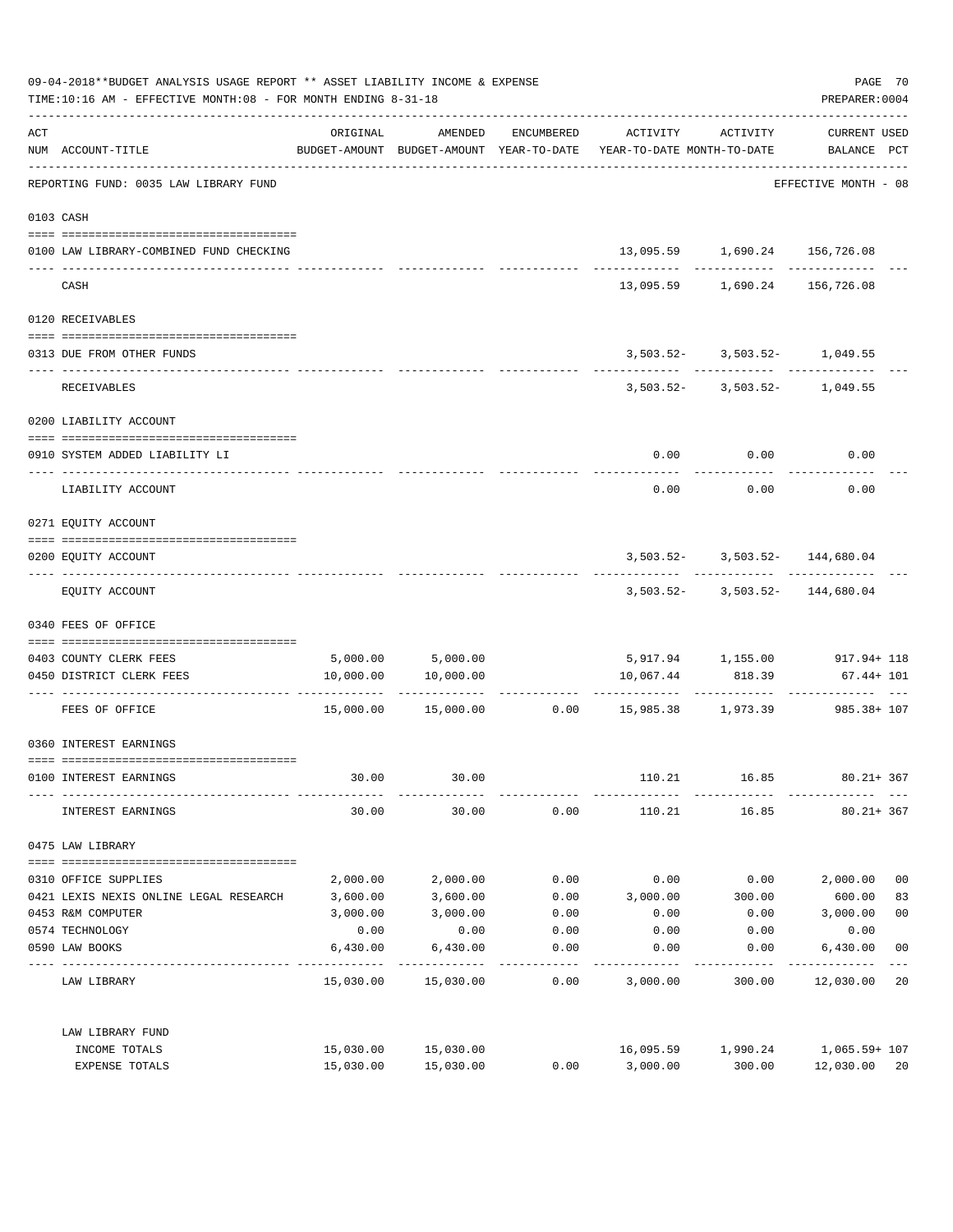| 09-04-2018**BUDGET ANALYSIS USAGE REPORT ** ASSET LIABILITY INCOME & EXPENSE<br>PAGE 71<br>TIME:10:16 AM - EFFECTIVE MONTH:08 - FOR MONTH ENDING 8-31-18<br>PREPARER: 0004 |                                            |                                                      |                                         |            |                       |                                        |                                    |                |
|----------------------------------------------------------------------------------------------------------------------------------------------------------------------------|--------------------------------------------|------------------------------------------------------|-----------------------------------------|------------|-----------------------|----------------------------------------|------------------------------------|----------------|
| ACT                                                                                                                                                                        | NUM ACCOUNT-TITLE                          | ORIGINAL<br>BUDGET-AMOUNT BUDGET-AMOUNT YEAR-TO-DATE | AMENDED                                 | ENCUMBERED | ACTIVITY              | ACTIVITY<br>YEAR-TO-DATE MONTH-TO-DATE | <b>CURRENT USED</b><br>BALANCE PCT |                |
|                                                                                                                                                                            | REPORTING FUND: 0036 D.A. FEE ACCOUNT FUND |                                                      |                                         |            |                       |                                        | EFFECTIVE MONTH - 08               |                |
|                                                                                                                                                                            | 0100 PAYROLL                               |                                                      |                                         |            |                       |                                        |                                    |                |
|                                                                                                                                                                            | 0100 PAYROLL                               |                                                      |                                         |            |                       | $0.00$ 0.00                            | 0.00                               |                |
| ---- ---                                                                                                                                                                   | PAYROLL                                    |                                                      |                                         |            | 0.00                  | 0.00                                   | 0.00                               |                |
|                                                                                                                                                                            | 0102 A/P CLEARING                          |                                                      |                                         |            |                       |                                        |                                    |                |
|                                                                                                                                                                            | 0100 A/P CLEARING                          |                                                      |                                         |            | 0.00                  | 0.00                                   | 0.00                               |                |
|                                                                                                                                                                            | A/P CLEARING                               |                                                      |                                         |            | 0.00                  | 0.00                                   | 0.00                               |                |
|                                                                                                                                                                            | 0103 CASH                                  |                                                      |                                         |            |                       |                                        |                                    |                |
|                                                                                                                                                                            | 0136 D. A. FEE CASH ACCT.                  |                                                      |                                         |            |                       | 3,068.72 257.23 10,669.13              |                                    |                |
|                                                                                                                                                                            | 0236 D.A. FEE SEIZURE FUND                 |                                                      |                                         |            | 7,245.80              | $558.31 -$                             | 22,485.74                          |                |
|                                                                                                                                                                            | CASH                                       |                                                      |                                         |            | 10,314.52             |                                        | 301.08- 33,154.87                  |                |
|                                                                                                                                                                            | 0200 LIABILITY ACCOUNT                     |                                                      |                                         |            |                       |                                        |                                    |                |
|                                                                                                                                                                            | 0150 ACCRUED SALARY PAYABLE                |                                                      |                                         |            | 0.00                  | 0.00                                   | 0.00                               |                |
|                                                                                                                                                                            | 0155 ACCRUED FRINGE BENEFITS               |                                                      |                                         |            | 0.00                  | 0.00                                   | 0.01                               |                |
|                                                                                                                                                                            | 0910 SYSTEM ADDED LIABILITY LINE-ITEM      |                                                      |                                         |            | 0.00                  | 0.00                                   | 0.00                               |                |
|                                                                                                                                                                            | LIABILITY ACCOUNT                          |                                                      |                                         |            | 0.00                  | 0.00                                   | 0.01                               |                |
|                                                                                                                                                                            | 0271 EQUITY ACCOUNT                        |                                                      |                                         |            |                       |                                        |                                    |                |
|                                                                                                                                                                            | 0200 EQUITY ACCOUNT                        |                                                      |                                         |            | 0.00                  | 0.00                                   | 22,840.34                          |                |
|                                                                                                                                                                            | EQUITY ACCOUNT                             |                                                      |                                         |            | 0.00                  | 0.00                                   | 22,840.34                          |                |
|                                                                                                                                                                            | 0300 CASH                                  |                                                      |                                         |            |                       |                                        |                                    |                |
|                                                                                                                                                                            | 0136 BEGINNING CASH BALANCE-D.A.FEE        | $6,000.00$ $6,000.00$                                |                                         |            |                       | 0.00                                   | $0.00$ 6,000.00                    | 0 <sub>0</sub> |
|                                                                                                                                                                            | 0236 BEGINNING CASH BALANCE-SEIZURE        | 5,610.00                                             | 5,610.00                                |            | 0.00                  |                                        | $0.00$ 5,610.00                    | 0 <sub>0</sub> |
|                                                                                                                                                                            | CASH                                       | 11,610.00                                            | 11,610.00                               | 0.00       | -------------<br>0.00 | -----------<br>0.00                    | . <u>.</u> .<br>11,610.00 00       |                |
|                                                                                                                                                                            | 0340 FEES OF OFFICE                        |                                                      |                                         |            |                       |                                        |                                    |                |
|                                                                                                                                                                            | 0475 DISTRICT ATTORNEY FEES                |                                                      | 3,100.00 3,100.00                       |            |                       | 1,686.32 148.13 1,413.68               |                                    | 54             |
|                                                                                                                                                                            | FEES OF OFFICE                             |                                                      | $3,100.00$ $3,100.00$ $0.00$ $1,686.32$ |            |                       |                                        | 148.13 1,413.68                    | 54             |
|                                                                                                                                                                            | 0352 OTHER FORFEITURES                     |                                                      |                                         |            |                       |                                        |                                    |                |
|                                                                                                                                                                            | 0200 CONTRABAND FORFEITURE                 | 0.00                                                 | 0.00                                    |            |                       | 221.24 0.00                            | $221.24+$                          |                |
|                                                                                                                                                                            | 0300 D.A. SEIZURE FUND                     | 0.00                                                 | 0.00                                    |            | 9,211.62              | 0.00                                   | $9,211.62+$                        |                |
|                                                                                                                                                                            | OTHER FORFEITURES                          | 0.00                                                 | ----------<br>0.00                      | 0.00       | 9,432.86              | 0.00                                   | $9,432.86+$                        |                |

0360 INTEREST EARNINGS

==== ===================================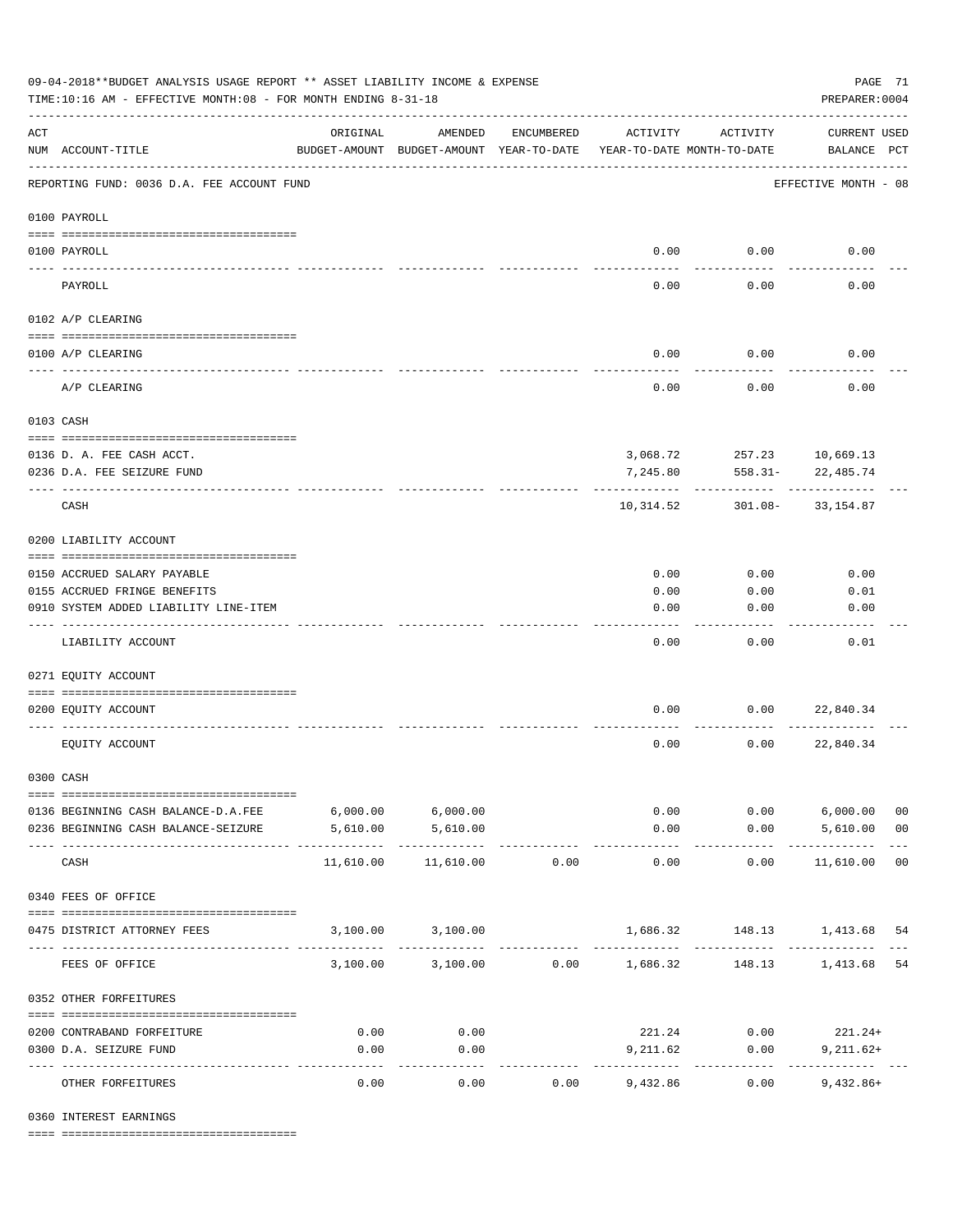## 09-04-2018\*\*BUDGET ANALYSIS USAGE REPORT \*\* ASSET LIABILITY INCOME & EXPENSE PAGE 72

|     | TIME:10:16 AM - EFFECTIVE MONTH:08 - FOR MONTH ENDING 8-31-18 |              |                                                     |              |                                        |                                 | PREPARER: 0004                 |                |
|-----|---------------------------------------------------------------|--------------|-----------------------------------------------------|--------------|----------------------------------------|---------------------------------|--------------------------------|----------------|
| ACT | NUM ACCOUNT-TITLE                                             | ORIGINAL     | AMENDED<br>BUDGET-AMOUNT BUDGET-AMOUNT YEAR-TO-DATE | ENCUMBERED   | ACTIVITY<br>YEAR-TO-DATE MONTH-TO-DATE | ACTIVITY                        | <b>CURRENT USED</b><br>BALANCE | $_{\rm PCT}$   |
|     | REPORTING FUND: 0036 D.A. FEE ACCOUNT FUND                    |              |                                                     |              |                                        |                                 | EFFECTIVE MONTH - 08           |                |
|     | 0100 INTEREST EARNINGS-D.A. FEE                               | 0.00         | 0.00                                                |              | 0.99                                   | 0.30                            | $0.99+$                        |                |
|     | 0236 INTEREST EARNINGS-SEIZURE FUND                           | 0.00         | 0.00<br>.                                           |              | 1.94<br>-------------                  | 0.69<br>---------               | $1.94+$<br>-----------         |                |
|     | INTEREST EARNINGS                                             | 0.00         | 0.00                                                | 0.00         | 2.93                                   | 0.99                            | $2.93+$                        |                |
|     | 0370 MISCELLANEOUS                                            |              |                                                     |              |                                        |                                 |                                |                |
|     | 0130 REFUNDS & MISCELLANEOUS                                  | 0.00         | 0.00                                                |              |                                        | 1,601.29    108.80    1,601.29+ |                                |                |
|     | 0319 RESTITUTION                                              | 0.00         | 0.00                                                |              |                                        | 182.15 0.00                     | 182.15+                        |                |
|     | MISCELLANEOUS                                                 | 0.00         | 0.00                                                | 0.00         |                                        | 1,783.44 108.80                 | 1,783.44+                      |                |
|     | 0475 DISTRICT ATTORNEY DEPT                                   |              |                                                     |              |                                        |                                 |                                |                |
|     |                                                               |              |                                                     |              |                                        |                                 |                                |                |
|     | 0107 SALARY SUPPLEMENT                                        | 6,490.00     | 6,490.00                                            | 0.00         | 0.00                                   | 0.00                            | 6,490.00                       | 00             |
|     | 0201 SOCIAL SECURITY TAXES                                    | 0.00         | 0.00                                                | 0.00         | 0.00<br>0.00                           | 0.00<br>0.00                    | 0.00                           |                |
|     | 0203 RETIREMENT<br>0204 WORKERS COMPENSATION                  | 0.00<br>0.00 | 0.00<br>0.00                                        | 0.00<br>0.00 | 0.00                                   | 0.00                            | 0.00<br>0.00                   |                |
|     | 0205 MEDICARE TAX                                             | 0.00         | 0.00                                                | 0.00         | 0.00                                   | 0.00                            | 0.00                           |                |
|     | 0310 OFFICE SUPPLIES                                          | 800.00       | 800.00                                              | 0.00         | 312.03                                 | 0.00                            | 487.97                         | 39             |
|     | 0321 CONTINUING EDUCATION                                     | 2,810.00     | 2,810.00                                            | 0.00         | 0.00                                   | 0.00                            | 2,810.00                       | 0 <sub>0</sub> |
|     | 0353 COMPUTER EXPENSE                                         | 0.00         | 0.00                                                | 0.00         | 0.00                                   | 0.00                            | 0.00                           |                |
|     | 0421 INVESTIGATOR/HOT CK. ONLINE                              | 0.00         | 0.00                                                | 0.00         | 0.00                                   | 0.00                            | 0.00                           |                |
|     | 0490 MISCELLANEOUS                                            | 954.00       | 954.00                                              | 0.00         | 0.00                                   | 0.00                            | 954.00                         | 00             |
|     | 0499 BANK SERVICE FEES                                        | 90.00        | 90.00                                               | 0.00         | 90.00                                  | 0.00                            | 0.00                           | 100            |
|     | 0572 OFFICE EQUIPMENT                                         | 0.00         | 0.00                                                | 0.00         | 0.00                                   | 0.00                            | 0.00                           |                |
|     | 0574 COMPUTER EQUIPMENT                                       | 0.00         | 0.00                                                | 0.00         | 0.00                                   | 0.00                            | 0.00                           |                |
|     | DISTRICT ATTORNEY DEPT                                        | 11,144.00    | 11,144.00                                           | 0.00         | 402.03                                 | 0.00                            | 10,741.97 04                   |                |
|     | 0477 D.A. SEIZURE                                             |              |                                                     |              |                                        |                                 |                                |                |
|     | 0107 SALARY SUPPLEMENT                                        | 860.00       | 860.00                                              | 0.00         | 0.00                                   | 0.00                            | 860.00                         | 00             |
|     | 0201 SOCIAL SECURITY TAXES                                    | 0.00         | 0.00                                                | 0.00         | 0.00                                   | 0.00                            | 0.00                           |                |
|     | 0203 RETIREMENT                                               | 0.00         | 0.00                                                | 0.00         | 0.00                                   | 0.00                            | 0.00                           |                |
|     | 0204 WORKERS COMPENSATION                                     | 0.00         | 0.00                                                | 0.00         | 0.00                                   | 0.00                            | 0.00                           |                |
|     | 0205 MEDICARE TAX                                             | 0.00         | 0.00                                                | 0.00         | 0.00                                   | 0.00                            | 0.00                           |                |
|     | 0310 OFFICE SUPPLIES                                          | 0.00         | 0.00                                                | 0.00         | 0.00                                   | 0.00                            | 0.00                           |                |
|     | 0321 TRAINING                                                 | 1,577.00     | 1,577.00                                            | 0.00         | 0.00                                   | 0.00                            | 1,577.00                       | 00             |
|     | 0470 CIVIL PROCESS                                            | 0.00         | 0.00                                                | 0.00         | 0.00                                   | 0.00                            | 0.00                           |                |
|     | 0480 TOWING                                                   | 0.00         | 0.00                                                | 0.00         | 0.00                                   | 0.00                            | 0.00                           |                |
|     | 0490 MISCELLANEOUS                                            | 954.00       | 954.00                                              | 0.00         | 2,014.00                               | 559.00                          | 1,060.00-211                   |                |
|     | 0499 BANK SERVICE FEES                                        | 175.00       | 175.00                                              | 0.00         | 175.00                                 | 0.00                            | 0.00                           | 100            |
|     | 0572 OFFICE EQUIPMENT                                         | 0.00         | 0.00                                                | 0.00         | 0.00                                   | 0.00                            | 0.00                           |                |
|     | 0574 COMPUTER EQUIPMENT                                       | 0.00         | 0.00                                                | 0.00         | 0.00                                   | 0.00                            | 0.00                           |                |
|     | D.A. SEIZURE                                                  | 3,566.00     | 3,566.00                                            | 0.00         | 2,189.00                               | 559.00                          | 1,377.00 61                    |                |
|     | 0999 ACCOUNTS PAYABLE                                         |              |                                                     |              |                                        |                                 |                                |                |
|     |                                                               |              |                                                     |              |                                        |                                 |                                |                |
|     | 0100 A/P CLEARING ACCOUNT                                     |              |                                                     |              | 0.00                                   | 0.00                            | 0.00                           |                |
|     | ACCOUNTS PAYABLE                                              |              |                                                     |              | 0.00                                   | 0.00                            | 0.00                           |                |

D.A. FEE ACCOUNT FUND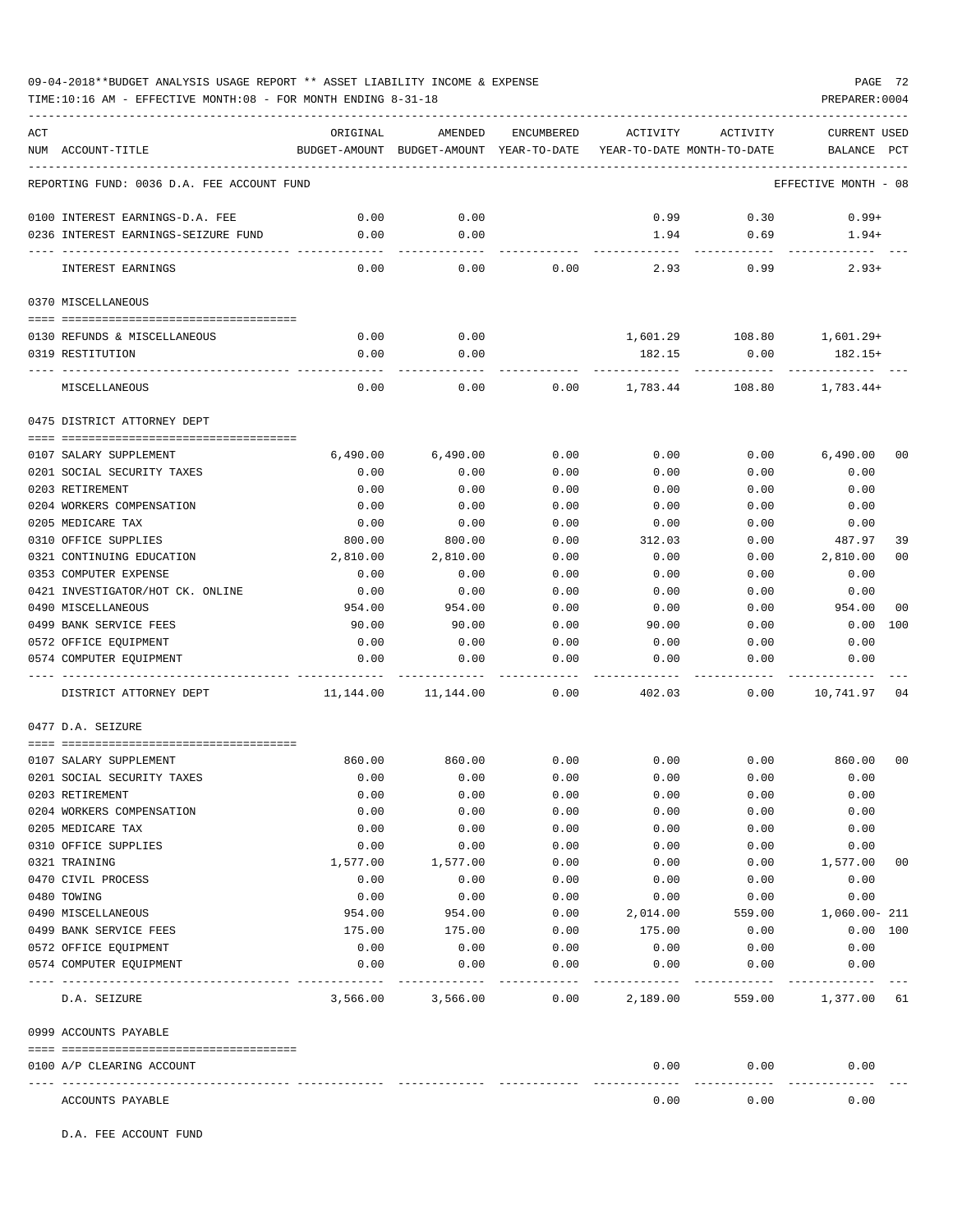| 09-04-2018**BUDGET ANALYSIS USAGE REPORT ** ASSET LIABILITY INCOME & EXPENSE | PAGE 73        |
|------------------------------------------------------------------------------|----------------|
| TIME:10:16 AM - EFFECTIVE MONTH:08 - FOR MONTH ENDING 8-31-18                | PREPARER: 0004 |

| ACT<br>NUM | ACCOUNT-TITLE                                                      | ORIGINAL<br>BUDGET-AMOUNT | AMENDED<br>BUDGET-AMOUNT | ENCUMBERED<br>YEAR-TO-DATE | ACTIVITY              | ACTIVITY<br>YEAR-TO-DATE MONTH-TO-DATE | CURRENT USED<br>BALANCE | <b>PCT</b> |
|------------|--------------------------------------------------------------------|---------------------------|--------------------------|----------------------------|-----------------------|----------------------------------------|-------------------------|------------|
|            | REPORTING FUND: 0036 D.A. FEE ACCOUNT FUND<br>EFFECTIVE MONTH - 08 |                           |                          |                            |                       |                                        |                         |            |
|            | INCOME TOTALS<br><b>EXPENSE TOTALS</b>                             | 14,710.00<br>14,710.00    | 14,710.00<br>14,710.00   | 0.00                       | 12,905.55<br>2,591.03 | 257.92<br>559.00                       | 1,804.45<br>12,118.97   | 88<br>18   |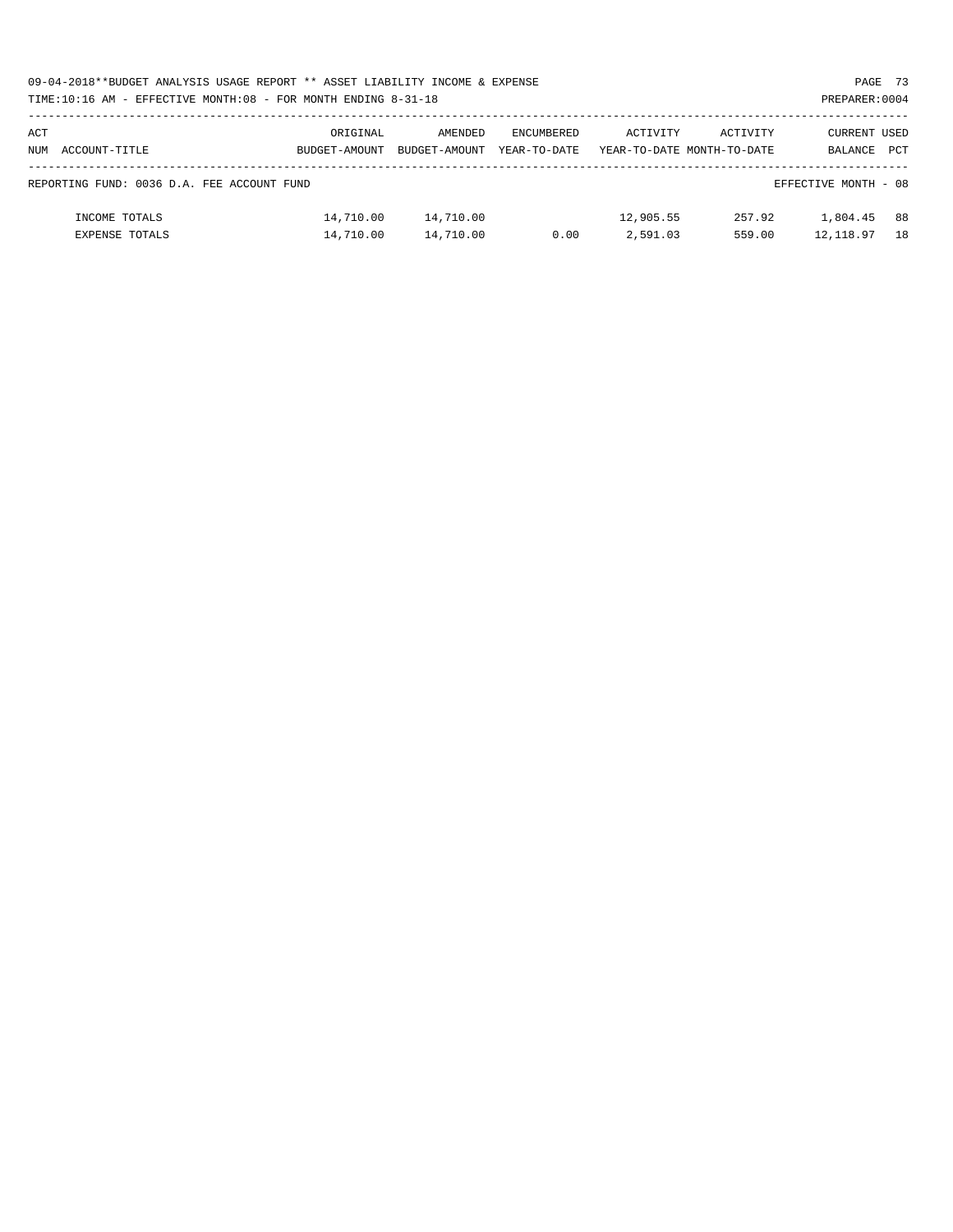| 09-04-2018**BUDGET ANALYSIS USAGE REPORT ** ASSET LIABILITY INCOME & EXPENSE<br>PAGE 74<br>TIME:10:16 AM - EFFECTIVE MONTH:08 - FOR MONTH ENDING 8-31-18<br>PREPARER: 0004 |                                         |          |                                          |                   |          |                            |                      |  |  |
|----------------------------------------------------------------------------------------------------------------------------------------------------------------------------|-----------------------------------------|----------|------------------------------------------|-------------------|----------|----------------------------|----------------------|--|--|
| ACT                                                                                                                                                                        |                                         | ORIGINAL | AMENDED                                  | <b>ENCUMBERED</b> | ACTIVITY | ACTIVITY                   | CURRENT USED         |  |  |
|                                                                                                                                                                            | NUM ACCOUNT-TITLE                       |          | BUDGET-AMOUNT BUDGET-AMOUNT YEAR-TO-DATE |                   |          | YEAR-TO-DATE MONTH-TO-DATE | BALANCE PCT          |  |  |
|                                                                                                                                                                            | REPORTING FUND: 0037 CONTRABAND SEIZURE |          |                                          |                   |          |                            | EFFECTIVE MONTH - 08 |  |  |
|                                                                                                                                                                            | 0103 CONTRABAND SEIZURE                 |          |                                          |                   |          |                            |                      |  |  |
|                                                                                                                                                                            | 0137 CASH-CONTRABAND SEIZURE            |          |                                          |                   | 0.60     | 0.14                       | 5,611.06             |  |  |
|                                                                                                                                                                            | CONTRABAND SEIZURE                      |          |                                          |                   | 0.60     | 0.14                       | 5,611.06             |  |  |
|                                                                                                                                                                            | 0200 LIABILITY ACCOUNT                  |          |                                          |                   |          |                            |                      |  |  |
|                                                                                                                                                                            | 0910 SYSTEM ADDED LIABILITY LINE-ITEM   |          |                                          |                   | 0.00     | 0.00                       | 0.00                 |  |  |
|                                                                                                                                                                            |                                         |          |                                          |                   |          |                            |                      |  |  |
|                                                                                                                                                                            | LIABILITY ACCOUNT                       |          |                                          |                   | 0.00     | 0.00                       | 0.00                 |  |  |
|                                                                                                                                                                            | 0207 DUE TO                             |          |                                          |                   |          |                            |                      |  |  |
|                                                                                                                                                                            | 0099 HELD IN TRUST                      |          |                                          |                   | 0.00     | 0.00                       | 3,209.46             |  |  |
| $- - - - - - -$                                                                                                                                                            | DUE TO                                  |          |                                          |                   | 0.00     | 0.00                       | 3,209.46             |  |  |
|                                                                                                                                                                            | 0271 EQUITY ACCOUNT                     |          |                                          |                   |          |                            |                      |  |  |
|                                                                                                                                                                            | 0200 EQUITY ACCOUNT                     |          |                                          |                   | 0.00     | 0.00                       | 2,401.00             |  |  |
|                                                                                                                                                                            | EQUITY ACCOUNT                          |          |                                          |                   | 0.00     | 0.00                       | 2,401.00             |  |  |
|                                                                                                                                                                            | 0360 INTEREST EARNINGS                  |          |                                          |                   |          |                            |                      |  |  |
|                                                                                                                                                                            | 0100 INTEREST EARNINGS                  | 0.00     | 0.00                                     |                   | 0.60     | 0.14                       | $0.60+$              |  |  |
|                                                                                                                                                                            | INTEREST EARNINGS                       | 0.00     | 0.00                                     | 0.00              | 0.60     | 0.14                       | $0.60+$              |  |  |
|                                                                                                                                                                            | 0370 MISCELLANEOUS                      |          |                                          |                   |          |                            |                      |  |  |
|                                                                                                                                                                            | 0130 REFUNDS & MISCELLANEOUS            | 0.00     | 0.00                                     |                   | 0.00     | 0.00                       | 0.00                 |  |  |
|                                                                                                                                                                            | MISCELLANEOUS                           | 0.00     | 0.00                                     | 0.00              | 0.00     | 0.00                       | 0.00                 |  |  |
|                                                                                                                                                                            | CONTRABAND SEIZURE                      |          |                                          |                   |          |                            |                      |  |  |
|                                                                                                                                                                            | INCOME TOTALS                           | 0.00     | 0.00                                     |                   | 0.60     | 0.14                       | $0.60+$              |  |  |
|                                                                                                                                                                            | EXPENSE TOTALS                          | 0.00     | 0.00                                     | 0.00              | 0.00     | 0.00                       | 0.00                 |  |  |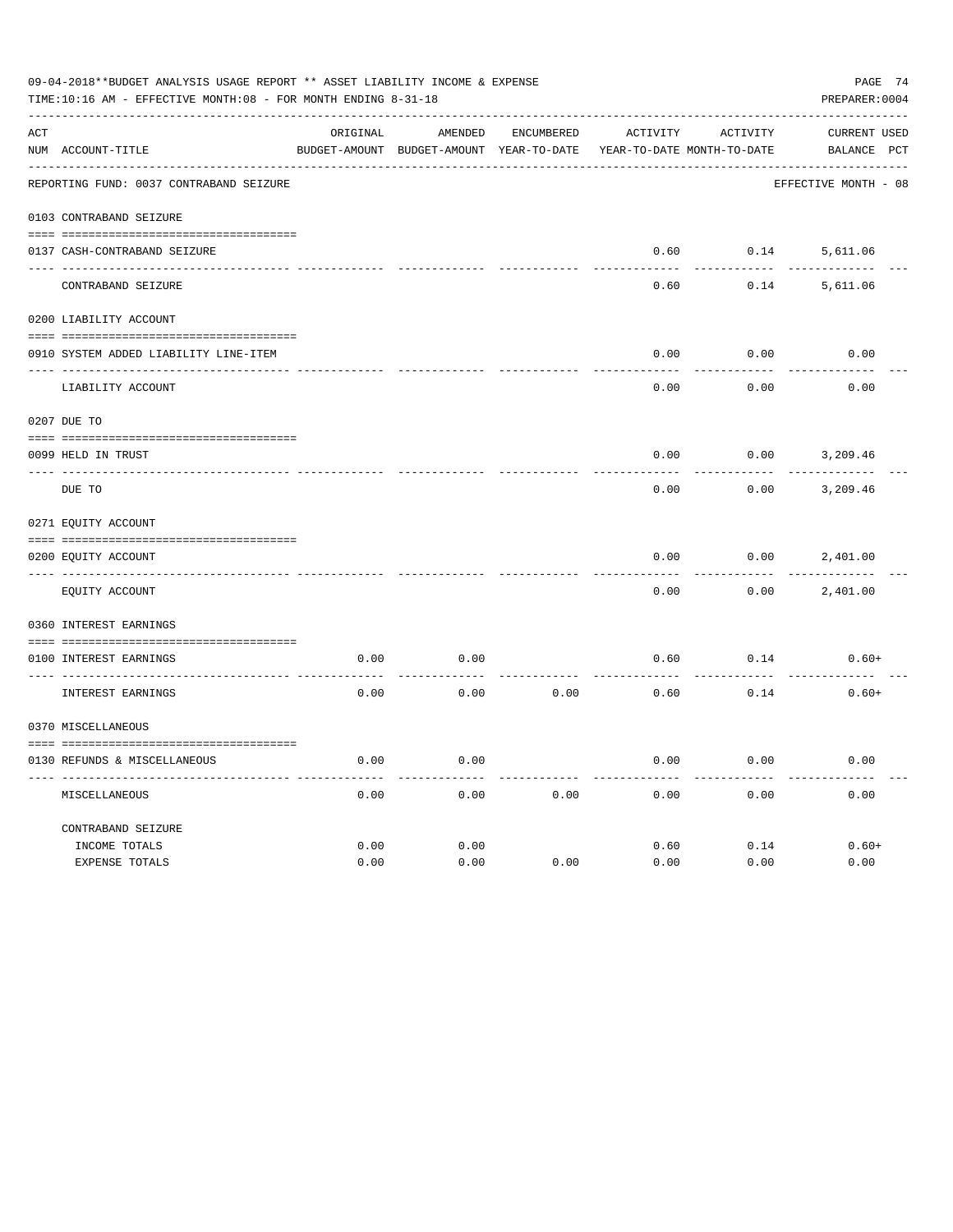|     | 09-04-2018**BUDGET ANALYSIS USAGE REPORT ** ASSET LIABILITY INCOME & EXPENSE<br>TIME:10:16 AM - EFFECTIVE MONTH:08 - FOR MONTH ENDING 8-31-18 |          |                                          |            |                            |          | PAGE 75<br>PREPARER: 0004 |  |
|-----|-----------------------------------------------------------------------------------------------------------------------------------------------|----------|------------------------------------------|------------|----------------------------|----------|---------------------------|--|
| ACT |                                                                                                                                               | ORIGINAL | AMENDED                                  | ENCUMBERED | ACTIVITY                   | ACTIVITY | <b>CURRENT USED</b>       |  |
|     | NUM ACCOUNT-TITLE                                                                                                                             |          | BUDGET-AMOUNT BUDGET-AMOUNT YEAR-TO-DATE |            | YEAR-TO-DATE MONTH-TO-DATE |          | BALANCE PCT               |  |
|     | REPORTING FUND: 0038 IHC CO-OP GIN                                                                                                            |          |                                          |            |                            |          | EFFECTIVE MONTH - 08      |  |
|     | 0102 A/P CLEARING                                                                                                                             |          |                                          |            |                            |          |                           |  |
|     | 0100 A/P CLEARING                                                                                                                             |          |                                          |            | 0.00                       | 0.00     | 0.00                      |  |
|     |                                                                                                                                               |          |                                          |            |                            |          |                           |  |
|     | A/P CLEARING                                                                                                                                  |          |                                          |            | 0.00                       | 0.00     | 0.00                      |  |
|     | 0103 IHC CO-OP GIN CASH                                                                                                                       |          |                                          |            |                            |          |                           |  |
|     |                                                                                                                                               |          |                                          |            |                            |          |                           |  |
|     | 0100 IHC CO-OP GIN-COMBINED FUND CKING                                                                                                        |          |                                          |            | 0.74                       |          | $0.04$ 519.33             |  |
|     | 0175 IHC CO-OP GIN TEXPOOL                                                                                                                    |          |                                          |            | 238.01                     | 29.72    | 18,545.01                 |  |
|     | IHC CO-OP GIN CASH                                                                                                                            |          |                                          |            | 238.75                     | 29.76    | 19,064.34                 |  |
|     | 0271 EQUITY ACCOUNT                                                                                                                           |          |                                          |            |                            |          |                           |  |
|     | 0200 EQUITY ACCOUNT                                                                                                                           |          |                                          |            | 0.00                       | 0.00     | 18,825.59                 |  |
|     | EQUITY ACCOUNT                                                                                                                                |          |                                          |            | 0.00                       | 0.00     | 18,825.59                 |  |
|     | 0360 INTEREST EARNINGS                                                                                                                        |          |                                          |            |                            |          |                           |  |
|     |                                                                                                                                               |          |                                          |            |                            |          |                           |  |
|     | 0100 INTEREST EARNINGS                                                                                                                        | 0.00     | 0.00                                     |            | 238.75                     | 29.76    | $238.75+$                 |  |
|     | INTEREST EARNINGS                                                                                                                             | 0.00     | 0.00                                     | 0.00       | 238.75                     | 29.76    | $238.75+$                 |  |
|     | 0645 CO-OP FUND                                                                                                                               |          |                                          |            |                            |          |                           |  |
|     |                                                                                                                                               |          |                                          |            |                            |          |                           |  |
|     | 0412 PRESCRIPTIONS                                                                                                                            | 0.00     | 0.00                                     | 0.00       | 0.00                       | 0.00     | 0.00                      |  |
|     | CO-OP FUND                                                                                                                                    | 0.00     | 0.00                                     | 0.00       | 0.00                       | 0.00     | 0.00                      |  |
|     | IHC CO-OP GIN                                                                                                                                 |          |                                          |            |                            |          |                           |  |
|     | INCOME TOTALS                                                                                                                                 | 0.00     | 0.00                                     |            | 238.75                     | 29.76    | $238.75+$                 |  |
|     | <b>EXPENSE TOTALS</b>                                                                                                                         | 0.00     | 0.00                                     | 0.00       | 0.00                       | 0.00     | 0.00                      |  |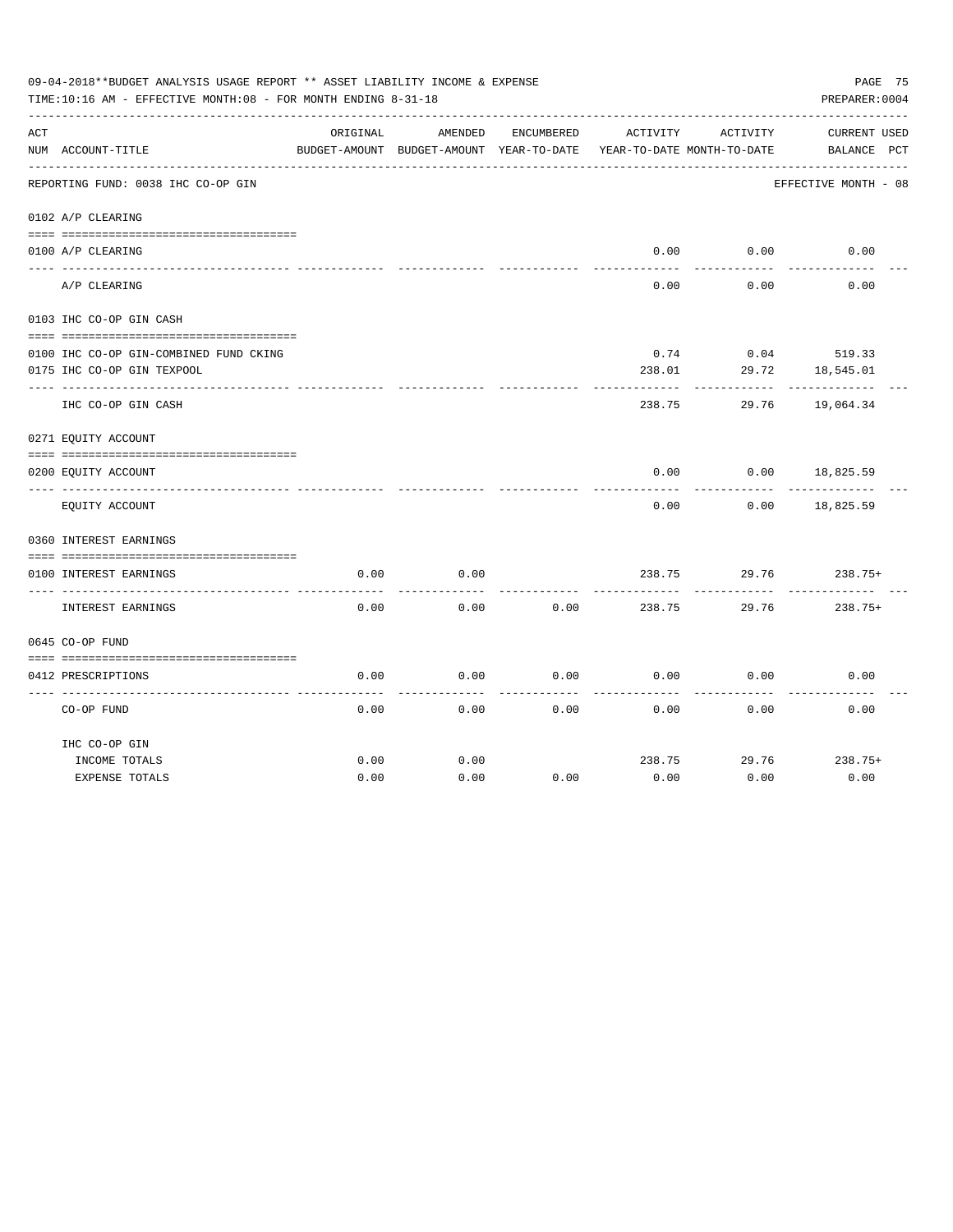|     | 09-04-2018**BUDGET ANALYSIS USAGE REPORT ** ASSET LIABILITY INCOME & EXPENSE<br>PAGE 76<br>PREPARER: 0004<br>TIME:10:16 AM - EFFECTIVE MONTH:08 - FOR MONTH ENDING 8-31-18 |              |                                                     |              |                                        |                                             |                                    |  |  |  |
|-----|----------------------------------------------------------------------------------------------------------------------------------------------------------------------------|--------------|-----------------------------------------------------|--------------|----------------------------------------|---------------------------------------------|------------------------------------|--|--|--|
| ACT | NUM ACCOUNT-TITLE                                                                                                                                                          | ORIGINAL     | AMENDED<br>BUDGET-AMOUNT BUDGET-AMOUNT YEAR-TO-DATE | ENCUMBERED   | ACTIVITY<br>YEAR-TO-DATE MONTH-TO-DATE | ACTIVITY                                    | <b>CURRENT USED</b><br>BALANCE PCT |  |  |  |
|     | ----------------------------------<br>REPORTING FUND: 0039 IHC B.R. COOPER                                                                                                 |              |                                                     |              |                                        |                                             | EFFECTIVE MONTH - 08               |  |  |  |
|     | 0102 A/P CLEARING                                                                                                                                                          |              |                                                     |              |                                        |                                             |                                    |  |  |  |
|     |                                                                                                                                                                            |              |                                                     |              |                                        |                                             |                                    |  |  |  |
|     | 0100 A/P CLEARING                                                                                                                                                          |              |                                                     |              |                                        | $0.00$ $0.00$                               | 0.00                               |  |  |  |
|     | A/P CLEARING                                                                                                                                                               |              |                                                     |              | 0.00                                   | 0.00                                        | 0.00                               |  |  |  |
|     | 0103 IHC B.R. COOPER CASH                                                                                                                                                  |              |                                                     |              |                                        |                                             |                                    |  |  |  |
|     | 0100 IHC B.R. COOPER-COMB. FUND CHECKING                                                                                                                                   |              |                                                     |              |                                        | $1,188.90$ $1.42$ $13,153.37$               |                                    |  |  |  |
|     | 0175 B.R. COOPER-TEXPOOL                                                                                                                                                   |              |                                                     |              | 79.27                                  | 9.92                                        | 6,182.14                           |  |  |  |
|     | IHC B.R. COOPER CASH                                                                                                                                                       |              |                                                     |              | 1,268.17                               | 11.34                                       | 19,335.51                          |  |  |  |
|     | 0271 EQUITY ACCOUNT                                                                                                                                                        |              |                                                     |              |                                        |                                             |                                    |  |  |  |
|     | 0200 EQUITY ACCOUNT                                                                                                                                                        |              |                                                     |              | 0.00                                   |                                             | $0.00$ 18,067.34                   |  |  |  |
|     | EQUITY ACCOUNT                                                                                                                                                             |              |                                                     |              | 0.00                                   | 0.00                                        | 18,067.34                          |  |  |  |
|     | 0360 INTEREST EARNINGS                                                                                                                                                     |              |                                                     |              |                                        |                                             |                                    |  |  |  |
|     | 0100 INTEREST EARNINGS                                                                                                                                                     | 0.00         | 0.00                                                |              | 87.82                                  | 11.34                                       | $87.82+$                           |  |  |  |
|     | INTEREST EARNINGS                                                                                                                                                          | 0.00         | 0.00                                                | 0.00         | 87.82                                  | 11.34                                       | $87.82+$                           |  |  |  |
|     | 0370 MISCELLANEOUS INCOME                                                                                                                                                  |              |                                                     |              |                                        |                                             |                                    |  |  |  |
|     | 0150 BONNIE RUTH COOPER TRUST                                                                                                                                              | 0.00         | 0.00                                                |              |                                        |                                             | $1,180.35$ $0.00$ $1,180.35+$      |  |  |  |
|     | MISCELLANEOUS INCOME                                                                                                                                                       | 0.00         |                                                     |              |                                        | $0.00$ $0.00$ $1,180.35$ $0.00$ $1,180.35+$ |                                    |  |  |  |
|     | 0645 BONNIE RUTH COOPER                                                                                                                                                    |              |                                                     |              |                                        |                                             |                                    |  |  |  |
|     |                                                                                                                                                                            |              |                                                     |              |                                        |                                             |                                    |  |  |  |
|     | 0404 COBRA/INSURANCE<br>0410 CERT. REG. NURSE ANES.                                                                                                                        | 0.00         | 0.00<br>0.00                                        | 0.00         | 0.00                                   | 0.00<br>0.00                                | 0.00                               |  |  |  |
|     | 0411 PHYSICIAN, NON-EMERGENCY                                                                                                                                              | 0.00<br>0.00 |                                                     | 0.00<br>0.00 | 0.00                                   |                                             | 0.00                               |  |  |  |
|     | 0412 PRESCRIPTIONS, DRUGS                                                                                                                                                  | 0.00         | 0.00<br>0.00                                        | 0.00         | 0.00<br>0.00                           | 0.00<br>0.00                                | 0.00<br>0.00                       |  |  |  |
|     | 0413 HOSPITAL-INPATIENT                                                                                                                                                    | 0.00         | 0.00                                                | 0.00         | 0.00                                   | 0.00                                        | 0.00                               |  |  |  |
|     | 0414 HOSPITAL, OUTPATIENT                                                                                                                                                  | 0.00         | 0.00                                                | 0.00         | 0.00                                   | 0.00                                        | 0.00                               |  |  |  |
|     | 0415 LABORATORY/X-RAY                                                                                                                                                      | 0.00         | 0.00                                                | 0.00         | 0.00                                   | 0.00                                        | 0.00                               |  |  |  |
|     | 0418 FED. QUALIFIED HEALTH CENTER                                                                                                                                          | 0.00         | 0.00                                                | 0.00         | 0.00                                   | 0.00                                        | 0.00                               |  |  |  |
|     | 0422 AMBULATORY SURGICAL CENTER                                                                                                                                            | 0.00         | 0.00                                                | 0.00         | 0.00                                   | 0.00                                        | 0.00                               |  |  |  |
|     |                                                                                                                                                                            |              |                                                     |              |                                        |                                             |                                    |  |  |  |
|     | BONNIE RUTH COOPER                                                                                                                                                         | 0.00         | 0.00                                                | 0.00         | 0.00                                   | 0.00                                        | 0.00                               |  |  |  |
|     | IHC B.R. COOPER                                                                                                                                                            |              |                                                     |              |                                        |                                             |                                    |  |  |  |
|     | INCOME TOTALS                                                                                                                                                              | 0.00         | 0.00                                                |              | 1,268.17                               | 11.34                                       | $1,268.17+$                        |  |  |  |
|     | EXPENSE TOTALS                                                                                                                                                             | 0.00         | 0.00                                                | 0.00         | 0.00                                   | 0.00                                        | 0.00                               |  |  |  |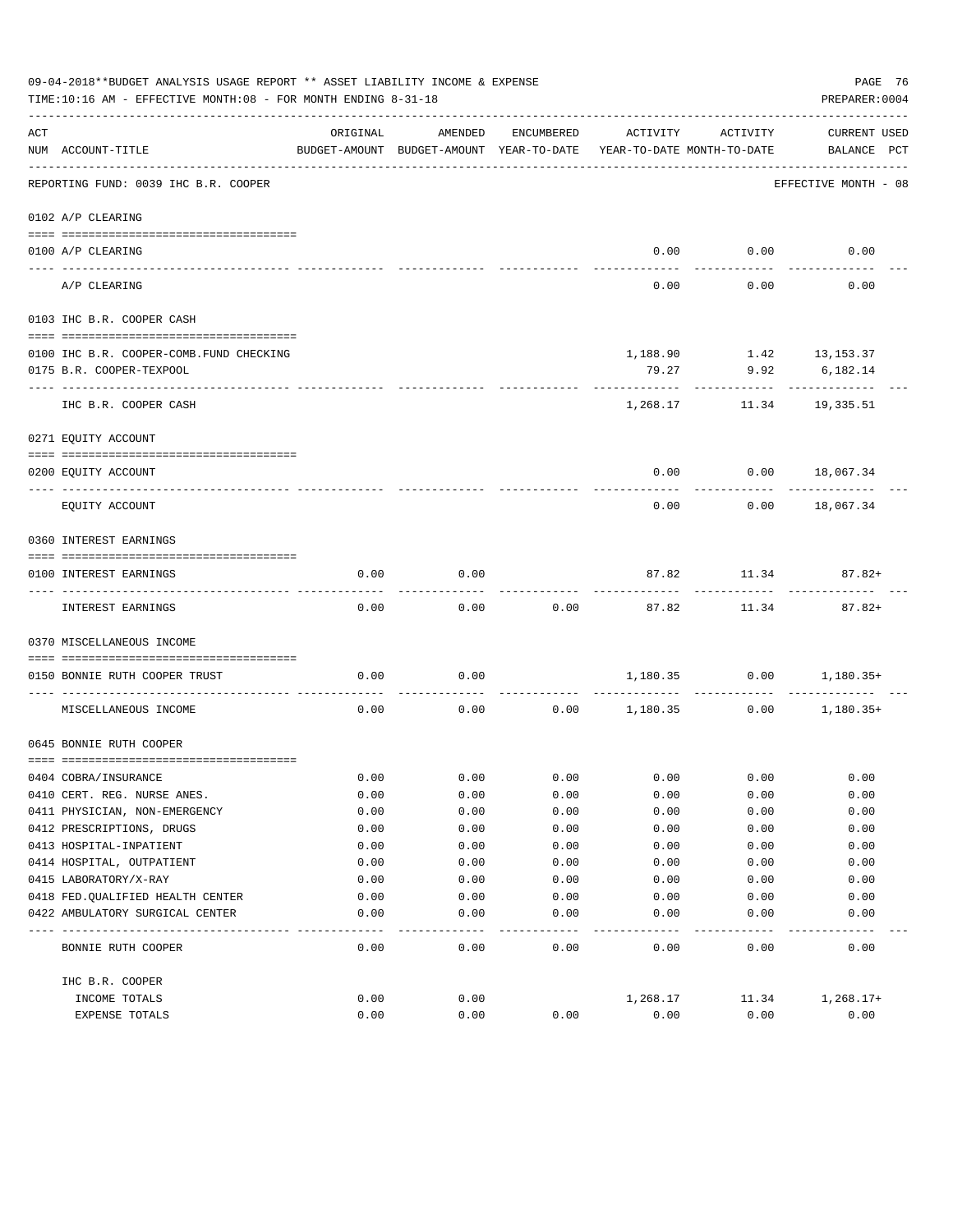|     | 09-04-2018**BUDGET ANALYSIS USAGE REPORT ** ASSET LIABILITY INCOME & EXPENSE<br>TIME:10:16 AM - EFFECTIVE MONTH:08 - FOR MONTH ENDING 8-31-18 |          |                   |      |                                                                                                                                                                                                       |                                  |                      |                |  |  |
|-----|-----------------------------------------------------------------------------------------------------------------------------------------------|----------|-------------------|------|-------------------------------------------------------------------------------------------------------------------------------------------------------------------------------------------------------|----------------------------------|----------------------|----------------|--|--|
| ACT |                                                                                                                                               | ORIGINAL | AMENDED           |      | ENCUMBERED ACTIVITY ACTIVITY CURRENT USED                                                                                                                                                             |                                  |                      |                |  |  |
|     | NUM ACCOUNT-TITLE                                                                                                                             |          |                   |      | BUDGET-AMOUNT BUDGET-AMOUNT YEAR-TO-DATE YEAR-TO-DATE MONTH-TO-DATE BALANCE PCT                                                                                                                       |                                  |                      |                |  |  |
|     | REPORTING FUND: 0040 NAACHO                                                                                                                   |          |                   |      |                                                                                                                                                                                                       |                                  | EFFECTIVE MONTH - 08 |                |  |  |
|     | 0103 CASH                                                                                                                                     |          |                   |      |                                                                                                                                                                                                       |                                  |                      |                |  |  |
|     |                                                                                                                                               |          |                   |      |                                                                                                                                                                                                       |                                  |                      |                |  |  |
|     | 0100 NAACHO-COMBINED FUND CKING                                                                                                               |          |                   |      |                                                                                                                                                                                                       | $2,271.28 - 37.99 - 2,401.45$    |                      |                |  |  |
|     | CASH                                                                                                                                          |          |                   |      |                                                                                                                                                                                                       | $2,271.28 - 37.99 - 2,401.45$    |                      |                |  |  |
|     | 0200 SYSTEM ADDED LIABILITY DEPARTMENT                                                                                                        |          |                   |      |                                                                                                                                                                                                       |                                  |                      |                |  |  |
|     |                                                                                                                                               |          |                   |      |                                                                                                                                                                                                       |                                  |                      |                |  |  |
|     | 0910 SYSTEM ADDED LIABILITY LINE-ITEM                                                                                                         |          |                   |      |                                                                                                                                                                                                       | $9,781.36 - 9,781.36 - 9,781.36$ |                      |                |  |  |
|     | SYSTEM ADDED LIABILITY DEPARTMENT                                                                                                             |          |                   |      |                                                                                                                                                                                                       | $9,781.36 - 9,781.36 - 9,781.36$ |                      |                |  |  |
|     | 0271 EOUITY ACCOUNT                                                                                                                           |          |                   |      |                                                                                                                                                                                                       |                                  |                      |                |  |  |
|     | 0200 EQUITY ACCOUNT                                                                                                                           |          |                   |      |                                                                                                                                                                                                       | 9,781.36 9,781.36 14,454.09      |                      |                |  |  |
|     | EQUITY ACCOUNT                                                                                                                                |          |                   |      |                                                                                                                                                                                                       | 9,781.36 9,781.36 14,454.09      |                      |                |  |  |
|     | 0300 CASH                                                                                                                                     |          |                   |      |                                                                                                                                                                                                       |                                  |                      |                |  |  |
|     | 0110 UNENCUMBERED FUND BALANCE                                                                                                                | 4,000.00 | 4,000.00          |      | 0.00                                                                                                                                                                                                  |                                  | $0.00$ $4,000.00$ 00 |                |  |  |
|     | CASH                                                                                                                                          |          | 4,000.00 4,000.00 | 0.00 | 0.00                                                                                                                                                                                                  |                                  | $0.00$ $4,000.00$    | 00             |  |  |
|     | 0330 GRANT INCOME                                                                                                                             |          |                   |      |                                                                                                                                                                                                       |                                  |                      |                |  |  |
|     | 0410 NAACHO GRANT INCOME                                                                                                                      | 0.00     | 0.00              |      |                                                                                                                                                                                                       | $0.00$ $0.00$ $0.00$             |                      |                |  |  |
|     | GRANT INCOME                                                                                                                                  | 0.00     |                   |      | $0.00$ $0.00$ $0.00$ $0.00$ $0.00$                                                                                                                                                                    |                                  | 0.00                 |                |  |  |
|     | 0411 NACCHO                                                                                                                                   |          |                   |      |                                                                                                                                                                                                       |                                  |                      |                |  |  |
|     | 0310 OFFICE SUPPLIES                                                                                                                          |          |                   |      | $1,000.00 \qquad \qquad 1,000.00 \qquad \qquad 0.00 \qquad \qquad 711.91 \qquad \qquad 37.99 \qquad \qquad 288.09 \quad \  711.000 \qquad \qquad 211.000 \qquad \qquad 228.000 \qquad \qquad 238.001$ |                                  |                      |                |  |  |
|     | 0427 OUT OF COUNTY TRAVEL                                                                                                                     | 3,000.00 | 3,000.00          | 0.00 | 1,559.37                                                                                                                                                                                              | 0.00                             | 1,440.63             | 52             |  |  |
|     | 0574 COMPUTER EQUIPMENT                                                                                                                       | 0.00     | 0.00              | 0.00 | 0.00                                                                                                                                                                                                  | 0.00                             | 0.00                 |                |  |  |
|     | NACCHO                                                                                                                                        | 4,000.00 | 4,000.00          | 0.00 | -------<br>2,271.28                                                                                                                                                                                   | 37.99                            | 1,728.72             | 57             |  |  |
|     | NAACHO                                                                                                                                        |          |                   |      |                                                                                                                                                                                                       |                                  |                      |                |  |  |
|     | INCOME TOTALS                                                                                                                                 | 4,000.00 | 4,000.00          |      | 0.00                                                                                                                                                                                                  | 0.00                             | 4,000.00             | 0 <sub>0</sub> |  |  |
|     | EXPENSE TOTALS                                                                                                                                | 4,000.00 | 4,000.00          | 0.00 | 2,271.28                                                                                                                                                                                              | 37.99                            | 1,728.72             | 57             |  |  |
|     |                                                                                                                                               |          |                   |      |                                                                                                                                                                                                       |                                  |                      |                |  |  |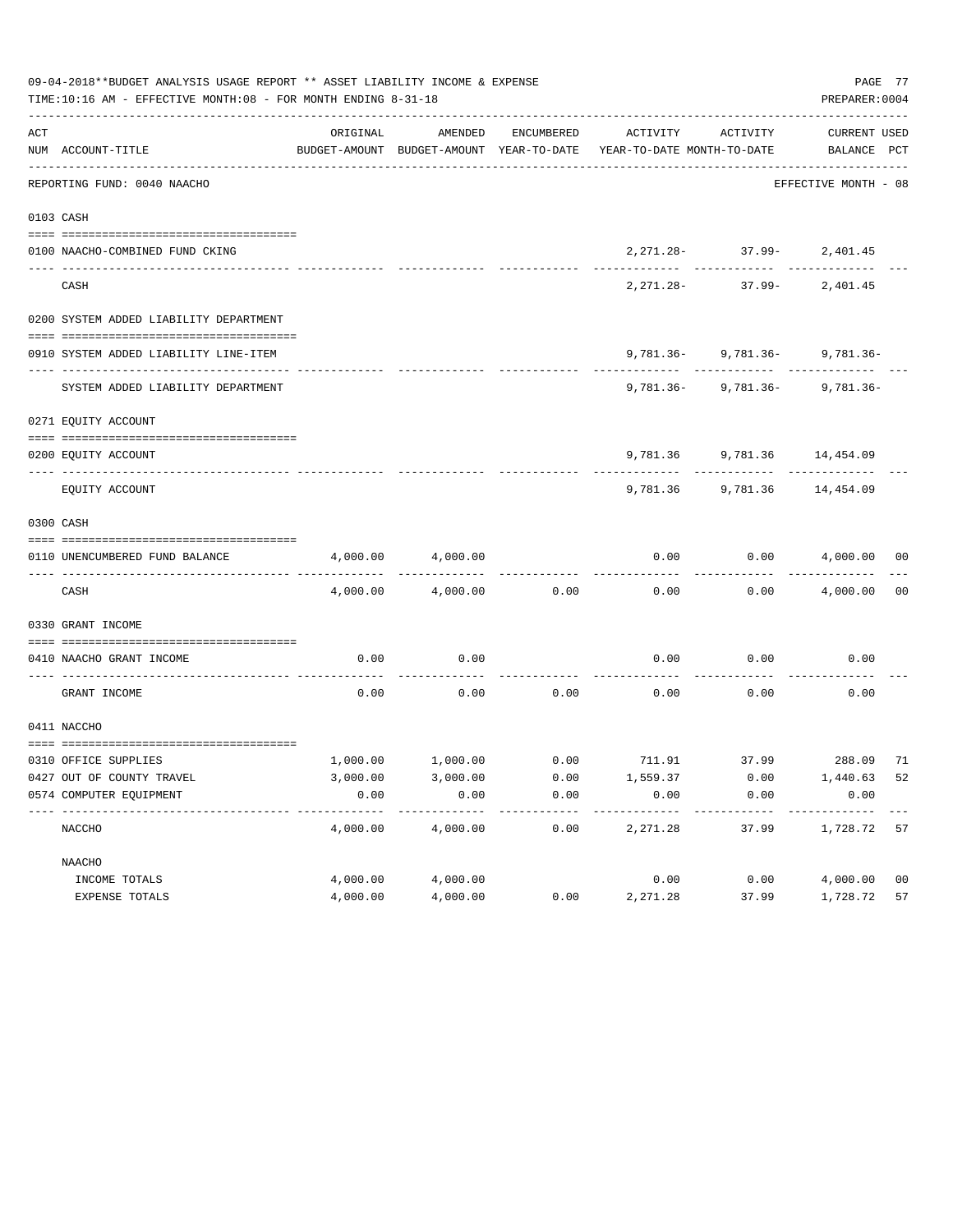|     | 09-04-2018**BUDGET ANALYSIS USAGE REPORT ** ASSET LIABILITY INCOME & EXPENSE<br>PAGE 78<br>PREPARER: 0004<br>TIME:10:16 AM - EFFECTIVE MONTH:08 - FOR MONTH ENDING 8-31-18 |          |                                                                                |            |          |                      |                                    |  |  |  |
|-----|----------------------------------------------------------------------------------------------------------------------------------------------------------------------------|----------|--------------------------------------------------------------------------------|------------|----------|----------------------|------------------------------------|--|--|--|
| ACT | NUM ACCOUNT-TITLE                                                                                                                                                          | ORIGINAL | AMENDED<br>BUDGET-AMOUNT BUDGET-AMOUNT YEAR-TO-DATE YEAR-TO-DATE MONTH-TO-DATE | ENCUMBERED | ACTIVITY | ACTIVITY             | <b>CURRENT USED</b><br>BALANCE PCT |  |  |  |
|     | REPORTING FUND: 0041 CITIZEN CORPS (CERT)                                                                                                                                  |          |                                                                                |            |          |                      | EFFECTIVE MONTH - 08               |  |  |  |
|     | 0102 A/P CLEARING                                                                                                                                                          |          |                                                                                |            |          |                      |                                    |  |  |  |
|     | 0100 A/P CLEARING                                                                                                                                                          |          |                                                                                |            | 0.00     | 0.00                 | 0.00                               |  |  |  |
|     | ---- --------<br>A/P CLEARING                                                                                                                                              |          |                                                                                |            | 0.00     | 0.00                 | 0.00                               |  |  |  |
|     | 0103 CASH                                                                                                                                                                  |          |                                                                                |            |          |                      |                                    |  |  |  |
|     | 0100 CITIZEN CORPS (CERT)-COMB. FUND CKIN                                                                                                                                  |          |                                                                                |            | 300.00   | 0.00                 | 300.00                             |  |  |  |
|     | CASH                                                                                                                                                                       |          |                                                                                |            | 300.00   | 0.00                 | -------<br>300.00                  |  |  |  |
|     | 0120 RECEIVABLES                                                                                                                                                           |          |                                                                                |            |          |                      |                                    |  |  |  |
|     | 0312 DUE FROM OTHER GOVERNMENTS                                                                                                                                            |          |                                                                                |            | 0.00     | 0.00                 | 0.00                               |  |  |  |
|     | RECEIVABLES                                                                                                                                                                |          |                                                                                |            | 0.00     | 0.00                 | 0.00                               |  |  |  |
|     | 0200 SYSTEM ADDED LIABILITY DEPARTMENT                                                                                                                                     |          |                                                                                |            |          |                      |                                    |  |  |  |
|     | 0910 SYSTEM ADDED LIABILITY LINE-ITEM<br>-----------------------                                                                                                           |          |                                                                                |            | 0.00     | 0.00<br>--------     | 0.00                               |  |  |  |
|     | SYSTEM ADDED LIABILITY DEPARTMENT                                                                                                                                          |          |                                                                                |            | 0.00     | 0.00                 | 0.00                               |  |  |  |
|     | 0207 DUE TO FUND                                                                                                                                                           |          |                                                                                |            |          |                      |                                    |  |  |  |
|     | 0095 DUE TO OTHER FUNDS                                                                                                                                                    |          |                                                                                |            | 0.00     | 0.00                 | 0.00                               |  |  |  |
|     | DUE TO FUND                                                                                                                                                                |          |                                                                                |            | 0.00     | 0.00                 | 0.00                               |  |  |  |
|     | 0271 EQUITY ACCOUNT                                                                                                                                                        |          |                                                                                |            |          |                      |                                    |  |  |  |
|     | 0200 EQUITY ACCOUNT                                                                                                                                                        |          |                                                                                |            |          | $0.00$ $0.00$        | 0.00                               |  |  |  |
|     | EQUITY ACCOUNT                                                                                                                                                             |          |                                                                                |            | 0.00     | 0.00                 | 0.00                               |  |  |  |
|     | 0370 MISCELLANEOUS                                                                                                                                                         |          |                                                                                |            |          |                      |                                    |  |  |  |
|     | 0406 DONATIONS                                                                                                                                                             | 0.00     | 0.00                                                                           |            | 300.00   | 0.00                 | $300.00+$                          |  |  |  |
|     | MISCELLANEOUS                                                                                                                                                              | 0.00     | 0.00                                                                           | 0.00       | 300.00   | ------------<br>0.00 | $300.00+$                          |  |  |  |
|     | 0406 CERT DONATIONS                                                                                                                                                        |          |                                                                                |            |          |                      |                                    |  |  |  |
|     | 0310 SUPPLIES                                                                                                                                                              | 0.00     | 0.00                                                                           | 0.00       | 0.00     | 0.00                 | 0.00                               |  |  |  |
|     | 0330 GAS & OIL                                                                                                                                                             | 0.00     | 0.00                                                                           | 0.00       | 0.00     | 0.00                 | 0.00                               |  |  |  |
|     | 0427 TRAINING EXPENSE                                                                                                                                                      | 0.00     | 0.00                                                                           | 0.00       | 0.00     | 0.00                 | 0.00                               |  |  |  |
|     | CERT DONATIONS                                                                                                                                                             | 0.00     | 0.00                                                                           | 0.00       | 0.00     | 0.00                 | 0.00                               |  |  |  |
|     | CITIZEN CORPS (CERT)                                                                                                                                                       |          |                                                                                |            |          |                      |                                    |  |  |  |
|     | INCOME TOTALS                                                                                                                                                              | 0.00     | 0.00                                                                           |            | 300.00   | 0.00                 | $300.00+$<br>0.00                  |  |  |  |
|     | EXPENSE TOTALS                                                                                                                                                             | 0.00     | 0.00                                                                           | 0.00       | 0.00     | 0.00                 |                                    |  |  |  |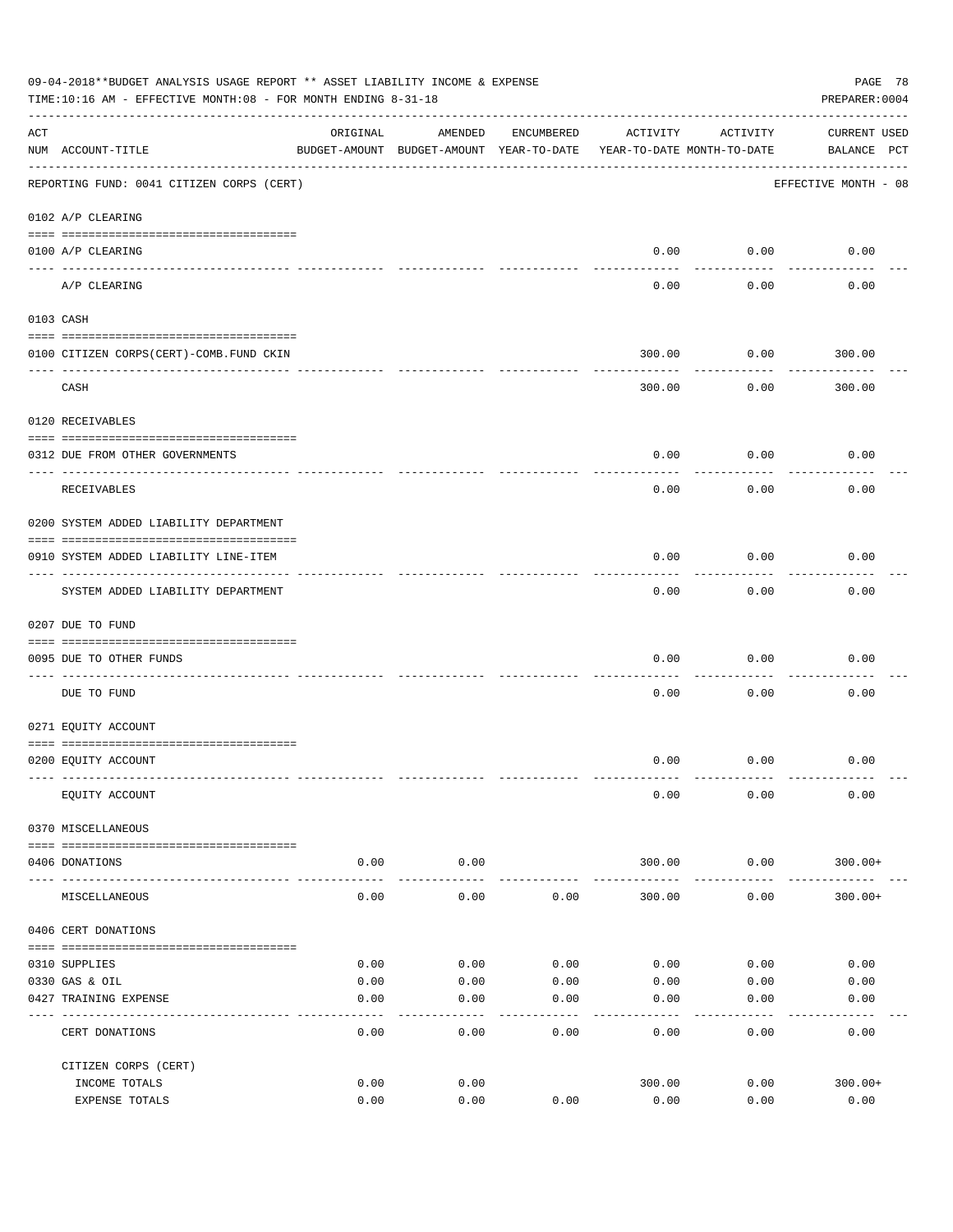|     | 09-04-2018**BUDGET ANALYSIS USAGE REPORT ** ASSET LIABILITY INCOME & EXPENSE<br>PAGE 79<br>TIME:10:16 AM - EFFECTIVE MONTH:08 - FOR MONTH ENDING 8-31-18<br>PREPARER: 0004 |          |                                                     |            |          |                                        |                                    |  |  |
|-----|----------------------------------------------------------------------------------------------------------------------------------------------------------------------------|----------|-----------------------------------------------------|------------|----------|----------------------------------------|------------------------------------|--|--|
| ACT | NUM ACCOUNT-TITLE                                                                                                                                                          | ORIGINAL | AMENDED<br>BUDGET-AMOUNT BUDGET-AMOUNT YEAR-TO-DATE | ENCUMBERED | ACTIVITY | ACTIVITY<br>YEAR-TO-DATE MONTH-TO-DATE | <b>CURRENT USED</b><br>BALANCE PCT |  |  |
|     | REPORTING FUND: 0042 HAZARD MITIGATION PLAN                                                                                                                                |          |                                                     |            |          |                                        | EFFECTIVE MONTH - 08               |  |  |
|     | 0103 CASH                                                                                                                                                                  |          |                                                     |            |          |                                        |                                    |  |  |
|     | 0100 HAZARD MITIGATION-COMB.FUND CKING.                                                                                                                                    |          |                                                     |            | 0.00     | 0.00                                   | $428.64-$                          |  |  |
|     | CASH                                                                                                                                                                       |          |                                                     |            | 0.00     | 0.00                                   | $428.64-$                          |  |  |
|     | 0200 SYSTEM ADDED LIABILITY DEPARTMENT                                                                                                                                     |          |                                                     |            |          |                                        |                                    |  |  |
|     | 0910 SYSTEM ADDED LIABILITY LINE-ITEM                                                                                                                                      |          |                                                     |            | 0.00     | 0.00                                   | 0.00                               |  |  |
|     | SYSTEM ADDED LIABILITY DEPARTMENT                                                                                                                                          |          |                                                     |            | 0.00     | 0.00                                   | 0.00                               |  |  |
|     | 0271 EQUITY ACCOUNT                                                                                                                                                        |          |                                                     |            |          |                                        |                                    |  |  |
|     | 0200 EQUITY ACCOUNT                                                                                                                                                        |          |                                                     |            | 0.00     | 0.00                                   | $428.64-$                          |  |  |
|     | EQUITY ACCOUNT                                                                                                                                                             |          |                                                     |            | 0.00     | 0.00                                   | $428.64-$                          |  |  |
|     | 0330 GRANT INCOME                                                                                                                                                          |          |                                                     |            |          |                                        |                                    |  |  |
|     | 0477 HAZARD MITIGATION DR-1999                                                                                                                                             | 0.00     | 0.00                                                |            | 0.00     | 0.00                                   | 0.00                               |  |  |
|     | GRANT INCOME                                                                                                                                                               | 0.00     | 0.00                                                | 0.00       | 0.00     | 0.00                                   | 0.00                               |  |  |
|     | 0477 HAZARD MITIGATION GRANT                                                                                                                                               |          |                                                     |            |          |                                        |                                    |  |  |
|     |                                                                                                                                                                            |          |                                                     |            |          |                                        |                                    |  |  |
|     | 0310 OFFICE SUPPLIES                                                                                                                                                       | 0.00     | 0.00                                                | 0.00       | 0.00     | 0.00                                   | 0.00                               |  |  |
|     | 0415 CONSULTANT                                                                                                                                                            | 0.00     | 0.00                                                | 0.00       | 0.00     | 0.00                                   | 0.00                               |  |  |
|     | 0427 TRAVEL AND TRAINING                                                                                                                                                   | 0.00     | 0.00                                                | 0.00       | 0.00     | 0.00                                   | 0.00                               |  |  |
|     | 0574 COMPUTER EQUIPMENT                                                                                                                                                    | 0.00     | 0.00                                                | 0.00       | 0.00     | 0.00                                   | 0.00                               |  |  |
|     | HAZARD MITIGATION GRANT                                                                                                                                                    | 0.00     | 0.00                                                | 0.00       | 0.00     | 0.00                                   | 0.00                               |  |  |
|     | HAZARD MITIGATION PLAN                                                                                                                                                     |          |                                                     |            |          |                                        |                                    |  |  |
|     | INCOME TOTALS                                                                                                                                                              | 0.00     | 0.00                                                |            | 0.00     | 0.00                                   | 0.00                               |  |  |
|     | <b>EXPENSE TOTALS</b>                                                                                                                                                      | 0.00     | 0.00                                                | 0.00       | 0.00     | 0.00                                   | 0.00                               |  |  |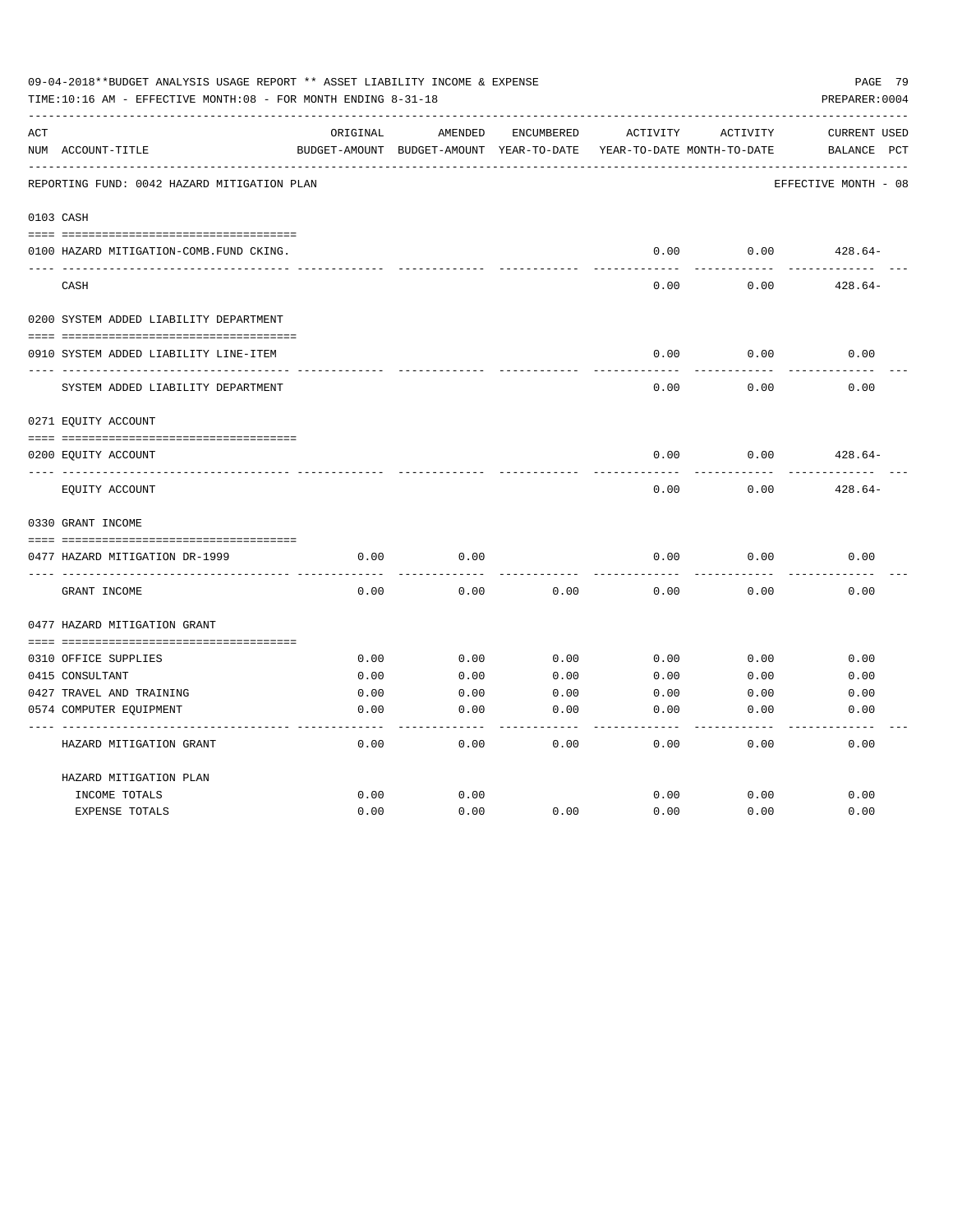|     | 09-04-2018**BUDGET ANALYSIS USAGE REPORT ** ASSET LIABILITY INCOME & EXPENSE<br>PAGE 80<br>TIME:10:16 AM - EFFECTIVE MONTH:08 - FOR MONTH ENDING 8-31-18<br>PREPARER: 0004 |              |                                                     |              |                                        |              |                                    |  |  |  |
|-----|----------------------------------------------------------------------------------------------------------------------------------------------------------------------------|--------------|-----------------------------------------------------|--------------|----------------------------------------|--------------|------------------------------------|--|--|--|
| ACT | NUM ACCOUNT-TITLE                                                                                                                                                          | ORIGINAL     | AMENDED<br>BUDGET-AMOUNT BUDGET-AMOUNT YEAR-TO-DATE | ENCUMBERED   | ACTIVITY<br>YEAR-TO-DATE MONTH-TO-DATE | ACTIVITY     | <b>CURRENT USED</b><br>BALANCE PCT |  |  |  |
|     | REPORTING FUND: 0044 HOMELAND SECURITY                                                                                                                                     |              |                                                     |              |                                        |              | EFFECTIVE MONTH - 08               |  |  |  |
|     | 0102 A/P CLEARING                                                                                                                                                          |              |                                                     |              |                                        |              |                                    |  |  |  |
|     | 0100 A/P CLEARING<br>---- ----------                                                                                                                                       |              |                                                     |              | 0.00                                   | 0.00         | 0.00                               |  |  |  |
|     | A/P CLEARING                                                                                                                                                               |              |                                                     |              | 0.00                                   | 0.00         | 0.00                               |  |  |  |
|     | 0103 CASH                                                                                                                                                                  |              |                                                     |              |                                        |              |                                    |  |  |  |
|     | 0100 HOMELAND SECURITY-COMB.FUND CHKING                                                                                                                                    |              |                                                     |              | 0.00                                   | 0.00         | 0.00                               |  |  |  |
|     | CASH                                                                                                                                                                       |              |                                                     |              | 0.00                                   | 0.00         | 0.00                               |  |  |  |
|     | 0120 RECEIVABLES                                                                                                                                                           |              |                                                     |              |                                        |              |                                    |  |  |  |
|     | 0312 DUE FROM OTHER GOVERNMENT                                                                                                                                             |              |                                                     |              | 0.00                                   | 0.00         | 0.00                               |  |  |  |
|     | RECEIVABLES                                                                                                                                                                |              |                                                     |              | 0.00                                   | 0.00         | 0.00                               |  |  |  |
|     |                                                                                                                                                                            |              |                                                     |              |                                        |              |                                    |  |  |  |
|     | 0200 SYSTEM ADDED LIABILITY DEPARTMENT                                                                                                                                     |              |                                                     |              |                                        |              |                                    |  |  |  |
|     | 0910 SYSTEM ADDED LIABILITY LINE-ITEM                                                                                                                                      |              |                                                     |              | 0.00                                   | 0.00         | 0.00                               |  |  |  |
|     | SYSTEM ADDED LIABILITY DEPARTMENT                                                                                                                                          |              |                                                     |              | 0.00                                   | 0.00         | 0.00                               |  |  |  |
|     | 0207 DUE TO FUND                                                                                                                                                           |              |                                                     |              |                                        |              |                                    |  |  |  |
|     | 0095 DUE TO OTHER FUNDS                                                                                                                                                    |              |                                                     |              | 0.00                                   | 0.00         | 0.00                               |  |  |  |
|     | DUE TO FUND                                                                                                                                                                |              |                                                     |              | 0.00                                   | 0.00         | 0.00                               |  |  |  |
|     | 0271 EQUITY ACCOUNT                                                                                                                                                        |              |                                                     |              |                                        |              |                                    |  |  |  |
|     | 0200 EQUITY ACCOUNT                                                                                                                                                        |              |                                                     |              | 0.00                                   | 0.00         | 0.00                               |  |  |  |
|     | EQUITY ACCOUNT                                                                                                                                                             |              |                                                     |              | 0.00                                   | 0.00         | 0.00                               |  |  |  |
|     |                                                                                                                                                                            |              |                                                     |              |                                        |              |                                    |  |  |  |
|     | 0330 GRANTS                                                                                                                                                                |              |                                                     |              |                                        |              |                                    |  |  |  |
|     | 0423 2016 HOMELAND SECURITY                                                                                                                                                | 0.00         | 0.00                                                |              | 0.00                                   | 0.00         | 0.00                               |  |  |  |
|     | GRANTS                                                                                                                                                                     | 0.00         | 0.00                                                | 0.00         | 0.00                                   | 0.00         | 0.00                               |  |  |  |
|     | 0412 HOMELAND SECURITY                                                                                                                                                     |              |                                                     |              |                                        |              |                                    |  |  |  |
|     |                                                                                                                                                                            |              |                                                     |              |                                        |              |                                    |  |  |  |
|     | 0578 2011 EQUIPMENT                                                                                                                                                        | 0.00         | 0.00                                                | 0.00         | 0.00                                   | 0.00         | 0.00                               |  |  |  |
|     | 0579 2012 EQUIPMENT                                                                                                                                                        | 0.00<br>0.00 | 0.00<br>0.00                                        | 0.00<br>0.00 | 0.00                                   | 0.00         | 0.00                               |  |  |  |
|     | 0580 2013 EQUIPMENT<br>0581 2014 EQUIPMENT                                                                                                                                 | 0.00         | 0.00                                                | 0.00         | 0.00<br>0.00                           | 0.00<br>0.00 | 0.00<br>0.00                       |  |  |  |
|     | 0582 2015 EQUIPMENT                                                                                                                                                        | 0.00         |                                                     |              |                                        |              |                                    |  |  |  |
|     | 0583 2016 EQUIPMENT                                                                                                                                                        | 0.00         | 0.00<br>0.00                                        | 0.00<br>0.00 | 0.00<br>0.00                           | 0.00<br>0.00 | 0.00<br>0.00                       |  |  |  |
|     |                                                                                                                                                                            |              | - - - -                                             | ----         | $---$                                  | .            | -----                              |  |  |  |
|     | HOMELAND SECURITY                                                                                                                                                          | 0.00         | 0.00                                                | 0.00         | 0.00                                   | 0.00         | 0.00                               |  |  |  |
|     | HOMELAND SECURITY                                                                                                                                                          |              |                                                     |              |                                        |              |                                    |  |  |  |
|     | INCOME TOTALS                                                                                                                                                              | 0.00         | 0.00                                                |              | 0.00                                   | 0.00         | 0.00                               |  |  |  |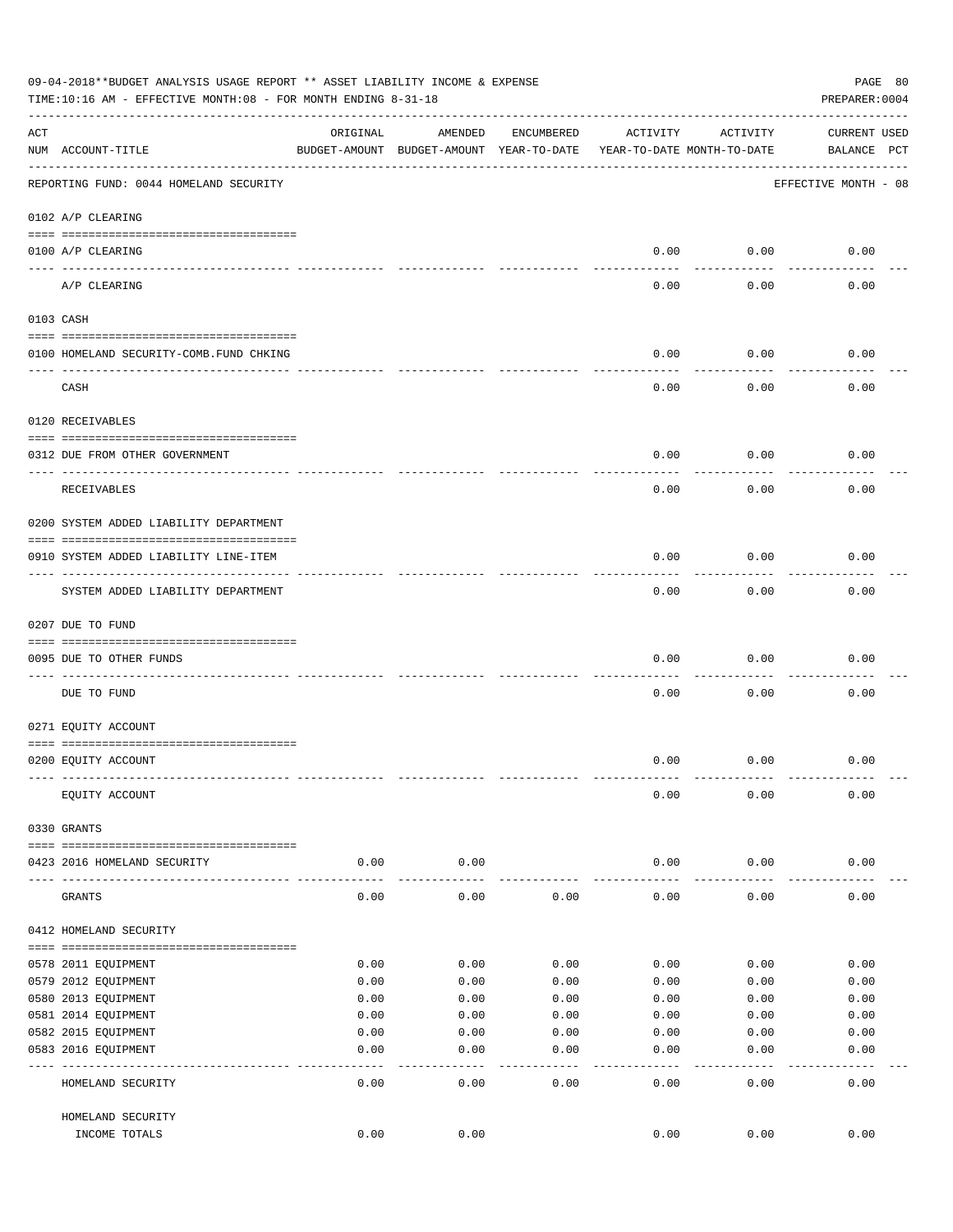| 09-04-2018**BUDGET ANALYSIS USAGE REPORT ** ASSET LIABILITY INCOME & EXPENSE<br>TIME:10:16 AM - EFFECTIVE MONTH:08 - FOR MONTH ENDING 8-31-18 |          |                                        |                                   |                                        |          | PAGE 81<br>PREPARER: 0004                    |
|-----------------------------------------------------------------------------------------------------------------------------------------------|----------|----------------------------------------|-----------------------------------|----------------------------------------|----------|----------------------------------------------|
| ACT<br>NUM ACCOUNT-TITLE                                                                                                                      | ORIGINAL | AMENDED<br>BUDGET-AMOUNT BUDGET-AMOUNT | <b>ENCUMBERED</b><br>YEAR-TO-DATE | ACTIVITY<br>YEAR-TO-DATE MONTH-TO-DATE | ACTIVITY | <b>CURRENT USED</b><br><b>PCT</b><br>BALANCE |
| REPORTING FUND: 0044 HOMELAND SECURITY                                                                                                        |          |                                        |                                   |                                        |          | EFFECTIVE MONTH - 08                         |
| <b>EXPENSE TOTALS</b>                                                                                                                         | 0.00     | 0.00                                   | 0.00                              | 0.00                                   | 0.00     | 0.00                                         |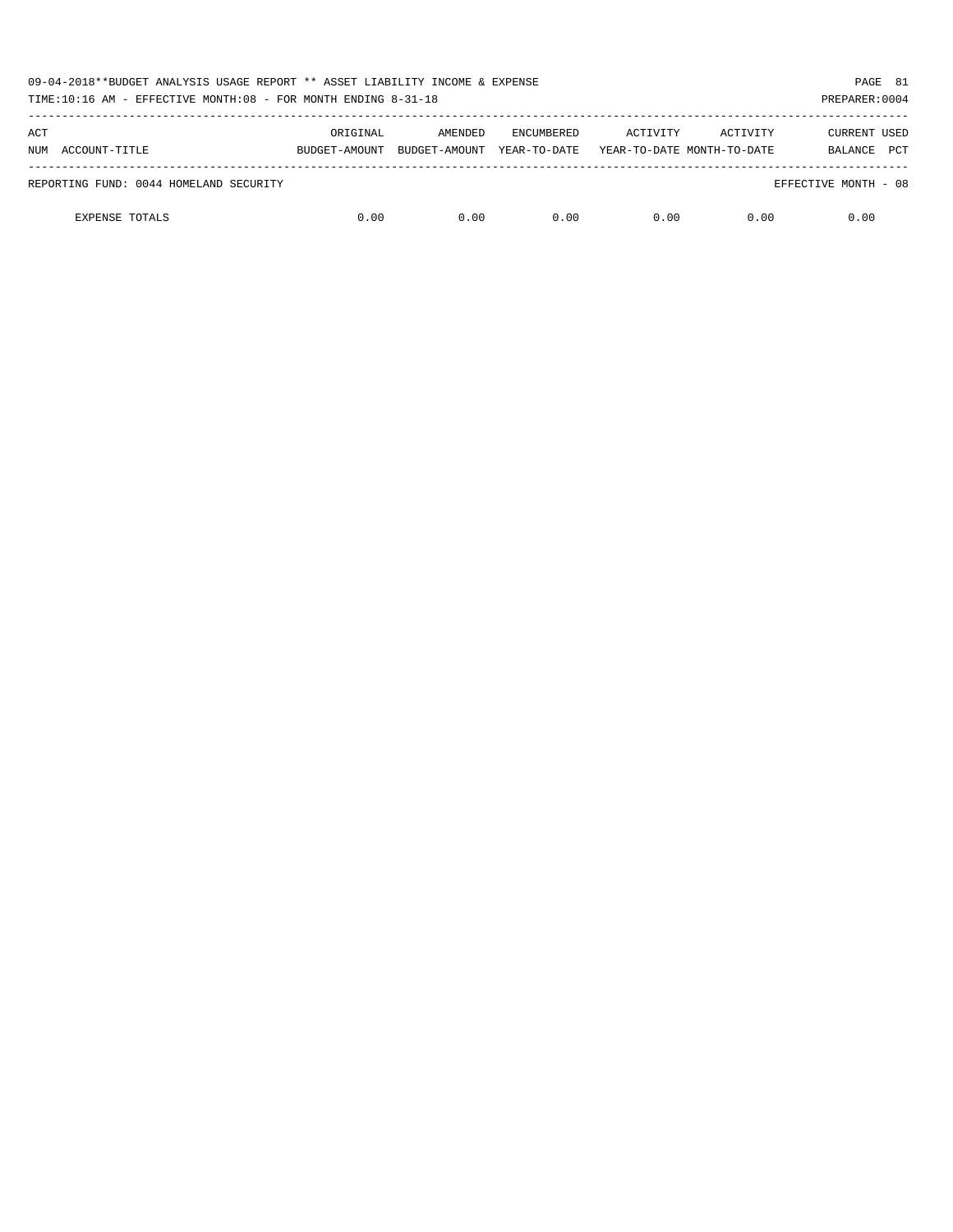| 09-04-2018**BUDGET ANALYSIS USAGE REPORT ** ASSET LIABILITY INCOME & EXPENSE<br>PAGE 82<br>TIME:10:16 AM - EFFECTIVE MONTH:08 - FOR MONTH ENDING 8-31-18<br>PREPARER: 0004 |                                         |                |                                                     |              |                                        |                   |                                    |  |
|----------------------------------------------------------------------------------------------------------------------------------------------------------------------------|-----------------------------------------|----------------|-----------------------------------------------------|--------------|----------------------------------------|-------------------|------------------------------------|--|
| ACT                                                                                                                                                                        | NUM ACCOUNT-TITLE                       | ORIGINAL       | AMENDED<br>BUDGET-AMOUNT BUDGET-AMOUNT YEAR-TO-DATE | ENCUMBERED   | ACTIVITY<br>YEAR-TO-DATE MONTH-TO-DATE | ACTIVITY          | <b>CURRENT USED</b><br>BALANCE PCT |  |
|                                                                                                                                                                            | REPORTING FUND: 0045 CHAPTER 19 FUNDS   |                |                                                     |              |                                        |                   | EFFECTIVE MONTH - 08               |  |
|                                                                                                                                                                            | 0100 PAYROLL                            |                |                                                     |              |                                        |                   |                                    |  |
|                                                                                                                                                                            | 0100 PAYROLL                            |                |                                                     |              | 0.00                                   | 0.00              | 0.00                               |  |
|                                                                                                                                                                            | PAYROLL                                 |                |                                                     |              | 0.00                                   | 0.00              | 0.00                               |  |
|                                                                                                                                                                            | 0103 CASH                               |                |                                                     |              |                                        |                   |                                    |  |
|                                                                                                                                                                            | 0100 CHAPTER 19-COMBINED FUNDS CHECKING |                |                                                     |              |                                        | 868.25- 1,050.97  | 868.25-                            |  |
|                                                                                                                                                                            | CASH                                    |                |                                                     |              |                                        | 868.25- 1,050.97  | $868.25-$                          |  |
|                                                                                                                                                                            | 0120 RECEIVABLES                        |                |                                                     |              |                                        |                   |                                    |  |
|                                                                                                                                                                            | 0312 DUE FROM OTHER GOVERNMENT          |                |                                                     |              | 0.00                                   | 0.00              | 0.00                               |  |
|                                                                                                                                                                            | <b>RECEIVABLES</b>                      |                |                                                     |              | 0.00                                   | 0.00              | 0.00                               |  |
|                                                                                                                                                                            | 0200 SYSTEM ADDED LIABILITY DEPARTMENT  |                |                                                     |              |                                        |                   |                                    |  |
|                                                                                                                                                                            | 0150 ACCRUED SALARY PAYABLE             |                |                                                     |              | 0.00                                   |                   | $0.00$ 302.00                      |  |
|                                                                                                                                                                            | 0155 ACCRUED FRINGE BENEFITS            |                |                                                     |              | 0.00                                   | 0.00              | 0.00                               |  |
|                                                                                                                                                                            | 0910 SYSTEM ADDED LIABILITY LINE-ITEM   |                |                                                     |              | $3,975.00 -$                           | 0.00              | $3,975.00 -$                       |  |
|                                                                                                                                                                            | SYSTEM ADDED LIABILITY DEPARTMENT       |                |                                                     |              | $3,975.00 -$                           | 0.00              | 3,673.00-                          |  |
|                                                                                                                                                                            | 0207 DUE TO FUND                        |                |                                                     |              |                                        |                   |                                    |  |
|                                                                                                                                                                            | 0095 DUE TO OTHER FUNDS                 |                |                                                     |              | 0.00                                   | 0.00              | 0.00                               |  |
|                                                                                                                                                                            | DUE TO FUND                             |                |                                                     |              | 0.00                                   | 0.00              | 0.00                               |  |
|                                                                                                                                                                            | 0271 EQUITY ACCOUNT                     |                |                                                     |              |                                        |                   |                                    |  |
|                                                                                                                                                                            | 0200 EQUITY ACCOUNT                     |                |                                                     |              | 0.00                                   | 0.00              | $302.00 -$                         |  |
|                                                                                                                                                                            | EQUITY ACCOUNT                          |                |                                                     |              | 0.00                                   | 0.00              | $302.00 -$                         |  |
|                                                                                                                                                                            | 0330 GRANT INCOME                       |                |                                                     |              |                                        |                   |                                    |  |
|                                                                                                                                                                            | 0403 CHAPTER 19 FUNDS                   | 4,000.00       | 6,030.21                                            |              |                                        | 7,949.43 1,919.22 | 1,919.22+ 132                      |  |
|                                                                                                                                                                            | GRANT INCOME                            | 4,000.00       | 6,030.21                                            |              | $0.00$ 7,949.43 1,919.22               |                   | 1,919.22+ 132                      |  |
|                                                                                                                                                                            | 0403 CHAPTER 19 FUNDS                   |                |                                                     |              |                                        |                   |                                    |  |
|                                                                                                                                                                            | 0103 SALARY                             | 0.00           | 1,768.00                                            | 0.00         | 1,068.00                               | 0.00              | 700.00<br>60                       |  |
|                                                                                                                                                                            | 0201 SOCIAL SECURITY                    | 0.00           | 200.00                                              | 0.00         | 66.22                                  | 0.00              | 33<br>133.78                       |  |
|                                                                                                                                                                            | 0204 WORKERS COMPENSATION               | 0.00           | 0.00                                                | 0.00         | 0.00                                   | 0.00              | 0.00                               |  |
|                                                                                                                                                                            | 0205 MEDICARE TAX                       | 0.00           | 62.21                                               | 0.00         | 15.49                                  | 0.00              | 46.72<br>25                        |  |
|                                                                                                                                                                            | 0310 OFFICE SUPPLIES                    | 500.00         | 1,000.00                                            | 0.00         | 655.50                                 | 0.00              | 344.50<br>66                       |  |
|                                                                                                                                                                            | 0427 OUT OF COUNTY TRAVEL<br>0481 DUES  | 100.00<br>0.00 | 100.00<br>250.00                                    | 0.00<br>0.00 | 2,787.47<br>250.00                     | 868.25<br>0.00    | 2,687.47- 787<br>0.00 100          |  |
|                                                                                                                                                                            | 0572 OFFICE EQUIPMENT                   | 700.00         | 700.00                                              | 0.00         | 0.00                                   | 0.00              | 0 <sub>0</sub><br>700.00           |  |
|                                                                                                                                                                            | 0573 ELECTION EQUIPMENT                 | 2,700.00       | 1,950.00                                            | 0.00         | 0.00                                   | 0.00              | 0 <sub>0</sub><br>1,950.00         |  |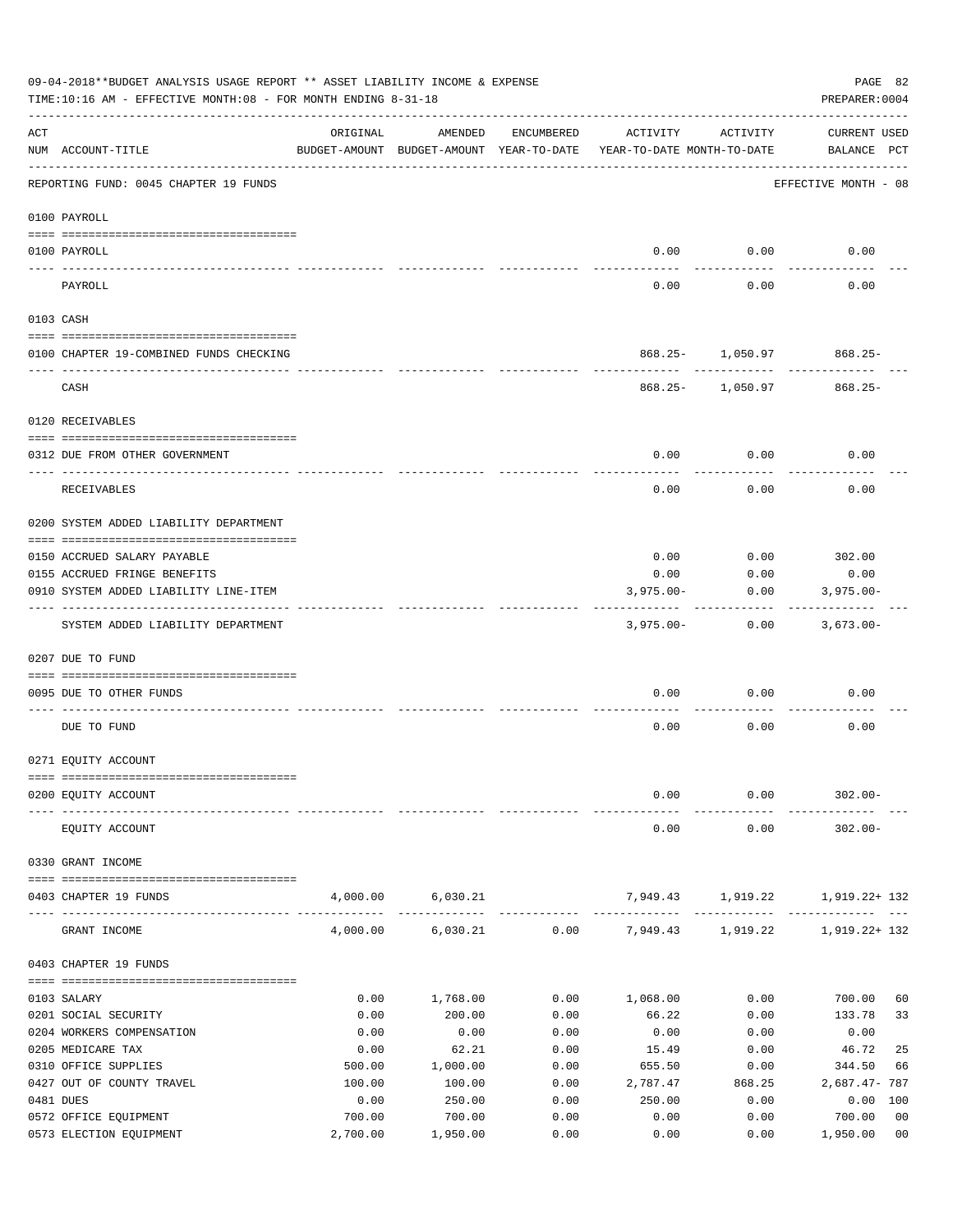| 09-04-2018**BUDGET ANALYSIS USAGE REPORT ** ASSET LIABILITY INCOME & EXPENSE | PAGE 83        |  |
|------------------------------------------------------------------------------|----------------|--|
| TIME:10:16 AM - EFFECTIVE MONTH:08 - FOR MONTH ENDING 8-31-18                | PREPARER: 0004 |  |

| ACT<br>ACCOUNT-TITLE<br>NUM           | ORIGINAL<br>BUDGET-AMOUNT | AMENDED<br>BUDGET-AMOUNT | <b>ENCUMBERED</b><br>YEAR-TO-DATE | ACTIVITY | ACTIVITY<br>YEAR-TO-DATE MONTH-TO-DATE | <b>CURRENT USED</b><br>BALANCE<br>PCT |
|---------------------------------------|---------------------------|--------------------------|-----------------------------------|----------|----------------------------------------|---------------------------------------|
| REPORTING FUND: 0045 CHAPTER 19 FUNDS |                           |                          |                                   |          |                                        | EFFECTIVE MONTH - 08                  |
| 0574 COMPUTER EQUIPMENT               | 0.00                      | 0.00                     | 0.00                              | 0.00     | 0.00                                   | 0.00                                  |
| CHAPTER 19 FUNDS                      | 4,000.00                  | 6.030.21                 | 0.00                              | 4,842.68 | 868.25                                 | 1,187.53<br>80                        |
| CHAPTER 19 FUNDS                      |                           |                          |                                   |          |                                        |                                       |
| INCOME TOTALS                         | 4,000.00                  | 6,030.21                 |                                   | 7,949.43 | 1,919.22                               | 1,919.22+ 132                         |
| <b>EXPENSE TOTALS</b>                 | 4,000.00                  | 6.030.21                 | 0.00                              | 4,842.68 | 868.25                                 | 1,187.53<br>80                        |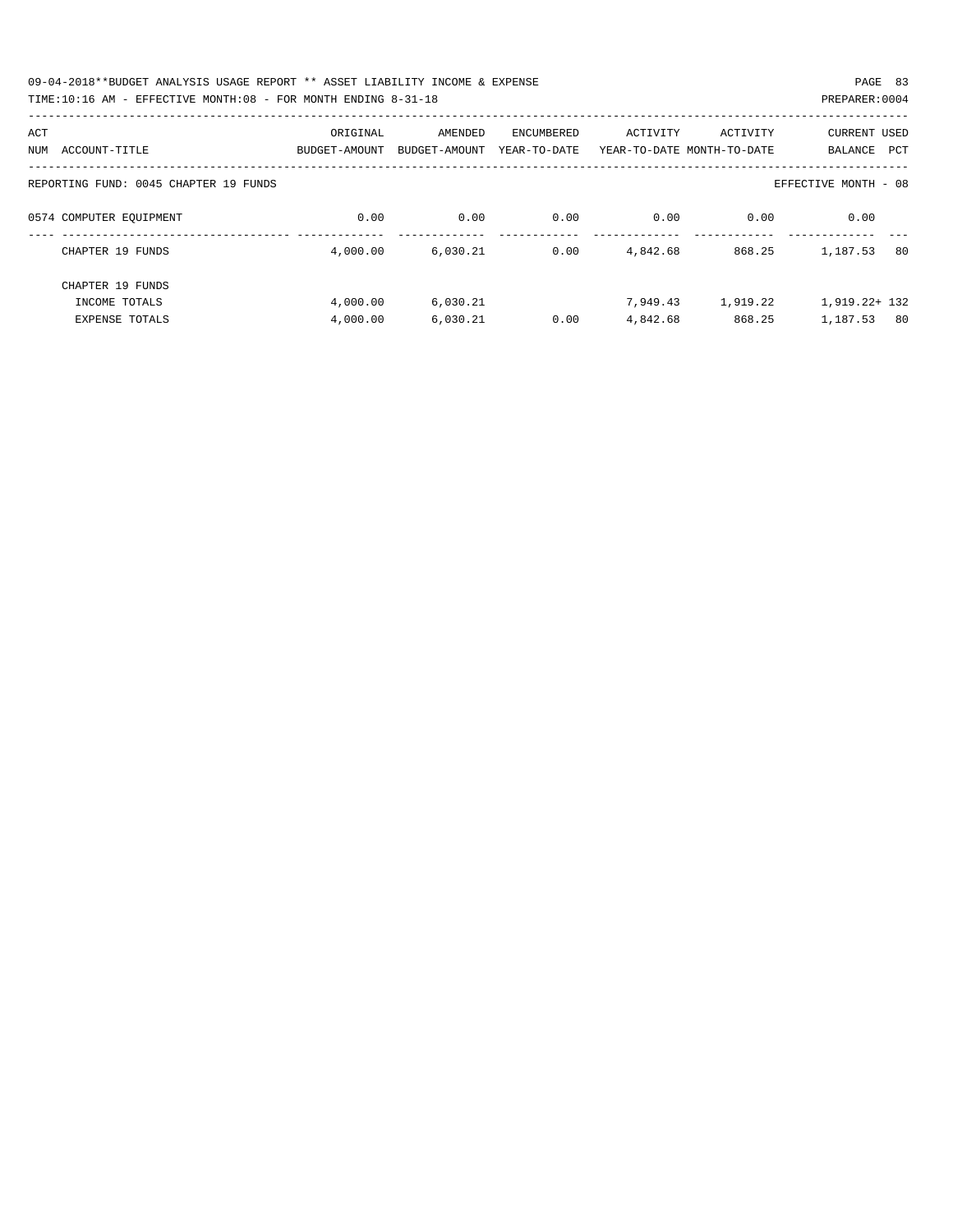|     | 09-04-2018**BUDGET ANALYSIS USAGE REPORT ** ASSET LIABILITY INCOME & EXPENSE<br>TIME:10:16 AM - EFFECTIVE MONTH:08 - FOR MONTH ENDING 8-31-18 |                                                                                 |                     |               |                  |                                                    | PREPARER: 0004                            | PAGE 84 |
|-----|-----------------------------------------------------------------------------------------------------------------------------------------------|---------------------------------------------------------------------------------|---------------------|---------------|------------------|----------------------------------------------------|-------------------------------------------|---------|
| ACT | NUM ACCOUNT-TITLE                                                                                                                             | ORIGINAL<br>BUDGET-AMOUNT BUDGET-AMOUNT YEAR-TO-DATE YEAR-TO-DATE MONTH-TO-DATE | AMENDED             | ENCUMBERED    | ACTIVITY         | ACTIVITY                                           | CURRENT USED<br>BALANCE PCT               |         |
|     | REPORTING FUND: 0046 SAFE ROOM REIMBURSEMENT PROGRAM                                                                                          |                                                                                 |                     |               |                  |                                                    | -----------------<br>EFFECTIVE MONTH - 08 |         |
|     | 0103 CASH                                                                                                                                     |                                                                                 |                     |               |                  |                                                    |                                           |         |
|     | 0100 SAFE ROOM REIMB. PROG. - COMB. FUNDS                                                                                                     |                                                                                 |                     |               |                  | 374.82 9.76- 5,949.02                              |                                           |         |
|     | CASH                                                                                                                                          |                                                                                 |                     |               | ------------     | ------------ ----------<br>$374.82$ 9.76- 5,949.02 |                                           |         |
|     | 0120 RECEIVABLES                                                                                                                              |                                                                                 |                     |               |                  |                                                    |                                           |         |
|     | 0312 DUE FROM OTHER GOVERNMENTS                                                                                                               |                                                                                 |                     |               |                  | $0.00$ $0.00$                                      | 0.00                                      |         |
|     | RECEIVABLES                                                                                                                                   |                                                                                 |                     |               | 0.00             | . <u>.</u> .<br>0.00                               | 0.00                                      |         |
|     | 0200 SYSTEM ADDED LIABILITY DEPARTMENT                                                                                                        |                                                                                 |                     |               |                  |                                                    |                                           |         |
|     | 0910 SYSTEM ADDED LIABILITY LINE-ITEM                                                                                                         |                                                                                 |                     |               |                  | 774.92 1,409.87 774.92                             |                                           |         |
|     | SYSTEM ADDED LIABILITY DEPARTMENT                                                                                                             |                                                                                 |                     |               |                  | 774.92 1,409.87                                    | 774.92                                    |         |
|     | 0271 EQUITY ACCOUNT                                                                                                                           |                                                                                 |                     |               |                  |                                                    |                                           |         |
|     | 0200 EQUITY ACCOUNT                                                                                                                           |                                                                                 |                     |               |                  | $1,409.87 - 1,409.87 - 4,164.33$                   |                                           |         |
|     | EQUITY ACCOUNT                                                                                                                                |                                                                                 |                     |               |                  | $1,409.87 - 1,409.87 - 4,164.33$                   |                                           |         |
|     | 0300 CASH                                                                                                                                     |                                                                                 |                     |               |                  |                                                    |                                           |         |
|     | 0146 BEGINNING CASH BALANCE<br>------------------------------- ----                                                                           |                                                                                 | 1,200.00 1,200.00   | ------------- | -------------    | $0.00$ $0.00$ $1,200.00$                           |                                           | 00      |
|     | CASH                                                                                                                                          |                                                                                 | 1,200.00 1,200.00   | 0.00          | 0.00             | 0.00                                               | 1,200.00                                  | 00      |
|     | 0330 GRANT INCOME                                                                                                                             |                                                                                 |                     |               |                  |                                                    |                                           |         |
|     | 0475 SAFE ROOM REIMBURSEMENT DR-4029 90,000.00 90,000.00                                                                                      |                                                                                 |                     |               |                  | 63.985.77 0.00 26.014.23 71                        |                                           |         |
|     | 0476 ADMINISTRATIVE FEE                                                                                                                       |                                                                                 | 3,000.00 3,000.00   |               | 2,400.00         | 0.00                                               | 600.00                                    | 80      |
|     | GRANT INCOME                                                                                                                                  |                                                                                 | 93,000.00 93,000.00 |               | $0.00$ 66,385.77 | 0.00                                               | 26,614.23                                 | 71      |
|     | 0475 SAFE ROOM REIMBURSEMENT PROGRAM                                                                                                          |                                                                                 |                     |               |                  |                                                    |                                           |         |
|     | 0310 OFFICE SUPPLIES                                                                                                                          | 0.00                                                                            | 200.00              | 0.00          | 722.60           | 0.00                                               | $522.60 - 361$                            |         |
|     | 0314 SAFE ROOM REIMBURSEMENT                                                                                                                  | 93,300.00                                                                       | 92,600.00           | 0.00          | 63,985.80        | 0.00                                               | 28,614.20                                 | 69      |
|     | 0330 GAS/OIL                                                                                                                                  | 150.00                                                                          | 150.00              | 0.00          | 45.85            | 9.76                                               | 104.15                                    | 31      |
|     | 0427 OUT OF COUNTY TRAVEL                                                                                                                     | 500.00                                                                          | 500.00              | 0.00          | 26.75            | 0.00                                               | 473.25                                    | 05      |
|     | 0454 R&M AUTO                                                                                                                                 | 250.00                                                                          | 750.00              | 0.00          | 595.00           | 0.00                                               | 155.00                                    | 79      |
|     | 0573 RADIO EQUIPMENT                                                                                                                          | 0.00                                                                            | 0.00                | 0.00          | 0.00             | 0.00                                               | 0.00                                      |         |
|     | 0574 COMPUTER EQUIPMENT                                                                                                                       | 0.00                                                                            | 0.00                | 0.00          | 0.00             | 0.00                                               | 0.00                                      |         |
|     | SAFE ROOM REIMBURSEMENT PROGRAM                                                                                                               | 94,200.00                                                                       | 94,200.00           | 0.00          | 65,376.00        | 9.76                                               | 28,824.00                                 | 69      |
|     | SAFE ROOM REIMBURSEMENT PROGRAM                                                                                                               |                                                                                 |                     |               |                  |                                                    |                                           |         |
|     | INCOME TOTALS                                                                                                                                 | 94,200.00                                                                       | 94,200.00           |               | 66,385.77        | 0.00                                               | 27,814.23                                 | 70      |
|     | EXPENSE TOTALS                                                                                                                                | 94,200.00                                                                       | 94,200.00           | 0.00          | 65,376.00        | 9.76                                               | 28,824.00                                 | 69      |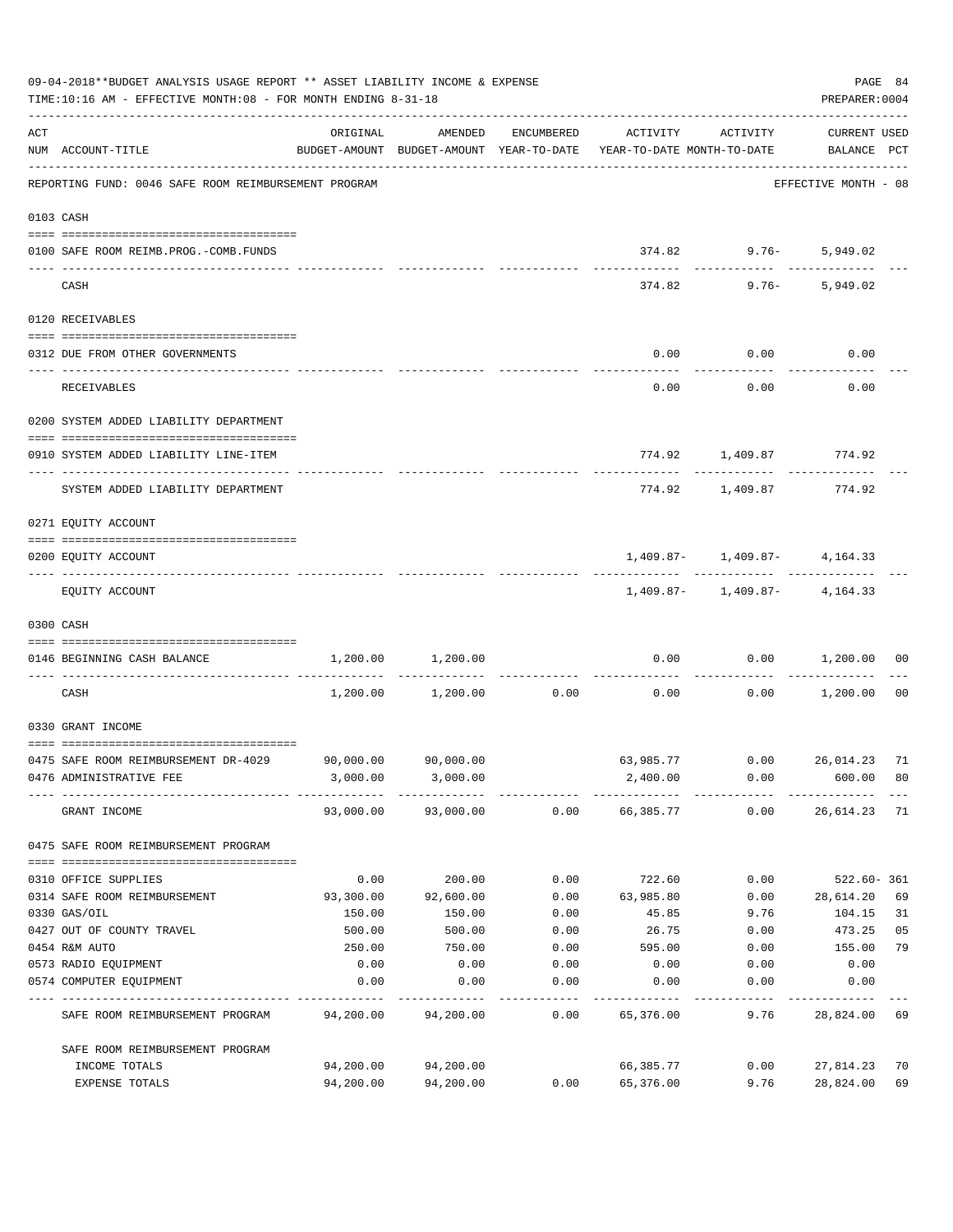|     | 09-04-2018**BUDGET ANALYSIS USAGE REPORT ** ASSET LIABILITY INCOME & EXPENSE<br>TIME:10:16 AM - EFFECTIVE MONTH:08 - FOR MONTH ENDING 8-31-18 |                   |                     |              |                                                                     |                                     | PAGE 85<br>PREPARER: 0004 |                |
|-----|-----------------------------------------------------------------------------------------------------------------------------------------------|-------------------|---------------------|--------------|---------------------------------------------------------------------|-------------------------------------|---------------------------|----------------|
| ACT |                                                                                                                                               | ORIGINAL          | AMENDED             | ENCUMBERED   | ACTIVITY                                                            | ACTIVITY                            | CURRENT USED              |                |
|     | NUM ACCOUNT-TITLE                                                                                                                             |                   |                     |              | BUDGET-AMOUNT BUDGET-AMOUNT YEAR-TO-DATE YEAR-TO-DATE MONTH-TO-DATE |                                     | BALANCE PCT               |                |
|     | REPORTING FUND: 0048 ELECTION EQUIPMENT FUND                                                                                                  |                   |                     |              |                                                                     |                                     | EFFECTIVE MONTH - 08      |                |
|     | 0103 CASH                                                                                                                                     |                   |                     |              |                                                                     |                                     |                           |                |
|     |                                                                                                                                               |                   |                     |              |                                                                     |                                     |                           |                |
|     | 0100 ELECTION EQUIP.FUND-COMBINED FUNDS<br>___________________________                                                                        |                   |                     |              |                                                                     | $3,826.30 - 0.00$ $31,302.43$       |                           |                |
|     | CASH                                                                                                                                          |                   |                     |              | 3,826.30-                                                           | 0.00                                | 31,302.43                 |                |
|     | 0200 SYSTEM ADDED LIABILITY DEPARTMENT                                                                                                        |                   |                     |              |                                                                     |                                     |                           |                |
|     | 0910 SYSTEM ADDED LIABILITY LINE-ITEM                                                                                                         |                   |                     |              |                                                                     | 1, 191. 29 - 798. 54 - 1, 191. 29 - |                           |                |
|     | SYSTEM ADDED LIABILITY DEPARTMENT                                                                                                             |                   |                     |              |                                                                     | $1,191.29 - 798.54 - 1,191.29 -$    |                           |                |
|     | 0271 EQUITY ACCOUNT                                                                                                                           |                   |                     |              |                                                                     |                                     |                           |                |
|     | 0200 EOUITY ACCOUNT                                                                                                                           |                   |                     |              |                                                                     | 798.54 798.54 35,927.27             |                           |                |
|     | EQUITY ACCOUNT                                                                                                                                |                   |                     |              | 798.54                                                              | 798.54                              | 35,927.27                 |                |
|     | 0300 CASH                                                                                                                                     |                   |                     |              |                                                                     |                                     |                           |                |
|     | 0148 BEGINNING CASH BALANCE                                                                                                                   |                   | 17,100.00 17,100.00 |              | 0.00                                                                |                                     | $0.00$ 17,100.00 00       |                |
|     | CASH                                                                                                                                          |                   | 17,100.00 17,100.00 | 0.00         | 0.00                                                                |                                     | $0.00$ 17,100.00          | 0 <sub>0</sub> |
|     | 0340 INCOME                                                                                                                                   |                   |                     |              |                                                                     |                                     |                           |                |
|     | 0130 REFUNDS & MISCELLANEOUS                                                                                                                  | 0.00              | 0.00                |              | 0.00                                                                | 0.00                                | 0.00                      |                |
|     | 0403 CONTRACT ADMINISTRATIVE FEE                                                                                                              | 0.00              | 0.00                |              | 225.00                                                              | 0.00                                | $225.00+$                 |                |
|     | 0484 ELECTION REIMBURSEMENT                                                                                                                   | 4,000.00          | 4,000.00            |              | 6,605.00                                                            | 0.00                                | $2,605.00+165$            |                |
|     | INCOME                                                                                                                                        |                   |                     |              | $4,000.00$ $4,000.00$ $0.00$ $6,830.00$                             | 0.00                                | 2,830.00+ 171             |                |
|     | 0403 ELECTION EQUIPMENT FUND                                                                                                                  |                   |                     |              |                                                                     |                                     |                           |                |
|     |                                                                                                                                               |                   |                     |              |                                                                     |                                     |                           |                |
|     | 0485 LICENSE/SUPPORT<br>0573 ELECTION EQUIPMENT                                                                                               | 0.00<br>21,100.00 | 0.00<br>21,100.00   | 0.00<br>0.00 | 0.00<br>10,263.55                                                   | 0.00<br>0.00                        | 0.00<br>10,836.45         | 49             |
|     | ------------------------------- ---                                                                                                           | ----------        |                     |              | ----------                                                          |                                     |                           |                |
|     | ELECTION EQUIPMENT FUND                                                                                                                       | 21,100.00         | 21,100.00           | 0.00         | 10,263.55                                                           | 0.00                                | 10,836.45                 | 49             |
|     | ELECTION EQUIPMENT FUND                                                                                                                       |                   |                     |              |                                                                     |                                     |                           |                |
|     | INCOME TOTALS                                                                                                                                 | 21,100.00         | 21,100.00           |              | 6,830.00                                                            | 0.00                                | 14,270.00                 | 32             |
|     | EXPENSE TOTALS                                                                                                                                | 21,100.00         | 21,100.00           | 0.00         | 10,263.55                                                           | 0.00                                | 10,836.45                 | 49             |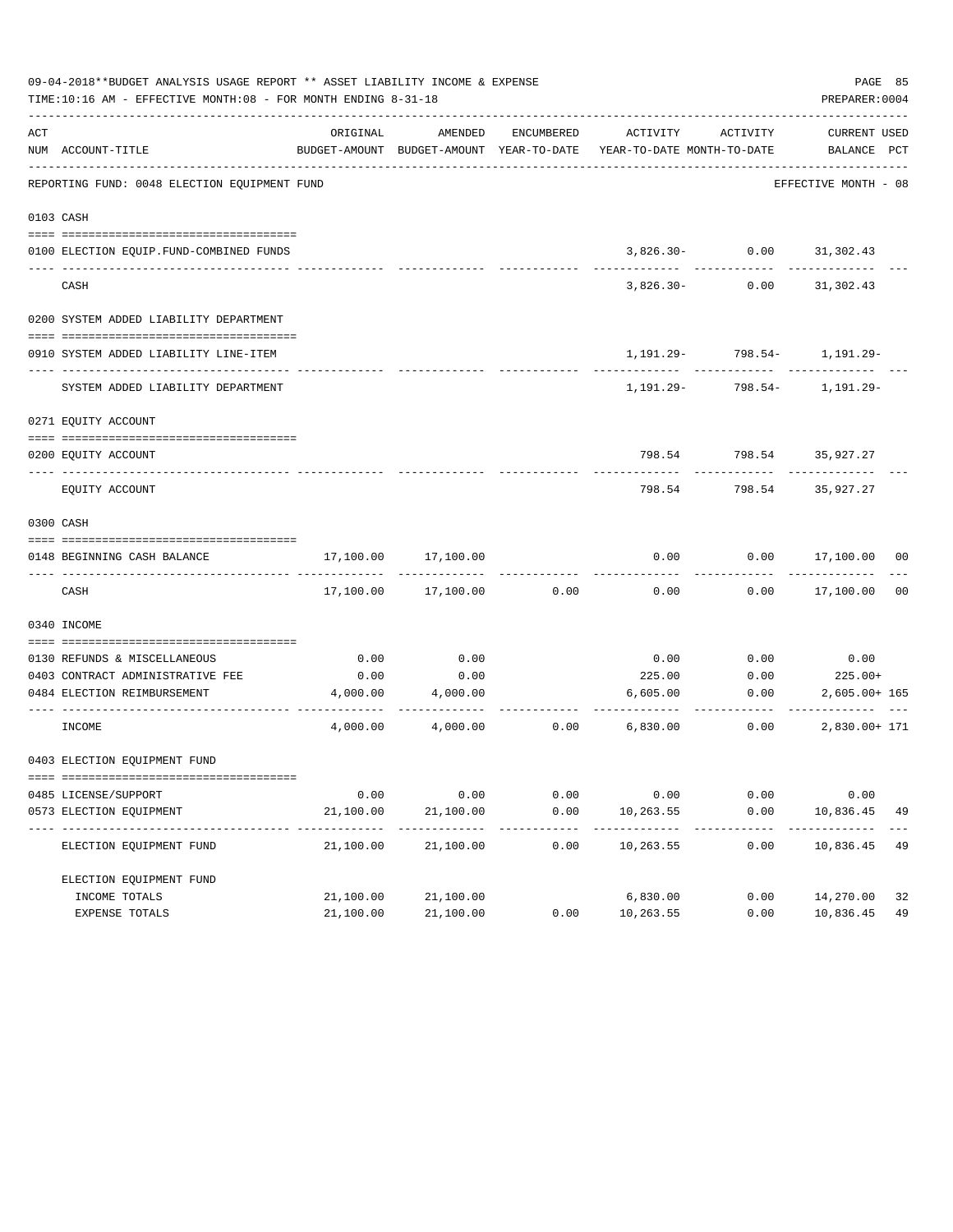|     | 09-04-2018**BUDGET ANALYSIS USAGE REPORT ** ASSET LIABILITY INCOME & EXPENSE<br>TIME:10:16 AM - EFFECTIVE MONTH:08 - FOR MONTH ENDING 8-31-18 |          |                                                     |            |                                        |             | PAGE 86<br>PREPARER: 0004   |    |
|-----|-----------------------------------------------------------------------------------------------------------------------------------------------|----------|-----------------------------------------------------|------------|----------------------------------------|-------------|-----------------------------|----|
| ACT | NUM ACCOUNT-TITLE                                                                                                                             | ORIGINAL | AMENDED<br>BUDGET-AMOUNT BUDGET-AMOUNT YEAR-TO-DATE | ENCUMBERED | ACTIVITY<br>YEAR-TO-DATE MONTH-TO-DATE | ACTIVITY    | CURRENT USED<br>BALANCE PCT |    |
|     | REPORTING FUND: 0049 INVESTIGATOR/LEOSE GRANT                                                                                                 |          |                                                     |            |                                        |             | EFFECTIVE MONTH - 08        |    |
|     | 0100 PAYROLL                                                                                                                                  |          |                                                     |            |                                        |             |                             |    |
|     | 0100 PAYROLL                                                                                                                                  |          |                                                     |            | 0.00                                   | 0.00        | 0.00                        |    |
|     | PAYROLL                                                                                                                                       |          |                                                     |            | 0.00                                   | 0.00        | 0.00                        |    |
|     | 0103 CASH                                                                                                                                     |          |                                                     |            |                                        |             |                             |    |
|     | 0100 INVESTIGATOR/LEOSE-COMB.FUNDS                                                                                                            |          |                                                     |            | $62.70 -$                              | 0.00        | 619.89                      |    |
|     | CASH                                                                                                                                          |          |                                                     |            | 62.70-                                 | 0.00        | 619.89                      |    |
|     | 0271 EQUITY ACCOUNT                                                                                                                           |          |                                                     |            |                                        |             |                             |    |
|     | 0200 EQUITY ACCOUNT                                                                                                                           |          |                                                     |            | 0.00                                   | 0.00        | 682.59                      |    |
|     | EQUITY ACCOUNT                                                                                                                                |          |                                                     |            | 0.00                                   | 0.00        | 682.59                      |    |
|     | 0300 CASH                                                                                                                                     |          |                                                     |            |                                        |             |                             |    |
|     | 0149 BEGINNING CASH BALANCE                                                                                                                   | 0.00     | 682.59                                              |            | 0.00                                   | 0.00        | 682.59 00                   |    |
|     | CASH                                                                                                                                          | 0.00     | 682.59                                              | 0.00       | 0.00                                   | 0.00        | 682.59                      | 00 |
|     | 0330 GRANT INCOME                                                                                                                             |          |                                                     |            |                                        |             |                             |    |
|     | 0475 INVESTIGATOR/LEOSE GRANT                                                                                                                 | 0.00     | 0.00                                                |            | 619.89                                 | 0.00        | $619.89+$                   |    |
|     | GRANT INCOME                                                                                                                                  | 0.00     | 0.00                                                | 0.00       | 619.89                                 | 0.00        | $619.89+$                   |    |
|     | 0475 INVESTIGATOR/LEOSE                                                                                                                       |          |                                                     |            |                                        |             |                             |    |
|     |                                                                                                                                               |          |                                                     |            |                                        |             |                             |    |
|     | 0103 SALARY                                                                                                                                   | 0.00     | 0.00                                                | 0.00       |                                        | $0.00$ 0.00 | 0.00                        |    |
|     | 0201 SOCIAL SECURITY                                                                                                                          | 0.00     | 0.00                                                | 0.00       | 0.00                                   | 0.00        | 0.00                        |    |
|     | 0202 GROUP HEALTH INSURANCE                                                                                                                   | 0.00     | 0.00                                                | 0.00       | 0.00                                   | 0.00        | 0.00                        |    |
|     | 0203 RETIREMENT                                                                                                                               | 0.00     | 0.00                                                | 0.00       | 0.00                                   | 0.00        | 0.00                        |    |
|     | 0204 WORKER'S COMPENSATION                                                                                                                    | 0.00     | 0.00                                                | 0.00       | 0.00                                   | 0.00        | 0.00                        |    |
|     | 0205 MEDICARE TAX                                                                                                                             | 0.00     | 0.00                                                | 0.00       | 0.00                                   | 0.00        | 0.00                        |    |
|     | 0310 OFFICE SUPPLIES                                                                                                                          | 0.00     | 0.00                                                | 0.00       | 0.00                                   | 0.00        | 0.00                        |    |
|     | 0427 TRAINING/TUITION/OUT OF COUNTY                                                                                                           | 0.00     | 682.59                                              | 0.00       | 682.59                                 | 0.00        | 0.00<br>100                 |    |
|     | 0572 OFFICE EQUIPMENT                                                                                                                         | 0.00     | 0.00                                                | 0.00       | 0.00                                   | 0.00        | 0.00                        |    |
|     | 0574 COMPUTER EQUIPMENT                                                                                                                       | 0.00     | 0.00                                                | 0.00       | 0.00                                   | 0.00        | 0.00                        |    |
|     | INVESTIGATOR/LEOSE                                                                                                                            | 0.00     | 682.59                                              | 0.00       | 682.59                                 | 0.00        | 0.00 100                    |    |
|     | INVESTIGATOR/LEOSE GRANT                                                                                                                      |          |                                                     |            |                                        |             |                             |    |
|     | INCOME TOTALS                                                                                                                                 | 0.00     | 682.59                                              |            | 619.89                                 | 0.00        | 62.70                       | 91 |
|     | EXPENSE TOTALS                                                                                                                                | 0.00     | 682.59                                              | 0.00       | 682.59                                 | 0.00        | 0.00 100                    |    |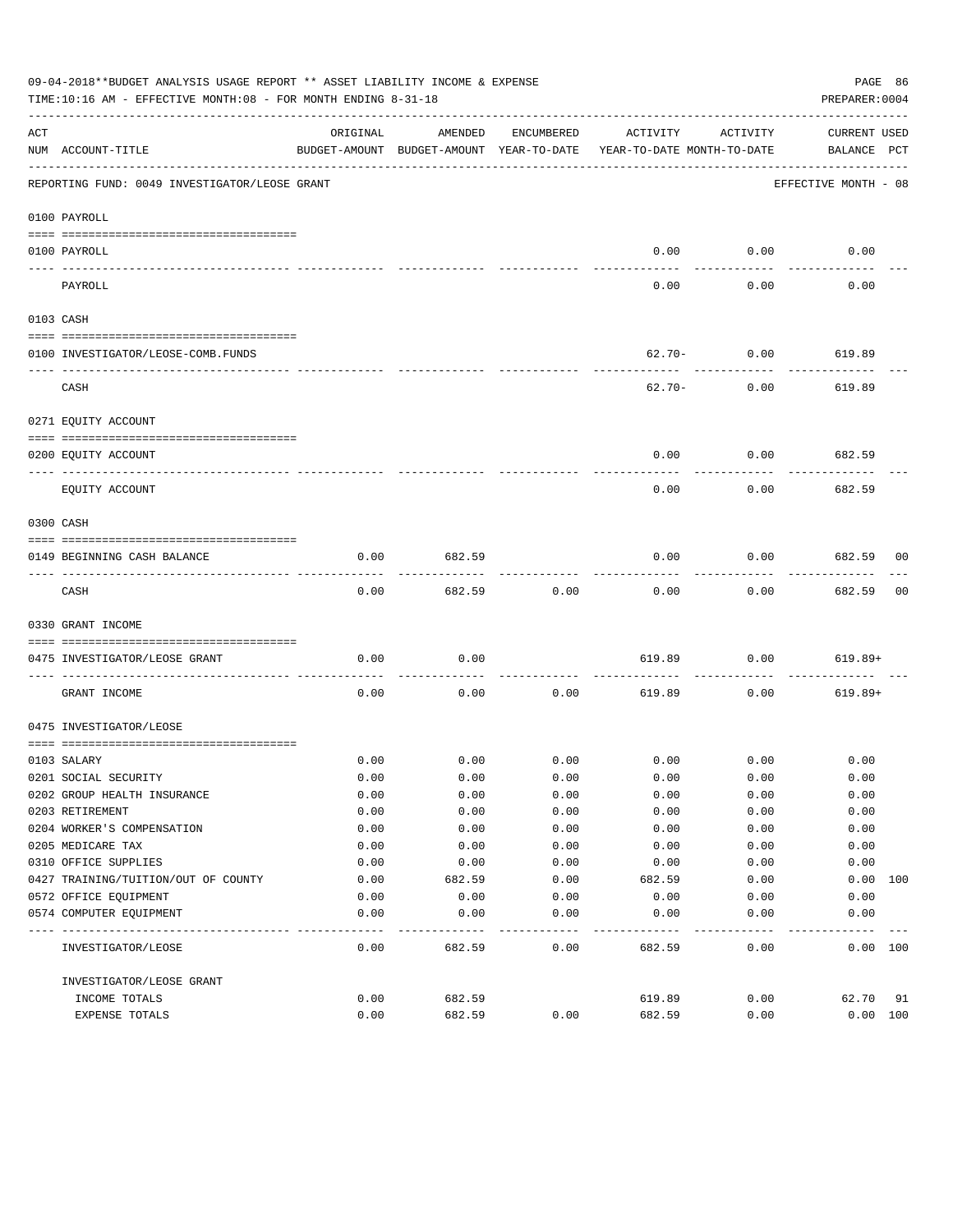|     | 09-04-2018**BUDGET ANALYSIS USAGE REPORT ** ASSET LIABILITY INCOME & EXPENSE<br>TIME:10:16 AM - EFFECTIVE MONTH:08 - FOR MONTH ENDING 8-31-18 |          |                                          |                   |                            |           | PAGE 87<br>PREPARER: 0004 |    |
|-----|-----------------------------------------------------------------------------------------------------------------------------------------------|----------|------------------------------------------|-------------------|----------------------------|-----------|---------------------------|----|
| ACT |                                                                                                                                               | ORIGINAL | AMENDED                                  | <b>ENCUMBERED</b> | ACTIVITY                   | ACTIVITY  | <b>CURRENT USED</b>       |    |
|     | NUM ACCOUNT-TITLE                                                                                                                             |          | BUDGET-AMOUNT BUDGET-AMOUNT YEAR-TO-DATE |                   | YEAR-TO-DATE MONTH-TO-DATE |           | BALANCE PCT               |    |
|     | REPORTING FUND: 0051 CO.CLERK CO.& DIST.CT. TECHNOLOGY                                                                                        |          |                                          |                   |                            |           | EFFECTIVE MONTH - 08      |    |
|     | 0103 CASH                                                                                                                                     |          |                                          |                   |                            |           |                           |    |
|     | 0100 CO.CLK.CO.& DIST.CT.TECHNOLOGY-COM                                                                                                       |          |                                          |                   | 693.37                     | 101.63    | 7,669.29                  |    |
|     | CASH                                                                                                                                          |          |                                          |                   | 693.37                     | 101.63    | 7,669.29                  |    |
|     | 0120 RECEIVABLES                                                                                                                              |          |                                          |                   |                            |           |                           |    |
|     | 0313 DUE FROM OTHER FUNDS                                                                                                                     |          |                                          |                   | 291.24-                    | 291.24-   | 65.59                     |    |
|     | RECEIVABLES                                                                                                                                   |          |                                          |                   | $291.24-$                  | $291.24-$ | 65.59                     |    |
|     | 0271 EQUITY ACCOUNT                                                                                                                           |          |                                          |                   |                            |           |                           |    |
|     | 0200 EQUITY ACCOUNT                                                                                                                           |          |                                          |                   | 291.24-                    | $291.24-$ | 7,041.51                  |    |
|     | ________________<br>EQUITY ACCOUNT                                                                                                            |          |                                          |                   | 291.24-                    | 291.24-   | 7,041.51                  |    |
|     | 0300 CASH                                                                                                                                     |          |                                          |                   |                            |           |                           |    |
|     | 0151 BEGINNING CASH BALANCE                                                                                                                   | 0.00     | 0.00                                     |                   | 0.00                       | 0.00      | 0.00                      |    |
|     | CASH                                                                                                                                          | 0.00     | 0.00                                     | 0.00              | 0.00                       | 0.00      | 0.00                      |    |
|     | 0370 CO.CLK.MISCELLANEOUS INCOME                                                                                                              |          |                                          |                   |                            |           |                           |    |
|     | 0440 CO.CLK.CO.& DIST.CT.TECHNOLOGY FEE                                                                                                       | 1,000.00 | 1,000.00                                 |                   | 730.96                     | 101.63    | 269.04 73                 |    |
|     | CO. CLK. MISCELLANEOUS INCOME                                                                                                                 | 1,000.00 | 1,000.00                                 | 0.00              | 730.96                     | 101.63    | 269.04                    | 73 |
|     | 0440 CO. CLK. COURT TECHNOLOGY EQUIPMENT                                                                                                      |          |                                          |                   |                            |           |                           |    |
|     | 0572 OFFICE EQUIPMENT                                                                                                                         | 1,000.00 | 1,000.00                                 | 0.00              | 37.59                      | 0.00      | 962.41                    | 04 |
|     | CO.CLK.COURT TECHNOLOGY EQUIPMENT                                                                                                             | 1,000.00 | 1,000.00                                 | 0.00              | 37.59                      | 0.00      | 962.41                    | 04 |
|     | CO.CLERK CO.& DIST.CT. TECHNOLOGY                                                                                                             |          |                                          |                   |                            |           |                           |    |
|     | INCOME TOTALS                                                                                                                                 | 1,000.00 | 1,000.00                                 |                   | 730.96                     | 101.63    | 269.04                    | 73 |
|     | EXPENSE TOTALS                                                                                                                                | 1,000.00 | 1,000.00                                 | 0.00              | 37.59                      | 0.00      | 962.41                    | 04 |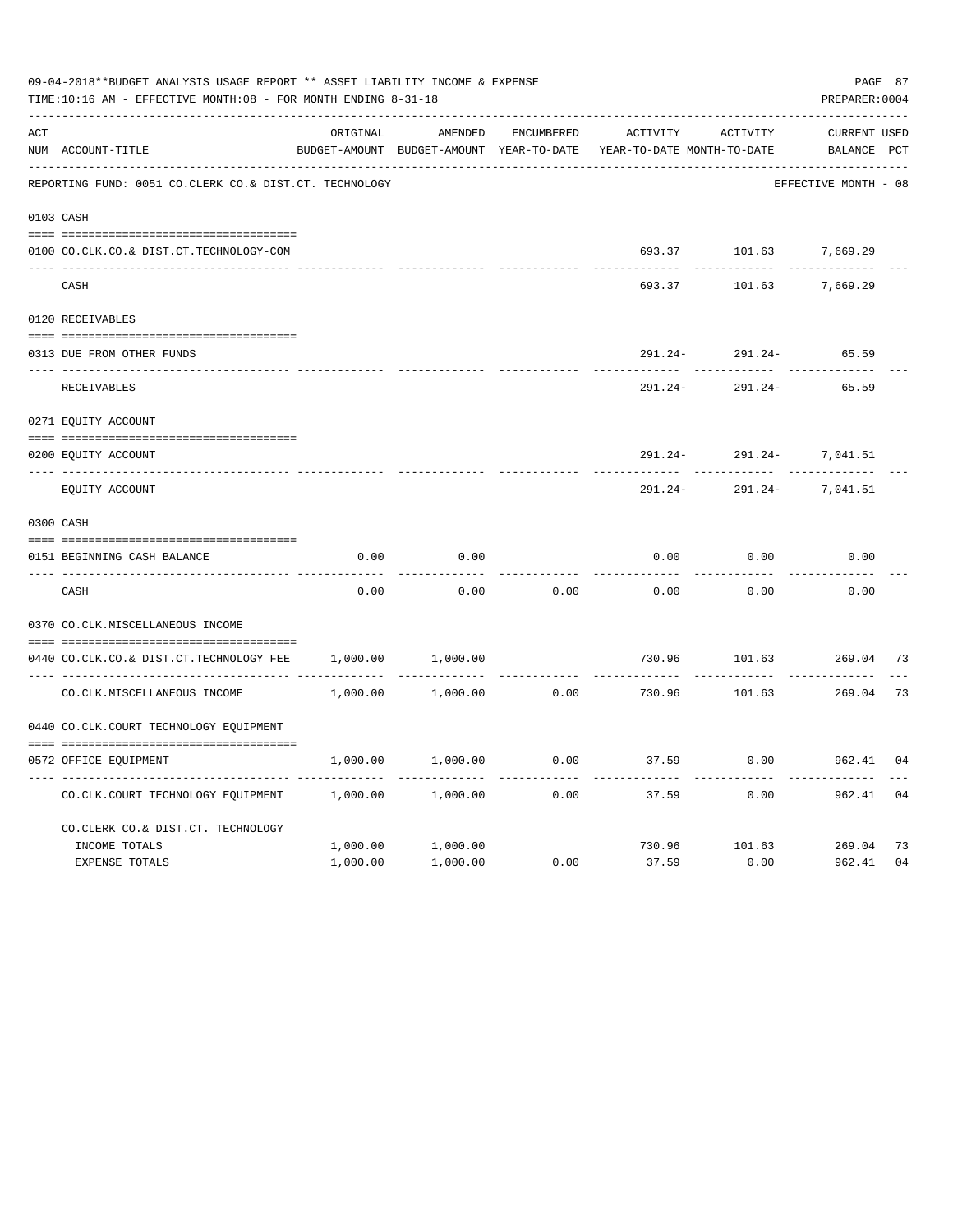|     | 09-04-2018**BUDGET ANALYSIS USAGE REPORT ** ASSET LIABILITY INCOME & EXPENSE<br>TIME:10:16 AM - EFFECTIVE MONTH:08 - FOR MONTH ENDING 8-31-18 |          |                   |            |                                                                     |                                            | PAGE 88<br>PREPARER: 0004      |                |
|-----|-----------------------------------------------------------------------------------------------------------------------------------------------|----------|-------------------|------------|---------------------------------------------------------------------|--------------------------------------------|--------------------------------|----------------|
| ACT |                                                                                                                                               | ORIGINAL | AMENDED           | ENCUMBERED | ACTIVITY                                                            | ACTIVITY                                   | <b>CURRENT USED</b>            |                |
|     | NUM ACCOUNT-TITLE                                                                                                                             |          |                   |            | BUDGET-AMOUNT BUDGET-AMOUNT YEAR-TO-DATE YEAR-TO-DATE MONTH-TO-DATE |                                            | BALANCE PCT                    |                |
|     | REPORTING FUND: 0052 CO.CLK.COURT RECORDS PRESERVATION                                                                                        |          |                   |            |                                                                     |                                            | EFFECTIVE MONTH - 08           |                |
|     | 0103 CASH                                                                                                                                     |          |                   |            |                                                                     |                                            |                                |                |
|     | 0100 CO.CLK.COURT RECORDS PRESERVATION-                                                                                                       |          |                   |            |                                                                     | 1,689.38 331.47 13,790.45                  |                                |                |
|     | CASH                                                                                                                                          |          |                   |            | 1,689.38                                                            |                                            | 331.47 13,790.45               |                |
|     | 0120 RECEIVABLES                                                                                                                              |          |                   |            |                                                                     |                                            |                                |                |
|     | 0313 DUE FROM OTHER FUNDS                                                                                                                     |          |                   |            |                                                                     | 810.00- 810.00-                            | 90.00                          |                |
|     | RECEIVABLES                                                                                                                                   |          |                   |            | $810.00 -$                                                          | $810.00 -$                                 | 90.00                          |                |
|     | 0271 EQUITY ACCOUNT                                                                                                                           |          |                   |            |                                                                     |                                            |                                |                |
|     | 0200 EQUITY ACCOUNT                                                                                                                           |          |                   |            | $810.00 -$                                                          | $810.00 -$                                 | 12,191.07                      |                |
|     | ---- -------------------------<br>EQUITY ACCOUNT                                                                                              |          |                   |            | $810.00 -$                                                          | ------------- --------------<br>$810.00 -$ | 12,191.07                      |                |
|     | 0360 INTEREST EARNINGS                                                                                                                        |          |                   |            |                                                                     |                                            |                                |                |
|     | 0100 INTEREST EARNINGS                                                                                                                        | 6.00     | 6.00              |            | 9.38                                                                | 1.47                                       | $3.38 + 156$                   |                |
|     | INTEREST EARNINGS                                                                                                                             | 6.00     | 6.00              | 0.00       | - - - - - - - -<br>9.38                                             | 1.47                                       | ---------- ---<br>$3.38 + 156$ |                |
|     | 0370 CO.CLK.MISCELLANEOUS INCOME                                                                                                              |          |                   |            |                                                                     |                                            |                                |                |
|     | --------------------------------------<br>0133 CO.CLK.COURT RECORDS PRESERVATION                                                              | 5,000.00 | 5,000.00          |            | 1,680.00                                                            | 330.00                                     | 3,320.00 34                    |                |
|     | CO. CLK. MISCELLANEOUS INCOME                                                                                                                 | 5,000.00 | 5,000.00          |            | $0.00$ 1,680.00 330.00 3,320.00                                     | ------------                               |                                | 34             |
|     | 0449 CO.CLK.COURT RECORDS PRES.EQUIPMEN                                                                                                       |          |                   |            |                                                                     |                                            |                                |                |
|     | 0572 OFFICE EQUIPMENT                                                                                                                         | 5,006.00 | 5,006.00          | 0.00       | 0.00                                                                |                                            | $0.00$ 5,006.00                | 00             |
|     | CO.CLK.COURT RECORDS PRES.EQUIPMEN                                                                                                            | 5,006.00 | 5,006.00          | 0.00       | 0.00                                                                | 0.00                                       | 5,006.00                       | 00             |
|     | CO. CLK. COURT RECORDS PRESERVATION                                                                                                           |          |                   |            |                                                                     |                                            |                                |                |
|     | INCOME TOTALS                                                                                                                                 |          | 5,006.00 5,006.00 |            |                                                                     | 1,689.38 331.47 3,316.62                   |                                | 34             |
|     | <b>EXPENSE TOTALS</b>                                                                                                                         | 5,006.00 | 5,006.00          | 0.00       | 0.00                                                                | 0.00                                       | 5,006.00                       | 0 <sub>0</sub> |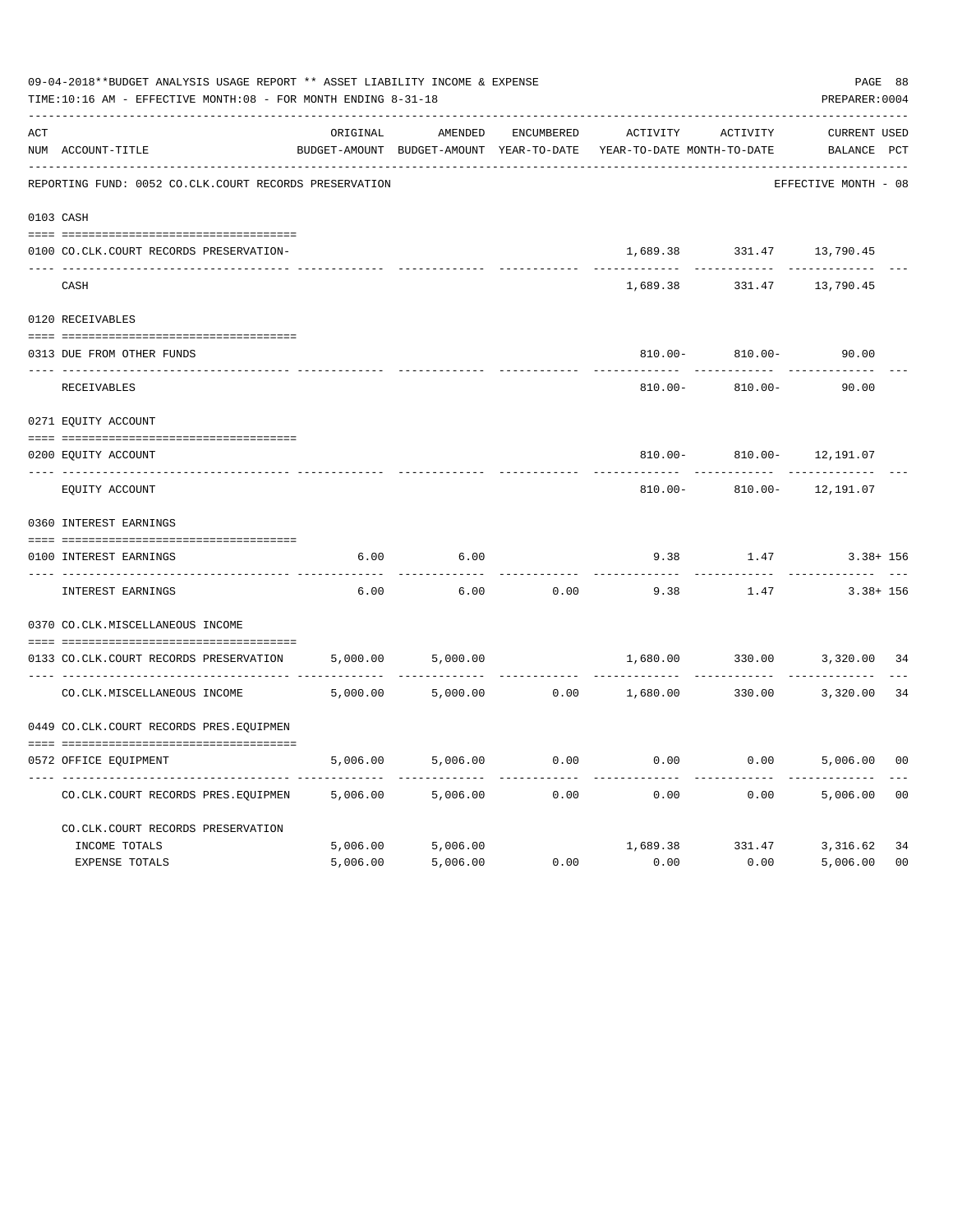|     | 09-04-2018**BUDGET ANALYSIS USAGE REPORT ** ASSET LIABILITY INCOME & EXPENSE<br>TIME:10:16 AM - EFFECTIVE MONTH:08 - FOR MONTH ENDING 8-31-18 |           |                            |                    |                                                                                                                              |                                       | PAGE 89<br>PREPARER: 0004 |                |
|-----|-----------------------------------------------------------------------------------------------------------------------------------------------|-----------|----------------------------|--------------------|------------------------------------------------------------------------------------------------------------------------------|---------------------------------------|---------------------------|----------------|
| ACT | NUM ACCOUNT-TITLE                                                                                                                             | ORIGINAL  | AMENDED                    |                    | ENCUMBERED ACTIVITY ACTIVITY CURRENT USED<br>BUDGET-AMOUNT BUDGET-AMOUNT YEAR-TO-DATE YEAR-TO-DATE MONTH-TO-DATE BALANCE PCT |                                       |                           |                |
|     | REPORTING FUND: 0053 CO.CLERK RECORDS ARCHIVE                                                                                                 |           |                            |                    |                                                                                                                              |                                       | EFFECTIVE MONTH - 08      |                |
|     | 0103 CASH                                                                                                                                     |           |                            |                    |                                                                                                                              |                                       |                           |                |
|     | 0100 CO.CLK.REC.ARCHIVE -COMB.FUNDS CKI                                                                                                       |           |                            |                    |                                                                                                                              | 55,989.25   10,253.50   314,002.55    |                           |                |
|     | CASH                                                                                                                                          |           |                            |                    |                                                                                                                              | 55,989.25 10,253.50 314,002.55        |                           |                |
|     | 0120 RECEIVABLES                                                                                                                              |           |                            |                    |                                                                                                                              |                                       |                           |                |
|     | 0313 DUE FROM OTHER FUNDS                                                                                                                     |           |                            |                    |                                                                                                                              | $18,180.00 - 18,180.00 - 6,410.00$    |                           |                |
|     | RECEIVABLES                                                                                                                                   |           |                            |                    |                                                                                                                              | 18,180.00- 18,180.00- 6,410.00        |                           |                |
|     | 0200 SYSTEM ADDED LIABILITY DEPARTMENT                                                                                                        |           |                            |                    |                                                                                                                              |                                       |                           |                |
|     | 0910 SYSTEM ADDED LIABILITY LINE-ITEM                                                                                                         |           |                            |                    | 0.00                                                                                                                         | $0.00$ 0.00                           |                           |                |
|     | SYSTEM ADDED LIABILITY DEPARTMENT                                                                                                             |           |                            |                    | 0.00                                                                                                                         | 0.00                                  | 0.00                      |                |
|     | 0271 EQUITY ACCOUNT                                                                                                                           |           |                            |                    |                                                                                                                              |                                       |                           |                |
|     |                                                                                                                                               |           |                            |                    |                                                                                                                              |                                       |                           |                |
|     | 0200 EQUITY ACCOUNT                                                                                                                           |           |                            |                    |                                                                                                                              | 18,180.00- 18,180.00- 264,423.30      |                           |                |
|     | EQUITY ACCOUNT                                                                                                                                |           |                            |                    |                                                                                                                              | 18, 180.00 - 18, 180.00 - 264, 423.30 |                           |                |
|     | 0300 CASH                                                                                                                                     |           |                            |                    |                                                                                                                              |                                       |                           |                |
|     | 0153 BEGINNING CASH BALANCE                                                                                                                   |           | 18, 104. 98   18, 104. 98  |                    | 0.00                                                                                                                         |                                       | $0.00$ 18,104.98 00       |                |
|     | CASH                                                                                                                                          |           |                            |                    | $18,104.98$ $18,104.98$ $0.00$ $0.00$ $0.00$ $18,104.98$ 00                                                                  |                                       |                           |                |
|     | 0370 MISCELLANEOUS INCOME                                                                                                                     |           |                            |                    |                                                                                                                              |                                       |                           |                |
|     | 0133 CO.CLERK RECORDS ARCHIVE FEE                                                                                                             |           | 40,000.00 40,000.00        |                    |                                                                                                                              | 71,890.00  12,720.00  31,890.00+ 180  |                           |                |
|     | MISCELLANEOUS INCOME                                                                                                                          | 40,000.00 | 40,000.00                  | 0.00               | 71,890.00                                                                                                                    | 12,720.00                             | 31,890.00+ 180            |                |
|     | 0403 CO. CLERK RECORDS ARCHIVE                                                                                                                |           |                            |                    |                                                                                                                              |                                       |                           |                |
|     | 0437 DIGITAL IMAGING                                                                                                                          |           | 53,700.00 53,700.00        | 0.00               |                                                                                                                              | 15,900.75 2,466.50 37,799.25          |                           | 30             |
|     | 0490 CO. CLERK MISCELLANEOUS                                                                                                                  | 4,404.98  | 4,404.98                   | 0.00               | 0.00                                                                                                                         | 0.00                                  | 4,404.98                  | 0 <sub>0</sub> |
|     | CO. CLERK RECORDS ARCHIVE                                                                                                                     | 58,104.98 | -------------<br>58,104.98 | ----------<br>0.00 | 15,900.75                                                                                                                    | ----------<br>2,466.50                | 42,204.23                 | 27             |
|     | CO. CLERK RECORDS ARCHIVE                                                                                                                     |           |                            |                    |                                                                                                                              |                                       |                           |                |
|     | INCOME TOTALS                                                                                                                                 | 58,104.98 | 58,104.98                  |                    | 71,890.00                                                                                                                    | 12,720.00                             | 13,785.02+ 124            |                |
|     | EXPENSE TOTALS                                                                                                                                | 58,104.98 | 58,104.98                  | 0.00               | 15,900.75                                                                                                                    | 2,466.50                              | 42, 204. 23 27            |                |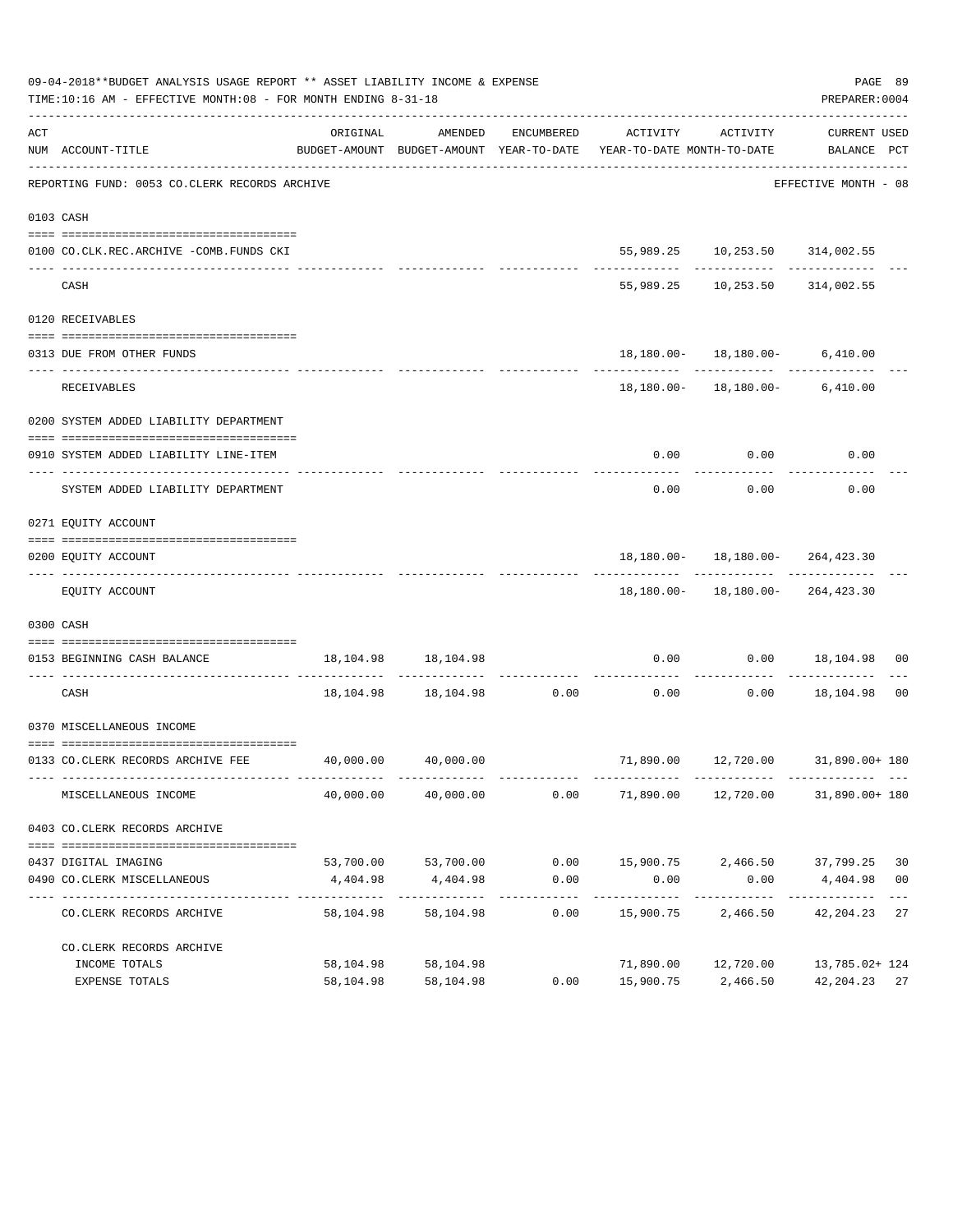|     | 09-04-2018**BUDGET ANALYSIS USAGE REPORT ** ASSET LIABILITY INCOME & EXPENSE<br>TIME:10:16 AM - EFFECTIVE MONTH:08 - FOR MONTH ENDING 8-31-18 |          |                                                     |                   |                                        |                     | PREPARER: 0004                     | PAGE 90        |
|-----|-----------------------------------------------------------------------------------------------------------------------------------------------|----------|-----------------------------------------------------|-------------------|----------------------------------------|---------------------|------------------------------------|----------------|
| ACT | NUM ACCOUNT-TITLE                                                                                                                             | ORIGINAL | AMENDED<br>BUDGET-AMOUNT BUDGET-AMOUNT YEAR-TO-DATE | ENCUMBERED        | ACTIVITY<br>YEAR-TO-DATE MONTH-TO-DATE | ACTIVITY            | <b>CURRENT USED</b><br>BALANCE PCT |                |
|     | REPORTING FUND: 0055 F.C. LAW ENFORCEMENT EDUCATION                                                                                           |          |                                                     |                   |                                        |                     | EFFECTIVE MONTH - 08               |                |
|     | 0102 A/P CLEARING                                                                                                                             |          |                                                     |                   |                                        |                     |                                    |                |
|     | 0100 A/P CLEARING                                                                                                                             |          |                                                     |                   | 0.00                                   | 0.00                | 0.00                               |                |
|     | ---- ----------<br>A/P CLEARING                                                                                                               |          |                                                     |                   | 0.00                                   | 0.00                | 0.00                               |                |
|     | 0103 CASH                                                                                                                                     |          |                                                     |                   |                                        |                     |                                    |                |
|     | 0155 F.C. LAW ENFORCEMENT EDUCATION                                                                                                           |          |                                                     |                   |                                        |                     | 196.72- 574.74- 49.78              |                |
|     | CASH                                                                                                                                          |          |                                                     |                   | 196.72-                                | --------<br>574.74- | 49.78                              |                |
|     | 0200 LIABILITY ACCOUNT                                                                                                                        |          |                                                     |                   |                                        |                     |                                    |                |
|     | 0910 SYSTEM ADDED LIABILITY LINE-ITEM                                                                                                         |          |                                                     |                   | 0.00                                   | 0.00                | 0.00                               |                |
|     | LIABILITY ACCOUNT                                                                                                                             |          |                                                     |                   | 0.00                                   | 0.00                | 0.00                               |                |
|     | 0271 EQUITY ACCOUNT                                                                                                                           |          |                                                     |                   |                                        |                     |                                    |                |
|     | 0200 EQUITY ACCOUNT                                                                                                                           |          |                                                     |                   | 0.00                                   | 0.00                | 246.50                             |                |
|     | EQUITY ACCOUNT                                                                                                                                |          |                                                     |                   | 0.00                                   | 0.00                | 246.50                             |                |
|     | 0300 CASH                                                                                                                                     |          |                                                     |                   |                                        |                     |                                    |                |
|     | 0156 BEGINNING CASH BALANCE                                                                                                                   | 500.00   | 500.00                                              |                   | 0.00                                   | 0.00                | 500.00                             | 00             |
|     | CASH                                                                                                                                          | 500.00   | 500.00                                              | 0.00              | 0.00                                   | 0.00                | 500.00                             | 0 <sub>0</sub> |
|     | 0360 INTEREST EARNINGS                                                                                                                        |          |                                                     |                   |                                        |                     |                                    |                |
|     | 0100 INTEREST EARNINGS                                                                                                                        | 0.00     | 0.00                                                |                   |                                        | $0.13$ $0.02$       | $0.13+$                            |                |
|     | INTEREST EARNINGS                                                                                                                             | 0.00     | 0.00                                                | 0.00              | 0.13                                   | 0.02                | $0.13+$                            |                |
|     | 0370 MISCELLANEOUS                                                                                                                            |          |                                                     |                   |                                        |                     |                                    |                |
|     | 0130 REFUNDS & MISCELLANEOUS                                                                                                                  | 0.00     | 0.00                                                |                   | 0.00                                   | 0.00                | 0.00                               |                |
|     | 0160 PEACE OFFICER ALLOCATION                                                                                                                 | 2,600.00 | 2,600.00<br>-----------                             |                   | 1,841.91<br>-----------                | 0.00                | 758.09                             | 71             |
|     | MISCELLANEOUS                                                                                                                                 | 2,600.00 | 2,600.00                                            |                   | $0.00$ 1,841.91                        | 0.00                | 758.09                             | 71             |
|     | 0560 LAW ENFORCEMENT EDUCATION                                                                                                                |          |                                                     |                   |                                        |                     |                                    |                |
|     | 0427 OUT OF COUNTY TRAVEL                                                                                                                     | 0.00     | 0.00                                                |                   | $0.00$ $0.00$ $0.00$                   |                     | 0.00                               |                |
|     | 0428 TRAINING & TUITION                                                                                                                       | 3,100.00 | 3,100.00                                            | 0.00              | 2,038.76 574.76 1,061.24               |                     |                                    | 66             |
|     | 0435 PRINTING                                                                                                                                 | 0.00     | 0.00                                                | 0.00              | 0.00                                   | 0.00                | 0.00                               |                |
|     | 0490 MISCELLANEOUS                                                                                                                            | 0.00     | 0.00                                                | 0.00<br>$- - - -$ | 0.00                                   | 0.00                | 0.00                               |                |
|     | LAW ENFORCEMENT EDUCATION                                                                                                                     | 3,100.00 | 3,100.00                                            | 0.00              | 2,038.76                               | 574.76              | 1,061.24                           | 66             |
|     | 0999 ACCOUNTS PAYABLE                                                                                                                         |          |                                                     |                   |                                        |                     |                                    |                |
|     | 0100 A/P CLEARING ACCOUNT                                                                                                                     |          |                                                     |                   | 0.00                                   | 0.00                | 0.00                               |                |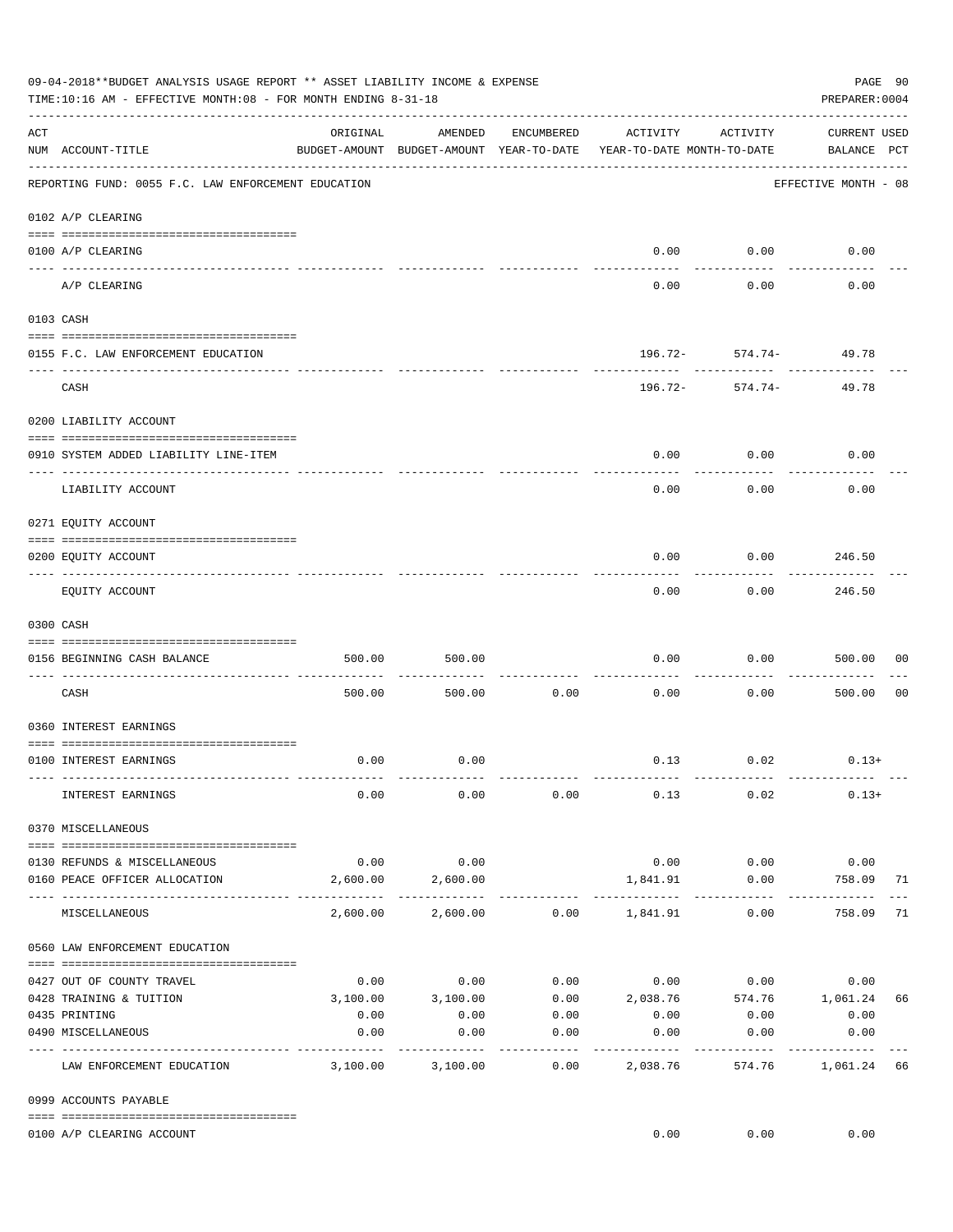|     | 09-04-2018**BUDGET ANALYSIS USAGE REPORT ** ASSET LIABILITY INCOME & EXPENSE<br>TIME:10:16 AM - EFFECTIVE MONTH:08 - FOR MONTH ENDING 8-31-18 |                           |                          |                            |                                        |          | PAGE 91<br>PREPARER: 0004 |     |
|-----|-----------------------------------------------------------------------------------------------------------------------------------------------|---------------------------|--------------------------|----------------------------|----------------------------------------|----------|---------------------------|-----|
| ACT | NUM ACCOUNT-TITLE                                                                                                                             | ORIGINAL<br>BUDGET-AMOUNT | AMENDED<br>BUDGET-AMOUNT | ENCUMBERED<br>YEAR-TO-DATE | ACTIVITY<br>YEAR-TO-DATE MONTH-TO-DATE | ACTIVITY | CURRENT USED<br>BALANCE   | PCT |
|     | REPORTING FUND: 0055 F.C. LAW ENFORCEMENT EDUCATION                                                                                           |                           |                          |                            |                                        |          | EFFECTIVE MONTH - 08      |     |
|     | ACCOUNTS PAYABLE                                                                                                                              |                           |                          |                            | 0.00                                   | 0.00     | 0.00                      |     |
|     | F.C. LAW ENFORCEMENT EDUCATION                                                                                                                |                           |                          |                            |                                        |          |                           |     |
|     | INCOME TOTALS                                                                                                                                 | 3,100.00                  | 3,100.00                 |                            | 1,842.04                               | 0.02     | 1,257.96                  | 59  |
|     | <b>EXPENSE TOTALS</b>                                                                                                                         | 3,100.00                  | 3,100.00                 | 0.00                       | 2,038.76                               | 574.76   | 1,061.24                  | 66  |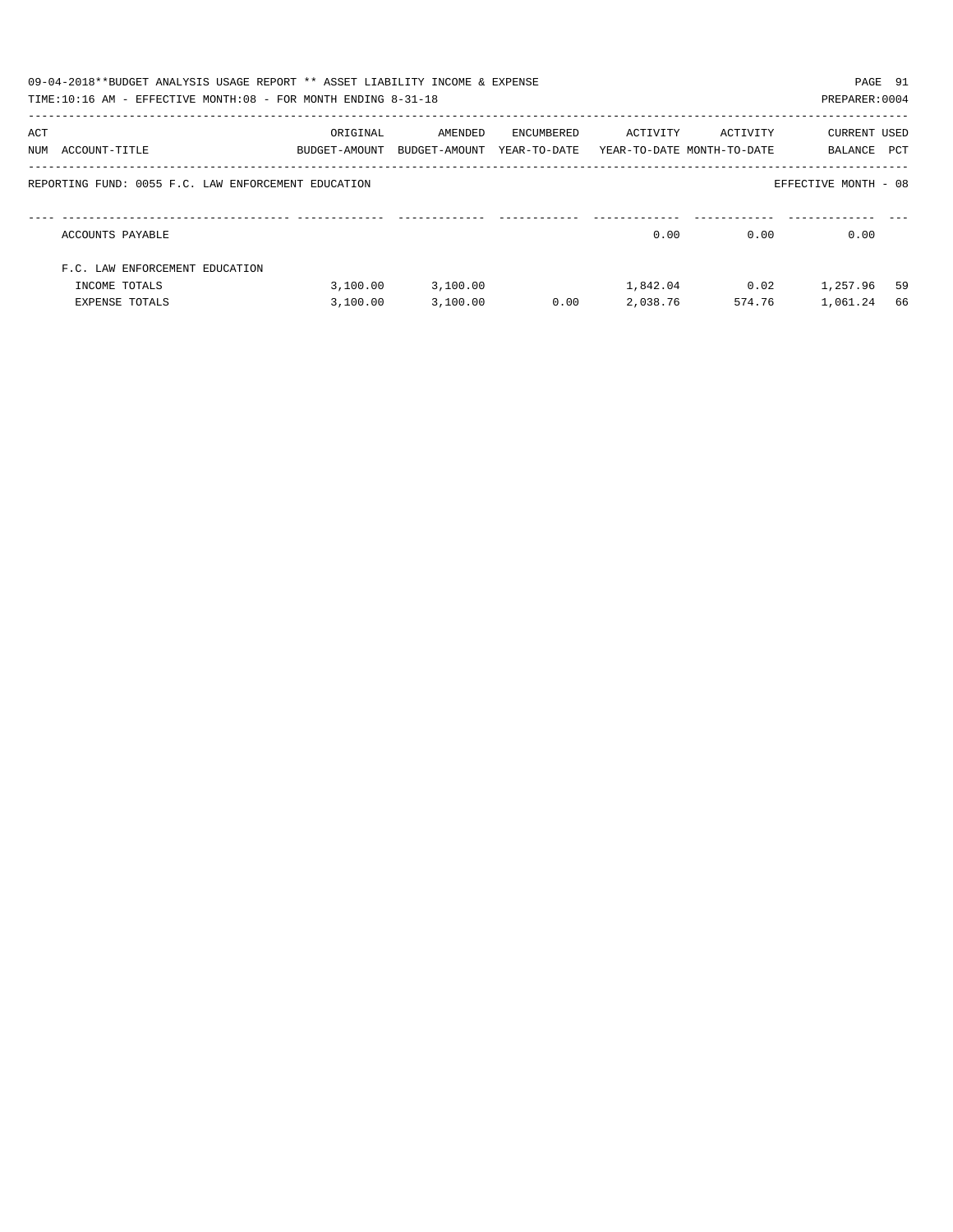|     | 09-04-2018**BUDGET ANALYSIS USAGE REPORT ** ASSET LIABILITY INCOME & EXPENSE<br>TIME:10:16 AM - EFFECTIVE MONTH:08 - FOR MONTH ENDING 8-31-18 |          |                                                     |               |                                        |                               | PAGE 92<br>PREPARER: 0004                              |                |
|-----|-----------------------------------------------------------------------------------------------------------------------------------------------|----------|-----------------------------------------------------|---------------|----------------------------------------|-------------------------------|--------------------------------------------------------|----------------|
| ACT | NUM ACCOUNT-TITLE                                                                                                                             | ORIGINAL | AMENDED<br>BUDGET-AMOUNT BUDGET-AMOUNT YEAR-TO-DATE | ENCUMBERED    | ACTIVITY<br>YEAR-TO-DATE MONTH-TO-DATE | ACTIVITY                      | <b>CURRENT USED</b><br>BALANCE PCT                     |                |
|     | REPORTING FUND: 0056 F C SHERIFF FORFEITURE                                                                                                   |          |                                                     |               |                                        |                               | EFFECTIVE MONTH - 08                                   |                |
|     | 0100 PAYROLL                                                                                                                                  |          |                                                     |               |                                        |                               |                                                        |                |
|     | 0100 PAYROLL                                                                                                                                  |          |                                                     |               | 0.00                                   | 0.00                          | 0.00                                                   |                |
|     | ---- ----<br>PAYROLL                                                                                                                          |          |                                                     |               | 0.00                                   | 0.00                          | 0.00                                                   |                |
|     | 0102 A/P CLEARING                                                                                                                             |          |                                                     |               |                                        |                               |                                                        |                |
|     | 0100 A/P CLEARING                                                                                                                             |          |                                                     |               | 0.00                                   | 0.00                          | 0.00                                                   |                |
|     | A/P CLEARING                                                                                                                                  |          |                                                     |               | 0.00                                   | 0.00                          | 0.00                                                   |                |
|     | 0103 CASH                                                                                                                                     |          |                                                     |               |                                        |                               |                                                        |                |
|     |                                                                                                                                               |          |                                                     |               |                                        |                               |                                                        |                |
|     | 0156 CASH-F C SHERIFF FORFEITURE<br>0159 CASH-FEDERAL FORFEITURE 2018                                                                         |          |                                                     |               | 18,882.97                              | 23,228.36-                    | 37,908.36 1,172.32- 55,768.55<br>18,882.97             |                |
|     |                                                                                                                                               |          |                                                     |               |                                        |                               |                                                        |                |
|     | CASH                                                                                                                                          |          |                                                     |               | 56,791.33                              | 24,400.68-                    | 74,651.52                                              |                |
|     | 0200 LIABILITY ACCOUNT                                                                                                                        |          |                                                     |               |                                        |                               |                                                        |                |
|     | 0910 SYSTEM ADDED LIABILITY LINE-ITEM                                                                                                         |          |                                                     |               | 0.00                                   | 0.00                          | 0.00                                                   |                |
|     | LIABILITY ACCOUNT                                                                                                                             |          |                                                     |               | 0.00                                   | 0.00                          | 0.00                                                   |                |
|     | 0271 EQUITY ACCOUNT                                                                                                                           |          |                                                     |               |                                        |                               |                                                        |                |
|     | 0200 EQUITY ACCOUNT                                                                                                                           |          |                                                     |               | 0.00                                   | 0.00                          | 17,860.19                                              |                |
|     | EQUITY ACCOUNT                                                                                                                                |          |                                                     |               | 0.00                                   | 0.00                          | 17,860.19                                              |                |
|     | 0300 CASH                                                                                                                                     |          |                                                     |               |                                        |                               |                                                        |                |
|     | 0156 BEGINNING CASH BALANCE                                                                                                                   |          | 18,000.00  18,000.00                                |               | 0.00                                   |                               | $0.00$ 18,000.00 00                                    |                |
|     | CASH                                                                                                                                          |          | 18,000.00 18,000.00                                 | 0.00          | 0.00                                   |                               | $0.00$ 18,000.00                                       | 0 <sub>0</sub> |
|     | 0330 GRANTS                                                                                                                                   |          |                                                     |               |                                        |                               |                                                        |                |
|     | 0560 BULLETPROOF VEST PARTNERSHIP                                                                                                             |          | $0.00$ 0.00                                         |               |                                        | $0.00$ $0.00$                 | 0.00                                                   |                |
|     |                                                                                                                                               |          |                                                     | ------------  | --------------                         | ------------                  |                                                        |                |
|     | GRANTS                                                                                                                                        | 0.00     | 0.00                                                | 0.00          | 0.00                                   | 0.00                          | 0.00                                                   |                |
|     | 0352 OTHER FOREITURES                                                                                                                         |          |                                                     |               |                                        |                               |                                                        |                |
|     | 0200 CONTRABAND FOREITURE                                                                                                                     |          |                                                     |               |                                        |                               | 5,000.00 13,800.00 62,083.58 0.00 48,283.58 + 450      |                |
|     | 0300 PLEA BARGAIN AGREEMENT                                                                                                                   | 0.00     | 0.00                                                |               | 0.00                                   | 0.00                          | 0.00                                                   |                |
|     | OTHER FOREITURES                                                                                                                              |          | .                                                   | ------------- |                                        | ----------------------------- | 5,000.00 13,800.00 0.00 62,083.58 0.00 48,283.58 + 450 |                |
|     | 0355 FEDERAL FORFEITURE FUNDS 2018                                                                                                            |          |                                                     |               |                                        |                               |                                                        |                |
|     | 0560 FEDERAL FORFEITURE FUNDS 2018                                                                                                            |          | $0.00$ $417,477.22$                                 |               |                                        |                               | 432,416.35 1,377.30 14,939.13+104                      |                |
|     | FEDERAL FORFEITURE FUNDS 2018                                                                                                                 |          | $0.00$ $417,477.22$                                 |               |                                        |                               | $0.00$ $432,416.35$ $1,377.30$ $14,939.13+104$         |                |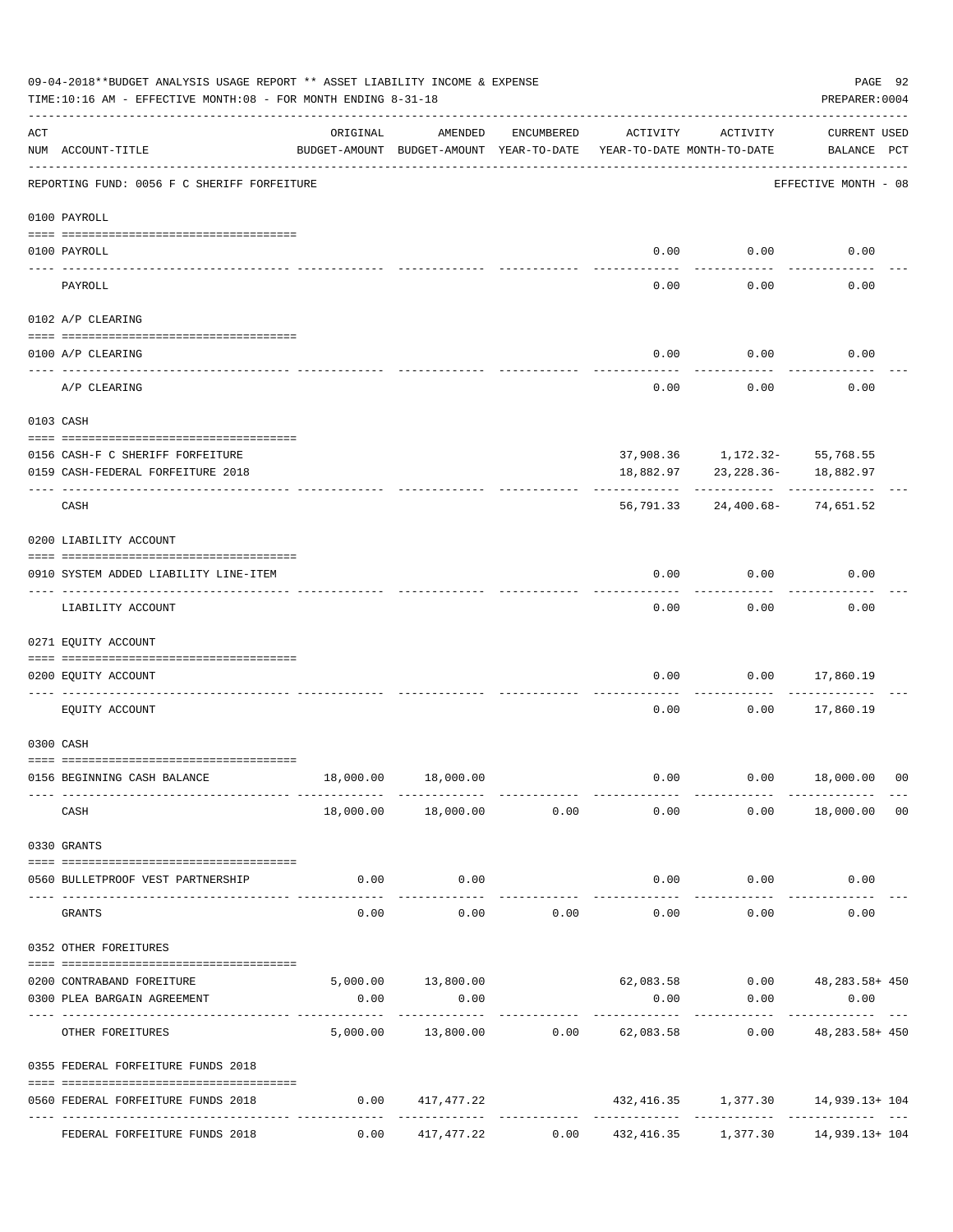| ACT | NUM ACCOUNT-TITLE                             | ORIGINAL         | AMENDED<br>BUDGET-AMOUNT BUDGET-AMOUNT YEAR-TO-DATE YEAR-TO-DATE MONTH-TO-DATE | ENCUMBERED   | ACTIVITY         | ACTIVITY     | <b>CURRENT USED</b><br>BALANCE PCT |          |
|-----|-----------------------------------------------|------------------|--------------------------------------------------------------------------------|--------------|------------------|--------------|------------------------------------|----------|
|     | REPORTING FUND: 0056 F C SHERIFF FORFEITURE   |                  |                                                                                |              |                  |              | EFFECTIVE MONTH - 08               |          |
|     | 0360 INTEREST EARNINGS                        |                  |                                                                                |              |                  |              |                                    |          |
|     | 0100 INTEREST EARNINGS-SO FORFEITURE          | 0.00             | 0.00                                                                           |              |                  |              | $23.24$ 5.10 $23.24+$              |          |
|     | 0159 INTEREST EARNINGS-FEDERAL FORF 201       | 0.00             | 0.00                                                                           |              | 0.00             | 0.00         | 0.00                               |          |
|     |                                               |                  |                                                                                |              |                  |              |                                    |          |
|     | INTEREST EARNINGS                             | 0.00             | 0.00                                                                           | 0.00         | 23.24            | 5.10         | $23.24+$                           |          |
|     | 0370 MISCELLANEOUS                            |                  |                                                                                |              |                  |              |                                    |          |
|     |                                               |                  |                                                                                |              |                  |              |                                    |          |
|     | 0108 FEDERAL OT REIMBURSEMENT                 | 0.00             | 0.00                                                                           |              |                  | $0.00$ 0.00  | 0.00                               |          |
|     | 0130 REFUNDS & MISCELLANEOUS                  | 0.00             | 2,016.00                                                                       |              | 3,712.11         | 0.00         | 1,696.11+ 184                      |          |
|     | MISCELLANEOUS                                 | 0.00             | 2,016.00                                                                       |              | $0.00$ 3,712.11  | 0.00         | 1,696.11+ 184                      |          |
|     | 0390 TRANSFERS                                |                  |                                                                                |              |                  |              |                                    |          |
|     |                                               |                  |                                                                                |              |                  |              |                                    |          |
|     | 0140 TRANSFERS IN                             | 0.00             | 0.00                                                                           |              | 0.00             | 0.00         | 0.00                               |          |
|     | TRANSFERS                                     | 0.00             | 0.00                                                                           | 0.00         | 0.00             | 0.00         | 0.00                               |          |
|     | 0560 F C SHERIFF FORFEITURE                   |                  |                                                                                |              |                  |              |                                    |          |
|     |                                               |                  |                                                                                |              |                  |              |                                    |          |
|     | 0108 SALARY                                   | 0.00             | 0.00                                                                           | 0.00         | 0.00             | 0.00         | 0.00                               |          |
|     | 0201 SOCIAL SECURITY TAXES                    | 0.00             | 0.00                                                                           | 0.00         | 0.00             | 0.00         | 0.00                               |          |
|     | 0202 GROUP HEALTH INSURANCE                   | 0.00             | 0.00                                                                           | 0.00         | 0.00             | 0.00         | 0.00                               |          |
|     | 0203 RETIREMENT                               | 0.00             | 0.00                                                                           | 0.00         | 0.00             | 0.00         | 0.00                               |          |
|     | 0204 WORKERS COMPENSATION                     | 0.00             | 0.00                                                                           | 0.00         | 0.00             | 0.00         | 0.00                               |          |
|     | 0205 MEDICARE TAX                             | 0.00<br>2,627.49 | 0.00                                                                           | 0.00         | 0.00             | 0.00         | 0.00                               | 6.86 100 |
|     | 0310 SUPPLIES<br>0316 EMPLOYEE AWARDS BANQUET | 0.00             | 3,508.01<br>0.00                                                               | 0.00<br>0.00 | 3,501.15<br>0.00 | 0.00<br>0.00 | 0.00                               |          |
|     | 0395 UNIFORMS/PROT.VESTS                      | 1,000.00         | 3,091.00                                                                       | 0.00         | 3,091.00         | 0.00         |                                    | 0.00 100 |
|     | 0423 INTERNET SERVICE                         | 3,250.00         | 3,040.70                                                                       | 0.00         | 2,507.34         | 227.94       | 533.36                             | 82       |
|     | 0427 OUT OF COUNTY TRAVEL                     | 0.00             | 0.00                                                                           | 0.00         | 0.00             | 0.00         | 0.00                               |          |
|     | 0428 TRAINING & TUITION                       | 0.00             | 2,377.75                                                                       | 0.00         | 2,377.75         | 209.30       |                                    | 0.00 100 |
|     | 0452 R & M EQUIPMENT                          | 0.00             | 0.00                                                                           | 0.00         | 0.00             | 0.00         | 0.00                               |          |
|     | 0454 R&M AUTO                                 | 0.00             | 0.00                                                                           | 0.00         | 0.00             | 0.00         | 0.00                               |          |
|     | 0460 EQUIPMENT RENTAL/LEASE                   | 0.00             | 142.03                                                                         | 0.00         | 142.03           | 0.00         |                                    | 0.00 100 |
|     | 0490 MISCELLANEOUS                            | 0.00             | 734.00                                                                         | 0.00         | 734.00           | 0.00         |                                    | 0.00 100 |
|     | 0495 NARCOTICS AND/OR OTHER INVESTIGATI       | 3,000.00         | 4,000.00                                                                       | 0.00         | 4,000.00         | 0.00         |                                    | 0.00 100 |
|     | 0499 BANK SERVICE FEES                        | 135.00           | 135.00                                                                         | 0.00         | 135.00           | 0.00         |                                    | 0.00 100 |
|     | 0571 AUTOMOBILES                              | 0.00             | 0.00                                                                           | 0.00         | 0.00             | 0.00         | 0.00                               |          |
|     | 0572 OFFICE EQUIPMENT                         | 0.00             | 0.00                                                                           | 0.00         | 0.00             | 0.00         | 0.00                               |          |
|     | 0573 TELEPHONE EQUIPMENT                      | 0.00             | 0.00                                                                           | 0.00         | 0.00             | 0.00         | 0.00                               |          |
|     | 0580 INVESTIGATIVE EQUIPMENT                  | 3,365.00         | 3,365.00                                                                       | 0.00         | 3,328.00         | 0.00         | 37.00 99                           |          |
|     | F C SHERIFF FORFEITURE                        |                  | $13,377.49$ $20,393.49$ $0.00$ $19,816.27$                                     |              |                  | 437.24       | 577.22 97                          |          |
|     | 0565 INVESTIGATOR CRIMES AGAINST CHILDR       |                  |                                                                                |              |                  |              |                                    |          |
|     | 0108 SALARY                                   | 6,278.63         | 6,278.63                                                                       | 0.00         | 5,312.78         | 482.98       | 965.85                             | 85       |
|     | 0201 SOCIAL SECURITY TAXES                    | 389.28           | 389.28                                                                         | 0.00         | 329.34           | 29.94        | 59.94                              | 85       |
|     | 0202 GROUP HEALTH INSURANCE                   | 1,993.97         | 1,993.97                                                                       | 0.00         | 1,625.80         | 162.58       | 368.17                             | 82       |
|     | 0203 RETIREMENT                               | 714.51           | 714.51                                                                         | 0.00         | 605.34           | 55.54        | 109.17                             | 85       |
|     | 0204 WORKERS COMPENSATION                     | 155.08           | 155.08                                                                         | 0.00         | 127.58           | 0.00         | 27.50                              | 82       |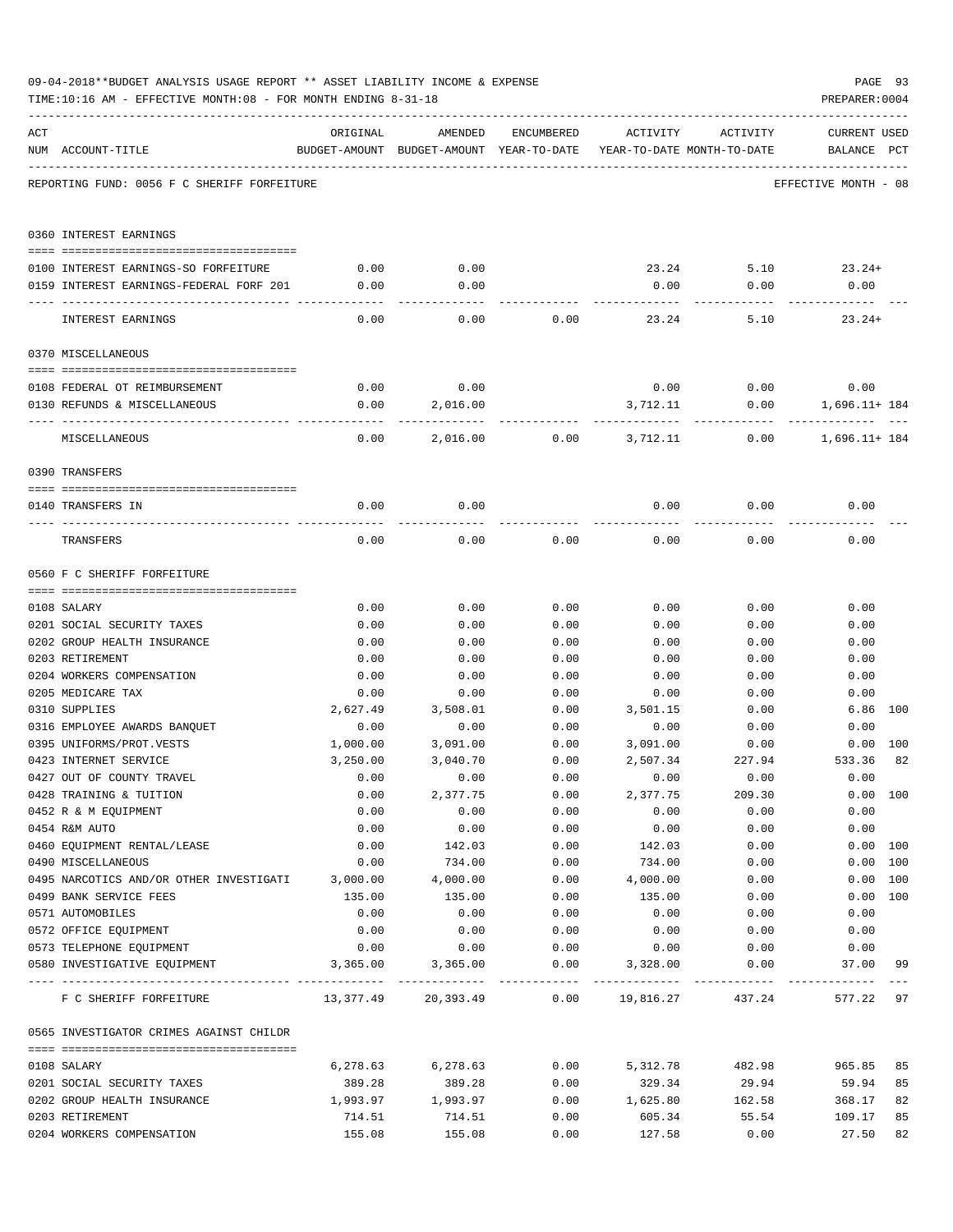### 09-04-2018\*\*BUDGET ANALYSIS USAGE REPORT \*\* ASSET LIABILITY INCOME & EXPENSE PAGE 94

TIME:10:16 AM - EFFECTIVE MONTH:08 - FOR MONTH ENDING 8-31-18 PREPARER:0004

| ACT | NUM ACCOUNT-TITLE                                                                     | ORIGINAL  | AMENDED<br>BUDGET-AMOUNT BUDGET-AMOUNT YEAR-TO-DATE YEAR-TO-DATE MONTH-TO-DATE | ENCUMBERED      | ACTIVITY                                  | ACTIVITY | <b>CURRENT USED</b><br>BALANCE PCT      |  |
|-----|---------------------------------------------------------------------------------------|-----------|--------------------------------------------------------------------------------|-----------------|-------------------------------------------|----------|-----------------------------------------|--|
|     | REPORTING FUND: 0056 F C SHERIFF FORFEITURE                                           |           |                                                                                |                 |                                           |          | EFFECTIVE MONTH - 08                    |  |
|     | 0205 MEDICARE TAX                                                                     |           | $91.04$ $91.04$ $0.00$ $77.00$ $7.00$ $14.04$ 85                               |                 |                                           |          |                                         |  |
|     | INVESTIGATOR CRIMES AGAINST CHILDR 9,622.51 9,622.51 0.00 8,077.84 738.04 1,544.67 84 |           |                                                                                |                 |                                           |          |                                         |  |
|     | 0570 FEDERAL FORFEITURE FUNDS 2018                                                    |           |                                                                                |                 |                                           |          |                                         |  |
|     | =====================================                                                 |           |                                                                                |                 |                                           |          |                                         |  |
|     | 0310 OFFICE & MISC. SUPPLIES                                                          | 0.00      | 2,000.00                                                                       |                 | $0.00$ 1,159.70 75.00                     |          | 840.30 58                               |  |
|     | 0395 UNIFORMS/PROT. VESTS/BADGES                                                      | 0.00      | 7,000.00                                                                       | 0.00            | $6,852.50$ 0.00                           |          | 147.50 98                               |  |
|     | 0571 AUTOMOBILES                                                                      | 0.00      | 163,381.78                                                                     |                 | $0.00 \qquad 163,188.48 \qquad 23,142.70$ |          | 193.30 100                              |  |
|     | 0572 EOUIPMENT                                                                        | 0.00      |                                                                                | $3,800.00$ 0.00 |                                           |          | 3,799.99   0.00   0.01   100            |  |
|     | 0574 TECHNOLOGY                                                                       | 0.00      |                                                                                |                 |                                           |          |                                         |  |
|     | 0579 WEAPONS                                                                          | 0.00      |                                                                                |                 | 15,412.17 0.00 9,461.17                   | 560.00   | 5,951.00 61                             |  |
|     | FEDERAL FORFEITURE FUNDS 2018                                                         |           | $0.00$ $421,277.22$ $200.00$ $413,549.84$ $24,607.80$ $7,527.38$ 98            |                 |                                           |          |                                         |  |
|     | 0999 ACCOUNTS PAYABLE                                                                 |           |                                                                                |                 |                                           |          |                                         |  |
|     | -------------------------------------<br>0100 A/P CLEARING ACCOUNT                    |           |                                                                                |                 |                                           |          | $0.00$ $0.00$ $0.00$                    |  |
|     | ACCOUNTS PAYABLE                                                                      |           |                                                                                |                 | 0.00                                      | 0.00     | 0.00                                    |  |
|     | F C SHERIFF FORFEITURE                                                                |           |                                                                                |                 |                                           |          |                                         |  |
|     | INCOME TOTALS                                                                         |           | 23,000.00 451,293.22 498,235.28 1,382.40 46,942.06+110                         |                 |                                           |          |                                         |  |
|     | <b>EXPENSE TOTALS</b>                                                                 | 23,000.00 | 451,293.22                                                                     |                 |                                           |          | 200.00 441,443.95 25,783.08 9,649.27 98 |  |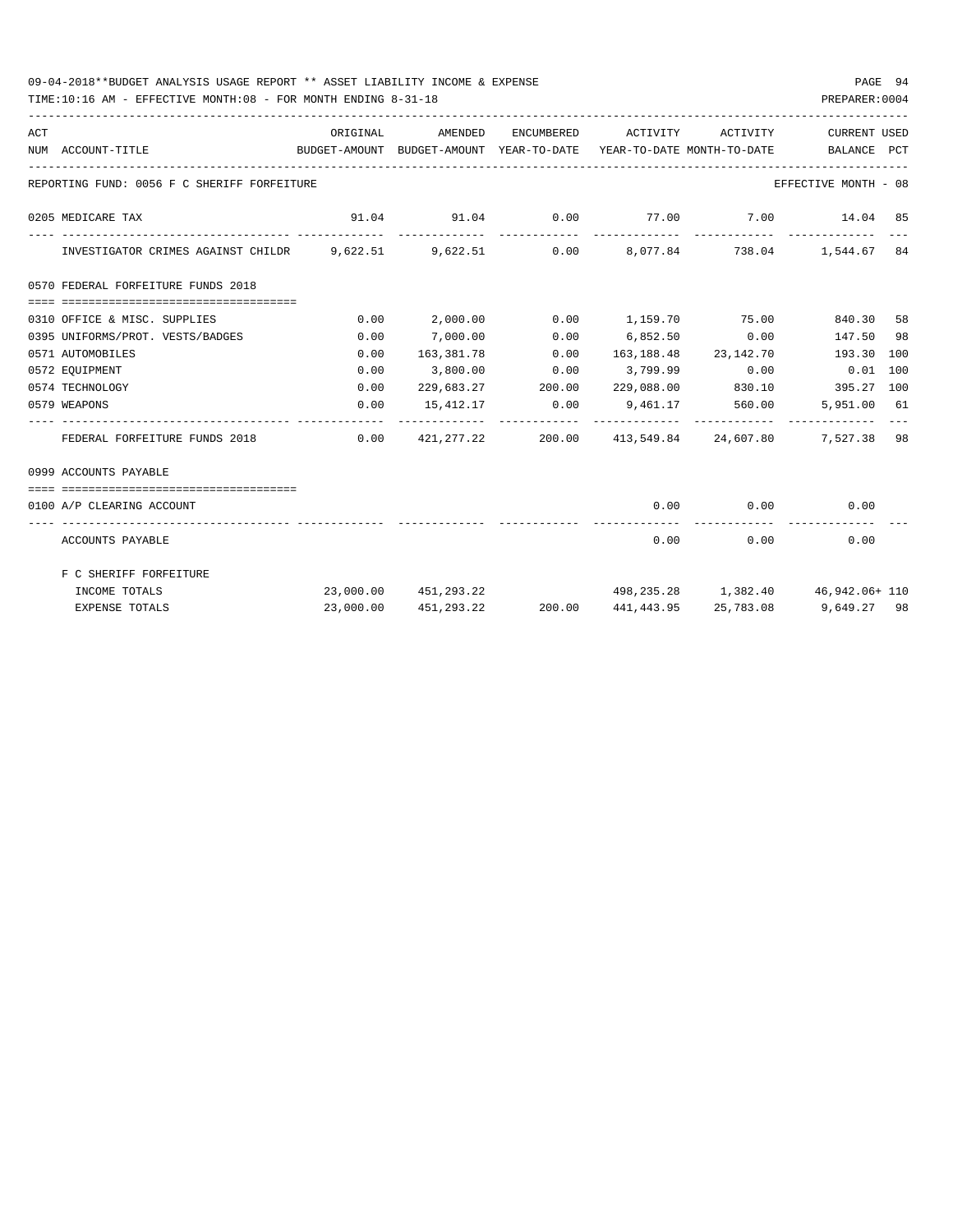|     | 09-04-2018**BUDGET ANALYSIS USAGE REPORT ** ASSET LIABILITY INCOME & EXPENSE<br>TIME:10:16 AM - EFFECTIVE MONTH:08 - FOR MONTH ENDING 8-31-18 |          |                                                     |            |                                        |          | PAGE 95<br>PREPARER: 0004          |
|-----|-----------------------------------------------------------------------------------------------------------------------------------------------|----------|-----------------------------------------------------|------------|----------------------------------------|----------|------------------------------------|
| ACT | NUM ACCOUNT-TITLE                                                                                                                             | ORIGINAL | AMENDED<br>BUDGET-AMOUNT BUDGET-AMOUNT YEAR-TO-DATE | ENCUMBERED | ACTIVITY<br>YEAR-TO-DATE MONTH-TO-DATE | ACTIVITY | <b>CURRENT USED</b><br>BALANCE PCT |
|     | REPORTING FUND: 0057 SHERIFF K-9 UNIT                                                                                                         |          |                                                     |            |                                        |          | EFFECTIVE MONTH - 08               |
|     | 0103 CASH                                                                                                                                     |          |                                                     |            |                                        |          |                                    |
|     | 0100 SHERIFF K-9 UNIT-COMB. FUND CHECKIN                                                                                                      |          |                                                     |            | 0.00                                   | 0.00     | 595.29                             |
|     | CASH                                                                                                                                          |          |                                                     |            | 0.00                                   | 0.00     | 595.29                             |
|     | 0200 SYSTEM ADDED LIABILITY DEPARTMENT                                                                                                        |          |                                                     |            |                                        |          |                                    |
|     | 0910 SYSTEM ADDED LIABILITY LINE-ITEM                                                                                                         |          |                                                     |            | 0.00                                   | 0.00     | 0.00                               |
|     | SYSTEM ADDED LIABILITY DEPARTMENT                                                                                                             |          |                                                     |            | 0.00                                   | 0.00     | 0.00                               |
|     | 0271 EQUITY ACCOUNT                                                                                                                           |          |                                                     |            |                                        |          |                                    |
|     | 0200 EQUITY ACCOUNT                                                                                                                           |          |                                                     |            | 0.00                                   | 0.00     | 595.29                             |
|     | EQUITY ACCOUNT                                                                                                                                |          |                                                     |            | 0.00                                   | 0.00     | 595.29                             |
|     | 0300 CASH                                                                                                                                     |          |                                                     |            |                                        |          |                                    |
|     | 0157 BEGINNING CASH BALANCE                                                                                                                   | 0.00     | 0.00                                                |            | 0.00                                   | 0.00     | 0.00                               |
|     | CASH                                                                                                                                          | 0.00     | 0.00                                                | 0.00       | 0.00                                   | 0.00     | 0.00                               |
|     | 0360 INTEREST INCOME                                                                                                                          |          |                                                     |            |                                        |          |                                    |
|     | 0100 INTEREST EARNINGS                                                                                                                        | 0.00     | 0.00                                                |            | 0.00                                   | 0.00     | 0.00                               |
|     | INTEREST INCOME                                                                                                                               | 0.00     | 0.00                                                | 0.00       | 0.00                                   | 0.00     | 0.00                               |
|     | 0370 MISCELLANEOUS INCOME                                                                                                                     |          |                                                     |            |                                        |          |                                    |
|     | 0560 SHERIFF K-9 UNIT                                                                                                                         | 0.00     | 0.00                                                |            | 0.00                                   | 0.00     | 0.00                               |
|     | MISCELLANEOUS INCOME                                                                                                                          | 0.00     | 0.00                                                | 0.00       | 0.00                                   | 0.00     | 0.00                               |
|     | 0560 SHERIFF K-9 UNIT                                                                                                                         |          |                                                     |            |                                        |          |                                    |
|     | 0310 SUPPLIES                                                                                                                                 | 0.00     | 0.00                                                | 0.00       | 0.00                                   | 0.00     | 0.00                               |
|     | 0395 UNIFORMS                                                                                                                                 | 0.00     | 0.00                                                | 0.00       | 0.00                                   | 0.00     | 0.00                               |
|     | 0427 OUT OF COUNTY TRAVEL                                                                                                                     | 0.00     | 0.00                                                | 0.00       | 0.00                                   | 0.00     | 0.00                               |
|     | 0428 TRAINING/TUITION                                                                                                                         | 0.00     | 0.00                                                | 0.00       | 0.00                                   | 0.00     | 0.00                               |
|     | 0571 EOUIPMENT                                                                                                                                | 0.00     | 0.00                                                | 0.00       | 0.00                                   | 0.00     | 0.00                               |
|     | 0580 PURCHASE OF ANIMAL                                                                                                                       | 0.00     | 0.00                                                | 0.00       | 0.00                                   | 0.00     | 0.00                               |
|     | SHERIFF K-9 UNIT                                                                                                                              | 0.00     | 0.00                                                | 0.00       | 0.00                                   | 0.00     | 0.00                               |
|     | SHERIFF K-9 UNIT                                                                                                                              |          |                                                     |            |                                        |          |                                    |
|     | INCOME TOTALS                                                                                                                                 | 0.00     | 0.00                                                |            | 0.00                                   | 0.00     | 0.00                               |
|     | EXPENSE TOTALS                                                                                                                                | 0.00     | 0.00                                                | 0.00       | 0.00                                   | 0.00     | 0.00                               |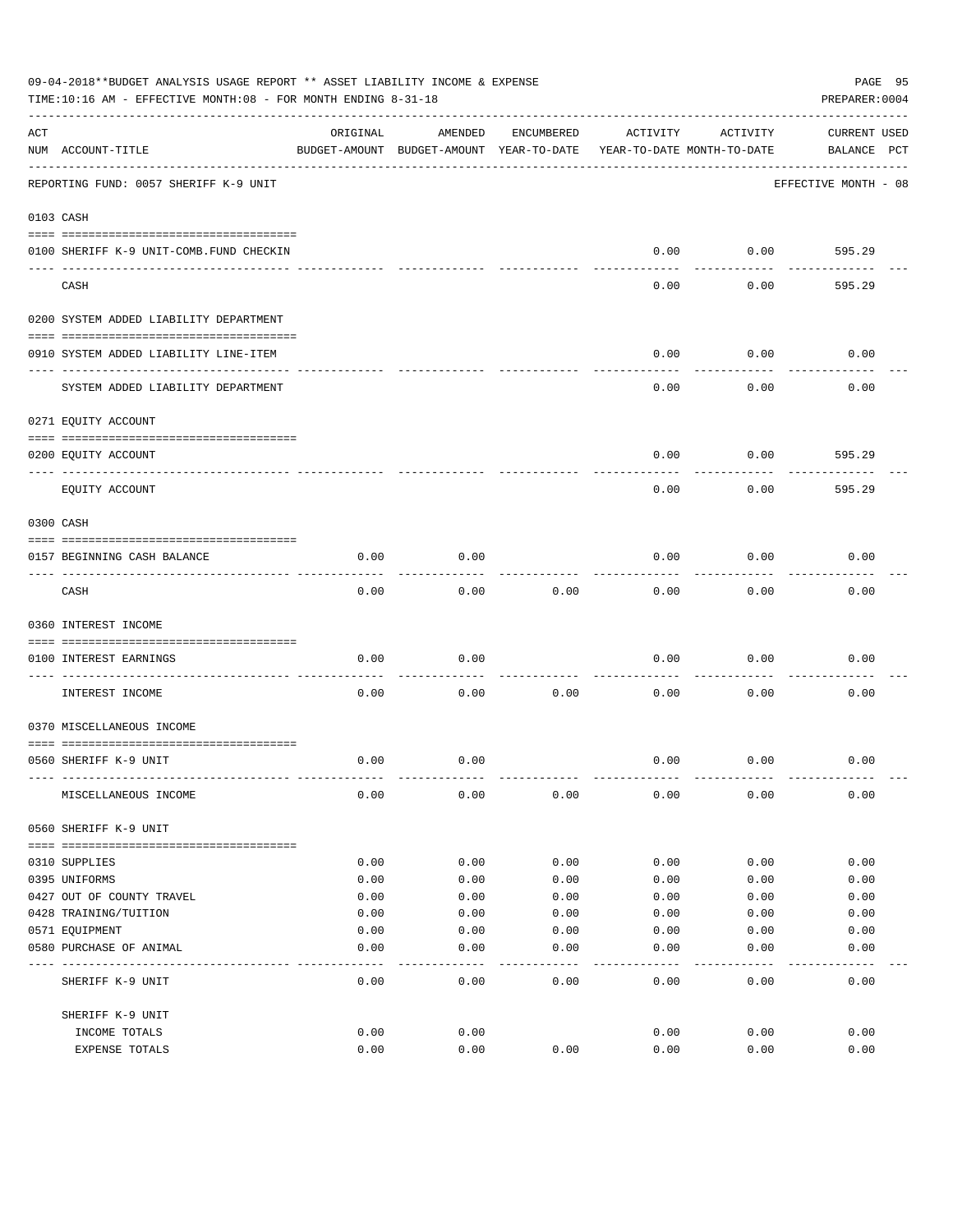| 09-04-2018**BUDGET ANALYSIS USAGE REPORT ** ASSET LIABILITY INCOME & EXPENSE<br>TIME:10:16 AM - EFFECTIVE MONTH:08 - FOR MONTH ENDING 8-31-18<br>PREPARER: 0004 |                                         |                         |                                |                    |                                                                                 |                                                                   |                                               |       |  |
|-----------------------------------------------------------------------------------------------------------------------------------------------------------------|-----------------------------------------|-------------------------|--------------------------------|--------------------|---------------------------------------------------------------------------------|-------------------------------------------------------------------|-----------------------------------------------|-------|--|
| ACT                                                                                                                                                             | NUM ACCOUNT-TITLE                       | ORIGINAL                |                                | AMENDED ENCUMBERED | ACTIVITY<br>BUDGET-AMOUNT BUDGET-AMOUNT YEAR-TO-DATE YEAR-TO-DATE MONTH-TO-DATE | ACTIVITY                                                          | CURRENT USED<br>BALANCE PCT                   |       |  |
|                                                                                                                                                                 | REPORTING FUND: 0059 DRUG COURT PROGRAM |                         |                                |                    |                                                                                 |                                                                   | ---------------------<br>EFFECTIVE MONTH - 08 |       |  |
|                                                                                                                                                                 | 0103 CASH                               |                         |                                |                    |                                                                                 |                                                                   |                                               |       |  |
|                                                                                                                                                                 | 0100 DRUG COURT-COMBINED FUNDS          |                         |                                |                    |                                                                                 | 523.50- 343.34 33,906.16                                          |                                               |       |  |
|                                                                                                                                                                 | CASH                                    |                         | -------------                  |                    |                                                                                 | ------------- -------------<br>523.50- 343.34 33,906.16           |                                               |       |  |
|                                                                                                                                                                 | 0120 RECEIVABLES                        |                         |                                |                    |                                                                                 |                                                                   |                                               |       |  |
|                                                                                                                                                                 | 0313 DUE FROM OTHER FUNDS               |                         |                                |                    |                                                                                 | $1,324.09 - 1,324.09 - 325.92$                                    |                                               |       |  |
|                                                                                                                                                                 | RECEIVABLES                             |                         |                                |                    |                                                                                 | ---------- ------------ -----------<br>1,324.09- 1,324.09- 325.92 |                                               |       |  |
|                                                                                                                                                                 | 0200 SYSTEM ADDED LIABILITY DEPARTMENT  |                         |                                |                    |                                                                                 |                                                                   |                                               |       |  |
|                                                                                                                                                                 | 0910 SYSTEM ADDED LIABILITY LINE-ITEM   |                         |                                |                    |                                                                                 | 310.00- 1,040.00 310.00-                                          |                                               |       |  |
|                                                                                                                                                                 | SYSTEM ADDED LIABILITY DEPARTMENT       |                         |                                |                    |                                                                                 | $310.00 - 1,040.00$ $310.00 -$                                    |                                               |       |  |
|                                                                                                                                                                 | 0271 EQUITY ACCOUNT                     |                         |                                |                    |                                                                                 |                                                                   |                                               |       |  |
|                                                                                                                                                                 | 0200 EQUITY ACCOUNT                     |                         |                                |                    |                                                                                 | $2,364.09 - 2,364.09 - 33,715.58$                                 |                                               |       |  |
|                                                                                                                                                                 | EQUITY ACCOUNT                          |                         |                                |                    |                                                                                 | 2,364.09-2,364.09-33,715.58                                       |                                               |       |  |
|                                                                                                                                                                 | 0300 CASH                               |                         |                                |                    |                                                                                 |                                                                   |                                               |       |  |
|                                                                                                                                                                 | 0159 BEGINNING CASH BALANCE             |                         | 10,000.00 10,000.00            |                    |                                                                                 | $0.00$ $0.00$ $10,000.00$ $00$<br>.                               |                                               |       |  |
|                                                                                                                                                                 | CASH                                    |                         |                                |                    | $10,000.00$ $10,000.00$ 0.00 0.00 0.00 0.00 10,000.00                           |                                                                   |                                               | 00    |  |
|                                                                                                                                                                 | 0360 INTEREST EARNINGS                  |                         |                                |                    |                                                                                 |                                                                   |                                               |       |  |
|                                                                                                                                                                 | 0100 INTEREST EARNINGS                  |                         | 15.00   15.00                  |                    |                                                                                 | 24.62 3.63 9.62+164                                               |                                               |       |  |
|                                                                                                                                                                 | INTEREST EARNINGS                       | 15.00                   | 15.00                          | 0.00               |                                                                                 | 24.62 3.63                                                        | $9.62 + 164$                                  |       |  |
|                                                                                                                                                                 | 0370 DRUG COURT INCOME                  |                         |                                |                    |                                                                                 |                                                                   |                                               |       |  |
|                                                                                                                                                                 | 0425 DRUG COURT FEE                     |                         | 4,000.00 4,000.00              |                    | 4,579.38                                                                        | 379.71                                                            | 579.38+ 114                                   |       |  |
|                                                                                                                                                                 | DRUG COURT INCOME                       | 4,000.00                | 4,000.00                       |                    | $0.00$ $4,579.38$                                                               | 379.71                                                            | 579.38+ 114                                   |       |  |
|                                                                                                                                                                 | 0425 DRUG COURT EXPENSE                 |                         |                                |                    |                                                                                 |                                                                   |                                               |       |  |
|                                                                                                                                                                 | 0433 DRUG COURT PROGRAMS                |                         | 5,415.00 5,415.00              |                    | 40.00 920.00                                                                    | 40.00                                                             | 4,455.00 18                                   |       |  |
|                                                                                                                                                                 | 0437 ATTORNEY FEES DRUG COURT           |                         |                                |                    | 3,600.00 3,600.00 1,912.50 2,857.50                                             |                                                                   | $0.00$ 1,170.00-133                           |       |  |
|                                                                                                                                                                 | 0439 INVESTIGATOR EXPENSE               | 5,000.00                | 5,000.00                       | 0.00               | 0.00                                                                            | 0.00                                                              | 5,000.00 00                                   |       |  |
|                                                                                                                                                                 | DRUG COURT EXPENSE                      | ----------<br>14,015.00 |                                |                    | 14,015.00    1,952.50    3,777.50                                               | 40.00                                                             | 8,285.00 41                                   | $---$ |  |
|                                                                                                                                                                 | DRUG COURT PROGRAM                      |                         |                                |                    |                                                                                 |                                                                   |                                               |       |  |
|                                                                                                                                                                 | INCOME TOTALS                           |                         | 14,015.00 14,015.00            |                    |                                                                                 | 4,604.00 383.34 9,411.00                                          |                                               | 33    |  |
|                                                                                                                                                                 | EXPENSE TOTALS                          |                         | 14,015.00  14,015.00  1,952.50 |                    | 3,777.50                                                                        |                                                                   | 40.00 8,285.00                                | 41    |  |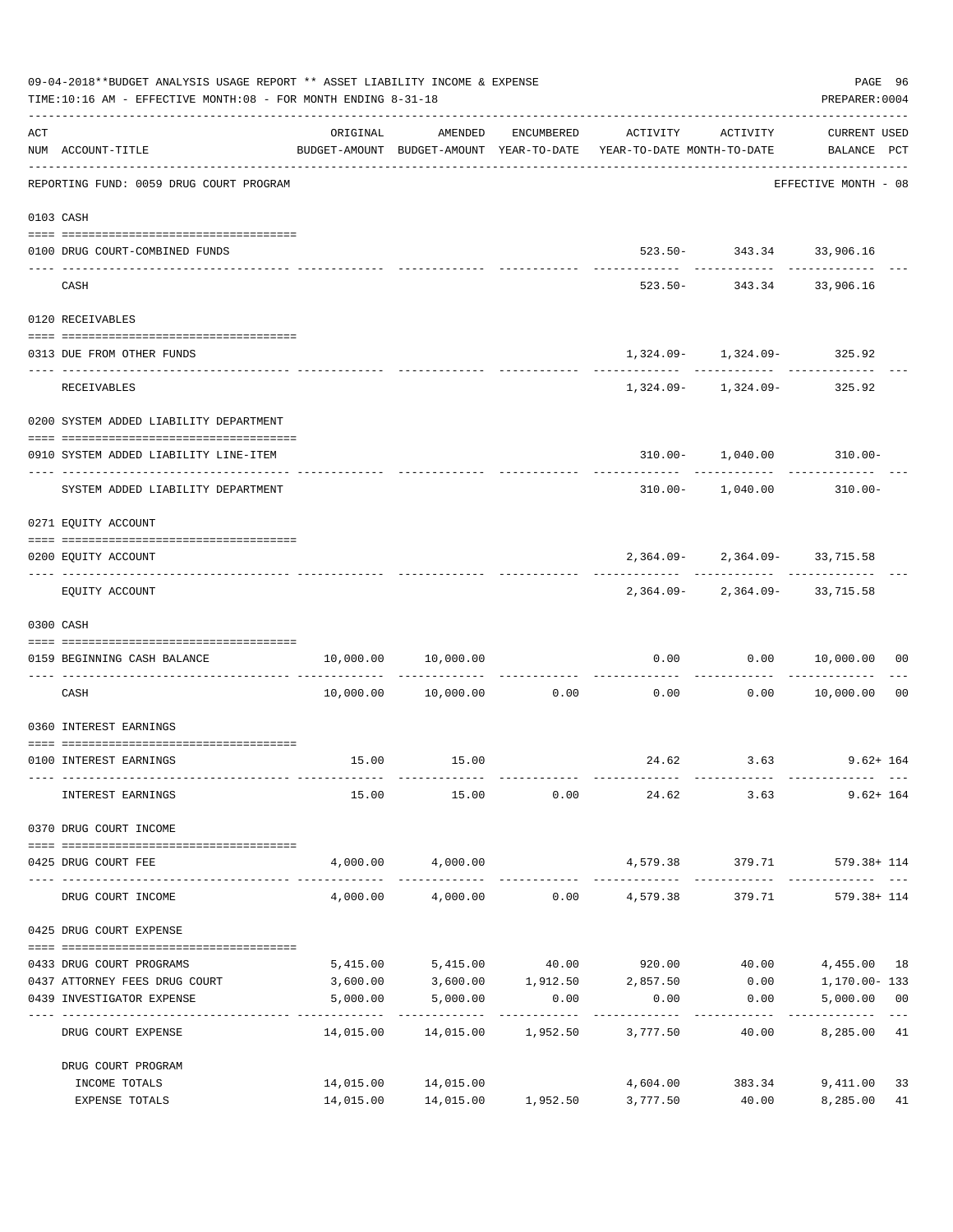|     | 09-04-2018**BUDGET ANALYSIS USAGE REPORT ** ASSET LIABILITY INCOME & EXPENSE<br>TIME:10:16 AM - EFFECTIVE MONTH:08 - FOR MONTH ENDING 8-31-18 |            |                                                     |            |                                        |                                         | PAGE 97<br>PREPARER: 0004                            |
|-----|-----------------------------------------------------------------------------------------------------------------------------------------------|------------|-----------------------------------------------------|------------|----------------------------------------|-----------------------------------------|------------------------------------------------------|
| ACT | NUM ACCOUNT-TITLE                                                                                                                             | ORIGINAL   | AMENDED<br>BUDGET-AMOUNT BUDGET-AMOUNT YEAR-TO-DATE | ENCUMBERED | ACTIVITY<br>YEAR-TO-DATE MONTH-TO-DATE | ACTIVITY                                | CURRENT USED<br>BALANCE PCT                          |
|     | REPORTING FUND: 0060 SINKING FUND                                                                                                             |            |                                                     |            |                                        |                                         | EFFECTIVE MONTH - 08                                 |
|     | 0103 CASH                                                                                                                                     |            |                                                     |            |                                        |                                         |                                                      |
|     | 0100 SINKING-COMBINED FUND CHECKING                                                                                                           |            |                                                     |            |                                        | 57, 727.17    102, 920.62    84, 636.55 |                                                      |
|     | 0175 TEXPOOL                                                                                                                                  |            |                                                     |            | 0.00                                   | 0.00                                    | 0.00                                                 |
|     | CASH                                                                                                                                          |            |                                                     |            |                                        | 57,727.17 102,920.62-                   | 84,636.55                                            |
|     | 0120 RECEIVABLES                                                                                                                              |            |                                                     |            |                                        |                                         |                                                      |
|     | 0311 TAXES RECEIVABLE                                                                                                                         |            |                                                     |            | 0.00                                   | 0.00                                    | 0.00                                                 |
|     | 0312 DUE FROM OTHER GOVERNMENT                                                                                                                |            |                                                     |            | 0.00                                   | 0.00                                    | 0.00                                                 |
|     | 0313 DUE FROM OTHER FUNDS                                                                                                                     |            |                                                     |            | 0.00                                   | 0.00                                    | 0.00                                                 |
|     | RECEIVABLES                                                                                                                                   |            |                                                     |            | 0.00                                   | 0.00                                    | 0.00                                                 |
|     | 0200 LIABILITY ACCOUNT                                                                                                                        |            |                                                     |            |                                        |                                         |                                                      |
|     | 0200 DEFERRED REVENUE                                                                                                                         |            |                                                     |            | 0.00                                   | 0.00                                    | 0.00                                                 |
|     | 0910 SYSTEM ADDED LIABILITY LINE-ITEM                                                                                                         |            |                                                     |            | 0.00                                   | 0.00                                    | 0.00                                                 |
|     | LIABILITY ACCOUNT                                                                                                                             |            |                                                     |            | 0.00                                   | 0.00                                    | 0.00                                                 |
|     | 0271 EQUITY ACCOUNT                                                                                                                           |            |                                                     |            |                                        |                                         |                                                      |
|     |                                                                                                                                               |            |                                                     |            |                                        |                                         |                                                      |
|     | 0200 EQUITY ACCOUNT                                                                                                                           |            |                                                     |            | 0.00                                   | 0.00                                    | 26,909.38                                            |
|     | EQUITY ACCOUNT                                                                                                                                |            |                                                     |            | 0.00                                   | 0.00                                    | 26,909.38                                            |
|     | 0300 CASH                                                                                                                                     |            |                                                     |            |                                        |                                         |                                                      |
|     |                                                                                                                                               |            |                                                     |            |                                        |                                         |                                                      |
|     | 0110 BEGINNING CASH BALANCE                                                                                                                   | 0.00       | 0.00                                                |            | 0.00                                   | 0.00                                    | 0.00                                                 |
|     | CASH                                                                                                                                          | 0.00       | 0.00                                                | 0.00       | 0.00                                   | 0.00                                    | 0.00                                                 |
|     | 0310 PROPERTY TAXES                                                                                                                           |            |                                                     |            |                                        |                                         |                                                      |
|     |                                                                                                                                               |            |                                                     |            |                                        |                                         |                                                      |
|     | 0110 CURRENT TAXES<br>0120 DELINQUENT TAXES                                                                                                   | 0.00       | 400,647.62 400,647.62<br>0.00                       |            | 1,171.12                               | 191.84                                  | $418,949.85$ $3,525.04$ $18,302.23+105$<br>1,171.12+ |
|     | PROPERTY TAXES                                                                                                                                | 400,647.62 | ______________________________<br>400,647.62        | 0.00       | 420,120.97                             | 3,716.88                                | 19,473.35+ 105                                       |
|     | 0318 OTHER TAXES                                                                                                                              |            |                                                     |            |                                        |                                         |                                                      |
|     |                                                                                                                                               |            |                                                     |            |                                        |                                         |                                                      |
|     | 0120 PAY N LIEU TAX/GRASSLAND                                                                                                                 | 0.00       | 0.00                                                |            |                                        | 907.58 0.00                             | $907.58+$                                            |
|     | 0121 PAY N LIEU TAX/UPPER TRINITY                                                                                                             | 0.00       | 0.00                                                |            | 788.80                                 | 0.00                                    | 788.80+                                              |
|     | OTHER TAXES                                                                                                                                   | 0.00       | 0.00                                                |            | $0.00$ 1,696.38                        | 0.00                                    | $1,696.38+$                                          |
|     | 0360 INTEREST EARNINGS                                                                                                                        |            |                                                     |            |                                        |                                         |                                                      |
|     | 0100 INTEREST EARNINGS                                                                                                                        | 0.00       | 0.00                                                |            |                                        | 0.00<br>0.00                            | 0.00                                                 |
|     | 0200 INTEREST, 2017 GO BONDS                                                                                                                  | 0.00       | 0.00                                                |            | 0.00                                   | 0.00                                    | 0.00                                                 |
|     |                                                                                                                                               |            |                                                     |            |                                        |                                         |                                                      |
|     | INTEREST EARNINGS                                                                                                                             | 0.00       | 0.00                                                | 0.00       | 0.00                                   | 0.00                                    | 0.00                                                 |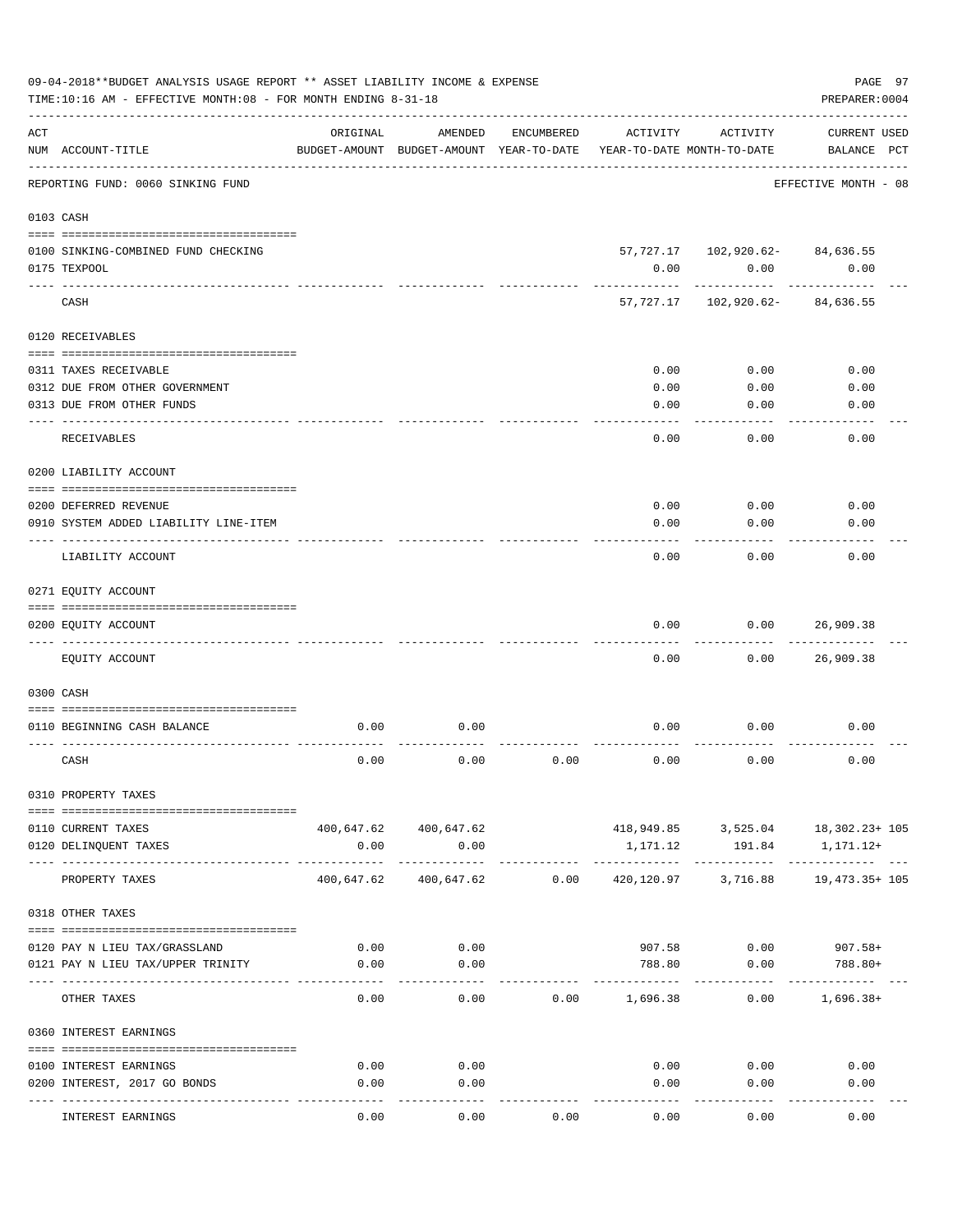|     | 09-04-2018**BUDGET ANALYSIS USAGE REPORT ** ASSET LIABILITY INCOME & EXPENSE<br>TIME:10:16 AM - EFFECTIVE MONTH:08 - FOR MONTH ENDING 8-31-18<br>PREPARER: 0004 |           |                       |            |                                                                         |              |                      |    |  |  |
|-----|-----------------------------------------------------------------------------------------------------------------------------------------------------------------|-----------|-----------------------|------------|-------------------------------------------------------------------------|--------------|----------------------|----|--|--|
| ACT |                                                                                                                                                                 | ORIGINAL  | AMENDED               | ENCUMBERED | ACTIVITY                                                                | ACTIVITY     | CURRENT USED         |    |  |  |
|     | NUM ACCOUNT-TITLE<br>BUDGET-AMOUNT BUDGET-AMOUNT YEAR-TO-DATE YEAR-TO-DATE MONTH-TO-DATE BALANCE PCT                                                            |           |                       |            |                                                                         |              |                      |    |  |  |
|     | REPORTING FUND: 0060 SINKING FUND                                                                                                                               |           |                       |            |                                                                         |              | EFFECTIVE MONTH - 08 |    |  |  |
|     | 0370 MISCELLANEOUS                                                                                                                                              |           |                       |            |                                                                         |              |                      |    |  |  |
|     | 0130 REFUNDS & MISCELLANEOUS                                                                                                                                    | 0.00      | 0.00                  |            | 0.00                                                                    | 0.00         | 0.00                 |    |  |  |
|     | MISCELLANEOUS                                                                                                                                                   | 0.00      | -----------<br>0.00   |            | $0.00$ 0.00                                                             | 0.00         | 0.00                 |    |  |  |
|     | 0620 DEBT SERVICE                                                                                                                                               |           |                       |            |                                                                         |              |                      |    |  |  |
|     |                                                                                                                                                                 |           |                       |            |                                                                         |              |                      |    |  |  |
|     | 0309 ANNUAL PAYING AGENT REGISTRAR FEES                                                                                                                         | 500.00    | 500.00                | 0.00       | 317.26 200.00 182.74 63                                                 |              |                      |    |  |  |
|     | 0400 BOND LEGAL FEES                                                                                                                                            | 0.00      | 0.00                  | 0.00       | 0.00                                                                    |              | $0.00$ 0.00          |    |  |  |
|     | 0401 CONTINUING DISCLOSURE FEES 2,250.00                                                                                                                        |           | 2,250.00              | 0.00       | 0.00                                                                    |              | $0.00$ 2,250.00      | 00 |  |  |
|     | 0490 MISCELLANEOUS                                                                                                                                              | 34,124.70 | 34,124.70             |            | $0.00$ 0.00                                                             |              | $0.00$ $34,124.70$   | 00 |  |  |
|     |                                                                                                                                                                 |           |                       |            |                                                                         | ------------ |                      |    |  |  |
|     | DEBT SERVICE                                                                                                                                                    |           |                       |            |                                                                         |              | 200.00 36,557.44 62  |    |  |  |
|     | 0660 DEBT SERVICE INTEREST                                                                                                                                      |           |                       |            |                                                                         |              |                      |    |  |  |
|     |                                                                                                                                                                 |           |                       |            |                                                                         |              |                      |    |  |  |
|     | 0667 INTEREST, 2017 GO BONDS                                                                                                                                    |           |                       |            | $303,772.92$ $303,772.92$ $0.00$ $303,772.92$ $106,437.50$ $0.00$ $100$ |              |                      |    |  |  |
|     | DEBT SERVICE INTEREST                                                                                                                                           |           |                       |            | $303,772.92$ $303,772.92$ $0.00$ $303,772.92$ $106,437.50$              |              | 0.00 100             |    |  |  |
|     | SINKING FUND                                                                                                                                                    |           |                       |            |                                                                         |              |                      |    |  |  |
|     | INCOME TOTALS                                                                                                                                                   |           | 400,647.62 400,647.62 |            | $421,817.35$ $3,716.88$ $21,169.73+105$                                 |              |                      |    |  |  |
|     | <b>EXPENSE TOTALS</b>                                                                                                                                           |           | 400,647.62 400,647.62 |            | $0.00$ $364,090.18$ $106,637.50$ $36,557.44$ $91$                       |              |                      |    |  |  |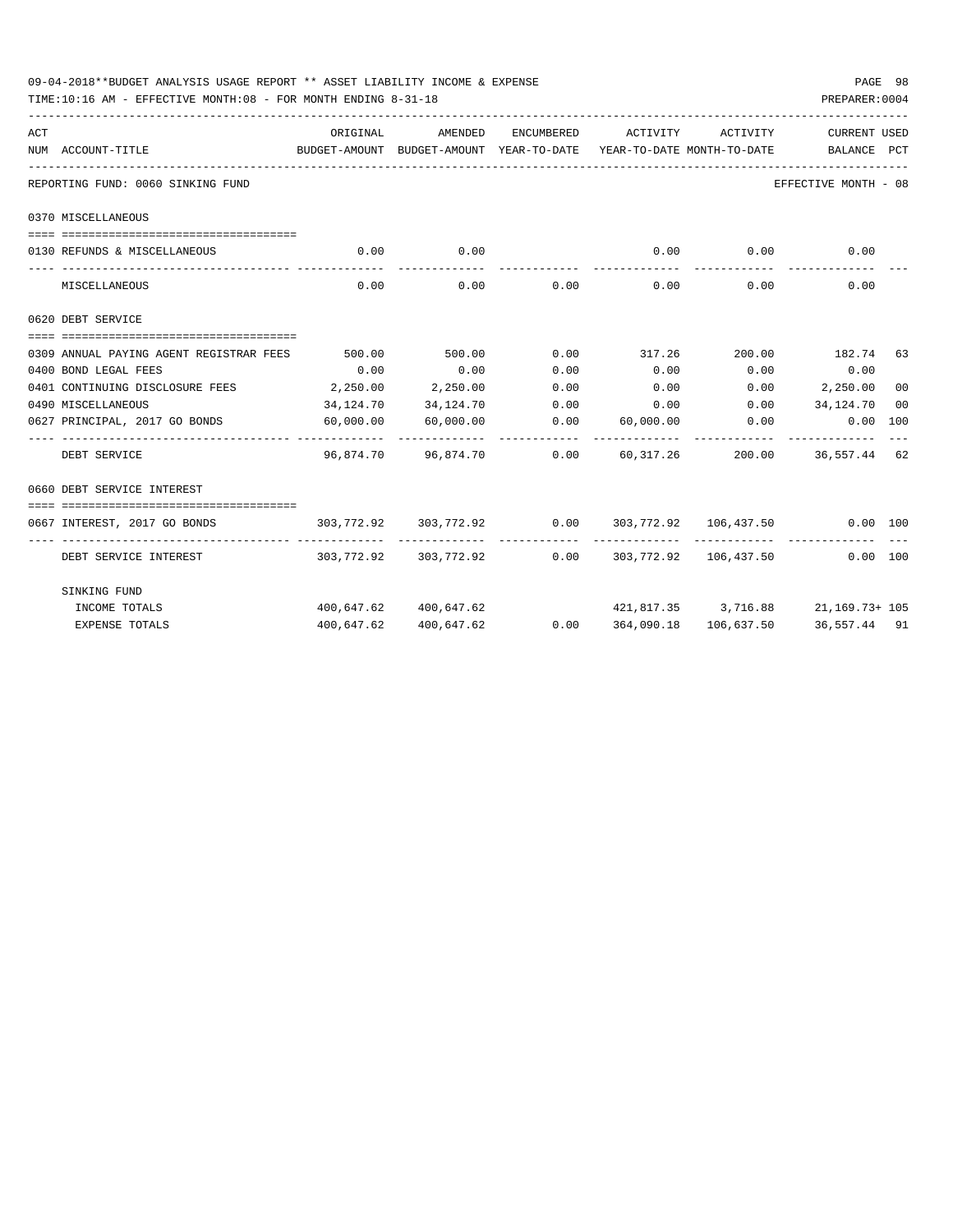|     | 09-04-2018**BUDGET ANALYSIS USAGE REPORT ** ASSET LIABILITY INCOME & EXPENSE<br>TIME:10:16 AM - EFFECTIVE MONTH:08 - FOR MONTH ENDING 8-31-18 |          |                                          |            |                            |           | PAGE 99<br>PREPARER: 0004 |    |
|-----|-----------------------------------------------------------------------------------------------------------------------------------------------|----------|------------------------------------------|------------|----------------------------|-----------|---------------------------|----|
| ACT |                                                                                                                                               | ORIGINAL | AMENDED                                  | ENCUMBERED | ACTIVITY                   | ACTIVITY  | <b>CURRENT USED</b>       |    |
|     | NUM ACCOUNT-TITLE                                                                                                                             |          | BUDGET-AMOUNT BUDGET-AMOUNT YEAR-TO-DATE |            | YEAR-TO-DATE MONTH-TO-DATE |           | BALANCE PCT               |    |
|     | REPORTING FUND: 0061 DIST.CLK.CO.&DIST.CT.TECH.-COMB.FUN                                                                                      |          |                                          |            |                            |           | EFFECTIVE MONTH - 08      |    |
|     | 0103 CASH                                                                                                                                     |          |                                          |            |                            |           |                           |    |
|     | 0100 DIST.CLK.CO.& DIST.CT.TECH.-COMBIN                                                                                                       |          |                                          |            | $362.00 -$                 | 23.42     | 2,763.71                  |    |
|     | CASH                                                                                                                                          |          |                                          |            | $362.00 -$                 | 23.42     | 2,763.71                  |    |
|     | 0120 RECEIVABLES                                                                                                                              |          |                                          |            |                            |           |                           |    |
|     | 0313 DUE FROM OTHER FUNDS                                                                                                                     |          |                                          |            | $32.08 -$                  | $32.08 -$ | 36.57                     |    |
|     | RECEIVABLES                                                                                                                                   |          |                                          |            | $32.08 -$                  | $32.08 -$ | 36.57                     |    |
|     | 0271 EQUITY ACCOUNT                                                                                                                           |          |                                          |            |                            |           |                           |    |
|     | 0200 EQUITY ACCOUNT                                                                                                                           |          |                                          |            | $32.08 -$                  | $32.08 -$ | 3,162.28                  |    |
|     | EQUITY ACCOUNT                                                                                                                                |          |                                          |            | $32.08 -$                  | $32.08 -$ | 3,162.28                  |    |
|     | 0300 CASH                                                                                                                                     |          |                                          |            |                            |           |                           |    |
|     | 0161 BEGINNING CASH BALANCE                                                                                                                   | 0.00     | 0.00                                     |            | 0.00                       | 0.00      | 0.00                      |    |
|     | CASH                                                                                                                                          | 0.00     | 0.00                                     | 0.00       | 0.00                       | 0.00      | 0.00                      |    |
|     | 0370 DIST.CLK.MISCELLANEOUS INCOME                                                                                                            |          |                                          |            |                            |           |                           |    |
|     | 0440 DIST.CLK.CO.& DIST.CT.TECHNOLOGY F                                                                                                       | 1,000.00 | 1,000.00                                 |            | 548.60                     | 23.42     | 451.40                    | 55 |
|     | DIST.CLK.MISCELLANEOUS INCOME                                                                                                                 | 1,000.00 | 1,000.00                                 | 0.00       | 548.60                     | 23.42     | 451.40                    | 55 |
|     | 0440 DIST.CLK.COURT TECHNOLOGY EQUIPMEN                                                                                                       |          |                                          |            |                            |           |                           |    |
|     | 0572 OFFICE EQUIPMENT                                                                                                                         | 1,000.00 | 1,000.00                                 | 0.00       | 910.60                     | 0.00      | 89.40                     | 91 |
|     | DIST.CLK.COURT TECHNOLOGY EQUIPMEN                                                                                                            | 1,000.00 | 1,000.00                                 | 0.00       | 910.60                     | 0.00      | 89.40                     | 91 |
|     | DIST.CLK.CO.&DIST.CT.TECH.-COMB.FU                                                                                                            |          |                                          |            |                            |           |                           |    |
|     | INCOME TOTALS                                                                                                                                 | 1,000.00 | 1,000.00                                 |            | 548.60                     | 23.42     | 451.40                    | 55 |
|     | EXPENSE TOTALS                                                                                                                                | 1,000.00 | 1,000.00                                 | 0.00       | 910.60                     | 0.00      | 89.40                     | 91 |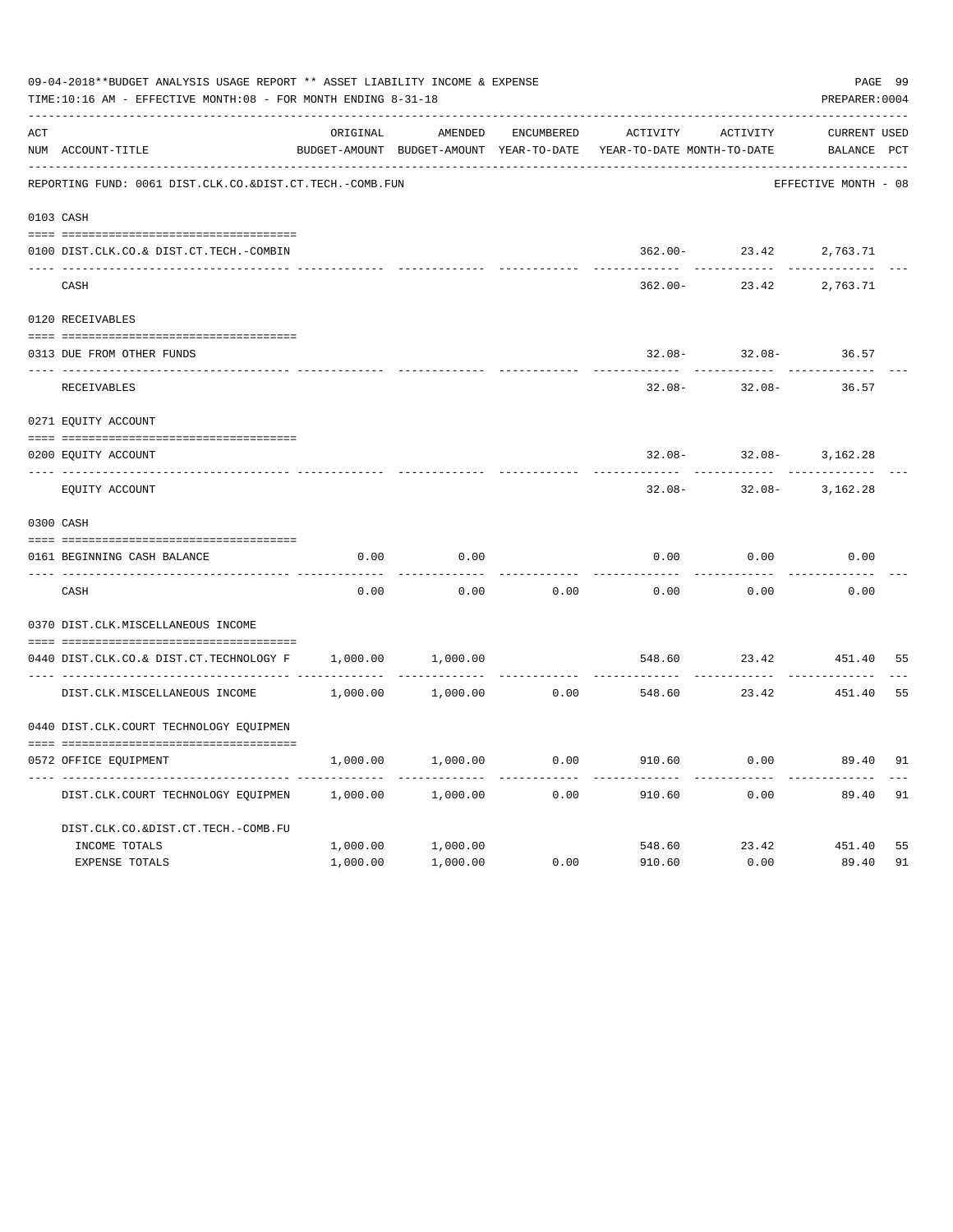|     | 09-04-2018**BUDGET ANALYSIS USAGE REPORT ** ASSET LIABILITY INCOME & EXPENSE<br>TIME:10:16 AM - EFFECTIVE MONTH:08 - FOR MONTH ENDING 8-31-18 |          |          |                                 |                                                                                                                 |                                             | PAGE 100<br>PREPARER: 0004 |                |
|-----|-----------------------------------------------------------------------------------------------------------------------------------------------|----------|----------|---------------------------------|-----------------------------------------------------------------------------------------------------------------|---------------------------------------------|----------------------------|----------------|
| ACT | NUM ACCOUNT-TITLE                                                                                                                             | ORIGINAL | AMENDED  |                                 | ENCUMBERED ACTIVITY ACTIVITY<br>BUDGET-AMOUNT BUDGET-AMOUNT YEAR-TO-DATE YEAR-TO-DATE MONTH-TO-DATE BALANCE PCT |                                             | CURRENT USED               |                |
|     | REPORTING FUND: 0062 DIST.CLK.COURT RECORDS PRESERVATION                                                                                      |          |          |                                 |                                                                                                                 |                                             | EFFECTIVE MONTH - 08       |                |
|     | 0103 CASH                                                                                                                                     |          |          |                                 |                                                                                                                 |                                             |                            |                |
|     | 0100 DIST.CLK.COURT RECORDS PRESERVATIO                                                                                                       |          |          |                                 |                                                                                                                 | 3, 231.14 318.55 30, 139.46                 |                            |                |
|     | CASH                                                                                                                                          |          |          |                                 | ---------                                                                                                       | ------------<br>3, 231.14 318.55 30, 139.46 | .                          |                |
|     | 0120 RECEIVABLES                                                                                                                              |          |          |                                 |                                                                                                                 |                                             |                            |                |
|     | 0313 DUE FROM OTHER FUNDS                                                                                                                     |          |          |                                 |                                                                                                                 |                                             |                            |                |
|     |                                                                                                                                               |          |          |                                 |                                                                                                                 | $387.93 - 387.93 - 221.18$                  |                            |                |
|     | RECEIVABLES                                                                                                                                   |          |          |                                 |                                                                                                                 | 387.93- 387.93- 221.18                      |                            |                |
|     | 0271 EQUITY ACCOUNT                                                                                                                           |          |          |                                 |                                                                                                                 |                                             |                            |                |
|     | 0200 EQUITY ACCOUNT                                                                                                                           |          |          |                                 |                                                                                                                 | 387.93- 387.93- 27,129.50                   |                            |                |
|     | EQUITY ACCOUNT                                                                                                                                |          |          |                                 |                                                                                                                 | 387.93- 387.93- 27,129.50                   |                            |                |
|     | 0300 CASH                                                                                                                                     |          |          |                                 |                                                                                                                 |                                             |                            |                |
|     | 0162 BEGINNING CASH BALANCE                                                                                                                   | 0.00     | 0.00     |                                 | 0.00                                                                                                            | 0.00                                        | 0.00                       |                |
|     | -------------------------------<br>CASH                                                                                                       | 0.00     |          | $0.00$ 0.00                     | 0.00                                                                                                            | 0.00                                        | 0.00                       |                |
|     | 0360 INTEREST EARNINGS                                                                                                                        |          |          |                                 |                                                                                                                 |                                             |                            |                |
|     | 0100 INTEREST EARNINGS                                                                                                                        | 5.00     | 5.00     |                                 |                                                                                                                 | 18.00 3.24 13.00+360                        |                            |                |
|     | ------------------- ------<br>INTEREST EARNINGS                                                                                               | 5.00     |          | ----------- ----<br>$5.00$ 0.00 |                                                                                                                 | ----------<br>18.00 3.24                    | 13.00+ 360                 |                |
|     | 0370 DIST.CLK.COURT MISCELLAEOUS INCOME                                                                                                       |          |          |                                 |                                                                                                                 |                                             |                            |                |
|     | 0133 DIST.CLK.COURT RECORDS PRESERVATIO 4,000.00 4,000.00                                                                                     |          |          |                                 |                                                                                                                 | 3, 213.14 315.31 786.86 80                  |                            |                |
|     | DIST.CLK.COURT MISCELLAEOUS INCOME 4,000.00                                                                                                   |          | 4,000.00 | 0.00                            | 3,213.14                                                                                                        | 315.31                                      | 786.86                     | 80             |
|     | 0449 DIST.CLK.RECORDS PRES.EQUIPMENT                                                                                                          |          |          |                                 |                                                                                                                 |                                             |                            |                |
|     | 0572 OFFICE EQUIPMENT                                                                                                                         | 4,005.00 | 4,005.00 | 0.00                            | 0.00                                                                                                            | 0.00                                        | 4,005.00 00                |                |
|     | DIST.CLK.RECORDS PRES.EQUIPMENT                                                                                                               | 4,005.00 | 4,005.00 | _____________<br>0.00           | ------------<br>0.00                                                                                            | -------------<br>0.00                       | --------------<br>4,005.00 | 0 <sub>0</sub> |
|     | DIST.CLK.COURT RECORDS PRESERVATIO                                                                                                            |          |          |                                 |                                                                                                                 |                                             |                            |                |
|     | INCOME TOTALS                                                                                                                                 | 4,005.00 | 4,005.00 |                                 | 3,231.14                                                                                                        | 318.55                                      | 773.86                     | 81             |
|     | EXPENSE TOTALS                                                                                                                                | 4,005.00 | 4,005.00 | 0.00                            | 0.00                                                                                                            | 0.00                                        | 4,005.00                   | 0 <sub>0</sub> |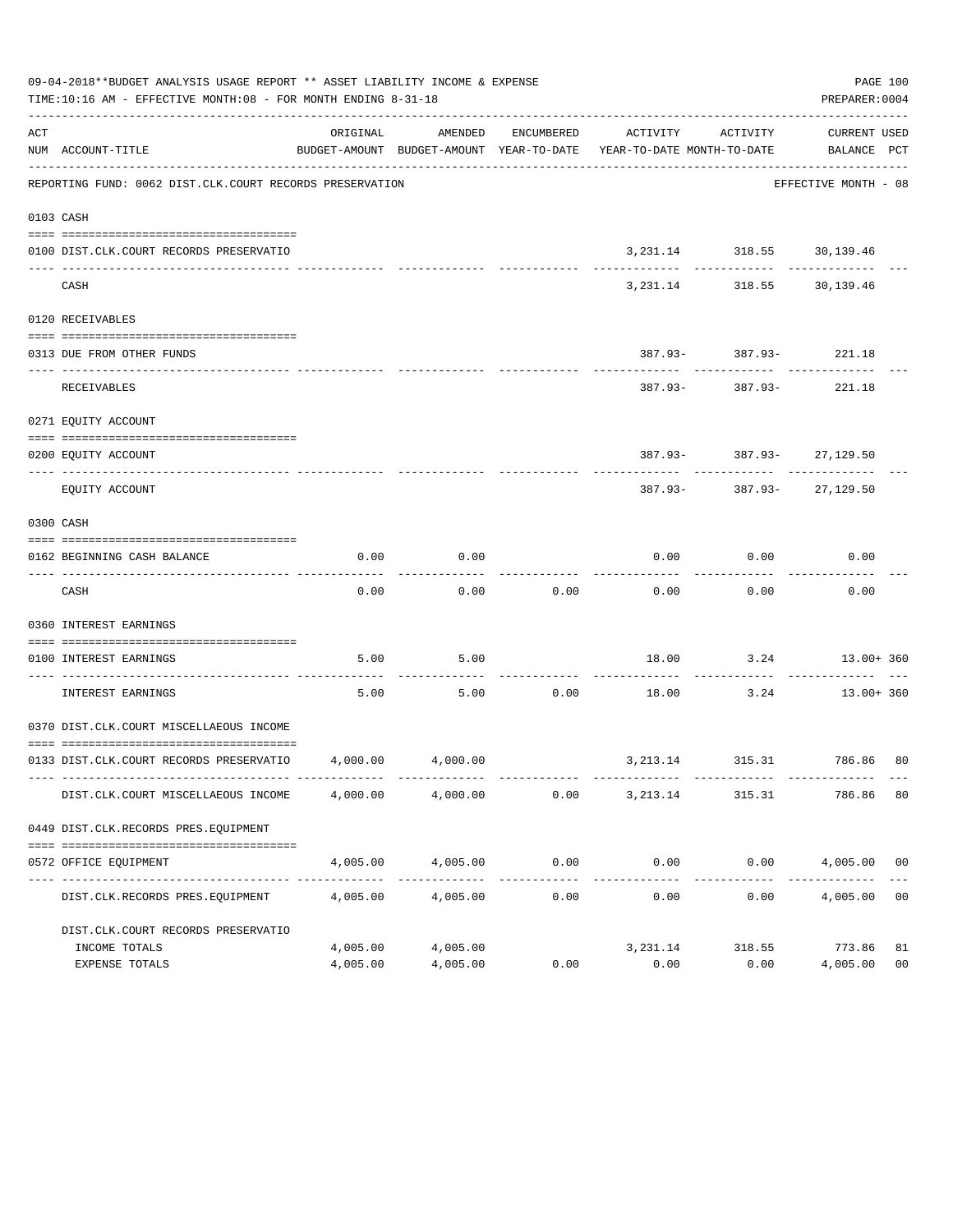|     | 09-04-2018**BUDGET ANALYSIS USAGE REPORT ** ASSET LIABILITY INCOME & EXPENSE<br>PAGE 101<br>TIME:10:16 AM - EFFECTIVE MONTH:08 - FOR MONTH ENDING 8-31-18<br>PREPARER: 0004 |          |                   |      |                                                                                                     |                          |                             |                |  |
|-----|-----------------------------------------------------------------------------------------------------------------------------------------------------------------------------|----------|-------------------|------|-----------------------------------------------------------------------------------------------------|--------------------------|-----------------------------|----------------|--|
| ACT | NUM ACCOUNT-TITLE                                                                                                                                                           | ORIGINAL | AMENDED           |      | ENCUMBERED ACTIVITY ACTIVITY<br>BUDGET-AMOUNT BUDGET-AMOUNT YEAR-TO-DATE YEAR-TO-DATE MONTH-TO-DATE |                          | CURRENT USED<br>BALANCE PCT |                |  |
|     | REPORTING FUND: 0063 LAW ENF. EDUCATION CONST.#1                                                                                                                            |          |                   |      |                                                                                                     |                          | EFFECTIVE MONTH - 08        |                |  |
|     | 0103 CASH                                                                                                                                                                   |          |                   |      |                                                                                                     |                          |                             |                |  |
|     | 0100 LEOSE CONST.#1-COMBINED FUNDS CHEC                                                                                                                                     |          |                   |      |                                                                                                     | 324.93- 0.00 1,006.88    |                             |                |  |
|     | CASH                                                                                                                                                                        |          |                   |      | 324.93-                                                                                             | ------------<br>0.00     | 1,006.88                    |                |  |
|     | 0200 LIABILITY ACCOUNT                                                                                                                                                      |          |                   |      |                                                                                                     |                          |                             |                |  |
|     | 0910 SYSTEM ADDED LIABILITY LINE ITEM                                                                                                                                       |          |                   |      | 0.00                                                                                                | 0.00                     | 0.00                        |                |  |
|     | LIABILITY ACCOUNT                                                                                                                                                           |          |                   |      | 0.00                                                                                                | 0.00                     | 0.00                        |                |  |
|     | 0271 EOUITY ACCOUNT                                                                                                                                                         |          |                   |      |                                                                                                     |                          |                             |                |  |
|     | 0200 EQUITY ACCOUNT                                                                                                                                                         |          |                   |      |                                                                                                     | $0.00$ $0.00$ $1,331.81$ |                             |                |  |
|     | EOUITY ACCOUNT                                                                                                                                                              |          |                   |      | 0.00                                                                                                | 0.00                     | 1,331.81                    |                |  |
|     | 0300 CASH                                                                                                                                                                   |          |                   |      |                                                                                                     |                          |                             |                |  |
|     | 0151 BEGINNING CASH BALANCE                                                                                                                                                 | 1,000.00 | 1,000.00          |      | 0.00                                                                                                | 0.00                     | 1,000.00 00                 |                |  |
|     | CASH                                                                                                                                                                        | 1,000.00 | 1,000.00          | 0.00 | 0.00                                                                                                |                          | $0.00$ 1,000.00             | 0 <sub>0</sub> |  |
|     | 0370 MISCELLANEOUS INCOME                                                                                                                                                   |          |                   |      |                                                                                                     |                          |                             |                |  |
|     | 0130 REFUNDS & MISCELLANEOUS                                                                                                                                                | 0.00     | 0.00              |      | 0.00                                                                                                | 0.00                     | 0.00                        |                |  |
|     | 0160 PEACE OFFICER ALLOCATION                                                                                                                                               | 1,000.00 | 1,000.00          |      | 678.30                                                                                              | 0.00<br>-----------      | 321.70                      | 68             |  |
|     | MISCELLANEOUS INCOME                                                                                                                                                        |          | 1,000.00 1,000.00 | 0.00 | 678.30                                                                                              | 0.00                     | 321.70                      | 68             |  |
|     | 0551 LAW ENFORCEMENT EDUCATION                                                                                                                                              |          |                   |      |                                                                                                     |                          |                             |                |  |
|     | 0427 OUT OF COUNTY TRAVEL                                                                                                                                                   | 1,000.00 | 1,000.00          | 0.00 | 1,003.23                                                                                            | 0.00                     | $3.23 - 100$                |                |  |
|     | 0428 TRAINING & TUITION                                                                                                                                                     | 1,000.00 | 1,000.00          | 0.00 | 0.00                                                                                                | 0.00                     | 1,000.00 00                 |                |  |
|     | LAW ENFORCEMENT EDUCATION                                                                                                                                                   | 2,000.00 | 2,000.00          | 0.00 | ---------<br>1,003.23                                                                               | 0.00                     | 996.77                      | 50             |  |
|     | LAW ENF. EDUCATION CONST. #1                                                                                                                                                |          |                   |      |                                                                                                     |                          |                             |                |  |
|     | INCOME TOTALS                                                                                                                                                               | 2,000.00 | 2,000.00          |      | 678.30                                                                                              | 0.00                     | 1,321.70                    | 34             |  |
|     | EXPENSE TOTALS                                                                                                                                                              | 2,000.00 | 2,000.00          | 0.00 | 1,003.23                                                                                            | 0.00                     | 996.77                      | 50             |  |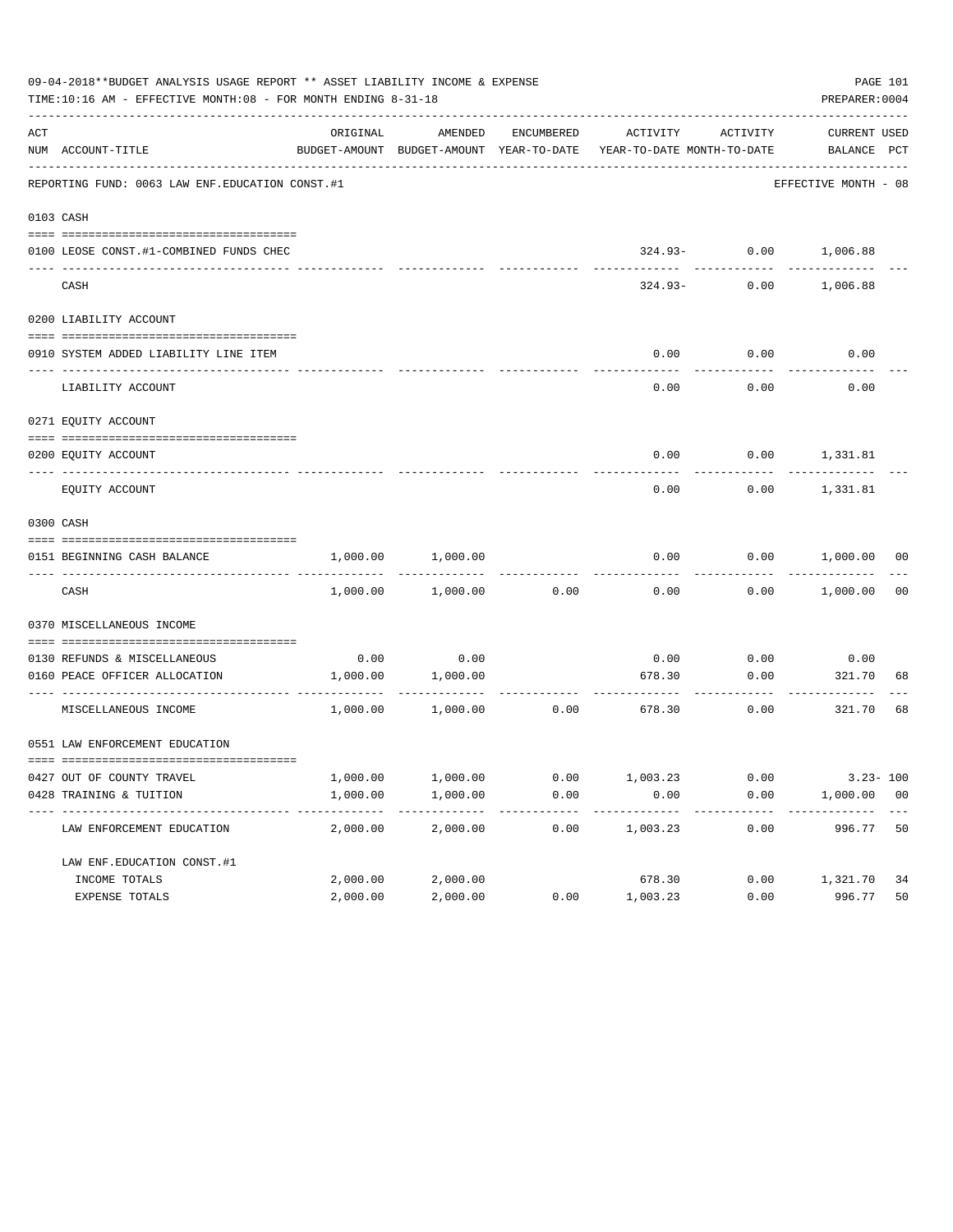|     | 09-04-2018**BUDGET ANALYSIS USAGE REPORT ** ASSET LIABILITY INCOME & EXPENSE<br>TIME:10:16 AM - EFFECTIVE MONTH:08 - FOR MONTH ENDING 8-31-18 |          |                                                     |            |                                       |                    | PREPARER: 0004                                         | PAGE 102       |
|-----|-----------------------------------------------------------------------------------------------------------------------------------------------|----------|-----------------------------------------------------|------------|---------------------------------------|--------------------|--------------------------------------------------------|----------------|
| ACT | NUM ACCOUNT-TITLE                                                                                                                             | ORIGINAL | AMENDED<br>BUDGET-AMOUNT BUDGET-AMOUNT YEAR-TO-DATE | ENCUMBERED | ACTIVITY                              | ACTIVITY           | CURRENT USED<br>YEAR-TO-DATE MONTH-TO-DATE BALANCE PCT |                |
|     | REPORTING FUND: 0064 LAW ENF. EDUCATION CONST. #2                                                                                             |          |                                                     |            |                                       |                    | EFFECTIVE MONTH - 08                                   |                |
|     | 0103 CASH                                                                                                                                     |          |                                                     |            |                                       |                    |                                                        |                |
|     | 0100 LEOSE CONST.#2-COMBINED FUNDS CHEC                                                                                                       |          |                                                     |            |                                       |                    | 678.48 0.00 678.48                                     |                |
|     | CASH                                                                                                                                          |          |                                                     |            | 678.48                                | 0.00               | 678.48                                                 |                |
|     | 0200 LIABILITY ACCOUNT                                                                                                                        |          |                                                     |            |                                       |                    |                                                        |                |
|     | 0910 SYSTEM ADDED LIABILITY LINE ITEM                                                                                                         |          |                                                     |            | 0.00                                  | 0.00               | 0.00                                                   |                |
|     | LIABILITY ACCOUNT                                                                                                                             |          |                                                     |            | 0.00                                  | 0.00               | 0.00                                                   |                |
|     | 0271 EQUITY ACCOUNT                                                                                                                           |          |                                                     |            |                                       |                    |                                                        |                |
|     | 0200 EQUITY ACCOUNT                                                                                                                           |          |                                                     |            |                                       |                    | $0.00$ $0.00$ $0.00$                                   |                |
|     | EQUITY ACCOUNT                                                                                                                                |          |                                                     |            | 0.00                                  | 0.00               | 0.00                                                   |                |
|     | 0300 CASH                                                                                                                                     |          |                                                     |            |                                       |                    |                                                        |                |
|     | 0152 BEGINNING CASH BALANCE                                                                                                                   | 0.00     | 0.00                                                |            | 0.00                                  | 0.00               | 0.00                                                   |                |
|     | CASH                                                                                                                                          | 0.00     | 0.00                                                | 0.00       | 0.00                                  | -------<br>0.00    | 0.00                                                   |                |
|     | 0370 MISCELLANEOUS INCOME                                                                                                                     |          |                                                     |            |                                       |                    |                                                        |                |
|     | 0130 REFUNDS & MISCELLANEOUS                                                                                                                  |          | $0.00$ 0.00                                         |            | 0.00                                  | 0.00               | 0.00                                                   |                |
|     | 0160 PEACE OFFICER ALLOCATION                                                                                                                 |          | 1,000.00 1,000.00                                   |            | 678.48<br>------------- ------------- | 0.00<br>---------- | 321.52<br>---------                                    | 68             |
|     | MISCELLANEOUS INCOME                                                                                                                          |          | 1,000.00 1,000.00                                   | 0.00       |                                       | 678.48<br>0.00     | 321.52                                                 | 68             |
|     | 0552 LAW ENFORCEMENT EDUCATION                                                                                                                |          |                                                     |            |                                       |                    |                                                        |                |
|     | 0427 OUT OF COUNTY TRAVEL                                                                                                                     | 500.00   | 500.00                                              | 0.00       | 0.00                                  | 0.00               | 500.00                                                 | 00             |
|     | 0428 TRAINING & TUITION                                                                                                                       | 500.00   | 500.00                                              | 0.00       | 0.00                                  | 0.00               | 500.00                                                 | 0 <sub>0</sub> |
|     | LAW ENFORCEMENT EDUCATION                                                                                                                     | 1,000.00 | 1,000.00                                            | 0.00       | 0.00                                  | 0.00               | 1,000.00                                               | 00             |
|     | LAW ENF. EDUCATION CONST. #2                                                                                                                  |          |                                                     |            |                                       |                    |                                                        |                |
|     | INCOME TOTALS                                                                                                                                 | 1,000.00 | 1,000.00                                            |            | 678.48                                | 0.00               | 321.52                                                 | 68             |
|     | EXPENSE TOTALS                                                                                                                                | 1,000.00 | 1,000.00                                            | 0.00       | 0.00                                  | 0.00               | 1,000.00                                               | 0 <sub>0</sub> |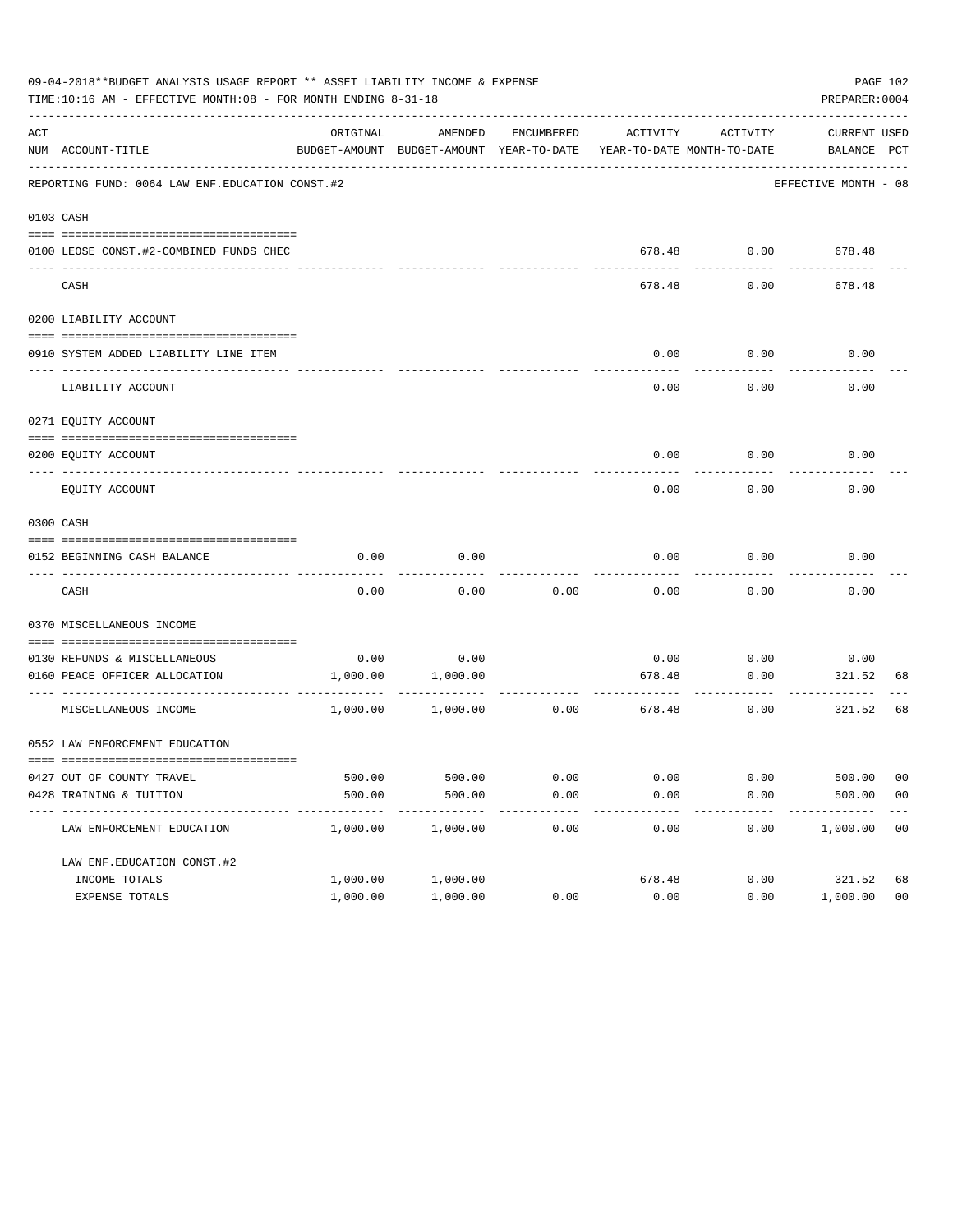|     | 09-04-2018**BUDGET ANALYSIS USAGE REPORT ** ASSET LIABILITY INCOME & EXPENSE<br>TIME:10:16 AM - EFFECTIVE MONTH:08 - FOR MONTH ENDING 8-31-18 |          |                                                     |                                       |          |                                        | PREPARER: 0004              | PAGE 103       |
|-----|-----------------------------------------------------------------------------------------------------------------------------------------------|----------|-----------------------------------------------------|---------------------------------------|----------|----------------------------------------|-----------------------------|----------------|
| ACT | NUM ACCOUNT-TITLE                                                                                                                             | ORIGINAL | AMENDED<br>BUDGET-AMOUNT BUDGET-AMOUNT YEAR-TO-DATE | ENCUMBERED                            | ACTIVITY | ACTIVITY<br>YEAR-TO-DATE MONTH-TO-DATE | CURRENT USED<br>BALANCE PCT |                |
|     | REPORTING FUND: 0065 LAW ENF. EDUCATION CONST.#3                                                                                              |          |                                                     |                                       |          |                                        | EFFECTIVE MONTH - 08        |                |
|     | 0103 CASH                                                                                                                                     |          |                                                     |                                       |          |                                        |                             |                |
|     | 0100 LEOSE CONST.#3-COMBINED FUNDS CHEC                                                                                                       |          |                                                     |                                       |          |                                        | 678.30   0.00   2,010.11    |                |
|     | CASH                                                                                                                                          |          |                                                     |                                       | 678.30   | 0.00                                   | 2,010.11                    |                |
|     | 0200 LIABILITY ACCOUNT                                                                                                                        |          |                                                     |                                       |          |                                        |                             |                |
|     | 0910 SYSTEM ADDED LIABILITY LINE ITEM                                                                                                         |          |                                                     |                                       | 0.00     | 0.00                                   | 0.00                        |                |
|     | LIABILITY ACCOUNT                                                                                                                             |          |                                                     |                                       | 0.00     | 0.00                                   | 0.00                        |                |
|     | 0271 EQUITY ACCOUNT                                                                                                                           |          |                                                     |                                       |          |                                        |                             |                |
|     | 0200 EQUITY ACCOUNT                                                                                                                           |          |                                                     |                                       |          |                                        | $0.00$ $0.00$ $1,331.81$    |                |
|     | EQUITY ACCOUNT                                                                                                                                |          |                                                     |                                       | 0.00     |                                        | $0.00$ 1,331.81             |                |
|     | 0300 CASH                                                                                                                                     |          |                                                     |                                       |          |                                        |                             |                |
|     | 0153 BEGINNING CASH BALANCE                                                                                                                   | 1,000.00 | 1,000.00                                            |                                       | 0.00     |                                        | $0.00$ $1,000.00$ 00        |                |
|     | CASH                                                                                                                                          |          | 1,000.00 1,000.00                                   | 0.00                                  | 0.00     |                                        | $0.00$ 1,000.00             | 00             |
|     | 0370 MISCELLANEOUS                                                                                                                            |          |                                                     |                                       |          |                                        |                             |                |
|     | 0130 REFUNDS & MISCELLANEOUS                                                                                                                  |          | $0.00$ 0.00                                         |                                       | 0.00     | 0.00                                   | 0.00                        |                |
|     | 0160 PEACE OFFICER ALLOCATION                                                                                                                 |          | 1,000.00 1,000.00                                   | ----------- ------------ ------------ | 678.30   | 0.00<br>-----------                    | 321.70<br>----------        | 68             |
|     | MISCELLANEOUS                                                                                                                                 |          | 1,000.00 1,000.00                                   | 0.00                                  |          | 678.30<br>0.00                         | 321.70                      | 68             |
|     | 0553 LAW ENFORCEMENT EDUCATION                                                                                                                |          |                                                     |                                       |          |                                        |                             |                |
|     | 0427 OUT OF COUNTY TRAVEL                                                                                                                     | 1,000.00 | 1,000.00                                            | 0.00                                  | 0.00     | 0.00                                   | 1,000.00                    | 00             |
|     | 0428 TRAINING & TUITION                                                                                                                       | 1,000.00 | 1,000.00                                            | 0.00                                  | 0.00     | 0.00                                   | 1,000.00                    | 0 <sub>0</sub> |
|     | LAW ENFORCEMENT EDUCATION                                                                                                                     | 2,000.00 | 2,000.00                                            | 0.00                                  | 0.00     | 0.00                                   | 2,000.00                    | 0 <sub>0</sub> |
|     | LAW ENF. EDUCATION CONST. #3                                                                                                                  |          |                                                     |                                       |          |                                        |                             |                |
|     | INCOME TOTALS                                                                                                                                 | 2,000.00 | 2,000.00                                            |                                       | 678.30   | 0.00                                   | 1,321.70                    | 34             |
|     | EXPENSE TOTALS                                                                                                                                | 2,000.00 | 2,000.00                                            | 0.00                                  | 0.00     | 0.00                                   | 2,000.00                    | 0 <sub>0</sub> |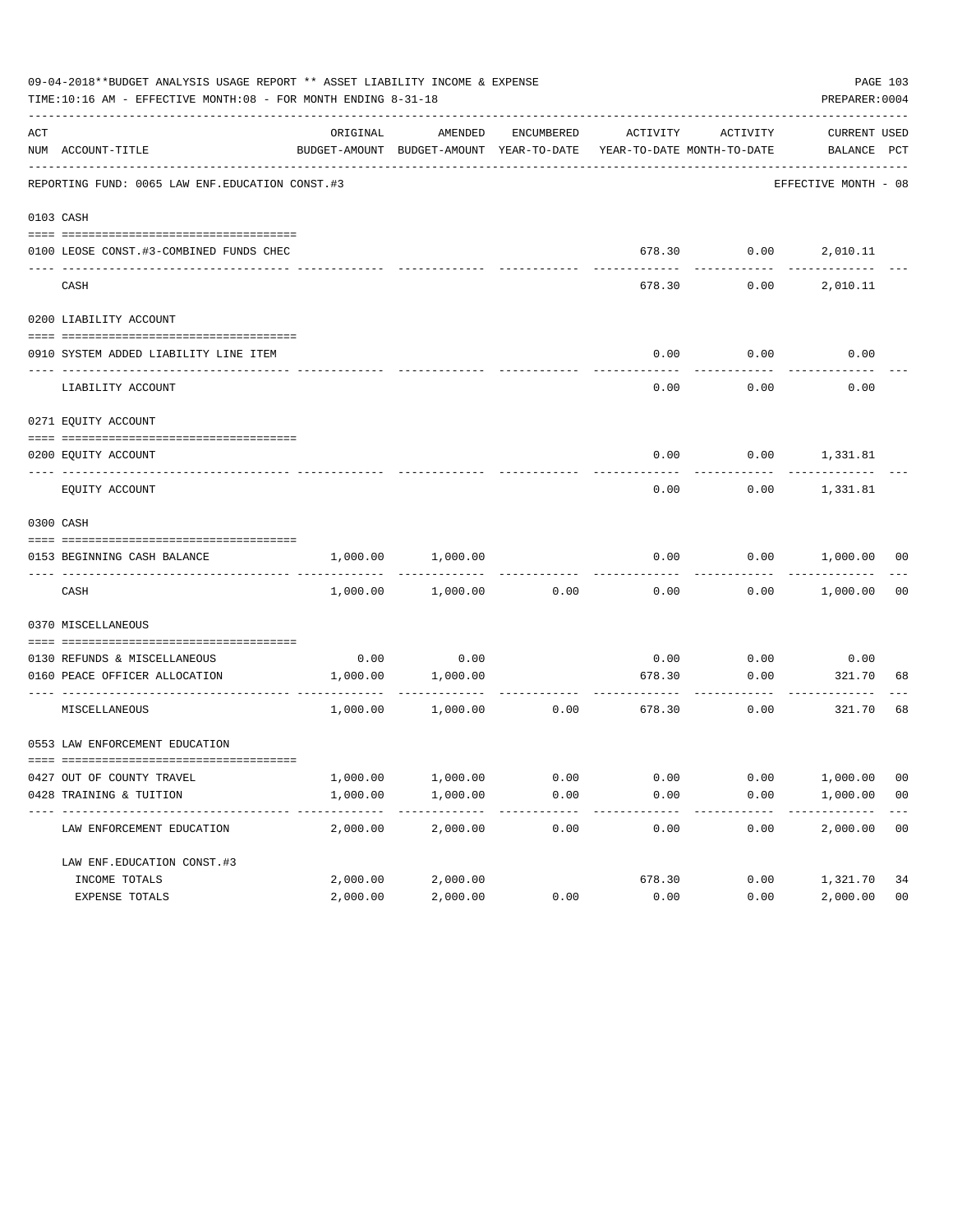|     | 09-04-2018**BUDGET ANALYSIS USAGE REPORT ** ASSET LIABILITY INCOME & EXPENSE<br>TIME:10:16 AM - EFFECTIVE MONTH:08 - FOR MONTH ENDING 8-31-18 |               |                           |                               |                                                                     |                                                                                                                                           | PAGE 104<br>PREPARER: 0004                                                       |                |
|-----|-----------------------------------------------------------------------------------------------------------------------------------------------|---------------|---------------------------|-------------------------------|---------------------------------------------------------------------|-------------------------------------------------------------------------------------------------------------------------------------------|----------------------------------------------------------------------------------|----------------|
| ACT | NUM ACCOUNT-TITLE                                                                                                                             | ORIGINAL      | AMENDED                   | ENCUMBERED                    | BUDGET-AMOUNT BUDGET-AMOUNT YEAR-TO-DATE YEAR-TO-DATE MONTH-TO-DATE | ACTIVITY ACTIVITY                                                                                                                         | CURRENT USED<br>BALANCE PCT                                                      |                |
|     | REPORTING FUND: 0066 2017 GO BONDS-CONSTRUCTION FUND                                                                                          |               |                           |                               |                                                                     |                                                                                                                                           | EFFECTIVE MONTH - 08                                                             |                |
|     | 0103 CASH                                                                                                                                     |               |                           |                               |                                                                     |                                                                                                                                           |                                                                                  |                |
|     | 0100 GO BONDS CONST. - COMBINED FUNDS CHE<br>0166 ICS DEPOSIT                                                                                 |               |                           |                               |                                                                     | $\begin{array}{cccc} 6 \, , 082 \, , 348 \, . \, 57 & \qquad & 5 \, , 318 \, . \, 30 & \qquad 6 \, , 082 \, , 348 \, . \, 57 \end{array}$ | $6\,, 582\,, 450\,.\,44 - \qquad \qquad 0\,.00 \qquad \quad 332\,, 450\,.\,44 -$ |                |
|     | 0175 TEXPOOL                                                                                                                                  |               |                           |                               | 0.00                                                                | 0.00                                                                                                                                      | 0.00                                                                             |                |
|     | CASH                                                                                                                                          |               |                           |                               |                                                                     | 500, 101.87 - 5, 318.30 5, 749, 898.13                                                                                                    |                                                                                  |                |
|     | 0200 LIABILITY ACCOUNT                                                                                                                        |               |                           |                               |                                                                     |                                                                                                                                           |                                                                                  |                |
|     | 0910 SYSTEM ADDED LIABILITY LINE-ITEM<br>----------------------------------                                                                   |               |                           |                               | 0.00<br>$- - - - -$                                                 | 0.00<br>---------                                                                                                                         | 0.00                                                                             |                |
|     | LIABILITY ACCOUNT                                                                                                                             |               |                           |                               | 0.00                                                                | 0.00                                                                                                                                      | 0.00                                                                             |                |
|     | 0231 2017 GO BONDS PAYABLE                                                                                                                    |               |                           |                               |                                                                     |                                                                                                                                           |                                                                                  |                |
|     | 0200 2017 GO BONDS PAYABLE                                                                                                                    |               |                           |                               |                                                                     | $6, 250, 000.00 - 6, 250, 000.00 -$                                                                                                       | 0.00                                                                             |                |
|     | 2017 GO BONDS PAYABLE                                                                                                                         |               |                           |                               |                                                                     | 6,250,000.00- 6,250,000.00-                                                                                                               | 0.00                                                                             |                |
|     | 0271 EQUITY ACCOUNT                                                                                                                           |               |                           |                               |                                                                     |                                                                                                                                           |                                                                                  |                |
|     | 0200 EQUITY ACCOUNT                                                                                                                           |               |                           |                               |                                                                     | 6,250,000.00 6,250,000.00 6,250,000.00                                                                                                    | -------------                                                                    |                |
|     | EQUITY ACCOUNT                                                                                                                                |               |                           |                               |                                                                     | 6,250,000.00 6,250,000.00 6,250,000.00                                                                                                    |                                                                                  |                |
|     | 0300 CASH                                                                                                                                     |               |                           |                               |                                                                     |                                                                                                                                           |                                                                                  |                |
|     | 0166 BEGINNING CASH BALANCE                                                                                                                   |               | 2,000,000.00 2,000,000.00 |                               |                                                                     |                                                                                                                                           | $0.00$ $0.00$ $2,000,000.00$                                                     | 00             |
|     | CASH                                                                                                                                          | 2,000,000.00  |                           | ----------------------------- | $2,000,000.00$ $0.00$ $0.00$ $0.00$ $0.00$ $2,000,000.00$           | -----------                                                                                                                               |                                                                                  | 0 <sub>0</sub> |
|     | 0360 INTEREST EARNINGS                                                                                                                        |               |                           |                               |                                                                     |                                                                                                                                           |                                                                                  |                |
|     | 0100 INTEREST EARNINGS LEGEND BANK                                                                                                            | 0.00          | 0.00                      |                               | 0.00                                                                | 0.00                                                                                                                                      | 0.00                                                                             |                |
|     | 0166 INTEREST EARNINGS ICS                                                                                                                    | 0.00<br>----- | 0.00<br>$- - - - - -$     |                               | 45,996.57<br>------------                                           | 5,318.30<br>.                                                                                                                             | 45,996.57+                                                                       |                |
|     | INTEREST EARNINGS                                                                                                                             | 0.00          | 0.00                      | 0.00                          | 45,996.57                                                           | 5,318.30                                                                                                                                  | 45,996.57+                                                                       |                |
|     | 0370 MISCELLANEOUS                                                                                                                            |               |                           |                               |                                                                     |                                                                                                                                           |                                                                                  |                |
|     | 0130 REFUNDS & MISCELLANEOUS                                                                                                                  | 0.00          | 0.00                      |                               |                                                                     | $0.00$ 0.00                                                                                                                               | 0.00                                                                             |                |
|     | MISCELLANEOUS                                                                                                                                 | 0.00          | 0.00                      | 0.00                          | 0.00                                                                | 0.00                                                                                                                                      | 0.00                                                                             |                |
|     | 0509 CONTINGENCY                                                                                                                              |               |                           |                               |                                                                     |                                                                                                                                           |                                                                                  |                |
|     | 0475 CONTINGENCY                                                                                                                              | 0.00          | 0.00                      | 0.00                          | 0.00                                                                | 0.00                                                                                                                                      | 0.00                                                                             |                |
|     | CONTINGENCY                                                                                                                                   | 0.00          | 0.00                      | 0.00                          | 0.00                                                                | 0.00                                                                                                                                      | 0.00                                                                             |                |
|     | 0666 COURTHOUSE CONSTRUCTION PHASE 1                                                                                                          |               |                           |                               |                                                                     |                                                                                                                                           |                                                                                  |                |
|     | 0165 CONSTRUCTION                                                                                                                             | 0.00          | 0.00                      | 0.00                          | 0.00                                                                | 0.00                                                                                                                                      | 0.00                                                                             |                |
|     | 0400 ATTORNEY FEES                                                                                                                            | 0.00          | 4,556.00                  | 0.00                          | 4,556.00                                                            | 0.00                                                                                                                                      | 0.00 100                                                                         |                |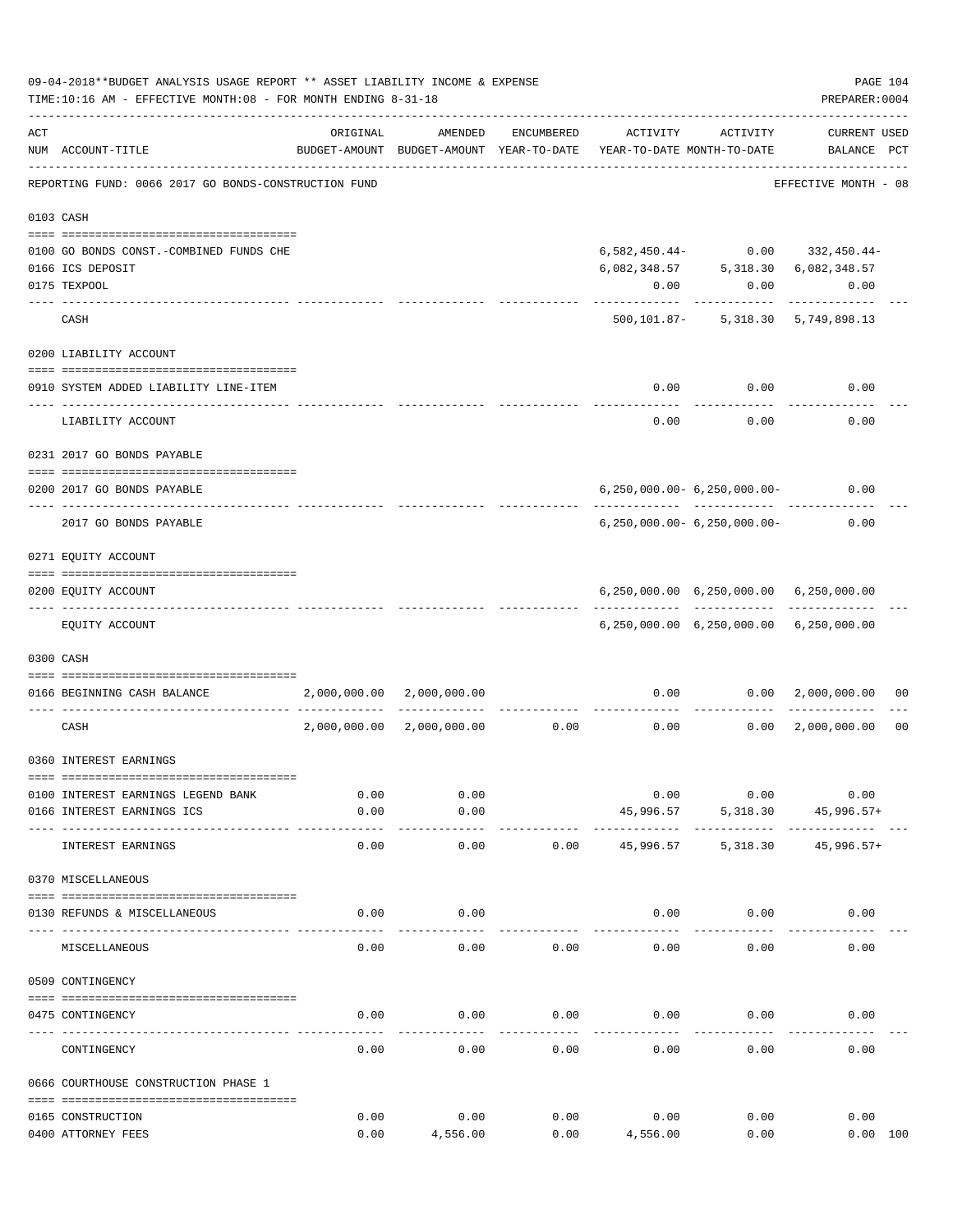# 09-04-2018\*\*BUDGET ANALYSIS USAGE REPORT \*\* ASSET LIABILITY INCOME & EXPENSE PAGE 105

TIME:10:16 AM - EFFECTIVE MONTH:08 - FOR MONTH ENDING 8-31-18 PREPARER:0004

| ACT |                                                                                                  | ORIGINAL                                 | AMENDED                   |      | ENCUMBERED ACTIVITY        | ACTIVITY | CURRENT USED                       |          |
|-----|--------------------------------------------------------------------------------------------------|------------------------------------------|---------------------------|------|----------------------------|----------|------------------------------------|----------|
|     | NUM ACCOUNT-TITLE                                                                                | BUDGET-AMOUNT BUDGET-AMOUNT YEAR-TO-DATE |                           |      | YEAR-TO-DATE MONTH-TO-DATE |          | BALANCE PCT                        |          |
|     | REPORTING FUND: 0066 2017 GO BONDS-CONSTRUCTION FUND                                             |                                          |                           |      |                            |          | EFFECTIVE MONTH - 08               |          |
|     | 0402 ENGINEERING                                                                                 | 0.00                                     | 0.00                      | 0.00 | 0.00                       | 0.00     | 0.00                               |          |
|     | 0403 ARCHITECTURAL FEES                                                                          | 0.00                                     | 83,174.20                 |      | $0.00$ $83,174.20$         |          | 0.00                               | 0.00 100 |
|     | 0430 BIDS & NOTICES                                                                              | 0.00                                     | 468.00                    | 0.00 | 468.00                     |          | 0.00                               | 0.00 100 |
|     | 0450 R & M BUILDINGS                                                                             | 0.00                                     | 0.00                      | 0.00 | 0.00                       | 0.00     | 0.00                               |          |
|     | 0451 ASBESTOS ABATEMENT                                                                          | 0.00                                     | 114,292.50                | 0.00 | 114,292.50                 | 0.00     |                                    | 0.00 100 |
|     | 0482 DEMOLITION                                                                                  | 0.00                                     | 334,407.74                | 0.00 | 334,407.74                 | 0.00     |                                    | 0.00 100 |
|     | 0490 MISCELLANEOUS                                                                               | 2,000,000.00                             | 1,454,601.56              | 0.00 | 700.00                     |          | $0.00 \quad 1,453,901.56 \quad 00$ |          |
|     | 0535 BUILDING                                                                                    | 0.00                                     | 0.00                      | 0.00 | 0.00                       |          | 0.00<br>0.00                       |          |
|     | 0695 SURVEYING                                                                                   | 0.00                                     | 8,500.00                  |      | $0.00$ 8,500.00            |          | $0.00$ $0.00$ $100$                |          |
|     | COURTHOUSE CONSTRUCTION PHASE 1 2,000,000.00 2,000,000.00 000.00 546,098.44 0.00 1,453,901.56 27 |                                          |                           |      |                            |          | -------------                      |          |
|     | 0667 COURTHOUSE CONSTRUCTION PHASE 2                                                             |                                          |                           |      |                            |          |                                    |          |
|     |                                                                                                  |                                          |                           |      |                            |          |                                    |          |
|     | 0165 CONSTRUCTION                                                                                | 0.00                                     | 0.00                      | 0.00 | 0.00                       | 0.00     | 0.00                               |          |
|     | 0400 ATTORNEY FEES                                                                               | 0.00                                     | 0.00                      | 0.00 | 0.00                       | 0.00     | 0.00                               |          |
|     | 0403 ARCHITECTURAL FEES                                                                          | 0.00                                     | 0.00                      | 0.00 | 0.00                       | 0.00     | 0.00                               |          |
|     | 0430 BIDS & NOTICES                                                                              | 0.00                                     | 0.00                      | 0.00 | 0.00                       | 0.00     | 0.00                               |          |
|     | 0451 ASBESTOS & OTHER TESTING                                                                    | 0.00                                     | 0.00                      | 0.00 | 0.00                       | 0.00     | 0.00                               |          |
|     | 0453 IT DESIGN                                                                                   | 0.00                                     | 0.00                      | 0.00 | 0.00                       | 0.00     | 0.00                               |          |
|     | 0455 SECURITY                                                                                    | 0.00                                     | 0.00                      | 0.00 | 0.00                       | 0.00     | 0.00                               |          |
|     | 0490 MISCELLANEOUS                                                                               | 0.00                                     | 0.00                      | 0.00 | 0.00                       | 0.00     | 0.00                               |          |
|     | COURTHOUSE CONSTRUCTION PHASE 2                                                                  | 0.00                                     | 0.00                      | 0.00 |                            | 0.00     | 0.00<br>0.00                       |          |
|     | 2017 GO BONDS-CONSTRUCTION FUND                                                                  |                                          |                           |      |                            |          |                                    |          |
|     | INCOME TOTALS                                                                                    |                                          | 2,000,000.00 2,000,000.00 |      |                            |          | 45,996.57 5,318.30 1,954,003.43 02 |          |
|     | <b>EXPENSE TOTALS</b>                                                                            |                                          | 2,000,000.00 2,000,000.00 | 0.00 | 546,098.44                 |          | $0.00 \quad 1.453.901.56$          | 27       |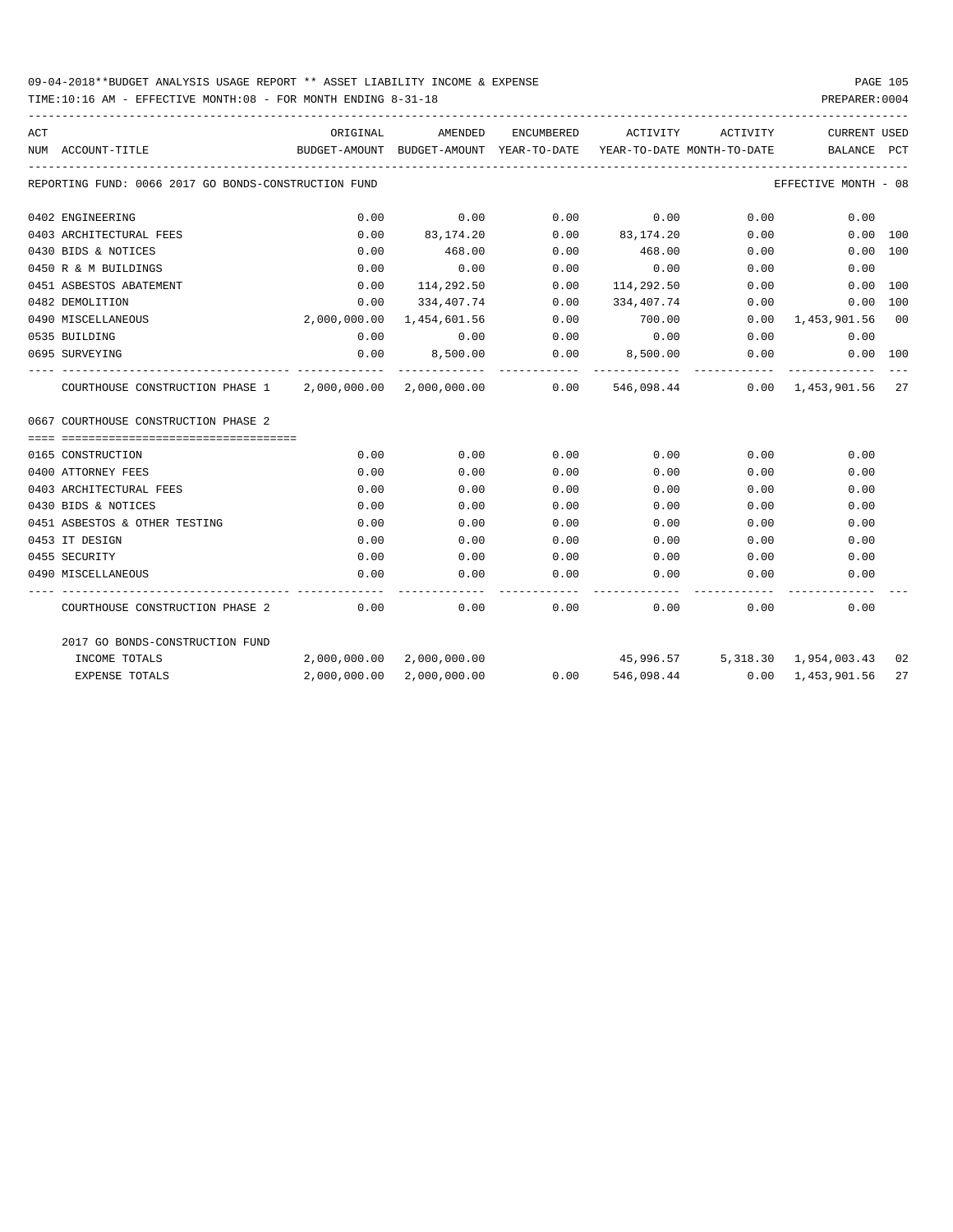| 09-04-2018**BUDGET ANALYSIS USAGE REPORT ** ASSET LIABILITY INCOME & EXPENSE<br>PAGE 106<br>TIME:10:16 AM - EFFECTIVE MONTH:08 - FOR MONTH ENDING 8-31-18<br>PREPARER: 0004 |                                                          |           |           |            |                                                                                 |                   |                             |                |  |  |
|-----------------------------------------------------------------------------------------------------------------------------------------------------------------------------|----------------------------------------------------------|-----------|-----------|------------|---------------------------------------------------------------------------------|-------------------|-----------------------------|----------------|--|--|
| ACT                                                                                                                                                                         | NUM ACCOUNT-TITLE                                        | ORIGINAL  | AMENDED   | ENCUMBERED | ACTIVITY<br>BUDGET-AMOUNT BUDGET-AMOUNT YEAR-TO-DATE YEAR-TO-DATE MONTH-TO-DATE | ACTIVITY          | CURRENT USED<br>BALANCE PCT |                |  |  |
|                                                                                                                                                                             | REPORTING FUND: 0067 F.C. DETENTION CENTER ANNUAL PAYMEN |           |           |            |                                                                                 |                   | EFFECTIVE MONTH - 08        |                |  |  |
|                                                                                                                                                                             | 0103 CASH                                                |           |           |            |                                                                                 |                   |                             |                |  |  |
|                                                                                                                                                                             | 0100 ANNUAL PAYMENT-COMBINED FUND CKING                  |           |           |            |                                                                                 | $5,815.95 - 0.00$ | $5,815.95-$                 |                |  |  |
|                                                                                                                                                                             | CASH                                                     |           |           |            | $5.815.95 -$                                                                    | 0.00              | $5,815.95-$                 |                |  |  |
|                                                                                                                                                                             | 0200 SYSTEM ADDED LIABILITY DEPARTMENT                   |           |           |            |                                                                                 |                   |                             |                |  |  |
|                                                                                                                                                                             | 0910 SYSTEM ADDED LIABILITY LINE-ITEM                    |           |           |            | 0.00                                                                            | 0.00              | 0.00                        |                |  |  |
|                                                                                                                                                                             | SYSTEM ADDED LIABILITY DEPARTMENT                        |           |           |            | 0.00                                                                            | 0.00              | 0.00                        |                |  |  |
|                                                                                                                                                                             | 0271 EQUITY ACCOUNT                                      |           |           |            |                                                                                 |                   |                             |                |  |  |
|                                                                                                                                                                             | 0200 EQUITY ACCOUNT                                      |           |           |            | 0.00                                                                            | 0.00              | 0.00                        |                |  |  |
|                                                                                                                                                                             | EQUITY ACCOUNT                                           |           |           |            | 0.00                                                                            | 0.00              | 0.00                        |                |  |  |
|                                                                                                                                                                             | 0300 CASH                                                |           |           |            |                                                                                 |                   |                             |                |  |  |
|                                                                                                                                                                             | 0110 UNENCUMBERED FUND BALANCE                           | 0.00      | 0.00      |            | 0.00                                                                            | 0.00              | 0.00                        |                |  |  |
|                                                                                                                                                                             | CASH                                                     | 0.00      | 0.00      | 0.00       | 0.00                                                                            | 0.00              | 0.00                        |                |  |  |
|                                                                                                                                                                             | 0319 ANNUAL PAYMENT INCOME                               |           |           |            |                                                                                 |                   |                             |                |  |  |
|                                                                                                                                                                             | 0551 ANNUAL PAYMENT                                      | 10,000.00 | 10,000.00 |            | 0.00                                                                            | 0.00              | 10,000.00                   | 00             |  |  |
|                                                                                                                                                                             | ---------------- -<br>ANNUAL PAYMENT INCOME              | 10,000.00 | 10,000.00 | 0.00       | 0.00                                                                            | 0.00              | 10,000.00                   | 0 <sub>0</sub> |  |  |
|                                                                                                                                                                             | 0560 F.C. SHERIFF ANNUAL PAYMENT                         |           |           |            |                                                                                 |                   |                             |                |  |  |
|                                                                                                                                                                             | 0428 TRAINING & TUITION                                  |           |           |            | 5,000.00 10,000.00 0.00 5,815.95 0.00 4,184.05                                  |                   |                             | 58             |  |  |
|                                                                                                                                                                             | 0580 INVESTIGATIVE EQUIPMENT                             | 5,000.00  | 0.00      | 0.00       | 0.00                                                                            | 0.00              | 0.00                        |                |  |  |
|                                                                                                                                                                             | F.C. SHERIFF ANNUAL PAYMENT                              | 10,000.00 | 10,000.00 | 0.00       | 5,815.95                                                                        | 0.00              | 4,184.05                    | 58             |  |  |
|                                                                                                                                                                             | F.C. DETENTION CENTER ANNUAL PAYME                       |           |           |            |                                                                                 |                   |                             |                |  |  |
|                                                                                                                                                                             | INCOME TOTALS                                            | 10,000.00 | 10,000.00 |            | 0.00                                                                            | 0.00              | 10,000.00                   | 0 <sub>0</sub> |  |  |
|                                                                                                                                                                             | EXPENSE TOTALS                                           | 10,000.00 | 10,000.00 | 0.00       | 5,815.95                                                                        | 0.00              | 4,184.05                    | 58             |  |  |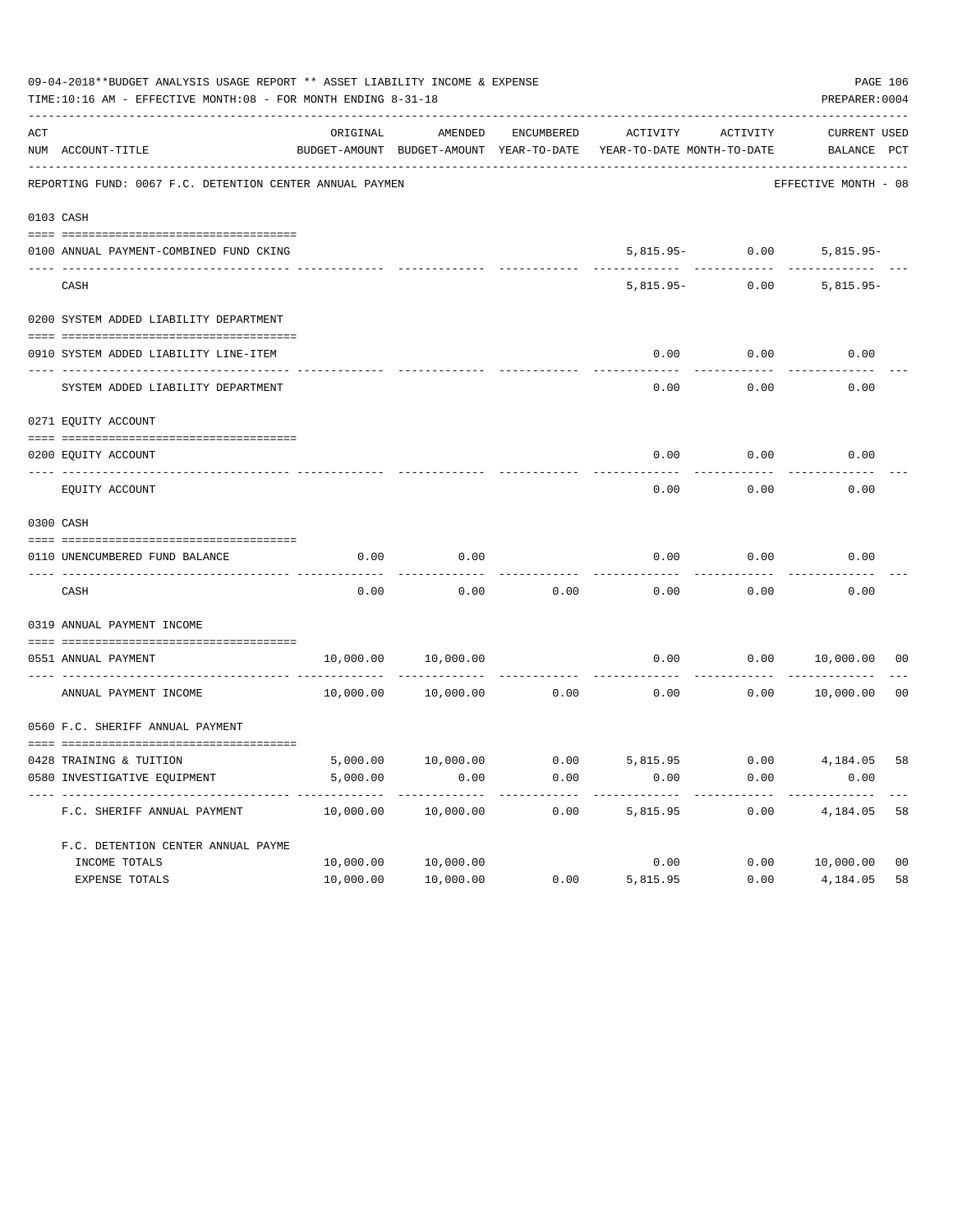| 09-04-2018**BUDGET ANALYSIS USAGE REPORT ** ASSET LIABILITY INCOME & EXPENSE<br>TIME:10:16 AM - EFFECTIVE MONTH:08 - FOR MONTH ENDING 8-31-18<br>PREPARER: 0004 |                                         |          |                                                     |            |                                        |              |                                    |  |
|-----------------------------------------------------------------------------------------------------------------------------------------------------------------|-----------------------------------------|----------|-----------------------------------------------------|------------|----------------------------------------|--------------|------------------------------------|--|
| ACT                                                                                                                                                             | NUM ACCOUNT-TITLE                       | ORIGINAL | AMENDED<br>BUDGET-AMOUNT BUDGET-AMOUNT YEAR-TO-DATE | ENCUMBERED | ACTIVITY<br>YEAR-TO-DATE MONTH-TO-DATE | ACTIVITY     | <b>CURRENT USED</b><br>BALANCE PCT |  |
|                                                                                                                                                                 | REPORTING FUND: 0070 RIGHT OF WAY FUND  |          |                                                     |            |                                        |              | EFFECTIVE MONTH - 08               |  |
|                                                                                                                                                                 | 0102 A/P CLEARING                       |          |                                                     |            |                                        |              |                                    |  |
|                                                                                                                                                                 | 0100 A/P CLEARING                       |          |                                                     |            | 0.00                                   | 0.00         | 0.00                               |  |
|                                                                                                                                                                 | ---- ---------<br>A/P CLEARING          |          |                                                     |            | 0.00                                   | 0.00         | 0.00                               |  |
|                                                                                                                                                                 | 0103 CASH                               |          |                                                     |            |                                        |              |                                    |  |
|                                                                                                                                                                 | 0100 RIGHT OF WAY-COMBINED FUND CHECKIN |          |                                                     |            | 11.82                                  | 1.71         | 16,046.34                          |  |
|                                                                                                                                                                 | 0170 RIGHT OF WAY CASH ACCT.            |          |                                                     |            | 0.00                                   | 0.00         | 0.00                               |  |
|                                                                                                                                                                 | 0175 TEXPOOL                            |          |                                                     |            | 1,050.78                               | 131.24       | 81,924.82                          |  |
|                                                                                                                                                                 | CASH                                    |          |                                                     |            | 1,062.60                               | 132.95       | 97,971.16                          |  |
|                                                                                                                                                                 | 0133 ADVANCE TO FUND                    |          |                                                     |            |                                        |              |                                    |  |
|                                                                                                                                                                 | 0010 ADVANCE TO GENERAL                 |          |                                                     |            | 0.00                                   | 0.00         | 0.00                               |  |
|                                                                                                                                                                 | 0021 ADVANCE TO R&B #1                  |          |                                                     |            | 0.00                                   | 0.00         | 0.00                               |  |
|                                                                                                                                                                 | 0022 ADVANCE TO R&B #2                  |          |                                                     |            | 0.00                                   | 0.00         | 0.00                               |  |
|                                                                                                                                                                 | ADVANCE TO FUND                         |          |                                                     |            | 0.00                                   | 0.00         | 0.00                               |  |
|                                                                                                                                                                 |                                         |          |                                                     |            |                                        |              |                                    |  |
|                                                                                                                                                                 | 0200 LIABILITY ACCOUNT                  |          |                                                     |            |                                        |              |                                    |  |
|                                                                                                                                                                 | 0910 SYSTEM ADDED LIABILITY LINE-ITEM   |          |                                                     |            | 0.00                                   | 0.00         | 0.00                               |  |
|                                                                                                                                                                 | LIABILITY ACCOUNT                       |          |                                                     |            | 0.00                                   | 0.00         | 0.00                               |  |
|                                                                                                                                                                 | 0271 EQUITY ACCOUNT                     |          |                                                     |            |                                        |              |                                    |  |
|                                                                                                                                                                 |                                         |          |                                                     |            |                                        |              |                                    |  |
|                                                                                                                                                                 | 0200 EQUITY ACCOUNT                     |          |                                                     |            | 0.00                                   | 0.00         | 96,908.56                          |  |
|                                                                                                                                                                 | EQUITY ACCOUNT                          |          |                                                     |            | 0.00                                   | 0.00         | 96,908.56                          |  |
|                                                                                                                                                                 | 0360 INTEREST EARNINGS                  |          |                                                     |            |                                        |              |                                    |  |
|                                                                                                                                                                 | 0100 INTEREST EARNINGS                  |          | $0.00$ 0.00                                         |            |                                        |              | $1,062.60$ $132.95$ $1,062.60+$    |  |
|                                                                                                                                                                 | INTEREST EARNINGS                       | 0.00     | ------------<br>0.00                                |            | $0.00$ 1,062.60                        | ------------ | 132.95 1,062.60+                   |  |
|                                                                                                                                                                 | 0622 RIGHT OF WAY                       |          |                                                     |            |                                        |              |                                    |  |
|                                                                                                                                                                 |                                         |          |                                                     |            |                                        |              |                                    |  |
|                                                                                                                                                                 | 0399 CLAIM SETTLEMENTS                  | 0.00     | 0.00                                                | 0.00       | 0.00                                   | 0.00         | 0.00                               |  |
|                                                                                                                                                                 | 0426 APPRAISAL FEES                     | 0.00     | 0.00                                                | 0.00       | 0.00                                   | 0.00         | 0.00                               |  |
|                                                                                                                                                                 | 0429 RELOCATING UTILITIES               | 0.00     | 0.00                                                | 0.00       | 0.00                                   | 0.00         | 0.00                               |  |
|                                                                                                                                                                 | 0449 CONTRACT EXPENSES FOR FM87 R.O.W.  | 0.00     | 0.00                                                | 0.00       | 0.00                                   | 0.00         | 0.00                               |  |
|                                                                                                                                                                 | RIGHT OF WAY                            | 0.00     | 0.00                                                | 0.00       | 0.00                                   | 0.00         | 0.00                               |  |
|                                                                                                                                                                 | 0629 RIGHT OF WAY                       |          |                                                     |            |                                        |              |                                    |  |
|                                                                                                                                                                 | 0500 RIGHT OF WAY PUR HWY #82           | 0.00     | 0.00                                                | 0.00       | 0.00                                   | 0.00         | 0.00                               |  |
|                                                                                                                                                                 | 0501 RIGHT OF WAY PURCHASE FM #87       | 0.00     | 0.00                                                | 0.00       | 0.00                                   | 0.00         | 0.00                               |  |
|                                                                                                                                                                 | 0502 RIGHT OF WAY PURCHASE HWY #121     | 0.00     | 0.00                                                | 0.00       | 0.00                                   | 0.00         | 0.00                               |  |
|                                                                                                                                                                 | 0503 RIGHT OF WAY PURCHASE HWY.78       | 0.00     | 0.00                                                | 0.00       | 0.00                                   | 0.00         | 0.00                               |  |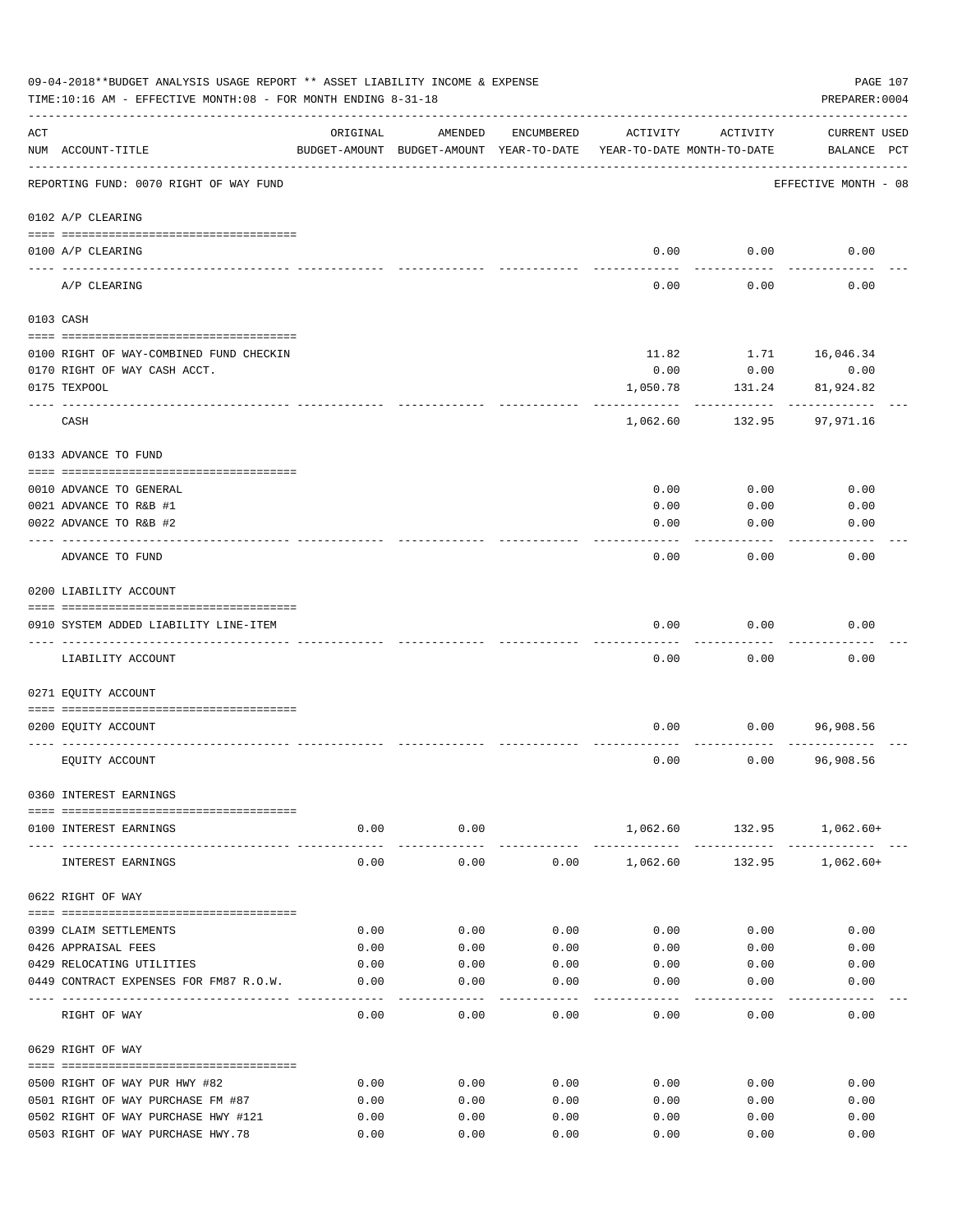|     | 09-04-2018**BUDGET ANALYSIS USAGE REPORT ** ASSET LIABILITY INCOME & EXPENSE |          |                                                                     |            |          |                   | PAGE 108                  |
|-----|------------------------------------------------------------------------------|----------|---------------------------------------------------------------------|------------|----------|-------------------|---------------------------|
|     | TIME:10:16 AM - EFFECTIVE MONTH:08 - FOR MONTH ENDING 8-31-18                |          |                                                                     |            |          |                   | PREPARER: 0004            |
| ACT |                                                                              | ORIGINAL | AMENDED                                                             | ENCUMBERED | ACTIVITY | ACTIVITY          | <b>CURRENT USED</b>       |
|     | NUM ACCOUNT-TITLE                                                            |          | BUDGET-AMOUNT BUDGET-AMOUNT YEAR-TO-DATE YEAR-TO-DATE MONTH-TO-DATE |            |          |                   | PCT<br>BALANCE            |
|     | REPORTING FUND: 0070 RIGHT OF WAY FUND                                       |          |                                                                     |            |          |                   | EFFECTIVE MONTH - 08      |
|     | RIGHT OF WAY                                                                 | 0.00     |                                                                     | 0.00       | 0.00     | $0.00$ and $0.00$ | 0.00<br>0.00              |
|     | 0999 ACCOUNTS PAYABLE                                                        |          |                                                                     |            |          |                   |                           |
|     |                                                                              |          |                                                                     |            |          |                   |                           |
|     | 0100 A/P CLEARING ACCOUNT                                                    |          |                                                                     |            | 0.00     | 0.00              | 0.00                      |
|     | ACCOUNTS PAYABLE                                                             |          |                                                                     |            | 0.00     | 0.00              | 0.00                      |
|     | RIGHT OF WAY FUND                                                            |          |                                                                     |            |          |                   |                           |
|     | INCOME TOTALS                                                                | 0.00     | 0.00                                                                |            |          |                   | 1,062.60 132.95 1,062.60+ |
|     | <b>EXPENSE TOTALS</b>                                                        | 0.00     | 0.00                                                                | 0.00       | 0.00     | 0.00              | 0.00                      |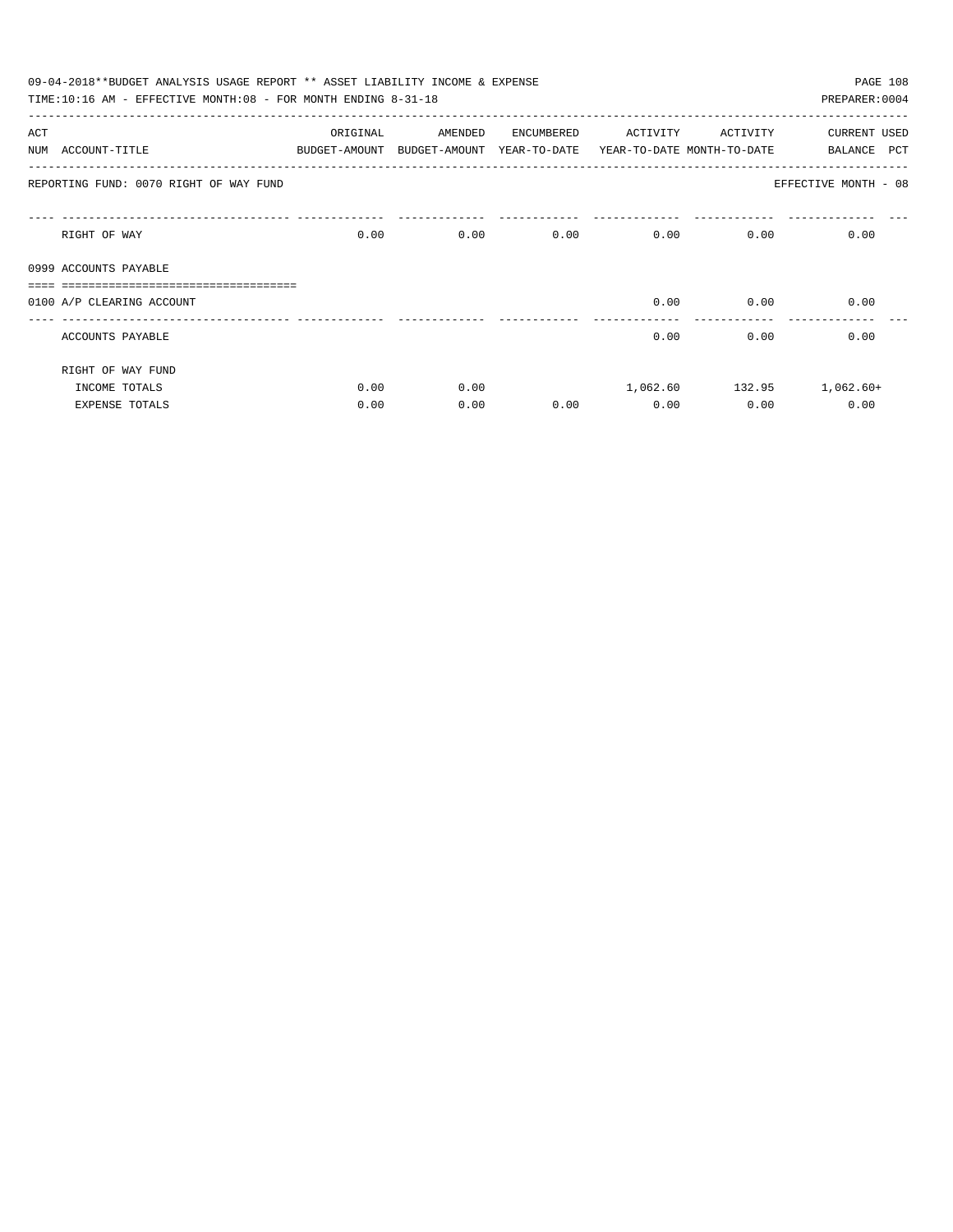|     | 09-04-2018**BUDGET ANALYSIS USAGE REPORT ** ASSET LIABILITY INCOME & EXPENSE<br>TIME:10:16 AM - EFFECTIVE MONTH:08 - FOR MONTH ENDING 8-31-18 |                                                                                 |           |            |          |          | PREPARER: 0004                     | PAGE 109       |
|-----|-----------------------------------------------------------------------------------------------------------------------------------------------|---------------------------------------------------------------------------------|-----------|------------|----------|----------|------------------------------------|----------------|
| ACT | NUM ACCOUNT-TITLE                                                                                                                             | ORIGINAL<br>BUDGET-AMOUNT BUDGET-AMOUNT YEAR-TO-DATE YEAR-TO-DATE MONTH-TO-DATE | AMENDED   | ENCUMBERED | ACTIVITY | ACTIVITY | <b>CURRENT USED</b><br>BALANCE PCT |                |
|     | REPORTING FUND: 0071 INVESTIGATOR CRIMES AGAINST WOMEN                                                                                        |                                                                                 |           |            |          |          | EFFECTIVE MONTH - 08               |                |
|     | 0100 PAYROLL                                                                                                                                  |                                                                                 |           |            |          |          |                                    |                |
|     | 0100 PAYROLL<br>---- -------                                                                                                                  |                                                                                 |           |            | 0.00     | 0.00     | 0.00                               |                |
|     | PAYROLL                                                                                                                                       |                                                                                 |           |            | 0.00     | 0.00     | 0.00                               |                |
|     | 0103 CASH                                                                                                                                     |                                                                                 |           |            |          |          |                                    |                |
|     | 0100 INV. CRIMES AGAINST WOMEN-COMB. FUND                                                                                                     |                                                                                 |           |            | 0.00     | 0.00     | 0.00                               |                |
|     | CASH                                                                                                                                          |                                                                                 |           |            | 0.00     | 0.00     | 0.00                               |                |
|     | 0120 RECEIVABLES                                                                                                                              |                                                                                 |           |            |          |          |                                    |                |
|     | 0312 DUE FROM OTHER GOVERNMENTS                                                                                                               |                                                                                 |           |            | 0.00     | 0.00     | 0.00                               |                |
|     | RECEIVABLES                                                                                                                                   |                                                                                 |           |            | 0.00     | 0.00     | 0.00                               |                |
|     | 0200 SYSTEM ADDED LIABILITY DEPARTMENT                                                                                                        |                                                                                 |           |            |          |          |                                    |                |
|     | 0910 SYSTEM ADDED LIABILITY LINE-ITEM                                                                                                         |                                                                                 |           |            | 0.00     | 0.00     | 0.00                               |                |
|     | SYSTEM ADDED LIABILITY DEPARTMENT                                                                                                             |                                                                                 |           |            | 0.00     | 0.00     | 0.00                               |                |
|     | 0271 EQUITY ACCOUNT                                                                                                                           |                                                                                 |           |            |          |          |                                    |                |
|     | 0200 EQUITY ACCOUNT                                                                                                                           |                                                                                 |           |            | 0.00     | 0.00     | 0.00                               |                |
|     | EQUITY ACCOUNT                                                                                                                                |                                                                                 |           |            | 0.00     | 0.00     | 0.00                               |                |
|     | 0330 GRANT INCOME                                                                                                                             |                                                                                 |           |            |          |          |                                    |                |
|     | 0475 INVESTIGATOR CRIMES AGAINST WOMEN                                                                                                        | 20,020.62                                                                       | 20,020.62 |            | 0.00     | 0.00     | 20,020.62                          | 00             |
|     | GRANT INCOME                                                                                                                                  | 20,020.62                                                                       | 20,020.62 | 0.00       | 0.00     | 0.00     | 20,020.62                          | 0 <sub>0</sub> |
|     | 0475 INVESTIGATOR CRIMES AGAINST WOMEN                                                                                                        |                                                                                 |           |            |          |          |                                    |                |
|     | 0108 SALARY                                                                                                                                   | 13,417.47                                                                       | 13,417.47 | 0.00       | 0.00     | 0.00     | 13,417.47                          | 0 <sub>0</sub> |
|     | 0201 SOCIAL SECURITY TAXES                                                                                                                    | 831.88                                                                          | 831.88    | 0.00       | 0.00     | 0.00     | 831.88                             | 0 <sub>0</sub> |
|     | 0202 GROUP HEALTH INSURANCE                                                                                                                   | 4,040.42                                                                        | 4,040.42  | 0.00       | 0.00     | 0.00     | 4,040.42                           | 0 <sub>0</sub> |
|     | 0203 RETIREMENT                                                                                                                               | 1,526.91                                                                        | 1,526.91  | 0.00       | 0.00     | 0.00     | 1,526.91                           | 0 <sub>0</sub> |
|     | 0204 WORKERS COMPENSATION                                                                                                                     | 9.39                                                                            | 9.39      | 0.00       | 0.00     | 0.00     | 9.39                               | 0 <sub>0</sub> |
|     | 0205 MEDICARE TAX                                                                                                                             | 194.55                                                                          | 194.55    | 0.00       | 0.00     | 0.00     | 194.55                             | 0 <sub>0</sub> |
|     | INVESTIGATOR CRIMES AGAINST WOMEN                                                                                                             | 20,020.62                                                                       | 20,020.62 | 0.00       | 0.00     | 0.00     | 20,020.62                          | 0 <sub>0</sub> |
|     | INVESTIGATOR CRIMES AGAINST WOMEN                                                                                                             |                                                                                 |           |            |          |          |                                    |                |
|     | INCOME TOTALS                                                                                                                                 | 20,020.62                                                                       | 20,020.62 |            | 0.00     | 0.00     | 20,020.62                          | 00             |
|     | EXPENSE TOTALS                                                                                                                                | 20,020.62                                                                       | 20,020.62 | 0.00       | 0.00     | 0.00     | 20,020.62                          | 0 <sub>0</sub> |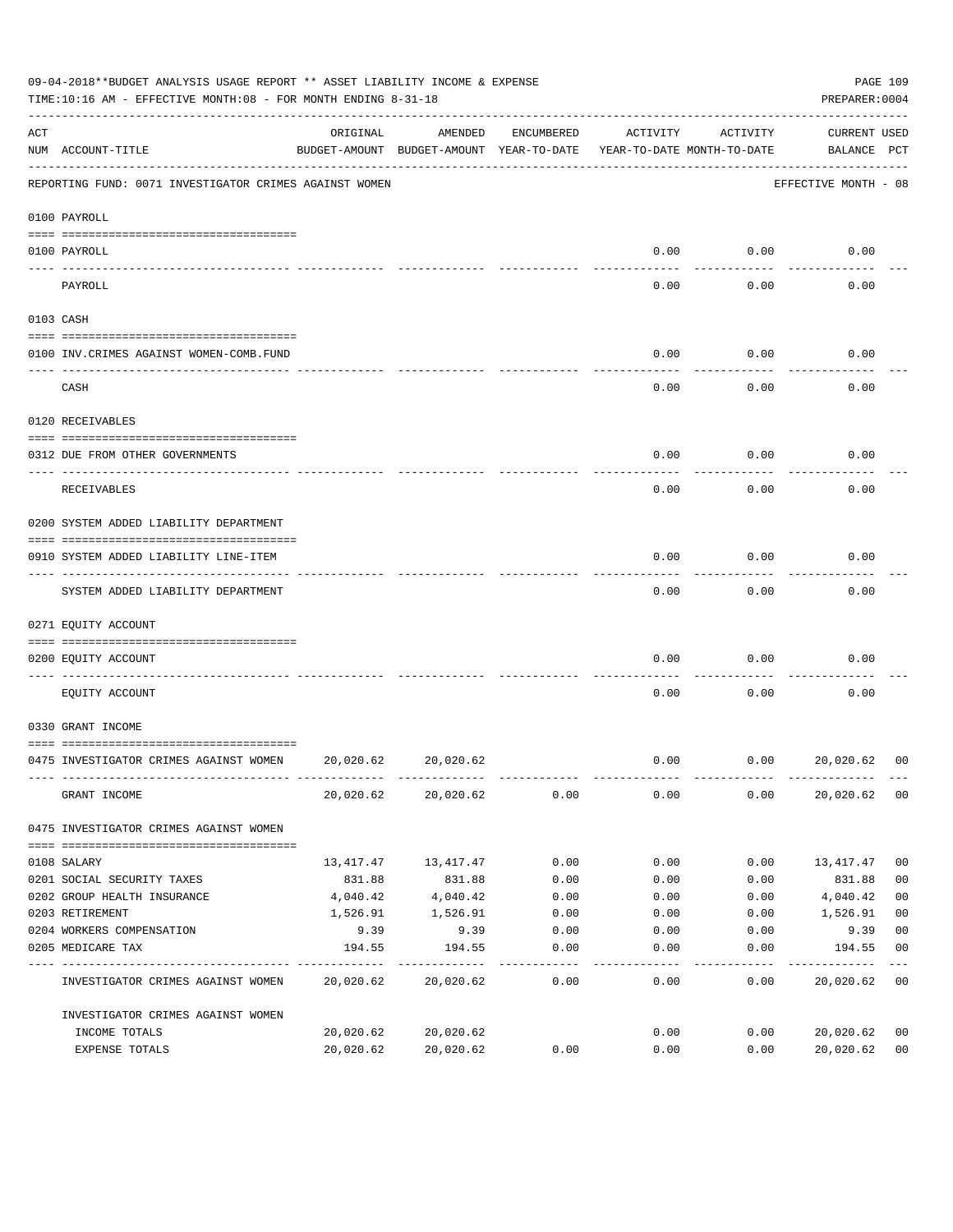|     | 09-04-2018**BUDGET ANALYSIS USAGE REPORT ** ASSET LIABILITY INCOME & EXPENSE<br>TIME:10:16 AM - EFFECTIVE MONTH:08 - FOR MONTH ENDING 8-31-18 |           |                     |                  |                                                                                 |                                            | PAGE 110<br>PREPARER: 0004         |               |
|-----|-----------------------------------------------------------------------------------------------------------------------------------------------|-----------|---------------------|------------------|---------------------------------------------------------------------------------|--------------------------------------------|------------------------------------|---------------|
| ACT | NUM ACCOUNT-TITLE                                                                                                                             | ORIGINAL  | AMENDED             | ENCUMBERED       | ACTIVITY<br>BUDGET-AMOUNT BUDGET-AMOUNT YEAR-TO-DATE YEAR-TO-DATE MONTH-TO-DATE | ACTIVITY                                   | <b>CURRENT USED</b><br>BALANCE PCT |               |
|     | REPORTING FUND: 0072 INVESTIGATOR CRIMES AGAINST CHILDRE                                                                                      |           |                     |                  |                                                                                 |                                            | EFFECTIVE MONTH - 08               |               |
|     | 0100 PAYROLL                                                                                                                                  |           |                     |                  |                                                                                 |                                            |                                    |               |
|     | 0100 PAYROLL                                                                                                                                  |           |                     |                  |                                                                                 | $0.00$ 0.00                                | 0.00                               |               |
|     | PAYROLL                                                                                                                                       |           |                     |                  | 0.00                                                                            | 0.00                                       | 0.00                               |               |
|     | 0103 CASH                                                                                                                                     |           |                     |                  |                                                                                 |                                            |                                    |               |
|     | 0100 INV. CRIMES AGAINST CHILDREN-COMB.F                                                                                                      |           |                     |                  |                                                                                 | $3,231.42 - 0.01 - 3,231.42 -$             |                                    |               |
|     | CASH                                                                                                                                          |           |                     |                  | ----------- ------------                                                        | $3,231.42 - 0.01 - 3,231.42 -$             | -------------                      |               |
|     | 0120 RECEIVABLES                                                                                                                              |           |                     |                  |                                                                                 |                                            |                                    |               |
|     | 0312 DUE FROM OTHER GOVERNMENTS                                                                                                               |           |                     |                  | 0.00                                                                            | 0.00                                       | 0.00                               |               |
|     | RECEIVABLES                                                                                                                                   |           |                     |                  | 0.00                                                                            | 0.00                                       | 0.00                               |               |
|     | 0200 SYSTEM ADDED LIABILITY DEPARTMENT                                                                                                        |           |                     |                  |                                                                                 |                                            |                                    |               |
|     | 0910 SYSTEM ADDEND LIABILITY LINE-ITEM                                                                                                        |           |                     |                  | 0.00                                                                            | 0.00                                       | 0.00                               |               |
|     | SYSTEM ADDED LIABILITY DEPARTMENT                                                                                                             |           |                     |                  | 0.00                                                                            | . <u>.</u><br>0.00                         | 0.00                               |               |
|     | 0271 EQUITY ACCOUNT                                                                                                                           |           |                     |                  |                                                                                 |                                            |                                    |               |
|     | 0200 EQUITY ACCOUNT                                                                                                                           |           |                     |                  | 0.00                                                                            | 0.00                                       | 0.00                               |               |
|     | EQUITY ACCOUNT                                                                                                                                |           |                     |                  | 0.00                                                                            | 0.00                                       | 0.00                               |               |
|     | 0330 GRANT INCOME                                                                                                                             |           |                     |                  |                                                                                 |                                            |                                    |               |
|     | 0560 INVESTIGATOR CRIMES AGAINST CHILDR 41,899.00 41,899.00                                                                                   |           |                     |                  |                                                                                 | 32, 136. 27   3, 231. 41   9, 762. 73   77 |                                    |               |
|     | GRANT INCOME                                                                                                                                  |           | 41,899.00 41,899.00 |                  | $0.00$ $32,136.27$ $3,231.41$                                                   |                                            | 9,762.73 77                        |               |
|     | 0560 INVESTIGATOR CRIMES AGAINST CHILDR                                                                                                       |           |                     |                  |                                                                                 |                                            |                                    |               |
|     | 0108 SALARY                                                                                                                                   | 27,488.37 | 27,488.37           | 0.00             | 23,259.50                                                                       | 2,114.50                                   | 4,228.87                           | 85            |
|     | 0201 SOCIAL SECURITY TAXES                                                                                                                    | 1,704.28  | 1,704.28            | 0.00             | 1,442.10                                                                        | 131.10                                     | 262.18                             | 85            |
|     | 0202 GROUP HEALTH INSURANCE                                                                                                                   | 8,500.63  | 8,500.63            | 0.00             | 7,119.63                                                                        | 711.98 1,381.00                            |                                    | 84            |
|     | 0203 RETIREMENT                                                                                                                               | 3,128.18  | 3,128.18            | 0.00             | 2,650.68                                                                        | 243.18                                     | 477.50                             | 85            |
|     | 0204 WORKERS COMPENSATION                                                                                                                     | 678.96    | 678.96              | 0.00             | 558.52                                                                          | 0.00                                       | 120.44                             | 82            |
|     | 0205 MEDICARE TAX                                                                                                                             | 398.58    | 398.58              | 0.00<br>-------- | 337.26                                                                          | 30.66                                      | 61.32                              | 85<br>$- - -$ |
|     | INVESTIGATOR CRIMES AGAINST CHILDR                                                                                                            |           | 41,899.00 41,899.00 | 0.00             | 35,367.69                                                                       | 3,231.42                                   | 6,531.31 84                        |               |
|     | INVESTIGATOR CRIMES AGAINST CHILDR                                                                                                            |           |                     |                  |                                                                                 |                                            |                                    |               |
|     | INCOME TOTALS                                                                                                                                 | 41,899.00 | 41,899.00           |                  | 32,136.27                                                                       | 3,231.41                                   | 9,762.73                           | 77            |
|     | EXPENSE TOTALS                                                                                                                                | 41,899.00 | 41,899.00           | 0.00             | 35,367.69                                                                       | 3,231.42                                   | 6,531.31                           | 84            |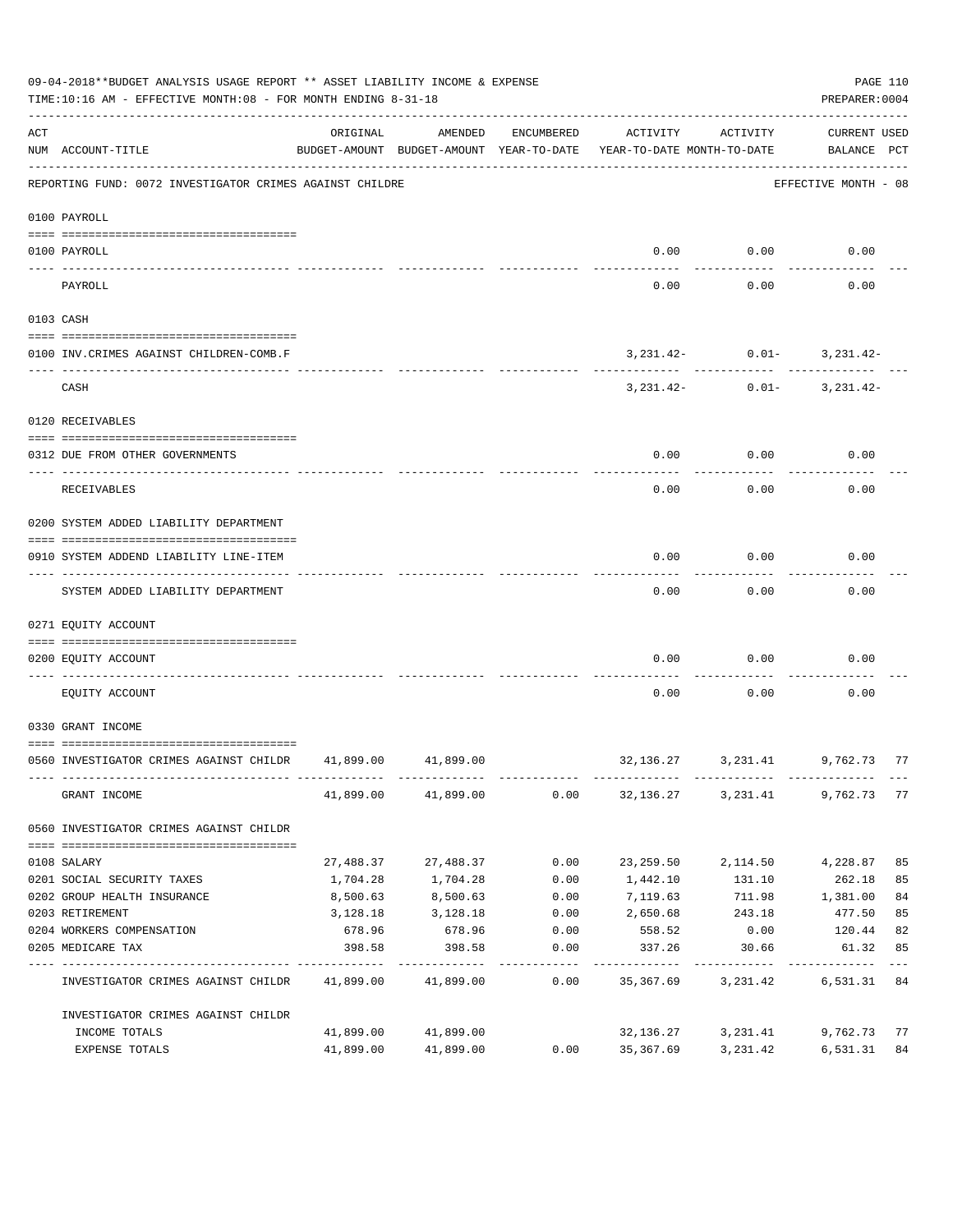|     | 09-04-2018**BUDGET ANALYSIS USAGE REPORT ** ASSET LIABILITY INCOME & EXPENSE<br>TIME:10:16 AM - EFFECTIVE MONTH:08 - FOR MONTH ENDING 8-31-18 |          |                                                     |            |          |                                        | PREPARER: 0004              | PAGE 111 |
|-----|-----------------------------------------------------------------------------------------------------------------------------------------------|----------|-----------------------------------------------------|------------|----------|----------------------------------------|-----------------------------|----------|
| ACT | NUM ACCOUNT-TITLE                                                                                                                             | ORIGINAL | AMENDED<br>BUDGET-AMOUNT BUDGET-AMOUNT YEAR-TO-DATE | ENCUMBERED | ACTIVITY | ACTIVITY<br>YEAR-TO-DATE MONTH-TO-DATE | CURRENT USED<br>BALANCE PCT |          |
|     | REPORTING FUND: 0080 VETERANS COURT PROGRAM                                                                                                   |          |                                                     |            |          |                                        | EFFECTIVE MONTH - 08        |          |
|     | 0103 CASH                                                                                                                                     |          |                                                     |            |          |                                        |                             |          |
|     | 0180 CASH-VETERANS COURT PROGRAM                                                                                                              |          |                                                     |            |          | 250.00 0.00                            | 250.00                      |          |
|     | CASH                                                                                                                                          |          |                                                     |            | 250.00   | 0.00                                   | 250.00                      |          |
|     | 0200 LIABILITY ACCOUNT                                                                                                                        |          |                                                     |            |          |                                        |                             |          |
|     | 0910 SYSTEM ADDED LIABILITY LINE-ITEM                                                                                                         |          |                                                     |            | 0.00     | 0.00                                   | 0.00                        |          |
|     | LIABILITY ACCOUNT                                                                                                                             |          |                                                     |            | 0.00     | 0.00                                   | 0.00                        |          |
|     | 0271 EQUITY ACCOUNT                                                                                                                           |          |                                                     |            |          |                                        |                             |          |
|     | 0200 EQUITY ACCOUNT                                                                                                                           |          |                                                     |            | 0.00     | 0.00                                   | 0.00                        |          |
|     | EQUITY ACCOUNT                                                                                                                                |          |                                                     |            | 0.00     | 0.00                                   | 0.00                        |          |
|     | 0300 CASH                                                                                                                                     |          |                                                     |            |          |                                        |                             |          |
|     | 0180 BEGINNING CASH BALANCE                                                                                                                   | 0.00     | 0.00                                                |            | 0.00     | 0.00                                   | 0.00                        |          |
|     | CASH                                                                                                                                          | 0.00     | 0.00                                                | 0.00       | 0.00     | 0.00                                   | 0.00                        |          |
|     | 0370 VETERANS COURT INCOME                                                                                                                    |          |                                                     |            |          |                                        |                             |          |
|     | 0130 MISCELLANEOUS                                                                                                                            | 0.00     | 0.00                                                |            | 100.00   | 0.00                                   | $100.00+$                   |          |
|     | 0180 PROGRAM FEES                                                                                                                             | 0.00     | 0.00                                                |            | 150.00   | 0.00                                   | $150.00+$                   |          |
|     | VETERANS COURT INCOME                                                                                                                         | 0.00     | 0.00                                                | 0.00       | 250.00   | 0.00                                   | $250.00+$                   |          |
|     | 0570 VETERANS COURT EXPENSE                                                                                                                   |          |                                                     |            |          |                                        |                             |          |
|     | 0490 MISCELLANEOUS                                                                                                                            | 0.00     | 0.00                                                | 0.00       | 0.00     | 0.00                                   | 0.00                        |          |
|     | VETERANS COURT EXPENSE                                                                                                                        | 0.00     | 0.00                                                | 0.00       | 0.00     | 0.00                                   | 0.00                        |          |
|     | VETERANS COURT PROGRAM                                                                                                                        |          |                                                     |            |          |                                        |                             |          |
|     | INCOME TOTALS                                                                                                                                 | 0.00     | 0.00                                                |            | 250.00   | 0.00                                   | $250.00+$                   |          |
|     | EXPENSE TOTALS                                                                                                                                | 0.00     | 0.00                                                | 0.00       | 0.00     | 0.00                                   | 0.00                        |          |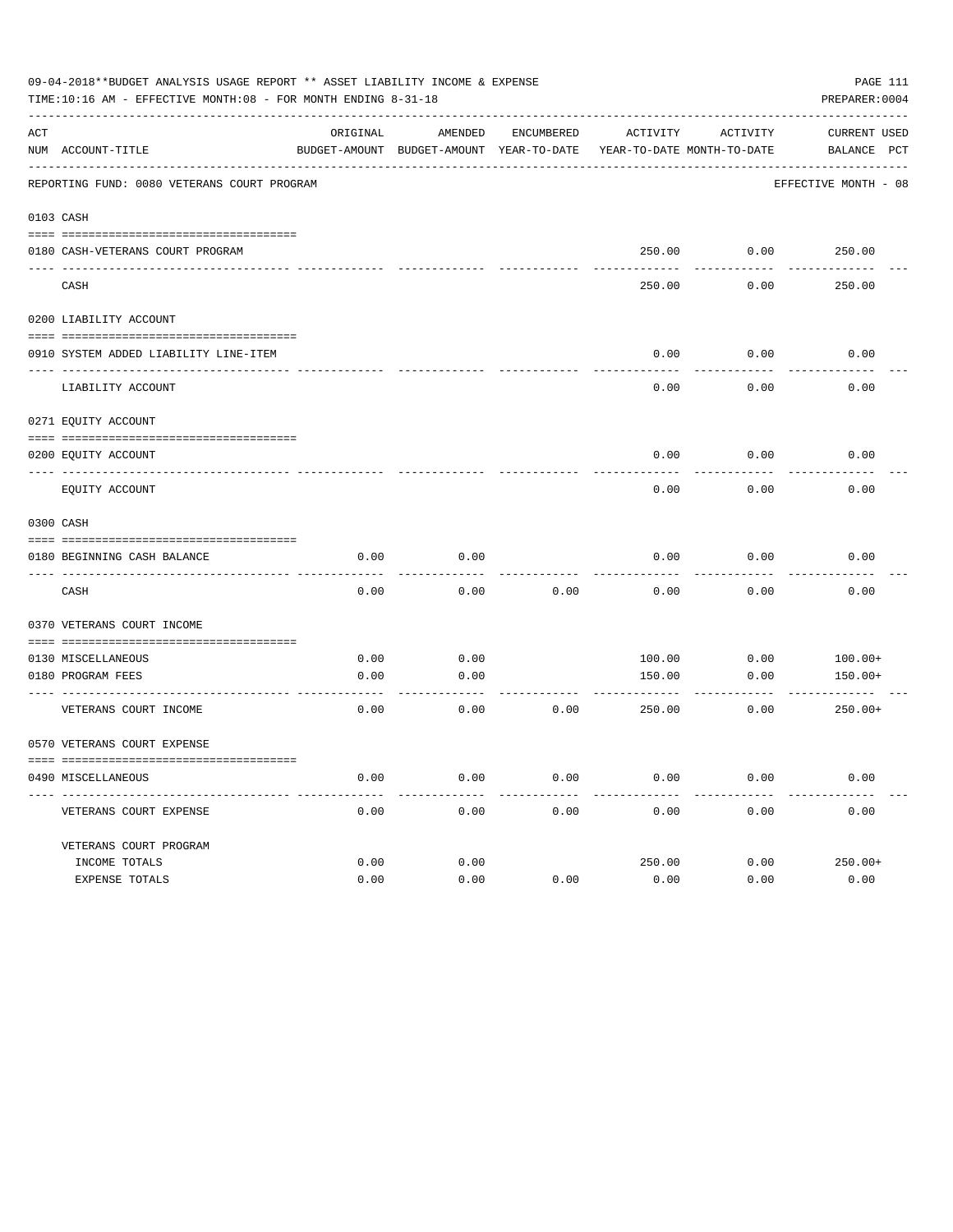|     | 09-04-2018**BUDGET ANALYSIS USAGE REPORT ** ASSET LIABILITY INCOME & EXPENSE<br>TIME:10:16 AM - EFFECTIVE MONTH:08 - FOR MONTH ENDING 8-31-18 |          |                                          |            |                            |                                                    | PAGE 112<br>PREPARER: 0004 |  |
|-----|-----------------------------------------------------------------------------------------------------------------------------------------------|----------|------------------------------------------|------------|----------------------------|----------------------------------------------------|----------------------------|--|
| ACT |                                                                                                                                               | ORIGINAL | AMENDED                                  | ENCUMBERED | ACTIVITY                   | ACTIVITY                                           | <b>CURRENT USED</b>        |  |
|     | NUM ACCOUNT-TITLE                                                                                                                             |          | BUDGET-AMOUNT BUDGET-AMOUNT YEAR-TO-DATE |            | YEAR-TO-DATE MONTH-TO-DATE |                                                    | BALANCE PCT                |  |
|     | REPORTING FUND: 0081 LAKE ROAD IMPACT FUND                                                                                                    |          |                                          |            |                            |                                                    | EFFECTIVE MONTH - 08       |  |
|     | 0103 CASH                                                                                                                                     |          |                                          |            |                            |                                                    |                            |  |
|     |                                                                                                                                               |          |                                          |            |                            |                                                    |                            |  |
|     | 0100 LAKE-COMBINED FUNDS CHECKING                                                                                                             |          |                                          |            |                            | 35, 013.21 64, 986.79- 35, 013.21<br>------------- | .                          |  |
|     | CASH                                                                                                                                          |          |                                          |            |                            | 35, 013. 21 64, 986. 79 - 35, 013. 21              |                            |  |
|     | 0200 SYSTEM ADDED LIABILITY DEPT.                                                                                                             |          |                                          |            |                            |                                                    |                            |  |
|     |                                                                                                                                               |          |                                          |            |                            |                                                    |                            |  |
|     | 0910 SYSTEM ADDED LIABILITY LINE ITEM                                                                                                         |          |                                          |            | 0.00                       | 0.00                                               | 0.00                       |  |
|     | SYSTEM ADDED LIABILITY DEPT.                                                                                                                  |          |                                          |            | 0.00                       | 0.00                                               | 0.00                       |  |
|     | 0271 EQUITY ACCOUNT                                                                                                                           |          |                                          |            |                            |                                                    |                            |  |
|     | 0200 EOUITY ACCOUNT                                                                                                                           |          |                                          |            | 0.00                       | 0.00                                               | 0.00                       |  |
|     | EQUITY ACCOUNT                                                                                                                                |          |                                          |            | 0.00                       | 0.00                                               | 0.00                       |  |
|     | 0300 CASH                                                                                                                                     |          |                                          |            |                            |                                                    |                            |  |
|     | 0110 UNENCUMBERED FUND BALANCE                                                                                                                | 0.00     | 0.00                                     |            | 0.00                       | 0.00                                               | 0.00                       |  |
|     | CASH                                                                                                                                          | 0.00     | 0.00                                     | 0.00       | 0.00                       | 0.00                                               | 0.00                       |  |
|     | 0318 NORTH TEX MUNICIPAL WATER DIST                                                                                                           |          |                                          |            |                            |                                                    |                            |  |
|     |                                                                                                                                               |          |                                          |            |                            |                                                    |                            |  |
|     | 0181 YEAR 1 PAYMENT                                                                                                                           | 0.00     | 0.00                                     |            | 100,000.00                 | 0.00                                               | $100,000.00+$              |  |
|     | NORTH TEX MUNICIPAL WATER DIST                                                                                                                | 0.00     | 0.00                                     | 0.00       | 100,000.00                 | 0.00                                               | $100,000.00+$              |  |
|     | 0590 MISCELLANEOUS                                                                                                                            |          |                                          |            |                            |                                                    |                            |  |
|     |                                                                                                                                               |          |                                          |            |                            |                                                    |                            |  |
|     | 0490 MISCELLANEOUS                                                                                                                            | 0.00     | 0.00                                     | 0.00       |                            | $0.00$ 0.00                                        | 0.00                       |  |
|     | 0576 LUCAS CHEST COMPRESSION SYSTEM                                                                                                           | 0.00     | 0.00                                     | 0.00       | 64,986.79                  | 64,986.79                                          | 64,986.79-                 |  |
|     | MISCELLANEOUS                                                                                                                                 | 0.00     | 0.00                                     | 0.00       | 64,986.79                  | 64,986.79                                          | $64,986.79-$               |  |
|     | LAKE ROAD IMPACT FUND                                                                                                                         |          |                                          |            |                            |                                                    |                            |  |
|     | INCOME TOTALS                                                                                                                                 | 0.00     | 0.00                                     |            | 100,000.00                 | 0.00                                               | $100,000.00+$              |  |
|     | EXPENSE TOTALS                                                                                                                                | 0.00     | 0.00                                     | 0.00       | 64,986.79                  | 64,986.79                                          | 64,986.79-                 |  |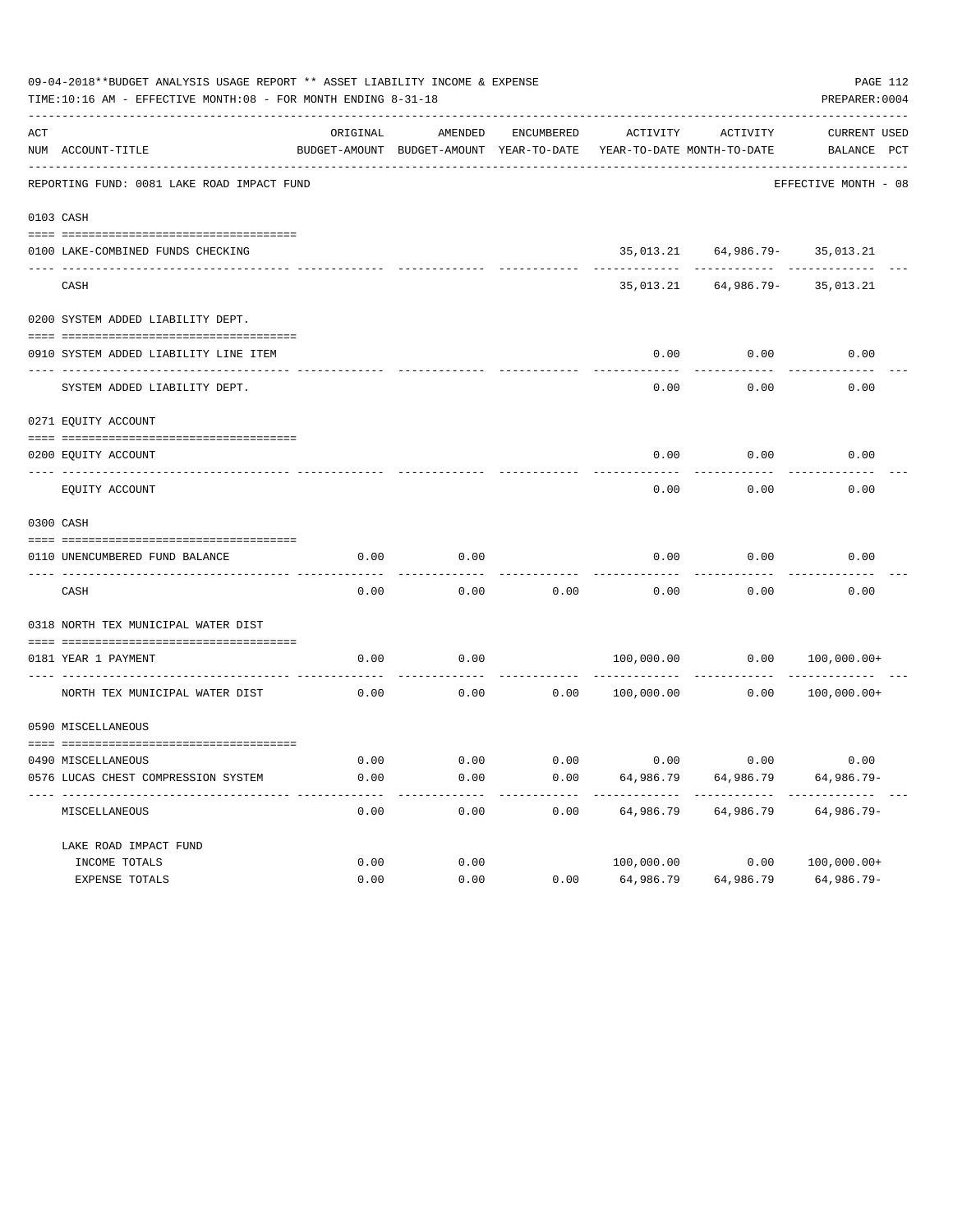|     | 09-04-2018**BUDGET ANALYSIS USAGE REPORT ** ASSET LIABILITY INCOME & EXPENSE<br>TIME:10:16 AM - EFFECTIVE MONTH:08 - FOR MONTH ENDING 8-31-18 |                     |                                                     |                       |                                        |                             | PAGE 113<br>PREPARER: 0004         |
|-----|-----------------------------------------------------------------------------------------------------------------------------------------------|---------------------|-----------------------------------------------------|-----------------------|----------------------------------------|-----------------------------|------------------------------------|
| ACT | NUM ACCOUNT-TITLE                                                                                                                             | ORIGINAL            | AMENDED<br>BUDGET-AMOUNT BUDGET-AMOUNT YEAR-TO-DATE | ENCUMBERED            | ACTIVITY<br>YEAR-TO-DATE MONTH-TO-DATE | ACTIVITY                    | <b>CURRENT USED</b><br>BALANCE PCT |
|     | REPORTING FUND: 0082 LAKE ROAD IMPACT FUND PCT.3                                                                                              |                     |                                                     |                       |                                        |                             | EFFECTIVE MONTH - 08               |
|     | 0103 CASH                                                                                                                                     |                     |                                                     |                       |                                        |                             |                                    |
|     |                                                                                                                                               |                     |                                                     |                       |                                        |                             |                                    |
|     | 0100 LAKE PCT 3-COMBINED FUNDS CKING                                                                                                          |                     |                                                     |                       |                                        | 484,263.00 0.00 484,263.00  |                                    |
|     | CASH                                                                                                                                          |                     |                                                     |                       | 484,263.00                             | . <u>.</u> .<br>0.00        | 484,263.00                         |
|     | 0200 SYSTEM ADDED LIABILITY DEPT.                                                                                                             |                     |                                                     |                       |                                        |                             |                                    |
|     |                                                                                                                                               |                     |                                                     |                       |                                        |                             |                                    |
|     | 0910 SYSTEM ADDED LIABILITY LINE ITEM                                                                                                         |                     |                                                     |                       | 0.00                                   | 0.00                        | 0.00                               |
|     | SYSTEM ADDED LIABILITY DEPT.                                                                                                                  |                     |                                                     |                       | 0.00                                   | . <u>.</u><br>0.00          | 0.00                               |
|     | 0271 EQUITY ACCOUNT                                                                                                                           |                     |                                                     |                       |                                        |                             |                                    |
|     | 0200 EQUITY ACCOUNT                                                                                                                           |                     |                                                     |                       | 0.00                                   | 0.00                        | 0.00                               |
|     | EQUITY ACCOUNT                                                                                                                                |                     |                                                     |                       | 0.00                                   | 0.00                        | 0.00                               |
|     | 0300 CASH                                                                                                                                     |                     |                                                     |                       |                                        |                             |                                    |
|     | 0123 UNENCUMBERED FUND BALANCE                                                                                                                | 0.00                | 0.00                                                |                       | 0.00                                   | 0.00                        | 0.00                               |
|     | CASH                                                                                                                                          | 0.00                | 0.00                                                | 0.00                  | 0.00                                   | 0.00                        | 0.00                               |
|     | 0318 NORTH TEX MUNICIPAL WATER DIST                                                                                                           |                     |                                                     |                       |                                        |                             |                                    |
|     | 0182 YEAR 1 PAYMENT                                                                                                                           | 0.00                | 0.00                                                |                       |                                        |                             | 484,263.00 0.00 484,263.00+        |
|     | NORTH TEX MUNICIPAL WATER DIST                                                                                                                | 0.00                | 0.00                                                | 0.00                  | 484,263.00                             | 0.00                        | 484,263.00+                        |
|     | 0623 ROAD & BRIDGE #3 LAKE ROAD EXPENSE                                                                                                       |                     |                                                     |                       |                                        |                             |                                    |
|     |                                                                                                                                               |                     |                                                     |                       |                                        |                             |                                    |
|     | 0341 R & B MAT. ROCK & GRAVEL                                                                                                                 | 0.00                | 0.00                                                |                       |                                        | $0.00$ $0.00$ $0.00$ $0.00$ | 0.00                               |
|     | 0344 R & B MAT. ASPHALT/ROAD OIL                                                                                                              | 0.00                | 0.00                                                | 0.00                  | 0.00                                   | 0.00                        | 0.00                               |
|     | 0490 MISCELLANEOUS                                                                                                                            | 0.00<br>$- - - - -$ | 0.00<br>--------                                    | 0.00<br>$- - - - - -$ | 0.00<br>----------                     | 0.00<br>---------           | 0.00<br>. <u>.</u> .               |
|     | ROAD & BRIDGE #3 LAKE ROAD EXPENSE                                                                                                            | 0.00                | 0.00                                                | 0.00                  | 0.00                                   | 0.00                        | 0.00                               |
|     | LAKE ROAD IMPACT FUND PCT.3                                                                                                                   |                     |                                                     |                       |                                        |                             |                                    |
|     | INCOME TOTALS                                                                                                                                 | 0.00                | 0.00                                                |                       | 484,263.00                             | 0.00                        | 484,263.00+                        |
|     | EXPENSE TOTALS                                                                                                                                | 0.00                | 0.00                                                | 0.00                  | 0.00                                   | 0.00                        | 0.00                               |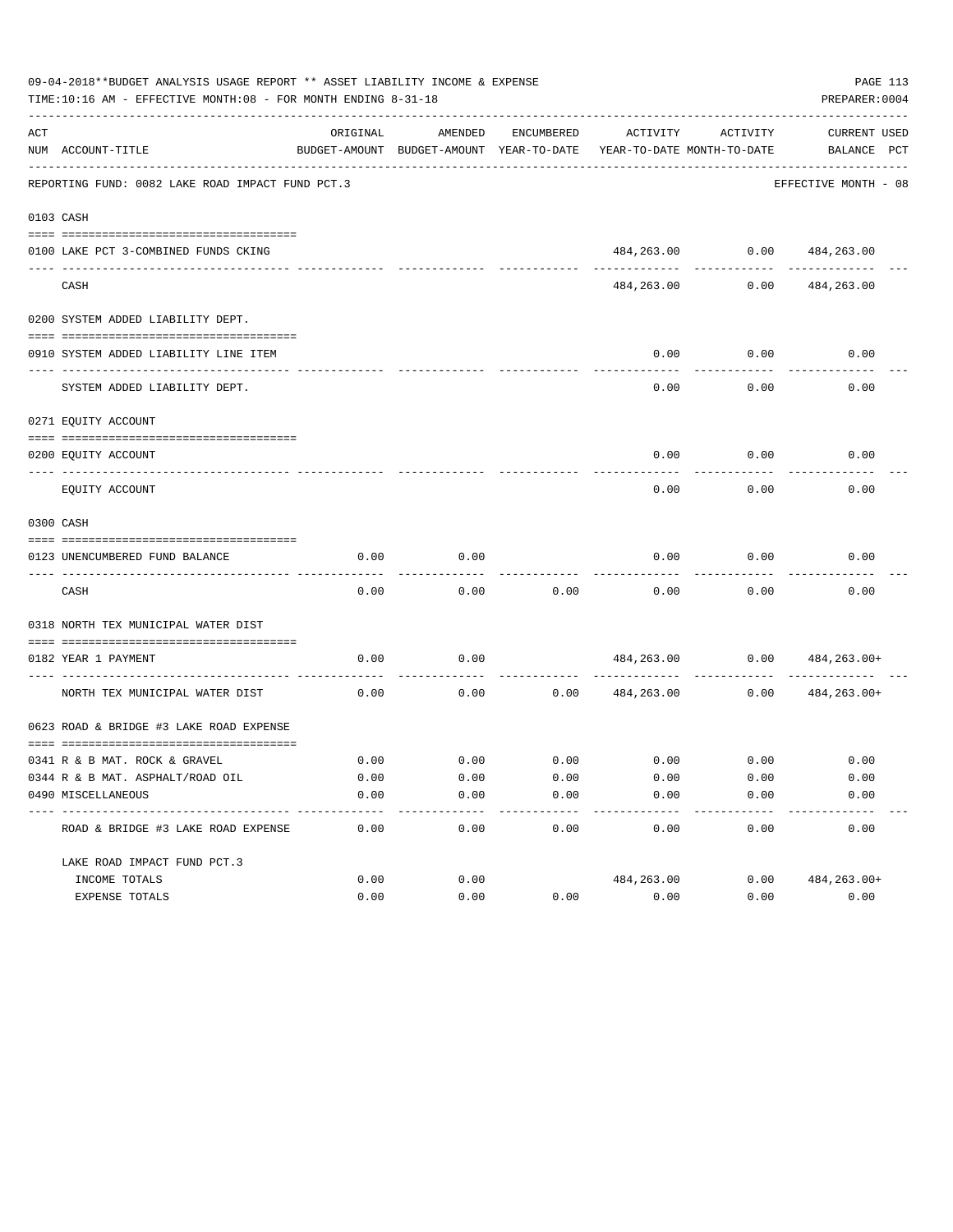|     | 09-04-2018**BUDGET ANALYSIS USAGE REPORT ** ASSET LIABILITY INCOME & EXPENSE<br>TIME:10:16 AM - EFFECTIVE MONTH:08 - FOR MONTH ENDING 8-31-18 |          |                                                     |            |                                           |                                        | PAGE 114<br>PREPARER: 0004         |
|-----|-----------------------------------------------------------------------------------------------------------------------------------------------|----------|-----------------------------------------------------|------------|-------------------------------------------|----------------------------------------|------------------------------------|
| ACT | NUM ACCOUNT-TITLE                                                                                                                             | ORIGINAL | AMENDED<br>BUDGET-AMOUNT BUDGET-AMOUNT YEAR-TO-DATE | ENCUMBERED | ACTIVITY                                  | ACTIVITY<br>YEAR-TO-DATE MONTH-TO-DATE | <b>CURRENT USED</b><br>BALANCE PCT |
|     | REPORTING FUND: 0083 LAKE ROAD IMPACT FUND PCT.4                                                                                              |          |                                                     |            |                                           |                                        | EFFECTIVE MONTH - 08               |
|     | 0103 CASH                                                                                                                                     |          |                                                     |            |                                           |                                        |                                    |
|     |                                                                                                                                               |          |                                                     |            |                                           |                                        |                                    |
|     | 0100 LAKE PCT 4-COMBINED FUNDS CKING                                                                                                          |          |                                                     |            |                                           |                                        | 387,000.00   0.00   387,000.00     |
|     | CASH                                                                                                                                          |          |                                                     |            | 387,000.00                                | 0.00                                   | 387,000.00                         |
|     | 0200 SYSTEM ADDED LIABILITY DEPT.                                                                                                             |          |                                                     |            |                                           |                                        |                                    |
|     |                                                                                                                                               |          |                                                     |            |                                           |                                        |                                    |
|     | 0910 SYSTEM ADDED LIABILITY LINE ITEM                                                                                                         |          |                                                     |            | 0.00                                      | 0.00                                   | 0.00                               |
|     | SYSTEM ADDED LIABILITY DEPT.                                                                                                                  |          |                                                     |            | 0.00                                      | 0.00                                   | 0.00                               |
|     | 0271 EQUITY ACCOUNT                                                                                                                           |          |                                                     |            |                                           |                                        |                                    |
|     |                                                                                                                                               |          |                                                     |            |                                           |                                        |                                    |
|     | 0200 EQUITY ACCOUNT                                                                                                                           |          |                                                     |            | 0.00                                      | 0.00                                   | 0.00                               |
|     | EQUITY ACCOUNT                                                                                                                                |          |                                                     |            | 0.00                                      | 0.00                                   | 0.00                               |
|     | 0300 CASH                                                                                                                                     |          |                                                     |            |                                           |                                        |                                    |
|     | 0124 UNENCUMBERED FUND BALANCE                                                                                                                | 0.00     | 0.00                                                |            | 0.00                                      | 0.00                                   | 0.00                               |
|     | CASH                                                                                                                                          | 0.00     | 0.00                                                | 0.00       | 0.00                                      | 0.00                                   | 0.00                               |
|     | 0318 NORTH TEXAS MUNICIPAL WATER DIST                                                                                                         |          |                                                     |            |                                           |                                        |                                    |
|     |                                                                                                                                               |          |                                                     |            |                                           |                                        |                                    |
|     | 0183 YEAR 1 PAYMENT                                                                                                                           | 0.00     | 0.00                                                |            | 387,000.00                                |                                        | $0.00$ 387,000.00+                 |
|     | NORTH TEXAS MUNICIPAL WATER DIST                                                                                                              | 0.00     | 0.00                                                | 0.00       | 387,000.00                                | 0.00                                   | 387,000.00+                        |
|     | 0624 ROAD & BRIDGE #4 LAKE ROAD EXPENSE                                                                                                       |          |                                                     |            |                                           |                                        |                                    |
|     | 0341 R & B MAT. ROCK & GRAVEL                                                                                                                 | 0.00     |                                                     |            | $0.00$ $0.00$ $0.00$ $0.00$ $0.00$ $0.00$ |                                        | 0.00                               |
|     | 0344 R & B MAT. ASPHALT/ROAD OIL                                                                                                              | 0.00     | 0.00                                                | 0.00       | 0.00                                      | 0.00                                   | 0.00                               |
|     | 0490 MISCELLANEOUS                                                                                                                            | 0.00     | 0.00                                                | 0.00       | 0.00                                      | 0.00                                   | 0.00                               |
|     | ROAD & BRIDGE #4 LAKE ROAD EXPENSE                                                                                                            | 0.00     | 0.00                                                | 0.00       | 0.00                                      | 0.00                                   | 0.00                               |
|     | LAKE ROAD IMPACT FUND PCT. 4                                                                                                                  |          |                                                     |            |                                           |                                        |                                    |
|     | INCOME TOTALS                                                                                                                                 | 0.00     | 0.00                                                |            | 387,000.00                                | 0.00                                   | 387,000.00+                        |
|     | EXPENSE TOTALS                                                                                                                                | 0.00     | 0.00                                                | 0.00       | 0.00                                      | 0.00                                   | 0.00                               |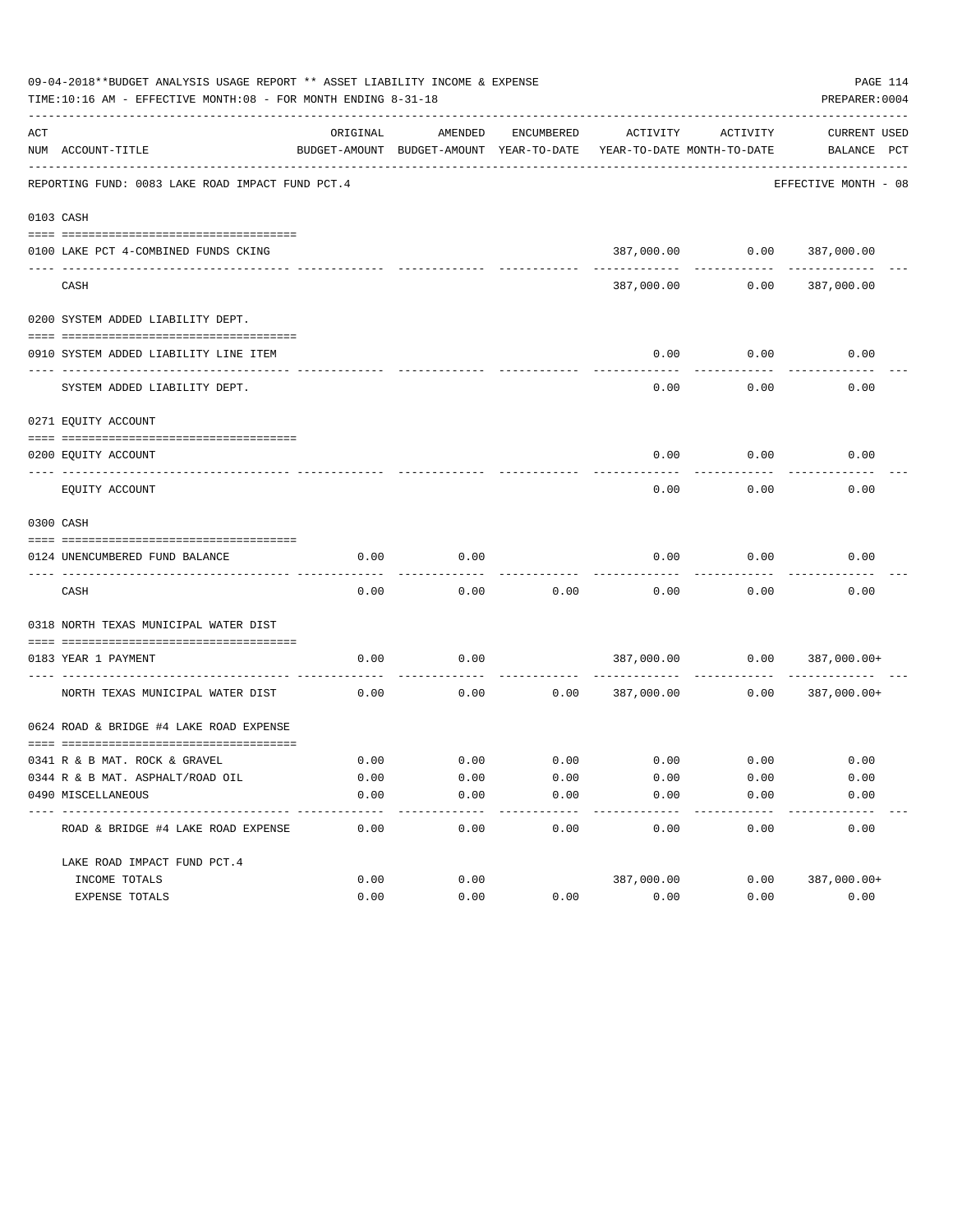|     | 09-04-2018**BUDGET ANALYSIS USAGE REPORT ** ASSET LIABILITY INCOME & EXPENSE<br>TIME:10:16 AM - EFFECTIVE MONTH:08 - FOR MONTH ENDING 8-31-18 |          |                                                     |            |                                        |                                         | PAGE 115<br>PREPARER: 0004         |
|-----|-----------------------------------------------------------------------------------------------------------------------------------------------|----------|-----------------------------------------------------|------------|----------------------------------------|-----------------------------------------|------------------------------------|
| ACT | NUM ACCOUNT-TITLE                                                                                                                             | ORIGINAL | AMENDED<br>BUDGET-AMOUNT BUDGET-AMOUNT YEAR-TO-DATE | ENCUMBERED | ACTIVITY<br>YEAR-TO-DATE MONTH-TO-DATE | ACTIVITY                                | <b>CURRENT USED</b><br>BALANCE PCT |
|     | REPORTING FUND: 0087 JUVENILE PROBATION                                                                                                       |          |                                                     |            |                                        |                                         | EFFECTIVE MONTH - 08               |
|     | 0103 CASH                                                                                                                                     |          |                                                     |            |                                        |                                         |                                    |
|     | 0187 CASH-JUVENILE PROBATION                                                                                                                  |          |                                                     |            |                                        | 418.42 343.13- 2,267.63<br>------------ | .                                  |
|     | CASH                                                                                                                                          |          |                                                     |            | 418.42                                 |                                         | $343.13 - 2,267.63$                |
|     | 0200 SYSTEM ADDED LIABILITY DEPARTMENT                                                                                                        |          |                                                     |            |                                        |                                         |                                    |
|     | 0910 SYSTEM ADDED LIABILITY LINE-ITEM                                                                                                         |          |                                                     |            | 0.00                                   | 0.00                                    | 0.00                               |
|     | SYSTEM ADDED LIABILITY DEPARTMENT                                                                                                             |          |                                                     |            | 0.00                                   | 0.00                                    | 0.00                               |
|     | 0202 ACCOUNTS PAYABLE                                                                                                                         |          |                                                     |            |                                        |                                         |                                    |
|     | 0319 A/P RESTITUTION-JUVENILE PROBATION                                                                                                       |          |                                                     |            | 0.00                                   | 0.00                                    | 0.00                               |
|     | ACCOUNTS PAYABLE                                                                                                                              |          |                                                     |            | 0.00                                   | 0.00                                    | 0.00                               |
|     | 0271 EQUITY                                                                                                                                   |          |                                                     |            |                                        |                                         |                                    |
|     | 0200 EQUITY ACCOUNT                                                                                                                           |          |                                                     |            | 0.00                                   | 0.00                                    | 1,849.21                           |
|     | EQUITY                                                                                                                                        |          |                                                     |            | 0.00                                   | 0.00                                    | 1,849.21                           |
|     | 0340 FEES OF OFFICE                                                                                                                           |          |                                                     |            |                                        |                                         |                                    |
|     |                                                                                                                                               |          |                                                     |            |                                        |                                         |                                    |
|     | 0575 JUVENILE PROBATION FEES                                                                                                                  | 0.00     | 0.00                                                |            | 1,590.00                               | 65.00                                   | 1,590.00+                          |
|     | 0576 JUVENILE PROBATION RESTITUTION                                                                                                           | 0.00     | 0.00                                                |            | 2,009.00                               | 55.00                                   | $2,009.00+$                        |
|     | 0577 JUVENILE PROBATION COURT COSTS                                                                                                           | 0.00     | 0.00                                                |            | 445.00                                 | 40.00                                   | 445.00+                            |
|     | 0578 FEES RECEIVED FOR OTHER COUNTIES                                                                                                         | 0.00     | 0.00                                                |            | 0.00                                   | 0.00                                    | 0.00                               |
|     | FEES OF OFFICE                                                                                                                                | 0.00     | 0.00                                                | 0.00       | 4,044.00                               | 160.00                                  | $4,044.00+$                        |
|     | 0575 JUVENILE PROBATION                                                                                                                       |          |                                                     |            |                                        |                                         |                                    |
|     |                                                                                                                                               |          |                                                     |            |                                        |                                         |                                    |
|     | 0310 OFFICE SUPP./MISC.                                                                                                                       | 0.00     | 0.00                                                | 0.00       | 1,186.58                               | 98.13                                   | $1,186.58-$                        |
|     | 0319 RESTITUTION                                                                                                                              | 0.00     | 0.00                                                | 0.00       | 2,009.00                               | 55.00                                   | $2,009.00 -$                       |
|     | 0320 COURT COSTS                                                                                                                              | 0.00     | 0.00                                                | 0.00       | 430.00                                 | 350.00                                  | $430.00 -$                         |
|     | 0321 REIMBURSEMENT OF FEES FOR OTHER CO                                                                                                       | 0.00     | 0.00                                                | 0.00       | 0.00                                   | 0.00                                    | 0.00                               |
|     | 0353 COMPUTER EXPENSE                                                                                                                         | 0.00     | 0.00                                                | 0.00       | 0.00                                   | 0.00                                    | 0.00                               |
|     | 0416 STRUCTURAL FAMILY THERAPY                                                                                                                | 0.00     | 0.00                                                | 0.00       | 0.00                                   | 0.00                                    | 0.00                               |
|     | 0427 TRAVEL AND TRAINING                                                                                                                      | 0.00     | 0.00                                                | 0.00       | 0.00                                   | 0.00                                    | 0.00                               |
|     | JUVENILE PROBATION                                                                                                                            | 0.00     | 0.00                                                | 0.00       | 3,625.58                               | 503.13                                  | $3,625.58-$                        |
|     | JUVENILE PROBATION                                                                                                                            |          |                                                     |            |                                        |                                         |                                    |
|     | INCOME TOTALS                                                                                                                                 | 0.00     | 0.00                                                |            | 4,044.00                               | 160.00                                  | $4,044.00+$                        |
|     | EXPENSE TOTALS                                                                                                                                | 0.00     | 0.00                                                | 0.00       | 3,625.58                               | 503.13                                  | $3,625.58-$                        |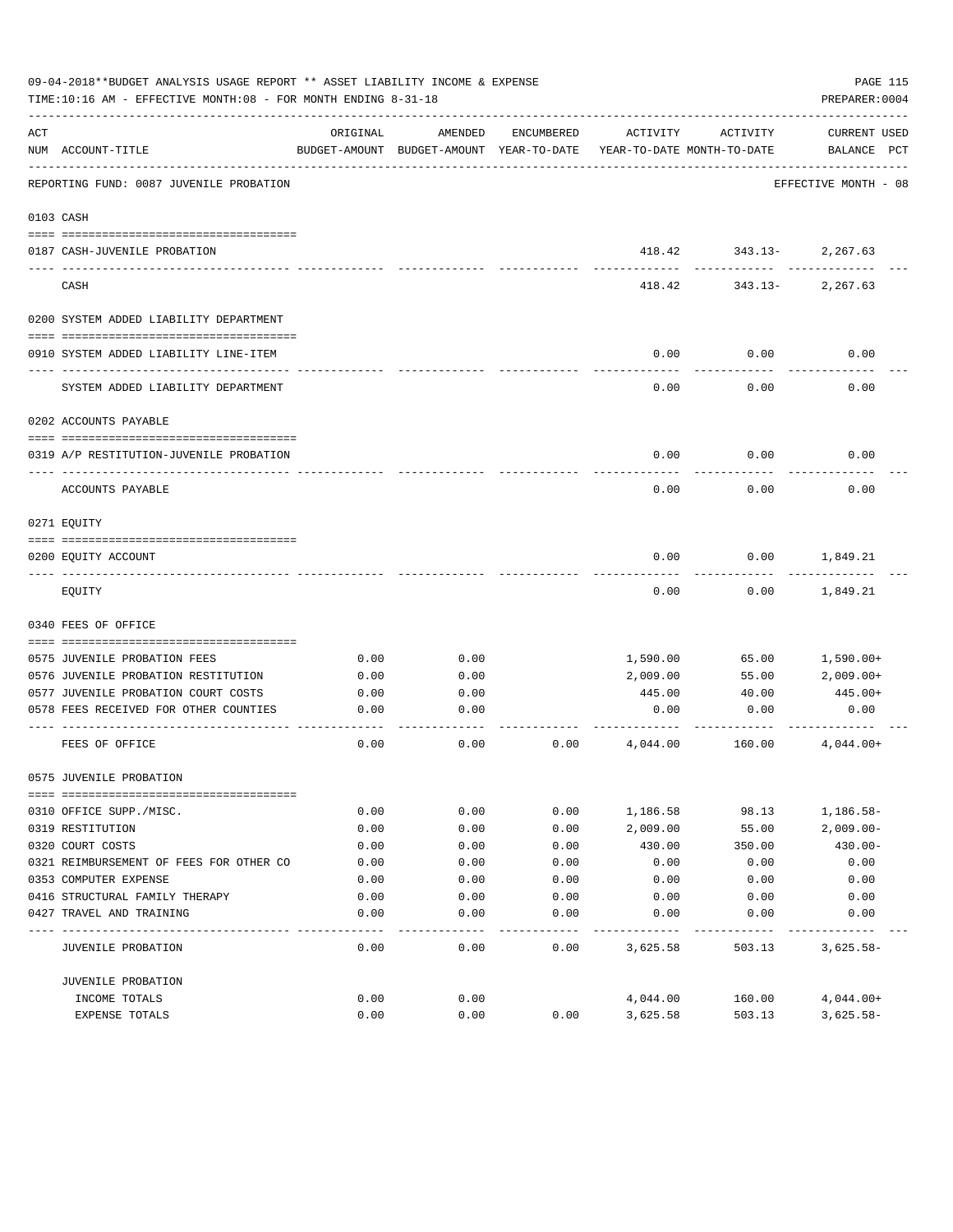|     | 09-04-2018**BUDGET ANALYSIS USAGE REPORT ** ASSET LIABILITY INCOME & EXPENSE<br>TIME:10:16 AM - EFFECTIVE MONTH:08 - FOR MONTH ENDING 8-31-18 |                           |                                          |               |                     |                            | PAGE 116<br>PREPARER: 0004 |                |
|-----|-----------------------------------------------------------------------------------------------------------------------------------------------|---------------------------|------------------------------------------|---------------|---------------------|----------------------------|----------------------------|----------------|
| ACT |                                                                                                                                               | ORIGINAL                  | AMENDED                                  | ENCUMBERED    | ACTIVITY            | ACTIVITY                   | CURRENT USED               |                |
|     | NUM ACCOUNT-TITLE                                                                                                                             |                           | BUDGET-AMOUNT BUDGET-AMOUNT YEAR-TO-DATE |               |                     | YEAR-TO-DATE MONTH-TO-DATE | BALANCE PCT                |                |
|     | REPORTING FUND: 0088 IHC NEEDS/OR OTHER RELATED HEALTHCA                                                                                      |                           |                                          |               |                     |                            | EFFECTIVE MONTH - 08       |                |
|     | 0103 CASH                                                                                                                                     |                           |                                          |               |                     |                            |                            |                |
|     | 0100 IHC - COMBINED FUNDS CHECKING                                                                                                            |                           |                                          |               | 0.00                | 0.00                       | 0.00                       |                |
|     | CASH                                                                                                                                          |                           |                                          |               | 0.00                | 0.00                       | 0.00                       |                |
|     | 0271 EQUITY ACCOUNT                                                                                                                           |                           |                                          |               |                     |                            |                            |                |
|     | 0200 EQUITY ACCOUNT                                                                                                                           |                           |                                          |               | 0.00                | 0.00                       | 0.00                       |                |
|     | ---- ---------------<br>EQUITY ACCOUNT                                                                                                        |                           |                                          |               | 0.00                | 0.00                       | 0.00                       |                |
|     | 0367 HOSPITAL AUTHORITY - IHC                                                                                                                 |                           |                                          |               |                     |                            |                            |                |
|     | 0100 HOSPITAL QUARTERLY PAYMENT                                                                                                               | 200,000.00                | 200,000.00                               |               | 0.00                | 0.00                       | 200,000.00                 | 00             |
|     | HOSPITAL AUTHORITY - IHC                                                                                                                      | -----------<br>200,000.00 | 200,000.00                               | 0.00          | $- - - - -$<br>0.00 | -----<br>0.00              | 200,000.00                 | 0 <sub>0</sub> |
|     | 0645 INDIGENT CARE                                                                                                                            |                           |                                          |               |                     |                            |                            |                |
|     |                                                                                                                                               |                           |                                          |               |                     |                            |                            |                |
|     | 0409 DIABETIC SUPPLIES                                                                                                                        | 0.00                      | 0.00                                     | 0.00          | 0.00                | 0.00                       | 0.00                       |                |
|     | 0410 CERT. REG. NURSE ANES.                                                                                                                   | 0.00                      | 0.00                                     | 0.00          | 0.00                | 0.00                       | 0.00                       |                |
|     | 0411 PHYSICIAN, NON-EMERGENCY                                                                                                                 | 0.00                      | 0.00                                     | 0.00          | 0.00                | 0.00                       | 0.00                       |                |
|     | 0412 PRESCRIPTIONS, DRUGS                                                                                                                     | 0.00                      | 0.00                                     | 0.00          | 0.00                | 0.00                       | 0.00                       |                |
|     | 0413 HOSPITAL, INPATIENT                                                                                                                      | 0.00                      | 0.00                                     | 0.00          | 0.00                | 0.00                       | 0.00                       |                |
|     | 0414 HOSPITAL, OUTPATIENT                                                                                                                     | 0.00                      | 0.00                                     | 0.00          | 0.00                | 0.00                       | 0.00                       |                |
|     | 0415 LABORATORY/X-RAY                                                                                                                         | 0.00                      | 0.00                                     | 0.00          | 0.00                | 0.00                       | 0.00                       |                |
|     | 0418 FED. QUALIFIED HEALTH CENTER                                                                                                             | 0.00                      | 0.00                                     | 0.00          | 0.00                | 0.00                       | 0.00                       |                |
|     | 0420 RURAL HEALTH CLINIC                                                                                                                      | 0.00                      | 0.00                                     | 0.00          | 0.00                | 0.00                       | 0.00                       |                |
|     | 0422 AMBULATORY SURGICAL CENTER                                                                                                               | 0.00                      | 0.00                                     | 0.00          | 0.00                | 0.00                       | 0.00                       |                |
|     | 0423 MEDICAL EQUIP. PURCHASE                                                                                                                  | 200,000.00                | 200,000.00                               | 0.00<br>$---$ | 0.00<br>$- - - - -$ | 0.00<br>-----              | 200,000.00<br>----------   | 0 <sub>0</sub> |
|     | INDIGENT CARE                                                                                                                                 | 200,000.00                | 200,000.00                               | 0.00          | 0.00                | 0.00                       | 200,000.00                 | 0 <sub>0</sub> |
|     | IHC NEEDS/OR OTHER RELATED HEALTHC                                                                                                            |                           |                                          |               |                     |                            |                            |                |
|     | INCOME TOTALS                                                                                                                                 | 200,000.00                | 200,000.00                               |               | 0.00                | 0.00                       | 200,000.00                 | 0 <sub>0</sub> |
|     | EXPENSE TOTALS                                                                                                                                | 200,000.00                | 200,000.00                               | 0.00          | 0.00                | 0.00                       | 200,000.00                 | 0 <sub>0</sub> |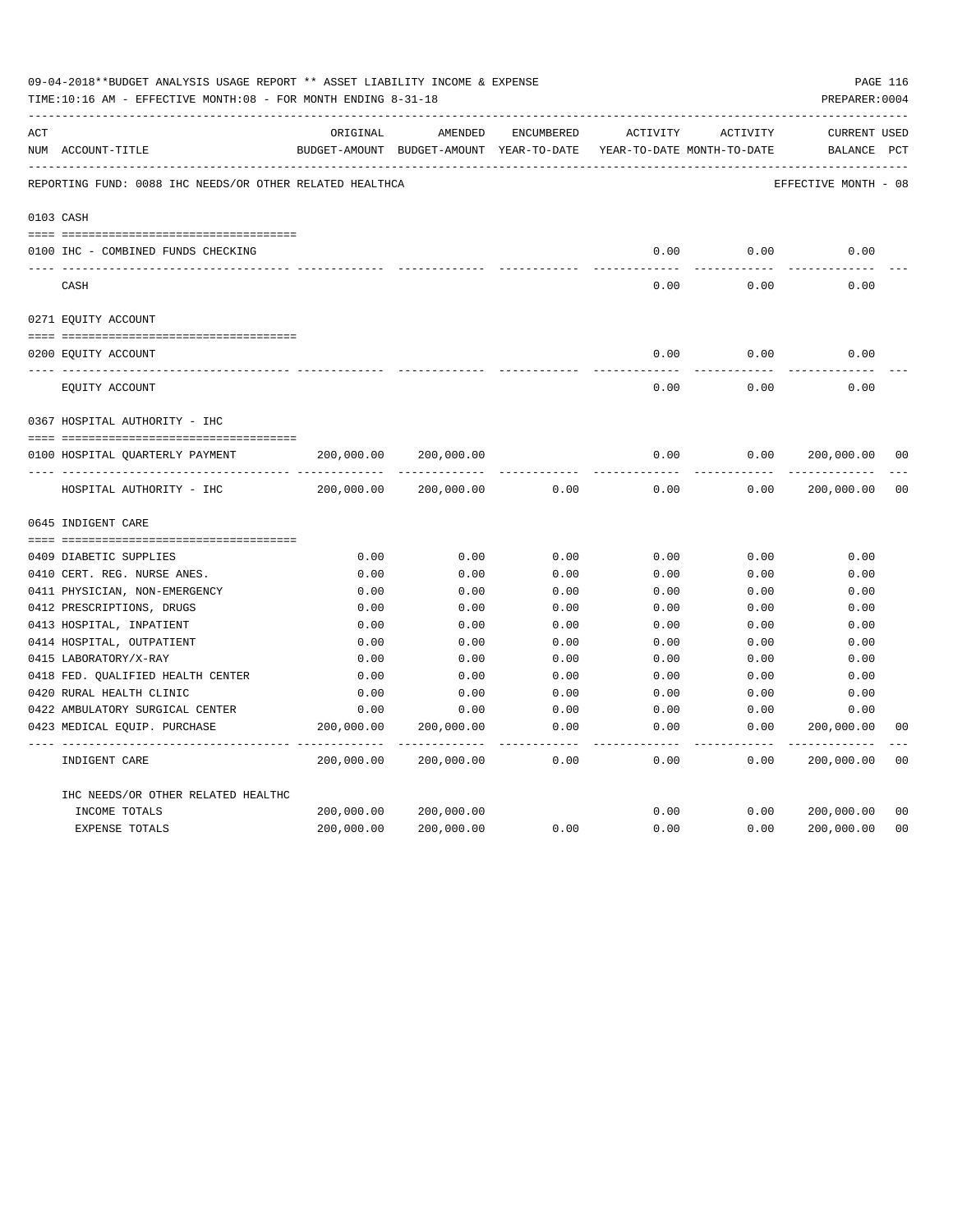|     | 09-04-2018**BUDGET ANALYSIS USAGE REPORT ** ASSET LIABILITY INCOME & EXPENSE<br>TIME:10:16 AM - EFFECTIVE MONTH:08 - FOR MONTH ENDING 8-31-18 |                                                      |                             |            |                            |                                        | PREPARER: 0004                     | PAGE 117 |
|-----|-----------------------------------------------------------------------------------------------------------------------------------------------|------------------------------------------------------|-----------------------------|------------|----------------------------|----------------------------------------|------------------------------------|----------|
| ACT | NUM ACCOUNT-TITLE                                                                                                                             | ORIGINAL<br>BUDGET-AMOUNT BUDGET-AMOUNT YEAR-TO-DATE | AMENDED                     | ENCUMBERED | ACTIVITY                   | ACTIVITY<br>YEAR-TO-DATE MONTH-TO-DATE | <b>CURRENT USED</b><br>BALANCE PCT |          |
|     | REPORTING FUND: 0089 TEXAS JUVENILE JUSTICE DEPT.                                                                                             |                                                      |                             |            |                            |                                        | EFFECTIVE MONTH - 08               |          |
|     | 0100 PAYROLL                                                                                                                                  |                                                      |                             |            |                            |                                        |                                    |          |
|     | 0100 PAYROLL                                                                                                                                  |                                                      |                             |            | 0.00                       | 0.00                                   | 0.00                               |          |
|     | PAYROLL                                                                                                                                       |                                                      |                             |            | 0.00                       | 0.00                                   | 0.00                               |          |
|     | 0103 CASH                                                                                                                                     |                                                      |                             |            |                            |                                        |                                    |          |
|     | 0689 CASH-STRUCTURAL FAM.THER.GRANT OOG                                                                                                       |                                                      |                             |            | 0.00                       | 0.00                                   | 0.00                               |          |
|     | 0988 CASH-LOCAL FUNDS CARRIED FORWARD                                                                                                         |                                                      |                             |            | 28,991.83                  | 0.00                                   | 28,991.83                          |          |
|     | 0992 CASH-INTEREST INCOME                                                                                                                     |                                                      |                             |            | 17.29                      | 5.32                                   | 13,057.51                          |          |
|     | 0993 CASH-BASIC PROBATION SUPERVISION                                                                                                         |                                                      |                             |            | 14,570.36                  | $8,207.71 -$                           | 6,906.89                           |          |
|     | 0994 CASH-COMMUNITY PROGRAMS                                                                                                                  |                                                      |                             |            | 6,302.79                   | 6,192.34-                              | 130.51                             |          |
|     | 0995 CASH-LOCAL FUNDING FY 2018                                                                                                               |                                                      |                             |            | 8,763.21                   | 232.32-                                | 57,796.17                          |          |
|     | 0996 CASH-PRE/POST ADJUDICATION                                                                                                               |                                                      |                             |            | 947.12                     | 928.70-                                | 21.42                              |          |
|     | 0997 CASH-COMMITMENT DIVERSION                                                                                                                |                                                      |                             |            | 947.12                     | 928.70-                                | 21.42                              |          |
|     | 0998 CASH-MENTAL HEALTH SERVICES                                                                                                              |                                                      |                             |            | 767.70                     | $2,199.60-$                            | 304.60                             |          |
|     | 0999 CASH-REGIONALS DIVERSIONS ALTERNAT                                                                                                       |                                                      |                             |            | 0.00                       | 572.00-                                | 0.00                               |          |
|     | CASH                                                                                                                                          |                                                      |                             |            | 61,307.42                  |                                        | 19,256.05- 107,230.35              |          |
|     | 0220 DEFERRED REVENUE                                                                                                                         |                                                      |                             |            |                            |                                        |                                    |          |
|     | 0189 DEFERRED REVENUE                                                                                                                         |                                                      |                             |            | 0.00                       | 0.00                                   | 0.00                               |          |
|     | DEFERRED REVENUE                                                                                                                              |                                                      |                             |            | 0.00                       | 0.00                                   | 0.00                               |          |
|     | 0271 EQUITY ACCOUNT                                                                                                                           |                                                      |                             |            |                            |                                        |                                    |          |
|     | 0200 EQUITY ACCOUNT                                                                                                                           |                                                      |                             |            | 0.00                       |                                        | $0.00$ 45,922.93                   |          |
|     | EQUITY ACCOUNT                                                                                                                                |                                                      |                             |            | 0.00                       | 0.00                                   | 45,922.93                          |          |
|     | 0300 CASH                                                                                                                                     |                                                      |                             |            |                            |                                        |                                    |          |
|     |                                                                                                                                               |                                                      |                             |            |                            |                                        |                                    |          |
|     | 0110 UNENCUMBERED FUND BALANCE                                                                                                                | 0.00                                                 | 0.00                        |            | 0.00                       | 0.00                                   | 0.00                               |          |
|     | CASH                                                                                                                                          | 0.00                                                 | 0.00                        | 0.00       | 0.00                       | 0.00                                   | 0.00                               |          |
|     | 0330 GRANTS                                                                                                                                   |                                                      |                             |            |                            |                                        |                                    |          |
|     | 0908 STRUCTURAL FAM. THER. GRANT OOG                                                                                                          | 0.00                                                 | 32,000.00                   |            | 32,000.00                  | 0.00                                   | 0.00 100                           |          |
|     | 0915 BASIC PROBATION SUPERVISION                                                                                                              | 116,452.00                                           | 116,452.00                  |            | 116,452.00                 | 0.00                                   | 0.00 100                           |          |
|     | 0916 COMMUNITY PROGRAMS                                                                                                                       | 80,000.00                                            | 80,000.00                   |            | 80,000.00                  | 0.00                                   | 0.00 100                           |          |
|     | 0917 PRE/POST ADJUDICATION                                                                                                                    | 12,000.00                                            | 12,000.00                   |            | 12,000.00                  | 0.00                                   | 0.00 100                           |          |
|     | 0918 COMMITMENT DIVERSION                                                                                                                     | 12,000.00                                            | 12,000.00                   |            | 12,000.00                  | 0.00                                   | 0.00 100                           |          |
|     | 0919 MENTAL HEALTH SERVICES                                                                                                                   | 15,032.00                                            | 15,032.00                   |            | 15,032.00                  | 0.00                                   | 0.00                               | 100      |
|     | 0920 REGIONAL DIVERSIONS ALTERNATIVES                                                                                                         | 0.00                                                 | 18,572.00                   |            | 18,572.00                  | 0.00                                   | 0.00 100                           |          |
|     | GRANTS                                                                                                                                        | --- --------------<br>235,484.00                     | -------------<br>286,056.00 | 0.00       | ------------<br>286,056.00 | .<br>0.00                              | ------<br>0.00 100                 | $- - -$  |
|     | 0360 INTEREST INCOME                                                                                                                          |                                                      |                             |            |                            |                                        |                                    |          |
|     |                                                                                                                                               |                                                      |                             |            |                            |                                        |                                    |          |
|     | 0189 INTEREST INCOME<br>---------------- --------------                                                                                       | 0.00                                                 | 0.00                        |            | 17.29                      | 5.32                                   | $17.29+$                           |          |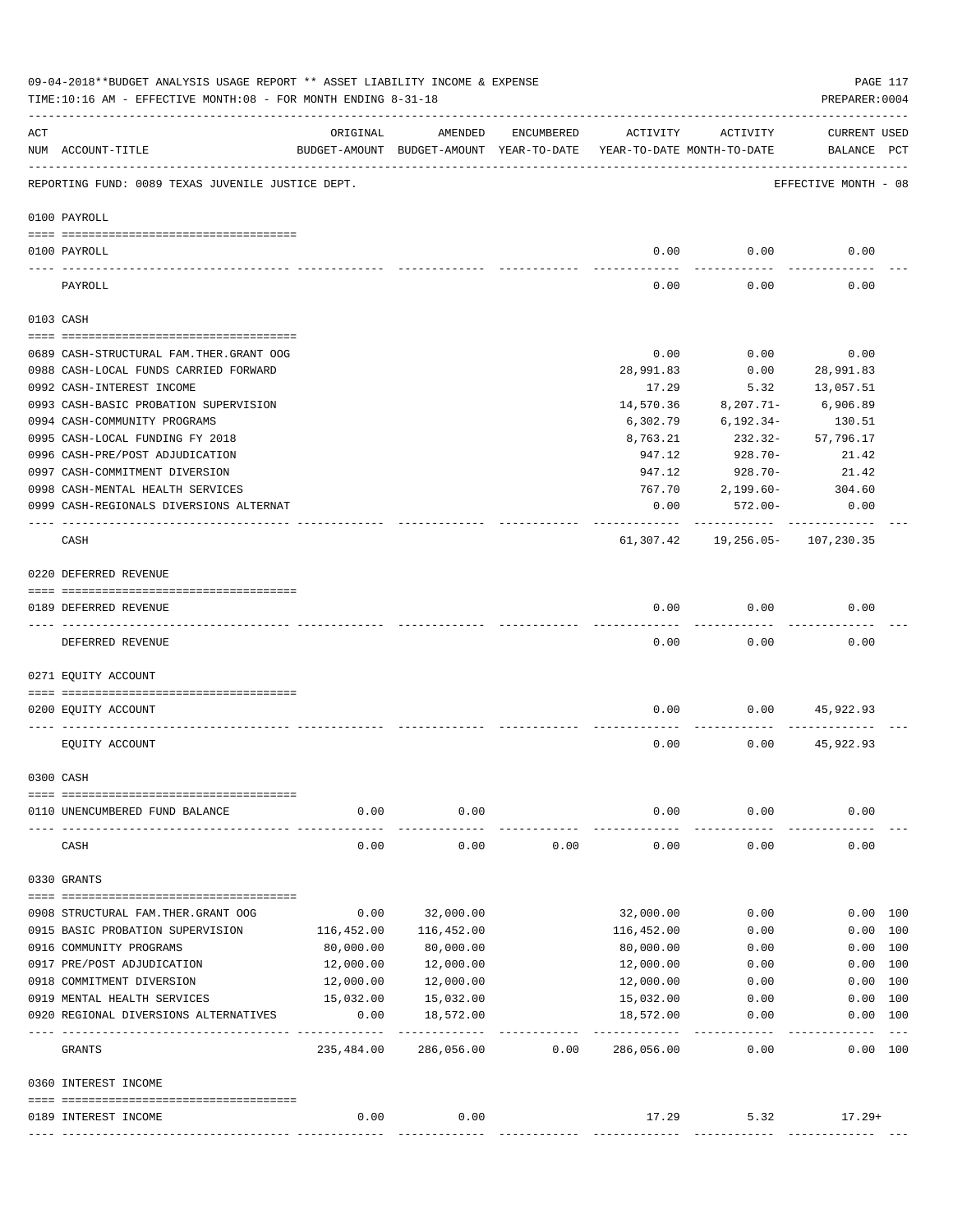TIME:10:16 AM - EFFECTIVE MONTH:08 - FOR MONTH ENDING 8-31-18 PREPARER:0004

| ACT | NUM ACCOUNT-TITLE                                                                       | ORIGINAL     | AMENDED<br>BUDGET-AMOUNT BUDGET-AMOUNT YEAR-TO-DATE | ENCUMBERED   | ACTIVITY<br>YEAR-TO-DATE MONTH-TO-DATE | ACTIVITY                                                         | CURRENT USED<br>BALANCE | $_{\rm PCT}$ |
|-----|-----------------------------------------------------------------------------------------|--------------|-----------------------------------------------------|--------------|----------------------------------------|------------------------------------------------------------------|-------------------------|--------------|
|     | REPORTING FUND: 0089 TEXAS JUVENILE JUSTICE DEPT.                                       |              |                                                     |              |                                        |                                                                  | EFFECTIVE MONTH - 08    |              |
|     | INTEREST INCOME                                                                         | 0.00         | 0.00                                                | 0.00         | 17.29                                  | 5.32                                                             | $17.29+$                |              |
|     | 0370 MISCELLANEOUS                                                                      |              |                                                     |              |                                        |                                                                  |                         |              |
|     |                                                                                         |              |                                                     |              |                                        |                                                                  |                         |              |
|     | 0130 REFUNDS & MISCELLANEOUS                                                            | 0.00         | 0.00                                                |              | 0.00                                   | 0.00                                                             | 0.00                    |              |
|     | 0995 LOCAL FUNDING FY 2018                                                              | 145,000.00   | 145,000.00                                          |              | 145,000.00                             | 0.00                                                             | $0.00$ 100              |              |
|     | MISCELLANEOUS                                                                           | 145,000.00   | 145,000.00                                          | 0.00         | 145,000.00                             | 0.00                                                             | 0.00 100                |              |
|     | 0581 STRUCTURAL FAMILY THERAPY OOG                                                      |              |                                                     |              |                                        |                                                                  |                         |              |
|     | 0416 STRUCTURAL FAMILY THERAPY                                                          | 0.00         | 32,000.00                                           | 0.00         | 32,000.00                              | 0.00                                                             | 0.00 100                |              |
|     | STRUCTURAL FAMILY THERAPY OOG                                                           | 0.00         | 32,000.00                                           | 0.00         | 32,000.00                              | 0.00                                                             | 0.00 100                |              |
|     | 0588 INTEREST INCOME EXPENSE                                                            |              |                                                     |              |                                        |                                                                  |                         |              |
|     |                                                                                         |              |                                                     |              |                                        |                                                                  |                         |              |
|     | 0103 SALARY COMM.CORR.OFFICERS                                                          | 0.00         | 0.00                                                | 0.00         | 0.00                                   | 0.00                                                             | 0.00                    |              |
|     | 0201 SOCIAL SECURITY TAX                                                                | 0.00         | 0.00                                                | 0.00         | 0.00                                   | 0.00                                                             | 0.00                    |              |
|     | 0202 GROUP HEALTH INSURANCE                                                             | 0.00         | 0.00                                                | 0.00         | 0.00                                   | 0.00                                                             | 0.00                    |              |
|     | 0203 RETIREMENT<br>0204 WORKERS COMPENSATION                                            | 0.00<br>0.00 | 0.00<br>0.00                                        | 0.00<br>0.00 | 0.00<br>0.00                           | 0.00<br>0.00                                                     | 0.00<br>0.00            |              |
|     | 0205 MEDICARE TAX                                                                       | 0.00         | 0.00                                                | 0.00         | 0.00                                   | 0.00                                                             | 0.00                    |              |
|     | 0310 OFFICE SUPPLIES                                                                    | 0.00         | 0.00                                                | 0.00         | 0.00                                   | 0.00                                                             | 0.00                    |              |
|     | 0574 COMPUTER EQUIPMENT                                                                 | 0.00         | 0.00                                                | 0.00         | 0.00                                   | 0.00                                                             | 0.00                    |              |
|     |                                                                                         |              |                                                     |              |                                        |                                                                  |                         |              |
|     | INTEREST INCOME EXPENSE                                                                 | 0.00         | 0.00                                                | 0.00         | 0.00                                   | 0.00                                                             | 0.00                    |              |
|     | 0589 REGIONAL DIVERSIONS ALTERNATIVES                                                   |              |                                                     |              |                                        |                                                                  |                         |              |
|     | 0416 STRUCTURAL FAMILY THERAPY                                                          | 0.00         | 18,572.00                                           |              |                                        | $0.00$ 18,000.00 0.00                                            | 572.00 97               |              |
|     | 0469 UNEXPENDED FUNDS                                                                   | 0.00         | 0.00                                                | 0.00         | 572.00                                 | 572.00                                                           | $572.00 -$              |              |
|     | REGIONAL DIVERSIONS ALTERNATIVES                                                        | 0.00         | 18,572.00                                           | 0.00         | 18,572.00                              | 572.00                                                           | 0.00 100                |              |
|     |                                                                                         |              |                                                     |              |                                        |                                                                  |                         |              |
|     | 0590 BASIC PROBATION SUPERVISION                                                        |              |                                                     |              |                                        |                                                                  |                         |              |
|     | 0102 SALARY APPOINTED OFFICIAL                                                          |              | 31, 178.65 31, 178.65                               | 0.00         | 28,780.32                              | 2,398.36                                                         | 2,398.33 92             |              |
|     | 0103 SALARY COMM.CORR.OFFICERS                                                          | 36,553.77    | 36,553.77                                           | 0.00         | 33,741.84                              | 2,811.82                                                         | 2,811.93                | 92           |
|     | 0201 SOCIAL SECURITY TAX                                                                | 4,199.41     | 4,199.41                                            | 0.00         | 3,782.84                               | 314.72                                                           | 416.57                  | 90           |
|     | 0202 GROUP HEALTH INSURANCE 14,431.47 14,431.47                                         |              |                                                     |              |                                        | $0.00$ 13,227.06 1,202.46 1,204.41                               |                         | 92           |
|     | 0203 RETIREMENT                                                                         | 7,707.95     | 7,707.95                                            |              | $0.00$ 7,105.99                        | 599.16                                                           | 601.96                  | 92           |
|     | 0204 WORKERS COMPENSATION                                                               | 548.63       |                                                     | 548.63 0.00  | 548.63                                 | 0.00                                                             | $0.00$ 100              |              |
|     | 0205 MEDICARE TAX                                                                       | 982.12       | 982.12                                              | 0.00         | 883.94                                 | 73.54                                                            | 98.18                   | 90           |
|     | 0310 OPERATING/TRAVEL EXPENSES                                                          |              | 20,850.00   16,950.00                               | 0.00         |                                        | 13,811.02 1,027.19                                               | 3,138.98 81             |              |
|     | 0469 UNEXPENDED FUNDS                                                                   | 0.00         | 0.00                                                | 0.00         | 0.00                                   | $219.54-$                                                        | 0.00                    |              |
|     | BASIC PROBATION SUPERVISION 116,452.00 112,552.00 0.00 101,881.64 8,207.71 10,670.36 91 |              |                                                     |              |                                        |                                                                  |                         |              |
|     | 0591 COMMUNITY PROGRAMS                                                                 |              |                                                     |              |                                        |                                                                  |                         |              |
|     |                                                                                         |              |                                                     |              |                                        |                                                                  |                         |              |
|     | 0102 SALARY APPOINTED OFFICIAL                                                          |              |                                                     |              |                                        | $26,090.38$ $26,090.38$ $0.00$ $24,083.52$ $2,006.96$ $2,006.86$ |                         | 92           |
|     | 0103 SALARY COMM.CORR.OFFICERS 30,588.29                                                |              | 30,588.29                                           |              |                                        | $0.00$ 28,235.28 2,352.94 2,353.01                               |                         | 92           |
|     | 0201 SOCIAL SECURITY TAX                                                                | 3,514.08     | 3,514.08 0.00                                       |              |                                        | 3, 165.02 263.32                                                 | 349.06                  | 90           |
|     | 0202 GROUP HEALTH INSURANCE                                                             |              |                                                     | 0.00         |                                        | 11,067.54    1,006.14    1,006.63    92                          |                         |              |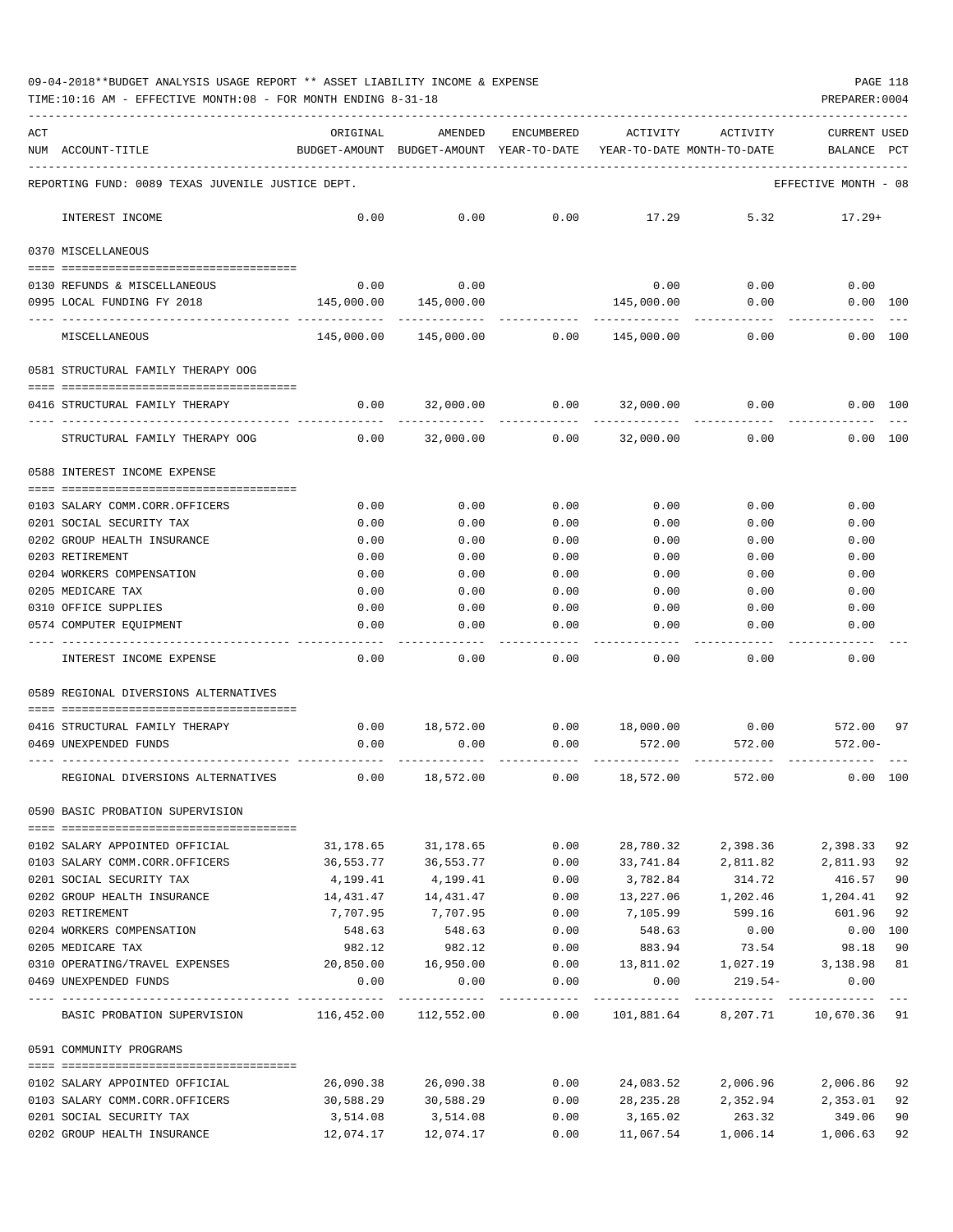TIME:10:16 AM - EFFECTIVE MONTH:08 - FOR MONTH ENDING 8-31-18 PREPARER:0004

| ACT |                                                            | ORIGINAL                                                            | AMENDED              | ENCUMBERED           | ACTIVITY                | ACTIVITY                | <b>CURRENT USED</b>  |                |
|-----|------------------------------------------------------------|---------------------------------------------------------------------|----------------------|----------------------|-------------------------|-------------------------|----------------------|----------------|
|     | NUM ACCOUNT-TITLE                                          | BUDGET-AMOUNT BUDGET-AMOUNT YEAR-TO-DATE YEAR-TO-DATE MONTH-TO-DATE |                      |                      |                         |                         | BALANCE PCT          |                |
|     | REPORTING FUND: 0089 TEXAS JUVENILE JUSTICE DEPT.          |                                                                     |                      |                      |                         |                         | EFFECTIVE MONTH - 08 |                |
|     | 0203 RETIREMENT                                            | 6,452.14                                                            | 6,452.14             | 0.00                 | 5,946.35                | 501.38                  | 505.79               | 92             |
|     | 0204 WORKERS COMPENSATION                                  | 459.10                                                              | 459.10               | 0.00                 | 459.10                  | 0.00                    | 0.00 100             |                |
|     | 0205 MEDICARE TAX                                          | 821.84                                                              | 821.84               | 0.00                 | 740.40                  | 61.60                   | 81.44                | 90             |
|     | 0469 UNEXPENDED FUNDS                                      | 0.00                                                                | 0.00                 | 0.00                 | 0.00                    | 0.00                    | 0.00                 |                |
|     | COMMUNITY PROGRAMS                                         |                                                                     | 80,000.00 80,000.00  | 0.00                 |                         |                         |                      |                |
|     | 0592 PRE/POST ADJUDICATION FACILITIES                      |                                                                     |                      |                      |                         |                         |                      |                |
|     | 0102 SALARY APPOINTED OFFICIAL                             | 3,913.56                                                            | 3,913.56             | 0.00                 | 3,612.48                | 301.04                  | 301.08               | 92             |
|     | 0103 SALARY COMM.CORR.OFFICERS                             | 4,588.24                                                            | 4,588.24             | 0.00                 | 4,235.28                | 352.94                  | 352.96               | 92             |
|     | 0201 SOCIAL SECURITY TAX                                   | 527.11                                                              | 527.11               | 0.00                 | 474.30                  | 39.46                   | 52.81                | 90             |
|     | 0202 GROUP HEALTH INSURANCE                                | 1,811.45                                                            | 1,811.45             | 0.00                 | 1,659.24                | 150.84                  | 152.21               | 92             |
|     | 0203 RETIREMENT                                            | 967.50                                                              | 967.50               | 0.00                 | 891.66                  | 75.18                   | 75.84                | 92             |
|     | 0204 WORKERS COMPENSATION                                  | 68.86                                                               | 68.86                | 0.00                 | 68.86                   | 0.00                    | 0.00                 | 100            |
|     | 0205 MEDICARE TAX                                          | 123.28                                                              | 123.28               | 0.00                 | 111.06                  | 9.24                    | 12.22                | 90             |
|     | 0408 DETENTION                                             | 0.00                                                                | 3,700.00             | 0.00                 | 0.00                    | 0.00                    | 3,700.00             | 0 <sub>0</sub> |
|     | 0469 UNEXPENDED FUNDS                                      | 0.00                                                                | 0.00                 | 0.00                 | 0.00                    | 0.00                    | 0.00                 |                |
|     | PRE/POST ADJUDICATION FACILITIES 12,000.00 15,700.00       |                                                                     |                      | 0.00                 | 11,052.88               |                         | 928.70 4.647.12      | 70             |
|     | 0593 COMMITMENT DIVERSION                                  |                                                                     |                      |                      |                         |                         |                      |                |
|     |                                                            |                                                                     |                      |                      |                         |                         |                      |                |
|     | 0102 SALARY APPOINTED OFFICIAL                             | 3,913.56                                                            | 3,913.56             | 0.00                 | 3,612.48                | 301.04                  | 301.08               | 92             |
|     | 0103 SALARY COMM.CORR.OFFICERS                             | 4,588.24                                                            | 4,588.24             | 0.00                 | 4,235.28                | 352.94                  | 352.96               | 92             |
|     | 0201 SOCIAL SECURITY TAX                                   | 527.11                                                              | 527.11               | 0.00                 | 474.30                  | 39.46                   | 52.81                | 90             |
|     | 0202 GROUP HEALTH INSURANCE                                | 1,811.45                                                            | 1,811.45             | 0.00                 | 1,659.24                | 150.84                  | 152.21               | 92             |
|     | 0203 RETIREMENT                                            | 967.50                                                              | 967.50               | 0.00                 | 891.66                  | 75.18                   | 75.84                | 92             |
|     | 0204 WORKERS COMPENSATION                                  | 68.86                                                               | 68.86                | 0.00                 | 68.86                   | 0.00                    | $0.00$ 100           |                |
|     | 0205 MEDICARE TAX                                          | 123.28                                                              | 123.28               | 0.00                 | 111.06                  | 9.24                    | 12.22                | 90             |
|     | 0415 RESIDENTIAL PLACEMENT                                 | 0.00                                                                | 0.00                 | 0.00                 | 0.00                    | 0.00                    | 0.00                 |                |
|     | COMMITMENT DIVERSION                                       |                                                                     |                      |                      |                         | $0.00$ 11,052.88 928.70 | 947.12               | 92             |
|     | 0594 MENTAL HEALTH SERVICES                                |                                                                     |                      |                      |                         |                         |                      |                |
|     |                                                            |                                                                     |                      | 0.00                 | 1,806.24                | 150.52                  |                      | 92             |
|     | 0102 SALARY APPOINTED OFFICIAL                             | 1,956.78                                                            | 1,956.78             |                      |                         |                         | 150.54               | 92             |
|     | 0103 SALARY COMM.CORR.OFFICERS<br>0201 SOCIAL SECURITY TAX | 2,294.12                                                            | 2,294.12             | 0.00                 | 2,117.52                | 176.46                  | 176.60               | 90             |
|     |                                                            | 263.56                                                              | 263.56               | 0.00                 | 237.74                  | 19.78                   | 25.82                |                |
|     | 0202 GROUP HEALTH INSURANCE<br>0203 RETIREMENT             | 905.72                                                              | 905.72               | 0.00                 | 830.94                  | 75.54                   | 74.78                | 92<br>92       |
|     | 0204 WORKERS COMPENSATION                                  | 483.75<br>34.43                                                     | 483.75<br>34.43      | 0.00<br>0.00         | 446.67<br>34.43         | 37.66<br>0.00           | 37.08<br>$0.00$ 100  |                |
|     | 0205 MEDICARE TAX                                          | 61.64                                                               | 61.64                | 0.00                 | 55.76                   | 4.64                    |                      | 90             |
|     | 0414 COUNSELING/PSYCHOLOGICAL                              | 9,032.00                                                            | 9,232.00             |                      |                         |                         | 5.88                 | 95             |
|     | 0415 RESIDENTIAL PLACEMENT                                 | 0.00                                                                | 0.00                 | 0.00<br>0.00         | 8,735.00<br>0.00        | 1,735.00<br>0.00        | 497.00<br>0.00       |                |
|     |                                                            |                                                                     |                      |                      |                         |                         |                      |                |
|     | MENTAL HEALTH SERVICES                                     | $15,032.00$ $15,232.00$ $0.00$ $14,264.30$ $2,199.60$               |                      |                      |                         |                         | 967.70 94            |                |
|     | 0994 LOCAL FUNDS CARRIED FORWARD                           |                                                                     |                      |                      |                         |                         |                      |                |
|     | 0488 LAW ENFORCEMENT INSURANCE                             | 0.00<br>----------- ---------------                                 | 0.00<br>------------ | 0.00<br>------------ | 723.00<br>------------- | 0.00<br>------------    | $723.00 -$           |                |
|     | LOCAL FUNDS CARRIED FORWARD                                | 0.00                                                                | 0.00                 | 0.00                 | 723.00                  | 0.00                    | $723.00 -$           |                |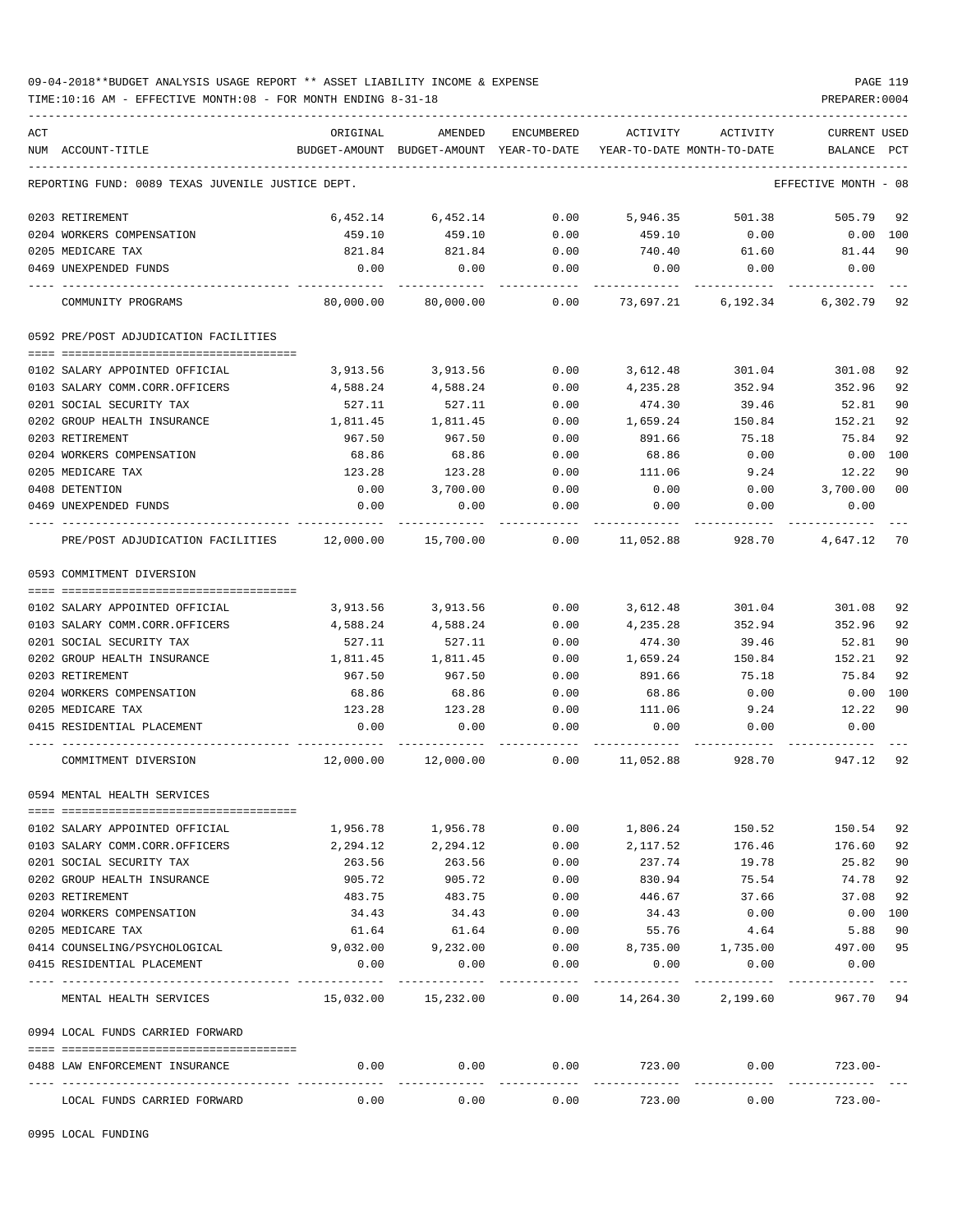TIME:10:16 AM - EFFECTIVE MONTH:08 - FOR MONTH ENDING 8-31-18 PREPARER:0004

| ACT | NUM ACCOUNT-TITLE                                             | BUDGET-AMOUNT BUDGET-AMOUNT YEAR-TO-DATE YEAR-TO-DATE MONTH-TO-DATE BALANCE PCT | ORIGINAL AMENDED    |      | ENCUMBERED ACTIVITY ACTIVITY                                    |             | CURRENT USED           |     |
|-----|---------------------------------------------------------------|---------------------------------------------------------------------------------|---------------------|------|-----------------------------------------------------------------|-------------|------------------------|-----|
|     | REPORTING FUND: 0089 TEXAS JUVENILE JUSTICE DEPT.             |                                                                                 |                     |      |                                                                 |             | EFFECTIVE MONTH - 08   |     |
|     | ----------------------------------                            |                                                                                 |                     |      |                                                                 |             |                        |     |
|     | 0102 SALARY APPOINTED OFFICIAL                                |                                                                                 |                     |      | 978.39     978.39      0.00     903.12     75.26      75.27  92 |             |                        |     |
|     | 0103 SALARY COMM.CORR.OFFICERS                                | 1,147.06                                                                        | 1,147.06            |      | $0.00$ 1,058.88 88.24                                           |             | 88.18 92               |     |
|     | 0105 OFFICE MANAGER                                           | 0.00                                                                            | 0.00                | 0.00 | $0.00$ $0.00$ $0.00$ $0.00$                                     |             |                        |     |
|     | 0201 SOCIAL SECURITY TAX                                      | 131.78                                                                          | 131.78              | 0.00 |                                                                 | 118.76 9.88 | 13.02                  | 90  |
|     | 0202 GROUP HEALTH INSURANCE                                   | 452.85                                                                          | 452.85              | 0.00 | 415.80                                                          |             | 37.05<br>37.80         | 92  |
|     | 0203 RETIREMENT                                               | 241.88                                                                          | 241.88              | 0.00 | 223.18                                                          | 18.82       | 18.70                  | 92  |
|     | 0204 WORKERS COMPENSATION                                     | 17.22                                                                           | 17.22               | 0.00 | 17.22                                                           | 0.00        | 0.00                   | 100 |
|     | 0205 MEDICARE TAX                                             | 30.82                                                                           | 30.82               | 0.00 | 27.90 2.32                                                      |             | 2.92                   | 91  |
|     | 0401 AUDIT EXPENSE                                            | 2,750.00                                                                        | 0.00                | 0.00 | 0.00                                                            | 0.00        | 0.00                   |     |
|     | 0406 DETENTION OPERATING COST FY18 111,250.00 111,250.00 0.00 |                                                                                 |                     |      | 81,438.97                                                       | 0.00        | 29,811.03 73           |     |
|     | 0.00 0407 DETENTION OPERATING COST FY17                       |                                                                                 | 0.00                |      | $0.00$ 19,318.13                                                | 0.00        | 19,318.13-             |     |
|     | 0415 RESIDENTIAL PLACEMENT                                    |                                                                                 | 10,000.00 23,350.00 | 0.00 | 0.00                                                            | 0.00        | 23,350.00 00           |     |
|     | 0416 STRUCTURAL FAMILY THERAPY 18,000.00                      |                                                                                 | 0.00                | 0.00 | 0.00                                                            |             | $0.00$ 0.00            |     |
|     | 0427 TRAVEL AND TRAINING                                      | 0.00                                                                            |                     |      | $0.00$ $0.00$ $0.00$ $0.00$ $0.00$ $0.00$ $0.00$                |             |                        |     |
|     | 0453 COMPUTER SOFTWARE                                        | 0.00                                                                            | 7,400.00            |      | $0.00$ 3,000.00                                                 |             | $0.00$ $4,400.00$ $41$ |     |
|     | LOCAL FUNDING                                                 |                                                                                 |                     |      | $145,000.00$ $145,000.00$ 0.00 $106,521.96$ 232.32 38,478.04 73 |             |                        |     |
|     | TEXAS JUVENILE JUSTICE DEPT.                                  |                                                                                 |                     |      |                                                                 |             |                        |     |
|     | INCOME TOTALS                                                 |                                                                                 |                     |      | $380,484.00$ $431,056.00$ $431,073.29$ $5.32$ $17.29 + 100$     |             |                        |     |
|     | <b>EXPENSE TOTALS</b>                                         | 380,484.00                                                                      | 431,056.00          |      | $0.00$ $369,765.87$ $19,261.37$ $61,290.13$ $86$                |             |                        |     |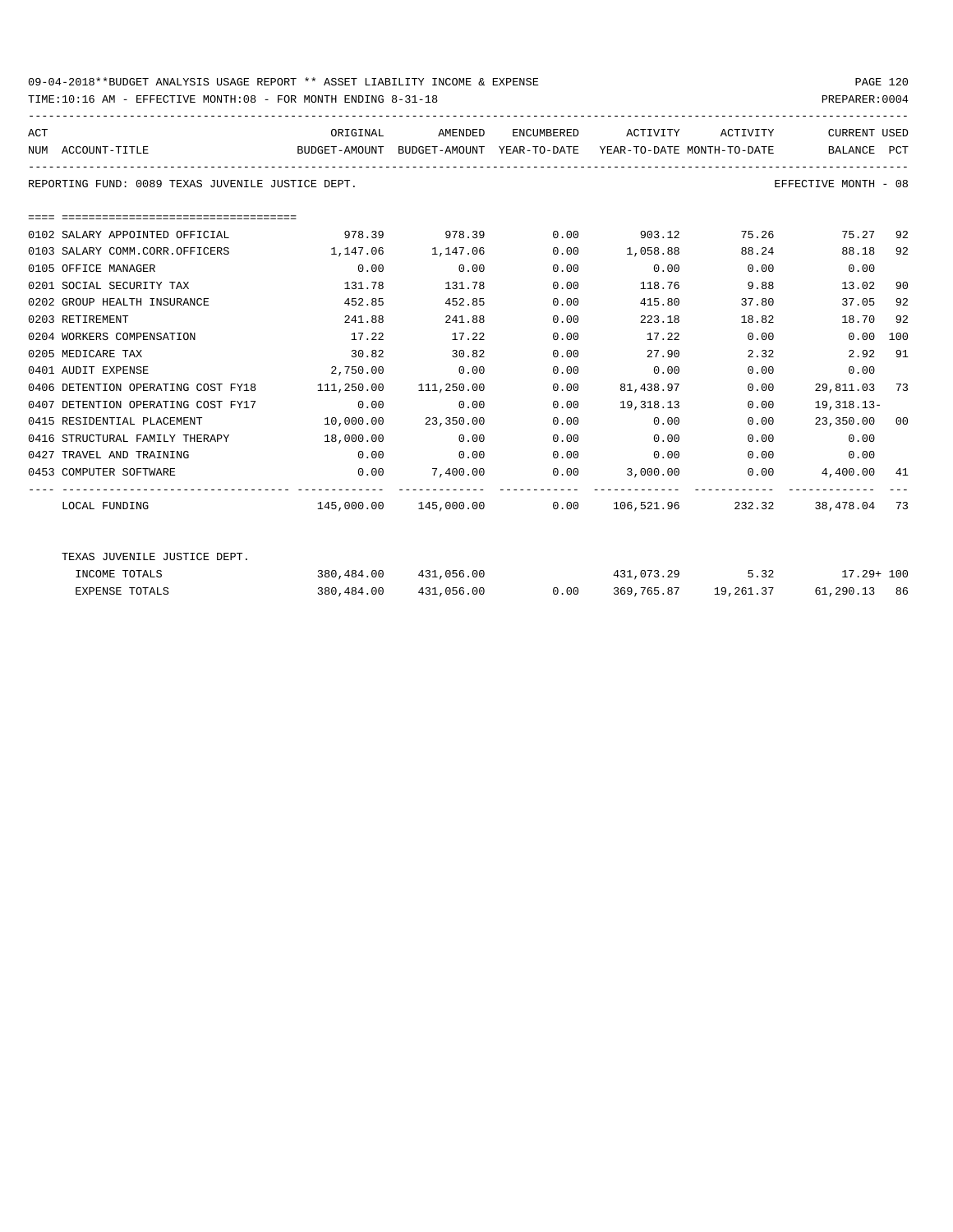| 09-04-2018**BUDGET ANALYSIS USAGE REPORT ** ASSET LIABILITY INCOME & EXPENSE<br>PAGE 121<br>PREPARER: 0004<br>TIME:10:16 AM - EFFECTIVE MONTH:08 - FOR MONTH ENDING 8-31-18 |                                           |                |                                                     |            |          |                                        |                                    |                |
|-----------------------------------------------------------------------------------------------------------------------------------------------------------------------------|-------------------------------------------|----------------|-----------------------------------------------------|------------|----------|----------------------------------------|------------------------------------|----------------|
| $\mathtt{ACT}$                                                                                                                                                              | NUM ACCOUNT-TITLE                         | ORIGINAL       | AMENDED<br>BUDGET-AMOUNT BUDGET-AMOUNT YEAR-TO-DATE | ENCUMBERED | ACTIVITY | ACTIVITY<br>YEAR-TO-DATE MONTH-TO-DATE | <b>CURRENT USED</b><br>BALANCE PCT |                |
|                                                                                                                                                                             | REPORTING FUND: 0092 STATZER FUND         |                |                                                     |            |          |                                        | EFFECTIVE MONTH - 08               |                |
|                                                                                                                                                                             | 0103 CASH                                 |                |                                                     |            |          |                                        |                                    |                |
|                                                                                                                                                                             | 0100 STATZER-COMBINED FUNDS CHECKING      |                |                                                     |            |          | 562.90 560.44 4,543.71                 |                                    |                |
|                                                                                                                                                                             | 0175 TEXPOOL                              |                |                                                     |            | 512.68   | 64.04                                  | 39,960.80                          |                |
|                                                                                                                                                                             | CASH                                      |                |                                                     |            | 1,075.58 | 624.48                                 | 44,504.51                          |                |
|                                                                                                                                                                             | 0200 SYSTEM ADDED LIABILITY DEPARTMENT    |                |                                                     |            |          |                                        |                                    |                |
|                                                                                                                                                                             |                                           |                |                                                     |            |          |                                        |                                    |                |
|                                                                                                                                                                             | 0910 SYSTEM ADDED LIABILITY LINE-ITEM     |                |                                                     |            | 0.00     | 0.00                                   | 0.00                               |                |
|                                                                                                                                                                             | SYSTEM ADDED LIABILITY DEPARTMENT         |                |                                                     |            | 0.00     | 0.00                                   | 0.00                               |                |
|                                                                                                                                                                             | 0271 EQUITY ACCOUNT                       |                |                                                     |            |          |                                        |                                    |                |
|                                                                                                                                                                             | 0200 EQUITY ACCOUNT                       |                |                                                     |            | 0.00     |                                        | $0.00$ $43,428.93$                 |                |
|                                                                                                                                                                             | EQUITY ACCOUNT                            |                |                                                     |            | 0.00     |                                        | $0.00$ 43,428.93                   |                |
|                                                                                                                                                                             | 0360 INTEREST EARNINGS                    |                |                                                     |            |          |                                        |                                    |                |
|                                                                                                                                                                             | 0100 INTEREST EARNINGS                    | 50.00          | 50.00                                               |            | 515.58   | 64.48                                  | $465.58 + 31$                      |                |
|                                                                                                                                                                             | 0350 GOV. COMMODITY PROG. ASCS            | 0.00           | 0.00                                                |            | 0.00     | 0.00                                   | 0.00                               |                |
|                                                                                                                                                                             | INTEREST EARNINGS                         | 50.00          | 50.00                                               | 0.00       | 515.58   | 64.48                                  | $465.58 + 31$                      |                |
|                                                                                                                                                                             | 0370 RENT                                 |                |                                                     |            |          |                                        |                                    |                |
|                                                                                                                                                                             |                                           |                |                                                     |            |          |                                        |                                    |                |
|                                                                                                                                                                             | 0100 RENT<br>0130 REFUNDS & MISCELLANEOUS | 560.00<br>0.00 | 560.00<br>0.00                                      |            | 0.00     | 560.00 560.00<br>0.00                  | 0.00 100<br>0.00                   |                |
|                                                                                                                                                                             |                                           |                |                                                     |            |          |                                        |                                    |                |
|                                                                                                                                                                             | RENT                                      | 560.00         | 560.00                                              | 0.00       | 560.00   | 560.00                                 | $0.00$ 100                         |                |
|                                                                                                                                                                             | 0700 STATZER FARM                         |                |                                                     |            |          |                                        |                                    |                |
|                                                                                                                                                                             | 0310 OFFICE SUPPLIES                      | 0.00           | 0.00                                                | 0.00       | 0.00     | 0.00                                   | 0.00                               |                |
|                                                                                                                                                                             | 0430 BIDS AND NOTICES                     | 110.00         | 110.00                                              | 0.00       | 0.00     | 0.00                                   | 110.00                             | 0 <sub>0</sub> |
|                                                                                                                                                                             | 0484 APPRAISALS                           | 0.00           | 0.00                                                | 0.00       | 0.00     | 0.00                                   | 0.00                               |                |
|                                                                                                                                                                             | 0490 LITERACY COUNCIL DONATION            | 500.00         | 500.00                                              | 0.00       | 0.00     | 0.00                                   | 500.00                             | 0 <sub>0</sub> |
|                                                                                                                                                                             | STATZER FARM                              | 610.00         | 610.00                                              | 0.00       | 0.00     | 0.00                                   | 610.00                             | 0 <sub>0</sub> |
|                                                                                                                                                                             | 0999 ACCOUNTS PAYABLE                     |                |                                                     |            |          |                                        |                                    |                |
|                                                                                                                                                                             | 0100 A/P CLEARING ACCOUNT                 |                |                                                     |            | 0.00     | 0.00                                   | 0.00                               |                |
|                                                                                                                                                                             | ACCOUNTS PAYABLE                          |                |                                                     |            | 0.00     | 0.00                                   | 0.00                               |                |
|                                                                                                                                                                             | STATZER FUND                              |                |                                                     |            |          |                                        |                                    |                |
|                                                                                                                                                                             | INCOME TOTALS                             | 610.00         | 610.00                                              |            | 1,075.58 | 624.48                                 | $465.58 + 176$                     |                |
|                                                                                                                                                                             | EXPENSE TOTALS                            | 610.00         | 610.00                                              | 0.00       | 0.00     | 0.00                                   | 610.00                             | 0 <sub>0</sub> |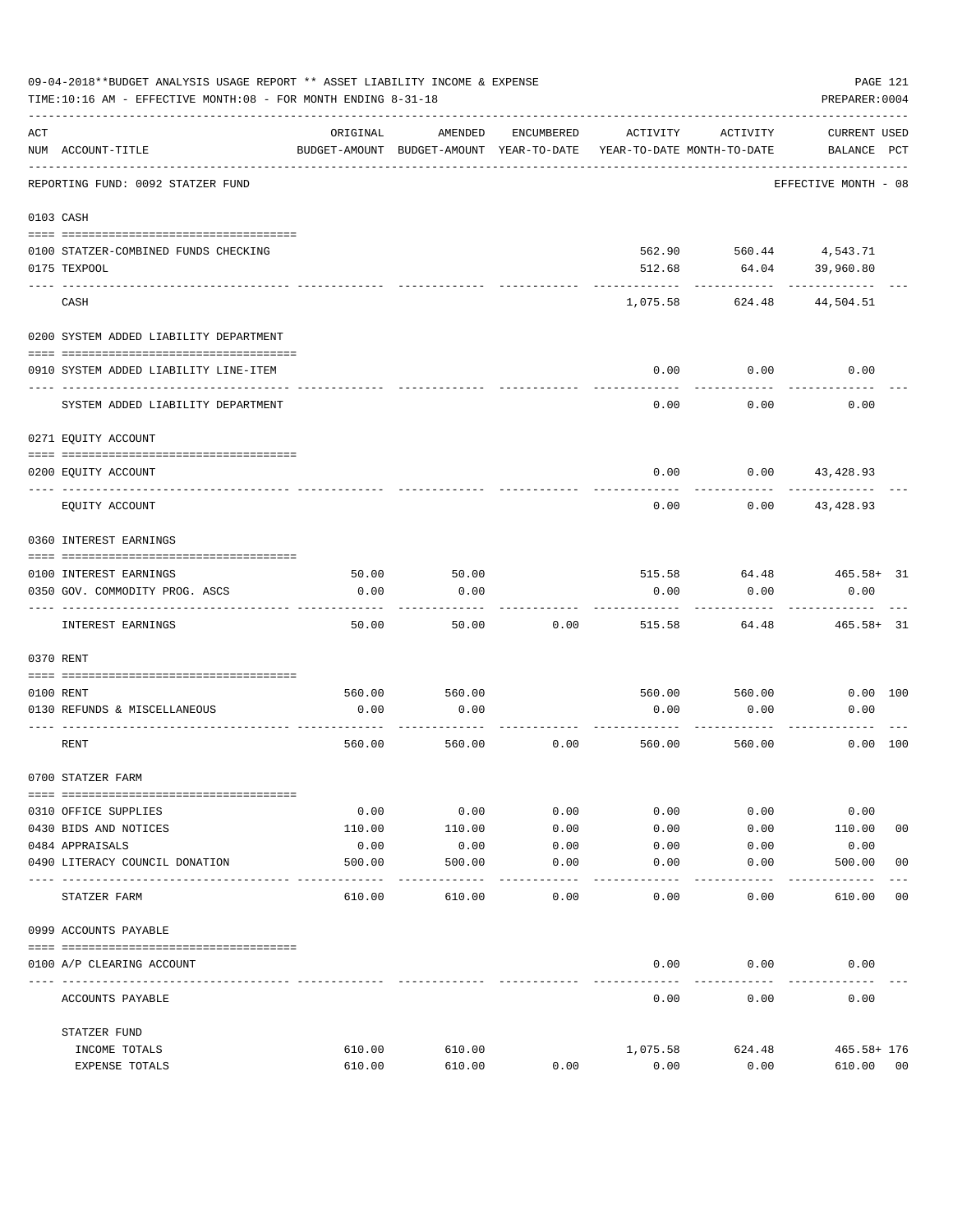| 09-04-2018**BUDGET ANALYSIS USAGE REPORT ** ASSET LIABILITY INCOME & EXPENSE<br>PAGE 122<br>TIME:10:16 AM - EFFECTIVE MONTH:08 - FOR MONTH ENDING 8-31-18<br>PREPARER: 0004 |                                                   |          |                                                     |            |                                        |                   |                             |  |
|-----------------------------------------------------------------------------------------------------------------------------------------------------------------------------|---------------------------------------------------|----------|-----------------------------------------------------|------------|----------------------------------------|-------------------|-----------------------------|--|
| ACT                                                                                                                                                                         | NUM ACCOUNT-TITLE                                 | ORIGINAL | AMENDED<br>BUDGET-AMOUNT BUDGET-AMOUNT YEAR-TO-DATE | ENCUMBERED | ACTIVITY<br>YEAR-TO-DATE MONTH-TO-DATE | ACTIVITY          | CURRENT USED<br>BALANCE PCT |  |
|                                                                                                                                                                             | REPORTING FUND: 0093 TX. COMM. DEVELOPMENT PGM    |          |                                                     |            |                                        |                   | EFFECTIVE MONTH - 08        |  |
|                                                                                                                                                                             | 0103 CASH                                         |          |                                                     |            |                                        |                   |                             |  |
|                                                                                                                                                                             | 0909 CASH- #713169 RANDOLPH                       |          |                                                     |            | 0.00                                   |                   | $0.00$ 100.00               |  |
|                                                                                                                                                                             | CASH                                              |          |                                                     |            | -----<br>0.00                          | ---------<br>0.00 | 100.00                      |  |
|                                                                                                                                                                             | 0120 RECEIVABLES                                  |          |                                                     |            |                                        |                   |                             |  |
|                                                                                                                                                                             | 0312 DUE FROM OTHER GOVERNMENT                    |          |                                                     |            | 0.00                                   | 0.00              | 0.00                        |  |
|                                                                                                                                                                             | RECEIVABLES                                       |          |                                                     |            | 0.00                                   | ---------<br>0.00 | 0.00                        |  |
|                                                                                                                                                                             | 0200 LIABILITY ACCOUNT                            |          |                                                     |            |                                        |                   |                             |  |
|                                                                                                                                                                             | 0910 SYSTEM ADDED LIABILITY                       |          |                                                     |            | 0.00                                   | 0.00              | 0.00                        |  |
|                                                                                                                                                                             | ---- ---------------<br>LIABILITY ACCOUNT         |          |                                                     |            | 0.00                                   | 0.00              | 0.00                        |  |
|                                                                                                                                                                             | 0271 EQUITY ACCOUNT                               |          |                                                     |            |                                        |                   |                             |  |
|                                                                                                                                                                             | 0200 EQUITY ACCOUNT                               |          |                                                     |            | 0.00                                   | 0.00              | 100.00                      |  |
|                                                                                                                                                                             | -------------------------------<br>EQUITY ACCOUNT |          |                                                     |            | 0.00                                   | ---------<br>0.00 | . <u>.</u> .<br>100.00      |  |
|                                                                                                                                                                             | 0330 GRANT INCOME                                 |          |                                                     |            |                                        |                   |                             |  |
|                                                                                                                                                                             | 0909 GRANT #713169 RANDOLPH                       | 0.00     | 0.00                                                |            | 0.00                                   | 0.00              | 0.00                        |  |
|                                                                                                                                                                             |                                                   | 0.00     | 0.00                                                | 0.00       | 0.00                                   | 0.00              | 0.00                        |  |
|                                                                                                                                                                             | GRANT INCOME<br>0370 REFUNDS & MISCELLANEOUS      |          |                                                     |            |                                        |                   |                             |  |
|                                                                                                                                                                             |                                                   |          |                                                     |            |                                        |                   |                             |  |
|                                                                                                                                                                             | 0130 REFUNDS & MISCELLANEOUS                      | 0.00     | 0.00                                                |            | 0.00                                   | 0.00              | 0.00                        |  |
|                                                                                                                                                                             | REFUNDS & MISCELLANEOUS                           | 0.00     | 0.00                                                | 0.00       | 0.00                                   | 0.00              | 0.00                        |  |
|                                                                                                                                                                             | 0909 GRANT #713169 RANDOLPH                       |          |                                                     |            |                                        |                   |                             |  |
|                                                                                                                                                                             | 0414 GRANT ADMINISTRATION                         | 0.00     | 0.00                                                | 0.00       | 0.00                                   | 0.00              | 0.00                        |  |
|                                                                                                                                                                             | 0415 CONSTRUCTION EXPENSE                         | 0.00     | 0.00                                                | 0.00       | 0.00                                   | 0.00              | 0.00                        |  |
|                                                                                                                                                                             | 0416 ENGINEERING                                  | 0.00     | 0.00                                                | 0.00       | 0.00                                   | 0.00              | 0.00                        |  |
|                                                                                                                                                                             | GRANT #713169 RANDOLPH                            | 0.00     | 0.00                                                | 0.00       | -----<br>0.00                          | 0.00              | 0.00                        |  |
|                                                                                                                                                                             | TX. COMM. DEVELOPMENT PGM                         |          |                                                     |            |                                        |                   |                             |  |
|                                                                                                                                                                             | INCOME TOTALS                                     | 0.00     | 0.00                                                |            | 0.00                                   | 0.00              | 0.00                        |  |
|                                                                                                                                                                             | EXPENSE TOTALS                                    | 0.00     | 0.00                                                | 0.00       | 0.00                                   | 0.00              | 0.00                        |  |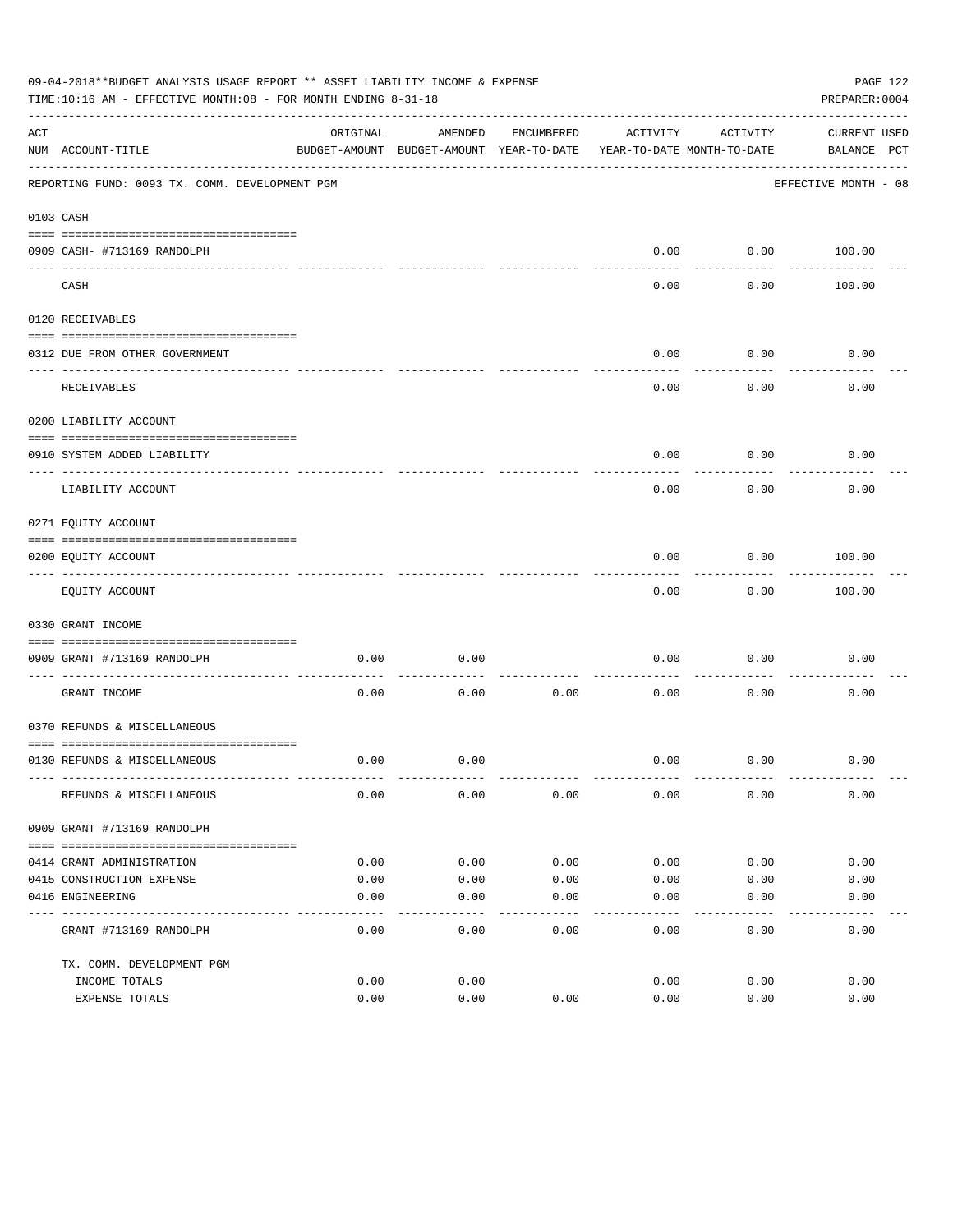| 09-04-2018**BUDGET ANALYSIS USAGE REPORT ** ASSET LIABILITY INCOME & EXPENSE<br>PAGE 123<br>TIME:10:16 AM - EFFECTIVE MONTH:08 - FOR MONTH ENDING 8-31-18<br>PREPARER: 0004 |                                               |          |                                                     |            |                 |                                        |                                    |  |
|-----------------------------------------------------------------------------------------------------------------------------------------------------------------------------|-----------------------------------------------|----------|-----------------------------------------------------|------------|-----------------|----------------------------------------|------------------------------------|--|
| ACT                                                                                                                                                                         | NUM ACCOUNT-TITLE                             | ORIGINAL | AMENDED<br>BUDGET-AMOUNT BUDGET-AMOUNT YEAR-TO-DATE | ENCUMBERED | ACTIVITY        | ACTIVITY<br>YEAR-TO-DATE MONTH-TO-DATE | <b>CURRENT USED</b><br>BALANCE PCT |  |
|                                                                                                                                                                             | REPORTING FUND: 0095 PAYROLL                  |          |                                                     |            |                 |                                        | EFFECTIVE MONTH - 08               |  |
|                                                                                                                                                                             | 0100 PAYROLL CLEARING ACCOUNT                 |          |                                                     |            |                 |                                        |                                    |  |
|                                                                                                                                                                             | 0100 PAYROLL CASH                             |          |                                                     |            | 0.00<br>------- | 0.00<br>-------                        | 24.36                              |  |
|                                                                                                                                                                             | PAYROLL CLEARING ACCOUNT                      |          |                                                     |            | 0.00            | 0.00                                   | 24.36                              |  |
|                                                                                                                                                                             | 0200 SYSTEM ADDED LIABILITY DEPARTMENT        |          |                                                     |            |                 |                                        |                                    |  |
|                                                                                                                                                                             | 0910 SYSTEM ADDED LIABILITY LINE-ITEM         |          |                                                     |            | 0.00            | 0.00<br>-------                        | 0.00                               |  |
|                                                                                                                                                                             | SYSTEM ADDED LIABILITY DEPARTMENT             |          |                                                     |            | 0.00            | 0.00                                   | 0.00                               |  |
|                                                                                                                                                                             | 0271 EQUITY ACCOUNT                           |          |                                                     |            |                 |                                        |                                    |  |
|                                                                                                                                                                             | 0200 DEPOSITS                                 |          |                                                     |            | 0.00            | 0.00                                   | 24.36                              |  |
|                                                                                                                                                                             | EQUITY ACCOUNT                                |          |                                                     |            | 0.00            | 0.00                                   | 24.36                              |  |
|                                                                                                                                                                             | 0360 INTEREST EARNINGS                        |          |                                                     |            |                 |                                        |                                    |  |
|                                                                                                                                                                             | 0100 INTEREST EARNINGS<br>---- -------------- | 0.00     | 0.00                                                |            | 0.00            | 0.00                                   | 0.00                               |  |
|                                                                                                                                                                             | INTEREST EARNINGS                             | 0.00     | 0.00                                                | 0.00       | 0.00            | 0.00                                   | 0.00                               |  |
|                                                                                                                                                                             | 0370 MISCELLANEOUS                            |          |                                                     |            |                 |                                        |                                    |  |
|                                                                                                                                                                             | 0125 AFLAC FSA CLEARING                       | 0.00     | 0.00                                                |            | 0.00            | 0.00                                   | 0.00                               |  |
|                                                                                                                                                                             | 0130 REFUNDS & MISCELLANEOUS                  | 0.00     | 0.00                                                |            | 0.00            | 0.00                                   | 0.00                               |  |
|                                                                                                                                                                             | MISCELLANEOUS                                 | 0.00     | 0.00                                                | 0.00       | 0.00            | 0.00                                   | 0.00                               |  |
|                                                                                                                                                                             | PAYROLL                                       |          |                                                     |            |                 |                                        |                                    |  |
|                                                                                                                                                                             | INCOME TOTALS                                 | 0.00     | 0.00                                                |            | 0.00            | 0.00                                   | 0.00                               |  |
|                                                                                                                                                                             | <b>EXPENSE TOTALS</b>                         | 0.00     | 0.00                                                | 0.00       | 0.00            | 0.00                                   | 0.00                               |  |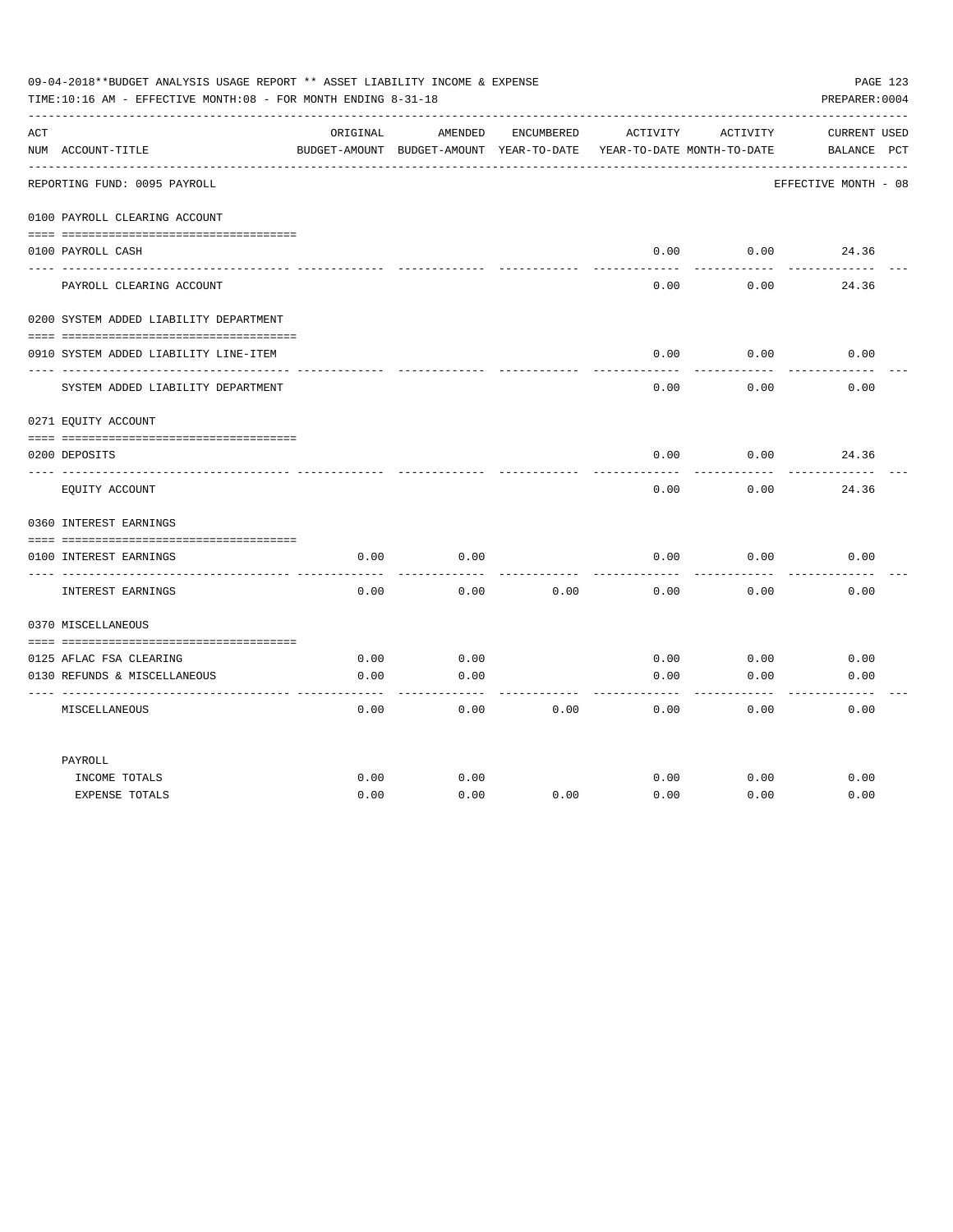| 09-04-2018**BUDGET ANALYSIS USAGE REPORT ** ASSET LIABILITY INCOME & EXPENSE<br>TIME:10:16 AM - EFFECTIVE MONTH:08 - FOR MONTH ENDING 8-31-18<br>PREPARER: 0004 |                                        |          |         |            |                                                                     |           |                                             |  |
|-----------------------------------------------------------------------------------------------------------------------------------------------------------------|----------------------------------------|----------|---------|------------|---------------------------------------------------------------------|-----------|---------------------------------------------|--|
| ACT                                                                                                                                                             |                                        | ORIGINAL | AMENDED | ENCUMBERED | ACTIVITY                                                            | ACTIVITY  | <b>CURRENT USED</b>                         |  |
|                                                                                                                                                                 | NUM ACCOUNT-TITLE                      |          |         |            | BUDGET-AMOUNT BUDGET-AMOUNT YEAR-TO-DATE YEAR-TO-DATE MONTH-TO-DATE |           | BALANCE PCT                                 |  |
|                                                                                                                                                                 | REPORTING FUND: 0098 CAPITAL ASSETS    |          |         |            |                                                                     |           | EFFECTIVE MONTH - 08                        |  |
|                                                                                                                                                                 | 0160 CAPITAL ASSETS                    |          |         |            |                                                                     |           |                                             |  |
|                                                                                                                                                                 |                                        |          |         |            | 0.00                                                                |           | $0.00$ 341,561.30                           |  |
|                                                                                                                                                                 | 0100 LAND<br>0200 BUILDINGS            |          |         |            | 0.00                                                                | 0.00      | 4,737,000.00                                |  |
|                                                                                                                                                                 | 0201 ACCUM.DEPRECIATION-BUILDINGS      |          |         |            | 0.00                                                                | 0.00      | $3,258,911.08-$                             |  |
|                                                                                                                                                                 | 0210 AUTOMOBILES AND TRUCKS            |          |         |            | 0.00                                                                | 0.00      | 1,836,648.71                                |  |
|                                                                                                                                                                 | 0211 ACCUM.DEPR.AUTOS AND TRUCKS       |          |         |            | 0.00                                                                | 0.00      | 1,280,042.46-                               |  |
|                                                                                                                                                                 | 0215 COMPUTER EQUIPMENT                |          |         |            | 0.00                                                                | 0.00      | 647,940.20                                  |  |
|                                                                                                                                                                 | 0216 ACCUM.DEPR.-COMPUTER EQUIPMENT    |          |         |            | 0.00                                                                | 0.00      | 647,940.20-                                 |  |
|                                                                                                                                                                 | 0220 OFFICE EQUIPMENT                  |          |         |            | 0.00                                                                | 0.00      | 99,653.24                                   |  |
|                                                                                                                                                                 | 0221 ACCUM. DEPR. - OFFICE EQUIPMENT   |          |         |            | 0.00                                                                | 0.00      | 94,307.28-                                  |  |
|                                                                                                                                                                 | 0225 RADIO EQUIPMENT                   |          |         |            | 0.00                                                                | 0.00      | 207,010.70                                  |  |
|                                                                                                                                                                 | 0226 ACCUM.DEPR.-RADIO EQUIPMENT       |          |         |            | 0.00                                                                | 0.00      | 186,973.11-                                 |  |
|                                                                                                                                                                 | 0227 SECURITY EQUIPMENT                |          |         |            | 0.00                                                                | 0.00      | 0.00                                        |  |
|                                                                                                                                                                 | 0228 ACCUM.DEP. - SECURITY EQUIPMENT   |          |         |            | 0.00                                                                | 0.00      | 0.00                                        |  |
|                                                                                                                                                                 | 0230 ROADS                             |          |         |            | 0.00                                                                | 0.00      | 17,817,815.13                               |  |
|                                                                                                                                                                 | 0231 ACCUM. DEPRECIATION-ROADS         |          |         |            | 0.00                                                                | 0.00      | 14, 263, 594. 24-                           |  |
|                                                                                                                                                                 | 0235 BRIDGES                           |          |         |            | 0.00                                                                |           | $0.00$ 9,726,252.91                         |  |
|                                                                                                                                                                 | 0236 ACCUM. DEPRECIATION-BRIDGES       |          |         |            | 0.00                                                                | 0.00      | $3,125,306.71-$                             |  |
|                                                                                                                                                                 | 0300 ROAD EQUIPMENT                    |          |         |            | 0.00                                                                |           | $0.00 \quad 3,282,441.12$                   |  |
|                                                                                                                                                                 | 0301 ACCUM.DEPRECIATION-ROAD EQUIPMENT |          |         |            | 0.00                                                                | 0.00      | $2,658,945.21-$                             |  |
|                                                                                                                                                                 | CAPITAL ASSETS                         |          |         |            | 0.00                                                                | --------- | -------------<br>$0.00 \quad 13,180,303.02$ |  |
|                                                                                                                                                                 | 0271 EQUITY ACCOUNT                    |          |         |            |                                                                     |           |                                             |  |
|                                                                                                                                                                 |                                        |          |         |            |                                                                     |           |                                             |  |
|                                                                                                                                                                 | 0200 EQUITY ACCOUNT                    |          |         |            | 0.00                                                                |           | $0.00 \quad 13,180,303.02 -$                |  |
|                                                                                                                                                                 | EQUITY ACCOUNT                         |          |         |            | 0.00                                                                |           | $0.00 \quad 13,180,303.02 -$                |  |
|                                                                                                                                                                 | CAPITAL ASSETS                         |          |         |            |                                                                     |           |                                             |  |
|                                                                                                                                                                 | INCOME TOTALS                          | 0.00     | 0.00    |            | 0.00                                                                | 0.00      | 0.00                                        |  |
|                                                                                                                                                                 | <b>EXPENSE TOTALS</b>                  | 0.00     | 0.00    | 0.00       | 0.00                                                                | 0.00      | 0.00                                        |  |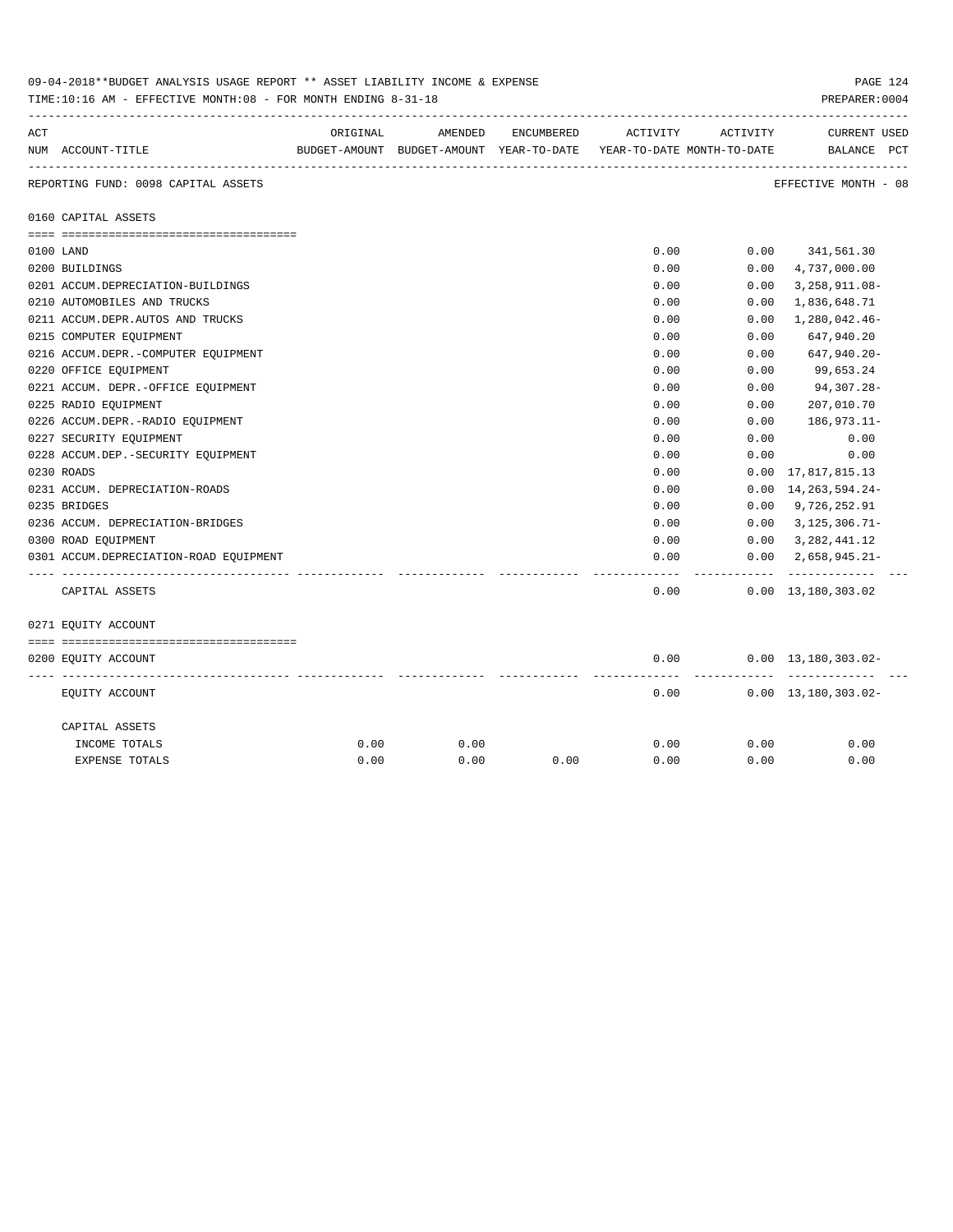| 09-04-2018**BUDGET ANALYSIS USAGE REPORT ** ASSET LIABILITY INCOME & EXPENSE<br>PAGE 125<br>TIME:10:16 AM - EFFECTIVE MONTH:08 - FOR MONTH ENDING 8-31-18<br>PREPARER: 0004 |                                        |          |         |            |                                                                                 |                  |                                            |  |
|-----------------------------------------------------------------------------------------------------------------------------------------------------------------------------|----------------------------------------|----------|---------|------------|---------------------------------------------------------------------------------|------------------|--------------------------------------------|--|
| ACT                                                                                                                                                                         | NUM ACCOUNT-TITLE                      | ORIGINAL | AMENDED | ENCUMBERED | ACTIVITY<br>BUDGET-AMOUNT BUDGET-AMOUNT YEAR-TO-DATE YEAR-TO-DATE MONTH-TO-DATE | ACTIVITY         | CURRENT USED<br>BALANCE PCT                |  |
|                                                                                                                                                                             | REPORTING FUND: 0099 GOVERNMENTAL DEBT |          |         |            |                                                                                 |                  | EFFECTIVE MONTH - 08                       |  |
|                                                                                                                                                                             | 0170 DEFERRED PENSION OUTFLOW          |          |         |            |                                                                                 |                  |                                            |  |
|                                                                                                                                                                             | 0200 DEFERRED PENSION OUTFLOW          |          |         |            | 0.00                                                                            |                  | $0.00 \quad 2.147.956.00$                  |  |
|                                                                                                                                                                             | DEFERRED PENSION OUTFLOW               |          |         |            | ---------<br>0.00                                                               | ---------        | -------------<br>$0.00 \quad 2.147.956.00$ |  |
|                                                                                                                                                                             | 0200 GOVERNMENTAL DEBT                 |          |         |            |                                                                                 |                  |                                            |  |
|                                                                                                                                                                             |                                        |          |         |            |                                                                                 |                  |                                            |  |
|                                                                                                                                                                             | 0240 ACCRUED INTEREST                  |          |         |            | 0.00                                                                            | 0.00             | 0.00                                       |  |
|                                                                                                                                                                             | 0250 GENERAL OBLIGATION BOND           |          |         |            | 0.00                                                                            | 0.00             | 0.00                                       |  |
|                                                                                                                                                                             | 0275 NOTES PAYABLE                     |          |         |            | 0.00                                                                            | 0.00             | 0.00                                       |  |
|                                                                                                                                                                             | 0277 NOTE #16240648-SHERIFF            |          |         |            | 0.00                                                                            | 0.00             | 0.00                                       |  |
|                                                                                                                                                                             | 0278 NOTE #16308936-SHERIFF            |          |         |            | 0.00                                                                            | 0.00             | 0.00                                       |  |
|                                                                                                                                                                             | 0279 NOTE #16291000-R&B#3              |          |         |            | 0.00                                                                            | 0.00             | 0.00                                       |  |
|                                                                                                                                                                             | 0280 NOTE #16295968-R&B#3              |          |         |            | 0.00                                                                            | 0.00             | 0.00                                       |  |
|                                                                                                                                                                             | 0281 ODYSSEY #16235752-GENERAL         |          |         |            | 0.00                                                                            | 0.00             | 0.00                                       |  |
|                                                                                                                                                                             | 0350 ACCRUED COMPENSATION              |          |         |            | 0.00                                                                            | 0.00             | 184,424.54                                 |  |
|                                                                                                                                                                             | 0400 NET PENSION LIABILITY             |          |         |            | 0.00                                                                            |                  | $0.00 \quad 2,063,586.00$                  |  |
|                                                                                                                                                                             | 0450 DEFERRED PENSION IN FLOW          |          |         |            | 0.00                                                                            | 0.00<br>-------- | 252,268.00                                 |  |
|                                                                                                                                                                             | GOVERNMENTAL DEBT                      |          |         |            | 0.00                                                                            |                  | $0.00 \quad 2,500,278.54$                  |  |
|                                                                                                                                                                             | 0271 EQUITY                            |          |         |            |                                                                                 |                  |                                            |  |
|                                                                                                                                                                             |                                        |          |         |            |                                                                                 |                  |                                            |  |
|                                                                                                                                                                             | 0200 EQUITY ACCOUNT                    |          |         |            | 0.00                                                                            |                  | $0.00$ $352,322.54$ -                      |  |
|                                                                                                                                                                             | EQUITY                                 |          |         |            | 0.00                                                                            |                  | $0.00$ $352,322.54-$                       |  |
|                                                                                                                                                                             | GOVERNMENTAL DEBT                      |          |         |            |                                                                                 |                  |                                            |  |
|                                                                                                                                                                             | INCOME TOTALS                          | 0.00     | 0.00    |            | 0.00                                                                            | 0.00             | 0.00                                       |  |
|                                                                                                                                                                             | <b>EXPENSE TOTALS</b>                  | 0.00     | 0.00    | 0.00       | 0.00                                                                            | 0.00             | 0.00                                       |  |